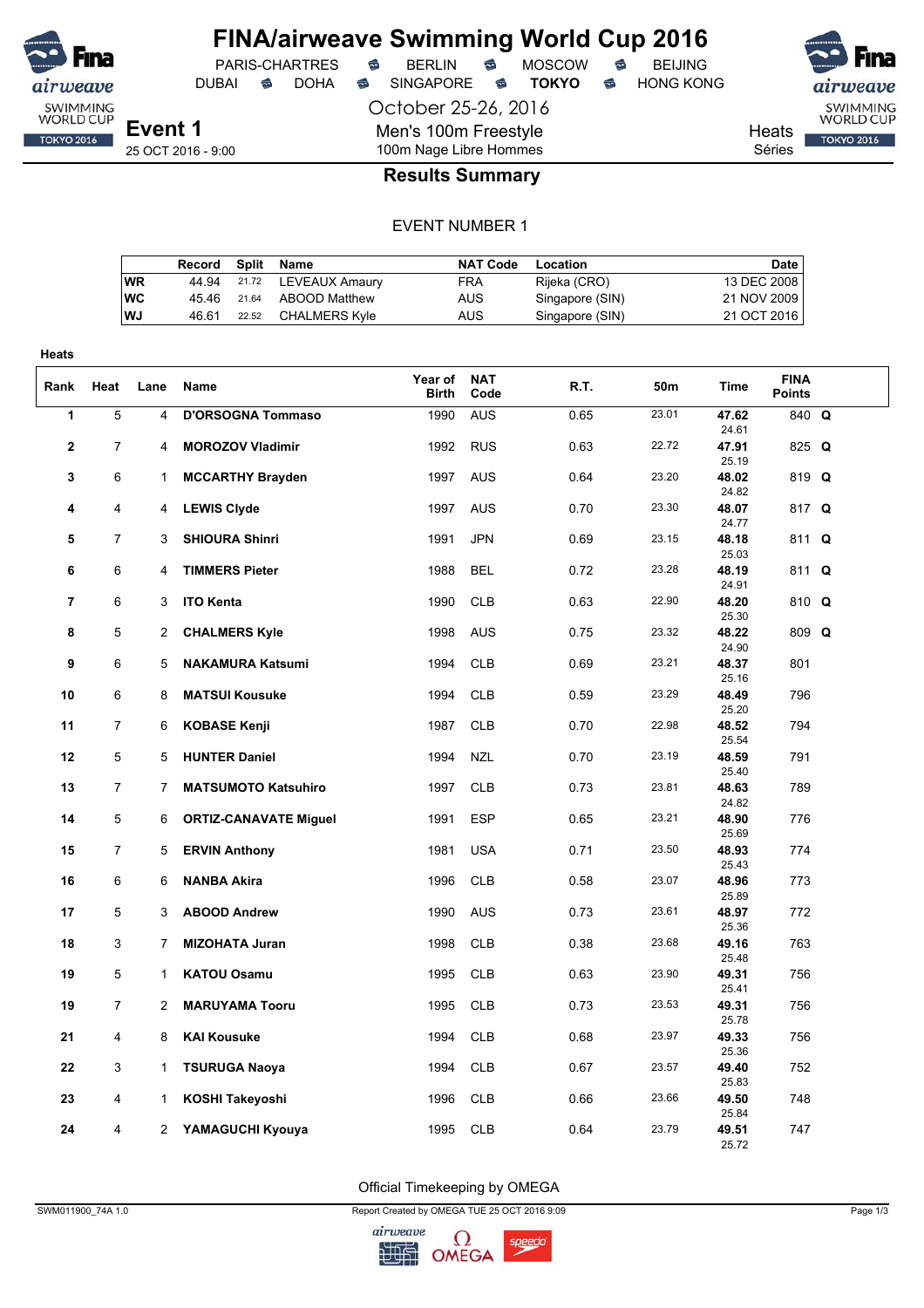

# **FINA/airweave Swimming World Cup 2016**<br>PARIS-CHARTRES **& BERLIN & MOSCOW & BEIJING**

DUBAI **S** DOHA S SINGAPORE S **TOKYO** S HONG KONG

PARIS-CHARTRES **S** BERLIN S MOSCOW S

October 25-26, 2016 Men's 100m Freestyle 100m Nage Libre Hommes



25 OCT 2016 - 9:00

## **Results Summary**

EVENT NUMBER 1

| Rank | Heat           | Lane        | Name                       | Year of<br><b>Birth</b> | <b>NAT</b><br>Code | R.T. | 50m   | Time           | <b>FINA</b><br><b>Points</b> |  |
|------|----------------|-------------|----------------------------|-------------------------|--------------------|------|-------|----------------|------------------------------|--|
| 25   | 6              | 7           | <b>ANDREW Michael</b>      | 1999                    | <b>USA</b>         | 0.71 | 23.46 | 49.52<br>26.06 | 747                          |  |
| 26   | 2              | 3           | <b>ITOU Hayata</b>         | 1999                    | <b>CLB</b>         | 0.62 | 23.59 | 49.58<br>25.99 | 744                          |  |
| 27   | $\overline{2}$ | 2           | <b>MIZUNUMA Naoki</b>      | 1996                    | <b>CLB</b>         | 0.68 | 23.62 | 49.68<br>26.06 | 740                          |  |
| 28   | 5              | 7           | <b>KIKUCHI Ren</b>         | 1996                    | <b>CLB</b>         | 0.52 | 24.17 | 49.78<br>25.61 | 735                          |  |
| 29   | 3              | 3           | <b>MIURA Ryo</b>           | 1995                    | <b>CLB</b>         | 0.85 | 24.33 | 49.79<br>25.46 | 735                          |  |
| 30   | 5              | 8           | <b>TSUKAHARA Anju</b>      | 1995                    | <b>CLB</b>         | 0.69 | 23.78 | 49.86<br>26.08 | 732                          |  |
| 31   | 4              | 6           | <b>MIYATA Ranpou</b>       | 1997                    | <b>CLB</b>         | 0.66 | 24.06 | 49.89<br>25.83 | 730                          |  |
| 32   | 3              | 4           | <b>CHEUNG Kin Tat Kent</b> | 1992                    | HKG                | 0.66 | 24.21 | 50.02<br>25.81 | 725                          |  |
| 33   | 3              | 8           | <b>KAWACHI Yuuki</b>       | 1986                    | <b>CLB</b>         | 0.58 | 22.99 | 50.04<br>27.05 | 724                          |  |
| 34   | 6              | 2           | LIUKKONEN Ari-Pekka        | 1989                    | <b>FIN</b>         | 0.69 | 23.55 | 50.06<br>26.51 | 723                          |  |
| 35   | 4              | 7           | <b>BURAUN Jyosyua</b>      | 1999                    | <b>CLB</b>         | 0.54 | 23.80 | 50.08<br>26.28 | 722                          |  |
| 36   | 7              | $\mathbf 1$ | <b>HATTORI Tsubasa</b>     | 1997                    | <b>CLB</b>         | 0.68 | 24.14 | 50.20<br>26.06 | 717                          |  |
| 36   | 7              | 8           | <b>KOJIMA Tatsuya</b>      | 1995                    | <b>CLB</b>         | 0.73 | 24.23 | 50.20<br>25.97 | 717                          |  |
| 38   | 4              | 3           | <b>OGATA Junpei</b>        | 1995                    | <b>CLB</b>         | 0.61 | 24.17 | 50.25<br>26.08 | 715                          |  |
| 39   | 3              | 2           | <b>KOUNO Gento</b>         | 1996                    | <b>CLB</b>         | 0.63 | 24.22 | 50.34<br>26.12 | 711                          |  |
| 40   | 3              | 5           | <b>OKUYAMA Syota</b>       | 1996                    | <b>CLB</b>         | 0.71 | 23.80 | 50.70<br>26.90 | 696                          |  |
| 41   | 2              | 5           | <b>KATZ Austin</b>         | 1999                    | <b>USA</b>         | 0.62 | 24.64 | 50.76<br>26.12 | 693                          |  |
| 42   | $\overline{2}$ | 4           | <b>LOZANO Alberto</b>      | 1998                    | <b>ESP</b>         | 0.63 | 24.05 | 50.88<br>26.83 | 689                          |  |
| 43   | 2              | 6           | <b>BAGSHAW Jeremy</b>      | 1992                    | CAN                | 0.67 | 25.01 | 50.91<br>25.90 | 687                          |  |
| 44   | 2              | 8           | <b>STEFFAN Sebastian</b>   | 1997                    | AUT                | 0.64 | 24.28 | 50.98<br>26.70 | 685                          |  |
| 45   | 2              | 1.          | <b>TAN Jonathan Eu Jin</b> | 2002                    | SIN                | 0.56 | 24.62 | 51.00<br>26.38 | 684                          |  |
| 46   | 4              | 5           | YOSHIDA Fuyu               | 1997                    | <b>CLB</b>         | 0.66 | 24.64 | 51.09<br>26.45 | 680                          |  |
| 47   | $\overline{2}$ | $7^{\circ}$ | <b>AN Ting-Yao</b>         | 1997                    | <b>TPE</b>         | 0.63 | 25.44 | 51.17<br>25.73 | 677                          |  |
| 48   | 3              | 6           | <b>KINO Kazuki</b>         | 1994                    | <b>CLB</b>         | 0.63 | 24.30 | 51.18<br>26.88 | 677                          |  |
| 49   | $\mathbf{1}$   | 4           | <b>PARRISH Joshua</b>      | 1997                    | AUS                | 0.71 | 25.00 | 51.26<br>26.26 | 673                          |  |
| 50   | $\mathbf{1}$   | 5           | <b>AL-KHULAIFI Yacob</b>   | 2001                    | QAT                | 0.63 | 26.77 | 55.89<br>29.12 | 519                          |  |

Official Timekeeping by OMEGA

SWM011900\_74A 1.0 Page 2/3

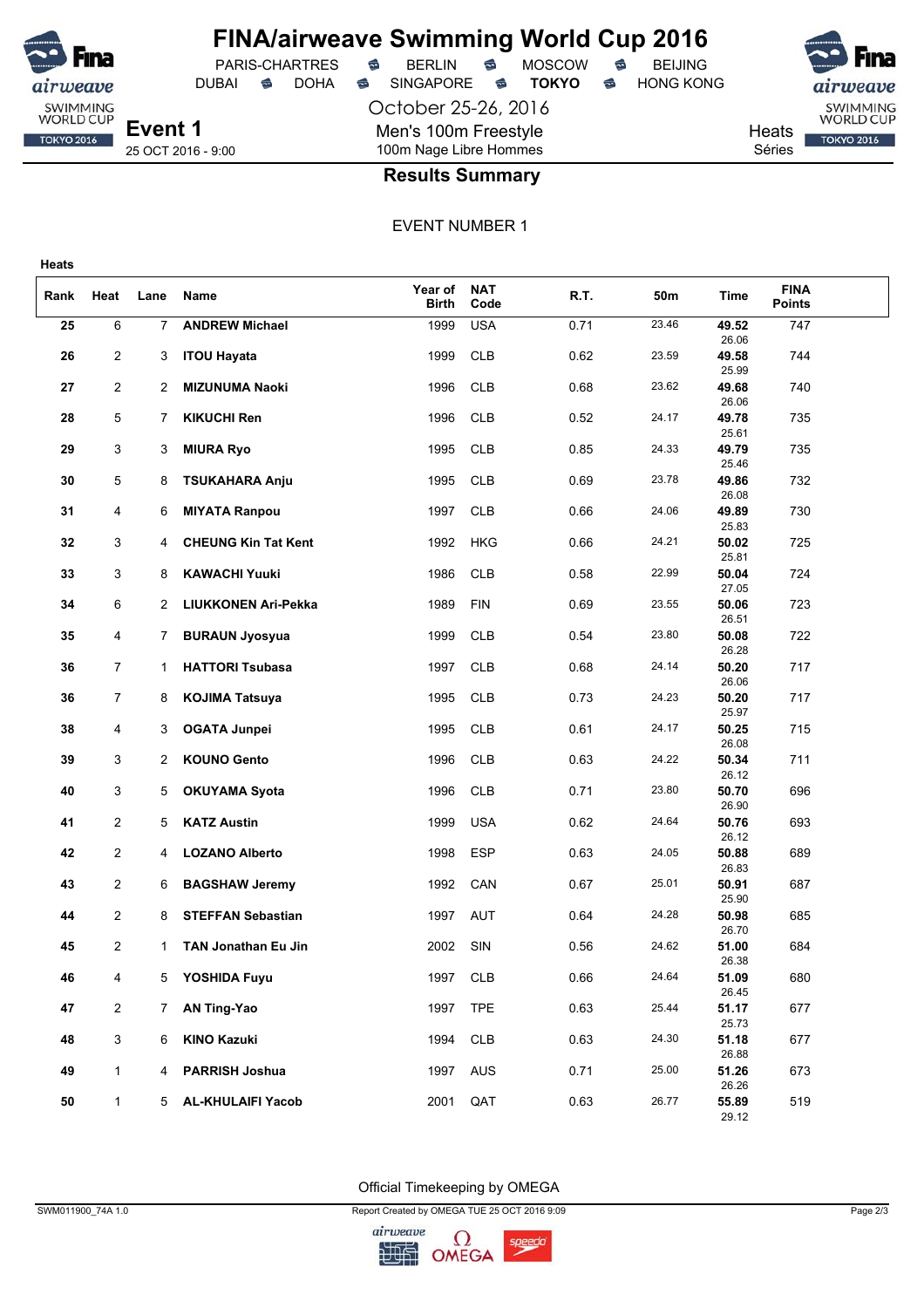|                                     |                    |   |                       |   | <b>FINA/airweave Swimming World Cup 2016</b> |                         |               |   |                  |        | <b>RED</b> Fina                     |
|-------------------------------------|--------------------|---|-----------------------|---|----------------------------------------------|-------------------------|---------------|---|------------------|--------|-------------------------------------|
| <b>F</b> ina                        |                    |   | <b>PARIS-CHARTRES</b> | € | <b>BERLIN</b>                                | ⇔                       | <b>MOSCOW</b> | € | <b>BEIJING</b>   |        |                                     |
| airweave                            | DUBAI              | ☜ | <b>DOHA</b>           | € | <b>SINGAPORE</b>                             | $\overline{\mathbf{C}}$ | <b>TOKYO</b>  | ☜ | <b>HONG KONG</b> |        | airweave                            |
| <b>SWIMMING</b><br><b>WORLD CUP</b> |                    |   |                       |   | October 25-26, 2016                          |                         |               |   |                  |        | <b>SWIMMING</b><br><b>WORLD CUP</b> |
| <b>TOKYO 2016</b>                   | Event 1            |   |                       |   | Men's 100m Freestyle                         |                         |               |   |                  | Heats  | <b>TOKYO 2016</b>                   |
|                                     | 25 OCT 2016 - 9:00 |   |                       |   | 100m Nage Libre Hommes                       |                         |               |   |                  | Séries |                                     |
|                                     |                    |   |                       |   | $D_{\text{A}}$                               |                         |               |   |                  |        |                                     |

### **Results Summary**

EVENT NUMBER 1

**Heats**

| Rank | Heat | Lane | Name                           | Year of<br><b>Birth</b> | <b>NAT</b><br>Code | R.T. | 50m   | <b>Time</b>      | <b>FINA</b><br><b>Points</b> |  |
|------|------|------|--------------------------------|-------------------------|--------------------|------|-------|------------------|------------------------------|--|
| 51   |      |      | <b>AL KHOORI Hamdan</b>        | 2000                    | <b>UAE</b>         | 0.66 | 27.74 | 58.08<br>30.34   | 463                          |  |
| 52   |      |      | <b>ALHOSANI Khamis Mohamed</b> | 2002                    | <b>UAE</b>         | 0.51 | 29.50 | 1:02.39<br>32.89 | 373                          |  |

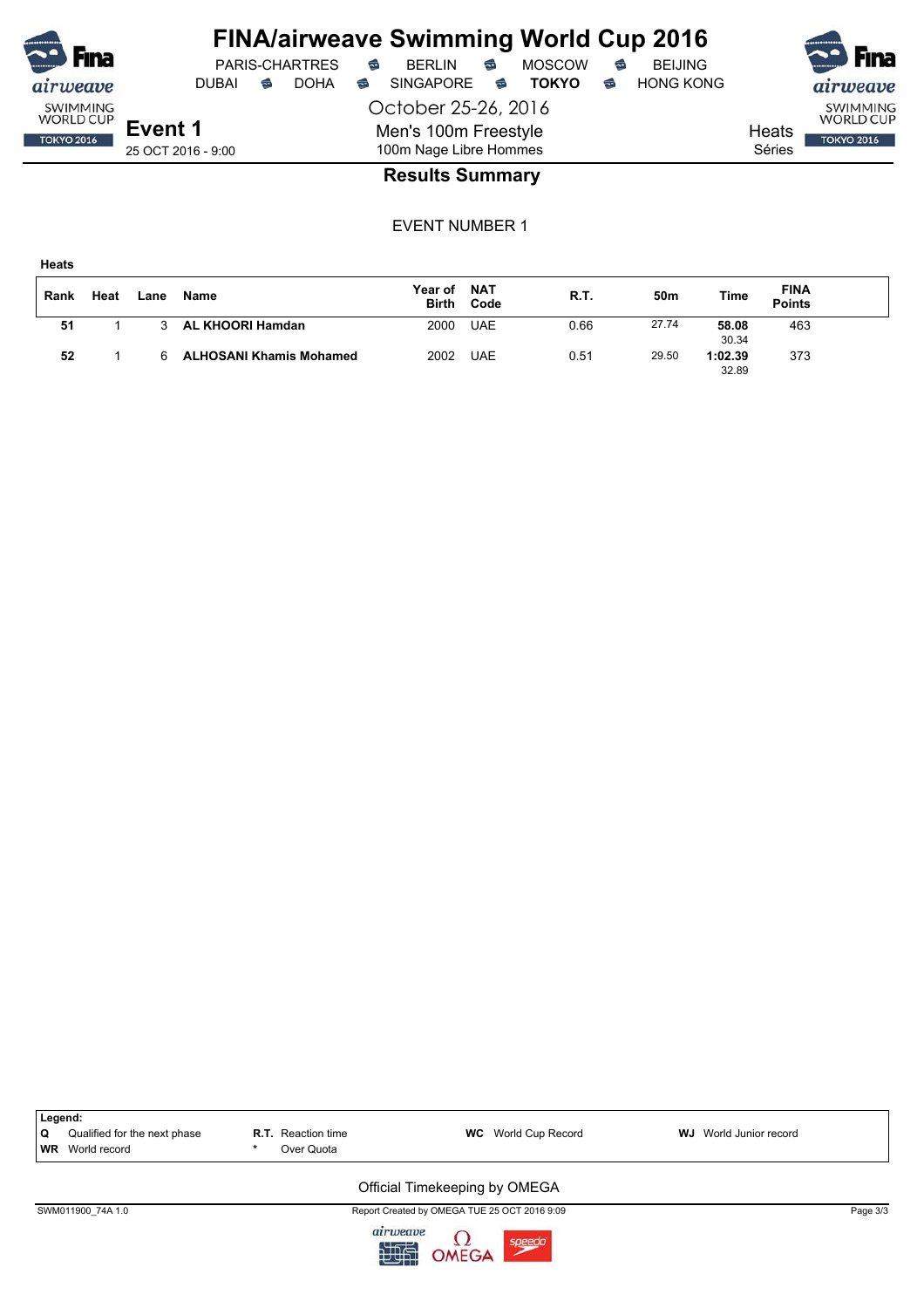

DUBAI **S** DOHA S SINGAPORE S **TOKYO** S HONG KONG

PARIS-CHARTRES **B** BERLIN **B** MOSCOW **B** BEIJING

October 25-26, 2016 Women's 200m Freestyle 200m Nage Libre Femmes



**Heats** 

**TOKYO 2016** 

Séries

## **Results Summary**

#### EVENT NUMBER 2

|            | Record  |       | Splits |         | Name             | <b>NAT Code</b> | Location   | <b>Date</b>  |
|------------|---------|-------|--------|---------|------------------|-----------------|------------|--------------|
| <b>WR</b>  | 1:50.78 | 26.29 | 54.66  | 1:23.04 | SJOESTROEM Sarah | SWE             | Doha (QAT) | 7 DEC 2014 i |
| <b>IWC</b> | 1:51.41 | 26.01 | 54.20  | 1:22.98 | HOSSZU Katinka   | HUN             | Doha (QAT) | 27 AUG 2014  |
| l WJ       | 1:53.07 |       |        |         | WORLD BEST TIME  |                 | ---        | 30 SEP 2016  |

| Heats          |                |                         |              |            |      |       |                |                  |                  |               |  |
|----------------|----------------|-------------------------|--------------|------------|------|-------|----------------|------------------|------------------|---------------|--|
|                |                |                         | Year of      | <b>NAT</b> |      |       |                |                  |                  | <b>FINA</b>   |  |
| Rank Heat      |                | Lane Name               | <b>Birth</b> | Code       | R.T. | 50m   | 100m           | 150m             | Time             | <b>Points</b> |  |
| 1              | $\overline{7}$ | 4 HOSSZU Katinka        | 1989         | <b>HUN</b> | 0.71 | 26.54 | 55.31          | 1:24.95          | 1:54.38          | 908 Q         |  |
|                |                |                         |              |            |      |       | 28.77          | 29.64            | 29.43            |               |  |
| $\overline{2}$ | $\overline{7}$ | 3 JAKABOS Zsuzsanna     | 1989         | <b>HUN</b> | 0.69 | 27.24 | 56.19          | 1:25.69          | 1:55.30          | 886 Q         |  |
|                |                |                         |              |            |      |       | 28.95          | 29.50            | 29.61            |               |  |
| 3              | 6              | 6 SAVARD Katerine       | 1993         | CAN        | 0.67 | 27.62 | 57.47          | 1:27.45          | 1:56.75          | 854 Q         |  |
|                |                |                         |              |            |      |       | 29.85          | 29.98            | 29.30            |               |  |
| 4              | 6              | 4 GROVES Madeline       | 1995         | AUS        | 0.72 | 27.40 | 56.99          | 1:27.24          | 1:56.78          | 853 Q         |  |
|                |                |                         |              |            |      |       | 29.59          | 30.25            | 29.54            |               |  |
| 5              | 7              | 5 WILSON Madison        | 1994         | <b>AUS</b> | 0.74 | 26.49 | 55.82          | 1:26.15          | 1:56.82          | 852 Q         |  |
|                |                |                         |              |            |      |       | 29.33          | 30.33            | 30.67            |               |  |
| 6              | 6              | 3 AOKI Tomomi           | 1994         | <b>CLB</b> | 0.67 | 27.40 | 57.20          | 1:27.57          | 1:57.42          | 839 Q         |  |
| $\overline{7}$ | $\overline{7}$ |                         |              |            | 0.68 | 26.93 | 29.80<br>56.43 | 30.37<br>1:26.73 | 29.85            |               |  |
|                |                | 6 BUCHANAN Carla        | 1995         | <b>AUS</b> |      |       | 29.50          | 30.30            | 1:57.43<br>30.70 | 839 Q         |  |
| 8              | 3              | 1 WU Yue                | 1997         | <b>CHN</b> | 0.69 | 27.36 | 57.48          | 1:27.74          | 1:57.54          | 837 Q         |  |
|                |                |                         |              |            |      |       | 30.12          | 30.26            | 29.80            |               |  |
| 9              | 5              | 3 VAN ROUWENDAAL Sharon | 1993         | <b>NED</b> | 0.73 | 27.93 | 57.45          | 1:27.61          | 1:57.60          | 835           |  |
|                |                |                         |              |            |      |       | 29.52          | 30.16            | 29.99            |               |  |
| 10             | 7              | 8 TAKANO Aya            | 1994         | <b>CLB</b> |      | 27.72 | 57.59          | 1:27.77          | 1:57.68          | 834           |  |
|                |                |                         |              |            |      |       | 29.87          | 30.18            | 29.91            |               |  |
| 11             | 5              | 1 SMITH Regan Elisabeth | 2002         | <b>USA</b> | 0.71 | 27.63 | 57.60          | 1:27.59          | 1:57.79          | 831           |  |
|                |                |                         |              |            |      |       | 29.97          | 29.99            | 30.20            |               |  |
| 12             | 5              | 4 IGARASHI Chihiro      | 1995         | <b>CLB</b> | 0.56 | 27.34 | 57.31          | 1:28.05          | 1:57.89          | 829           |  |
|                |                |                         |              |            |      |       | 29.97          | 30.74            | 29.84            |               |  |
| 13             | 6              | 5 GUO Junjun            | 1991         | <b>CHN</b> | 0.72 | 27.59 | 57.48          | 1:27.90          | 1:57.94          | 828           |  |
|                |                |                         |              |            |      |       | 29.89          | 30.42            | 30.04            |               |  |
| 14             | 4              | 2 YAMANE Yui            | 1994         | <b>CLB</b> | 0.68 | 26.79 | 56.38          | 1:27.23          | 1:58.01          | 827           |  |
|                |                |                         |              |            |      |       | 29.59          | 30.85            | 30.78            |               |  |
| 15             | 5              | 5 NGUYEN Anh Vien       | 1996         | <b>VIE</b> | 0.74 | 28.00 | 58.13<br>30.13 | 1:28.51<br>30.38 | 1:58.28<br>29.77 | 821           |  |
| 16             | 4              | 3 NISHIDU Aki           | 1998         | <b>CLB</b> | 0.70 | 27.54 | 57.69          | 1:28.07          | 1:58.62          | 814           |  |
|                |                |                         |              |            |      |       | 30.15          | 30.38            | 30.55            |               |  |
| 17             | 6              | 8 GOTOU Mayuko          | 1995         | <b>CLB</b> | 0.69 | 27.25 | 56.97          | 1:27.62          | 1:58.75          | 811           |  |
|                |                |                         |              |            |      |       | 29.72          | 30.65            | 31.13            |               |  |
| 18             | $\overline{c}$ | 4 LIN Xintong           | 2000         | <b>CHN</b> | 0.77 | 27.73 | 57.84          | 1:28.58          | 1:59.25          | 801           |  |
|                |                |                         |              |            |      |       | 30.11          | 30.74            | 30.67            |               |  |
| 19             | 6              | 2 FORDE Brooke          | 1999         | <b>USA</b> | 0.78 | 28.44 | 58.49          | 1:29.13          | 1:59.58          | 795           |  |
|                |                |                         |              |            |      |       | 30.05          | 30.64            | 30.45            |               |  |
| 20             | 5              | 6 DONG Jie              | 1998         | <b>CHN</b> | 0.75 | 28.26 | 58.22          | 1:29.03          | 1:59.88          | 789           |  |
|                |                |                         |              |            |      |       | 29.96          | 30.81            | 30.85            |               |  |
| 21             | 3              | 2 HASEGAWA Tsudumi      | 1996         | <b>CLB</b> | 0.74 | 28.16 | 58.40          | 1:29.29          | 2:00.14          | 784           |  |
|                |                |                         |              |            |      |       | 30.24          | 30.89            | 30.85            |               |  |
| 22             | 6              | 7 USTINOVA Daria S      | 1998         | <b>RUS</b> | 0.56 | 28.08 | 58.12          | 1:28.81          | 2:00.29          | 781           |  |
|                |                |                         |              |            |      |       | 30.04          | 30.69            | 31.48            |               |  |
| 23             | 5              | 2 ISHIMORI Mizuna       | 1997         | <b>CLB</b> | 0.67 | 27.99 | 58.18          | 1:29.26          | 2:00.33          | 780           |  |
|                | 6              |                         |              |            |      | 28.10 | 30.19<br>58.19 | 31.08<br>1:29.19 | 31.07            |               |  |
| 23             |                | 1 TSUYUUCHI Wakaba      | 1995         | <b>CLB</b> | 0.67 |       | 30.09          | 31.00            | 2:00.33<br>31.14 | 780           |  |
|                |                |                         |              |            |      |       |                |                  |                  |               |  |

Official Timekeeping by OMEGA

SWW012900\_74A 1.0 Page 1/3

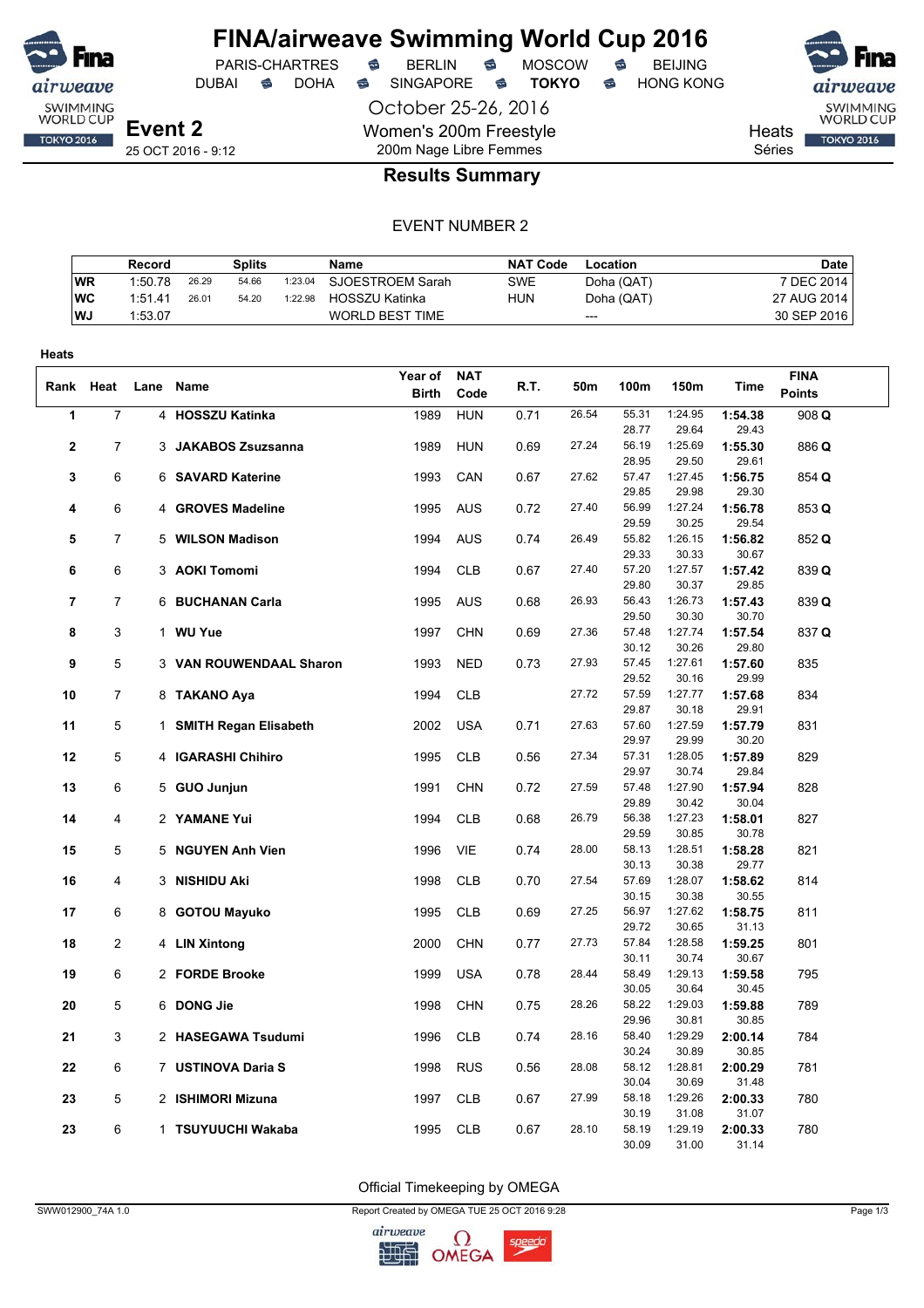

**Event 2** 25 OCT 2016 - 9:12

**Heats**

airweave SWIMMING<br>WORLD CUP

**TOKYO 2016** 

PARIS-CHARTRES **S** BERLIN S MOSCOW S

October 25-26, 2016 Women's 200m Freestyle 200m Nage Libre Femmes

DUBAI **S** DOHA S SINGAPORE S **TOKYO** S HONG KONG



**Heats** Séries

### **Results Summary**

#### EVENT NUMBER 2

|           |                |    |                        | Year of      | <b>NAT</b> |      |       |                |                  |                  | <b>FINA</b>   |  |
|-----------|----------------|----|------------------------|--------------|------------|------|-------|----------------|------------------|------------------|---------------|--|
| Rank Heat |                |    | Lane Name              | <b>Birth</b> | Code       | R.T. | 50m   | 100m           | 150m             | Time             | <b>Points</b> |  |
| 25        | 5              |    | 7 SCHMIDT Sierra       | 1998         | <b>USA</b> | 0.78 | 28.57 | 58.89          | 1:29.99          | 2:00.40          | 778           |  |
|           |                |    |                        |              |            |      |       | 30.32          | 31.10            | 30.41            |               |  |
| 26        | 3              |    | 3 LYU Jiayi            | 2002         | <b>CHN</b> | 0.72 | 28.57 | 58.88          | 1:30.07          | 2:00.45          | 777           |  |
|           |                |    |                        |              |            |      |       | 30.31          | 31.19            | 30.38            |               |  |
| 26        | 3              |    | 6 UEDA Hanako          | 1996         | <b>CLB</b> | 0.62 | 28.25 | 58.82          | 1:29.73          | 2:00.45          | 777           |  |
|           |                |    |                        |              |            |      |       | 30.57          | 30.91            | 30.72            |               |  |
| 28        | 4              |    | 4 TAKAGI Rika          | 1995         | <b>CLB</b> | 0.62 | 28.23 | 58.54          | 1:29.67          | 2:00.49          | 777           |  |
|           |                |    |                        |              |            |      |       | 30.31          | 31.13            | 30.82            |               |  |
| 29        | 4              |    | 6 SHIBATA Natsumi      | 1999         | <b>CLB</b> | 0.73 | 28.75 | 59.54          | 1:30.46          | 2:00.69          | 773           |  |
|           |                |    |                        |              |            |      |       | 30.79          | 30.92            | 30.23            |               |  |
| 30        | 3              |    | 4 ISHII Mahiro         | 1997         | <b>CLB</b> | 0.64 | 28.10 | 58.44          | 1:29.60          | 2:00.76          | 771           |  |
|           |                |    |                        |              |            |      |       | 30.34          | 31.16            | 31.16            |               |  |
| 31        | $\overline{7}$ |    | 2 IWAMOTO Ayu          | 1996         | <b>CLB</b> | 0.69 | 27.40 | 57.55          | 1:29.03          | 2:00.77          | 771           |  |
|           |                |    |                        |              |            |      |       | 30.15          | 31.48            | 31.74            |               |  |
| 32        | 3              |    | 8 HARKIN Abbey         | 1998         | <b>AUS</b> | 0.69 | 28.30 | 59.09          | 1:30.05          | 2:00.97          | 767           |  |
| 33        | 2              |    | 7 MOCHIDUKI Kinuko     | 1999         | <b>CLB</b> | 0.65 | 28.39 | 30.79<br>58.92 | 30.96<br>1:30.23 | 30.92<br>2:01.34 | 760           |  |
|           |                |    |                        |              |            |      |       | 30.53          | 31.31            | 31.11            |               |  |
| 34        | 2              |    | 3 KASAHARA Runa        | 2000         | <b>CLB</b> | 0.72 | 28.54 | 59.22          | 1:30.55          | 2:01.46          | 758           |  |
|           |                |    |                        |              |            |      |       | 30.68          | 31.33            | 30.91            |               |  |
| 35        | $\overline{7}$ |    | 7 TAKIGUCHI Maho       | 1995         | <b>CLB</b> | 0.73 | 28.43 | 58.98          | 1:30.32          | 2:01.76          | 753           |  |
|           |                |    |                        |              |            |      |       | 30.55          | 31.34            | 31.44            |               |  |
| 36        | 3              |    | 5 ITOU Megumi          | 1996         | <b>CLB</b> | 0.79 | 28.72 | 59.51          | 1:30.50          | 2:02.11          | 746           |  |
|           |                |    |                        |              |            |      |       | 30.79          | 30.99            | 31.61            |               |  |
| 37        | 4              |    | 5 MASUDA Aoi           | 1996         | <b>CLB</b> | 0.69 | 28.53 | 59.47          | 1:30.84          | 2:02.20          | 745           |  |
|           |                |    |                        |              |            |      |       | 30.94          | 31.37            | 31.36            |               |  |
| 38        | 4              | 8. | <b>OHNISHI Ayaka</b>   | 1995         | <b>CLB</b> | 0.85 | 28.27 | 59.18          | 1:30.75          | 2:02.27          | 743           |  |
|           |                |    |                        |              |            |      |       | 30.91          | 31.57            | 31.52            |               |  |
| 39        | 4              |    | 7 SATOU Aya            | 1994         | <b>CLB</b> | 0.80 | 28.34 | 59.26          | 1:31.14          | 2:02.88          | 732           |  |
| 40        | $\mathbf{1}$   |    | 4 DARCEL Sarah         | 1999         | CAN        | 0.65 | 28.55 | 30.92<br>59.09 | 31.88<br>1:30.77 | 31.74<br>2:02.99 | 730           |  |
|           |                |    |                        |              |            |      |       | 30.54          | 31.68            | 32.22            |               |  |
| 41        | 3              |    | 7 FIELD Joy Frances    | 1998         | <b>USA</b> | 0.66 | 29.52 | 1:00.66        | 1:32.20          | 2:03.59          | 720           |  |
|           |                |    |                        |              |            |      |       | 31.14          | 31.54            | 31.39            |               |  |
| 42        | 7              |    | 1 HIRATA Maho          | 1997         | <b>CLB</b> | 0.67 | 28.69 | 59.96          | 1:32.16          | 2:03.97          | 713           |  |
|           |                |    |                        |              |            |      |       | 31.27          | 32.20            | 31.81            |               |  |
| 43        | 2              |    | 6 ROBINSON Emma        | 1994         | <b>NZL</b> | 0.72 | 29.07 | 1:00.53        | 1:32.31          | 2:03.98          | 713           |  |
|           |                |    |                        |              |            |      |       | 31.46          | 31.78            | 31.67            |               |  |
| 44        | 4              | 1  | <b>NAGAHAMA Rurika</b> | 1997         | <b>CLB</b> | 0.70 | 29.06 | 1:00.45        | 1:32.10          | 2:04.08          | 711           |  |
|           |                |    |                        |              |            |      |       | 31.39          | 31.65            | 31.98            |               |  |
| 45        | 2              |    | 5 ANDERSON Olivia      | 1999         | CAN        | 0.76 | 29.71 | 1:01.33        | 1:33.41          | 2:04.95          | 696           |  |
|           |                |    |                        |              |            |      |       | 31.62          | 32.08            | 31.54            |               |  |
| 46        | 2              |    | 2 WANG Yi-Chen         | 1999         | <b>TPE</b> | 0.74 | 28.61 | 59.85<br>31.24 | 1:32.92<br>33.07 | 2:05.51<br>32.59 | 687           |  |
| 47        | 5              |    | 8 TACHIBANA Sana       | 1998         | CLB        | 0.75 | 29.71 | 1:01.30        | 1:34.09          | 2:06.26          | 675           |  |
|           |                |    |                        |              |            |      |       | 31.59          | 32.79            | 32.17            |               |  |
| 48        | $\mathbf{1}$   |    | 5 HABIB Micaela        | 1997         | AUS        | 0.77 | 30.12 | 1:02.62        | 1:35.62          | 2:08.04          | 647           |  |
|           |                |    |                        |              |            |      |       | 32.50          | 33.00            | 32.42            |               |  |
| 49        | $\mathbf{1}$   |    | 3 LIU Chia-Ling        | 1997         | <b>TPE</b> | 0.62 | 29.16 | 1:01.77        | 1:35.28          | 2:08.34          | 643           |  |
|           |                |    |                        |              |            |      |       | 32.61          | 33.51            | 33.06            |               |  |

Official Timekeeping by OMEGA

SWW012900\_74A 1.0 Page 2/3

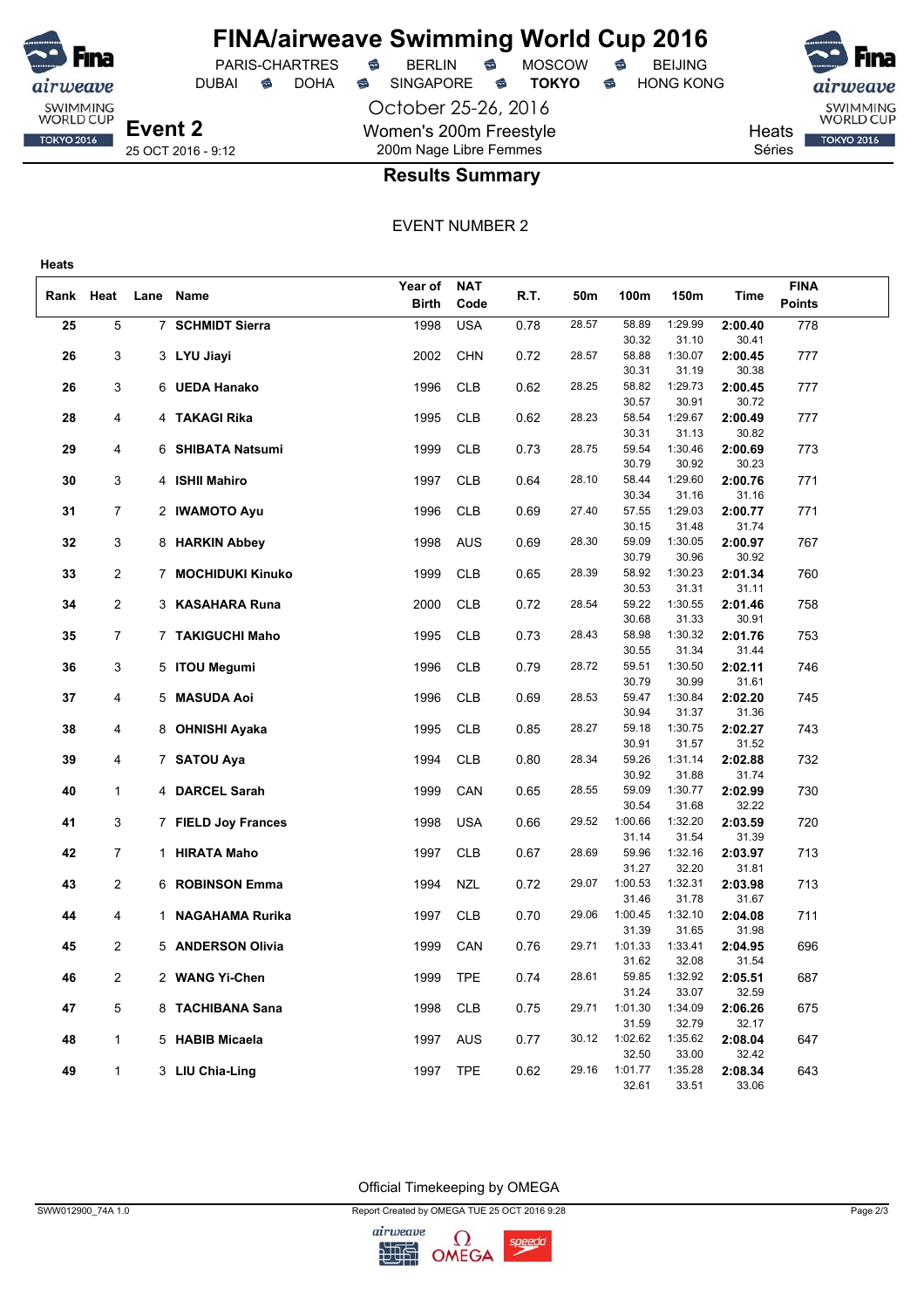| Fına                                |                     | <b>PARIS-CHARTRES</b> | <b>FINA/airweave Swimming World Cup 2016</b><br>$\approx$<br><b>BERLIN</b> | €                      | <b>MOSCOW</b> | $\widehat{\mathbb{C}}$ | <b>BEIJING</b>   |                       | Fina                                |
|-------------------------------------|---------------------|-----------------------|----------------------------------------------------------------------------|------------------------|---------------|------------------------|------------------|-----------------------|-------------------------------------|
| airweave                            | <b>DUBAI</b>        | <b>DOHA</b><br>€      | <b>SINGAPORE</b><br>ಹ                                                      | €                      | <b>TOKYO</b>  | ☜                      | <b>HONG KONG</b> |                       | airweave                            |
| <b>SWIMMING</b><br><b>WORLD CUP</b> | Event 2             |                       | October 25-26, 2016<br>Women's 200m Freestyle                              |                        |               |                        |                  | Heats                 | <b>SWIMMING</b><br><b>WORLD CUP</b> |
| <b>TOKYO 2016</b>                   | 25 OCT 2016 - 9:12  |                       | 200m Nage Libre Femmes                                                     |                        |               |                        |                  | Séries                | <b>TOKYO 2016</b>                   |
|                                     |                     |                       |                                                                            | <b>Results Summary</b> |               |                        |                  |                       |                                     |
|                                     |                     |                       |                                                                            | <b>EVENT NUMBER 2</b>  |               |                        |                  |                       |                                     |
| <b>Heats</b>                        |                     |                       |                                                                            |                        |               |                        |                  |                       |                                     |
| Heat<br>Rank                        | <b>Name</b><br>Lane |                       | Year of<br>Birth                                                           | <b>NAT</b><br>Code     | R.T.<br>50m   |                        | 100m<br>150m     | Time<br><b>Points</b> | <b>FINA</b>                         |

**Code Birth**

| Q<br><b>WR</b> | Legend:<br>Qualified for the next phase<br>World record | <b>R.T.</b> Reaction time | <b>WC</b> World Cup Record                                                         | <b>WJ</b> World Junior record |          |
|----------------|---------------------------------------------------------|---------------------------|------------------------------------------------------------------------------------|-------------------------------|----------|
|                |                                                         |                           | Official Timekeeping by OMEGA                                                      |                               |          |
|                | SWW012900 74A 1.0                                       | airweave<br>566           | Report Created by OMEGA TUE 25 OCT 2016 9:28<br>$\Omega$<br>speedo<br><b>OMEGA</b> |                               | Page 3/3 |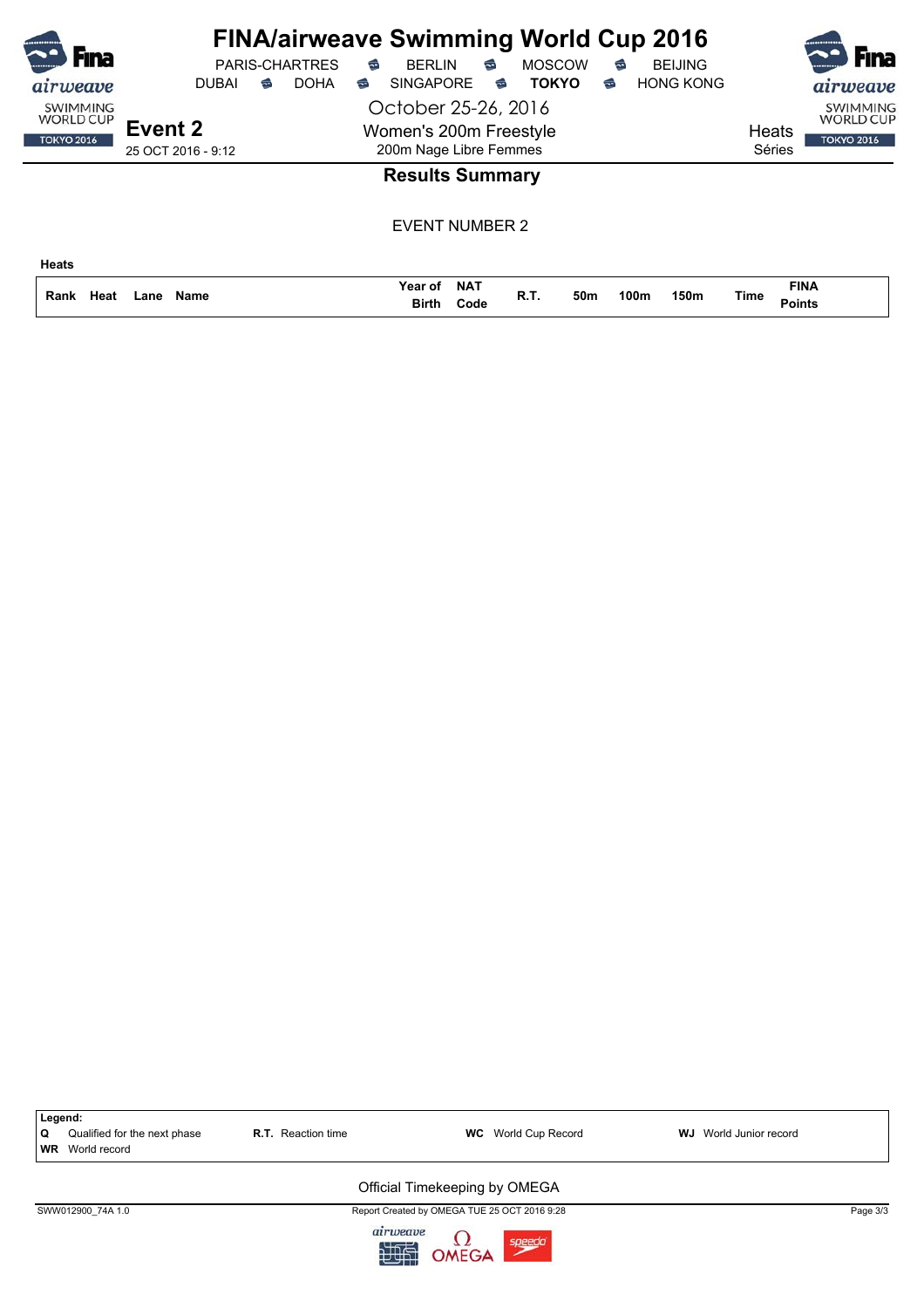

## **FINA/airweave Swimming World Cup 2016**<br>PARIS-CHARTRES **& BERLIN & MOSCOW & BEIJING** PARIS-CHARTRES **S** BERLIN S MOSCOW S

DUBAI **S** DOHA S SINGAPORE S **TOKYO** S HONG KONG

October 25-26, 2016

Men's 50m Breaststroke

Heats Séries

 $air$ SWIMMING<br>WORLD CUP **TOKYO 2016** 

25 OCT 2016 - 9:32

## 50m Brasse Hommes **Results Summary**

#### EVENT NUMBER 3

|    | Record Name |                             | <b>NAT Code</b> | Location       | Date        |
|----|-------------|-----------------------------|-----------------|----------------|-------------|
| WR |             | 25.25 VAN DEN BURGH Cameron | <b>RSA</b>      | Berlin (GER)   | 14 NOV 2009 |
| WC |             | 25.25 VAN DEN BURGH Cameron | <b>RSA</b>      | Berlin (GER)   | 14 NOV 2009 |
| WJ |             | 26.67 SAKCI Emre            | TUR             | Istanbul (TUR) | 18 DEC 2015 |

| Rank           | Heat           | Lane           | Name                          | Year of<br><b>Birth</b> | <b>NAT</b><br>Code | R.T. | <b>Time</b> | <b>FINA</b><br><b>Points</b> |          |
|----------------|----------------|----------------|-------------------------------|-------------------------|--------------------|------|-------------|------------------------------|----------|
| 1              | 3              | 4              | <b>OKAZAKI Kouichirou</b>     | 1986                    | <b>CLB</b>         | 0.66 | 26.97       | 820                          | Q        |
| 2              | 4              | 4              | <b>LIMA Felipe</b>            | 1985                    | <b>BRA</b>         | 0.69 | 26.99       | 818                          | Q        |
| 3              | 5              | 4              | <b>SCHOEMAN Roland</b>        | 1980                    | <b>RSA</b>         | 0.66 | 27.13       | 806                          | Q        |
| 3              | 5              | 5              | <b>ANDREW Michael</b>         | 1999                    | <b>USA</b>         | 0.71 | 27.13       | 806                          | Q        |
| 5              | 3              | 6              | <b>MATSUMURA Yuuki</b>        | 1996                    | <b>CLB</b>         | 0.65 | 27.18       | 801                          | Q        |
| 6              | 4              | 1              | <b>KOBAYASHI Ryo</b>          | 1985                    | <b>CLB</b>         | 0.61 | 27.19       | 800                          | Q        |
| $\overline{7}$ | 5              | 7              | <b>SHIOIRI Ryuto</b>          | 1998                    | <b>CLB</b>         | 0.58 | 27.26       | 794                          | Q        |
| 8              | 3              | 3              | YAMANAKA Yoshiki              | 1994                    | <b>CLB</b>         | 0.65 | 27.34       | 787                          | $\Omega$ |
| 9              | 3              | 2              | <b>WU Chun-Feng</b>           | 1990                    | <b>TPE</b>         | 0.74 | 27.36       | 786                          |          |
| 10             | 5              | 3              | <b>NOMURA Ryouta</b>          | 1988                    | <b>CLB</b>         | 0.67 | 27.39       | 783                          |          |
| 11             | 4              | 5              | NIIYAMA Masaki                | 1993                    | <b>CLB</b>         | 0.66 | 27.44       | 779                          |          |
| 12             | 5              | $\mathbf{1}$   | <b>HAYASHI Kazuki</b>         | 1992                    | <b>CLB</b>         | 0.65 | 27.47       | 776                          |          |
| 13             | 4              | 3              | <b>KOSEKI Yasuhiro</b>        | 1992                    | <b>JPN</b>         | 0.73 | 27.50       | 774                          |          |
| 14             | 4              | 2              | <b>KOBASE Kenji</b>           | 1987                    | <b>CLB</b>         | 0.67 | 27.51       | 773                          |          |
| 15             | 3              | 5              | <b>LIUKKONEN Ari-Pekka</b>    | 1989                    | <b>FIN</b>         | 0.66 | 27.56       | 769                          |          |
| 16             | 4              | 8              | <b>OHKUBO Rintarou</b>        | 1996                    | <b>CLB</b>         | 0.64 | 27.75       | 753                          |          |
| 16             | 5              | 8              | KINOSHITA Kai                 | 1996                    | <b>CLB</b>         | 0.66 | 27.75       | 753                          |          |
| 18             | 5              | 6              | <b>KUSUKI Takuma</b>          | 1995                    | <b>CLB</b>         | 0.59 | 27.76       | 752                          |          |
| 19             | 2              | 4              | <b>AZAD ALBARAZI A</b>        | 1988                    | <b>SYR</b>         | 0.65 | 27.89       | 742                          |          |
| 20             | 4              | 7              | <b>KANOU Masaya</b>           | 1994                    | <b>CLB</b>         | 0.63 | 27.98       | 734                          |          |
| 21             | 3              | $\overline{7}$ | <b>OHKI Ryohei</b>            | 1994                    | <b>CLB</b>         | 0.63 | 28.00       | 733                          |          |
| 22             | $\overline{2}$ | 5              | <b>SCHAFER Nick</b>           | 1992                    | <b>AUS</b>         | 0.67 | 28.02       | 731                          |          |
| 23             | 3              | 8              | <b>KANAYA Yuuki</b>           | 1992                    | <b>CLB</b>         | 0.69 | 28.14       | 722                          |          |
| 24             | 5              | 2              | <b>OKAMOTO Yuki</b>           | 1994                    | <b>CLB</b>         | 0.78 | 28.15       | 721                          |          |
| 25             | $\overline{2}$ | 6              | <b>BELL Grayson</b>           | 1997                    | <b>AUS</b>         | 0.68 | 28.22       | 716                          |          |
| 26             | $\overline{2}$ | 3              | <b>HANAGURUMA Yuu</b>         | 2000                    | <b>CLB</b>         | 0.66 | 28.29       | 711                          |          |
| 27             | $\overline{2}$ | 8              | <b>CAI Bing Rong</b>          | 1996                    | <b>TPE</b>         | 0.63 | 28.40       | 702                          |          |
| 28             | 2              | $\overline{7}$ | <b>LEE Hsuan-Yen</b>          | 1993                    | <b>TPE</b>         | 0.55 | 28.52       | 693                          |          |
| 29             | 4              | 6              | <b>OHKI Junpei</b>            | 1997                    | <b>CLB</b>         | 0.56 | 28.60       | 688                          |          |
| 30             | $\overline{2}$ | 1              | <b>HAEBERLE Scott Haynes</b>  | 1994                    | <b>USA</b>         | 0.65 | 28.67       | 683                          |          |
| 30             | 2              | 2              | <b>FLETCHER Julian</b>        | 1990                    | <b>BER</b>         | 0.69 | 28.67       | 683                          |          |
| 32             | $\mathbf{1}$   | 4              | <b>GONG Jiahao</b>            | 2001                    | CHN                | 0.73 | 29.80       | 608                          |          |
| 33             | $\mathbf{1}$   | 5              | <b>GONZALEZ CUETO Ricardo</b> | 1993                    | <b>MEX</b>         | 0.73 | 30.31       | 578                          |          |
| 34             | $\mathbf{1}$   | 3              | LU Ping-Yu                    | 2000                    | <b>TPE</b>         | 0.58 | 31.05       | 537                          |          |
| 35             | 1              | 6              | <b>MOHAMED Abdelrahman</b>    | 2001                    | QAT                | 0.71 | 33.29       | 436                          |          |
|                | 3              | 1              | YAMAGUCHI Yuuki               | 1994                    | <b>CLB</b>         |      | <b>DNS</b>  |                              |          |

| Legend:                       |   |                              |                           |                            |  |  |  |  |  |
|-------------------------------|---|------------------------------|---------------------------|----------------------------|--|--|--|--|--|
| DNS Did not start             | Ω | Qualified for the next phase | <b>R.T.</b> Reaction time | <b>WC</b> World Cup Record |  |  |  |  |  |
| <b>WJ</b> World Junior record |   | <b>WR</b> World record       |                           |                            |  |  |  |  |  |
|                               |   |                              |                           |                            |  |  |  |  |  |

#### Official Timekeeping by OMEGA

SWM030900\_74A 1.0 Report Created by OMEGA TUE 25 OCT 2016 9:34 Page 1/1

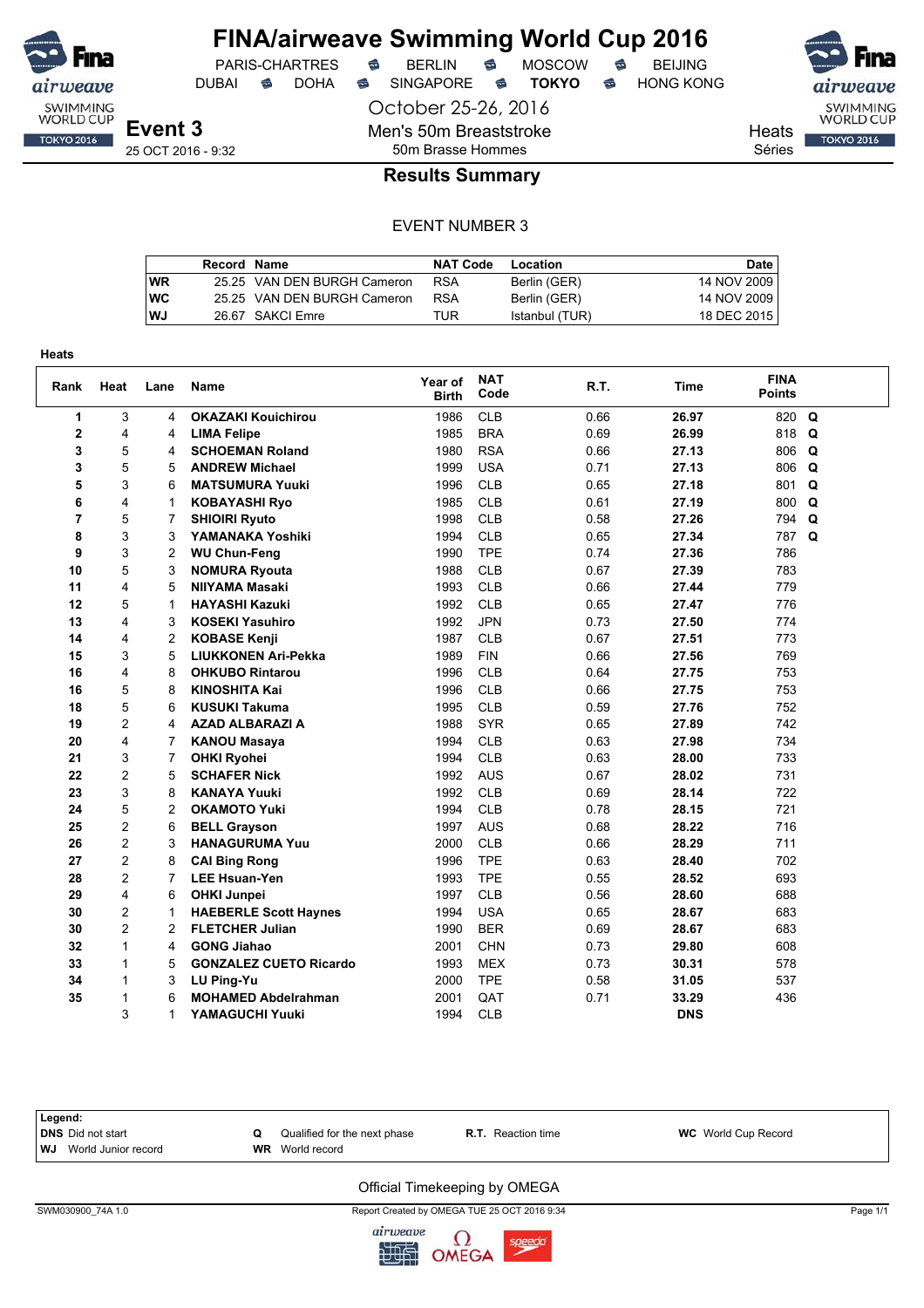

October 25-26, 2016

Women's 100m Breaststroke 100m Brasse Femmes

PARIS-CHARTRES **S** BERLIN S MOSCOW S

DUBAI **S** DOHA S SINGAPORE S **TOKYO** S HONG KONG

SWIMMING<br>WORLD CUP

**TOKYO 2016** 

Heats

Séries

## **Results Summary**

#### EVENT NUMBER 4

|      | Record  | Split | Name                   | <b>NAT Code</b> | Location             | Date        |
|------|---------|-------|------------------------|-----------------|----------------------|-------------|
| WR.  | 1:02.36 | 29.46 | <b>MEILUTYTE Ruta</b>  | LTU             | Moscow (RUS)         | 12 OCT 2013 |
| l=WR | 1:02.36 | 29.46 | <b>ATKINSON Alia</b>   | <b>JAM</b>      | Doha (QAT)           | 6 DEC 2014  |
| l=WR | 1:02.36 | 29.33 | <b>ATKINSON Alia</b>   | <b>JAM</b>      | Paris-Chartres (FRA) | 26 AUG 2016 |
| ∣wc  | 1:02.36 | 29.56 | MEILUTYTE Ruta         | LTU             | Moscow (RUS)         | 12 OCT 2013 |
| l=WC | 1:02.36 | 29.33 | <b>ATKINSON Alia</b>   | JAM             | Paris-Chartres (FRA) | 26 AUG 2016 |
| WJ   | 1:02.36 |       | <b>WORLD BEST TIME</b> |                 | ---                  | 30 SEP 2016 |

| <b>Heats</b>   |                |                |                                  |                         |                    |      |       |                  |                              |  |
|----------------|----------------|----------------|----------------------------------|-------------------------|--------------------|------|-------|------------------|------------------------------|--|
| Rank           | Heat           | Lane           | Name                             | Year of<br><b>Birth</b> | <b>NAT</b><br>Code | R.T. | 50m   | Time             | <b>FINA</b><br><b>Points</b> |  |
| 1              | 5              | 4              | <b>ATKINSON Alia</b>             | 1988                    | <b>JAM</b>         | 0.64 | 30.17 | 1:03.96<br>33.79 | 926 Q                        |  |
| $\mathbf{2}$   | 3              | 4              | <b>HANNIS Molly</b>              | 1992                    | <b>USA</b>         | 0.63 | 30.87 | 1:04.94<br>34.07 | 885 Q                        |  |
| 3              | 5              | 5              | <b>TERAMURA Miho</b>             | 1994                    | <b>CLB</b>         | 0.67 | 30.90 | 1:05.16<br>34.26 | 876 Q                        |  |
| 4              | 4              | 4              | <b>EFIMOVA Yuliya</b>            | 1992                    | <b>RUS</b>         | 0.54 | 32.71 | 1:06.32<br>33.61 | 831 Q                        |  |
| 5              | 5              | 3              | <b>AOKI Reona</b>                | 1995                    | <b>CLB</b>         | 0.69 | 31.36 | 1:06.40<br>35.04 | 828 Q                        |  |
| 6              | 5              | $\overline{2}$ | <b>SEKIGUCHI Misaki</b>          | 1996                    | <b>CLB</b>         | 0.65 | 31.67 | 1:06.56<br>34.89 | 822 Q                        |  |
| $\overline{7}$ | 4              | 5              | <b>KANETOU Rie</b>               | 1988                    | <b>CLB</b>         | 0.77 | 31.71 | 1:06.58<br>34.87 | 821 Q                        |  |
| 8              | 3              | 6              | <b>NICOL Rachel</b>              | 1993                    | CAN                | 0.66 | 31.62 | 1:06.79<br>35.17 | 813 Q                        |  |
| 9              | 5              | 6              | <b>LUTHERSDOTTIR Hrafnhildur</b> | 1991                    | <b>ISL</b>         | 0.66 | 31.37 | 1:06.88<br>35.51 | 810                          |  |
| 10             | 4              | 6              | <b>BARTEL Zoe Elizabeth</b>      | 2000                    | <b>USA</b>         | 0.73 | 32.05 | 1:07.29<br>35.24 | 795                          |  |
| 11             | 4              | 3              | <b>IMAI Runa</b>                 | 2000                    | <b>CLB</b>         | 0.64 | 32.11 | 1:07.35<br>35.24 | 793                          |  |
| 12             | 3              | 5              | <b>LARSON Breeja</b>             | 1992                    | <b>USA</b>         | 0.74 | 31.67 | 1:07.52<br>35.85 | 787                          |  |
| 13             | 3              | 3              | <b>SUZUKI Satomi</b>             | 1991                    | <b>CLB</b>         | 0.64 | 31.50 | 1:07.61<br>36.11 | 784                          |  |
| 14             | 3              | $\overline{2}$ | <b>HOSOKOSHI Satori</b>          | 1994                    | <b>CLB</b>         | 0.66 | 31.49 | 1:07.71<br>36.22 | 781                          |  |
| 15             | 3              | 1              | <b>KISHI Ayumi</b>               | 1997                    | <b>CLB</b>         | 0.58 | 32.61 | 1:07.96<br>35.35 | 772                          |  |
| 16             | 4              | $\mathbf{1}$   | <b>ISHIDA Kako</b>               | 1996                    | <b>CLB</b>         | 0.73 | 32.15 | 1:07.98<br>35.83 | 771                          |  |
| 17             | $\overline{2}$ | 4              | <b>TERUKINA Shiho</b>            | 1996                    | <b>CLB</b>         | 0.65 | 32.23 | 1:08.31<br>36.08 | 760                          |  |
| 17             | $\overline{2}$ | 6              | <b>MIYASAKA Yukino</b>           | 2000                    | <b>CLB</b>         | 0.69 | 31.99 | 1:08.31<br>36.32 | 760                          |  |
| 19             | $\overline{2}$ | 2              | <b>SHIMOYAMA Natsuho</b>         | 1996                    | <b>CLB</b>         | 0.66 | 32.42 | 1:08.42<br>36.00 | 757                          |  |
| 20             | $\overline{2}$ | 3              | YOKOTA Sao                       | 2000                    | <b>CLB</b>         | 0.67 | 32.85 | 1:08.53<br>35.68 | 753                          |  |
| 21             | $\overline{2}$ | 5              | <b>TAKASAKI Yuki</b>             | 1996                    | <b>CLB</b>         | 0.66 | 32.69 | 1:08.71<br>36.02 | 747                          |  |
| 22             | 5              | 8              | <b>ASABA Shiori</b>              | 2000                    | <b>CLB</b>         | 0.54 | 32.83 | 1:08.73<br>35.90 | 746                          |  |

Official Timekeeping by OMEGA

SWW031900\_74A 1.0 Report Created by OMEGA TUE 25 OCT 2016 9:43 Page 1/2

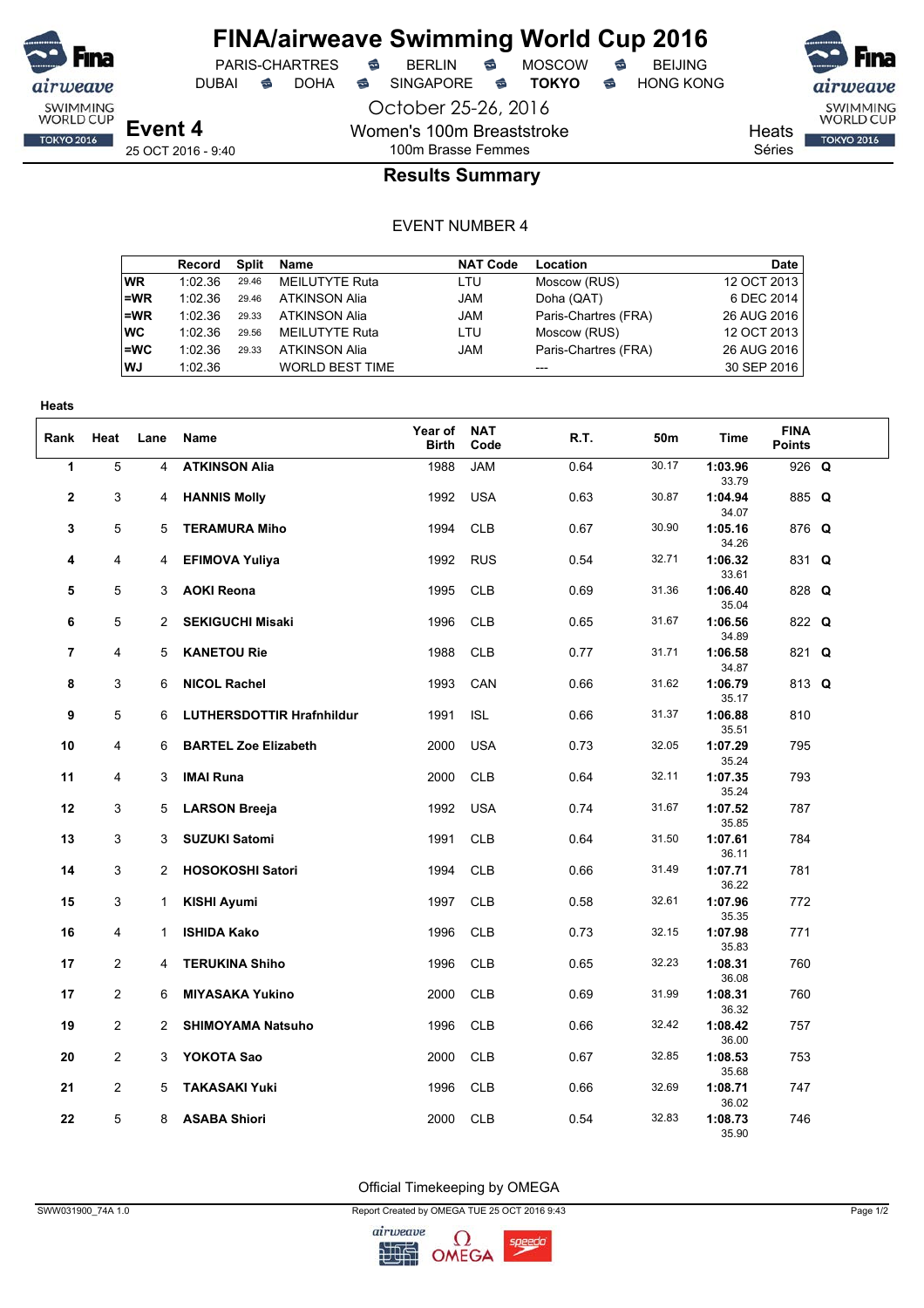

## **FINA/airweave Swimming World Cup 2016**

October 25-26, 2016 Women's 100m Breaststroke 100m Brasse Femmes



SWIMMING<br>WORLD CUP **TOKYO 2016** 

**Heats** Séries

## **Results Summary**

EVENT NUMBER 4

| Rank | Heat         | Lane           | <b>Name</b>            | Year of<br><b>Birth</b> | <b>NAT</b><br>Code | R.T. | 50m   | <b>Time</b>      | <b>FINA</b><br><b>Points</b> |
|------|--------------|----------------|------------------------|-------------------------|--------------------|------|-------|------------------|------------------------------|
| 23   | 4            | 8              | <b>OKUDA Momoka</b>    | 1997                    | <b>CLB</b>         | 0.70 | 32.68 | 1:08.77<br>36.09 | 745                          |
| 24   | 2            | 7              | <b>NISHIOKA Mizuki</b> | 1995                    | <b>CLB</b>         | 0.75 | 32.94 | 1:08.84<br>35.90 | 743                          |
| 25   | 5            | 1.             | <b>HIRAMATSU Kana</b>  | 1997                    | <b>CLB</b>         | 0.69 | 32.39 | 1:08.93<br>36.54 | 740                          |
| 26   | 5            | 7              | <b>EGUCHI Misaki</b>   | 1997                    | <b>CLB</b>         |      | 32.32 | 1:09.05<br>36.73 | 736                          |
| 27   | 3            | 8              | <b>TANAKA Aki</b>      | 1995                    | <b>CLB</b>         | 0.31 | 32.05 | 1:09.10<br>37.05 | 734                          |
| 28   | $\mathbf{1}$ |                | 5 STRAUCH Jenna        | 1997                    | <b>AUS</b>         | 0.74 | 32.42 | 1:09.35<br>36.93 | 727                          |
| 29   | 4            | $7^{\circ}$    | <b>NASUDA Yuuka</b>    | 1999                    | <b>CLB</b>         | 0.71 | 32.95 | 1:09.64<br>36.69 | 718                          |
| 30   | 4            |                | 2 VASEY Sarah          | 1996                    | <b>GBR</b>         | 0.71 | 32.86 | 1:09.79<br>36.93 | 713                          |
| 31   | $\mathbf{1}$ |                | 3 FORDE Brooke         | 1999                    | <b>USA</b>         | 0.81 | 33.53 | 1:09.82<br>36.29 | 712                          |
| 32   | $\mathbf 1$  | $\overline{4}$ | <b>LIAO Man-Wen</b>    | 1994                    | <b>TPE</b>         | 0.69 | 32.74 | 1:10.10<br>37.36 | 703                          |
| 33   | 3            | 7              | <b>MARUYAMA Kana</b>   | 2001                    | <b>CLB</b>         | 0.67 | 32.99 | 1:10.32<br>37.33 | 697                          |



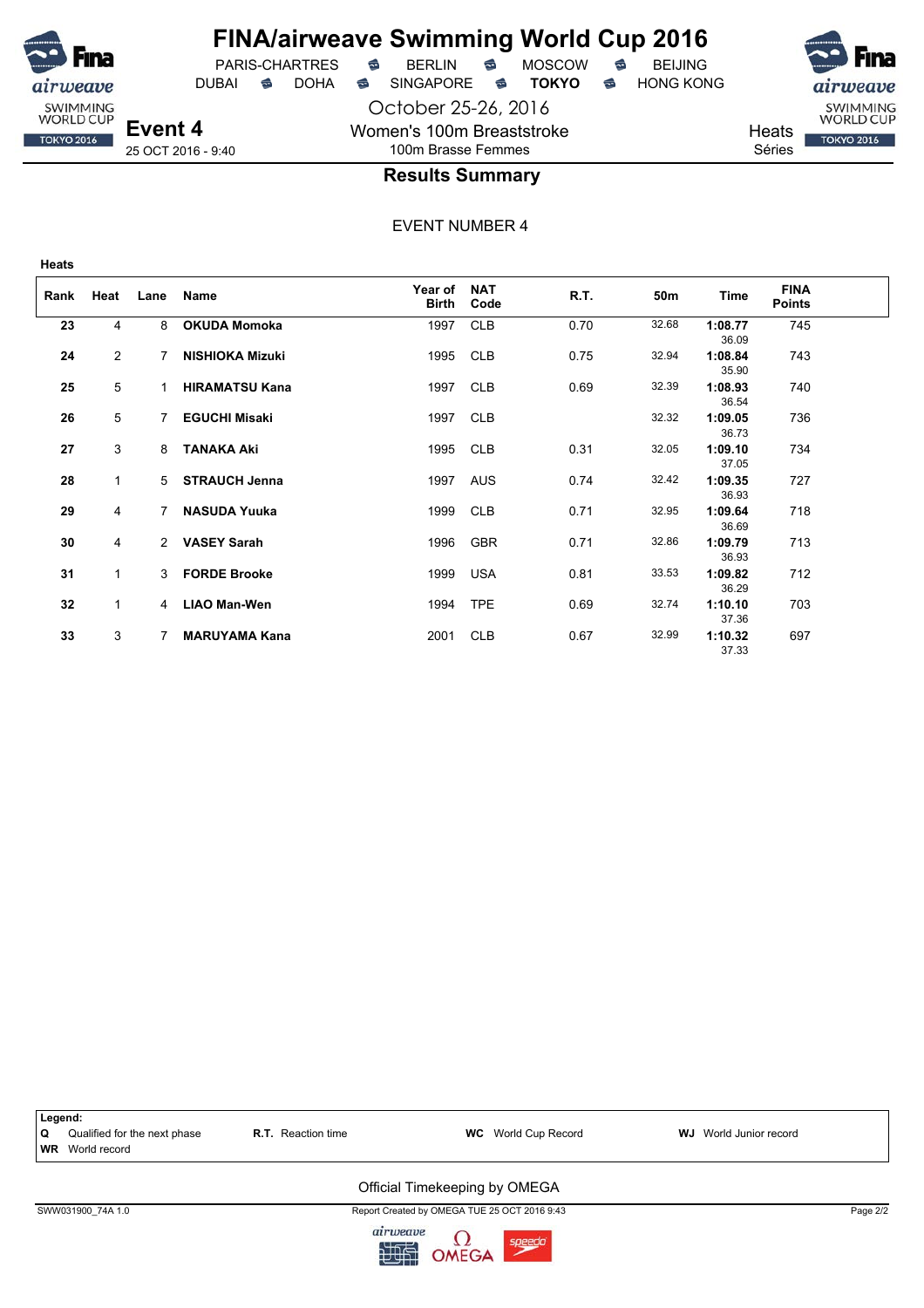

DUBAI **S** DOHA S SINGAPORE S **TOKYO** S HONG KONG

PARIS-CHARTRES **S** BERLIN S MOSCOW S

October 25-26, 2016 Women's 100m Butterfly 100m Papillon Femmes



Heats Séries

## **Results Summary**

#### EVENT NUMBER 5

|    | Record Split Name |                        | NAT Code   | Location    | Date        |
|----|-------------------|------------------------|------------|-------------|-------------|
| WR | 54 61             | 25.96 SJOESTROEM Sarah | <b>SWE</b> | Doha (QAT)  | 7 DEC 2014  |
| WC | 55.30             | 26.16 COUTTS Alicia    | AUS        | Tokyo (JPN) | 9 NOV 2013  |
| WJ | 56.64             | WORLD BEST TIME        |            | ---         | 30 SEP 2016 |

| Heats          |                         |                |                         |                         |                    |      |       |                |                              |  |
|----------------|-------------------------|----------------|-------------------------|-------------------------|--------------------|------|-------|----------------|------------------------------|--|
| Rank           | Heat                    | Lane           | Name                    | Year of<br><b>Birth</b> | <b>NAT</b><br>Code | R.T. | 50m   | Time           | <b>FINA</b><br><b>Points</b> |  |
| 1              | 5                       | 4              | <b>WORRELL Kelsi</b>    | 1994                    | <b>USA</b>         | 0.63 | 26.86 | 56.73<br>29.87 | 892 Q                        |  |
| $\mathbf{2}$   | 5                       | 5              | <b>IKEE Rikako</b>      | 2000                    | <b>CLB</b>         | 0.65 | 27.48 | 57.55<br>30.07 | 854 Q                        |  |
| 3              | 6                       | 5              | <b>HOSSZU Katinka</b>   | 1989                    | <b>HUN</b>         | 0.69 | 27.57 | 57.63<br>30.06 | 850 Q                        |  |
| 4              | 6                       | 4              | <b>OTTESEN Jeanette</b> | 1987                    | <b>DEN</b>         | 0.66 | 27.28 | 58.14<br>30.86 | 828 Q                        |  |
| 5              | 4                       | 4              | <b>GROVES Madeline</b>  | 1995                    | <b>AUS</b>         | 0.69 | 27.35 | 58.29<br>30.94 | 822 Q                        |  |
| 6              | 4                       | 5              | <b>MERRELL Eva</b>      | 2000                    | <b>USA</b>         | 0.72 | 27.40 | 58.39<br>30.99 | 818 Q                        |  |
| $\overline{7}$ | 6                       | 6              | <b>CHAN Kin Lok</b>     | 1994                    | <b>HKG</b>         | 0.73 | 27.64 | 58.53<br>30.89 | 812 Q                        |  |
| 8              | 6                       | 3              | <b>KOBAYASHI Asuka</b>  | 1992                    | <b>CLB</b>         | 0.70 | 27.41 | 58.69<br>31.28 | 805 Q                        |  |
| 9              | 4                       | 3              | <b>HASEGAWA Suzuka</b>  | 2000                    | <b>CLB</b>         | 0.68 | 28.07 | 58.83<br>30.76 | 799                          |  |
| 10             | 2                       | 3              | <b>UNUMA Ayano</b>      | 1995                    | <b>CLB</b>         | 0.64 | 27.82 | 59.14<br>31.32 | 787                          |  |
| 11             | 6                       | $\overline{7}$ | <b>KATOU Yuka</b>       | 1997                    | <b>CLB</b>         | 0.61 | 27.74 | 59.18<br>31.44 | 785                          |  |
| 12             | 6                       | $\mathbf 1$    | <b>SEKURA Misato</b>    | 1993                    | <b>CLB</b>         | 0.59 | 28.27 | 59.21<br>30.94 | 784                          |  |
| 13             | 5                       | 6              | <b>NAKANO Miyu</b>      | 1997                    | <b>CLB</b>         | 0.65 | 27.95 | 59.22<br>31.27 | 784                          |  |
| 14             | 4                       | 7              | <b>FUKAYA Mai</b>       | 1996                    | <b>CLB</b>         | 0.65 | 27.79 | 59.43<br>31.64 | 775                          |  |
| 15             | 6                       | $\overline{2}$ | <b>YABU Misuzu</b>      | 1996                    | <b>CLB</b>         | 0.62 | 28.28 | 59.45<br>31.17 | 775                          |  |
| 16             | 5                       | $\overline{2}$ | KOBAYASHI Nao           | 1993                    | <b>CLB</b>         | 0.67 | 28.06 | 59.51<br>31.45 | 772                          |  |
| 17             | $\overline{\mathbf{c}}$ | 8              | <b>HIRATA Miyuki</b>    | 2001                    | <b>CLB</b>         | 0.68 | 27.77 | 59.52<br>31.75 | 772                          |  |
| 18             | 2                       | 7              | <b>YABU Hitomi</b>      | 1993                    | <b>CLB</b>         | 0.65 | 28.00 | 59.56<br>31.56 | 770                          |  |
| 19             | 4                       | 2              | YAMAKAWA Inoha          | 2000                    | <b>CLB</b>         | 0.66 | 27.66 | 59.59<br>31.93 | 769                          |  |
| 20             | 3                       | $\overline{2}$ | <b>IITSUKA Chiharu</b>  | 2001                    | <b>CLB</b>         | 0.69 | 28.16 | 59.84<br>31.68 | 760                          |  |
| 21             | 5                       | 1              | <b>TAKAGI Miharu</b>    | 1994                    | <b>CLB</b>         | 0.65 | 28.20 | 59.87<br>31.67 | 758                          |  |
| 22             | $\overline{2}$          | 5              | <b>SAITOU Rina</b>      | 1995                    | <b>CLB</b>         | 0.71 | 28.13 | 59.89<br>31.76 | 758                          |  |
| 23             | 4                       | 6              | <b>WATANABE Yai</b>     | 1992                    | <b>CLB</b>         | 0.73 | 28.29 | 59.90<br>31.61 | 757                          |  |
| 24             | 3                       | 6              | <b>KURASHINA Mizuki</b> | 1999                    | <b>CLB</b>         | 0.67 | 28.01 | 59.91<br>31.90 | 757                          |  |

Official Timekeeping by OMEGA

SWW021900\_74A 1.0 Report Created by OMEGA TUE 25 OCT 2016 9:53 Page 1/2

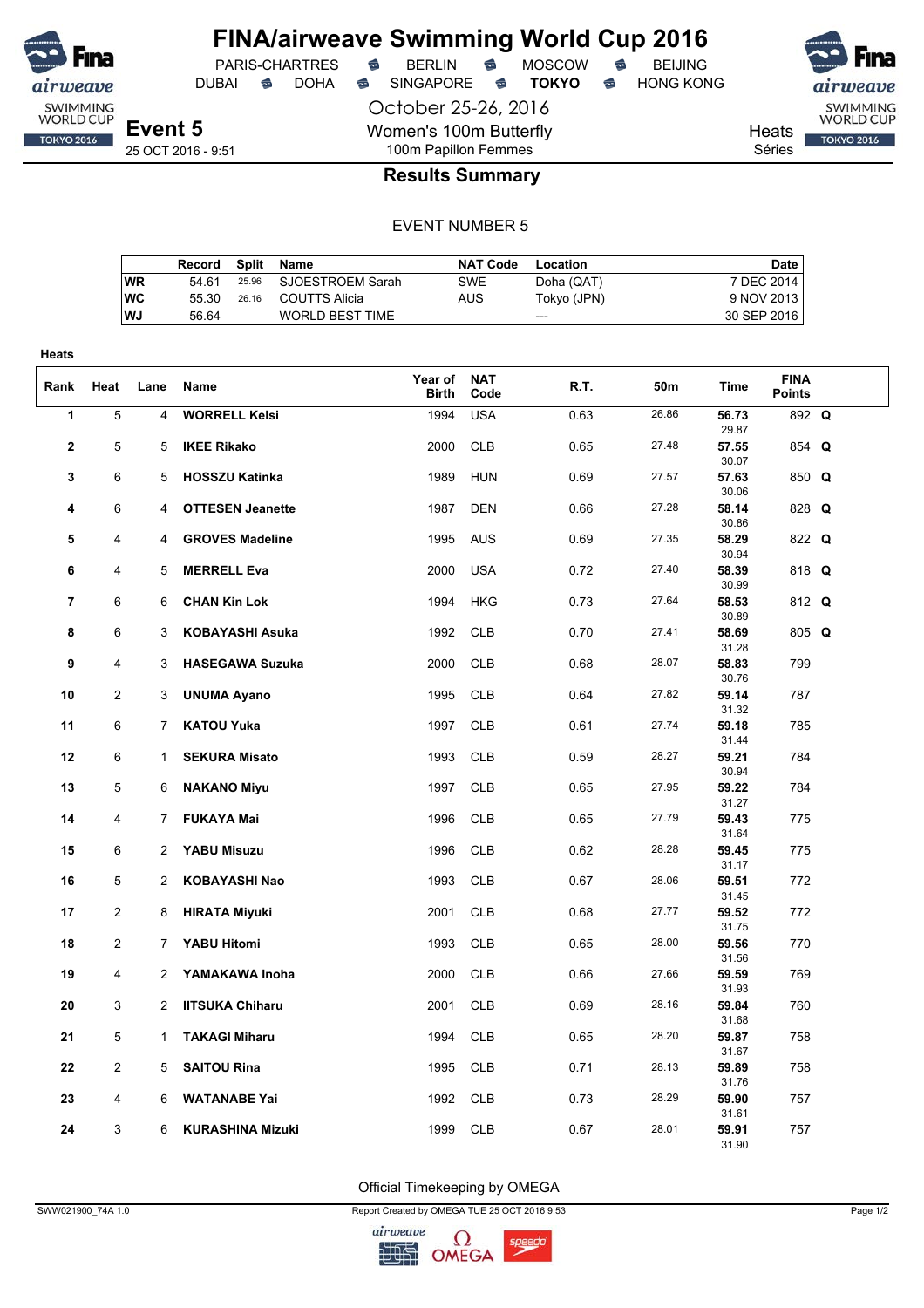

October 25-26, 2016

Women's 100m Butterfly

DUBAI **S** DOHA SINGAPORE S **TOKYO** S HONG KONG



**Event 5** 25 OCT 2016 - 9:51

**Heats**

weave SWIMMING<br>WORLD CUP

**TOKYO 2016** 

## 100m Papillon Femmes **Results Summary**

EVENT NUMBER 5

| Rank | Heat           | Lane         | Name                          | Year of<br><b>Birth</b> | <b>NAT</b><br>Code | R.T. | 50m   | Time             | <b>FINA</b><br><b>Points</b> |  |
|------|----------------|--------------|-------------------------------|-------------------------|--------------------|------|-------|------------------|------------------------------|--|
| 25   | 3              | 5            | <b>UENO Sayane</b>            | 1998                    | <b>CLB</b>         | 0.67 | 27.88 | 1:00.09<br>32.21 | 750                          |  |
| 26   | 4              | 8            | <b>HIRAYAMA Yukina</b>        | 1995                    | <b>CLB</b>         | 0.77 | 27.61 | 1:00.13<br>32.52 | 749                          |  |
| 27   | 5              | $7^{\circ}$  | <b>OLDSEN Ellysia</b>         | 1995                    | AUS                | 0.55 | 27.98 | 1:00.26<br>32.28 | 744                          |  |
| 28   | 3              | $7^{\circ}$  | <b>KOBAYASHI Runa</b>         | 1998                    | <b>CLB</b>         |      | 28.79 | 1:00.27<br>31.48 | 743                          |  |
| 29   | 5              | 3            | <b>SZE Hang Yu</b>            | 1988                    | HKG                | 0.69 | 28.19 | 1:00.28<br>32.09 | 743                          |  |
| 30   | 3              | 8            | <b>KATAYAMA Yuuki</b>         | 1998                    | <b>CLB</b>         | 0.50 | 28.19 | 1:00.30<br>32.11 | 742                          |  |
| 31   | 2              | 2            | <b>ONODERA Miku</b>           | 1996                    | <b>CLB</b>         | 0.64 | 28.46 | 1:00.37<br>31.91 | 740                          |  |
| 32   | 6              | 8            | <b>KUMAMOTO Maki</b>          | 1996                    | <b>CLB</b>         |      | 28.64 | 1:00.64<br>32.00 | 730                          |  |
| 33   | $\overline{2}$ | 1.           | <b>KUNITOMO Fumio</b>         | 2000                    | <b>CLB</b>         | 0.67 | 28.48 | 1:00.78<br>32.30 | 725                          |  |
| 34   | 3              | 3            | <b>ADACHI Miri</b>            | 1997                    | <b>CLB</b>         | 0.71 | 28.46 | 1:00.89<br>32.43 | 721                          |  |
| 35   | 3              | 4            | <b>SASAKI Yuuka</b>           | 1997                    | <b>CLB</b>         | 0.80 | 28.49 | 1:01.19<br>32.70 | 710                          |  |
| 36   | $\mathbf{1}$   | 5            | <b>KREUNDL Lena</b>           | 1997                    | <b>AUT</b>         | 0.68 | 28.85 | 1:01.25<br>32.40 | 708                          |  |
| 37   | $\overline{2}$ | 4            | <b>HOSOKAWA Kotoe</b>         | 2000                    | <b>CLB</b>         | 0.60 | 28.42 | 1:01.58<br>33.16 | 697                          |  |
| 38   | 3              | 1            | <b>KIKUCHI Yuyu</b>           | 1998                    | <b>CLB</b>         | 0.72 | 28.57 | 1:01.62<br>33.05 | 696                          |  |
| 39   | 5              | 8            | <b>TANAKA Aki</b>             | 1995                    | <b>CLB</b>         | 0.53 | 28.67 | 1:01.74<br>33.07 | 692                          |  |
| 40   | $\mathbf{1}$   | 6            | <b>CHAN Marina</b>            | 1997                    | SIN                | 0.67 | 28.86 | 1:01.75<br>32.89 | 691                          |  |
| 41   | $\mathbf{1}$   | 3            | <b>NORDMANN Lucie</b>         | 2000                    | <b>USA</b>         | 0.77 | 28.99 | 1:01.80<br>32.81 | 690                          |  |
| 42   | $\mathbf{1}$   | 4            | <b>HECHENBICHLER Caroline</b> | 2000                    | <b>AUT</b>         | 0.72 | 28.35 | 1:01.93<br>33.58 | 685                          |  |
| 43   | $\mathbf{1}$   | 7            | <b>DEL'HOMME Laurine</b>      | 1997                    | <b>FRA</b>         | 0.45 | 28.64 | 1:02.48<br>33.84 | 667                          |  |
| 44   | 4              | 1            | <b>HIRATA Maho</b>            | 1997                    | <b>CLB</b>         | 0.66 | 29.15 | 1:02.70<br>33.55 | 660                          |  |
| 45   | $\overline{2}$ | 6            | <b>NISHIMURA Maia</b>         | 2000                    | <b>CLB</b>         |      | 29.05 | 1:03.39<br>34.34 | 639                          |  |
| 46   | $\mathbf{1}$   | $\mathbf{2}$ | <b>WISHAUPT Camille</b>       | 1998                    | FRA                | 0.80 | 30.11 | 1:03.62<br>33.51 | 632                          |  |



SWW021900\_74A 1.0 Report Created by OMEGA TUE 25 OCT 2016 9:53 Page 2/2

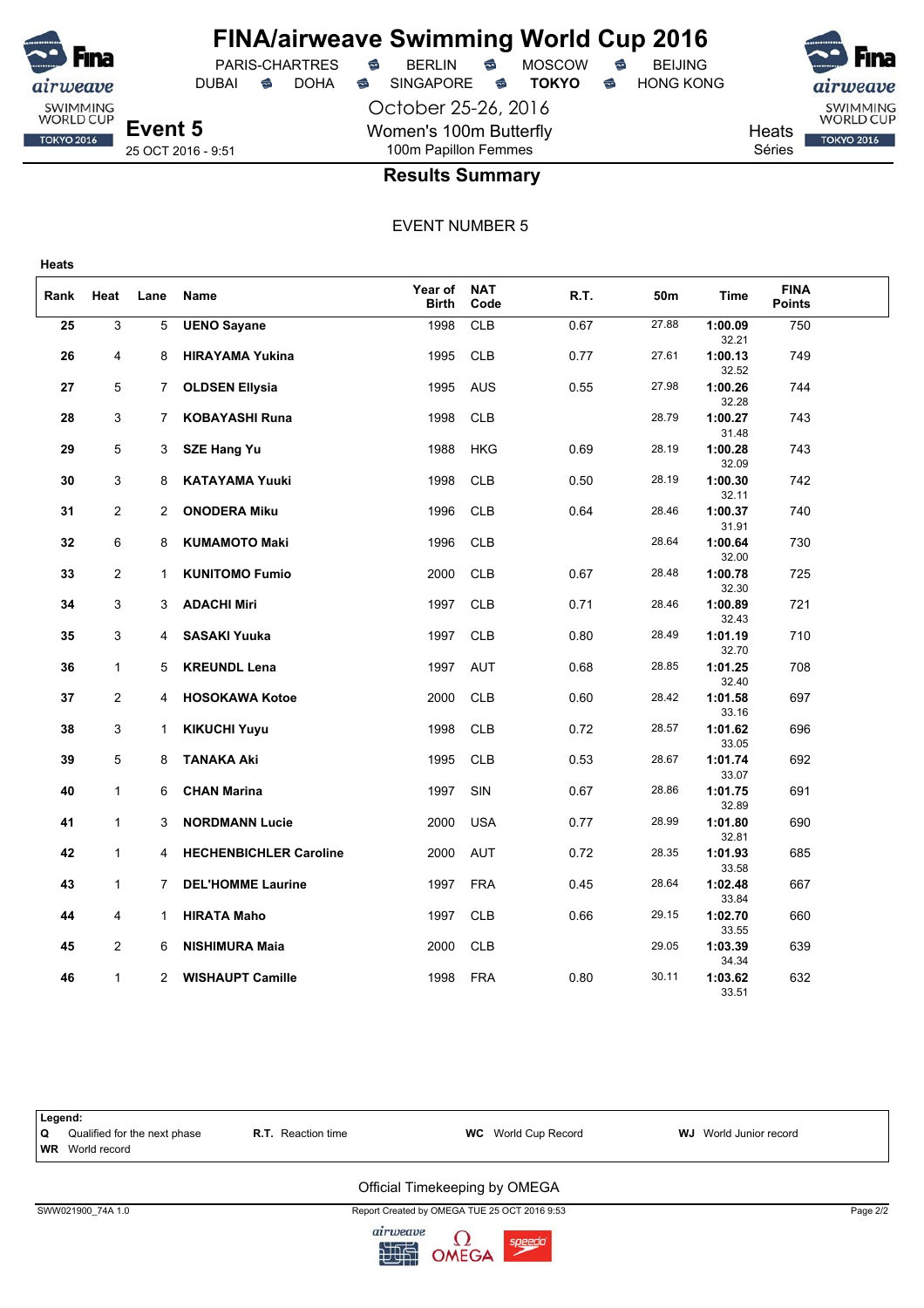

DUBAI **S** DOHA S SINGAPORE S TOKYO S HONG KONG

PARIS-CHARTRES **S** BERLIN S MOSCOW S

SWIMMING<br>WORLD CUP **TOKYO 2016** 

Heats

Séries

## 100m Dos Hommes **Results Summary**

October 25-26, 2016

Men's 100m Backstroke

#### EVENT NUMBER 6

|    | Record |       | Split Name             | <b>NAT Code</b> | Location           | Date        |
|----|--------|-------|------------------------|-----------------|--------------------|-------------|
| WR | 48.92  | 23.56 | <b>GREVERS Matthew</b> | USA             | Indianapolis (USA) | 12 DEC 2015 |
| wс | 49.29  | 23.27 | MARSHALL Peter         | USA             | Stockholm (SWE)    | 10 NOV 2009 |
| WJ | 50.77  | 24.37 | <b>GLINTA Robert</b>   | ROU             | Netanya (ISR)      | 4 DEC 2015  |
|    |        |       |                        |                 |                    |             |

| Heats          |                |                |                                              |                  |                          |              |                |                         |                              |  |
|----------------|----------------|----------------|----------------------------------------------|------------------|--------------------------|--------------|----------------|-------------------------|------------------------------|--|
| Rank           | Heat           | Lane           | Name                                         | Year of<br>Birth | <b>NAT</b><br>Code       | R.T.         | 50m            | <b>Time</b>             | <b>FINA</b><br><b>Points</b> |  |
| 1              | $\overline{2}$ | 6              | <b>KOGA Junya</b>                            | 1987             | <b>CLB</b>               | 0.55         | 24.64          | 51.08<br>26.44          | 878 Q                        |  |
| $\mathbf{2}$   | 5              | 4              | <b>LARKIN Mitchell</b>                       | 1993             | <b>AUS</b>               | 0.61         | 24.72          | 51.23<br>26.51          | 870 Q                        |  |
| 3              | 5              | 5              | <b>KANEKO Masaki</b>                         | 1992             | <b>CLB</b>               | 0.60         | 24.92          | 51.54<br>26.62          | 855 Q                        |  |
| 4              | 5              | 3              | <b>ORTIZ-CANAVATE Miguel</b>                 | 1991             | <b>ESP</b>               | 0.59         | 24.61          | 51.81<br>27.20          | 841 Q                        |  |
| 5              | 3              | 5              | <b>GLINTA Robert</b>                         | 1997             | <b>ROU</b>               | 0.69         | 25.38          | 52.11<br>26.73          | 827 Q                        |  |
| 6              | 3              | 4              | <b>DONETC Stanislav</b>                      | 1983             | <b>RUS</b>               | 0.72         | 26.24          | 52.33<br>26.09          | 816 Q                        |  |
| $\overline{7}$ | 4              | $\overline{2}$ | <b>IWATA Tetsuya</b>                         | 1994             | <b>CLB</b>               | 0.52         | 25.42          | 52.52<br>27.10          | 808 Q                        |  |
| $\overline{7}$ | 4              | 5              | <b>SANKOVICH Pavel</b>                       | 1990             | <b>BLR</b>               | 0.59         | 25.16          | 52.52<br>27.36          | 808 Q                        |  |
| 9              | 3              | 6              | <b>EDO Yuuma</b>                             | 1993             | <b>CLB</b>               | 0.67         | 25.30          | 52.58<br>27.28          | 805                          |  |
| 10             | 3              | 7              | <b>HOTTA Meguru</b>                          | 1997             | <b>CLB</b>               | 0.53         | 25.18          | 52.98<br>27.80          | 787                          |  |
| 11             | 5              | 8              | <b>TAKASHIMA You</b>                         | 1994             | <b>CLB</b>               | 0.60         | 25.92          | 52.99<br>27.07          | 786                          |  |
| 12             | 4              | 6              | YAMAZAKI Takahiro                            | 1992             | <b>CLB</b>               | 0.54         | 25.69          | 53.01<br>27.32          | 785                          |  |
| 13             | 1              | 5              | <b>WANG Peng</b>                             | 1998             | <b>CHN</b>               | 0.62         | 25.44          | 53.02<br>27.58          | 785                          |  |
| 14             | 3              | 8              | YASUDA Junki                                 | 1994             | <b>CLB</b>               | 0.58         | 25.42          | 53.05<br>27.63          | 784                          |  |
| 15             | 5              | 2              | <b>NAITOU Ryota</b>                          | 1997             | <b>CLB</b>               | 0.63         | 25.52          | 53.14<br>27.62          | 780                          |  |
| 16             | 4              | $\mathbf{1}$   | <b>KAWABATA Hiromasa</b>                     | 1998             | <b>CLB</b>               | 0.72         | 25.81          | 53.27<br>27.46          | 774                          |  |
| 17             | $\overline{c}$ | 3              | <b>NISHIMURA Syunya</b>                      | 1994             | <b>CLB</b>               | 0.66         | 25.84<br>25.99 | 53.30<br>27.46          | 773                          |  |
| 18             | $\overline{c}$ | 7              | <b>UJIBAYASHI Yamato</b>                     | 1990             | <b>CLB</b>               | 0.68         |                | 53.41<br>27.42          | 768                          |  |
| 19<br>20       | 3<br>3         | 3<br>2         | <b>MATSUBARA Hayate</b>                      | 1991<br>1997     | <b>CLB</b><br><b>CLB</b> | 0.55<br>0.59 | 25.64<br>25.74 | 53.43<br>27.79<br>53.51 | 767<br>764                   |  |
| 21             | 4              | 8              | <b>KOBAYASHI Syohei</b>                      | 1992             | <b>CLB</b>               | 0.58         | 25.57          | 27.77<br>53.52          | 763                          |  |
| 22             | $\overline{c}$ | 5              | <b>TAKADA Kyouhei</b><br><b>LEWIS Hayden</b> | 1995             | AUS                      | 0.67         | 25.96          | 27.95<br>53.60          | 760                          |  |
| 23             | 4              | 7              | <b>PINZON GARCIA Omar</b>                    | 1989             | <b>COL</b>               | 0.53         | 25.74          | 27.64<br>53.67          | 757                          |  |
| 24             | 3              | $\mathbf{1}$   | <b>KATOU Osamu</b>                           | 1995             | <b>CLB</b>               | 0.58         | 25.95          | 27.93<br>53.77          | 753                          |  |
|                |                |                |                                              |                  |                          |              |                | 27.82                   |                              |  |

Official Timekeeping by OMEGA

SWM041900\_74A 1.0 Page 1/2

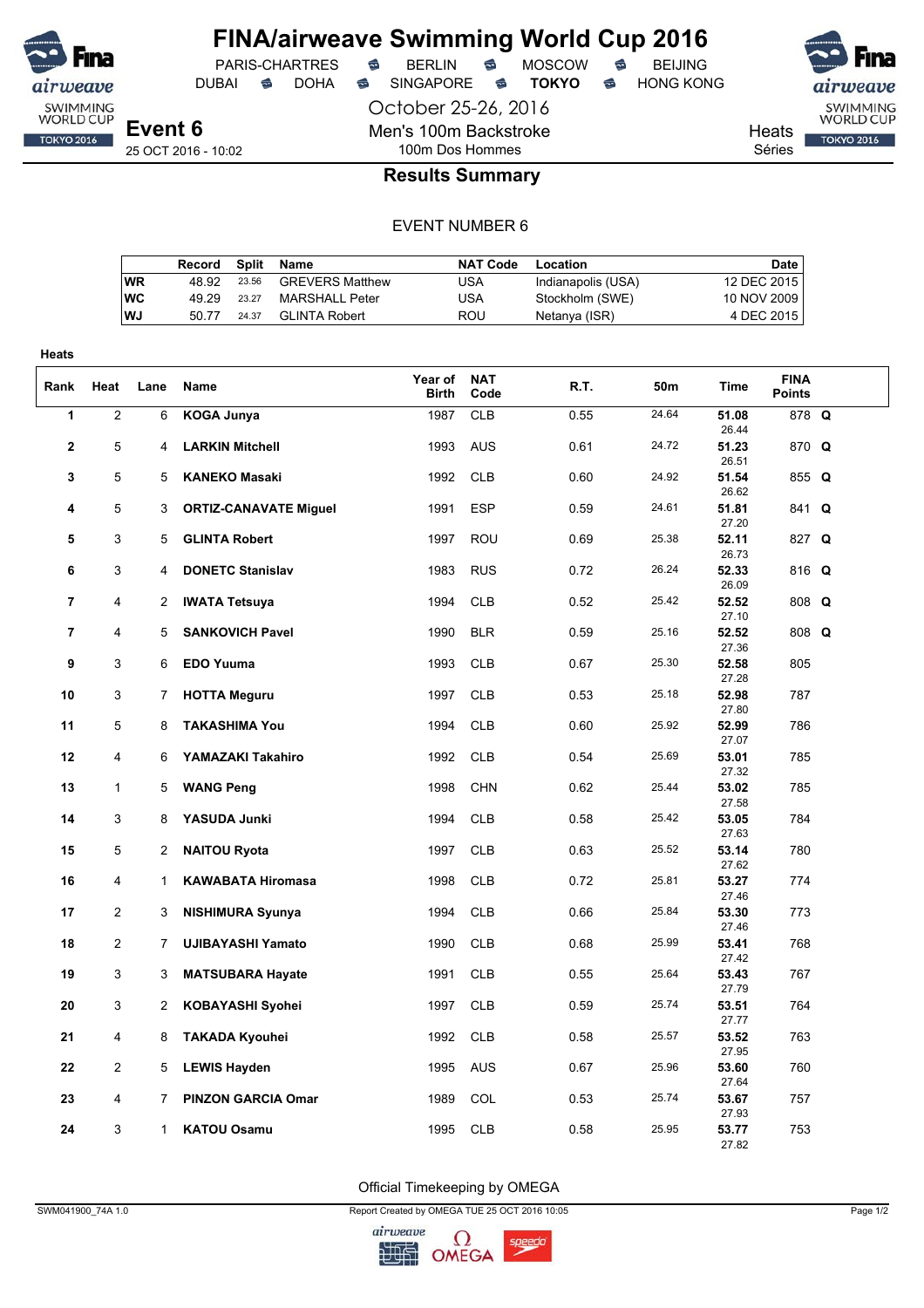

## **FINA/airweave Swimming World Cup 2016** PARIS-CHARTRES **B** BERLIN **B** MOSCOW **B** BEIJING

DUBAI **S** DOHA SINGAPORE S **TOKYO** S HONG KONG

October 25-26, 2016 Men's 100m Backstroke 100m Dos Hommes



**Results Summary**

EVENT NUMBER 6

| Rank | Heat           | Lane | <b>Name</b>                | Year of<br><b>Birth</b> | <b>NAT</b><br>Code | R.T. | 50m   | <b>Time</b>      | <b>FINA</b><br><b>Points</b> |  |
|------|----------------|------|----------------------------|-------------------------|--------------------|------|-------|------------------|------------------------------|--|
| 25   | 5              | 6    | <b>EDMONDS Ben</b>         | 1991                    | <b>AUS</b>         | 0.59 | 26.24 | 53.79<br>27.55   | 752                          |  |
| 26   | $\mathbf{1}$   | 3    | <b>HASHIDUME Hisashi</b>   | 1992                    | <b>CLB</b>         | 0.55 | 26.00 | 53.84<br>27.84   | 750                          |  |
| 27   | $\mathbf{1}$   | 6    | <b>RYU Hiroki</b>          | 1997                    | <b>CLB</b>         | 0.66 | 26.37 | 54.14<br>27.77   | 737                          |  |
| 28   | 5              | 7    | <b>MORINAGA Takashi</b>    | 1995                    | <b>CLB</b>         | 0.53 | 25.91 | 54.16<br>28.25   | 736                          |  |
| 29   | 2              | 1    | <b>KATZ Austin</b>         | 1999                    | <b>USA</b>         | 0.64 | 26.38 | 54.26<br>27.88   | 732                          |  |
| 30   | 5              | 1    | <b>IYOBE Takashi</b>       | 1991                    | <b>CLB</b>         | 0.61 | 26.00 | 54.35<br>28.35   | 729                          |  |
| 31   | $\overline{2}$ | 4    | <b>ISONO Hiroki</b>        | 1995                    | <b>CLB</b>         | 0.58 | 26.46 | 54.43<br>27.97   | 726                          |  |
| 32   | $\overline{2}$ | 8    | <b>ORANGE Maxence</b>      | 1998                    | <b>FRA</b>         | 0.64 | 26.08 | 54.45<br>28.37   | 725                          |  |
| 33   | $\mathbf{1}$   | 4    | <b>LUDLOW Tristan</b>      | 1997                    | <b>AUS</b>         | 0.64 | 26.41 | 54.73<br>28.32   | 714                          |  |
| 34   | $\mathbf{1}$   | 2    | <b>NAKANISHI Akira</b>     | 1998                    | <b>CLB</b>         | 0.54 | 26.70 | 54.78<br>28.08   | 712                          |  |
| 35   | 4              | 3    | <b>BEACH Clark Gregory</b> | 1999                    | <b>USA</b>         | 0.66 | 26.17 | 54.90<br>28.73   | 707                          |  |
| 36   | $\mathbf{1}$   | 7    | <b>LOW Malcolm</b>         | 1997                    | SIN                | 0.58 | 27.36 | 56.86<br>29.50   | 636                          |  |
| 37   | 2              | 2    | <b>SAKURAI Hiroki</b>      | 1990                    | <b>CLB</b>         | 0.59 | 28.97 | 58.97<br>30.00   | 570                          |  |
| 38   | $\mathbf{1}$   | 1    | <b>HUANG Chun-Wei</b>      | 2001                    | <b>TPE</b>         | 0.68 | 31.28 | 1:06.57<br>35.29 | 396                          |  |
|      | 4              | 4    | <b>HURLEY Bobby</b>        | 1988                    | AUS                |      |       | <b>DNS</b>       |                              |  |

**Legend: DNS** Did not start **C** Qualified for the next phase **R.T.** Reaction time **WC** World Cup Record **WR** World record **WR** World record **WJ** World Junior record

### Official Timekeeping by OMEGA

SWM041900\_74A 1.0 Report Created by OMEGA TUE 25 OCT 2016 10:05 Page 2/2

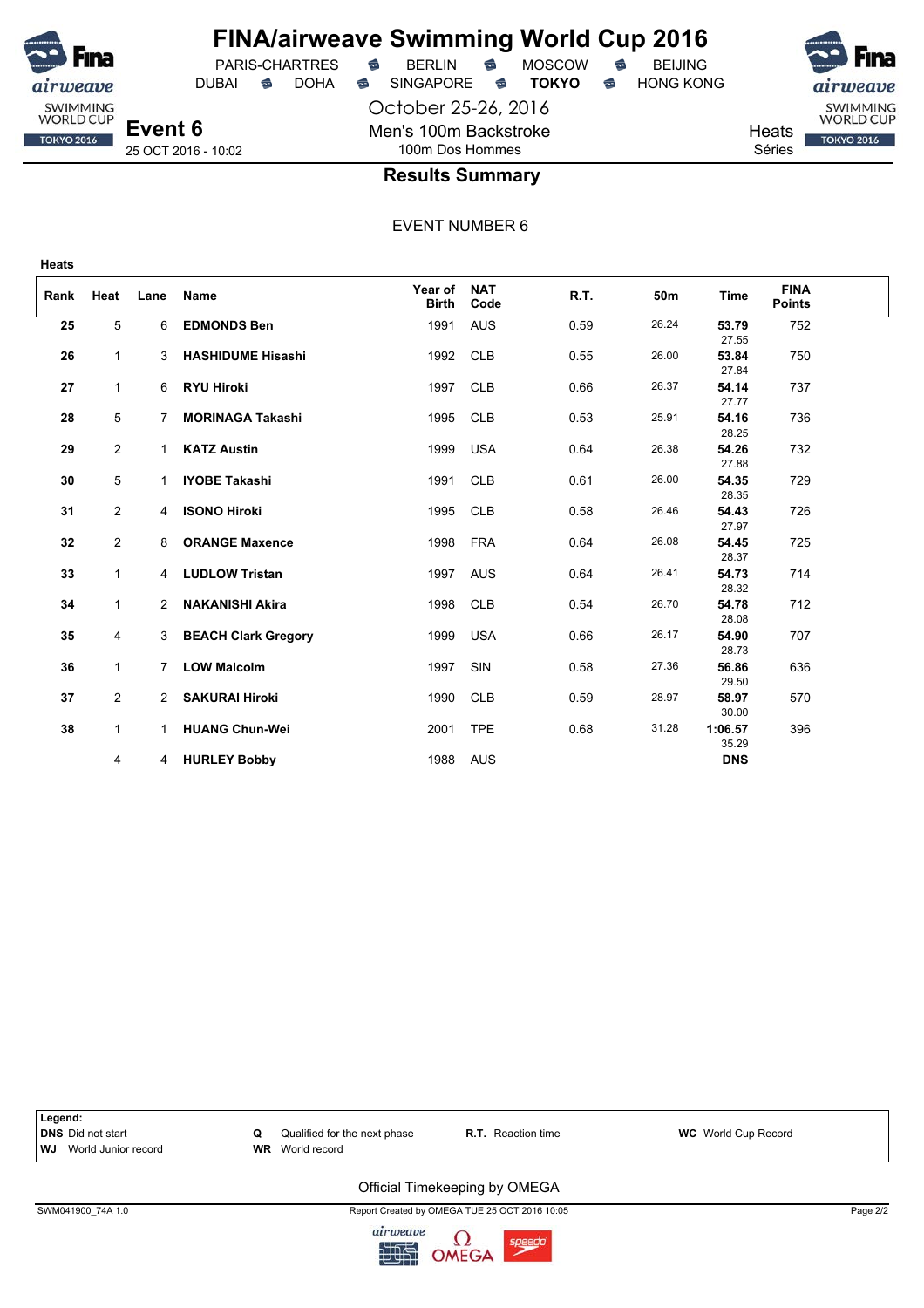

## **FINA/airweave Swimming World Cup 2016** PARIS-CHARTRES **B** BERLIN **B** MOSCOW **B** BEIJING

DUBAI **S** DOHA SINGAPORE S **TOKYO** S HONG KONG

October 25-26, 2016 Women's 50m Backstroke 50m Dos Femmes



SWIMMING<br>WORLD CUP **TOKYO 2016** 

**Heats** Séries

25 OCT 2016 - 10:12

### **Results Summary**

#### EVENT NUMBER 7

|    | Record Name |                       | <b>NAT Code</b> | Location        | <b>Date</b> |
|----|-------------|-----------------------|-----------------|-----------------|-------------|
| WR |             | 25.67 MEDEIROS Etiene | <b>BRA</b>      | Doha (QAT)      | 7 DEC 2014  |
| wс |             | 25.82 ZHAO Jing       | <b>CHN</b>      | Stockholm (SWE) | 10 NOV 2009 |
| WJ |             | 26.13 WORLD BEST TIME |                 | $- - -$         | 30 SEP 2016 |

| Rank         | Heat           | Lane           | Name                           | Year of<br><b>Birth</b> | <b>NAT</b><br>Code | R.T. | Time  | <b>FINA</b><br><b>Points</b> |                         |
|--------------|----------------|----------------|--------------------------------|-------------------------|--------------------|------|-------|------------------------------|-------------------------|
| $\mathbf{1}$ | 4              | 4              | <b>SEEBOHM Emily</b>           | 1992                    | <b>AUS</b>         | 0.67 | 26.76 | 882                          | $\mathbf Q$             |
| $\mathbf 2$  | $\overline{c}$ | 3              | <b>TAKEMURA Miyuki</b>         | 1989                    | CLB                | 0.55 | 26.92 | 867                          | Q                       |
| 3            | 5              | 4              | <b>HOSSZU Katinka</b>          | 1989                    | <b>HUN</b>         | 0.60 | 26.96 | 863                          | Q                       |
| 4            | 3              | 5              | <b>MORONUKI Emi</b>            | 1992                    | <b>CLB</b>         | 0.61 | 27.03 | 856                          | Q                       |
| 5            | 3              | 3              | <b>TAKABA Masumi</b>           | 1993                    | <b>CLB</b>         | 0.60 | 27.26 | 835                          | Q                       |
| 6            | 4              | 3              | <b>SAKAI Natsumi</b>           | 2001                    | <b>CLB</b>         | 0.58 | 27.31 | 830                          | Q                       |
| 7            | 4              | 5              | <b>ZEVINA Daryna</b>           | 1994                    | <b>UKR</b>         | 0.74 | 27.37 | 824                          | Q                       |
| 8            | $\overline{c}$ | 1              | <b>WORRELL Kelsi</b>           | 1994                    | <b>USA</b>         | 0.72 | 27.41 | 821                          | ?                       |
| 8            | 5              | 5              | <b>WILSON Madison</b>          | 1994                    | <b>AUS</b>         | 0.57 | 27.41 | 821                          | $\overline{\mathbf{r}}$ |
| 10           | 5              | 6              | <b>MORI Mayuko</b>             | 1994                    | <b>CLB</b>         | 0.60 | 27.47 | 816                          |                         |
| 11           | 3              | 4              | <b>HERASIMENIA Aliaksandra</b> | 1985                    | <b>BLR</b>         | 0.59 | 27.50 | 813                          |                         |
| 12           | 5              | 3              | <b>HANUS Danielle</b>          | 1998                    | CAN                | 0.70 | 27.65 | 800                          |                         |
| 13           | 4              | 6              | <b>IZUHARA Nagisa</b>          | 2002                    | <b>CLB</b>         | 0.52 | 27.71 | 795                          |                         |
| 14           | $\overline{2}$ | 6              | <b>SMITH Regan Elisabeth</b>   | 2002                    | <b>USA</b>         | 0.66 | 27.72 | 794                          |                         |
| 15           | 3              | 8              | <b>HORIE Yuki</b>              | 1996                    | <b>CLB</b>         | 0.57 | 27.79 | 788                          |                         |
| 16           | 5              | 8              | <b>MORIYA Yuuka</b>            | 1995                    | <b>CLB</b>         | 0.56 | 27.81 | 786                          |                         |
| 17           | 3              | $\overline{c}$ | <b>WILLIAMS Zoe</b>            | 1995                    | <b>AUS</b>         | 0.66 | 27.82 | 785                          |                         |
| 18           | 5              | $\overline{7}$ | <b>TAKAHASHI Miki</b>          | 1995                    | <b>CLB</b>         | 0.56 | 27.85 | 783                          |                         |
| 19           | 4              | 2              | <b>FUJITA Saki</b>             | 1997                    | <b>CLB</b>         | 0.53 | 27.94 | 775                          |                         |
| 20           | $\overline{c}$ | 5              | <b>NORDMANN Lucie</b>          | 2000                    | <b>USA</b>         | 0.63 | 27.96 | 773                          |                         |
| 21           | 5              | $\mathbf{1}$   | <b>GOTOU Kanako</b>            | 1999                    | <b>CLB</b>         | 0.58 | 27.98 | 772                          |                         |
| 22           | 1              | 5              | <b>KOBAYASHI Ema</b>           | 1994                    | <b>CLB</b>         | 0.51 | 27.99 | 771                          |                         |
| 23           | $\mathbf{1}$   | 7              | YAMASAKI Hikaru                | 2000                    | <b>CLB</b>         | 0.60 | 28.10 | 762                          |                         |
| 24           | $\overline{c}$ | 4              | <b>CALDWELL Hilary</b>         | 1991                    | CAN                | 0.58 | 28.13 | 759                          |                         |
| 25           | 3              | 1              | <b>KIDO Yuuna</b>              | 2001                    | <b>CLB</b>         | 0.59 | 28.24 | 751                          |                         |
| 25           | 4              | $\overline{7}$ | YAMAGUCHI Mao                  | 1995                    | <b>CLB</b>         | 0.61 | 28.24 | 751                          |                         |
| 27           | 4              | 8              | <b>MIYAZAKI Hinano</b>         | 1997                    | <b>CLB</b>         | 0.54 | 28.28 | 747                          |                         |
| 28           | $\mathbf{1}$   | $\overline{c}$ | <b>SESHIMO Mari</b>            | 1995                    | <b>CLB</b>         | 0.60 | 28.34 | 743                          |                         |
| 29           | 3              | 6              | <b>TAKEUCHI Miono</b>          | 1998                    | <b>CLB</b>         | 0.55 | 28.36 | 741                          |                         |
| 30           | 5              | $\overline{c}$ | <b>SYUNO Kana</b>              | 1999                    | <b>CLB</b>         | 0.55 | 28.40 | 738                          |                         |
| 31           | 4              | 1              | <b>WILLIAMS Michelle</b>       | 1991                    | CAN                | 0.60 | 28.44 | 735                          |                         |
| 32           | 3              | 7              | <b>WATANABE Aya</b>            | 1997                    | <b>CLB</b>         | 0.59 | 28.46 | 733                          |                         |
| 33           | $\overline{2}$ | $\overline{7}$ | <b>FORRESTER Amy</b>           | 1998                    | <b>AUS</b>         | 0.69 | 28.54 | 727                          |                         |
| 34           | $\mathbf{1}$   | 3              | <b>KATAGIRI Tamami</b>         | 2001                    | <b>CLB</b>         | 0.61 | 28.75 | 711                          |                         |
| 35           | 1              | 6              | <b>SHIRAI Sayaka</b>           | 1997                    | <b>CLB</b>         | 0.59 | 28.76 | 711                          |                         |
| 36           | $\mathbf{1}$   | 4              | <b>OZTURK Sonnele Aylin</b>    | 1998                    | <b>GER</b>         | 0.74 | 28.77 | 710                          |                         |
| 37           | $\overline{c}$ | 2              | <b>IMAI Ayaka</b>              | 1997                    | <b>CLB</b>         | 0.61 | 28.79 | 708                          |                         |
| 38           | $\mathbf{1}$   | 8              | <b>GOEDERS Anya</b>            | 2000                    | <b>USA</b>         | 0.68 | 28.91 | 700                          |                         |
| 39           | $\mathbf{1}$   | 1              | <b>SOMEYA Sena</b>             | 2000                    | <b>CLB</b>         | 0.58 | 29.05 | 689                          |                         |
| 40           | $\overline{2}$ | 8              | <b>ZAISER Lisa</b>             | 1994                    | <b>AUT</b>         | 0.62 | 29.52 | 657                          |                         |

**Legend:**

**WR** World record **?** Involved in swim-off

**Q** Qualified for the next phase **R.T.** Reaction time **WC** World Cup Record **WJ** World Junior record

#### Official Timekeeping by OMEGA

SWW040900\_74A 1.0 Page 1/1

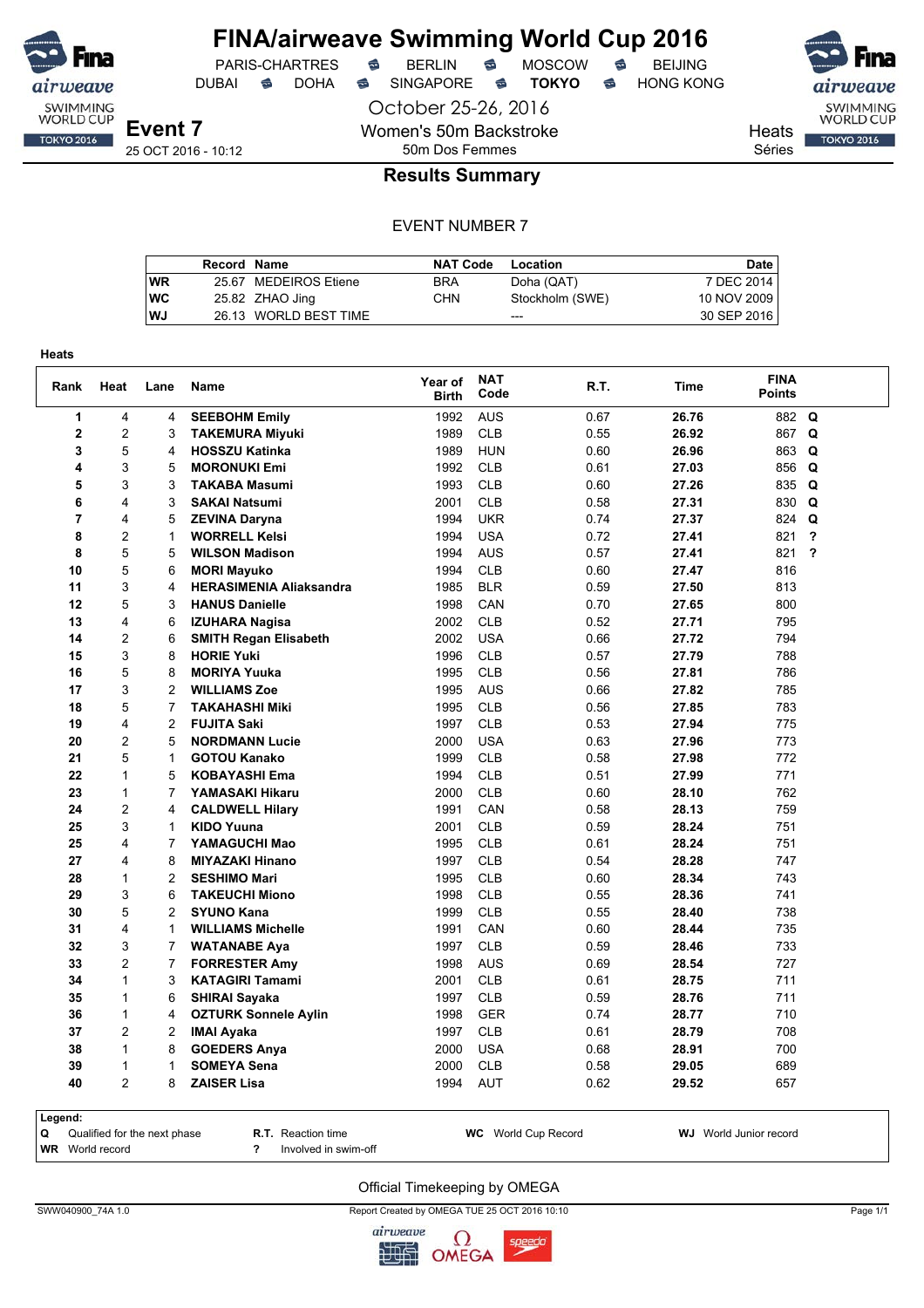

PARIS-CHARTRES **S** BERLIN S MOSCOW S

DUBAI **S** DOHA S SINGAPORE S **TOKYO** S HONG KONG

SWIMMING<br>WORLD CUP

**TOKYO 2016** 

Heats Séries

25 OCT 2016 - 10:19

## 200m Papillon Hommes **Results Summary**

October 25-26, 2016

Men's 200m Butterfly

#### EVENT NUMBER 8

|           | Record  |       | Splits |         | Name                   | <b>NAT Code</b> | Location        | <b>Date</b> |
|-----------|---------|-------|--------|---------|------------------------|-----------------|-----------------|-------------|
| <b>WR</b> | 1:48.56 | 24.68 | 52.96  | 1:20.81 | LE CLOS Chad           | <b>RSA</b>      | Singapore (SIN) | 5 NOV 2013  |
| WC        | 1:48.56 | 24.68 | 52.96  | 1:20.81 | LE CLOS Chad           | <b>RSA</b>      | Singapore (SIN) | 5 NOV 2013  |
| WJ        | 1:51.30 |       |        |         | <b>WORLD BEST TIME</b> |                 | $---$           | 30 SEP 2016 |

| Heats          |                |                     |              |            |      |       |                |                  |                  |               |
|----------------|----------------|---------------------|--------------|------------|------|-------|----------------|------------------|------------------|---------------|
|                |                |                     | Year of      | <b>NAT</b> |      |       |                |                  |                  | <b>FINA</b>   |
| Rank           | Heat           | Lane Name           | <b>Birth</b> | Code       | R.T. | 50m   | 100m           | 150m             | Time             | <b>Points</b> |
| 1              | 4              | 4 SETO Daiya        | 1994         | <b>JPN</b> | 0.62 | 25.26 | 54.21          | 1:23.82          | 1:53.55          | 873 Q         |
|                |                |                     |              |            |      |       | 28.95          | 29.61            | 29.73            |               |
| $\mathbf{2}$   | 4              | 5 SAKAI Masato      | 1995         | <b>JPN</b> | 0.64 | 25.38 | 54.56          | 1:24.29          | 1:54.00          | 863 Q         |
|                |                |                     |              |            |      |       | 29.18          | 29.73            | 29.71            |               |
| 3              | 4              | 7 HOROMURA Nao      | 1999         | <b>CLB</b> | 0.65 | 25.46 | 54.22          | 1:23.77          | 1:54.02          | 863 Q         |
|                |                |                     |              |            |      |       | 28.76          | 29.55            | 30.25            |               |
| 4              | 5              | 4 LE CLOS Chad      | 1992         | <b>RSA</b> | 0.68 | 25.20 | 54.09          | 1:23.93          | 1:54.46          | 853 Q         |
|                | 5              |                     |              | <b>CLB</b> |      | 25.54 | 28.89<br>54.76 | 29.84<br>1:24.42 | 30.53<br>1:54.91 |               |
| 5              |                | 5 HIRAI Kenta       | 1994         |            | 0.59 |       | 29.22          | 29.66            | 30.49            | 843 Q         |
| 6              | $\overline{c}$ | 7 WATARAI Syun      | 1995         | <b>CLB</b> | 0.68 | 25.68 | 54.87          | 1:24.80          | 1:55.00          | 841Q          |
|                |                |                     |              |            |      |       | 29.19          | 29.93            | 30.20            |               |
| $\overline{7}$ | $\mathbf{1}$   | 2 OHSAKA Masafumi   | 1993         | <b>CLB</b> | 0.69 | 25.97 | 54.96          | 1:24.56          | 1:55.15          | 837 Q         |
|                |                |                     |              |            |      |       | 28.99          | 29.60            | 30.59            |               |
| 8              | 5              | 7 UMEMOTO Masayuki  | 1994         | <b>CLB</b> | 0.54 | 25.62 | 54.60          | 1:24.33          | 1:55.22          | 836 Q         |
|                |                |                     |              |            |      |       | 28.98          | 29.73            | 30.89            |               |
| 9              | 3              | 3 SAKAMOTO Yuuya    | 1999         | <b>CLB</b> | 0.66 | 25.74 | 55.13          | 1:24.99          | 1:55.32          | 834           |
|                |                |                     |              |            |      |       | 29.39          | 29.86            | 30.33            |               |
| 10             | 5              | 1 HAYASHI Takumi    | 1995         | <b>CLB</b> | 0.65 | 26.05 | 55.35          | 1:25.21          | 1:55.47          | 831           |
|                |                |                     |              |            |      |       | 29.30          | 29.86            | 30.26            |               |
| 11             | 5              | 2 FUKAYA Kou        | 1991         | <b>CLB</b> | 0.66 | 25.91 | 54.94          | 1:25.25          | 1:55.50          | 830           |
|                |                |                     |              |            |      |       | 29.03          | 30.31            | 30.25            |               |
| 12             | $\overline{c}$ | 1 SUZUKI Tatsuhiro  | 1996         | <b>CLB</b> | 0.63 | 26.00 | 55.34          | 1:25.45          | 1:55.59          | 828           |
|                |                |                     |              | <b>CLB</b> |      | 25.47 | 29.34<br>54.73 | 30.11<br>1:24.94 | 30.14            |               |
| 13             | $\mathbf{1}$   | 3 TAGUCHI Masashi   | 1996         |            | 0.75 |       | 29.26          | 30.21            | 1:55.84<br>30.90 | 823           |
| 14             | 5              | 6 IDA Yuuto         | 1997         | <b>CLB</b> | 0.63 | 26.60 | 56.05          | 1:26.04          | 1:55.89          | 821           |
|                |                |                     |              |            |      |       | 29.45          | 29.99            | 29.85            |               |
| 15             | $\overline{2}$ | 6 TERADA Takumi     | 1998         | <b>CLB</b> | 0.63 | 26.22 | 55.98          | 1:25.93          | 1:56.33          | 812           |
|                |                |                     |              |            |      |       | 29.76          | 29.95            | 30.40            |               |
| 16             | 3              | 6 MATSUSHITA Yuuhei | 1996         | <b>CLB</b> | 0.81 | 25.78 | 54.74          | 1:24.82          | 1:56.41          | 811           |
|                |                |                     |              |            |      |       | 28.96          | 30.08            | 31.59            |               |
| 17             | 3              | 4 KANEKO Masaki     | 1992         | <b>CLB</b> | 0.65 | 25.96 | 55.15          | 1:25.17          | 1:56.68          | 805           |
|                |                |                     |              |            |      |       | 29.19          | 30.02            | 31.51            |               |
| 18             | 4              | 3 KATAYAMA Mizuki   | 1996         | <b>CLB</b> | 0.67 | 26.09 | 55.57          | 1:25.78          | 1:56.78          | 803           |
|                |                |                     |              |            |      |       | 29.48          | 30.21            | 31.00            |               |
| 19             | 4              | 1 SASAKI Yuu        | 1995         | <b>CLB</b> | 0.68 | 25.66 | 55.07<br>29.41 | 1:25.15<br>30.08 | 1:56.88<br>31.73 | 801           |
| 20             | 3              | 5 MORGAN David      | 1994         | <b>AUS</b> | 0.65 | 25.95 | 55.30          | 1:25.74          | 1:56.96          | 799           |
|                |                |                     |              |            |      |       | 29.35          | 30.44            | 31.22            |               |
| 21             | $\overline{c}$ | 2 IAI Ryosuke       | 1998         | <b>CLB</b> | 0.63 | 26.36 | 56.48          | 1:26.66          | 1:57.07          | 797           |
|                |                |                     |              |            |      |       | 30.12          | 30.18            | 30.41            |               |
| 22             | 4              | 6 IWATA Mutsuki     | 1999         | <b>CLB</b> | 0.65 | 25.61 | 55.02          | 1:25.80          | 1:57.20          | 794           |
|                |                |                     |              |            |      |       | 29.41          | 30.78            | 31.40            |               |
| 23             | $\overline{c}$ | 5 ITOU Mizuki       | 1995         | <b>CLB</b> | 0.61 | 25.96 | 55.07          | 1:25.53          | 1:57.21          | 794           |
|                |                |                     |              |            |      |       | 29.11          | 30.46            | 31.68            |               |
| 24             | 3              | 7 HIGUCHI Junya     | 1997         | <b>CLB</b> | 0.66 | 26.01 | 55.76          | 1:26.58          | 1:57.28          | 793           |
|                |                |                     |              |            |      |       | 29.75          | 30.82            | 30.70            |               |

Official Timekeeping by OMEGA

SWM022900\_74A 1.0 Report Created by OMEGA TUE 25 OCT 2016 10:24 Page 1/2

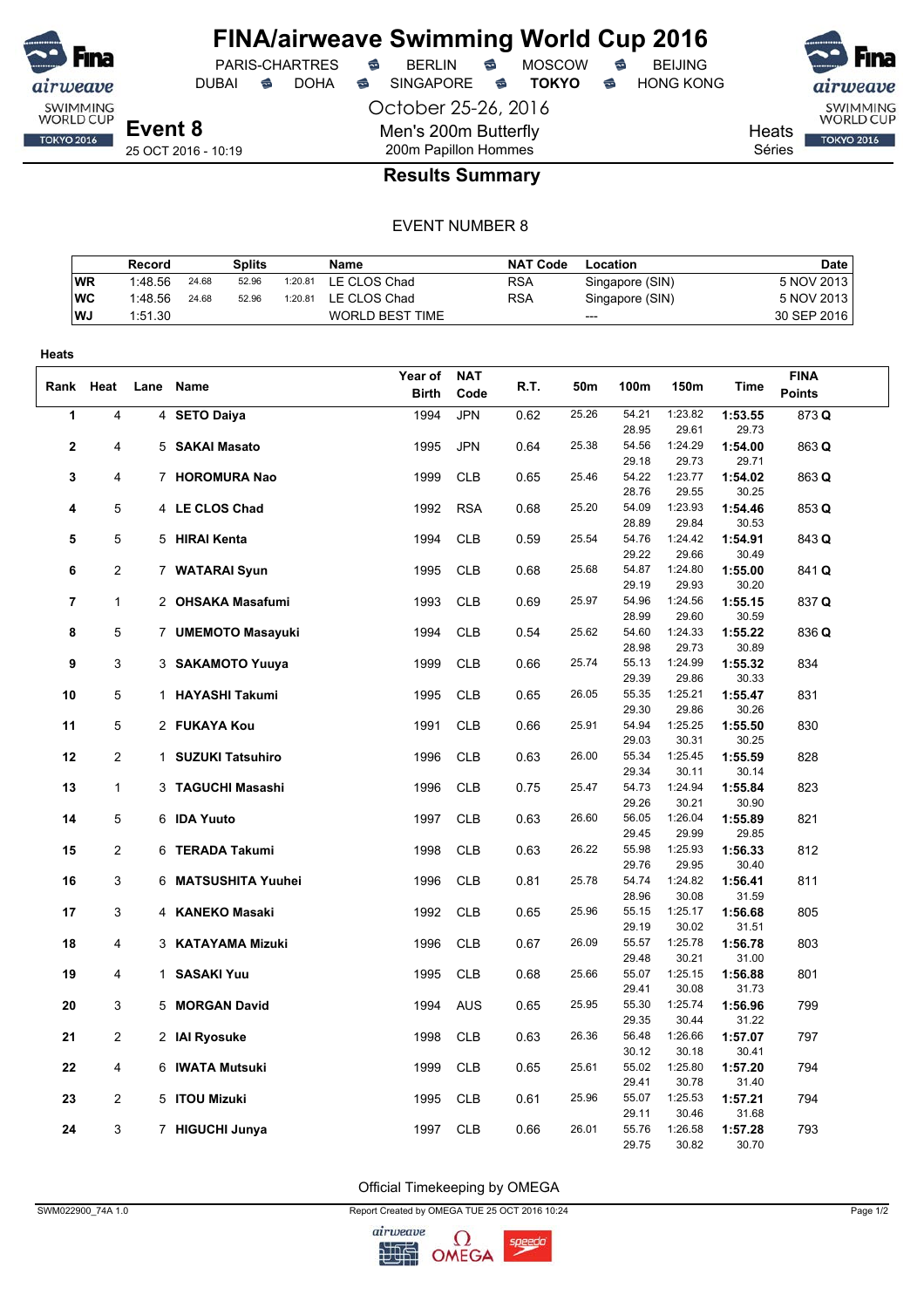

## **FINA/airweave Swimming World Cup 2016**

DUBAI **S** DOHA SINGAPORE S **TOKYO** S HONG KONG

PARIS-CHARTRES **B** BERLIN **B** MOSCOW **B** BEIJING

October 25-26, 2016 Men's 200m Butterfly 200m Papillon Hommes



**Heats** Séries



25 OCT 2016 - 10:19

### **Results Summary**

EVENT NUMBER 8

|           |                |      |                         | Year of      | <b>NAT</b> |      |       |                |                  |                  | <b>FINA</b>   |  |
|-----------|----------------|------|-------------------------|--------------|------------|------|-------|----------------|------------------|------------------|---------------|--|
| Rank Heat |                | Lane | <b>Name</b>             | <b>Birth</b> | Code       | R.T. | 50m   | 100m           | 150m             | Time             | <b>Points</b> |  |
| 25        | $\overline{2}$ |      | 3 FUKAZAWA Kouhei       | 1995         | <b>CLB</b> | 0.71 | 26.66 | 56.39          | 1:26.82          | 1:57.38          | 791           |  |
|           |                |      |                         |              |            |      |       | 29.73          | 30.43            | 30.56            |               |  |
| 26        | 5              |      | 8 SAEKI Isamu           | 1999         | <b>CLB</b> | 0.66 | 26.78 | 57.47          | 1:28.14          | 1:57.91          | 780           |  |
|           |                |      |                         |              |            |      |       | 30.69          | 30.67            | 29.77            |               |  |
| 27        | 5              |      | 3 UKISHIMA Naoto        | 1995         | <b>CLB</b> | 0.67 | 25.98 | 55.39          | 1:26.12          | 1:58.13          | 776           |  |
|           |                |      |                         |              |            |      |       | 29.41          | 30.73            | 32.01            |               |  |
| 28        | 3              |      | 1 HAMAYA Kensyu         | 1994         | <b>CLB</b> | 0.64 | 25.79 | 56.15          | 1:27.39          | 1:58.37          | 771           |  |
|           |                |      |                         |              |            |      |       | 30.36          | 31.24            | 30.98            |               |  |
| 29        | 4              |      | 8 MIYOSHI Yuusuke       | 1996         | <b>CLB</b> | 0.47 | 25.99 | 56.11          | 1:26.70          | 1:58.52          | 768           |  |
|           |                |      |                         |              |            |      |       | 30.12          | 30.59            | 31.82            |               |  |
| 30        | $\overline{2}$ |      | 8 IGARI Yuuya           | 1997         | <b>CLB</b> | 0.57 | 25.30 | 54.47          | 1:25.50          | 1:58.83          | 762           |  |
|           |                |      |                         |              |            |      |       | 29.17          | 31.03            | 33.33            |               |  |
| 31        | 3              |      | 2 HAYASHI Kousei        | 1996         | <b>CLB</b> | 0.64 | 26.04 | 55.68          | 1:26.56          | 1:58.85          | 762           |  |
|           |                |      |                         |              |            |      |       | 29.64          | 30.88            | 32.29            |               |  |
| 32        | $\mathbf{2}$   |      | 4 KUMAGAI Kazuya        | 1996         | <b>CLB</b> | 0.61 | 27.25 | 57.92          | 1:28.81          | 1:59.01          | 759           |  |
|           |                |      |                         |              |            |      |       | 30.67          | 30.89            | 30.20            |               |  |
| 33        | $\mathbf{1}$   |      | 1 TSAI Yi-Lin           | 1997         | <b>TPE</b> | 0.78 | 26.98 | 56.78          | 1:27.87          | 1:59.53          | 749           |  |
|           |                |      |                         |              |            |      |       | 29.80          | 31.09            | 31.66            |               |  |
| 33        | $\mathbf{1}$   |      | 7 CHOU Wei-Liang        | 1996         | <b>TPE</b> | 0.68 | 26.82 | 57.29          | 1:28.34          | 1:59.53          | 749           |  |
|           |                |      |                         |              |            |      |       | 30.47          | 31.05            | 31.19            |               |  |
| 35        | 3              |      | 8 PONS RAMON Joan Lluis | 1996         | <b>ESP</b> | 0.58 | 27.24 | 57.94<br>30.70 | 1:29.04<br>31.10 | 2:00.88<br>31.84 | 724           |  |
| 36        | $\overline{4}$ |      | 2 FURUSE Nomo           | 1996         | <b>CLB</b> | 0.64 | 27.02 | 57.51          | 1:28.73          | 2:01.04          | 721           |  |
|           |                |      |                         |              |            |      |       | 30.49          | 31.22            | 32.31            |               |  |
| 37        | $\mathbf{1}$   |      | 6 DEKKER Nicolaas Dane  | 1995         | CAN        | 0.68 | 27.17 | 58.62          | 1:30.19          | 2:02.02          | 704           |  |
|           |                |      |                         |              |            |      |       | 31.45          | 31.57            | 31.83            |               |  |
| 38        | 1              |      | 5 NAKAZONO Yuusaku      | 1997         | <b>CLB</b> | 0.73 | 26.83 | 57.27          | 1:29.26          | 2:02.07          | 703           |  |
|           |                |      |                         |              |            |      |       | 30.44          | 31.99            | 32.81            |               |  |
| 39        | $\mathbf{1}$   |      | 4 GRIESHOP Sean         | 1998         | <b>USA</b> | 0.68 | 28.05 | 59.65          | 1:32.42          | 2:05.87          | 641           |  |
|           |                |      |                         |              |            |      |       | 31.60          | 32.77            | 33.45            |               |  |
| 40        | $\mathbf{1}$   | 8    | <b>SHIH Rong-Cheng</b>  | 2000         | <b>TPE</b> | 0.70 | 29.64 | 1:03.25        | 1:37.87          | 2:13.17          | 541           |  |
|           |                |      |                         |              |            |      |       | 33.61          | 34.62            | 35.30            |               |  |



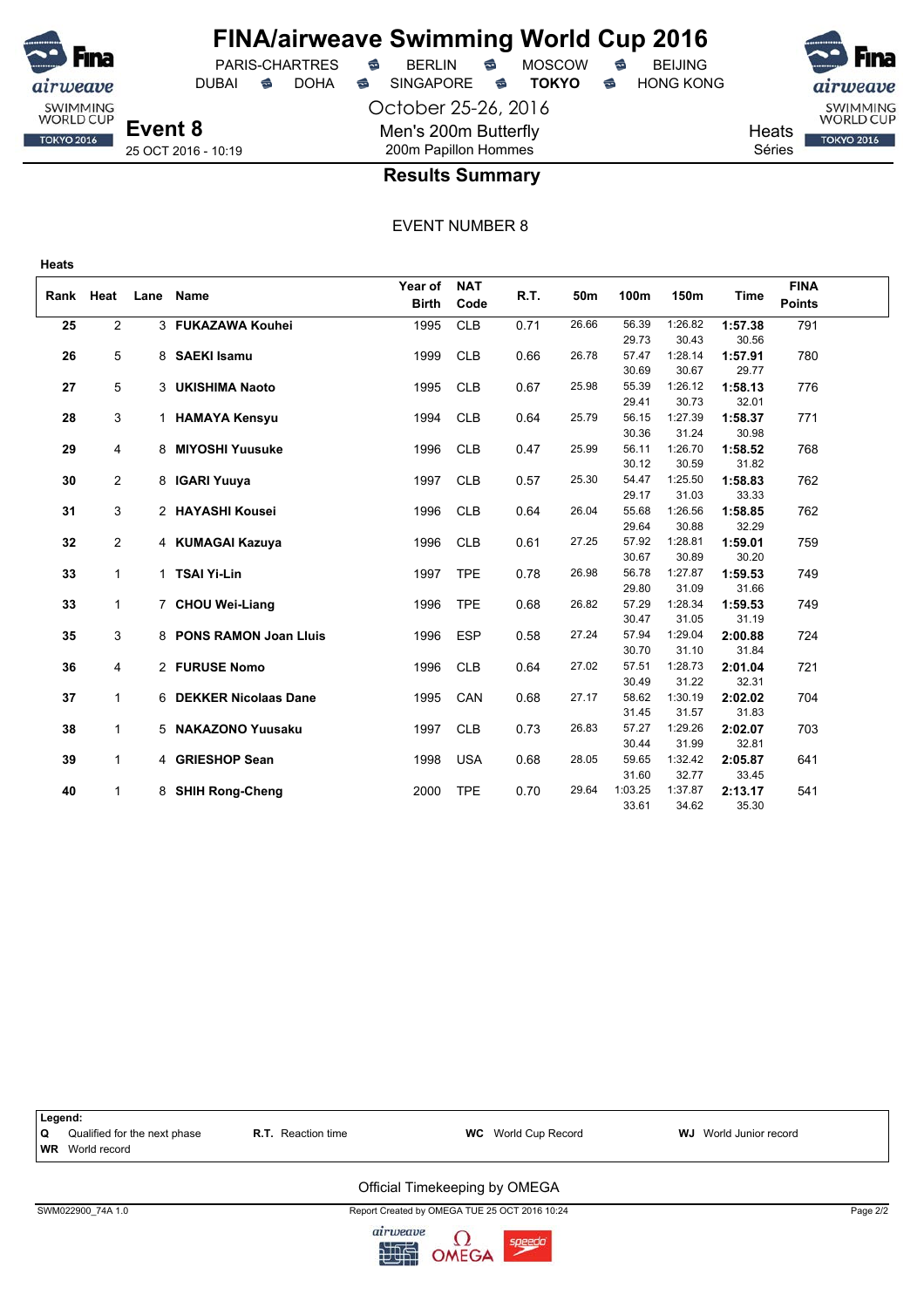

## **FINA/airweave Swimming World Cup 2016**

October 25-26, 2016

PARIS-CHARTRES **B** BERLIN **B** MOSCOW **B** BEIJING

DUBAI **S** DOHA S SINGAPORE S **TOKYO** S HONG KONG

Women's 200m Individual Medley 200m 4-Nages Femmes

25 OCT 2016 - 10:34

**Heats** Séries

SWIMMING<br>WORLD CUP

**TOKYO 2016** 

## **Results Summary**

### EVENT NUMBER 9

|           | Record  |       | Splits |         | <b>Name</b>            | NAT Code   | Location    | <b>Date</b> |
|-----------|---------|-------|--------|---------|------------------------|------------|-------------|-------------|
| <b>WR</b> | 2:01.86 | 26.47 | 56.40  | 1:32.49 | HOSSZU Katinka         | <b>HUN</b> | Doha (QAT)  | 6 DEC 2014  |
| WC        | 2:02.13 | 26.84 | 56.85  | 1:33.18 | HOSSZU Katinka         | <b>HUN</b> | Dubai (UAE) | 31 AUG 2014 |
| <b>WJ</b> | 2:04.64 |       |        |         | <b>WORLD BEST TIME</b> |            | $---$       | 30 SEP 2016 |

| Heats                   |                |                        |              |            |      |       |                  |                  |                  |               |  |
|-------------------------|----------------|------------------------|--------------|------------|------|-------|------------------|------------------|------------------|---------------|--|
|                         |                |                        | Year of      | <b>NAT</b> |      |       |                  |                  |                  | <b>FINA</b>   |  |
| Rank                    | Heat           | Lane Name              | <b>Birth</b> | Code       | R.T. | 50m   | 100m             | 150m             | Time             | <b>Points</b> |  |
| 1                       | $\overline{4}$ | 4 HOSSZU Katinka       | 1989         | <b>HUN</b> | 0.65 | 28.02 | 1:00.04          | 1:37.06          | 2:07.27          | 877 Q         |  |
|                         |                |                        |              |            |      |       | 32.02            | 37.02            | 30.21            |               |  |
| $\overline{\mathbf{2}}$ | 4              | 3 TERAMURA Miho        | 1994         | <b>CLB</b> | 0.62 | 27.66 | 1:00.69          | 1:36.73          | 2:08.56          | 851 Q         |  |
|                         |                |                        |              |            |      |       | 33.03            | 36.04            | 31.83            |               |  |
| 3                       | 3              | 2 OHHASHI Yui          | 1995         | <b>CLB</b> | 0.68 | 28.22 | 1:00.18          | 1:37.86          | 2:09.15          | 840 Q         |  |
|                         |                |                        |              |            |      |       | 31.96            | 37.68            | 31.29            |               |  |
| 4                       | 3              | 6 <b>OOMOTO Rika</b>   | 1997         | <b>CLB</b> | 0.66 | 27.89 | 1:00.69          | 1:38.75          | 2:09.71          | 829 Q         |  |
|                         |                |                        |              |            |      |       | 32.80            | 38.06            | 30.96            |               |  |
| 5                       | $\overline{c}$ | 4 JAKABOS Zsuzsanna    | 1989         | <b>HUN</b> | 0.72 | 28.26 | 1:01.13          | 1:38.88          | 2:10.20          | 819Q          |  |
|                         |                |                        |              |            |      | 29.31 | 32.87<br>1:02.98 | 37.75<br>1:38.00 | 31.32            |               |  |
| 6                       | 4              | 5 EFIMOVA Yuliya       | 1992         | <b>RUS</b> | 0.73 |       | 33.67            | 35.02            | 2:10.40<br>32.40 | 816 Q         |  |
| $\overline{7}$          | 4              | 6 MAKINO Hiroko        | 1999         | <b>CLB</b> | 0.64 | 28.12 | 1:01.35          | 1:38.79          | 2:10.81          | 808 Q         |  |
|                         |                |                        |              |            |      |       | 33.23            | 37.44            | 32.02            |               |  |
| 8                       | 1              | 4 NGUYEN Anh Vien      | 1996         | VIE        | 0.74 | 29.03 | 1:02.53          | 1:40.56          | 2:11.28          | 799 Q         |  |
|                         |                |                        |              |            |      |       | 33.50            | 38.03            | 30.72            |               |  |
| 9                       | 3              | 4 SHIMIZU Sakiko       | 1992         | <b>CLB</b> | 0.60 | 28.63 | 1:02.12          | 1:39.75          | 2:11.44          | 796           |  |
|                         |                |                        |              |            |      |       | 33.49            | 37.63            | 31.69            |               |  |
| 10                      | 4              | 2 SASAKI Anna          | 2001         | <b>CLB</b> | 0.62 | 28.44 | 1:02.32          | 1:40.59          | 2:11.55          | 794           |  |
|                         |                |                        |              |            |      |       | 33.88            | 38.27            | 30.96            |               |  |
| 11                      | $\overline{2}$ | 7 FORDE Brooke         | 1999         | <b>USA</b> |      | 29.15 | 1:03.03          | 1:40.62          | 2:11.61          | 793           |  |
|                         |                |                        |              |            |      |       | 33.88            | 37.59            | 30.99            |               |  |
| 12                      | $\overline{c}$ | 2 SHINNO Anna          | 1999         | <b>CLB</b> | 0.67 | 28.72 | 1:02.45          | 1:40.98          | 2:11.98          | 787           |  |
|                         |                |                        |              |            |      |       | 33.73            | 38.53            | 31.00            |               |  |
| 13                      | 3              | 5 IMAI Runa            | 2000         | <b>CLB</b> | 0.67 | 28.48 | 1:02.57<br>34.09 | 1:40.29<br>37.72 | 2:12.08<br>31.79 | 785           |  |
| 14                      | 3              | 8 UEDA Hanako          | 1996         | <b>CLB</b> | 0.26 | 29.31 | 1:03.13          | 1:41.10          | 2:12.26          | 782           |  |
|                         |                |                        |              |            |      |       | 33.82            | 37.97            | 31.16            |               |  |
| 15                      | $\overline{2}$ | 3 ZAISER Lisa          | 1994         | AUT        | 0.66 | 28.84 | 1:02.77          | 1:41.00          | 2:12.47          | 778           |  |
|                         |                |                        |              |            |      |       | 33.93            | 38.23            | 31.47            |               |  |
| 16                      | $\overline{c}$ | 1 YOKOTA Sao           | 2000         | <b>CLB</b> | 0.67 | 29.26 | 1:03.45          | 1:41.73          | 2:13.13          | 766           |  |
|                         |                |                        |              |            |      |       | 34.19            | 38.28            | 31.40            |               |  |
| 16                      | 2              | 5 BARTEL Zoe Elizabeth | 2000         | <b>USA</b> | 0.70 | 30.01 | 1:04.06          | 1:41.55          | 2:13.13          | 766           |  |
|                         |                |                        |              |            |      |       | 34.05            | 37.49            | 31.58            |               |  |
| 18                      | 1              | 3 KREUNDL Lena         | 1997         | <b>AUT</b> | 0.72 | 29.42 | 1:03.48          | 1:42.55          | 2:13.58          | 759           |  |
|                         |                |                        |              |            |      |       | 34.06            | 39.07            | 31.03            |               |  |
| 19                      | $\mathbf{1}$   | 5 ITOU Haruno          | 1999         | <b>CLB</b> | 0.74 | 29.92 | 1:03.76<br>33.84 | 1:42.59<br>38.83 | 2:13.74<br>31.15 | 756           |  |
| 20                      | 3              | 3 WATANABE Kanako      | 1996         | <b>JPN</b> | 0.69 | 28.95 | 1:02.87          | 1:41.58          | 2:13.75          | 756           |  |
|                         |                |                        |              |            |      |       | 33.92            | 38.71            | 32.17            |               |  |
| 21                      | 4              | 1 OHTSUKA Miyu         | 1994         | <b>CLB</b> | 0.70 | 29.02 | 1:02.66          | 1:40.82          | 2:14.39          | 745           |  |
|                         |                |                        |              |            |      |       | 33.64            | 38.16            | 33.57            |               |  |
| 21                      | 4              | 8 YOSHIMURA Yuuna      | 1997         | <b>CLB</b> |      | 29.40 | 1:03.53          | 1:42.46          | 2:14.39          | 745           |  |
|                         |                |                        |              |            |      |       | 34.13            | 38.93            | 31.93            |               |  |
| 23                      | 1              | 6 SAITOU Yuriko        | 1996         | <b>CLB</b> | 0.75 | 29.76 | 1:02.94          | 1:43.55          | 2:15.10          | 733           |  |
|                         |                |                        |              |            |      |       | 33.18            | 40.61            | 31.55            |               |  |
| 24                      | 3              | 7 DARCEL Sarah         | 1999         | CAN        | 0.64 | 29.00 | 1:02.62          | 1:42.66          | 2:15.27          | 731           |  |
|                         |                |                        |              |            |      |       | 33.62            | 40.04            | 32.61            |               |  |

Official Timekeeping by OMEGA

SWW052900\_74A 1.0 Report Created by OMEGA TUE 25 OCT 2016 10:36 Page 1/2

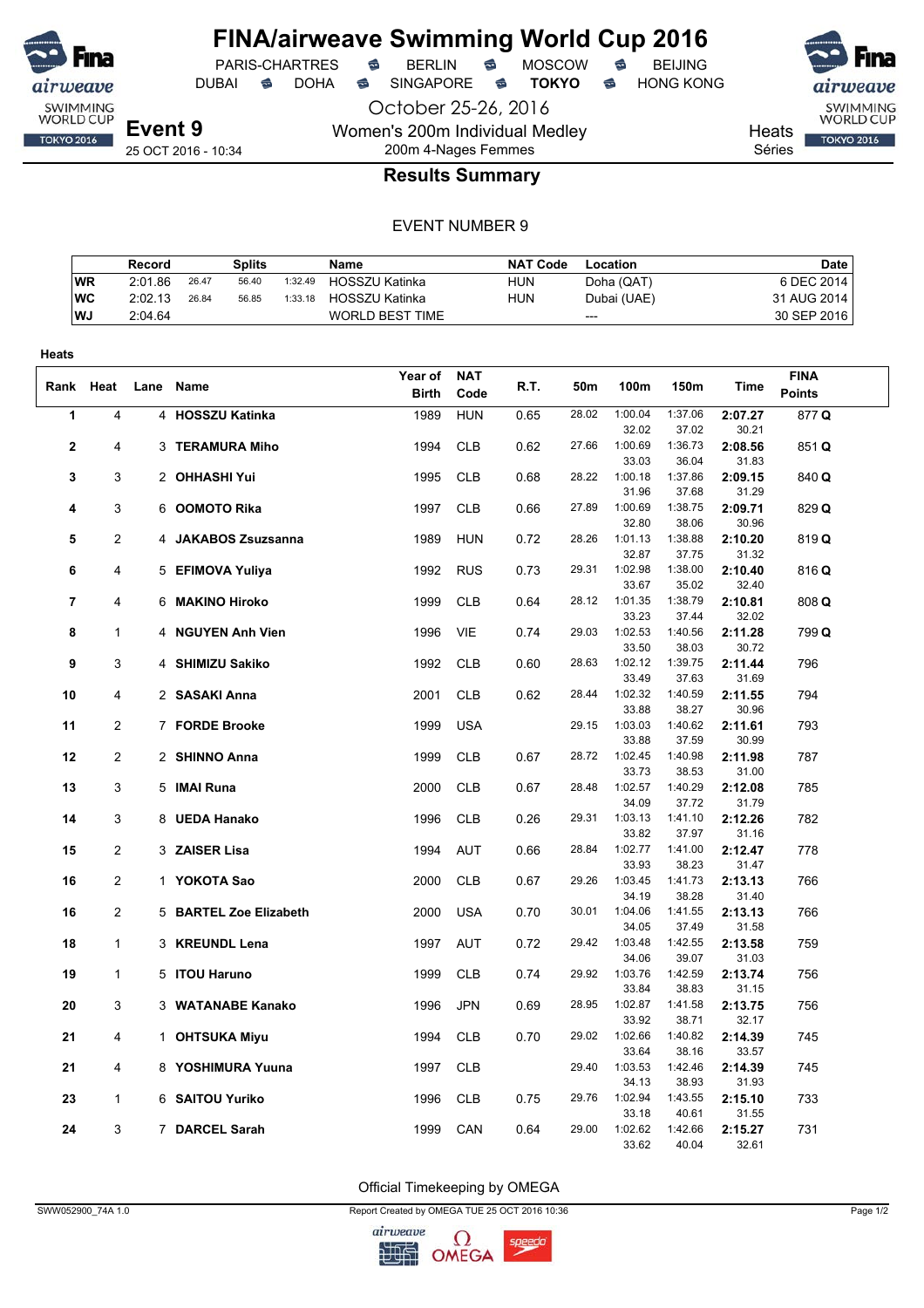

October 25-26, 2016 DUBAI **S** DOHA S SINGAPORE S TOKYO S HONG KONG

PARIS-CHARTRES **B** BERLIN **B** MOSCOW **B** BEIJING



**Event 9** 25 OCT 2016 - 10:34

## 200m 4-Nages Femmes **Results Summary**

Women's 200m Individual Medley

EVENT NUMBER 9

| <b>Heats</b> |      |      |                        |                  |                    |      |       |                  |                  |                  |                              |
|--------------|------|------|------------------------|------------------|--------------------|------|-------|------------------|------------------|------------------|------------------------------|
| Rank         | Heat | Lane | Name                   | Year of<br>Birth | <b>NAT</b><br>Code | R.T. | 50m   | 100m             | 150m             | Time             | <b>FINA</b><br><b>Points</b> |
| 25           | 2    | 6    | <b>TAKAHASHI Miho</b>  | 1992             | <b>CLB</b>         | 0.69 | 29.87 | 1:04.13<br>34.26 | 1:41.83<br>37.70 | 2:15.28<br>33.45 | 730                          |
| 26           | 4    |      | <b>WAKAHOI Rio</b>     | 1998             | <b>CLB</b>         | 0.69 | 28.32 | 1:00.21<br>31.89 | 1:42.47<br>42.26 | 2:15.52<br>33.05 | 727                          |
| 27           | 3    |      | <b>ZAMORANO Africa</b> | 1998             | <b>ESP</b>         | 0.65 | 29.84 | 1:03.36<br>33.52 | 1:44.69<br>41.33 | 2:17.09<br>32.40 | 702                          |
| 28           | 2    | 8    | <b>SASAHARA Serena</b> | 2000             | <b>CLB</b>         |      | 29.54 | 1:05.56<br>36.02 | 1:47.75<br>42.19 | 2:18.57<br>30.82 | 680                          |
| 29           | 1    |      | 2 PEREZ Jimena         | 1997             | <b>ESP</b>         | 0.75 | 31.14 | 1:07.14<br>36.00 | 1:49.31<br>42.17 | 2:21.28<br>31.97 | 641                          |
| 30           |      |      | <b>WANG Yi-Chen</b>    | 1999             | <b>TPE</b>         | 0.66 | 30.24 | 1:08.11<br>37.87 | 1:49.85<br>41.74 | 2:22.56<br>32.71 | 624                          |

| Legend:                                                                                                                       |          |
|-------------------------------------------------------------------------------------------------------------------------------|----------|
|                                                                                                                               |          |
| Q<br>Qualified for the next phase<br><b>WC</b> World Cup Record<br><b>R.T.</b> Reaction time<br><b>WJ</b> World Junior record |          |
| <b>WR</b> World record                                                                                                        |          |
| Official Timekeeping by OMEGA                                                                                                 |          |
| Report Created by OMEGA TUE 25 OCT 2016 10:36<br>SWW052900 74A 1.0                                                            | Page 2/2 |

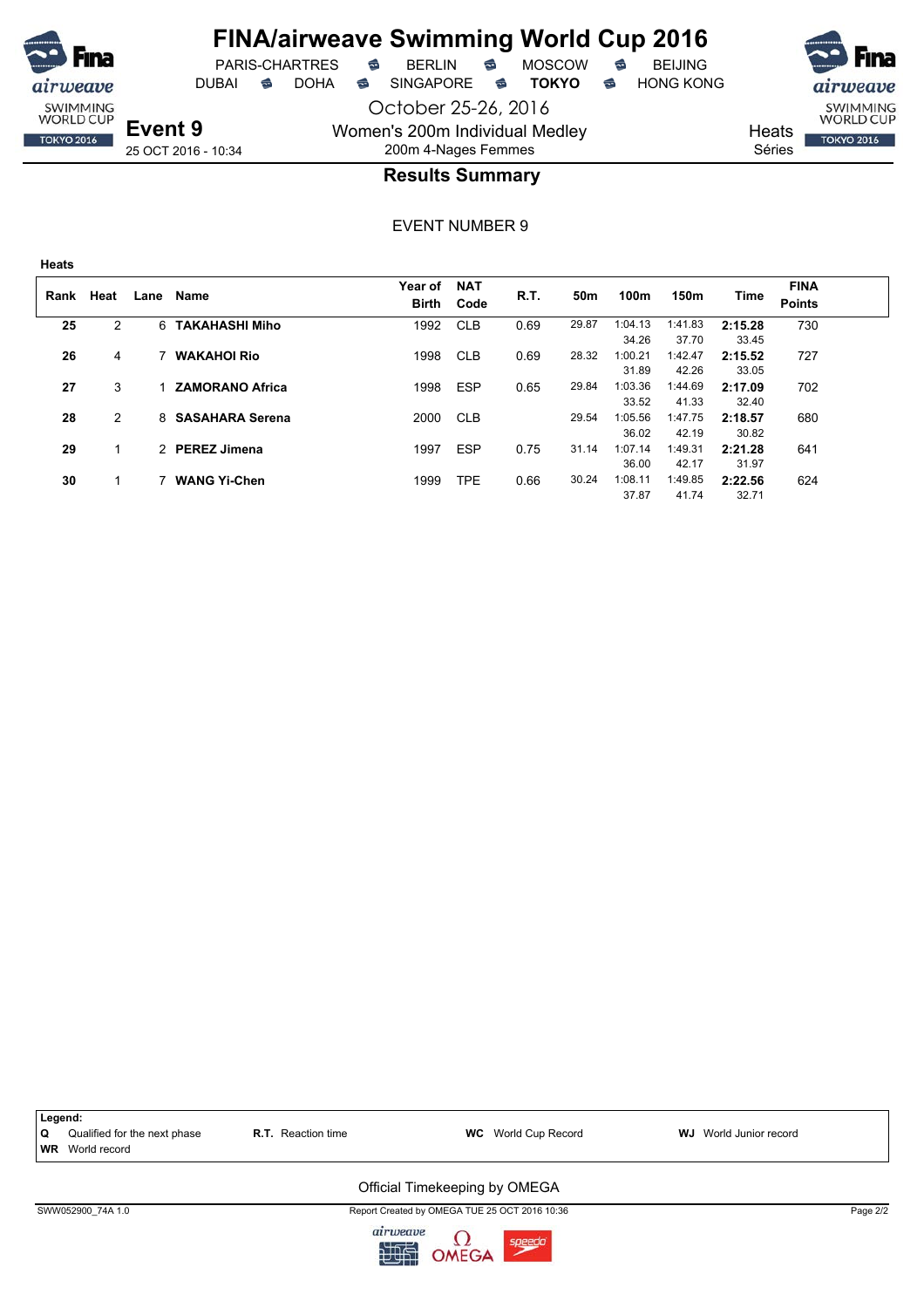

## **FINA/airweave Swimming World Cup 2016**<br>PARIS-CHARTRES **& BERLIN & MOSCOW & BEIJING** PARIS-CHARTRES **B** BERLIN **B** MOSCOW **B** BEIJING

DUBAI **S** DOHA SINGAPORE S **TOKYO** S HONG KONG

October 25-26, 2016 Men's 400m Freestyle 400m Nage Libre Hommes





Heats

Séries

### **Results Summary**

#### EVENT NUMBER 10

|           | Record  |       | Splits  |         | <b>Name</b>            | <b>NAT Code</b> | Location     | Date        |
|-----------|---------|-------|---------|---------|------------------------|-----------------|--------------|-------------|
| <b>WR</b> | 3:32.25 | 50.80 | 1:44.73 | 2:38.85 | <b>AGNEL Yannick</b>   | FRA             | Angers (FRA) | 15 NOV 2012 |
| <b>WC</b> | 3:32.77 | 52.62 | 1:46.68 | 2:40.65 | <b>BIEDERMANN Paul</b> | GER             | Berlin (GER) | 14 NOV 2009 |
| WJ        | 3:39.48 |       |         |         | <b>WORLD BEST TIME</b> |                 | $---$        | 30 SEP 2016 |

|                |                      | Rank Heat Lane Name |                                                                                     |                                 |                          | Year of NAT                               |                                    |                       | R.T.<br>Time    | <b>FINA</b>   |  |
|----------------|----------------------|---------------------|-------------------------------------------------------------------------------------|---------------------------------|--------------------------|-------------------------------------------|------------------------------------|-----------------------|-----------------|---------------|--|
|                |                      |                     |                                                                                     |                                 |                          | Birth Code                                |                                    |                       |                 | <b>Points</b> |  |
| $\mathbf{1}$   | $\overline{2}$       |                     |                                                                                     |                                 |                          | <b>According to the UKR</b> 1996 UKR      |                                    |                       | 3:43.56<br>0.72 | 855 Q         |  |
|                | 50m 26.74            |                     | 2 <b>ROMANCHUR mynimally</b><br>100m 54.87 150m 1:22.96 200m 1:51.11<br>28.09 28.15 |                                 | 200m 1:51.11             | 27.94                                     | 250m 2:19.05 300m 2:47.20<br>28.15 | 350m 3:15.48<br>28.28 | 28.08           |               |  |
|                | $2^{\circ}$<br>6     |                     | 3 <b>ZELLMANN Poul</b><br>100m 53.49 150m 1:21.86                                   |                                 |                          | 1995 GER                                  |                                    | 0.73                  | 3:44.13         | 849 Q         |  |
|                | 50m 25.73            | 100m 53.49          | 27.76                                                                               | 28.37                           | 200m 1:50.49<br>28.63    | 250m 2:19.14<br>28.65                     | 300m 2:48.01<br>28.87              | 350m 3:16.59<br>28.58 | 27.54           |               |  |
| 3              | 6                    |                     | 5 KOBORI Yuuki                                                                      | <b>RI Yuuki</b><br>150m 1:21.61 |                          | 1993 CLB                                  |                                    | 0.67                  | 3:44.36         | 846 Q         |  |
|                | 50m 25.60            | 100m 53.39          | 27.79                                                                               | 28.22                           | 200m 1:50.09<br>28.48    | 250m 2:18.89<br>28.80                     | 300m 2:47.73<br>28.84              | 350m 3:16.77<br>29.04 | 27.59           |               |  |
| 4              | 4                    |                     | 1 MATSUMOTO Katsuhiro                                                               |                                 |                          | 1997 CLB                                  |                                    | 0.69                  | 3:44.54         | 844 Q         |  |
|                | 50m 24.72            |                     | 100m 52.16 150m 1:20.60<br>27.44                                                    | 28.44                           | 200m 1:49.32<br>28.72    | 28.65                                     | 250m 2:17.97 300m 2:46.97<br>29.00 | 350m 3:16.20<br>29.23 | 28.34           |               |  |
| 5              | 6                    |                     | 4 GUY James                                                                         | <b>James</b><br>150m 1:21.63    |                          | 1995 GBR                                  |                                    | 0.64                  | 3:44.62         | 843 Q         |  |
|                | 50m 25.27            |                     | 100m 53.18<br>27.91<br>28.45                                                        |                                 | 200m 1:50.36<br>28.73    | 250m 2:18.91<br>28.55                     | 300m 2:47.90<br>28.99              | 350m 3:16.42<br>28.52 | 28.20           |               |  |
| 6              | 6                    |                     | 6 AMAI Tsubasa                                                                      |                                 |                          | 1994 CLB                                  |                                    | 0.66                  | 3:45.57         | 833 Q         |  |
|                | 50m 25.31            |                     | 100m 52.81 150m 1:21.19<br>27.50                                                    | 28.38                           | 200m 1:49.53<br>28.34    | 250m 2:18.45<br>28.92                     | 300m 2:47.27<br>28.82              | 350m 3:16.51<br>29.24 | 29.06           |               |  |
| $\overline{7}$ | 5                    |                     | 4 EHARA Naito                                                                       |                                 |                          | 1993 CLB                                  |                                    | 0.64                  | 3:46.10         | 827 Q         |  |
|                | 50m 24.99            |                     | 100m 52.84<br>28.46<br>27.85                                                        | 150m 1:21.30                    | 200m 1:50.20<br>28.90    | 250m 2:19.22<br>29.02                     | 300m 2:48.39<br>29.17              | 350m 3:17.54<br>29.15 | 28.56           |               |  |
| 8              | 6                    |                     | 2 SAKAI Masato                                                                      |                                 |                          | 1995 JPN                                  |                                    | 0.68                  | 3:46.19         | 826 Q         |  |
|                | 50m 25.77            |                     | 100m 53.98 150m 1:22.55<br>28.21                                                    | 28.57                           | 200m 1:51.16<br>28.61    | 250m 2:20.27<br>29.11                     | 300m 2:49.45<br>29.18              | 350m 3:18.27<br>28.82 | 27.92           |               |  |
| 9              | 5                    |                     | 8 GYURTA Gergely                                                                    |                                 |                          | 1991 HUN                                  |                                    | 0.73                  | 3:46.90         | 818           |  |
|                | 50m 25.86            | 100m 53.89          | 150m 1:22.48<br>28.03                                                               | 28.59                           | 200m 1:51.31<br>28.83    | 250m 2:20.14<br>28.83                     | 300m 2:49.19<br>29.05              | 350m 3:18.19<br>29.00 | 28.71           |               |  |
|                | 10<br>$\overline{4}$ |                     | 7 TANI Taketomo                                                                     |                                 |                          | 1996 CLB                                  |                                    | 0.69                  | 3:47.07         | 816           |  |
|                | 50m 26.16            |                     | 100m 54.69 150m 1:23.77<br>28.53                                                    | 29.08                           | 200m 1:52.90<br>29.13    | 250m 2:22.06<br>29.16                     | 300m 2:51.05<br>28.99              | 350m 3:20.01<br>28.96 | 27.06           |               |  |
|                | $\overline{4}$<br>11 |                     | 4 INOUE Syoma                                                                       |                                 |                          | 1996 CLB                                  |                                    | 0.67                  | 3:47.40         | 813           |  |
|                | 50m 25.85            |                     | 100m 53.79 150m 1:22.40<br>27.94                                                    | 28.61                           | 200m 1:51.77<br>29.37    | 250m 2:21.07<br>29.30<br><b>1996  CLB</b> | 300m 2:50.28<br>29.21              | 350m 3:19.59<br>29.31 | 27.81           |               |  |
|                | 6<br>12<br>50m 26.08 | 100m 54.33          | 1 YAMAMOTO Yuuki                                                                    | 150m 1:23.09                    | 200m 1:52.10             | 250m 2:21.09                              | 300m 2:50.49                       | 0.72<br>350m 3:19.95  | 3:48.41         | 802           |  |
|                |                      |                     | 28.25                                                                               | 28.76                           | $ \frac{1.52.10}{29.01}$ | 28.99                                     | 29.40                              | 29.46                 | 28.46           |               |  |
|                | $13 \qquad 1$        |                     |                                                                                     |                                 |                          | 1997 AUS                                  |                                    | 0.65                  | 3:48.51         | 801           |  |
|                | 50m 26.65            |                     | 100m 55.73<br>150m 1:24.51<br>29.08 28.78<br>6 MCCULE                               |                                 | 200m 1:53.52<br>29.01    | 250m 2:22.55<br>29.03                     | 300m 2:51.73<br>29.18              | 350m 3:20.41<br>28.68 | 28.10           |               |  |
| 14             | 5                    |                     | 6 YOSHIDA Fuyu<br>100m 53.99 150m 1:22.69                                           |                                 |                          | 1997 CLB                                  |                                    | 0.68                  | 3:48.53         | 801           |  |
|                | 50m 25.81            |                     | 28.18                                                                               | 28.70                           | 200m 1:51.48<br>28.79    | 250m 2:20.54<br>29.06                     | 300m 2:50.01<br>29.47              | 350m 3:19.79<br>29.78 | 28.74           |               |  |
| 15             | $\overline{2}$       |                     | 7 BAGSHAW Jeremy<br>100m 55.10 150m 1:23.58 200m 1:52.16                            |                                 |                          | 1992 CAN                                  |                                    | 0.70                  | 3:48.63         | 800           |  |
|                | 50m 26.90            | 100m 55.10          | 28.20                                                                               | 28.48                           | 28.58                    | 250m 2:21.00<br>28.84                     | 300m 2:50.40<br>29.40              | 350m 3:19.83<br>29.43 | 28.80           |               |  |
| 16             | 5                    |                     |                                                                                     |                                 |                          | 1993 CLB                                  |                                    | 0.72                  | 3:50.10         | 784           |  |
|                | 50m 27.44            |                     | 3 HIRAI Ayatsugu<br>100m 56.26 150m 1:25.94 28.82 29.68<br>29.68                    |                                 | 200m 1:54.91<br>28.97    | 250m 2:24.32<br>29.41                     | 300m 2:53.28<br>28.96              | 350m 3:22.13<br>28.85 | 27.97           |               |  |
| 17             | 5                    |                     | 5 CASANOVAS Joan                                                                    |                                 |                          | 1997 ESP                                  |                                    | 0.62                  | 3:50.13         | 784           |  |
|                | 50m 26.09            |                     | 100m 54.88 150m 1:23.98<br>28.79                                                    | 29.10                           | 200m 1:52.95<br>28.97    | 250m 2:22.69<br>29.74                     | 300m 2:52.71<br>30.02              | 350m 3:22.00<br>29.29 | 28.13           |               |  |

Official Timekeeping by OMEGA

SWM014900\_74A 1.0 Report Created by OMEGA TUE 25 OCT 2016 11:03 Page 1/3

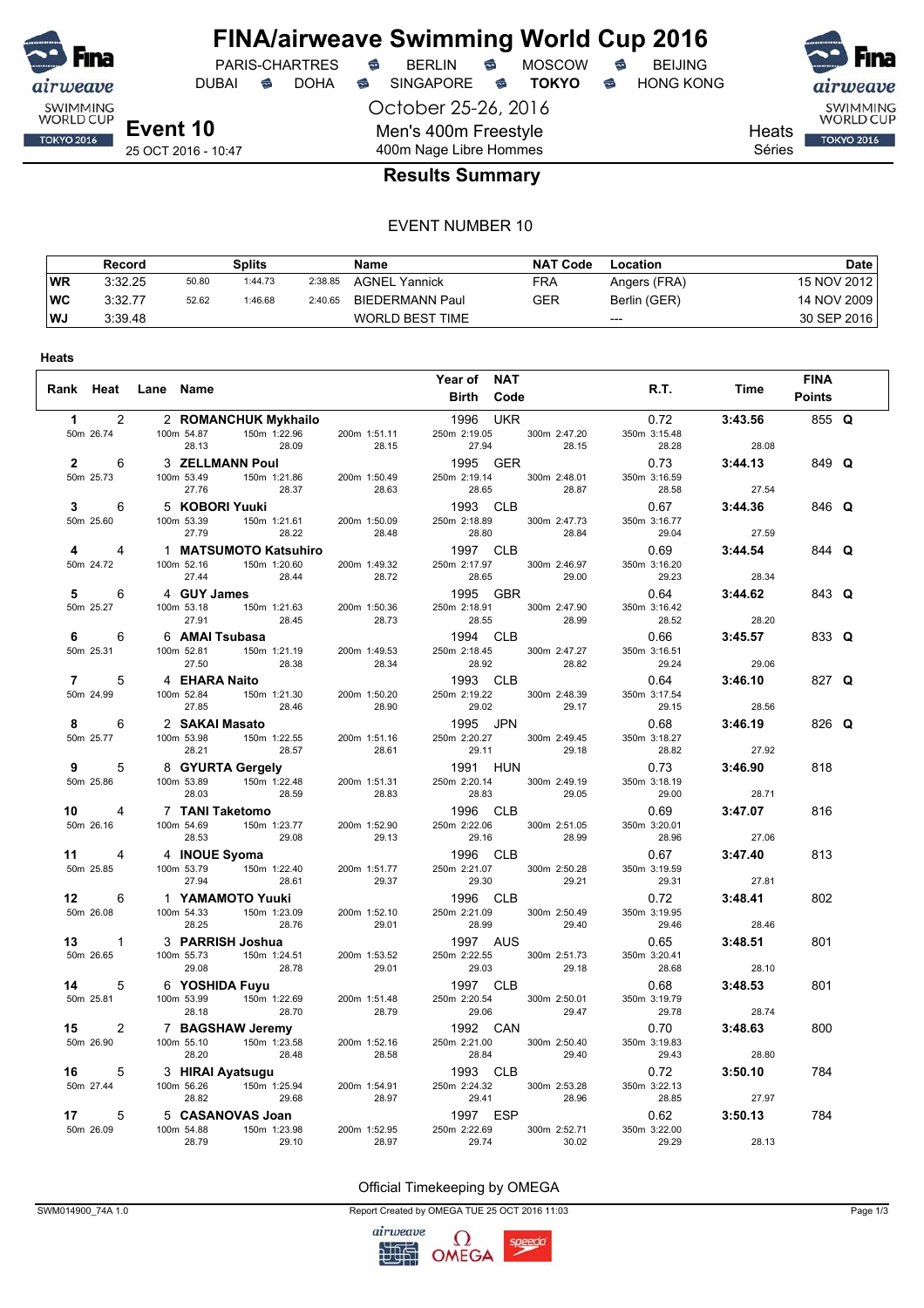

DUBAI **S** DOHA S SINGAPORE S **TOKYO** S HONG KONG

October 25-26, 2016

Men's 400m Freestyle



Heats Séries

## 400m Nage Libre Hommes

## **Results Summary**

#### EVENT NUMBER 10

**Heats**

| Rank Heat Lane Name |                     |                |                                |                                         |                                                                                                                                                                                                                                 | Year of NAT              |       |                                               | R.T.                  | Time    | <b>FINA</b>   |  |
|---------------------|---------------------|----------------|--------------------------------|-----------------------------------------|---------------------------------------------------------------------------------------------------------------------------------------------------------------------------------------------------------------------------------|--------------------------|-------|-----------------------------------------------|-----------------------|---------|---------------|--|
|                     |                     |                |                                |                                         |                                                                                                                                                                                                                                 | <b>Birth Code</b>        |       |                                               |                       |         | <b>Points</b> |  |
| 18                  |                     | 3              | 5 SAITOU Ryo                   |                                         |                                                                                                                                                                                                                                 | 1995 CLB                 |       |                                               | 0.67                  | 3:50.14 | 784           |  |
|                     | 50m 26.03           |                |                                | 100m 54.97   150m 1:24.26               | 200m 1:54.18 250m 2:23.38                                                                                                                                                                                                       |                          |       | 300m 2:52.85                                  | 350m 3:22.63          |         |               |  |
|                     |                     |                | 28.94                          | 29.29<br><b>g-Yao</b><br>150m 1:24.65   | 29.92                                                                                                                                                                                                                           | 29.20                    |       | 29.47                                         | 29.78                 | 27.51   |               |  |
|                     | 19 —                | 3              |                                | 3 AN Ting-Yao                           |                                                                                                                                                                                                                                 | 1997 TPE                 |       |                                               | 0.72                  | 3:50.32 | 782           |  |
|                     | 50m 26.78           |                | 100m 55.41                     |                                         | 200m 1:54.05                                                                                                                                                                                                                    | 250m 2:23.46             |       | 300m 2:53.15                                  | 350m 3:22.24          |         |               |  |
|                     |                     |                | 28.63                          | 29.24                                   | 29.40<br>$\frac{1}{200}$<br>200m 1:53.39<br>250m 2:22 50m 2:22 Fo                                                                                                                                                               | 29.41                    |       | 29.69                                         | 29.09                 | 28.08   |               |  |
|                     |                     | 5              |                                |                                         | 7 <b>OHBA Noritaka</b><br>100m 55.25 150m 1:24.26 200m 1:53.39<br>28.56 29.01 29.13<br>4 <b>MIYAMOTO Yousuke</b><br>100m 55.09 150m 1:24.19 200m 1:53.57<br>29.67 150m 1:24.19 200m 1:53.57                                     |                          |       | 250m 2:22.52 300m 2:51.96 350m<br>29.13 29.13 | 0.62                  | 3:50.38 | 782           |  |
|                     | 50m 26.69           |                |                                |                                         |                                                                                                                                                                                                                                 |                          |       |                                               | 350m 3:21.44          |         |               |  |
|                     |                     |                |                                |                                         |                                                                                                                                                                                                                                 |                          |       | 29.13 29.44<br><b>1990 CLB</b> 29.44          | 29.48                 | 28.94   |               |  |
|                     | $21 \t3$            |                |                                |                                         |                                                                                                                                                                                                                                 |                          |       |                                               | 0.71                  | 3:50.52 | 780           |  |
|                     | 50m 26.52           |                |                                |                                         |                                                                                                                                                                                                                                 | 250m 2:22.78             |       | 300m 2:52.60<br>29.82                         | 350m 3:22.21<br>29.61 | 28.31   |               |  |
|                     |                     |                |                                |                                         | 28.57 29.10 29.38 29.21<br>29.10 29.38 29.21<br>29.10 29.38 29.21<br>29.21 150m 1:24.37 200m 1:54.09 250m 2:23.20 300                                                                                                           |                          |       |                                               |                       |         |               |  |
|                     | 22 —<br>50m 26.68   | 6              | 100m 55.12                     |                                         |                                                                                                                                                                                                                                 |                          |       | 300m 2:52.61                                  | 0.75<br>350m 3:22.04  | 3:50.57 | 780           |  |
|                     |                     |                | 28.44                          | 29.25                                   | 29.72                                                                                                                                                                                                                           | 29.11                    |       | 29.41                                         | 29.43                 | 28.53   |               |  |
|                     | 23 — 1              | 2              | 6 OWENS Ethan                  | than<br>150m 1:24.91 200m<br>29.09 200m |                                                                                                                                                                                                                                 |                          |       |                                               | 0.75                  | 3:50.64 | 779           |  |
|                     | 50m 26.80           |                | 100m 55.82                     |                                         |                                                                                                                                                                                                                                 |                          |       | 1996 AUS<br>250m 2:23.51 300m 2:52.83 350m    | 350m 3:22.26          |         |               |  |
|                     |                     |                | 29.02                          |                                         | $(1.54.26$<br>29.35                                                                                                                                                                                                             | 29.25                    |       | 29.32                                         | 29.43                 | 28.38   |               |  |
|                     | <b>24</b> 3         |                |                                | 2 KAWADA Hiromu                         |                                                                                                                                                                                                                                 | 1998 CLB                 |       |                                               | 0.65                  | 3:50.69 | 778           |  |
|                     | 50m 26.17           |                | 100m 55.40                     | 150m 1:25.02                            | 200m 1:54.77                                                                                                                                                                                                                    | 250m 2:24.14             |       | 300m 2:53.38                                  | 350m 3:22.36          |         |               |  |
|                     |                     |                | 29.23                          | 29.62                                   |                                                                                                                                                                                                                                 | 29.37                    |       | 29.24                                         | 28.98                 | 28.33   |               |  |
|                     | 25 — 1              | 6              |                                | 8 MATSUMOTO Hikaru                      |                                                                                                                                                                                                                                 | 1997 CLB                 |       |                                               | 0.70                  | 3:50.70 | 778           |  |
|                     | 50m 26.77           |                | 100m 55.53                     |                                         | 200m 1:53.96                                                                                                                                                                                                                    | 250m 2:23.35             |       | 300m 2:52.66                                  | 350m 3:22.18          |         |               |  |
|                     |                     |                | 28.76                          | 28.91                                   |                                                                                                                                                                                                                                 | 29.39                    |       | 29.31                                         | 29.52                 | 28.52   |               |  |
|                     | 26 4                |                |                                |                                         | 150m 1:25.02<br>29.62<br><b>3TO Hikaru</b><br>150m 1:24.44<br>28.91<br>29.52                                                                                                                                                    |                          |       |                                               | 0.69                  | 3:51.18 | 773           |  |
|                     | 50m 26.98           |                | 100m 55.82                     |                                         |                                                                                                                                                                                                                                 |                          |       |                                               | 350m 3:20.83          |         |               |  |
|                     |                     |                |                                |                                         |                                                                                                                                                                                                                                 |                          |       |                                               | 28.43                 | 30.35   |               |  |
|                     | $27 \t3$            |                |                                | 1   TOYODA Takeshi                      | 100m 55.82 150m 1:25.13 200m 1:53.99 250m 2:22.84 300m 2:52.40 350m 2:8.84 29.31 28.86 28.85 29.56 200m 1:25.13 200m 1:53.99 26.85 29.56 29.56                                                                                  |                          |       |                                               | 0.67                  | 3:51.64 | 769           |  |
|                     | 50m 26.50           |                | 100m 55.44                     | $150m$ 1:25.01                          | 200m 1:54.67                                                                                                                                                                                                                    | 250m 2:23.87             |       | 300m 2:53.35                                  | 350m 3:23.37          |         |               |  |
|                     |                     |                | 28.94                          | 29.57                                   | 29.66                                                                                                                                                                                                                           | 29.20                    |       | 29.48                                         | 30.02                 | 28.27   |               |  |
|                     | 28 — 1              | 3              |                                | 8 TATSUMI Kaito                         |                                                                                                                                                                                                                                 | 1999 CLB                 |       |                                               | 0.62                  | 3:51.73 | 768           |  |
|                     | 50m 26.44           |                | 100m 55.53<br>29.09            |                                         | 150m 1:24.83 200m 1:54.52<br>29.30 29.69<br>200m 1:54.52                                                                                                                                                                        | 250m 2:23.97<br>29.45    |       | 300m 2:53.52<br>29.55                         | 350m 3:23.25<br>29.73 | 28.48   |               |  |
|                     |                     |                |                                |                                         | 4 KANIYU Kyouhei<br>100m 54.71 150m 1:23.67<br>28.42 28.96 28.23<br>5 YOSHIDA Syunya<br>100m 55.66 150m 1:24.98 200m 1:54.40<br>28.66 150m 1:24.98 200m 1:54.40<br>29.00<br>200m 1:52.90 250m 2:22.33 300m 3:52.90 250m 2:22.33 |                          |       |                                               |                       |         |               |  |
|                     | 29 — 1<br>50m 26.29 | 2              |                                |                                         |                                                                                                                                                                                                                                 |                          |       |                                               | 0.66<br>350m 3:22.76  | 3:52.24 | 763           |  |
|                     |                     |                |                                |                                         |                                                                                                                                                                                                                                 |                          |       | 30.02                                         | 30.41                 | 29.48   |               |  |
|                     | $30 \t 4$           |                |                                |                                         |                                                                                                                                                                                                                                 | 29.23 29.43<br>1995 CLB  |       |                                               | 0.70                  | 3:52.30 | 762           |  |
|                     | 50m 26.73           |                |                                |                                         | 200m 1:54.40                                                                                                                                                                                                                    | 250m 2:24.01             |       | 300m 2:53.83                                  | 350m 3:23.38          |         |               |  |
|                     |                     |                |                                |                                         |                                                                                                                                                                                                                                 | 29.61                    |       | 29.82                                         | 29.55                 | 28.92   |               |  |
|                     | 31                  | 5              |                                |                                         | 28.93<br>1 TAKEDA Syogo<br>100m 55.72<br>28.86<br>29.45<br>29.45<br>29.45<br>29.45<br>29.45<br>29.42<br>29.42<br>29.42<br>29.42<br>29.42<br>29.42<br>29.42<br>29.45                                                             | 1995 CLB                 |       |                                               | 0.72                  | 3:53.01 | 755           |  |
|                     | 50m 26.86           |                |                                |                                         | 200m 1:54.85<br>29.68                                                                                                                                                                                                           | 250m 2:24.62             |       | 300m 2:54.38                                  | 350m 3:23.74          |         |               |  |
|                     |                     |                |                                |                                         |                                                                                                                                                                                                                                 | 29.77                    |       | 29.76                                         | 29.36                 | 29.27   |               |  |
|                     | $32 \quad 1$        |                |                                |                                         | 2 BEACH Clark Gregory<br>100m 56.03 150m 1:25.42 200m 1:55.26 250m 2:25.02 300m 2:54.67 350m                                                                                                                                    |                          |       |                                               | 0.63                  | 3:53.05 | 755           |  |
|                     | 50m 26.61           |                |                                |                                         |                                                                                                                                                                                                                                 |                          |       |                                               | 350m 3:23.98          |         |               |  |
|                     |                     |                | 29.42                          | 29.39                                   | 29.84                                                                                                                                                                                                                           | 29.76                    |       | 29.65                                         | 29.31                 | 29.07   |               |  |
|                     | $33 \t 2$           |                | 8 IMOTO Genta                  |                                         |                                                                                                                                                                                                                                 | 1998 CLB                 |       |                                               | 0.53                  | 3:53.59 | 750           |  |
|                     | 50m 27.09           |                | 100m 56.24                     | 150m 1:26.00                            | 200m 1:55.27                                                                                                                                                                                                                    | 250m 2:24.97             |       | 300m 2:54.63                                  | 350m 3:24.80          |         |               |  |
|                     |                     |                | 29.15                          | 29.76                                   | 29.27                                                                                                                                                                                                                           |                          | 29.70 | 29.66                                         | 30.17                 | 28.79   |               |  |
|                     | $34 \qquad 4$       |                | 8 IMOTO Syuya                  |                                         |                                                                                                                                                                                                                                 | 1999 CLB                 |       |                                               | 0.52                  | 3:54.21 | 744           |  |
|                     | 50m 26.36           |                | 100m 55.87                     | 150m 1:25.95                            | 200m 1:56.23                                                                                                                                                                                                                    | 250m 2:26.01             |       | 300m 2:56.12                                  | 350m 3:25.77          |         |               |  |
|                     |                     |                | 29.51                          | 30.08                                   | 30.28                                                                                                                                                                                                                           | 29.78                    |       | 30.11                                         | 29.65                 | 28.44   |               |  |
|                     | $35 \quad 2$        |                | 3 UCHIDA Kou                   |                                         |                                                                                                                                                                                                                                 | 1996 CLB                 |       |                                               | 0.71                  | 3:54.41 | 742           |  |
|                     | 50m 26.83           |                | 100m 55.26<br>28.43            | 150m 1:24.55<br>29.29                   | 200m 1:54.17<br>29.62                                                                                                                                                                                                           | 250m 2:24.10<br>29.93    |       | 300m 2:54.48<br>30.38                         | 350m 3:25.32<br>30.84 | 29.09   |               |  |
|                     |                     |                |                                |                                         |                                                                                                                                                                                                                                 |                          |       |                                               |                       |         |               |  |
|                     | 36 — 1              | $\overline{2}$ | 5 SYOIKE Tatsuki<br>100m 55.18 | 150m 1:24.74                            | 200m 1:54.45                                                                                                                                                                                                                    | 2000 CLB<br>250m 2:24.55 |       | 300m 2:54.95                                  | 0.65<br>350m 3:25.72  | 3:54.45 | 741           |  |
|                     | 50m 26.36           |                | 28.82                          | 29.56                                   | 29.71                                                                                                                                                                                                                           | 30.10                    |       | 30.40                                         | 30.77                 | 28.73   |               |  |

#### Official Timekeeping by OMEGA

SWM014900\_74A 1.0 Report Created by OMEGA TUE 25 OCT 2016 11:03 Page 2/3

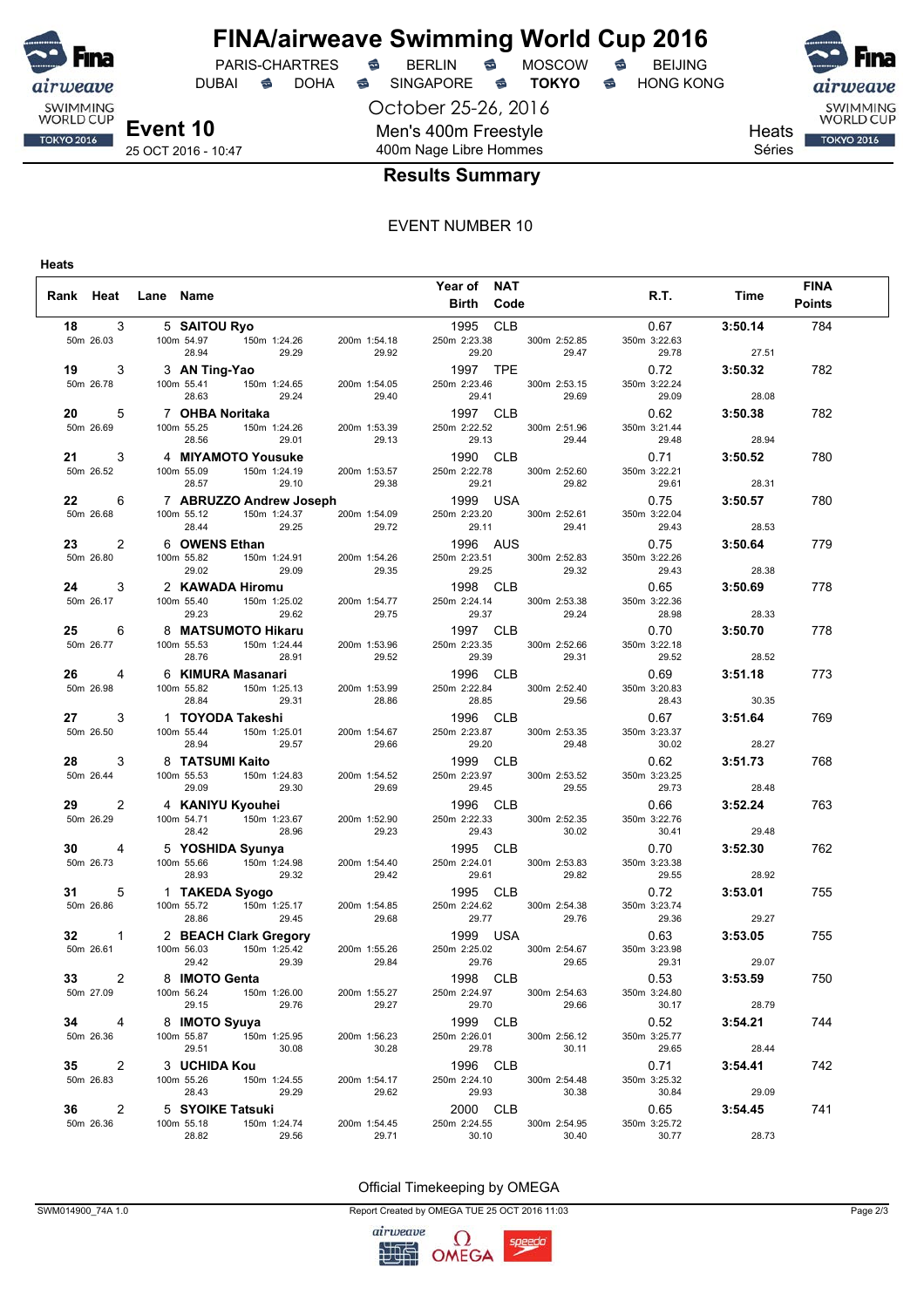

DUBAI **S** DOHA SINGAPORE S **TOKYO** S HONG KONG

October 25-26, 2016 Men's 400m Freestyle 400m Nage Libre Hommes



**Heats** Séries

## **Results Summary**

### EVENT NUMBER 10

**Heats**

| Rank Heat Lane Name |                               | Year of NAT<br><b>Birth Code</b>                                                                                                                                      | <b>FINA</b><br>R.T. Time<br><b>Points</b>              |
|---------------------|-------------------------------|-----------------------------------------------------------------------------------------------------------------------------------------------------------------------|--------------------------------------------------------|
|                     |                               | 37 4 3 KAMICHIKA Yousuke 1997 CLB<br>50m 25.05 100m 52.69 150m 1:21.33 200m 1:50.88 250m 2:21.41 300m 2:52.45<br>27.64 28.64 29.55 30.53 31.04 31.56 30.70            | 3:54.71<br>0.66<br>739<br>350m 3:24.01                 |
|                     | 29.70 30.10<br>29.20          | 38 1 1 HUANG Guo-Ting<br>50m 27.03 100m 56.23 150m 1:25.93 200m 1:56.03 250m 2:26.14 300m 2:56.17 350m 3:26.07 3:55.11<br>30.11                                       | 735<br>30.03 29.90<br>29.04                            |
|                     |                               | 39 1 6 ESCRITS Albert 1998 ESP 0.75 3:55.25<br>50m 27.16 100m 56.60 150m 1:26.57 200m 1:56.42 250m 2:26.23 300m 2:56.23 350m 3:26.34<br>29.44 29.97 29.85 29.81 30.00 | 734<br>30.11<br>28.91                                  |
|                     |                               |                                                                                                                                                                       | 725                                                    |
|                     |                               |                                                                                                                                                                       | 720                                                    |
|                     |                               |                                                                                                                                                                       | 715                                                    |
|                     |                               |                                                                                                                                                                       | 703                                                    |
|                     | 29.09                         | 29.57 30.51 30.74 31.28 31.80                                                                                                                                         | 700<br>29.23                                           |
| 45 5                | 50m 27.20 100m 56.73<br>29.53 | 2 GRIESHOP Sean<br>100m 56.73 150m 1:26.68 200m 1:57.00 250m 2:27.68 300m 2:58.58 350m<br>29.95 30.32 30.68 30.90                                                     | $0.78$ $3:59.47$<br>696<br>350m 3:29.74<br>31.16 29.73 |
|                     | 29.95                         | <b>46</b> 1 7 TAN Jonathan Eu Jin<br>50m 27.96 100m 57.91 150m 1:28.77 200m 1:59.75 250m 2:29.98 300m 3:00.25<br>30.86 30.98 30.23 30.27 30.06                        | $0.50$ $3:59.65$<br>694<br>350m 3:30.31<br>29.34       |
|                     | 31.39<br>30.98                | 47 1 8 SHIH Rong-Cheng<br>50m 28.60 100m 59.58 150m 1:30.97 200m 2:02.82 250m 2:34.31 300m 3:06.61 350m 3:39.43<br>31.85 31.49<br>32.30                               | 4:11.83<br>598<br>32.82<br>32.40                       |
| $\mathbf{1}$        | 5 IKENAGA Junki               | 1995 CLB                                                                                                                                                              | <b>DNS</b>                                             |



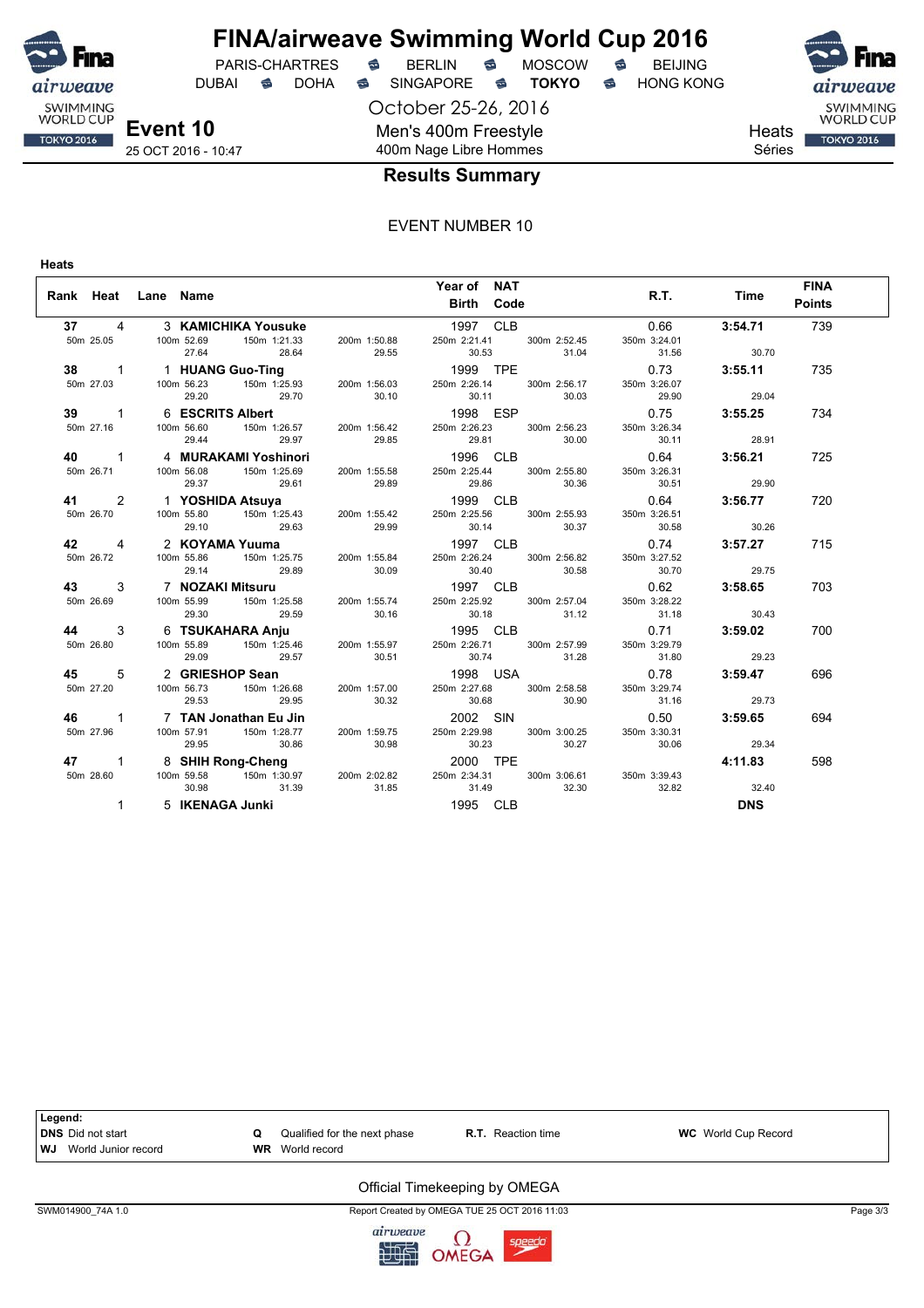

## **FINA/airweave Swimming World Cup 2016**<br>PARIS-CHARTRES **& BERLIN & MOSCOW & BEIJING** PARIS-CHARTRES **S** BERLIN S MOSCOW S

DUBAI **S** DOHA S SINGAPORE S **TOKYO** S HONG KONG

October 25-26, 2016 Women's 50m Freestyle 50m Nage Libre Femmes



SWIMMING<br>WORLD CUP

**TOKYO 2016** 

Heats

Séries

## **Results Summary**

#### EVENT NUMBER 11

|           | <b>Record Name</b> |                           | <b>NAT Code</b> | Location           | Date        |
|-----------|--------------------|---------------------------|-----------------|--------------------|-------------|
| <b>WR</b> |                    | 23.24 KROMOWIDJOJO Ranomi | <b>NED</b>      | Eindhoven (NED)    | 7 AUG 2013  |
| $=$ WR    |                    | 23.24 KROMOWIDJOJO Ranomi | <b>NED</b>      | Indianapolis (USA) | 12 DEC 2015 |
| <b>WC</b> |                    | 23.24 KROMOWIDJOJO Ranomi | <b>NED</b>      | Eindhoven (NED)    | 7 AUG 2013  |
| WJ        |                    | 24.00 ZHU Menghui         | CHN             | Beijing (CHN)      | 30 SEP 2016 |

| <b>Heats</b>   |                |                |                                |                         |                    |      |       |                              |             |
|----------------|----------------|----------------|--------------------------------|-------------------------|--------------------|------|-------|------------------------------|-------------|
| Rank           | Heat           | Lane           | <b>Name</b>                    | Year of<br><b>Birth</b> | <b>NAT</b><br>Code | R.T. | Time  | <b>FINA</b><br><b>Points</b> |             |
| 1              | 6              | $\overline{4}$ | <b>HERASIMENIA Aliaksandra</b> | 1985                    | <b>BLR</b>         | 0.66 | 24.22 | 883                          | Q           |
| $\mathbf 2$    | $\overline{7}$ | 4              | <b>OTTESEN Jeanette</b>        | 1987                    | <b>DEN</b>         | 0.64 | 24.35 | 869                          | Q           |
| 3              | 6              | 3              | <b>WILLIAMS Michelle</b>       | 1991                    | CAN                | 0.69 | 24.55 | 848                          | $\mathbf Q$ |
| 4              | 5              | 3              | <b>IKEE Rikako</b>             | 2000                    | <b>CLB</b>         | 0.63 | 24.77 | 825                          | Q           |
| 4              | 5              | 5              | <b>SEEBOHM Emily</b>           | 1992                    | <b>AUS</b>         | 0.72 | 24.77 | 825                          | Q           |
| 6              | 6              | 8              | <b>WU Yue</b>                  | 1997                    | <b>CHN</b>         | 0.67 | 24.95 | 808                          | Q           |
| $\overline{7}$ | $\overline{7}$ | 5              | <b>WORRELL Kelsi</b>           | 1994                    | <b>USA</b>         | 0.65 | 24.96 | 807 Q                        |             |
| 8              | 6              | 6              | <b>BUCHANAN Carla</b>          | 1995                    | <b>AUS</b>         | 0.67 | 24.99 | 804 Q                        |             |
| 9              | $\overline{7}$ | 2              | <b>OUCHI Sayuki</b>            | 2002                    | <b>CLB</b>         | 0.63 | 25.06 | 797                          |             |
| 10             | 6              | 5              | <b>GROVES Madeline</b>         | 1995                    | <b>AUS</b>         | 0.70 | 25.07 | 796                          |             |
| 11             | 6              | $\overline{7}$ | <b>YAMANE Yui</b>              | 1994                    | <b>CLB</b>         | 0.59 | 25.10 | 793                          |             |
| 12             | 5              | 4              | <b>GOEDERS Anya</b>            | 2000                    | <b>USA</b>         | 0.68 | 25.21 | 783                          |             |
| 12             | $\overline{7}$ | 6              | <b>USTINOVA Daria S</b>        | 1998                    | <b>RUS</b>         | 0.69 | 25.21 | 783                          |             |
| 14             | 5              | $\overline{2}$ | <b>WILSON Madison</b>          | 1994                    | <b>AUS</b>         | 0.74 | 25.27 | 777                          |             |
| 15             | 6              | $\mathbf{1}$   | <b>IWAMOTO Ayu</b>             | 1996                    | <b>CLB</b>         | 0.54 | 25.30 | 775                          |             |
| 16             | 5              | 8              | <b>SATOU Ava</b>               | 1994                    | <b>CLB</b>         | 0.76 | 25.42 | 764                          |             |
| 17             | $\overline{7}$ | 1              | <b>AOKI Tomomi</b>             | 1994                    | <b>CLB</b>         | 0.64 | 25.43 | 763                          |             |
| 18             | $\mathbf{1}$   | 4              | <b>LIN Xintong</b>             | 2000                    | <b>CHN</b>         | 0.67 | 25.53 | 754                          |             |
| 18             | 3              | 4              | <b>NISHIDU Aki</b>             | 1998                    | <b>CLB</b>         | 0.59 | 25.53 | 754                          |             |
| 20             | 4              | 5              | <b>SUMIOKA Kanae</b>           | 1998                    | <b>CLB</b>         | 0.65 | 25.55 | 752                          |             |
| 21             | 5              | 1              | <b>WILLIAMS Zoe</b>            | 1995                    | <b>AUS</b>         | 0.73 | 25.56 | 751                          |             |
| 22             | 4              | 4              | YAMAMOTO Mayuka                | 2000                    | <b>CLB</b>         | 0.63 | 25.77 | 733                          |             |
| 23             | 3              | 1              | <b>CHAN Kin Lok</b>            | 1994                    | <b>HKG</b>         | 0.73 | 25.82 | 729                          |             |
| 24             | 5              | 6              | <b>MERRELL Eva</b>             | 2000                    | <b>USA</b>         | 0.74 | 25.83 | 728                          |             |
| 25             | 4              | 3              | <b>CHAN Marina</b>             | 1997                    | SIN                | 0.61 | 25.85 | 726                          |             |
| 26             | $\overline{c}$ | 8              | YAMAMOTO Mashiro               | 2000                    | <b>CLB</b>         | 0.59 | 25.86 | 725                          |             |
| 27             | $\overline{7}$ | 8              | <b>OKANO Kaho</b>              | 1996                    | <b>CLB</b>         | 0.73 | 25.91 | 721                          |             |
| 28             | 7              | 7              | <b>AMANO Yurina</b>            | 1995                    | <b>CLB</b>         |      | 25.94 | 719                          |             |
| 29             | 6              | $\overline{2}$ | <b>OLDSEN Ellysia</b>          | 1995                    | <b>AUS</b>         | 0.74 | 25.96 | 717                          |             |
| 30             | $\mathbf{1}$   | 5              | <b>LIN Pei Wun</b>             | 1999                    | <b>TPE</b>         | 0.77 | 26.02 | 712                          |             |
| 30             | $\overline{2}$ | 1              | <b>TAKIGUCHI Maho</b>          | 1995                    | <b>CLB</b>         | 0.72 | 26.02 | 712                          |             |
| 32             | 5              | $\overline{7}$ | <b>KREUNDL Lena</b>            | 1997                    | <b>AUT</b>         | 0.59 | 26.05 | 710                          |             |
| 33             | 3              | 8              | <b>HIRAYAMA Yukina</b>         | 1995                    | <b>CLB</b>         | 0.73 | 26.07 | 708                          |             |
| 34             | 4              | $\overline{2}$ | <b>TOOYAMA Hikari</b>          | 1997                    | <b>CLB</b>         | 0.62 | 26.10 | 705                          |             |
| 35             | 3              | 6              | <b>NORO Yuuka</b>              | 1999                    | <b>CLB</b>         | 0.64 | 26.19 | 698                          |             |
| 35             | 3              | $\overline{7}$ | <b>KOMIYAMA Hitomi</b>         | 2000                    | <b>CLB</b>         | 0.73 | 26.19 | 698                          |             |
| 37             | 4              | 8              | <b>ARAKAWA Aoi</b>             | 2000                    | <b>CLB</b>         | 0.65 | 26.22 | 696                          |             |
| 38             | 4              | 6              | <b>SEKURA Misato</b>           | 1993                    | <b>CLB</b>         | 0.57 | 26.28 | 691                          |             |
| 39             | 2              | 7              | <b>SYOJI Nanako</b>            | 2000                    | <b>CLB</b>         | 0.52 | 26.29 | 690                          |             |
| 40             | $\overline{2}$ | $\overline{2}$ | <b>MATSUBAYASHI Miku</b>       | 1995                    | <b>CLB</b>         | 0.63 | 26.31 | 689                          |             |
| 41             | 4              | 7              | <b>KOKUBUN Kana</b>            | 1998                    | <b>CLB</b>         | 0.73 | 26.33 | 687                          |             |
| 42             | 3              | 3              | <b>KAWAJI Haruka</b>           | 1997                    | <b>CLB</b>         | 0.67 | 26.37 | 684                          |             |
|                |                |                |                                |                         |                    |      |       |                              |             |

Official Timekeeping by OMEGA

SWW010900\_74A 1.0 Page 1/2

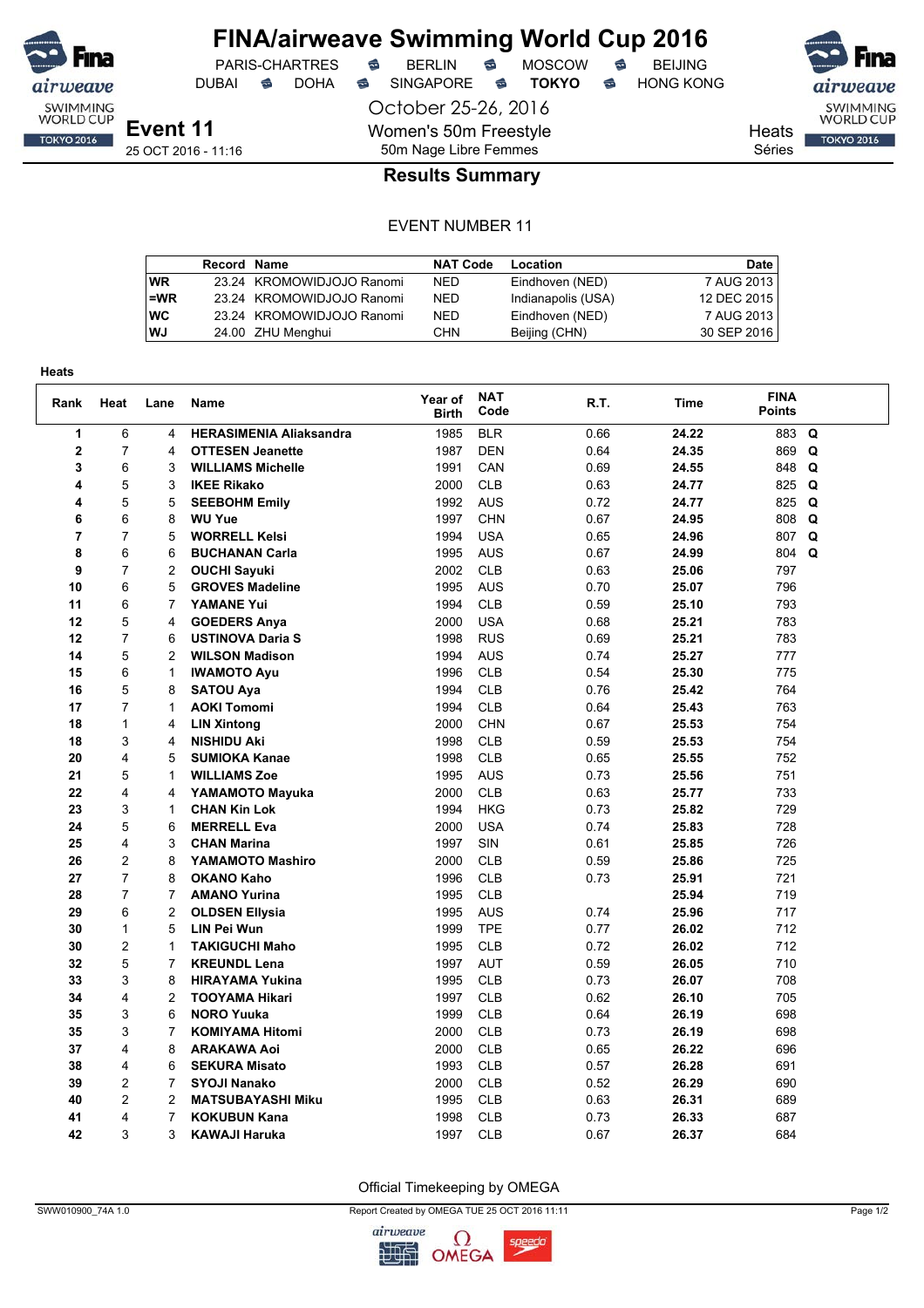

DUBAI **S** DOHA SINGAPORE S **TOKYO** S HONG KONG

**Event 11** 25 OCT 2016 - 11:16

October 25-26, 2016 Women's 50m Freestyle 50m Nage Libre Femmes



SWIMMING<br>WORLD CUP **TOKYO 2016** 

**Heats** Séries

## **Results Summary**

EVENT NUMBER 11

| ۰.<br>×<br>۰.<br>v.<br>×<br>×<br>. .<br>۰. |
|--------------------------------------------|
|--------------------------------------------|

ıirweave SWIMMING<br>WORLD CUP

**TOKYO 2016** 

| Rank | Heat | Lane | Name                          | Year of<br><b>Birth</b> | <b>NAT</b><br>Code | R.T. | Time  | <b>FINA</b><br><b>Points</b> |  |
|------|------|------|-------------------------------|-------------------------|--------------------|------|-------|------------------------------|--|
| 43   | 4    |      | <b>HECHENBICHLER Caroline</b> | 2000                    | <b>AUT</b>         | 0.70 | 26.49 | 675                          |  |
| 44   | 2    | 6    | <b>HOSODA Rino</b>            | 1995                    | <b>CLB</b>         | 0.55 | 26.51 | 673                          |  |
| 45   | 2    | 5    | <b>BARTEL Zoe Elizabeth</b>   | 2000                    | <b>USA</b>         | 0.70 | 26.53 | 672                          |  |
| 46   | 3    | 5    | <b>IKUTA Mayu</b>             | 1995                    | <b>CLB</b>         | 0.65 | 26.55 | 670                          |  |
| 47   | 3    |      | <b>LARSON Breeja</b>          | 1992                    | <b>USA</b>         | 0.74 | 26.60 | 666                          |  |
| 48   | 2    | 4    | <b>DEL'HOMME Laurine</b>      | 1997                    | <b>FRA</b>         | 0.74 | 26.64 | 663                          |  |
| 49   | 2    | 3    | <b>DARCEL Sarah</b>           | 1999                    | CAN                | 0.66 | 26.74 | 656                          |  |
| 50   |      | 3    | <b>HARKIN Abbey</b>           | 1998                    | <b>AUS</b>         | 0.71 | 26.87 | 647                          |  |
| 51   |      | 6    | LIU Chia-Ling                 | 1997                    | TPE                | 0.60 | 27.68 | 591                          |  |
| 52   |      |      | <b>JAKABOS Zsuzsanna</b>      | 1989                    | HUN                | 0.82 | 29.15 | 506                          |  |



九世史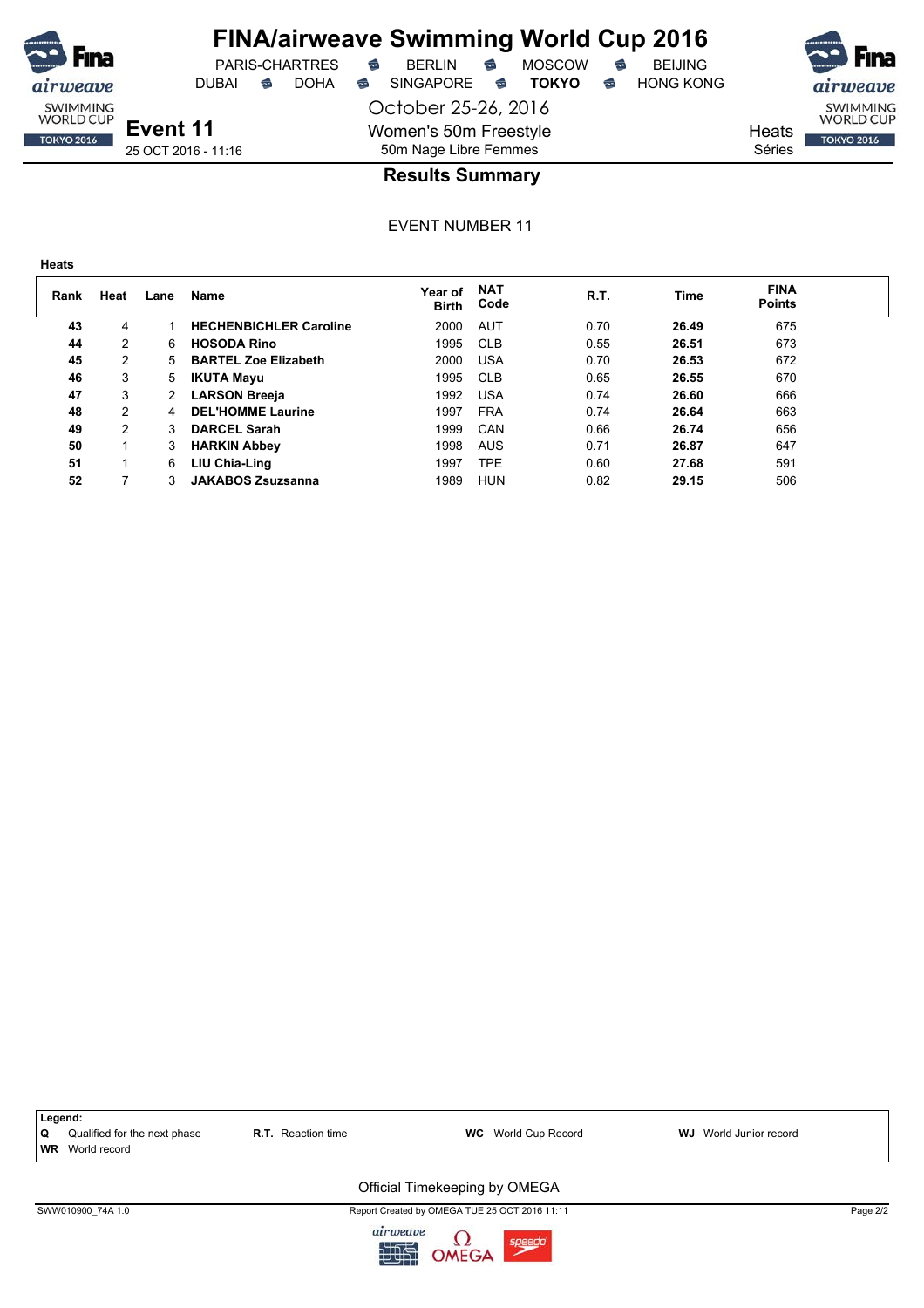

DUBAI **S** DOHA S SINGAPORE S **TOKYO** S HONG KONG

PARIS-CHARTRES **S** BERLIN S MOSCOW S

October 25-26, 2016 Men's 200m Breaststroke 200m Brasse Hommes



Heats Séries

## **Results Summary**

#### EVENT NUMBER 12

|            | Record  |       | Splits |         | Name                   | <b>NAT Code</b> | Location    | <b>Date</b> |
|------------|---------|-------|--------|---------|------------------------|-----------------|-------------|-------------|
| <b>WR</b>  | 2:00.48 | 27.75 | 58.75  | 1:29.64 | <b>GYURTA Daniel</b>   | <b>HUN</b>      | Dubai (UAE) | 31 AUG 2014 |
| <b>IWC</b> | 2:00.48 | 27.75 | 58.75  | 1:29.64 | <b>GYURTA Daniel</b>   | HUN             | Dubai (UAE) | 31 AUG 2014 |
| <b>WJ</b>  | 2:03.23 |       |        |         | <b>WORLD BEST TIME</b> |                 | ---         | 30 SEP 2016 |

| Heats          |                |      |                      |              |            |      |       |                  |                  |                  |               |  |
|----------------|----------------|------|----------------------|--------------|------------|------|-------|------------------|------------------|------------------|---------------|--|
|                |                |      |                      | Year of      | <b>NAT</b> |      |       |                  |                  |                  | <b>FINA</b>   |  |
| Rank           | Heat           | Lane | Name                 | <b>Birth</b> | Code       | R.T. | 50m   | 100m             | 150m             | Time             | <b>Points</b> |  |
| 1              | 3              |      | 7 TAKAHASHI Yukihiro | 1992         | <b>CLB</b> | 0.68 | 28.44 | 1:00.18          | 1:32.43          | 2:05.39          | 887 Q         |  |
|                |                |      |                      |              |            |      |       | 31.74            | 32.25            | 32.96            |               |  |
| 2              | 4              |      | 4 WATANABE Ippei     | 1997         | <b>JPN</b> | 0.65 | 28.07 | 59.70            | 1:32.76          | 2:05.82          | 878 Q         |  |
|                |                |      |                      |              |            |      |       | 31.63            | 33.06            | 33.06            |               |  |
| 3              | 4              |      | 2 HAYASHI Kazuki     | 1992         | <b>CLB</b> | 0.67 | 28.57 | 1:00.40          | 1:33.03          | 2:06.16          | 870Q          |  |
|                |                |      |                      |              |            |      |       | 31.83            | 32.63            | 33.13            |               |  |
| 4              | 6              |      | 2 OSHIKIRI Yuuta     | 1993         | <b>CLB</b> | 0.67 | 29.09 | 1:01.04          | 1:33.35          | 2:06.37          | 866 Q         |  |
|                |                |      |                      |              |            |      |       | 31.95            | 32.31            | 33.02            |               |  |
| 5              | 6              |      | 4 WATANABE Kazuki    | 1994         | <b>CLB</b> | 0.67 | 28.92 | 1:00.87          | 1:33.52          | 2:06.44          | 865 Q         |  |
| 6              | 5              |      |                      |              |            |      | 28.66 | 31.95<br>1:01.15 | 32.65<br>1:34.00 | 32.92            |               |  |
|                |                |      | 4 KOCH Marco         | 1990         | <b>GER</b> | 0.72 |       | 32.49            | 32.85            | 2:06.53<br>32.53 | 863 Q         |  |
| $\overline{7}$ | 5              |      | 5 KOHINATA Kazuki    | 1994         | <b>CLB</b> | 0.62 | 29.24 | 1:01.41          | 1:34.28          | 2:06.76          | 858 Q         |  |
|                |                |      |                      |              |            |      |       | 32.17            | 32.87            | 32.48            |               |  |
| 8              | 5              |      | 3 GOTOU Kohei        | 1995         | <b>CLB</b> | 0.67 | 28.77 | 1:00.87          | 1:33.88          | 2:06.89          | 855 Q         |  |
|                |                |      |                      |              |            |      |       | 32.10            | 33.01            | 33.01            |               |  |
| 9              | 5              |      | 2 OHKUBO Rintarou    | 1996         | <b>CLB</b> | 0.62 | 29.06 | 1:01.66          | 1:34.54          | 2:07.37          | 846           |  |
|                |                |      |                      |              |            |      |       | 32.60            | 32.88            | 32.83            |               |  |
| 10             | 4              |      | 5 HINOMOTO Yuuya     | 1997         | <b>CLB</b> | 0.67 | 28.93 | 1:01.26          | 1:34.71          | 2:07.71          | 839           |  |
|                |                |      |                      |              |            |      |       | 32.33            | 33.45            | 33.00            |               |  |
| 11             | 6              |      | 8 ISHII Kousuke      | 1995         | <b>CLB</b> | 0.67 | 29.49 | 1:01.83          | 1:34.65          | 2:08.28          | 828           |  |
|                |                |      |                      |              |            |      |       | 32.34            | 32.82            | 33.63            |               |  |
| 12             | 5              |      | 6 IMAI Hikaru        | 1998         | <b>CLB</b> | 0.61 | 29.35 | 1:02.27          | 1:35.33          | 2:08.57          | 822           |  |
|                |                |      |                      |              |            |      |       | 32.92            | 33.06            | 33.24            |               |  |
| 13             | 3              |      | 3 HANAGURUMA Yuu     | 2000         | CLB        | 0.68 | 28.93 | 1:01.62<br>32.69 | 1:35.24<br>33.62 | 2:08.81<br>33.57 | 818           |  |
| 14             | 4              |      | 6 TSUKADA Daiki      | 1998         | <b>CLB</b> | 0.68 | 29.49 | 1:02.51          | 1:35.79          | 2:08.89          | 816           |  |
|                |                |      |                      |              |            |      |       | 33.02            | 33.28            | 33.10            |               |  |
| 15             | 5              |      | 1 MOURI Mamoru       | 1996         | <b>CLB</b> | 0.67 | 29.67 | 1:02.49          | 1:35.22          | 2:08.90          | 816           |  |
|                |                |      |                      |              |            |      |       | 32.82            | 32.73            | 33.68            |               |  |
| 16             | 6              |      | 3 MIYAMOTO Ippei     | 1999         | <b>CLB</b> | 0.64 | 28.85 | 1:01.24          | 1:34.87          | 2:08.98          | 815           |  |
|                |                |      |                      |              |            |      |       | 32.39            | 33.63            | 34.11            |               |  |
| 17             | 6              |      | 1 CAI Bing Rong      | 1996         | <b>TPE</b> | 0.63 | 29.17 | 1:01.87          | 1:34.81          | 2:09.15          | 811           |  |
|                |                |      |                      |              |            |      |       | 32.70            | 32.94            | 34.34            |               |  |
| 18             | 5              |      | 7 OHSAWA Naoto       | 1996         | <b>CLB</b> | 0.71 | 29.43 | 1:01.79          | 1:35.06          | 2:09.19          | 811           |  |
|                |                |      |                      |              |            |      |       | 32.36            | 33.27            | 34.13            |               |  |
| 19             | 6              |      | 7 INAGAKI Daichi     | 1999         | <b>CLB</b> | 0.66 | 29.71 | 1:02.38          | 1:35.72<br>33.34 | 2:09.20          | 810           |  |
| 20             | $\overline{c}$ |      |                      | 1996         | <b>CLB</b> | 0.71 | 29.79 | 32.67<br>1:02.66 | 1:36.21          | 33.48<br>2:09.55 | 804           |  |
|                |                |      | 2 MURA Ryuya         |              |            |      |       | 32.87            | 33.55            | 33.34            |               |  |
| 21             | 3              |      | 1 SCHAFER Nick       | 1992         | <b>AUS</b> | 0.70 | 28.94 | 1:01.63          | 1:35.30          | 2:09.59          | 803           |  |
|                |                |      |                      |              |            |      |       | 32.69            | 33.67            | 34.29            |               |  |
| 22             | 6              |      | 6 AKAI Shin          | 1995         | <b>CLB</b> | 0.59 | 29.79 | 1:02.39          | 1:35.52          | 2:09.64          | 802           |  |
|                |                |      |                      |              |            |      |       | 32.60            | 33.13            | 34.12            |               |  |
| 23             | 2              |      | 3 ARAYA Kazusa       | 1995         | <b>CLB</b> | 0.68 | 29.89 | 1:02.87          | 1:36.35          | 2:09.66          | 802           |  |
|                |                |      |                      |              |            |      |       | 32.98            | 33.48            | 33.31            |               |  |
| 24             | 6              |      | 5 KOSEKI Yasuhiro    | 1992         | <b>JPN</b> | 0.71 | 29.43 | 1:02.16          | 1:35.98          | 2:09.76          | 800           |  |
|                |                |      |                      |              |            |      |       | 32.73            | 33.82            | 33.78            |               |  |

Official Timekeeping by OMEGA

SWM032900\_74A 1.0 Report Created by OMEGA TUE 25 OCT 2016 11:30 Page 1/2

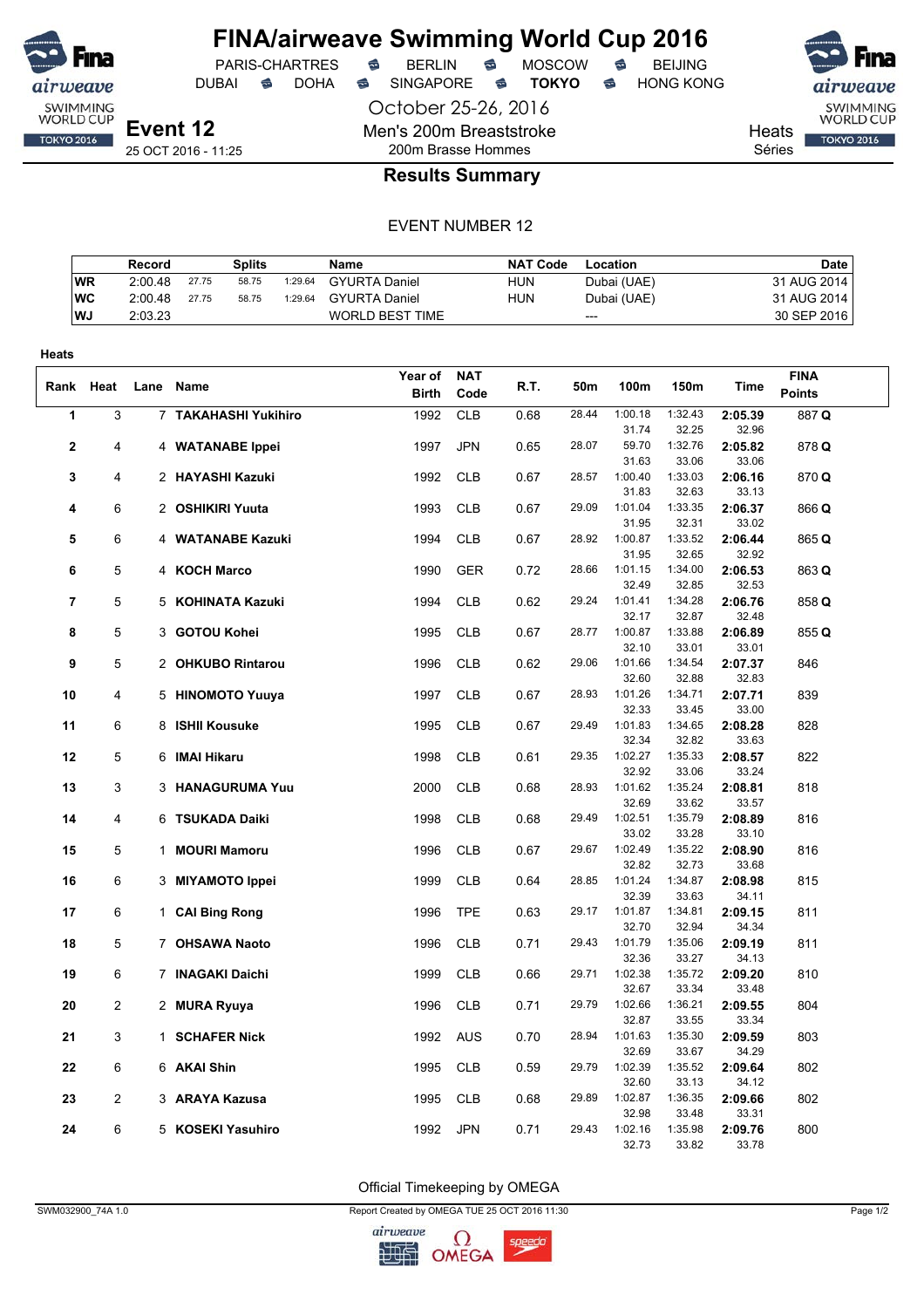

## **FINA/airweave Swimming World Cup 2016**

October 25-26, 2016 Men's 200m Breaststroke DUBAI **S** DOHA SINGAPORE S **TOKYO** S HONG KONG

PARIS-CHARTRES **B** BERLIN **B** MOSCOW **B** BEIJING

SWIMMING<br>WORLD CUP **TOKYO 2016** 

Heats Séries

## 200m Brasse Hommes **Results Summary**

EVENT NUMBER 12

|      |                |      |                       | Year of      | <b>NAT</b> |      |       |                  |                  |                  | <b>FINA</b>   |  |
|------|----------------|------|-----------------------|--------------|------------|------|-------|------------------|------------------|------------------|---------------|--|
| Rank | Heat           | Lane | Name                  | <b>Birth</b> | Code       | R.T. | 50m   | 100m             | 150m             | Time             | <b>Points</b> |  |
| 25   | 4              |      | 3 KANAI Yuuma         | 1993         | <b>CLB</b> | 0.66 | 29.87 | 1:02.98          | 1:36.62          | 2:10.07          | 794           |  |
|      |                |      |                       |              |            |      |       | 33.11            | 33.64            | 33.45            |               |  |
| 26   | 4              |      | 8 SAKATA Takumi       | 1996         | <b>CLB</b> | 0.71 | 29.56 | 1:02.52          | 1:36.15          | 2:10.16          | 793           |  |
|      |                |      |                       |              |            |      |       | 32.96            | 33.63            | 34.01            |               |  |
| 27   | 2              |      | 5 KATOU Hiroyuki      | 1998         | <b>CLB</b> | 0.68 | 29.77 | 1:02.73          | 1:36.17          | 2:10.21          | 792           |  |
|      |                |      |                       |              |            |      |       | 32.96            | 33.44            | 34.04            |               |  |
| 28   | 5              |      | 8 MIYAZAWA Yuuta      | 1995         | <b>CLB</b> | 0.64 | 29.51 | 1:02.52          | 1:36.34          | 2:10.23          | 791           |  |
|      |                |      |                       |              |            |      |       | 33.01            | 33.82            | 33.89            |               |  |
| 29   | 3              |      | 4 OHTANI Kakeru       | 1997         | <b>CLB</b> | 0.67 | 29.69 | 1:02.65          | 1:36.60          | 2:10.54          | 786           |  |
|      |                |      |                       |              |            |      |       | 32.96            | 33.95            | 33.94            |               |  |
| 30   | 3              |      | 5 UEDA Ryotarou       | 1996         | <b>CLB</b> | 0.68 | 29.51 | 1:02.67<br>33.16 | 1:36.27<br>33.60 | 2:10.63<br>34.36 | 784           |  |
| 31   | 4              |      | 1 MATSUMURA Yuuki     | 1996         | <b>CLB</b> | 0.64 | 29.26 | 1:02.32          | 1:36.15          | 2:10.84          | 780           |  |
|      |                |      |                       |              |            |      |       | 33.06            | 33.83            | 34.69            |               |  |
| 32   | $\overline{2}$ |      | 7 FUKASAWA Yamato     | 2000         | <b>CLB</b> | 0.63 | 30.12 | 1:03.50          | 1:37.12          | 2:10.96          | 778           |  |
|      |                |      |                       |              |            |      |       | 33.38            | 33.62            | 33.84            |               |  |
| 33   | 3              |      | 2 LEE Hsuan-Yen       | 1993         | <b>TPE</b> | 0.70 | 30.14 | 1:03.21          | 1:36.83          | 2:11.22          | 774           |  |
|      |                |      |                       |              |            |      |       | 33.07            | 33.62            | 34.39            |               |  |
| 34   | 2              |      | 6 KANAYA Yuuki        | 1992         | <b>CLB</b> | 0.68 | 29.78 | 1:03.20          | 1:36.82          | 2:11.28          | 772           |  |
|      |                |      |                       |              |            |      |       | 33.42            | 33.62            | 34.46            |               |  |
| 35   | 3              |      | 8 OHSAKI Ikuma        | 1999         | <b>CLB</b> | 0.68 | 29.45 | 1:02.42          | 1:36.39          | 2:11.54          | 768           |  |
|      |                |      |                       |              |            |      |       | 32.97            | 33.97            | 35.15            |               |  |
| 36   | 3              |      | 6 OHKAWA Takaaki      | 1992         | <b>CLB</b> | 0.64 | 29.23 | 1:01.65          | 1:36.44          | 2:13.20          | 740           |  |
|      |                |      |                       |              |            |      |       | 32.42            | 34.79            | 36.76            |               |  |
| 37   | $\overline{2}$ |      | 8 BELL Grayson        | 1997         | <b>AUS</b> | 0.71 | 29.44 | 1:03.08          | 1:38.06          | 2:13.63          | 732           |  |
|      |                |      |                       |              |            |      | 29.86 | 33.64<br>1:03.73 | 34.98<br>1:38.35 | 35.57            |               |  |
| 38   | 4              |      | 7 NIIYAMA Masaki      | 1993         | <b>CLB</b> | 0.67 |       | 33.87            | 34.62            | 2:13.81<br>35.46 | 729           |  |
| 39   | $\overline{2}$ |      | 1 AZAD ALBARAZI A     | 1988         | <b>SYR</b> | 0.69 | 30.39 | 1:04.27          | 1:39.14          | 2:14.81          | 713           |  |
|      |                |      |                       |              |            |      |       | 33.88            | 34.87            | 35.67            |               |  |
| 40   | $\mathbf{1}$   |      | 4 GONG Jiahao         | 2001         | <b>CHN</b> | 0.77 | 32.02 | 1:08.24          | 1:44.73          | 2:21.10          | 622           |  |
|      |                |      |                       |              |            |      |       | 36.22            | 36.49            | 36.37            |               |  |
| 41   | $\mathbf{1}$   |      | 3 LU Ping-Yu          | 2000         | <b>TPE</b> | 0.63 | 32.43 | 1:09.15          | 1:46.88          | 2:24.39          | 580           |  |
|      |                |      |                       |              |            |      |       | 36.72            | 37.73            | 37.51            |               |  |
|      | $\mathbf{1}$   |      | 5 MOHAMED Abdelrahman | 2001         | QAT        |      |       |                  |                  | <b>DSQ</b>       |               |  |
|      |                |      |                       |              |            |      |       |                  |                  |                  |               |  |
|      | $\overline{2}$ |      | 4 IKESHITA Takatoshi  | 1993         | <b>CLB</b> |      |       |                  |                  | <b>DSQ</b>       |               |  |



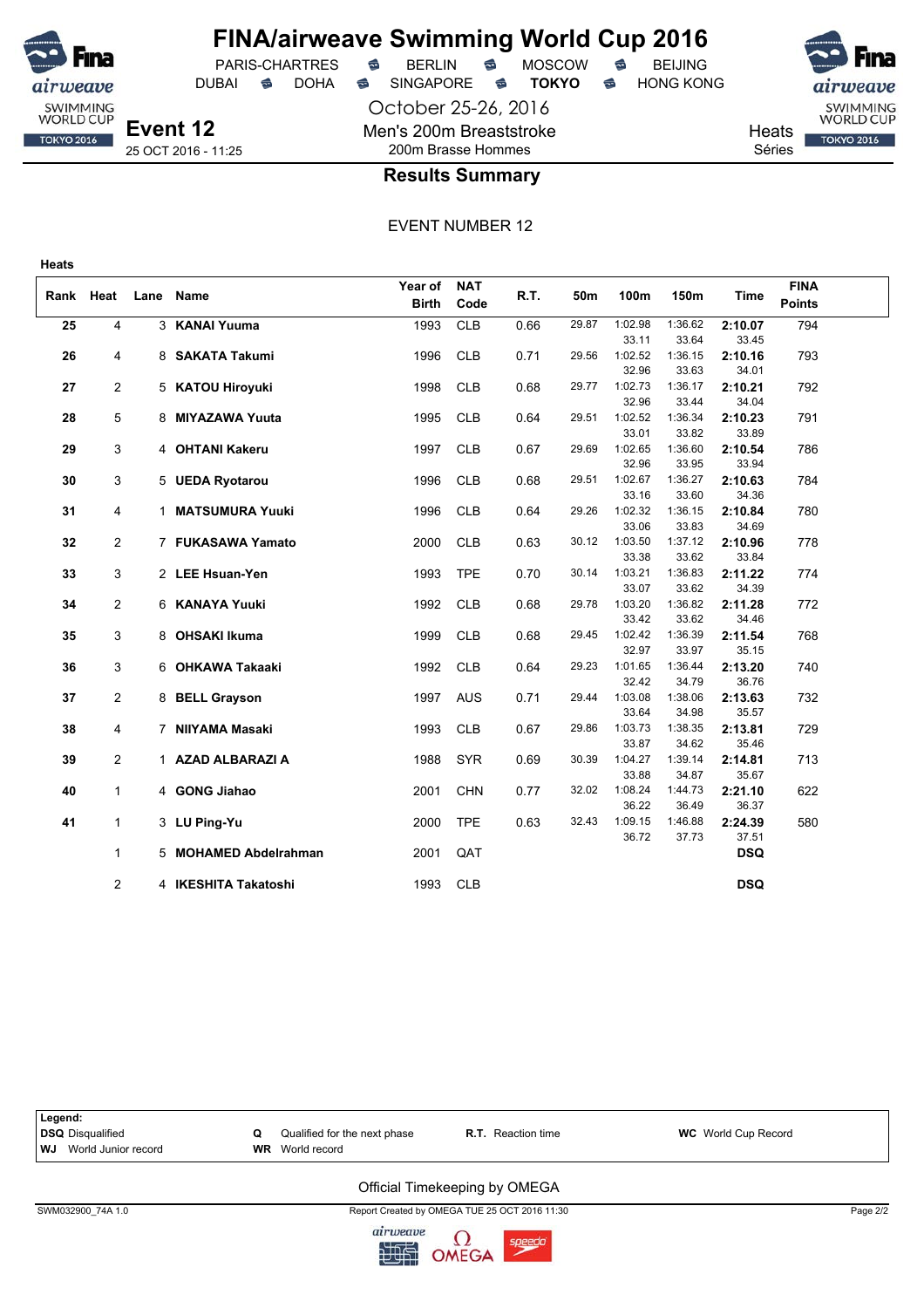

PARIS-CHARTRES **S** BERLIN S MOSCOW S

October 25-26, 2016

Men's 100m Individual Medley

DUBAI **S** DOHA S SINGAPORE S **TOKYO** S HONG KONG

SWIMMING<br>WORLD CUP **TOKYO 2016** 

Heats Séries

**Event 13** 25 OCT 2016 - 11:44

## 100m 4-Nages Hommes **Results Summary**

#### EVENT NUMBER 13

|           | Record |       | Split Name             | NAT Code   | Location     | Date        |
|-----------|--------|-------|------------------------|------------|--------------|-------------|
| WR        | 50.30  | 22.77 | MOROZOV Vladimir       | <b>RUS</b> | Berlin (GER) | 30 AUG 2016 |
| <b>WC</b> | 50.30  | 22.77 | MOROZOV Vladimir       | <b>RUS</b> | Berlin (GER) | 30 AUG 2016 |
| <b>WJ</b> | 51.93  |       | <b>WORLD BEST TIME</b> |            | $---$        | 30 SEP 2016 |

| <b>Heats</b>   |                |                |                           |                         |                    |      |       |                |                              |  |
|----------------|----------------|----------------|---------------------------|-------------------------|--------------------|------|-------|----------------|------------------------------|--|
| Rank           | Heat           | Lane           | Name                      | Year of<br><b>Birth</b> | <b>NAT</b><br>Code | R.T. | 50m   | <b>Time</b>    | <b>FINA</b><br><b>Points</b> |  |
| 1              | $\overline{5}$ | $\overline{4}$ | <b>HEINTZ Philip</b>      | 1991                    | <b>GER</b>         | 0.69 | 23.93 | 53.21<br>29.28 | 863 Q                        |  |
| $\mathbf{2}$   | 5              | 5              | <b>SANKOVICH Pavel</b>    | 1990                    | <b>BLR</b>         | 0.66 | 24.15 | 53.22<br>29.07 | 862 Q                        |  |
| 3              | 5              | 3              | <b>ANDREW Michael</b>     | 1999                    | <b>USA</b>         | 0.68 | 24.18 | 53.31<br>29.13 | 858 Q                        |  |
| 4              | 7              | 3              | <b>SHIOURA Shinri</b>     | 1991                    | <b>JPN</b>         | 0.68 | 24.46 | 53.52<br>29.06 | 848 Q                        |  |
| 5              | 7              | 4              | <b>MOROZOV Vladimir</b>   | 1992                    | <b>RUS</b>         | 0.63 | 24.37 | 53.54<br>29.17 | 847 Q                        |  |
| 6              | $\mathbf{1}$   | 6              | <b>PRENOT Josh</b>        | 1993                    | <b>USA</b>         | 0.68 | 24.73 | 53.71<br>28.98 | 839 Q                        |  |
| $\overline{7}$ | $\overline{7}$ | $\overline{c}$ | <b>IWATA Tetsuya</b>      | 1994                    | <b>CLB</b>         | 0.61 | 24.47 | 53.76<br>29.29 | 836 Q                        |  |
| 8              | 7              | 5              | <b>SETO Daiya</b>         | 1994                    | <b>JPN</b>         | 0.61 | 25.01 | 53.85<br>28.84 | 832 Q                        |  |
| 9              | 6              | 5              | <b>SUNAMA Keita</b>       | 1995                    | <b>CLB</b>         | 0.65 | 25.30 | 53.93<br>28.63 | 828                          |  |
| 10             | 6              | 3              | <b>LARKIN Mitchell</b>    | 1993                    | <b>AUS</b>         | 0.70 | 25.11 | 54.19<br>29.08 | 817                          |  |
| 11             | 6              | 4              | <b>FUJIMORI Hiromasa</b>  | 1991                    | <b>CLB</b>         | 0.72 | 25.05 | 54.33<br>29.28 | 810                          |  |
| 11             | 7              | 6              | <b>HOTTA Meguru</b>       | 1997                    | <b>CLB</b>         | 0.60 | 24.46 | 54.33<br>29.87 | 810                          |  |
| 13             | 5              | 7              | <b>LEWIS Clyde</b>        | 1997                    | <b>AUS</b>         | 0.53 | 24.89 | 54.65<br>29.76 | 796                          |  |
| 14             | 5              | 8              | <b>ISHIKAWA Yuuki</b>     | 1994                    | <b>CLB</b>         | 0.71 | 25.18 | 54.75<br>29.57 | 792                          |  |
| 15             | 6              | $\mathbf{1}$   | <b>MIZOHATA Juran</b>     | 1998                    | <b>CLB</b>         | 0.71 | 25.87 | 54.77<br>28.90 | 791                          |  |
| 15             | 6              | 2              | <b>ICHIKAWA Mikoto</b>    | 1995                    | <b>CLB</b>         | 0.63 | 24.67 | 54.77<br>30.10 | 791                          |  |
| 17             | 4              | $\overline{c}$ | YAMADA Hiroya             | 1996                    | <b>CLB</b>         | 0.66 | 25.31 | 54.83<br>29.52 | 788                          |  |
| 18             | 5              | $\mathbf{1}$   | <b>TUTUMI Takahiro</b>    | 1992                    | <b>CLB</b>         | 0.64 | 25.57 | 54.95<br>29.38 | 783                          |  |
| 19             | 5              | 6              | <b>PINZON GARCIA Omar</b> | 1989                    | COL                | 0.60 | 24.74 | 54.96<br>30.22 | 783                          |  |
| 20             | 4              | 3              | <b>SAITOU Ryo</b>         | 1995                    | <b>CLB</b>         | 0.64 | 25.95 | 55.08<br>29.13 | 778                          |  |
| 21             | 3              | 7              | <b>TAKARADA Kouhei</b>    | 1999                    | <b>CLB</b>         | 0.60 | 24.95 | 55.09<br>30.14 | 777                          |  |
| 21             | 6              | 6              | <b>TAKEUCHI Tomoya</b>    | 1998                    | <b>CLB</b>         | 0.69 | 25.72 | 55.09<br>29.37 | 777                          |  |
| 23             | 7              | 8              | <b>TAKAYAMA Gai</b>       | 1998                    | <b>CLB</b>         | 0.66 | 25.58 | 55.23<br>29.65 | 771                          |  |
| 24             | $\overline{7}$ | $\overline{7}$ | YAMAZAKI Takahiro         | 1992                    | <b>CLB</b>         | 0.63 | 25.27 | 55.26<br>29.99 | 770                          |  |

Official Timekeeping by OMEGA

SWM051900\_74A 1.0 Report Created by OMEGA TUE 25 OCT 2016 11:42 Page 1/3



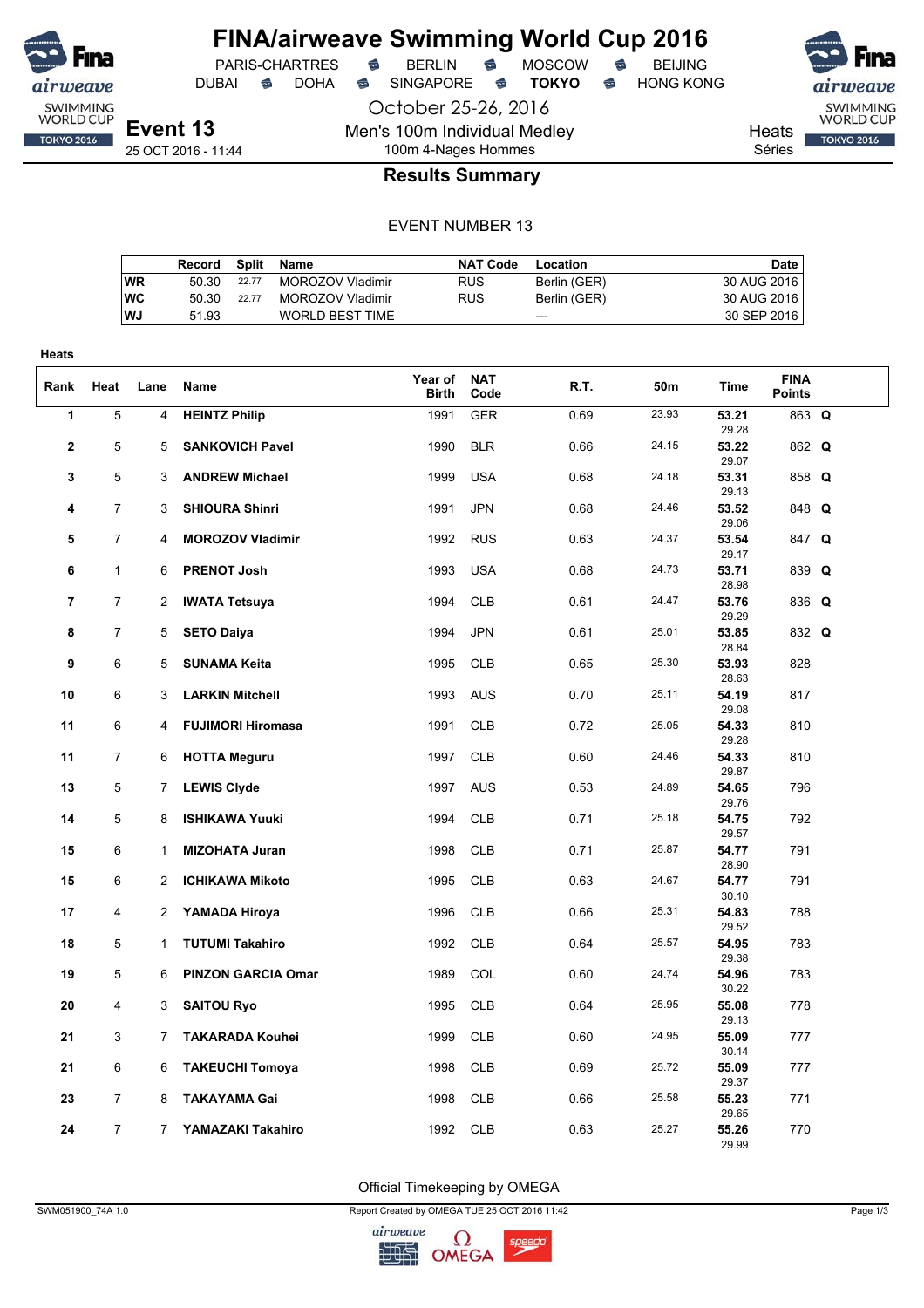

# **FINA/airweave Swimming World Cup 2016**<br>PARIS-CHARTRES **& BERLIN & MOSCOW & BEIJING**

PARIS-CHARTRES **S** BERLIN S MOSCOW S

October 25-26, 2016 Men's 100m Individual Medley 100m 4-Nages Hommes



SWIMMING<br>WORLD CUP **TOKYO 2016** 

Séries

## **Heats**

**Results Summary**

### EVENT NUMBER 13

| Rank | Heat                    | Lane         | Name                          | Year of<br><b>Birth</b> | <b>NAT</b><br>Code | R.T. | 50m   | <b>Time</b>      | <b>FINA</b><br><b>Points</b> |  |
|------|-------------------------|--------------|-------------------------------|-------------------------|--------------------|------|-------|------------------|------------------------------|--|
| 25   | $\overline{7}$          | 1            | <b>MAK Ho Lun Raymond</b>     | 1992                    | <b>HKG</b>         | 0.63 | 25.38 | 55.69<br>30.31   | 752                          |  |
| 26   | 4                       | 4            | <b>ITOU Kouhei</b>            | 1998                    | <b>CLB</b>         | 0.68 | 25.76 | 55.72<br>29.96   | 751                          |  |
| 27   | 5                       | 2            | <b>KAWAKAMI Masaki</b>        | 1995                    | <b>CLB</b>         | 0.69 | 25.74 | 55.81<br>30.07   | 747                          |  |
| 28   | 6                       | 7.           | <b>STEFFAN Sebastian</b>      | 1997                    | <b>AUT</b>         | 0.60 | 26.11 | 55.92<br>29.81   | 743                          |  |
| 29   | 3                       | 2            | <b>OHTAKE Masayuki</b>        | 2000                    | <b>CLB</b>         | 0.64 | 25.71 | 56.03<br>30.32   | 739                          |  |
| 30   | 6                       | 8            | <b>HATSUGAI Tomoki</b>        | 2000                    | <b>CLB</b>         | 0.62 | 25.68 | 56.16<br>30.48   | 734                          |  |
| 31   | 4                       | 8            | <b>NISHIYAMA Yuusuke</b>      | 1997                    | <b>CLB</b>         | 0.70 | 26.11 | 56.32<br>30.21   | 727                          |  |
| 32   | 3                       | 1            | <b>TUNEFUKA Kouki</b>         | 1996                    | <b>CLB</b>         | 0.61 | 26.32 | 56.62<br>30.30   | 716                          |  |
| 33   | 4                       | 5            | <b>KANAI Yuuma</b>            | 1993                    | <b>CLB</b>         | 0.61 | 27.43 | 56.75<br>29.32   | 711                          |  |
| 34   | 3                       | 6            | <b>OGATA Kai</b>              | 1995                    | <b>CLB</b>         | 0.65 | 26.01 | 56.79<br>30.78   | 709                          |  |
| 35   | 3                       | 8            | <b>WEN Ren-Hau</b>            | 1998                    | <b>TPE</b>         | 0.63 | 26.28 | 56.83<br>30.55   | 708                          |  |
| 36   | $\mathbf{1}$            | 5            | <b>BEACH Clark Gregory</b>    | 1999                    | <b>USA</b>         | 0.62 | 25.67 | 56.88<br>31.21   | 706                          |  |
| 37   | 3                       | 5            | <b>HAYASHI Kanto</b>          | 1997                    | <b>CLB</b>         | 0.63 | 26.11 | 57.00<br>30.89   | 702                          |  |
| 38   | 4                       | $\mathbf{1}$ | <b>OKIMOTO Rintarou</b>       | 1991                    | <b>CLB</b>         | 0.71 | 26.44 | 57.10<br>30.66   | 698                          |  |
| 39   | 4                       | 7            | <b>HIRAIWA Kento</b>          | 1996                    | <b>CLB</b>         | 0.66 | 26.68 | 57.14<br>30.46   | 696                          |  |
| 40   | 3                       | 4            | <b>TAKASE Wataru</b>          | 1998                    | <b>CLB</b>         | 0.66 | 26.59 | 57.26<br>30.67   | 692                          |  |
| 41   | 4                       | 6            | <b>TASAKI Ryusei</b>          | 1998                    | <b>CLB</b>         | 0.66 | 27.08 | 57.45<br>30.37   | 685                          |  |
| 42   | $\overline{2}$          | 3            | <b>ORANGE Maxence</b>         | 1998                    | <b>FRA</b>         | 0.70 | 25.90 | 57.55<br>31.65   | 682                          |  |
| 43   | 3                       | 3            | <b>MURAKAMI Yoshinori</b>     | 1996                    | <b>CLB</b>         | 0.65 | 26.92 | 57.71<br>30.79   | 676                          |  |
| 44   | $\overline{\mathbf{c}}$ | 4            | <b>DEKKER Nicolaas Dane</b>   | 1995                    | CAN                | 0.71 | 26.69 | 57.77<br>31.08   | 674                          |  |
| 45   | 1                       | 3            | <b>HAEBERLE Scott Haynes</b>  | 1994                    | <b>USA</b>         | 0.68 | 27.33 | 58.31<br>30.98   | 655                          |  |
| 46   | 2                       | 6            | <b>LOW Malcolm</b>            | 1997                    | SIN                | 0.58 | 26.70 | 58.56<br>31.86   | 647                          |  |
| 47   | $\overline{2}$          | 5            | <b>BELL Grayson</b>           | 1997                    | <b>AUS</b>         | 0.71 | 29.14 | 58.98<br>29.84   | 633                          |  |
| 48   | $\overline{c}$          | $\mathbf{1}$ | <b>GONZALEZ CUETO Ricardo</b> | 1993                    | <b>MEX</b>         | 0.71 | 27.12 | 59.51<br>32.39   | 616                          |  |
| 49   | $\overline{\mathbf{c}}$ |              | 8 FLETCHER Julian             | 1990                    | <b>BER</b>         | 0.68 | 28.53 | 1:00.17<br>31.64 | 596                          |  |
| 50   | $\overline{2}$          |              | 7 AL-KHULAIFI Yacob           | 2001                    | QAT                | 0.60 | 29.10 | 1:06.18<br>37.08 | 448                          |  |

Official Timekeeping by OMEGA

SWM051900\_74A 1.0 Report Created by OMEGA TUE 25 OCT 2016 11:42 Page 2/3

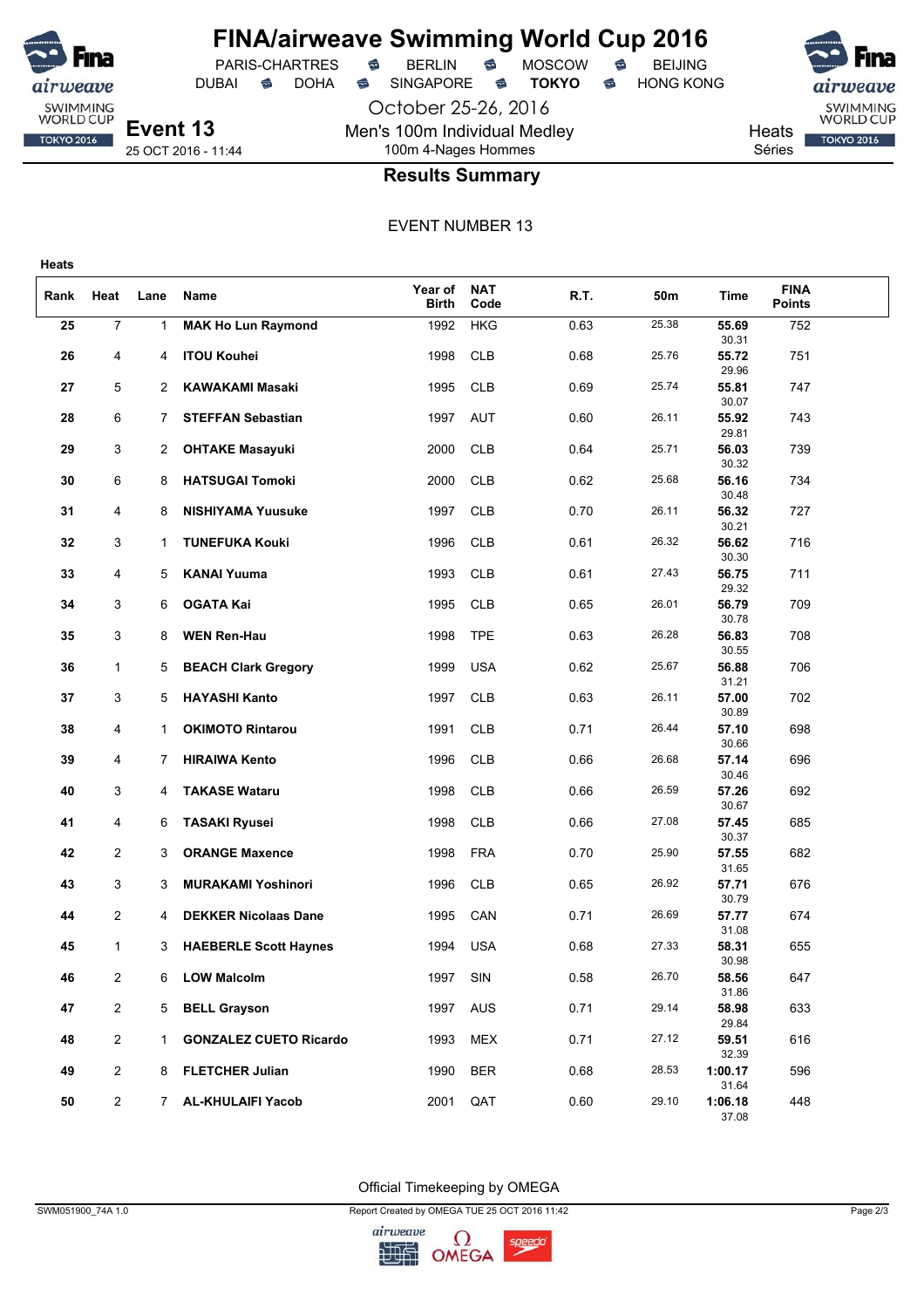

## **FINA/airweave Swimming World Cup 2016**

October 25-26, 2016 Men's 100m Individual Medley 100m 4-Nages Hommes



SWIMMING<br>WORLD CUP

**TOKYO 2016** 

Séries

**Heats** 

25 OCT 2016 - 11:44

## **Results Summary**

EVENT NUMBER 13

**Heats**

| Rank | Heat | Lane | <b>Name</b>                    | Year of<br><b>Birth</b> | <b>NAT</b><br>Code | R.T. | 50m   | Time             | <b>FINA</b><br><b>Points</b> |  |
|------|------|------|--------------------------------|-------------------------|--------------------|------|-------|------------------|------------------------------|--|
| 51   |      |      | AL KHOORI Hamdan               | 2000                    | <b>UAE</b>         | 0.63 | 29.49 | 1:06.79<br>37.30 | 436                          |  |
| 52   |      |      | <b>ALHOSANI Khamis Mohamed</b> | 2002                    | <b>UAE</b>         | 0.50 | 32.20 | 1:11.51<br>39.31 | 355                          |  |

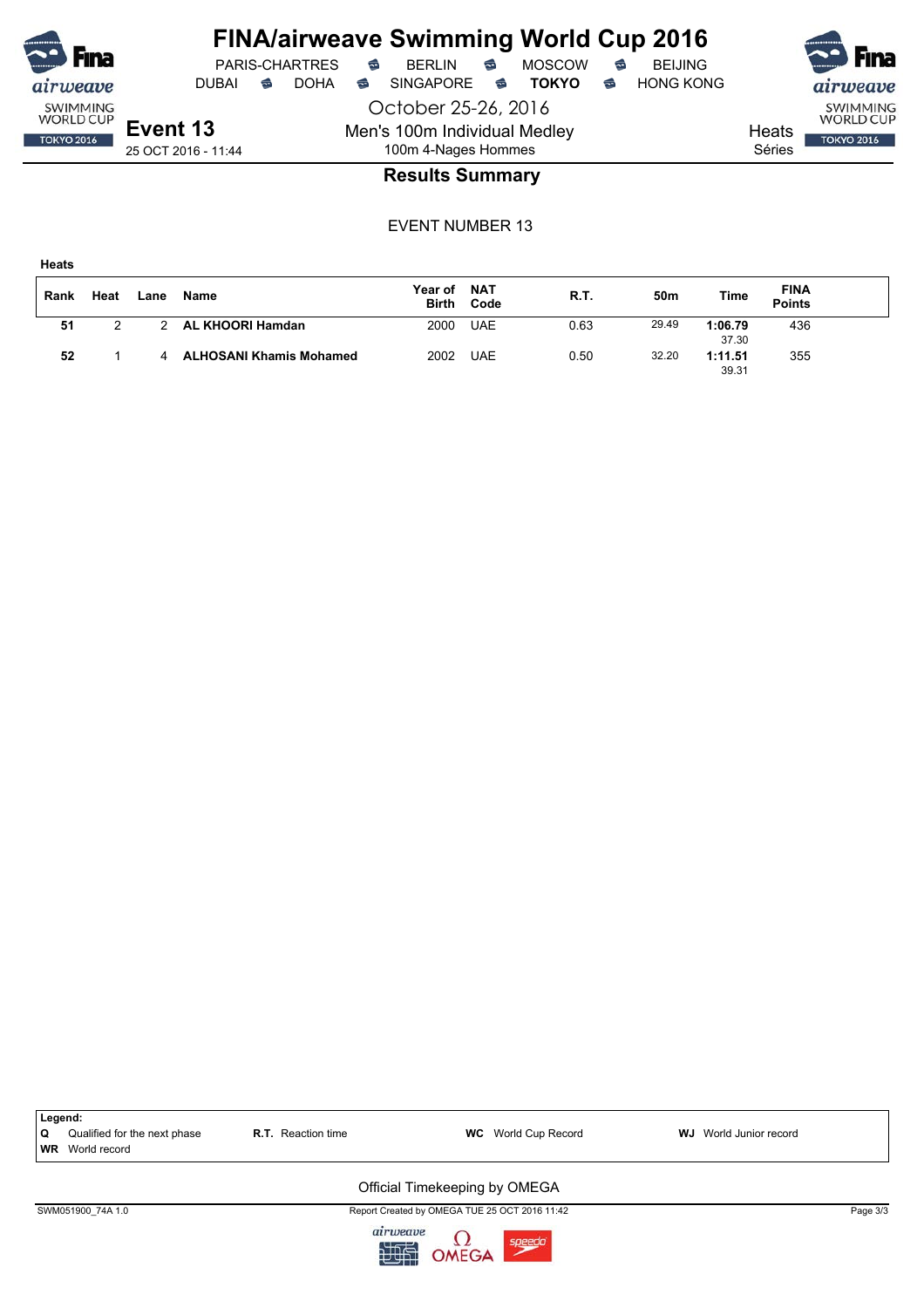

DUBAI **S** DOHA S SINGAPORE S **TOKYO** S HONG KONG

PARIS-CHARTRES **S** BERLIN S MOSCOW S

October 25-26, 2016 Women's 200m Backstroke 200m Dos Femmes



**TOKYO 2016** 

Heats

Séries

## **Results Summary**

#### EVENT NUMBER 14

|            | Record  |       | Splits |         | Name                   | NAT Code | Location             | <b>Date</b> |
|------------|---------|-------|--------|---------|------------------------|----------|----------------------|-------------|
| <b>WR</b>  | 1:59.23 | 28.17 | 58.36  | 1:28.77 | <b>HOSSZU Katinka</b>  | HUN      | Doha (QAT)           | 5 DEC 2014  |
| <b>IWC</b> | 1:59.35 | 28.93 | 59.62  | 1:29.43 | ZEVINA Darvna          | UKR      | Paris-Chartres (FRA) | 26 AUG 2016 |
| WJ.        | 2:00.03 |       |        |         | <b>WORLD BEST TIME</b> |          | ---                  | 30 SEP 2016 |

| Heats          |                |                         |              |            |      |       |                  |                  |                  |               |
|----------------|----------------|-------------------------|--------------|------------|------|-------|------------------|------------------|------------------|---------------|
|                |                |                         | Year of      | <b>NAT</b> |      |       |                  |                  |                  | <b>FINA</b>   |
| Rank Heat      |                | Lane Name               | <b>Birth</b> | Code       | R.T. | 50m   | 100m             | 150m             | Time             | <b>Points</b> |
| 1              | 6              | 4 SEEBOHM Emily         | 1992         | <b>AUS</b> | 0.66 | 29.46 | 1:02.04          | 1:34.14          | 2:04.65          | 875 Q         |
|                |                |                         |              |            |      |       | 32.58            | 32.10            | 30.51            |               |
| 2              | 5              | 5 ZEVINA Daryna         | 1994         | <b>UKR</b> | 0.78 | 29.89 | 1:01.69          | 1:33.61          | 2:04.70          | 874 Q         |
|                |                |                         |              |            |      |       | 31.80            | 31.92            | 31.09            |               |
| 3              | 5              | 4 HOSSZU Katinka        | 1989         | <b>HUN</b> | 0.61 | 29.99 | 1:01.89          | 1:33.91          | 2:04.74          | 873 Q         |
|                |                |                         |              |            |      |       | 31.90            | 32.02            | 30.83            |               |
| 4              | 6              | 5 AKASE Sayaka          | 1994         | <b>CLB</b> | 0.58 | 29.54 | 1:01.20          | 1:33.33          | 2:05.17          | 864 Q         |
|                |                |                         |              |            |      |       | 31.66            | 32.13            | 31.84            |               |
| 5              | 5              | 2 TAKAHASHI Miki        | 1995         | <b>CLB</b> | 0.60 | 29.67 | 1:01.44          | 1:33.53          | 2:05.47          | 858 Q         |
|                |                |                         |              |            |      | 30.06 | 31.77            | 32.09<br>1:33.67 | 31.94            |               |
| 6              | 6              | 1 CALDWELL Hilary       | 1991         | CAN        | 0.62 |       | 1:01.42<br>31.36 | 32.25            | 2:05.76<br>32.09 | 852 Q         |
| $\overline{7}$ | 4              | 1 SMITH Regan Elisabeth | 2002         | <b>USA</b> | 0.63 | 29.71 | 1:01.39          | 1:33.79          | 2:06.88          | 829 Q         |
|                |                |                         |              |            |      |       | 31.68            | 32.40            | 33.09            |               |
| 8              | 4              | 4 WILSON Madison        | 1994         | <b>AUS</b> | 0.57 | 29.36 | 1:01.49          | 1:34.42          | 2:06.91          | 829 Q         |
|                |                |                         |              |            |      |       | 32.13            | 32.93            | 32.49            |               |
| 9              | 5              | 8 TERAMOTO Rumi         | 1996         | <b>CLB</b> | 0.58 | 29.52 | 1:01.58          | 1:34.11          | 2:06.96          | 828           |
|                |                |                         |              |            |      |       | 32.06            | 32.53            | 32.85            |               |
| 10             | 5              | 3 GOTOU Mayuko          | 1995         | <b>CLB</b> | 0.72 | 30.02 | 1:01.97          | 1:34.57          | 2:07.07          | 826           |
|                |                |                         |              |            |      |       | 31.95            | 32.60            | 32.50            |               |
| 11             | 4              | 2 SHIRAI Rio            | 1999         | <b>CLB</b> | 0.57 | 29.83 | 1:01.97          | 1:34.90          | 2:07.45          | 818           |
|                |                |                         |              |            |      |       | 32.14            | 32.93            | 32.55            |               |
| 12             | 4              | 5 SAKAI Natsumi         | 2001         | <b>CLB</b> | 0.60 | 29.40 | 1:01.51          | 1:34.77          | 2:07.62          | 815           |
|                |                |                         |              |            |      |       | 32.11            | 33.26            | 32.85            |               |
| 13             | 5              | 6 MERRELL Eva           | 2000         | <b>USA</b> | 0.76 | 30.09 | 1:02.59          | 1:35.37          | 2:07.65          | 814           |
|                |                |                         |              |            |      |       | 32.50<br>1:02.58 | 32.78<br>1:35.31 | 32.28            |               |
| 14             | 4              | 6 VAN ROUWENDAAL Sharon | 1993         | <b>NED</b> | 0.64 | 30.08 | 32.50            | 32.73            | 2:07.80<br>32.49 | 812           |
| 15             | 3              | 8 NGUYEN Anh Vien       | 1996         | <b>VIE</b> | 0.62 | 30.30 | 1:02.91          | 1:35.84          | 2:08.07          | 806           |
|                |                |                         |              |            |      |       | 32.61            | 32.93            | 32.23            |               |
| 16             | 3              | 5 FURUBAYASHI Marina    | 1998         | <b>CLB</b> | 0.60 | 30.03 | 1:01.99          | 1:35.05          | 2:08.36          | 801           |
|                |                |                         |              |            |      |       | 31.96            | 33.06            | 33.31            |               |
| 16             | 6              | 6 FORRESTER Amy         | 1998         | <b>AUS</b> | 0.72 | 29.92 | 1:02.30          | 1:35.49          | 2:08.36          | 801           |
|                |                |                         |              |            |      |       | 32.38            | 33.19            | 32.87            |               |
| 18             | $\overline{c}$ | 1 WU Yixin              | 1999         | <b>CHN</b> | 0.63 | 29.69 | 1:01.29          | 1:34.30          | 2:08.48          | 799           |
|                |                |                         |              |            |      |       | 31.60            | 33.01            | 34.18            |               |
| 19             | 4              | 3 NORDMANN Lucie        | 2000         | <b>USA</b> | 0.72 | 29.62 | 1:02.06          | 1:35.21          | 2:08.62          | 796           |
|                |                |                         |              |            |      |       | 32.44            | 33.15            | 33.41            |               |
| 20             | 5              | 7 SEKIGUCHI Maho        | 2000         | <b>CLB</b> | 0.63 | 29.96 | 1:02.16          | 1:35.85          | 2:08.75          | 794           |
|                |                |                         |              |            |      | 30.46 | 32.20<br>1:02.92 | 33.69            | 32.90            |               |
| 21             | 3              | 3 OTAWARA Ayana         | 1995         | <b>CLB</b> | 0.67 |       | 32.46            | 1:35.42<br>32.50 | 2:09.06<br>33.64 | 788           |
| 22             | 2              | 7 YAMAGUCHI Airi        | 1997         | <b>CLB</b> | 0.62 | 31.21 | 1:04.21          | 1:37.22          | 2:09.99          | 771           |
|                |                |                         |              |            |      |       | 33.00            | 33.01            | 32.77            |               |
| 23             | 4              | 7 OZTURK Sonnele Aylin  | 1998         | <b>GER</b> | 0.89 | 31.07 | 1:04.00          | 1:37.37          | 2:10.07          | 770           |
|                |                |                         |              |            |      |       | 32.93            | 33.37            | 32.70            |               |
| 24             | 6              | 7 IZUHARA Nagisa        | 2002         | <b>CLB</b> | 0.54 | 30.51 | 1:03.50          | 1:36.86          | 2:10.15          | 768           |
|                |                |                         |              |            |      |       | 32.99            | 33.36            | 33.29            |               |

Official Timekeeping by OMEGA

SWW042900\_74A 1.0 Page 1/2

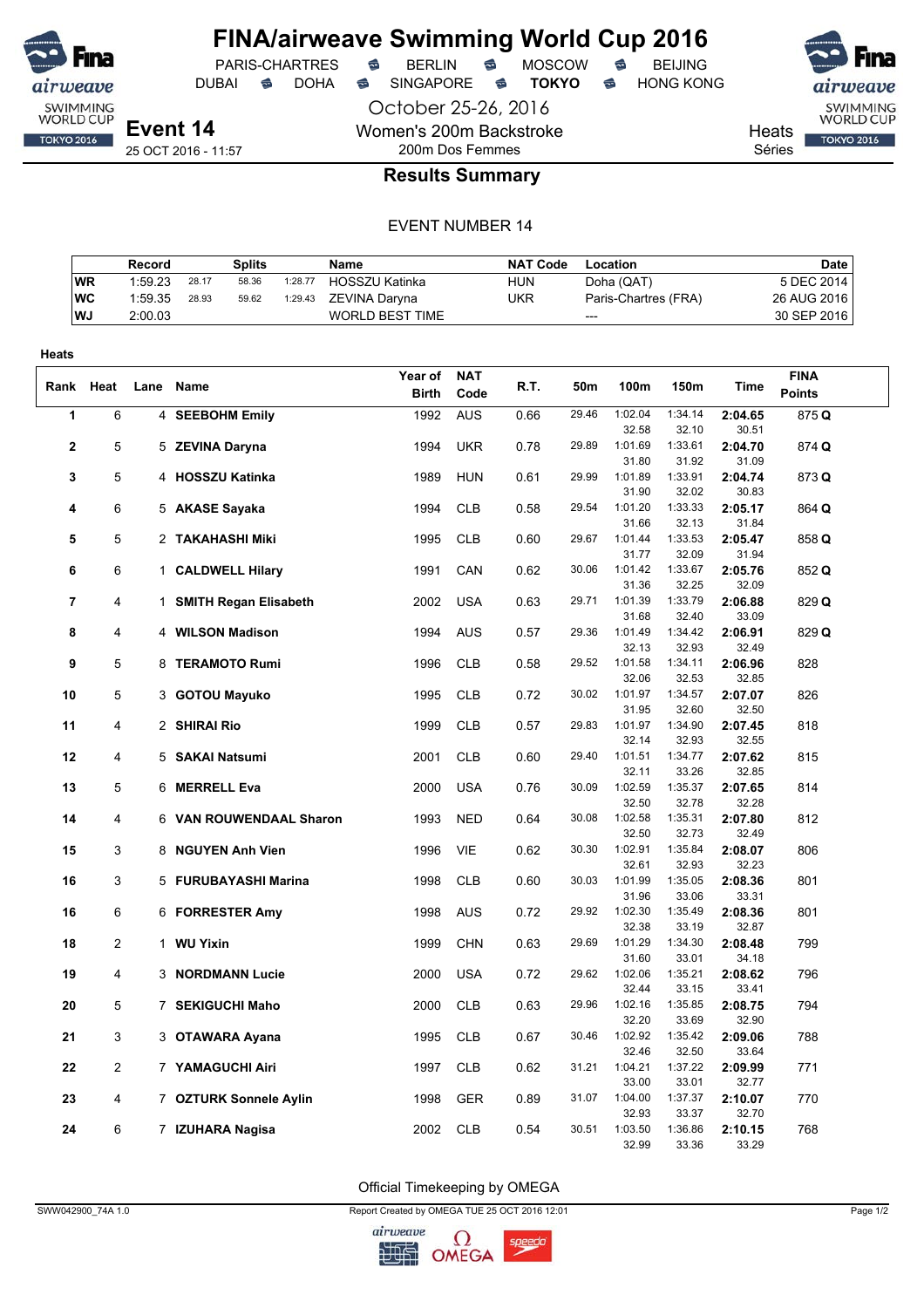

## **FINA/airweave Swimming World Cup 2016**

DUBAI **S** DOHA SINGAPORE S **TOKYO** S HONG KONG

PARIS-CHARTRES **B** BERLIN **B** MOSCOW **B** BEIJING

October 25-26, 2016 Women's 200m Backstroke 200m Dos Femmes



Heats Séries

## **Results Summary**

EVENT NUMBER 14

|      |                |      |                        | Year of      | <b>NAT</b> |      |       |                  |                  |                  | <b>FINA</b>   |  |
|------|----------------|------|------------------------|--------------|------------|------|-------|------------------|------------------|------------------|---------------|--|
| Rank | Heat           | Lane | Name                   | <b>Birth</b> | Code       | R.T. | 50m   | 100m             | 150m             | Time             | <b>Points</b> |  |
| 25   | 3              |      | 2 OKUBO Azumi          | 1996         | <b>CLB</b> | 0.64 | 30.84 | 1:03.71          | 1:37.16          | 2:10.26          | 766           |  |
|      |                |      |                        |              |            |      |       | 32.87            | 33.45            | 33.10            |               |  |
| 26   | 3              |      | 7 SAITOU Yuriko        | 1996         | <b>CLB</b> | 0.71 | 30.78 | 1:03.67          | 1:37.04          | 2:10.31          | 765           |  |
|      |                |      |                        |              |            |      |       | 32.89            | 33.37            | 33.27            |               |  |
| 27   | 3              |      | 4 MATSUURA Kanae       | 1998         | <b>CLB</b> | 0.56 | 31.34 | 1:04.50          | 1:37.59          | 2:10.38          | 764           |  |
|      |                |      |                        |              |            |      |       | 33.16            | 33.09            | 32.79            |               |  |
| 28   | 6              |      | 2 ZAMORANO Africa      | 1998         | <b>ESP</b> | 0.56 | 30.57 | 1:03.14          | 1:37.09          | 2:10.76          | 758           |  |
|      |                |      |                        |              |            |      |       | 32.57            | 33.95            | 33.67            |               |  |
| 29   | 6              |      | 8 KAWASAKI Suzuka      | 1996         | <b>CLB</b> | 0.62 | 31.07 | 1:03.99          | 1:37.55          | 2:10.91          | 755           |  |
|      |                |      |                        |              |            |      |       | 32.92            | 33.56            | 33.36            |               |  |
| 30   | 6              |      | 3 HANUS Danielle       | 1998         | CAN        | 0.66 | 31.04 | 1:04.19          | 1:37.71          | 2:10.99          | 754           |  |
|      |                |      |                        |              |            |      |       | 33.15            | 33.52            | 33.28            |               |  |
| 31   | 4              |      | 8 NISHIWAKI Rena       | 1996         | <b>CLB</b> | 0.51 | 30.22 | 1:02.68          | 1:36.43          | 2:11.00          | 753           |  |
|      |                |      |                        |              |            |      | 30.77 | 32.46<br>1:03.43 | 33.75<br>1:36.89 | 34.57            |               |  |
| 32   | 2              |      | 3 SUZUKI Momoka        | 1998         | <b>CLB</b> | 0.69 |       | 32.66            | 33.46            | 2:11.24<br>34.35 | 749           |  |
| 33   | $\mathbf{1}$   |      | 3 BARTEL Zoe Elizabeth | 2000         | <b>USA</b> | 0.73 | 30.93 | 1:04.20          | 1:38.10          | 2:11.47          | 745           |  |
|      |                |      |                        |              |            |      |       | 33.27            | 33.90            | 33.37            |               |  |
| 34   | $\overline{2}$ |      | 6 KONISHI Anna         | 1996         | <b>CLB</b> | 0.58 | 30.18 | 1:02.89          | 1:37.09          | 2:11.52          | 745           |  |
|      |                |      |                        |              |            |      |       | 32.71            | 34.20            | 34.43            |               |  |
| 35   | $\mathbf{1}$   |      | 4 TOMODA Nozomi        | 1999         | <b>CLB</b> | 0.66 | 30.97 | 1:04.19          | 1:37.78          | 2:11.54          | 744           |  |
|      |                |      |                        |              |            |      |       | 33.22            | 33.59            | 33.76            |               |  |
| 36   | 3              |      | 1 YANG Yifan           | 2000         | <b>CHN</b> | 0.66 | 30.62 | 1:03.07          | 1:37.16          | 2:11.75          | 741           |  |
|      |                |      |                        |              |            |      |       | 32.45            | 34.09            | 34.59            |               |  |
| 37   | 2              |      | 4 MATSUMIYA Mai        | 2000         | <b>CLB</b> | 0.65 | 30.86 | 1:03.90          | 1:38.02          | 2:11.87          | 739           |  |
|      |                |      |                        |              |            |      |       | 33.04            | 34.12            | 33.85            |               |  |
| 38   | 2              |      | 8 WATANABE Suzuha      | 1996         | <b>CLB</b> | 0.59 | 31.00 | 1:04.42          | 1:38.23          | 2:12.18          | 733           |  |
|      |                |      |                        |              |            |      |       | 33.42            | 33.81            | 33.95            |               |  |
| 39   | $\overline{2}$ |      | 5 GICHARD Bobbi        | 1999         | <b>NZL</b> | 0.59 | 30.43 | 1:04.53<br>34.10 | 1:38.75<br>34.22 | 2:12.43<br>33.68 | 729           |  |
| 40   | 3              |      | 6 IBAYASHI Yui         | 2000         | <b>CLB</b> | 0.68 | 31.23 | 1:04.66          | 1:38.81          | 2:12.76          | 724           |  |
|      |                |      |                        |              |            |      |       | 33.43            | 34.15            | 33.95            |               |  |
| 41   | 5              |      | 1 YOSHIDA Makiko       | 1999         | <b>CLB</b> | 0.63 | 30.85 | 1:03.95          | 1:38.15          | 2:13.50          | 712           |  |
|      |                |      |                        |              |            |      |       | 33.10            | 34.20            | 35.35            |               |  |
| 42   | 2              |      | 2 HABIB Micaela        | 1997         | <b>AUS</b> | 0.70 | 32.15 | 1:06.58          | 1:41.82          | 2:16.35          | 668           |  |
|      |                |      |                        |              |            |      |       | 34.43            | 35.24            | 34.53            |               |  |
|      | $\mathbf{1}$   |      | 5 GOEDERS Anya         | 2000         | <b>USA</b> |      |       |                  |                  | <b>DNS</b>       |               |  |



SWW042900\_74A 1.0 Report Created by OMEGA TUE 25 OCT 2016 12:01 Page 2/2

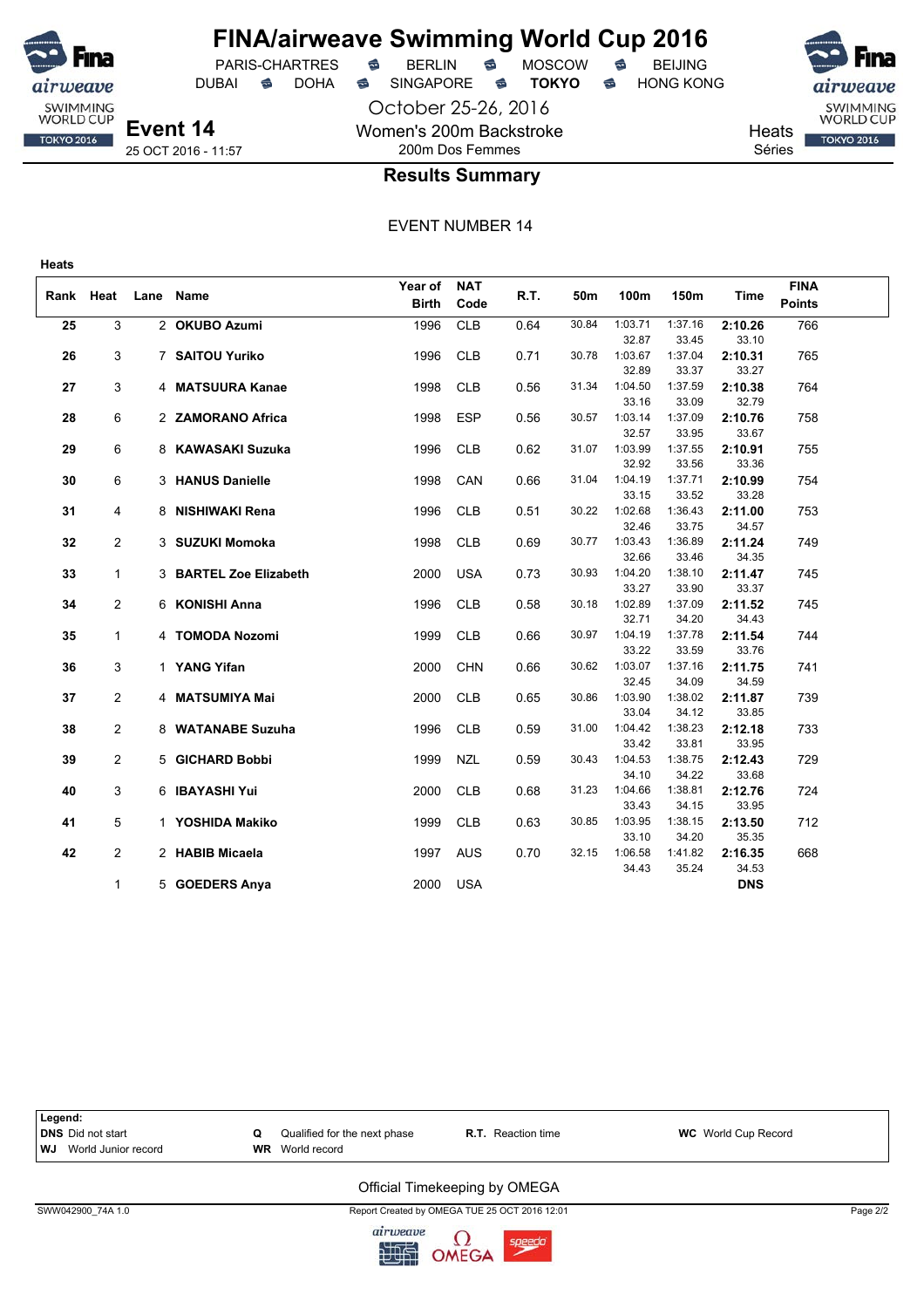

## **FINA/airweave Swimming World Cup 2016**<br>PARIS-CHARTRES **& BERLIN & MOSCOW & BEIJING** PARIS-CHARTRES **S** BERLIN S MOSCOW S

DUBAI **S** DOHA S SINGAPORE S **TOKYO** S HONG KONG

Séries

airwea SWIMMING<br>WORLD CUP Heats **TOKYO 2016** 

**Event 15** 25 OCT 2016 - 12:16 October 25-26, 2016 Men's 50m Butterfly 50m Papillon Hommes

**Results Summary**

### EVENT NUMBER 15

|           | Record Name |                       | <b>NAT Code</b> | Location     | Date I      |
|-----------|-------------|-----------------------|-----------------|--------------|-------------|
| <b>WR</b> |             | 21.80 DEIBLER Steffen | GER             | Berlin (GER) | 14 NOV 2009 |
| <b>WC</b> |             | 21.80 DEIBLER Steffen | GER             | Berlin (GER) | 14 NOV 2009 |
| <b>WJ</b> |             | 22.43 WORLD BEST TIME |                 | ---          | 30 SEP 2016 |

| Rank           | Heat           | Lane           | Name                          | Year of<br><b>Birth</b> | <b>NAT</b><br>Code | R.T. | Time  | <b>FINA</b><br><b>Points</b> |  |
|----------------|----------------|----------------|-------------------------------|-------------------------|--------------------|------|-------|------------------------------|--|
| 1              | 6              | 4              | <b>SCHOEMAN Roland</b>        | 1980                    | <b>RSA</b>         | 0.64 | 22.96 | 855 Q                        |  |
| $\mathbf 2$    | 6              | 3              | <b>HARADA Ranmaru</b>         | 1987                    | <b>CLB</b>         | 0.66 | 23.14 | 836<br>Q                     |  |
| 3              | 5              | $\mathbf{1}$   | <b>KAWAMOTO Takeshi</b>       | 1995                    | <b>CLB</b>         | 0.60 | 23.18 | Q<br>831                     |  |
| 4              | 6              | 6              | <b>KAWAMOTO Kouhei</b>        | 1979                    | <b>CLB</b>         | 0.59 | 23.19 | 830 Q                        |  |
| 5              | 5              | 4              | <b>LE CLOS Chad</b>           | 1992                    | <b>RSA</b>         | 0.59 | 23.20 | 829<br>Q                     |  |
| 6              | 6              | 5              | <b>GOVOROV Andrii</b>         | 1992                    | <b>UKR</b>         | 0.64 | 23.29 | 820<br>Q                     |  |
| $\overline{7}$ | 4              | 3              | <b>MURAMATSU Yoshinori</b>    | 1988                    | <b>CLB</b>         | 0.60 | 23.34 | 814 Q                        |  |
| 8              | 3              | 4              | <b>IDA Kengo</b>              | 1991                    | <b>CLB</b>         | 0.62 | 23.36 | 812 Q                        |  |
| 9              | 5              | 6              | <b>KATOU Hiroki</b>           | 1987                    | <b>CLB</b>         | 0.75 | 23.39 | 809                          |  |
| 10             | 6              | 8              | <b>HAMAYA Kensyu</b>          | 1994                    | <b>CLB</b>         | 0.61 | 23.40 | 808                          |  |
| 11             | 4              | 5              | <b>SANKOVICH Pavel</b>        | 1990                    | <b>BLR</b>         | 0.68 | 23.45 | 803                          |  |
| 11             | 6              | 2              | <b>WANG Peng</b>              | 1998                    | <b>CHN</b>         | 0.71 | 23.45 | 803                          |  |
| 13             | 5              | 3              | <b>MIYAMOTO Kenji</b>         | 1994                    | <b>CLB</b>         | 0.74 | 23.48 | 800                          |  |
| 14             | 4              | 4              | <b>PROUD Benjamin</b>         | 1994                    | <b>GBR</b>         | 0.62 | 23.49 | 799                          |  |
| 15             | 4              | 1              | <b>ASOU Yoshihiro</b>         | 1985                    | <b>CLB</b>         | 0.61 | 23.51 | 797                          |  |
| 16             | $\overline{c}$ | 4              | <b>KAWAGUCHI Yuuta</b>        | 1988                    | <b>CLB</b>         | 0.65 | 23.56 | 792                          |  |
| 16             | 5              | 5              | <b>MORGAN David</b>           | 1994                    | <b>AUS</b>         | 0.63 | 23.56 | 792                          |  |
| 18             | 2              | 2              | <b>MCCARTHY Brayden</b>       | 1997                    | <b>AUS</b>         | 0.65 | 23.62 | 786                          |  |
| 19             | 3              | 8              | KISHI Kazuya                  | 1993                    | <b>CLB</b>         | 0.63 | 23.63 | 785                          |  |
| 20             | 5              | $\overline{2}$ | <b>PRENOT Josh</b>            | 1993                    | <b>USA</b>         | 0.69 | 23.74 | 774                          |  |
| 21             | 6              | $\overline{7}$ | <b>ANDREW Michael</b>         | 1999                    | <b>USA</b>         | 0.69 | 23.77 | 771                          |  |
| 22             | 4              | $\overline{7}$ | <b>NAKAO Syunichi</b>         | 1995                    | <b>CLB</b>         | 0.65 | 23.80 | 768                          |  |
| 23             | 4              | 8              | <b>TAKAHASHI Kazuki</b>       | 1996                    | <b>CLB</b>         | 0.62 | 23.85 | 763                          |  |
| 24             | 4              | 6              | <b>NANBA Akira</b>            | 1996                    | <b>CLB</b>         | 0.57 | 23.87 | 761                          |  |
| 25             | 2              | 5              | <b>TAKAYASU Ryo</b>           | 1981                    | <b>CLB</b>         | 0.63 | 23.91 | 757                          |  |
| 26             | 5              | 7              | <b>MARUYAMA Tooru</b>         | 1995                    | <b>CLB</b>         | 0.56 | 23.97 | 752                          |  |
| 27             | 3              | $\mathbf{1}$   | <b>IGARASHI Ryo</b>           | 1995                    | <b>CLB</b>         | 0.66 | 24.00 | 749                          |  |
| 27             | 3              | $\overline{2}$ | <b>FUJIWARA Kanto</b>         | 1995                    | <b>CLB</b>         | 0.61 | 24.00 | 749                          |  |
| 29             | 3              | 7              | <b>SHIBUTANI Ryoma</b>        | 1994                    | <b>CLB</b>         | 0.68 | 24.01 | 748                          |  |
| 29             | 4              | $\overline{2}$ | <b>IKEE Takehaya</b>          | 1997                    | <b>CLB</b>         | 0.61 | 24.01 | 748                          |  |
| 31             | $\overline{c}$ | 3              | <b>TAGUCHI Masashi</b>        | 1996                    | <b>CLB</b>         | 0.70 | 24.04 | 745                          |  |
| 31             | 3              | 3              | <b>FUKAYA Kou</b>             | 1991                    | <b>CLB</b>         | 0.63 | 24.04 | 745                          |  |
| 33             | 6              | $\mathbf{1}$   | <b>SUZUKI Takanori</b>        | 1993                    | <b>CLB</b>         | 0.70 | 24.15 | 735                          |  |
| 34             | 3              | 5              | <b>LOZANO Alberto</b>         | 1998                    | <b>ESP</b>         | 0.65 | 24.29 | 722                          |  |
| 35             | 5              | 8              | <b>KATAYAMA Mizuki</b>        | 1996                    | <b>CLB</b>         | 0.67 | 24.45 | 708                          |  |
| 36             | 3              | 6              | <b>AKAHANE Kouta</b>          | 1998                    | <b>CLB</b>         | 0.66 | 24.77 | 681                          |  |
| 37             | 2              | 1              | <b>KATZ Austin</b>            | 1999                    | <b>USA</b>         | 0.71 | 25.34 | 636                          |  |
| 38             | $\overline{2}$ | 6              | <b>TAN Jonathan Eu Jin</b>    | 2002                    | SIN                | 0.55 | 25.54 | 621                          |  |
| 39             | 2              | 7              | <b>TSAI Yi-Lin</b>            | 1997                    | <b>TPE</b>         | 0.73 | 25.58 | 618                          |  |
| 40             | $\overline{c}$ | 8              | <b>GONZALEZ CUETO Ricardo</b> | 1993                    | <b>MEX</b>         | 0.77 | 26.32 | 568                          |  |
| 41             | $\mathbf{1}$   | 4              | <b>WU Chin-Jen</b>            | 1999                    | <b>TPE</b>         | 0.62 | 26.68 | 545                          |  |
| 42             | $\mathbf{1}$   | 5              | <b>ALJASMIO</b>               | 1981                    | <b>UAE</b>         | 0.70 | 26.76 | 540                          |  |
| 43             | $\mathbf{1}$   | 3              | <b>AL KHOORI Hamdan</b>       | 2000                    | <b>UAE</b>         | 0.59 | 28.79 | 434                          |  |

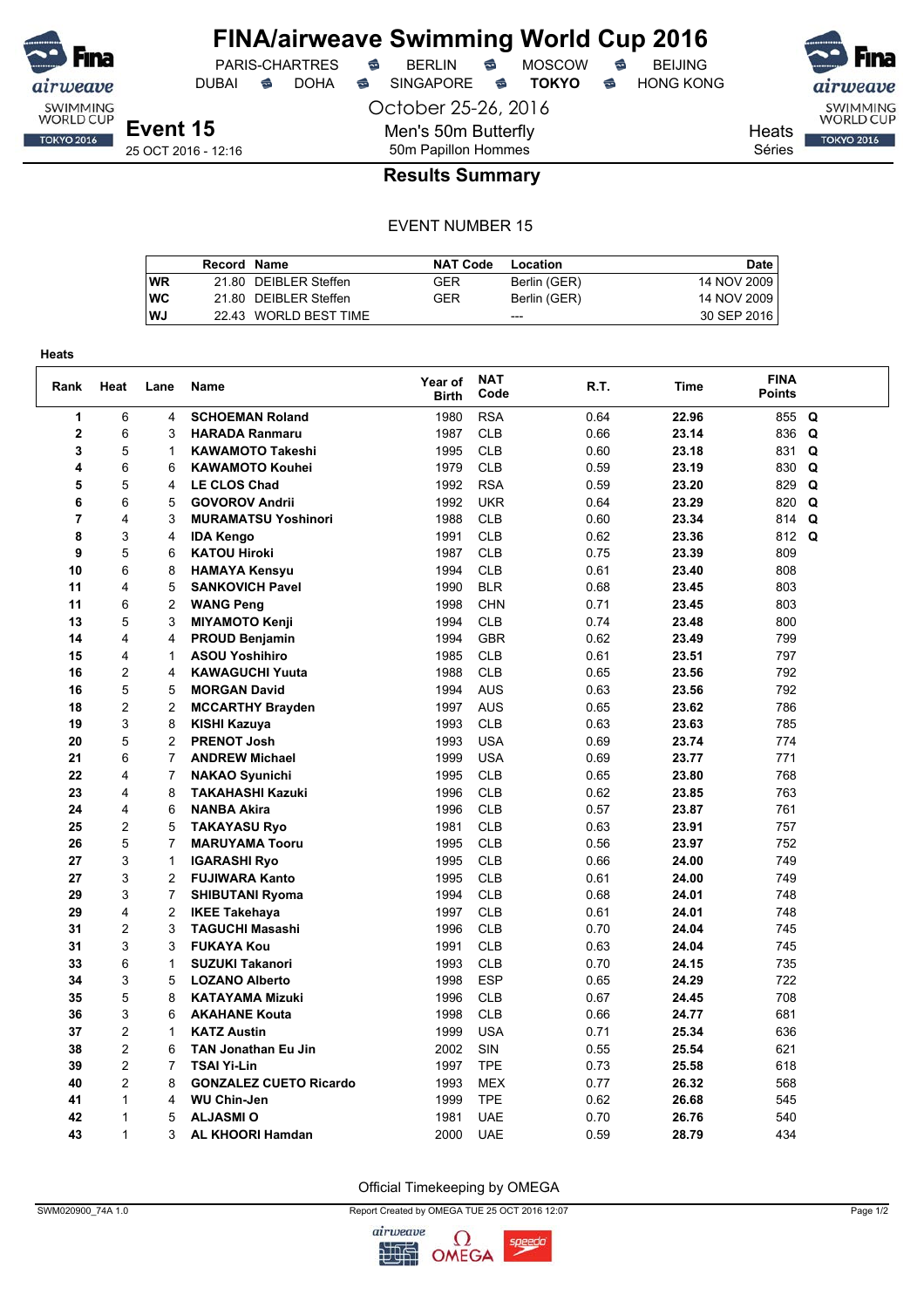| <b>F</b> ina                        |                     |   | <b>PARIS-CHARTRES</b> | ⇔ | <b>FINA/airweave Swimming World Cup 2016</b><br><b>BERLIN</b> | €                      | <b>MOSCOW</b> | € | <b>BEIJING</b>   |        | <b>Fina</b>                         |
|-------------------------------------|---------------------|---|-----------------------|---|---------------------------------------------------------------|------------------------|---------------|---|------------------|--------|-------------------------------------|
| airweave                            | <b>DUBAI</b>        | ⇔ | <b>DOHA</b>           | ⇔ | <b>SINGAPORE</b>                                              | $\widehat{\mathbb{C}}$ | <b>TOKYO</b>  | ຣ | <b>HONG KONG</b> |        | airweave                            |
| <b>SWIMMING</b><br><b>WORLD CUP</b> | October 25-26, 2016 |   |                       |   |                                                               |                        |               |   |                  |        | <b>SWIMMING</b><br><b>WORLD CUP</b> |
| <b>TOKYO 2016</b>                   | Event 15            |   |                       |   | Men's 50m Butterfly                                           |                        |               |   |                  | Heats  | <b>TOKYO 2016</b>                   |
|                                     | 25 OCT 2016 - 12:16 |   |                       |   | 50m Papillon Hommes                                           |                        |               |   |                  | Séries |                                     |
|                                     |                     |   |                       |   | <b>Results Summary</b>                                        |                        |               |   |                  |        |                                     |

EVENT NUMBER 15

**Heats**

| Rank | Heat | _ane | <b>Name</b>                  | Year of<br><b>Birth</b> | <b>NAT</b><br>Code | D 1<br>. | Time  | <b>FINA</b><br>Points |  |
|------|------|------|------------------------------|-------------------------|--------------------|----------|-------|-----------------------|--|
| 44   |      |      | <b>HOSANI Khamis Mohamed</b> | 2002                    | UAE                | 0.50     | 30.78 | 355<br>$ -$           |  |

| Legend:<br>Qualified for the next phase<br>Q<br><b>WR</b> World record | <b>R.T.</b> Reaction time | <b>WC</b> World Cup Record                    | <b>WJ</b> World Junior record |          |  |  |  |  |  |  |  |
|------------------------------------------------------------------------|---------------------------|-----------------------------------------------|-------------------------------|----------|--|--|--|--|--|--|--|
| Official Timekeeping by OMEGA                                          |                           |                                               |                               |          |  |  |  |  |  |  |  |
| SWM020900 74A 1.0                                                      |                           | Report Created by OMEGA TUE 25 OCT 2016 12:07 |                               | Page 2/2 |  |  |  |  |  |  |  |
|                                                                        | airweave<br>地面            | $\frac{\Omega}{\Omega}$<br>speedo             |                               |          |  |  |  |  |  |  |  |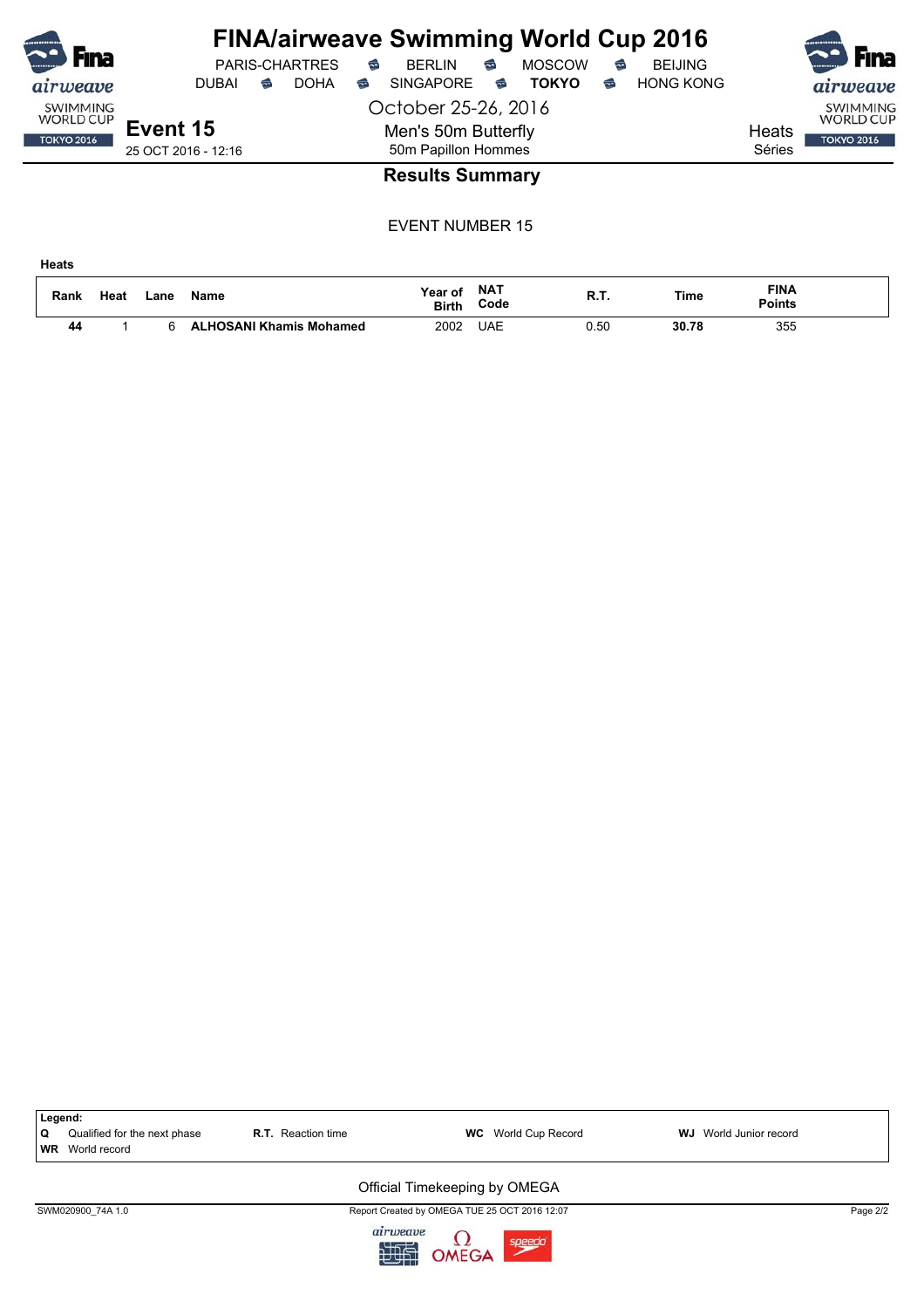

## **FINA/airweave Swimming World Cup 2016**<br>PARIS-CHARTRES **& BERLIN & MOSCOW & BEIJING** PARIS-CHARTRES **S** BERLIN S MOSCOW S

DUBAI **S** DOHA S SINGAPORE S **TOKYO** S HONG KONG

October 25-26, 2016 Women's 800m Freestyle 800m Nage Libre Femmes

SWIMMING<br>WORLD CUP

## Slowest Heat(s)

Série(s) lente(s)

# **TOKYO 2016**

25 OCT 2016 - 12:28

## **Results Summary**

#### EVENT NUMBER 17

|           | Record  |       | Splits  |         | Name                   | <b>NAT Code</b> | Location     | <b>Date</b> |
|-----------|---------|-------|---------|---------|------------------------|-----------------|--------------|-------------|
| WR        | 7:59.34 | 58.62 | 1:59.38 | 3:59.80 | BELMONTE GARCIA Mireia | <b>ESP</b>      | Berlin (GER) | 10 AUG 2013 |
| <b>WC</b> | 7:59.34 | 58.62 | 1:59.38 | 3:59.80 | BELMONTE GARCIA Mireia | <b>ESP</b>      | Berlin (GER) | 10 AUG 2013 |
| l WJ      | 8:16.11 |       |         |         | <b>WORLD BEST TIME</b> |                 | $---$        | 30 SEP 2016 |

|                   |                         |                |                   |              | Year of NAT        |              |              |              | <b>FINA</b>   |
|-------------------|-------------------------|----------------|-------------------|--------------|--------------------|--------------|--------------|--------------|---------------|
| Rank Heat         |                         | Lane Name      |                   |              | Code<br>Birth      |              | R.T.         | Time         | <b>Points</b> |
|                   |                         |                |                   |              |                    |              |              |              |               |
| $\mathbf 1$       | 3                       | 3 DONG Jie     |                   |              | <b>CHN</b><br>1998 |              | 0.77         | 8:23.52      | 862           |
| 50m 29.12         |                         | 100m 1:00.65   | 150m 1:32.33      | 200m 2:04.12 | 250m 2:35.93       | 300m 3:07.83 | 350m 3:39.47 | 400m 4:11.27 |               |
|                   |                         | 31.53          | 31.68             | 31.79        | 31.81              | 31.90        | 31.64        | 31.80        |               |
| 450m 4:42.93      |                         | 500m 5:14.65   | 550m 5:46.44      | 600m 6:18.07 | 650m 6:49.76       | 700m 7:21.61 | 750m 7:53.39 |              |               |
| 31.66             |                         | 31.72          | 31.79             | 31.63        | 31.69              | 31.85        | 31.78        | 30.13        |               |
| $2^{\circ}$       | 4                       |                | 5 MELVERTON Kiah  |              | 1996 AUS           |              | 0.72         | 8:27.12      | 844           |
| 50m 29.03         |                         | 100m 1:00.44   | 150m 1:32.06      | 200m 2:03.80 | 250m 2:35.59       | 300m 3:07.47 | 350m 3:39.49 | 400m 4:11.63 |               |
|                   |                         | 31.41          | 31.62             | 31.74        | 31.79              | 31.88        | 32.02        | 32.14        |               |
| 450m 4:43.64      |                         | 500m 5:15.45   | 550m 5:47.57      | 600m 6:19.76 | 650m 6:51.59       | 700m 7:23.75 | 750m 7:55.74 |              |               |
| 32.01             |                         | 31.81          | 32.12             | 32.19        | 31.83              | 32.16        | 31.99        | 31.38        |               |
| $3^{\circ}$       | 3                       |                | 4 IWANAGA Misato  |              | 1990 CLB           |              |              | 8:27.67      | 841           |
| 50m 29.11         |                         | 100m 1:00.68   | 150m 1:32.48      | 200m 2:04.31 | 250m 2:36.17       | 300m 3:08.08 | 350m 3:40.06 | 400m 4:12.00 |               |
|                   |                         | 31.57          | 31.80             | 31.83        | 31.86              | 31.91        | 31.98        | 31.94        |               |
| 450m 4:43.90      |                         | 500m 5:15.99   | 550m 5:47.99      | 600m 6:20.03 | 650m 6:52.28       | 700m 7:24.69 | 750m 7:57.01 |              |               |
| 31.90             |                         | 32.09          | 32.00             | 32.04        | 32.25              | 32.41        | 32.32        | 30.66        |               |
| $\overline{4}$    | 4                       |                | 3 KIKUCHI Yuuna   |              | 1995 CLB           |              | 0.60         | 8:29.60      | 832           |
| 50m 28.97         |                         | 100m 1:00.12   | 150m 1:31.96      | 200m 2:03.73 | 250m 2:35.54       | 300m 3:07.45 | 350m 3:39.62 | 400m 4:11.81 |               |
|                   |                         | 31.15          | 31.84             | 31.77        | 31.81              | 31.91        | 32.17        | 32.19        |               |
| 450m 4:44.11      |                         | 500m 5:16.49   | 550m 5:49.09      | 600m 6:21.60 | 650m 6:53.88       | 700m 7:26.40 | 750m 7:59.11 |              |               |
| 32.30             |                         | 32.38          | 32.60             | 32.51        | 32.28              | 32.52        | 32.71        | 30.49        |               |
| $5^{\circ}$       | 4                       | 6 PEREZ Jimena |                   |              | 1997 ESP           |              | 0.58         | 8:31.81      | 821           |
| 50m 30.17         |                         | 100m 1:02.93   | 150m 1:35.87      | 200m 2:08.58 | 250m 2:40.98       | 300m 3:13.44 | 350m 3:45.68 | 400m 4:17.86 |               |
|                   |                         | 32.76          | 32.94             | 32.71        | 32.40              | 32.46        | 32.24        | 32.18        |               |
| 450m 4:49.82      |                         | 500m 5:21.68   | 550m 5:53.66      | 600m 6:25.47 | 650m 6:57.30       | 700m 7:29.08 | 750m 8:00.75 |              |               |
| 31.96             |                         | 31.86          | 31.98             | 31.81        | 31.83              | 31.78        | 31.67        | 31.06        |               |
| $6 \qquad \qquad$ | $\overline{\mathbf{A}}$ |                | 2 MORIYAMA Yukimi |              | 1996 CLB           |              | 0.71         | 8:33.10      | 815           |
| 50m 29.99         |                         | 100m 1:02.25   | 150m 1:34.35      | 200m 2:06.52 | 250m 2:38.81       | 300m 3:11.28 | 350m 3:43.71 | 400m 4:16.05 |               |
|                   |                         | 32.26          | 32.10             | 32.17        | 32.29              | 32.47        | 32.43        | 32.34        |               |
| 450m 4:48.39      |                         | 500m 5:20.48   | 550m 5:52.67      | 600m 6:25.05 | 650m 6:57.66       | 700m 7:29.70 | 750m 8:02.05 |              |               |
| 32.34             |                         | 32.09          | 32.19             | 32.38        | 32.61              | 32.04        | 32.35        | 31.05        |               |
| $7 \quad 1$       |                         |                | 5 SHIRAKAWA Arisa |              | 1996 CLB           |              | 0.71         | 8:33.66      | 812           |
| 50m 30.05         |                         | 100m 1:02.42   | 150m 1:34.93      | 200m 2:07.67 | 250m 2:40.01       | 300m 3:12.49 | 350m 3:44.84 | 400m 4:17.09 |               |
|                   |                         | 32.37          | 32.51             | 32.74        | 32.34              | 32.48        | 32.35        | 32.25        |               |
| 450m 4:49.30      |                         | 500m 5:21.41   | 550m 5:53.54      | 600m 6:25.72 | 650m 6:57.98       | 700m 7:30.18 | 750m 8:02.33 |              |               |
| 32.21             |                         | 32.11          | 32.13             | 32.18        | 32.26              | 32.20        | 32.15        | 31.33        |               |
| $8^{\circ}$       | $\mathcal{P}$           | 5 KIDA Yumi    |                   |              | 1985 CLB           |              | 0.73         | 8:33.77      | 812           |
| 50m 29.91         |                         | 100m 1:01.47   | 150m 1:33.15      | 200m 2:05.02 | 250m 2:37.00       | 300m 3:09.04 | 350m 3:41.45 | 400m 4:13.70 |               |
|                   |                         | 31.56          | 31.68             | 31.87        | 31.98              | 32.04        | 32.41        | 32.25        |               |
| 450m 4:46.16      |                         | 500m 5:18.73   | 550m 5:51.34      | 600m 6:24.21 | 650m 6:56.87       | 700m 7:29.65 | 750m 8:02.33 |              |               |
| 32.46             |                         | 32.57          | 32.61             | 32.87        | 32.66              | 32.78        | 32.68        | 31.44        |               |
| $9^{\circ}$       | 4                       |                | 4 ROBINSON Emma   |              | 1994 NZL           |              | 0.71         | 8:34.71      | 807           |
| 50m 29.42         |                         | 100m 1:01.22   | 150m 1:33.03      | 200m 2:05.22 | 250m 2:37.60       | 300m 3:10.30 | 350m 3:42.58 | 400m 4:14.99 |               |
|                   |                         | 31.80          | 31.81             | 32.19        | 32.38              | 32.70        | 32.28        | 32.41        |               |
| 450m 4:47.47      |                         | 500m 5:20.05   | 550m 5:52.57      | 600m 6:25.23 | 650m 6:57.62       | 700m 7:30.61 | 750m 8:03.09 |              |               |
| 32.48             |                         | 32.58          | 32.52             | 32.66        | 32.39              | 32.99        | 32.48        | 31.62        |               |
| 10                | 3                       |                | 5 NAKAMURA Aoi    |              | 2001 CLB           |              | 0.83         | 8:36.84      | 797           |
| 50m 30.61         |                         | 100m 1:03.17   | 150m 1:35.80      | 200m 2:07.90 | 250m 2:40.20       | 300m 3:12.74 | 350m 3:45.42 | 400m 4:17.95 |               |
|                   |                         | 32.56          | 32.63             | 32.10        | 32.30              | 32.54        | 32.68        | 32.53        |               |
| 450m 4:50.60      |                         | 500m 5:23.41   | 550m 5:56.41      | 600m 6:28.74 | 650m 7:01.32       | 700m 7:33.59 | 750m 8:05.82 |              |               |
| 32.65             |                         | 32.81          | 33.00             | 32.33        | 32.58              | 32.27        | 32.23        | 31.02        |               |

Official Timekeeping by OMEGA

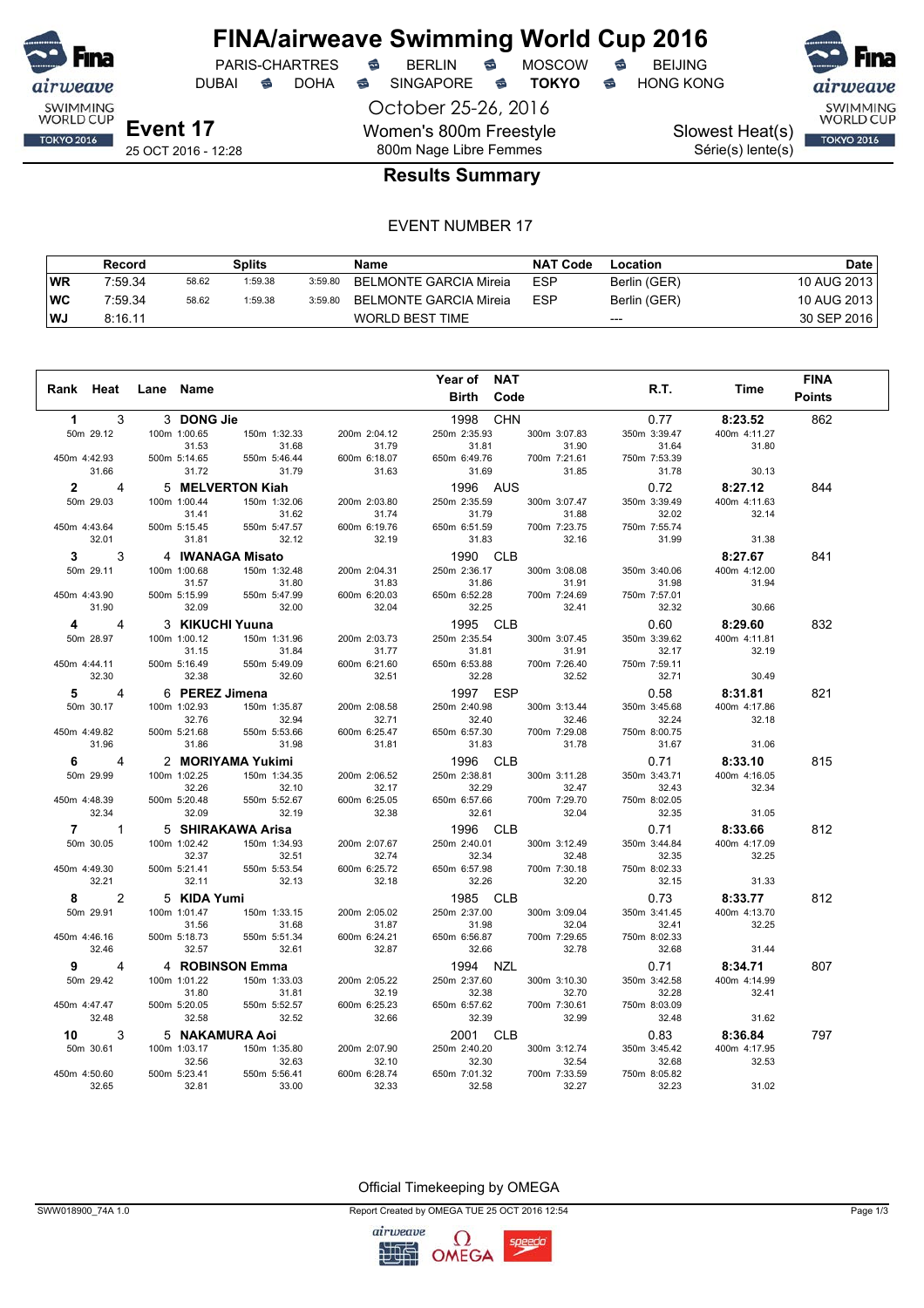

DUBAI **S** DOHA S SINGAPORE S **TOKYO** S HONG KONG

PARIS-CHARTRES **S** BERLIN S MOSCOW S

October 25-26, 2016 Women's 800m Freestyle 800m Nage Libre Femmes

Slowest Heat(s) Série(s) lente(s)



## **Results Summary**

#### EVENT NUMBER 17

|                  |                |           |                       |                       |                       | Year of NAT           |                       |                       |                       | <b>FINA</b>   |  |
|------------------|----------------|-----------|-----------------------|-----------------------|-----------------------|-----------------------|-----------------------|-----------------------|-----------------------|---------------|--|
| Rank Heat        |                | Lane Name |                       |                       |                       |                       | <b>Birth Code</b>     | R.T.                  | Time                  | <b>Points</b> |  |
|                  |                |           |                       |                       |                       |                       |                       |                       |                       |               |  |
| 11               | 4              |           |                       | 1 YOSHIOKA Risa       |                       | 1995 CLB              |                       | 0.74                  | 8:37.20               | 796           |  |
| 50m 30.09        |                |           | 100m 1:01.91<br>31.82 | 150m 1:34.02<br>32.11 | 200m 2:06.54<br>32.52 | 250m 2:39.04<br>32.50 | 300m 3:11.78<br>32.74 | 350m 3:44.32<br>32.54 | 400m 4:16.87<br>32.55 |               |  |
| 450m 4:49.51     |                |           | 500m 5:22.34          | 550m 5:55.32          | 600m 6:28.20          | 650m 7:00.96          | 700m 7:33.54          | 750m 8:05.74          |                       |               |  |
|                  | 32.64          |           | 32.83                 | 32.98                 | 32.88                 | 32.76                 | 32.58                 | 32.20                 | 31.46                 |               |  |
| 12 <sup>12</sup> | 4              |           | 7 HAMADA Yuuna        |                       |                       | 1997 CLB              |                       | 0.64                  | 8:37.37               | 795           |  |
| 50m 30.30        |                |           | 100m 1:02.76          | 150m 1:35.36          | 200m 2:08.12          | 250m 2:41.08          | 300m 3:13.97          | 350m 3:46.60          | 400m 4:19.24          |               |  |
|                  |                |           | 32.46                 | 32.60                 | 32.76                 | 32.96                 | 32.89                 | 32.63                 | 32.64                 |               |  |
| 450m 4:51.58     |                |           | 500m 5:24.06          | 550m 5:56.65          | 600m 6:29.27          | 650m 7:01.82          | 700m 7:34.49          | 750m 8:06.89          |                       |               |  |
|                  | 32.34          |           | 32.48                 | 32.59                 | 32.62                 | 32.55                 | 32.67                 | 32.40                 | 30.48                 |               |  |
| 13 —             | 3              |           | 1 KOBORI Waka         |                       |                       | 2000 CLB              |                       | 0.68                  | 8:37.89               | 792           |  |
| 50m 29.78        |                |           | 100m 1:01.83          | 150m 1:34.15          | 200m 2:06.63          | 250m 2:39.18          | 300m 3:11.68          | 350m 3:44.20          | 400m 4:16.82          |               |  |
|                  |                |           | 32.05                 | 32.32                 | 32.48                 | 32.55                 | 32.50                 | 32.52                 | 32.62                 |               |  |
| 450m 4:49.54     |                |           | 500m 5:22.13          | 550m 5:54.84          | 600m 6:27.57          | 650m 7:00.40          | 700m 7:33.37          | 750m 8:06.31          |                       |               |  |
|                  | 32.72          |           | 32.59                 | 32.71                 | 32.73                 | 32.83                 | 32.97                 | 32.94                 | 31.58                 |               |  |
| 14 —             | 3              |           |                       | 6 KASAHARA Runa       |                       | 2000 CLB              |                       | 0.62                  | 8:39.16               | 787           |  |
| 50m 29.94        |                |           | 100m 1:02.05          | 150m 1:34.41          | 200m 2:06.97          | 250m 2:39.41          | 300m 3:12.28          | 350m 3:45.31          | 400m 4:18.22          |               |  |
|                  |                |           | 32.11                 | 32.36                 | 32.56                 | 32.44                 | 32.87                 | 33.03                 | 32.91                 |               |  |
| 450m 4:50.96     |                |           | 500m 5:23.85          | 550m 5:56.72          | 600m 6:29.59          | 650m 7:02.43          | 700m 7:35.44          | 750m 8:08.49          |                       |               |  |
|                  | 32.74          |           | 32.89                 | 32.87                 | 32.87                 | 32.84                 | 33.01                 | 33.05                 | 30.67                 |               |  |
| 15               | $\mathbf{1}$   |           | 4 LYU Jiayi           |                       |                       | 2002 CHN              |                       | 0.61                  | 8:40.28               | 782           |  |
| 50m 29.79        |                |           | 100m 1:01.76          | 150m 1:34.33          | 200m 2:07.08          | 250m 2:40.06          | 300m 3:13.04          | 350m 3:45.85          | 400m 4:18.79          |               |  |
|                  |                |           | 31.97                 | 32.57                 | 32.75                 | 32.98                 | 32.98                 | 32.81                 | 32.94                 |               |  |
| 450m 4:51.57     |                |           | 500m 5:24.42          | 550m 5:57.08          | 600m 6:29.99          | 650m 7:03.13          | 700m 7:36.13          | 750m 8:09.36          |                       |               |  |
|                  | 32.78          |           | 32.85                 | 32.66                 | 32.91                 | 33.14                 | 33.00                 | 33.23                 | 30.92                 |               |  |
| 16               | 3              |           |                       | 7 KUWAHATA Mayu       |                       | 1995 CLB              |                       | 0.70                  | 8:41.37               | 777           |  |
| 50m 30.00        |                |           | 100m 1:02.14          | 150m 1:34.65          | 200m 2:07.14          | 250m 2:39.86          | 300m 3:12.55          | 350m 3:45.29          | 400m 4:18.21          |               |  |
|                  |                |           | 32.14                 | 32.51                 | 32.49                 | 32.72                 | 32.69                 | 32.74                 | 32.92                 |               |  |
| 450m 4:50.95     |                |           | 500m 5:23.86          | 550m 5:56.89          | 600m 6:30.11          | 650m 7:03.23          | 700m 7:36.43          | 750m 8:09.54          |                       |               |  |
|                  | 32.74          |           | 32.91                 | 33.03                 | 33.22                 | 33.12                 | 33.20                 | 33.11                 | 31.83                 |               |  |
| 17               | $\overline{2}$ |           |                       | 7 FUJIMOTO Hana       |                       | 1999 CLB              |                       | 0.69                  | 8:42.68               | 771           |  |
| 50m 30.50        |                |           | 100m 1:03.07          | 150m 1:35.76          | 200m 2:08.58          | 250m 2:41.55          | 300m 3:14.39          | 350m 3:47.27          | 400m 4:20.01          |               |  |
|                  |                |           | 32.57                 | 32.69                 | 32.82                 | 32.97                 | 32.84                 | 32.88                 | 32.74                 |               |  |
| 450m 4:52.73     |                |           | 500m 5:25.46          | 550m 5:58.22          | 600m 6:31.03          | 650m 7:04.17          | 700m 7:37.12          | 750m 8:10.24          |                       |               |  |
|                  | 32.72          |           | 32.73                 | 32.76                 | 32.81                 | 33.14                 | 32.95                 | 33.12                 | 32.44                 |               |  |
| 18               | 2              |           |                       | 3 NAKAYAMA Miho       |                       | 1996 CLB              |                       | 0.72                  | 8:44.79               | 762           |  |
| 50m 30.59        |                |           | 100m 1:02.73          | 150m 1:35.34          | 200m 2:07.86          | 250m 2:40.58          | 300m 3:13.42          | 350m 3:46.35          | 400m 4:19.42          |               |  |
|                  |                |           | 32.14                 | 32.61                 | 32.52                 | 32.72                 | 32.84                 | 32.93                 | 33.07                 |               |  |
| 450m 4:52.60     |                |           | 500m 5:25.80          | 550m 5:59.29          | 600m 6:32.83          | 650m 7:06.24          | 700m 7:39.82          | 750m 8:13.14          |                       |               |  |
|                  | 33.18          |           | 33.20                 | 33.49                 | 33.54                 | 33.41                 | 33.58                 | 33.32                 | 31.65                 |               |  |
| 19               | 2              |           | 1 UCHIDA Maki         |                       |                       | 2001 CLB              |                       | 0.64                  | 8:44.95               | 761           |  |
| 50m 30.36        |                |           | 100m 1:02.77          | 150m 1:35.67          | 200m 2:08.57          | 250m 2:41.57          | 300m 3:14.84          | 350m 3:48.28          | 400m 4:21.41          |               |  |
|                  |                |           | 32.41                 | 32.90                 | 32.90                 | 33.00                 | 33.27                 | 33.44                 | 33.13                 |               |  |
| 450m 4:54.50     |                |           | 500m 5:27.64          | 550m 6:00.84          | 600m 6:33.89          | 650m 7:06.97          | 700m 7:40.29<br>33.32 | 750m 8:13.29          |                       |               |  |
|                  | 33.09          |           | 33.14                 | 33.20                 | 33.05                 | 33.08                 |                       | 33.00                 | 31.66                 |               |  |
| 20               | 1              |           |                       | 6 KAWATA Hanaka       |                       | 1998 CLB              |                       | 0.64                  | 8:47.14               | 751           |  |
| 50m 30.42        |                |           | 100m 1:03.09          | 150m 1:36.12          | 200m 2:08.53          | 250m 2:41.13          | 300m 3:13.96          | 350m 3:46.62          | 400m 4:19.86          |               |  |
|                  |                |           | 32.67                 | 33.03                 | 32.41                 | 32.60                 | 32.83                 | 32.66                 | 33.24                 |               |  |
| 450m 4:52.61     | 32.75          |           | 500m 5:25.59<br>32.98 | 550m 5:59.18<br>33.59 | 600m 6:33.14<br>33.96 | 650m 7:07.00<br>33.86 | 700m 7:41.18<br>34.18 | 750m 8:14.77<br>33.59 | 32.37                 |               |  |
|                  |                |           |                       |                       |                       |                       |                       |                       |                       |               |  |
| 21 —             | 3              |           |                       | 2 TAKAHASHI Miku      |                       | 2000 CLB              |                       | 0.74                  | 8:48.13               | 747           |  |
| 50m 30.47        |                |           | 100m 1:03.15          | 150m 1:36.41          | 200m 2:09.16          | 250m 2:42.25          | 300m 3:15.40          | 350m 3:48.54          | 400m 4:22.47          |               |  |
| 450m 4:55.60     |                |           | 32.68<br>500m 5:29.02 | 33.26<br>550m 6:02.60 | 32.75<br>600m 6:36.02 | 33.09<br>650m 7:09.57 | 33.15<br>700m 7:43.14 | 33.14<br>750m 8:16.56 | 33.93                 |               |  |
|                  | 33.13          |           | 33.42                 | 33.58                 | 33.42                 | 33.55                 | 33.57                 | 33.42                 | 31.57                 |               |  |
|                  |                |           |                       |                       |                       |                       |                       |                       |                       |               |  |
| 22 —             | 2              |           | 8 AKAMINE Rio         |                       |                       | 1997 CLB              |                       | 0.94                  | 8:48.15               | 747           |  |
| 50m 30.53        |                |           | 100m 1:02.87<br>32.34 | 150m 1:36.04<br>33.17 | 200m 2:09.40<br>33.36 | 250m 2:42.90<br>33.50 | 300m 3:16.23<br>33.33 | 350m 3:49.54<br>33.31 | 400m 4:23.03<br>33.49 |               |  |
| 450m 4:56.12     |                |           | 500m 5:29.23          | 550m 6:02.47          | 600m 6:35.82          | 650m 7:09.17          | 700m 7:42.39          | 750m 8:15.61          |                       |               |  |
|                  | 33.09          |           | 33.11                 | 33.24                 | 33.35                 | 33.35                 | 33.22                 | 33.22                 | 32.54                 |               |  |

Official Timekeeping by OMEGA

SWW018900\_74A 1.0 Report Created by OMEGA TUE 25 OCT 2016 12:54 Page 2/3

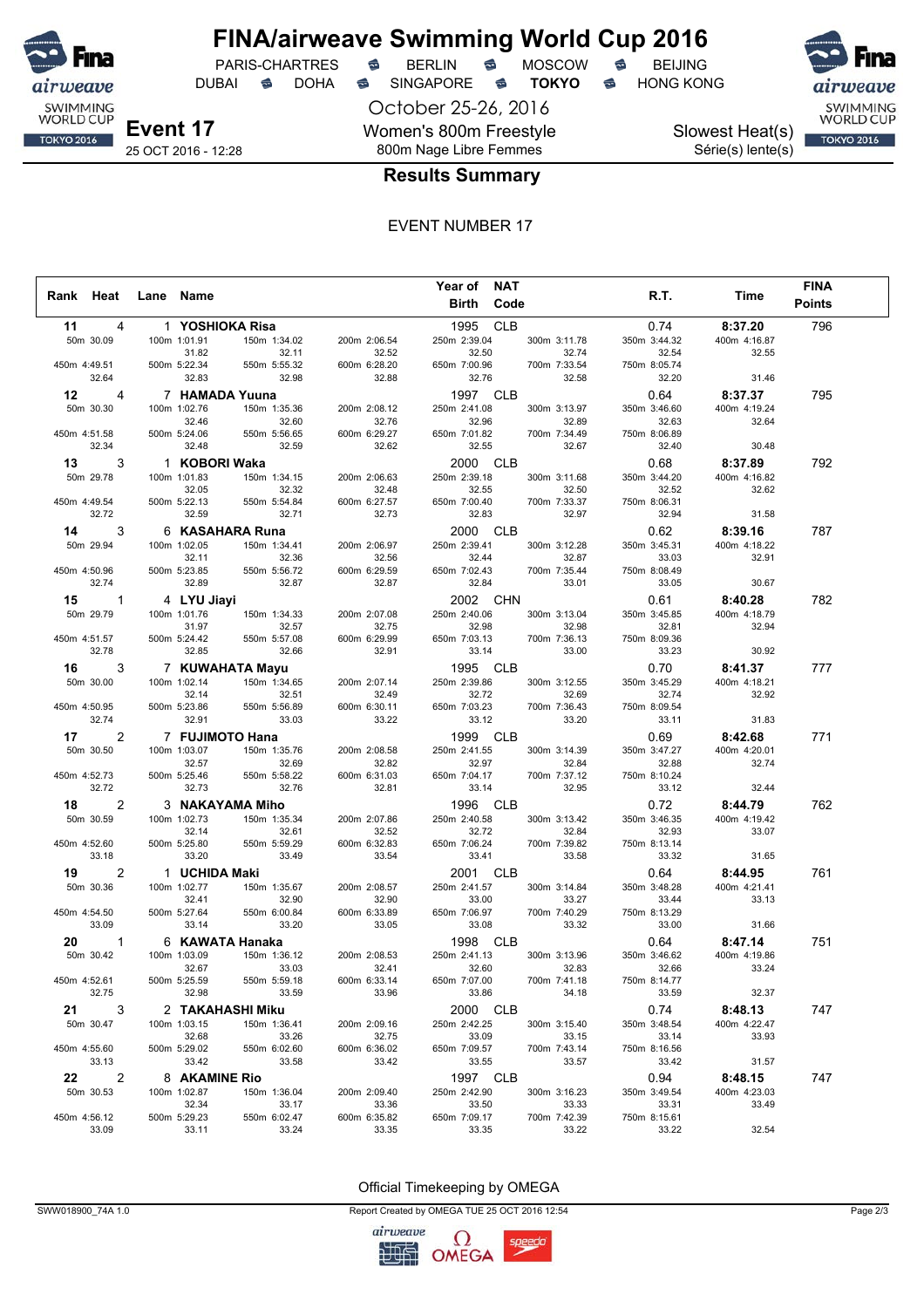

## **FINA/airweave Swimming World Cup 2016**

DUBAI **S** DOHA SINGAPORE S **TOKYO** S HONG KONG

October 25-26, 2016 Women's 800m Freestyle 800m Nage Libre Femmes



Slowest Heat(s) Série(s) lente(s)



## **Results Summary**

EVENT NUMBER 17

|                      |                           |                           |              | Year of NAT                                 |              |              |                | <b>FINA</b>   |
|----------------------|---------------------------|---------------------------|--------------|---------------------------------------------|--------------|--------------|----------------|---------------|
|                      | Rank Heat Lane Name       |                           |              | <b>Birth Code</b>                           |              | R.T.         | Time           | <b>Points</b> |
| 23 —<br>$1 \quad$    | 3 SATOU Sumire            |                           |              | 1997 CLB                                    |              | 0.79         | 8:48.69        | 745           |
| 50m 30.35            | 100m 1:02.92              | 150m 1:35.76              | 200m 2:08.83 | 250m 2:41.75                                | 300m 3:15.23 | 350m 3:48.74 | 400m 4:22.30   |               |
|                      | 32.57                     | 32.84                     | 33.07        | 32.92<br>33.48<br>650m 7:09.68 700m 7:43.09 | 33.48        | 33.51        | 33.56          |               |
| 450m 4:55.77         | 500m 5:29.29              | 550m 6:02.71              | 600m 6:36.19 |                                             |              | 750m 8:16.46 |                |               |
| 33.47                | 33.52                     | 33.42                     | 33.48        | 33.49                                       | 33.41        | 33.37        | 32.23          |               |
| 2                    | 6   SHIOZAKI Natsuki      |                           |              | 1994 CLB                                    |              |              | $0.85$ 8:49.49 | 741           |
| 50m 30.44            | 100m 1:02.81              | 150m 1:35.55              | 200m 2:08.07 | 250m 2:41.05                                | 300m 3:14.31 | 350m 3:47.78 | 400m 4:21.05   |               |
|                      | 32.37                     | 32.74                     | 32.52        | 32.98                                       | 33.26        | 33.47        | 33.27          |               |
| 450m 4:54.45         |                           | 500m 5:27.79 550m 6:01.34 | 600m 6:35.16 | 650m 7:08.88                                | 700m 7:42.88 | 750m 8:16.79 |                |               |
| 33.40                | 33.34                     | 33.55                     | 33.82        | 33.72                                       | 34.00        | 33.91        | 32.70          |               |
| $\mathbf{3}$<br>25 — | 8 KITADA Yuu              |                           |              | 1997 CLB                                    |              |              | $0.79$ 8:51.59 | 733           |
| 50m 30.75            | 100m 1:03.71              | 150m 1:36.78              | 200m 2:09.75 | 250m 2:42.86                                | 300m 3:15.93 | 350m 3:49.26 | 400m 4:22.63   |               |
|                      | 32.96                     | 33.07                     | 32.97        | 33.11                                       | 33.07        | 33.33        | 33.37          |               |
| 450m 4:55.83         | 500m 5:29.09 550m 6:02.39 |                           | 600m 6:35.96 | 650m 7:09.81 700m 7:43.72                   |              | 750m 8:18.05 |                |               |
| 33.20                | 33.26                     | 33.30                     | 33.57        | 33.85                                       | 33.91        | 34.33        | 33.54          |               |
| 26 2                 | 2 MARCHAL Lea             |                           |              | 1999 FRA                                    |              |              | $0.64$ 8:55.24 | 718           |
| 50m 31.19            | 100m 1:04.24              | 150m 1:37.96              | 200m 2:11.79 | 250m 2:45.25                                | 300m 3:18.71 | 350m 3:52.40 | 400m 4:26.38   |               |
|                      | 33.05                     | 33.72                     | 33.83        | 33.46                                       | 33.46        | 33.69        | 33.98          |               |
| 450m 4:59.91         | 500m 5:33.46 550m 6:07.09 |                           | 600m 6:41.14 | 650m 7:14.95 700m 7:48.90                   |              | 750m 8:22.77 |                |               |
| 33.53                | 33.55                     | 33.63                     | 34.05        |                                             | 33.81 33.95  | 33.87        | 32.47          |               |
| 27 1                 | 2 WANG Yi-Chen            |                           |              | 1999 TPE                                    |              |              | $0.72$ 8:56.38 | 713           |
| 50m 30.29            | 100m 1:03.15              | 150m 1:36.39              | 200m 2:10.00 | 250m 2:43.49                                | 300m 3:16.95 | 350m 3:50.87 | 400m 4:24.58   |               |
|                      | 32.86                     | 33.24                     | 33.61        | 33.49                                       | 33.46        | 33.92        | 33.71          |               |
| 450m 4:58.48         | 500m 5:32.58              | 550m 6:06.41              | 600m 6:40.25 | 650m 7:14.43 700m 7:48.77                   |              | 750m 8:23.02 |                |               |
| 33.90                | 34.10                     | 33.83                     | 33.84        | 34.18                                       | 34.34        | 34.25        | 33.36          |               |
| 28 2                 | 4 OGAWA Mayu              |                           | 200m 2:09.68 | 1997 CLB                                    |              |              | $0.73$ 9:02.66 | 689           |
| 50m 30.26            | 100m 1:03.13              | 150m 1:36.13              |              | 250m 2:43.33                                | 300m 3:17.27 | 350m 3:51.24 | 400m 4:25.47   |               |
|                      | 32.87                     | 33.00                     | 33.55        |                                             | 33.65 33.94  | 33.97        | 34.23          |               |
|                      | 450m 4:59.93 500m 5:34.60 | 550m 6:09.32              | 600m 6:44.14 | 650m 7:19.17 700m 7:54.31 750m 8:28.99      |              |              |                |               |
| 34.46                | 34.67                     | 34.72                     | 34.82        | 35.03                                       | 35.14        | 34.68        | 33.67          |               |
| 4                    | 8 HOSSZU Katinka          |                           |              | 1989 HUN                                    |              |              | <b>DNS</b>     |               |



SWW018900\_74A 1.0 Page 3/3

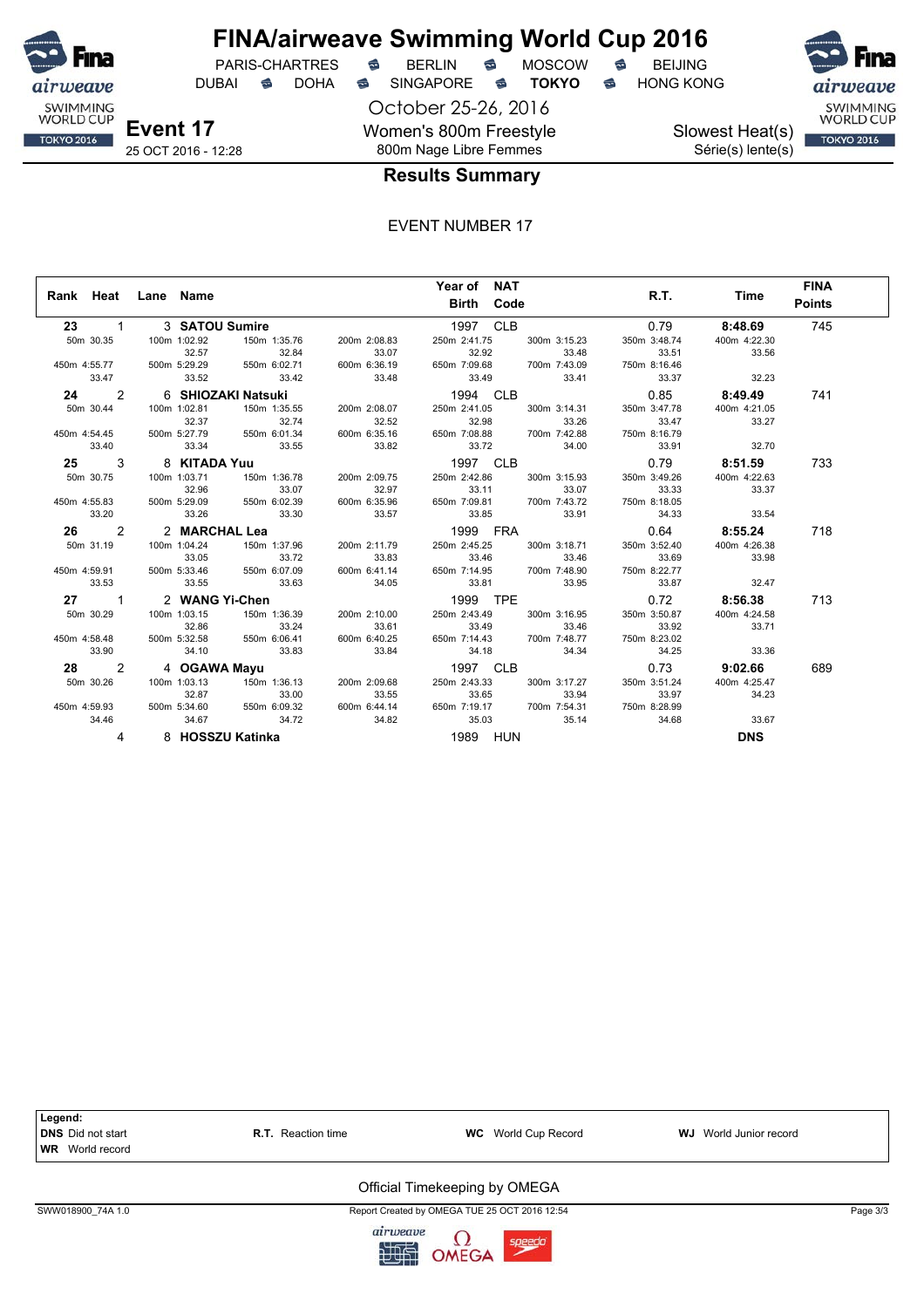

## **FINA/airweave Swimming World Cup 2016**<br>PARIS-CHARTRES **& BERLIN & MOSCOW & BEIJING** PARIS-CHARTRES **S** BERLIN S MOSCOW S

October 25-26, 2016 Men's 400m Individual Medley 400m 4-Nages Hommes

DUBAI **S** DOHA S SINGAPORE S **TOKYO** S HONG KONG

Slowest Heat(s) Série(s) lente(s)



25 OCT 2016 - 13:05

## **Results Summary**

#### EVENT NUMBER 18

|           | Record  |       | Splits  |         | <b>Name</b>          | <b>NAT Code</b> | Location    | Date l      |
|-----------|---------|-------|---------|---------|----------------------|-----------------|-------------|-------------|
| <b>WR</b> | 3:55.50 | 54.62 | 1:53.73 | 3:01.14 | LOCHTE Ryan          | USA             | Dubai (UAE) | 16 DEC 2010 |
| ∣WC       | 3:58.69 | 54.33 | 1:54.50 | 3:02.37 | FRASER-HOLMES Thomas | AUS             | Dubai (UAE) | 31 AUG 2014 |
| ∣WJ       | 3:59.15 |       |         |         | WORLD BEST TIME      |                 | $---$       | 30 SEP 2016 |

|                                   |                                                                                                                                                                                                                                         |       | Year of NAT                                                                                                                                                                                                                                                                                                                                                                             |                                            |                                     | <b>FINA</b>   |
|-----------------------------------|-----------------------------------------------------------------------------------------------------------------------------------------------------------------------------------------------------------------------------------------|-------|-----------------------------------------------------------------------------------------------------------------------------------------------------------------------------------------------------------------------------------------------------------------------------------------------------------------------------------------------------------------------------------------|--------------------------------------------|-------------------------------------|---------------|
|                                   | Rank Heat Lane Name                                                                                                                                                                                                                     |       | Birth Code                                                                                                                                                                                                                                                                                                                                                                              | R.T.                                       | Time                                | <b>Points</b> |
| $1 \quad \blacksquare$<br>5       | 3   TUTUMI Takahiro                                                                                                                                                                                                                     |       | 1992 CLB                                                                                                                                                                                                                                                                                                                                                                                |                                            | $0.65$ 4:10.41                      | 831           |
|                                   |                                                                                                                                                                                                                                         |       |                                                                                                                                                                                                                                                                                                                                                                                         | 350m 3:41.01                               |                                     |               |
|                                   |                                                                                                                                                                                                                                         |       | 250m 2:34.77 300m 3:10.23<br>35.26 35.46                                                                                                                                                                                                                                                                                                                                                | 30.78                                      |                                     |               |
|                                   | 1 5 3 TUTUMI Takahiro<br>50m 26.34 100m 56.10 150m 1:89.66 200m 1:59.51 250m 2:34.77 300m 3:10.23<br>29.76 31.96 31.45 35.26 35.46<br>2 5 5 ITOU Kouhei<br>50m 26.87 100m 57.33 150m 1:30.34 200m 2:02.60 250m 2:38.12 300m 3:13.83<br> |       | $1998$ CLB<br>250m 2:38.12 300m 3:13.83                                                                                                                                                                                                                                                                                                                                                 |                                            | $30.78$<br>29.40<br>0.70<br>4:12.05 | 815           |
|                                   |                                                                                                                                                                                                                                         |       |                                                                                                                                                                                                                                                                                                                                                                                         | 350m 3:43.94                               |                                     |               |
|                                   |                                                                                                                                                                                                                                         |       |                                                                                                                                                                                                                                                                                                                                                                                         | 30.11                                      | 28.11                               |               |
|                                   | 3 2 2 NISHIYAMA Yuusuke<br>50m 26.86 100m 56.78 150m 1:29.33 200m 2:01.95                                                                                                                                                               |       | 1997 CLB<br>1997 CLB 0.71 4:12.30<br>250m 2:37.57 300m 3:13.50 350m 3:43.77                                                                                                                                                                                                                                                                                                             |                                            |                                     | 813           |
| 50m 26.86                         |                                                                                                                                                                                                                                         |       |                                                                                                                                                                                                                                                                                                                                                                                         |                                            |                                     |               |
|                                   | 29.92 32.55                                                                                                                                                                                                                             | 32.62 | 35.62 35.93                                                                                                                                                                                                                                                                                                                                                                             | 30.27                                      | 28.53                               |               |
| $4 \t4$                           | 4 SAITOU Ryo<br>100m 57.64 150m 1:31.17 200m 2:03.76<br>30.69 33.53 32.59                                                                                                                                                               |       | 1995 CLB<br>1995 CLB<br>250m 2:39.25 300m 3:15.21 350m                                                                                                                                                                                                                                                                                                                                  |                                            | 0.67 4:12.48                        | 811           |
| 50m 26.95                         |                                                                                                                                                                                                                                         |       |                                                                                                                                                                                                                                                                                                                                                                                         | 350m 3:45.21                               |                                     |               |
|                                   |                                                                                                                                                                                                                                         |       | 35.49 35.96                                                                                                                                                                                                                                                                                                                                                                             | 30.00                                      | 27.27                               |               |
| $5^{\circ}$<br>4                  |                                                                                                                                                                                                                                         |       |                                                                                                                                                                                                                                                                                                                                                                                         |                                            | 0.67 4:12.51                        | 811           |
| 50m 25.69                         |                                                                                                                                                                                                                                         |       | 1999 CLB<br>250m 2:36.90 300m 3:12.74 350m<br>35.37 35.37                                                                                                                                                                                                                                                                                                                               | 350m 3:42.85<br>30.11                      |                                     |               |
| $6 \qquad \qquad$<br>3            |                                                                                                                                                                                                                                         |       |                                                                                                                                                                                                                                                                                                                                                                                         | $30.11$<br>29.66<br>0.76<br><b>4:13.53</b> |                                     | 801           |
| 50m 27.19                         |                                                                                                                                                                                                                                         |       |                                                                                                                                                                                                                                                                                                                                                                                         | 350m 3:45.10                               |                                     |               |
|                                   |                                                                                                                                                                                                                                         |       |                                                                                                                                                                                                                                                                                                                                                                                         |                                            |                                     |               |
| $7 \quad \circ$<br>3              |                                                                                                                                                                                                                                         |       | 30.69 33.53 32.59 33.47<br>5 <b>UCHIYAMA Takumi</b> 1999 CLB<br>100m 55.30 150m 1:28.38 200m 2:01.53 250m 2:36.90 300m 3:12.74<br>29.61 33.08 33.15 35.37 35.84<br>6 <b>KUWAYAMA Ken</b> 1995 CLB<br>100m 58.05 150m 1:32.35 200m 2:06.11 250m 2:4<br>$34.69$<br>$1996$ CLB<br>$250m$ 2:39.20 $300m$ 3:15.61 $350m$ 3:45.43<br>$35.79$ $36.41$ $29.82$ $28.36$<br>$0.56$ <b>4:13.96</b> | $29.96$<br>29.96 28.43<br>0.74 4:13.79     |                                     | 799           |
| 50m 27.02                         |                                                                                                                                                                                                                                         |       |                                                                                                                                                                                                                                                                                                                                                                                         |                                            |                                     |               |
|                                   |                                                                                                                                                                                                                                         |       |                                                                                                                                                                                                                                                                                                                                                                                         |                                            |                                     |               |
| 8 5                               |                                                                                                                                                                                                                                         |       | $36.41$<br>$422$                                                                                                                                                                                                                                                                                                                                                                        |                                            |                                     | 797           |
| 50m 26.87                         |                                                                                                                                                                                                                                         |       |                                                                                                                                                                                                                                                                                                                                                                                         |                                            |                                     |               |
|                                   | 8 <b>OKIMOTO Rintarou</b><br>100m 57.53 150m 1:29.50 200m 2:01.50<br>30.66 31.97 32.00                                                                                                                                                  |       |                                                                                                                                                                                                                                                                                                                                                                                         | $30.99$ 29.55                              |                                     |               |
|                                   |                                                                                                                                                                                                                                         |       | 100 1 100 1 100 1 129 1 139 1 1 1 150 1 129 1 139 1 148 1 150 1 129 1 139 16 1 148 160 1 148 160 1 148 160 1 148 160 1 148 160 1 148 160 1 148 160 1 148 160 1 148 160 1 148 160 1 148 160 1 148 160 1 148 160 1 148 160 1 14                                                                                                                                                           | $29.55$<br>0.66 4:14.52<br>350m 3.45.27    |                                     | 792           |
|                                   |                                                                                                                                                                                                                                         |       |                                                                                                                                                                                                                                                                                                                                                                                         |                                            | 29.25                               |               |
|                                   |                                                                                                                                                                                                                                         |       | $29.25$<br>$15.290$ CLB<br>$250$ m 2:38.68<br>$34.68$<br>$360$ m 3:14.71<br>$350$ m 3:44.83<br>$34.68$                                                                                                                                                                                                                                                                                  | 30.17                                      |                                     |               |
|                                   |                                                                                                                                                                                                                                         |       |                                                                                                                                                                                                                                                                                                                                                                                         |                                            |                                     | 789           |
|                                   |                                                                                                                                                                                                                                         |       |                                                                                                                                                                                                                                                                                                                                                                                         |                                            |                                     |               |
|                                   |                                                                                                                                                                                                                                         |       | $30.12$<br>$13.12$<br>$250$ CLB<br>$2.38.23$<br>$300$ ClB<br>$3.15.39$<br>$350$ ClB<br>$3.45.85$<br>$350$ ClB<br>$3.45.85$<br>$350$ ClB<br>$3.45.85$                                                                                                                                                                                                                                    |                                            |                                     | 785           |
|                                   |                                                                                                                                                                                                                                         |       |                                                                                                                                                                                                                                                                                                                                                                                         |                                            |                                     |               |
|                                   |                                                                                                                                                                                                                                         |       |                                                                                                                                                                                                                                                                                                                                                                                         |                                            |                                     |               |
|                                   |                                                                                                                                                                                                                                         |       |                                                                                                                                                                                                                                                                                                                                                                                         |                                            | 4:15.44                             | 783           |
|                                   |                                                                                                                                                                                                                                         |       |                                                                                                                                                                                                                                                                                                                                                                                         |                                            |                                     |               |
|                                   |                                                                                                                                                                                                                                         |       |                                                                                                                                                                                                                                                                                                                                                                                         |                                            | 29.06                               |               |
|                                   |                                                                                                                                                                                                                                         |       | 37.16 3145.85<br>1996 CLB 30.46<br>250m 2:39.29 300m 3:15.84 350m 3:46.39<br>35.22 36.55<br>1995 CLE                                                                                                                                                                                                                                                                                    |                                            | $0.65$ 4:15.70                      | 781           |
|                                   |                                                                                                                                                                                                                                         |       | 1995 CLB 0.65 4:15.70<br>250m 2:40.91 300m 3:17.08 350m 3:48.13<br>35.20 36.17 31.05 27.57                                                                                                                                                                                                                                                                                              |                                            |                                     |               |
|                                   |                                                                                                                                                                                                                                         |       |                                                                                                                                                                                                                                                                                                                                                                                         |                                            |                                     |               |
|                                   |                                                                                                                                                                                                                                         |       | 1995 CLB<br>250m 2:39.36 300m 3:15.55                                                                                                                                                                                                                                                                                                                                                   | $0.66$ 4:15.82<br>350m 3:46.62             |                                     | 780           |
|                                   |                                                                                                                                                                                                                                         |       |                                                                                                                                                                                                                                                                                                                                                                                         | 350m 3:46.62<br>31.07                      | 29.20                               |               |
|                                   |                                                                                                                                                                                                                                         |       |                                                                                                                                                                                                                                                                                                                                                                                         |                                            |                                     | 779           |
|                                   | 15 2 6 HATSUGAI Tomoki<br>50m 26.82 100m 58.01 150m 1:31.44 200m 2:04.45                                                                                                                                                                |       | 2000 CLB 0.59 4:15.93<br>250m 2:40.47 300m 3:17.03 350m 3:47.35                                                                                                                                                                                                                                                                                                                         |                                            |                                     |               |
|                                   |                                                                                                                                                                                                                                         |       |                                                                                                                                                                                                                                                                                                                                                                                         | 30.32                                      | 28.58                               |               |
| 15 4                              |                                                                                                                                                                                                                                         |       |                                                                                                                                                                                                                                                                                                                                                                                         |                                            |                                     | 779           |
| 50m 27.35                         |                                                                                                                                                                                                                                         |       | 1996 CLB<br>250m 2:42.09 300m 3:18.51 350m 3:48.30<br>35.89 36.42 29.79 27.63                                                                                                                                                                                                                                                                                                           |                                            |                                     |               |
|                                   |                                                                                                                                                                                                                                         |       |                                                                                                                                                                                                                                                                                                                                                                                         | 29.79                                      | 27.63                               |               |
| $\overline{2}$<br>17 <sup>1</sup> |                                                                                                                                                                                                                                         |       | 33.43<br>33.43<br>33.01<br>36.02<br>36.56<br>36.56<br>36.56<br>1996 CLB<br>100m 58.10<br>36.75<br>34.71<br>33.39<br>36.56<br>36.56<br>300m 3:18.51<br>30.75<br>34.71<br>33.39<br>33.39<br>36.56<br>34.71<br>33.39<br>36.56<br>39.00 3:18.51<br>39.75<br>34.71<br>33.39<br>35.89<br>39.<br>1998 CLB                                                                                      |                                            | 0.61 4:17.34                        | 766           |
| 50m 27.26                         | 3 <b>MURATA Kakeru</b><br>100m 58.51 150m 1:31.62 200m 2:05.01                                                                                                                                                                          |       | 250m 2:40.26 300m 3:16.59                                                                                                                                                                                                                                                                                                                                                               | 350m 3:47.27                               |                                     |               |
|                                   | 31.25 33.11 33.39                                                                                                                                                                                                                       |       | 35.25<br>36.33                                                                                                                                                                                                                                                                                                                                                                          | 30.68                                      | 30.07                               |               |

#### Official Timekeeping by OMEGA

SWM054900\_74A 1.0 Report Created by OMEGA TUE 25 OCT 2016 13:19 Page 1/3

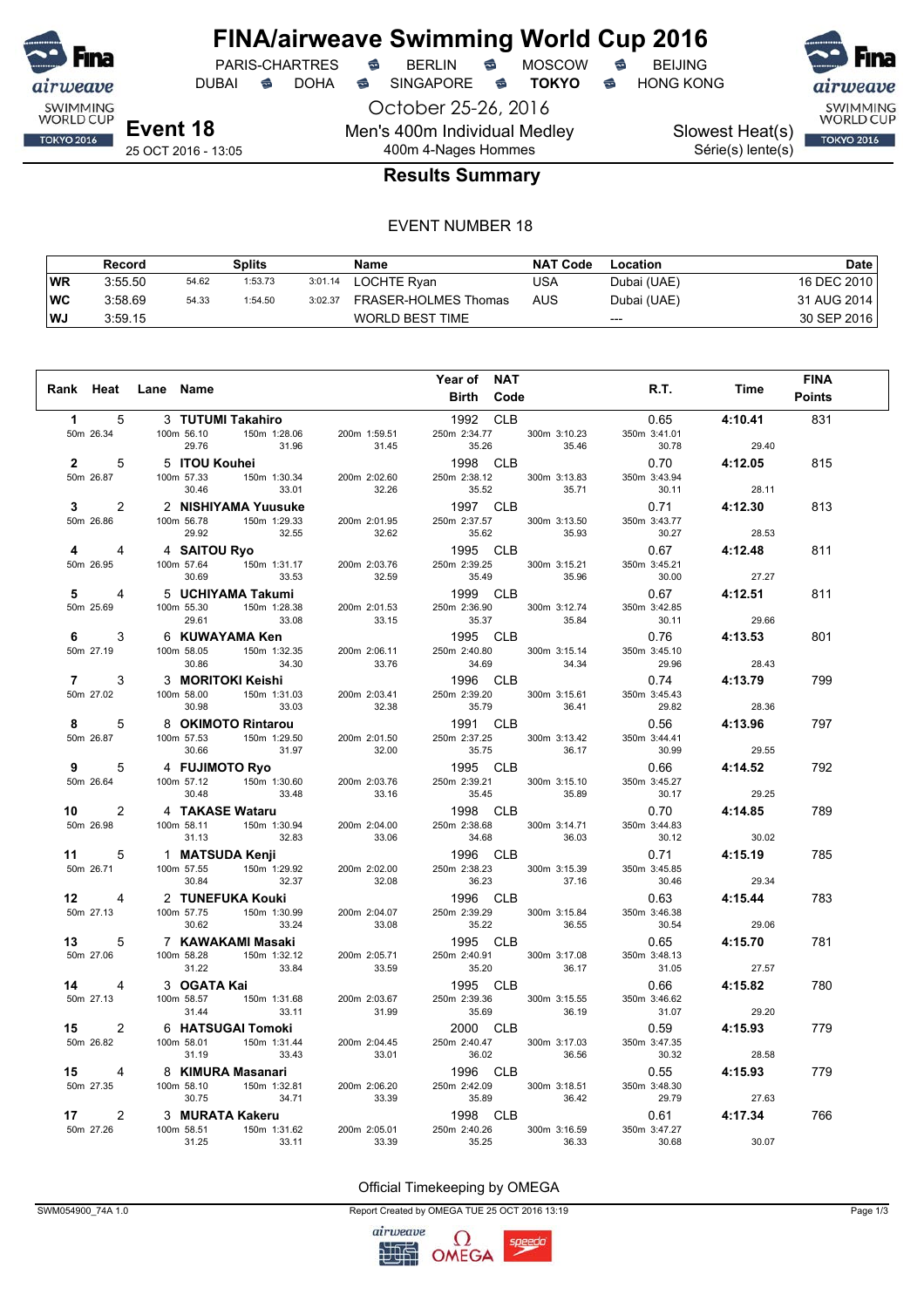

DUBAI **S** DOHA S SINGAPORE S **TOKYO** S HONG KONG

October 25-26, 2016 Men's 400m Individual Medley

**Event 18** 25 OCT 2016 - 13:05 Slowest Heat(s) Série(s) lente(s)



## 400m 4-Nages Hommes **Results Summary**

#### EVENT NUMBER 18

|                        |                     |                                                                    |                       | Year of<br><b>NAT</b> |              |                       |         | <b>FINA</b>   |
|------------------------|---------------------|--------------------------------------------------------------------|-----------------------|-----------------------|--------------|-----------------------|---------|---------------|
|                        | Rank Heat Lane Name |                                                                    |                       | Birth Code            |              | R.T.                  | Time    | <b>Points</b> |
|                        |                     |                                                                    |                       |                       |              |                       |         |               |
| $\overline{2}$<br>18   |                     | 8 TEDUKA Yuuki                                                     |                       | 1994 CLB              |              | 0.55                  | 4:17.41 | 765           |
| 50m 27.17              | 100m 58.22          | 150m 1:31.29                                                       | 200m 2:04.50          | 250m 2:40.67          | 300m 3:18.09 | 350m 3:48.59          |         |               |
|                        | 31.05               | 33.07                                                              | 33.21                 | 36.17                 | 37.42        | 30.50                 | 28.82   |               |
| 2<br>19                |                     | 5 YAMADA Hiroya<br><b>…⇔ya</b><br>150m 1:31.00                     |                       | 1996 CLB              |              | 0.64                  | 4:17.70 | 763           |
| 50m 27.11              | 100m 58.32<br>31.21 | 32.68                                                              | 200m 2:03.65<br>32.65 | 250m 2:39.91          | 300m 3:16.87 | 350m 3:48.26<br>31.39 |         |               |
|                        |                     |                                                                    |                       | 36.26                 | 36.96        |                       | 29.44   |               |
| 20<br>3                |                     | 4 TAKARADA Kouhei<br>100m 57.17 150m 1:30.40 200m 2                |                       | 1999 CLB              |              | 0.65                  | 4:17.71 | 763           |
| 50m 26.43              |                     |                                                                    | 200m 2:03.15          | 250m 2:38.42          | 300m 3:15.57 | 350m 3:47.17          |         |               |
|                        | 30.74               | 33.23                                                              | 32.75                 | 35.27                 | 37.15        | 31.60                 | 30.54   |               |
| 3<br>21 —              | 8 ITOU Kaiki        |                                                                    |                       | 1997 CLB              |              | 0.88                  | 4:19.07 | 751           |
| 50m 28.02              | 100m 59.17          | 150m 1:32.29                                                       | 200m 2:05.09          | 250m 2:41.98          | 300m 3:18.73 | 350m 3:49.86          |         |               |
|                        | 31.15               | 33.12                                                              | 32.80                 | 36.89                 | 36.75        | 31.13                 | 29.21   |               |
| 22<br>$\mathbf{1}$     | 3 WEN Ren-Hau       |                                                                    |                       | 1998 TPE              |              | 0.66                  | 4:19.21 | 749           |
| 50m 27.65              | 100m 59.05          | 150m 1:32.84                                                       | 200m 2:06.05          | 250m 2:42.81          | 300m 3:20.09 | 350m 3:50.42          |         |               |
|                        | 31.40               | 33.79                                                              | 33.21                 | 36.76                 | 37.28        | 30.33                 | 28.79   |               |
| 23<br>5                |                     | 6 MIYAMOTO Ippei<br>100m 57.13 150m 1:31.08 200m 2:04.69           |                       | 1999 CLB              |              | 0.62                  | 4:19.25 | 749           |
| 50m 26.33              |                     |                                                                    |                       | 250m 2:39.56          | 300m 3:15.50 | 350m 3:47.26          |         |               |
|                        | 30.80               | 33.95                                                              | 33.61                 | 34.87                 | 35.94        | 31.76                 | 31.99   |               |
| 24 4                   |                     | 1 OHTAKE Masayuki                                                  |                       | 2000 CLB              |              | 0.68                  | 4:19.66 | 746           |
| 50m 26.96              | 100m 57.85          | $150m$ 1:31.25                                                     | 200m 2:04.16          | 250m 2:40.58          | 300m 3:18.57 | 350m 3:49.43          |         |               |
|                        | 30.89               | 33.40                                                              | 32.91                 | 36.42                 | 37.99        | 30.86                 | 30.23   |               |
| 25<br>$\mathbf{1}$     | 4 UIKE Kaita        |                                                                    |                       | 1996 CLB              |              | 0.84                  | 4:20.45 | 739           |
| 50m 27.70              | 100m 59.48          | 150m 1:33.81                                                       | 200m 2:08.02          | 250m 2:43.85          | 300m 3:20.55 | 350m 3:51.31          |         |               |
|                        | 31.78               | 34.33                                                              | 34.21                 | 35.83                 | 36.70        | 30.76                 | 29.14   |               |
| 26<br>3                |                     | 1 <b>STEFFAN Sebastian</b><br>100m 58.87 150m 1:32.93 200m 2:06.33 |                       | 1997 AUT              |              | 0.42                  | 4:20.57 | 738           |
| 50m 26.91              |                     |                                                                    | 200m 2:06.33          | 250m 2:43.16          | 300m 3:20.74 | 350m 3:50.88          |         |               |
|                        | 31.96               | 34.06                                                              | 33.40                 | 36.83                 | 37.58        | 30.14                 | 29.69   |               |
| $\mathbf{1}$           |                     | 5 HIRAIWA Kento                                                    |                       | 1996 CLB              |              | 0.71                  | 4:20.73 | 736           |
| 50m 27.25              | 100m 58.61          | 150m 1:33.15                                                       | 200m 2:07.53          | 250m 2:43.84          | 300m 3:20.19 | 350m 3:51.89          |         |               |
|                        | 31.36               | 34.54                                                              | 34.38                 | 36.31                 | 36.35        | 31.70                 | 28.84   |               |
| 28<br>4                |                     | 6 OKAMOTO Takuya<br><b>UIU Takuya</b><br>150m 1:32.83              |                       | 1997 CLB              |              | 0.74                  | 4:21.33 | 731           |
| 50m 27.29              | 100m 58.80          |                                                                    | 200m 2:06.04          | 250m 2:42.67          | 300m 3:20.15 | 350m 3:51.60          |         |               |
|                        | 31.51               | 34.03                                                              | 33.21                 | 36.63                 | 37.48        | 31.45                 | 29.73   |               |
| 29<br>3                |                     | Z HAYASHI Kanto<br>100m 59.04 150m 1:33.43 200m 2:07.27            |                       | 1997 CLB              |              | 0.75                  | 4:21.40 | 731           |
| 50m 27.81              |                     |                                                                    |                       | 250m 2:43.38          | 300m 3:20.14 | 350m 3:51.47          |         |               |
|                        | 31.23               | 34.39                                                              | 33.84                 | 36.11                 | 36.76        | 31.33                 | 29.93   |               |
| 30 —<br>$\overline{2}$ |                     | 7 MURAKAMI Yoshinori                                               |                       | 1996 CLB              |              | 0.63                  | 4:21.47 | 730           |
| 50m 27.70              | 100m 59.25          | 150m 1:33.19                                                       | 200m 2:07.03          | 250m 2:44.42          | 300m 3:22.21 | 350m 3:52.79          |         |               |
|                        | 31.55               | 33.94                                                              | 33.84                 | 37.39                 | 37.79        | 30.58                 | 28.68   |               |
| 3<br>31                |                     | 5 KUBOCHI Kousuke<br>00m 57.90 150m 1:31.46 2                      |                       | 1995 CLB              |              | 0.71                  | 4:22.01 | 726           |
| 50m 26.96              | 100m 57.90          |                                                                    | 200m 2:04.50          | 250m 2:41.75          | 300m 3:19.37 | 350m 3:51.08          |         |               |
|                        | 30.94               | 33.56                                                              | 33.04                 | 37.25                 | 37.62        | 31.71                 | 30.93   |               |
| 32<br>3                |                     | 7 TASAKI Ryusei<br>100m 58.02 150m 1:31.91 200m 2:05.64            |                       | 1998 CLB              |              | 0.77                  | 4:22.29 | 723           |
| 50m 27.36              |                     |                                                                    | 200m 2:05.64          | 250m 2:42.11          | 300m 3:19.98 | 350m 3:51.96          |         |               |
|                        | 30.66               | 33.89                                                              | 33.73                 | 36.47                 | 37.87        | 31.98                 | 30.33   |               |
| $33 \t 4$              | 7 NOZAKI Mitsuru    |                                                                    |                       | 1997 CLB              |              | 0.56                  | 4:23.27 | 715           |
| 50m 27.12              | 100m 58.64          | 150m 1:32.53                                                       | 200m 2:05.69          | 250m 2:43.96          | 300m 3:22.58 | 350m 3:54.21          |         |               |
|                        | 31.52               | 33.89                                                              | 33.16                 | 38.27                 | 38.62        | 31.63                 | 29.06   |               |
| 34<br>5                |                     | 2 TAKAHASHI Koutarou                                               |                       | 1994 CLB              |              | 0.75                  | 4:23.36 | 715           |
| 50m 27.46              | 100m 59.05          | 150m 1:33.58                                                       | 200m 2:08.33          | 250m 2:44.77          | 300m 3:21.92 | 350m 3:52.93          |         |               |
|                        | 31.59               | 34.53                                                              | 34.75                 | 36.44                 | 37.15        | 31.01                 | 30.43   |               |
| $35 -$<br>2            |                     | 1 CASANOVAS Joan                                                   |                       | 1997 ESP              |              | 0.64                  | 4:23.41 | 714           |
| 50m 27.93              | 100m 1:00.06        | 150m 1:34.78                                                       | 200m 2:09.22          | 250m 2:46.97          | 300m 3:24.66 | 350m 3:54.61          |         |               |
|                        | 32.13               | 34.72                                                              | 34.44                 | 37.75                 | 37.69        | 29.95                 | 28.80   |               |
| $36 -$<br>$\mathbf{1}$ |                     | 6 SHIH Rong-Cheng                                                  |                       | 2000 TPE              |              | 0.73                  | 4:43.30 | 574           |
| 50m 30.40              | 100m 1:04.92        | 150m 1:42.73                                                       | 200m 2:19.68          | 250m 3:00.25          | 300m 3:39.87 | 350m 4:12.25          |         |               |
|                        | 34.52               | 37.81                                                              | 36.95                 | 40.57                 | 39.62        | 32.38                 | 31.05   |               |

#### Official Timekeeping by OMEGA

SWM054900\_74A 1.0 Report Created by OMEGA TUE 25 OCT 2016 13:19 Page 2/3

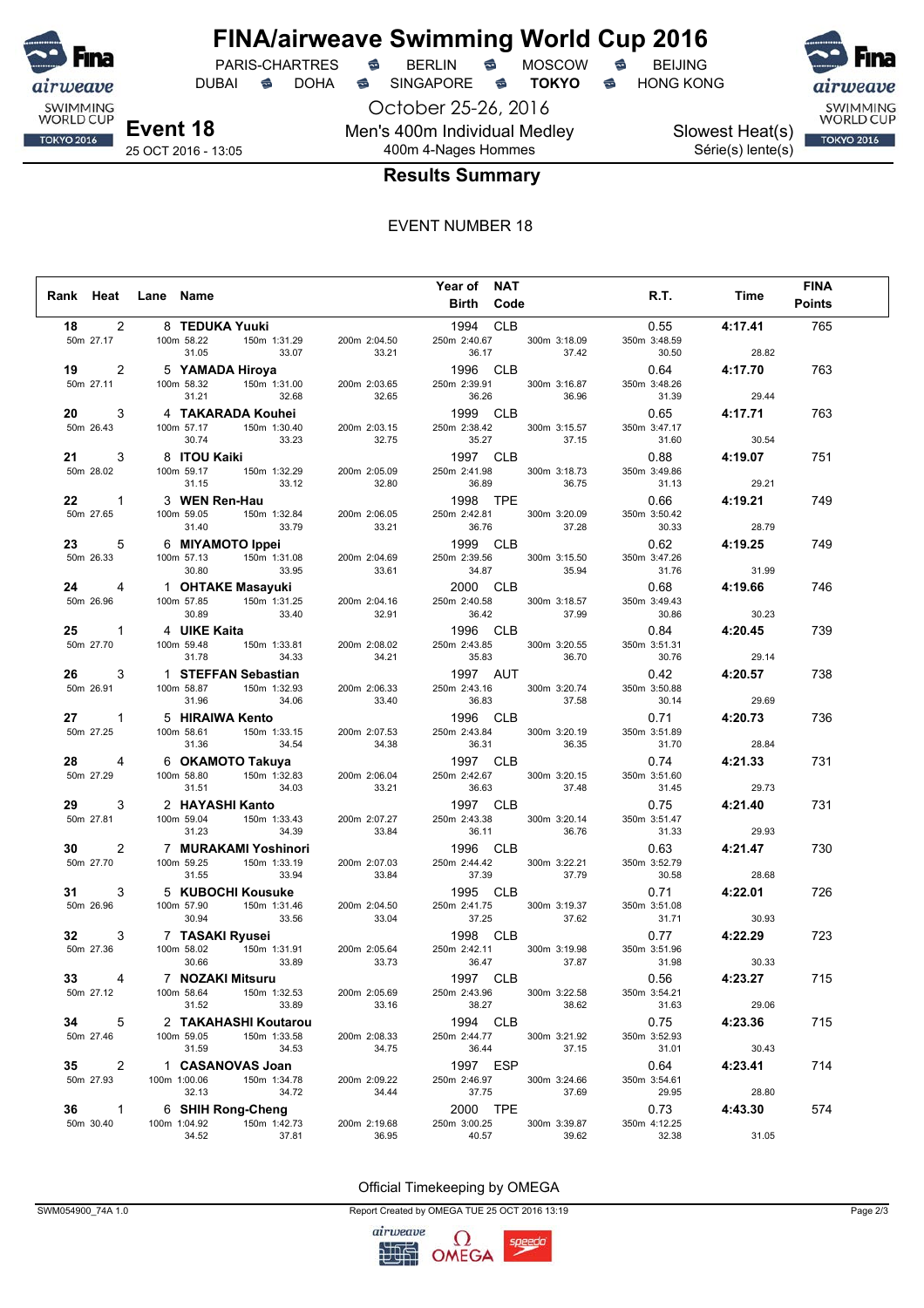| <b>F</b> ina                        |                     |   | <b>PARIS-CHARTRES</b> | € | <b>FINA/airweave Swimming World Cup 2016</b><br><b>BERLIN</b> | € | <b>MOSCOW</b> | € | <b>BEIJING</b>    | <b>F</b> ina                        |
|-------------------------------------|---------------------|---|-----------------------|---|---------------------------------------------------------------|---|---------------|---|-------------------|-------------------------------------|
| airweave                            | DUBAI               | ☜ | <b>DOHA</b>           | € | <b>SINGAPORE</b>                                              | ಹ | <b>TOKYO</b>  | ☜ | <b>HONG KONG</b>  | airweave                            |
| <b>SWIMMING</b><br><b>WORLD CUP</b> |                     |   |                       |   | October 25-26, 2016                                           |   |               |   |                   | <b>SWIMMING</b><br><b>WORLD CUP</b> |
| <b>TOKYO 2016</b>                   | Event 18            |   |                       |   | Men's 400m Individual Medley                                  |   |               |   | Slowest Heat(s)   | <b>TOKYO 2016</b>                   |
|                                     | 25 OCT 2016 - 13:05 |   |                       |   | 400m 4-Nages Hommes                                           |   |               |   | Série(s) lente(s) |                                     |
|                                     |                     |   |                       |   | <b>Results Summary</b>                                        |   |               |   |                   |                                     |

|              |      |             | Year of      | <b>NAT</b> | n 1 |      | <b>FINA</b>   |
|--------------|------|-------------|--------------|------------|-----|------|---------------|
| Heat<br>Rank | _ane | <b>Name</b> | <b>Birth</b> | Code       | в., | Time | <b>Points</b> |

| Legend:<br>R.T. Reaction time | <b>WC</b> World Cup Record | WJ<br>World Junior record                     | <b>WR</b> World record |          |
|-------------------------------|----------------------------|-----------------------------------------------|------------------------|----------|
|                               |                            | Official Timekeeping by OMEGA                 |                        |          |
| SWM054900 74A 1.0             |                            | Report Created by OMEGA TUE 25 OCT 2016 13:19 |                        | Page 3/3 |
|                               | airweave<br>如此             | OMEGA<br>speedo                               |                        |          |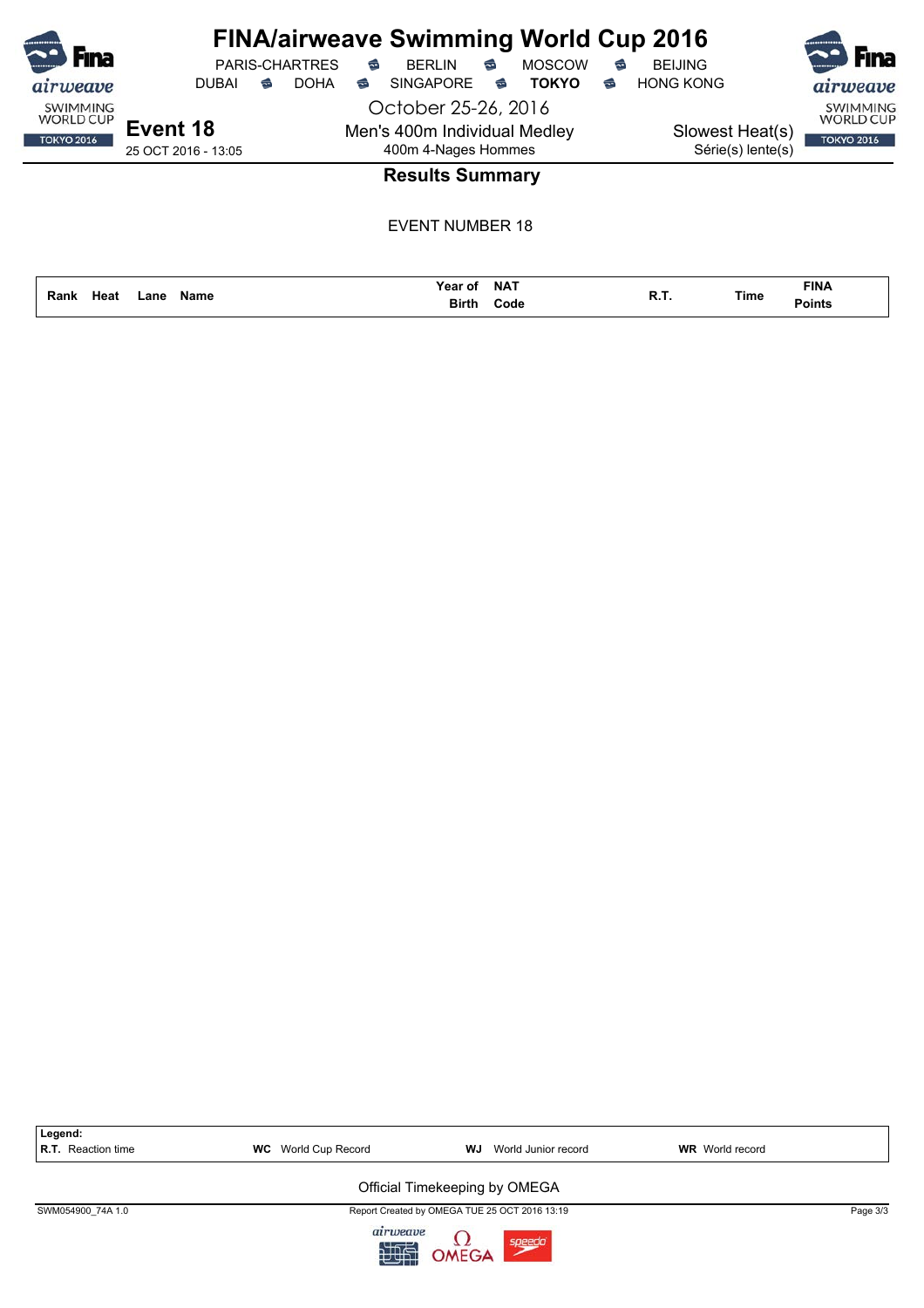

DUBAI **S** DOHA S SINGAPORE S **TOKYO** S HONG KONG

PARIS-CHARTRES **S** BERLIN S MOSCOW S

October 25-26, 2016 Mixed 4x50m Medley Relay Nearly Heats

SWIMMING<br>WORLD CUP **TOKYO 2016** 

Séries

### **Results Summary**

#### EVENT NUMBER 16

|            | Record  | <b>Splits</b> | <b>NAT (Relav)</b>             | _ocation_     | Date        |
|------------|---------|---------------|--------------------------------|---------------|-------------|
| <b>WR</b>  | 1:37.17 |               | USA - United States Of America | Glasgow (GBR) | 21 DEC 2013 |
| <b>IWJ</b> | 1:42.42 |               | World Best Time                |               | 24 OCT 2016 |

| Heats                   |                |                |                            |      |       |             |                              |
|-------------------------|----------------|----------------|----------------------------|------|-------|-------------|------------------------------|
| Rank                    | Heat           |                | Lane NAT / Name            | R.T. | 50m   | <b>Time</b> | <b>FINA</b><br><b>Points</b> |
| 1                       | $\overline{2}$ | $\overline{2}$ | <b>USA - United States</b> |      |       | 1:41.66     | Q                            |
|                         |                |                | ANDREW Michael (M)         | 0.78 | 24.83 | 24.83       |                              |
|                         |                |                | PRENOT Josh (M)            | 0.19 | 27.20 | 52.03       |                              |
|                         |                |                | WORRELL Kelsi (W)          | 0.41 | 25.45 | 1:17.48     |                              |
|                         |                |                | GOEDERS Anya (W)           | 0.18 | 24.18 | 1:41.66     |                              |
| $\mathbf 2$             | $\overline{2}$ |                | 4 RUS - Russian Federation |      |       | 1:42.12     | Q                            |
|                         |                |                | DONETC Stanislav (M)       | 0.65 | 23.99 | 23.99       |                              |
|                         |                |                | EFIMOVA Yuliya (W)         | 0.23 | 30.06 | 54.05       |                              |
|                         |                |                | MOROZOV Vladimir (M)       |      | 23.17 | 1:17.22     |                              |
|                         |                |                | USTINOVA Daria S (W)       | 0.20 | 24.90 | 1:42.12     |                              |
| 3                       | $\mathbf{1}$   |                | 4 AUS - Australia          |      |       | 1:43.35     | Q                            |
|                         |                |                | LARKIN Mitchell (M)        | 0.60 | 24.25 | 24.25       |                              |
|                         |                |                | SCHAFER Nick (M)           | 0.20 | 27.84 | 52.09       |                              |
|                         |                |                | GROVES Madeline (W)        | 0.41 | 26.60 | 1:18.69     |                              |
|                         |                |                | SEEBOHM Emily (W)          | 0.37 | 24.66 | 1:43.35     |                              |
| 4                       | 1              |                | 7 CLB - Club               |      |       | 1:43.40     | Q                            |
|                         |                |                | HORIE Yuki (W)             | 0.53 | 28.02 | 28.02       |                              |
|                         |                |                | KUWAYAMA Ken (M)           |      | 27.16 | 55.18       |                              |
|                         |                |                | MIZUNUMA Naoki (M)         | 0.32 | 23.35 | 1:18.53     |                              |
|                         |                |                | SATOU Aya (W)              | 0.36 | 24.87 | 1:43.40     |                              |
| 5                       | $\overline{2}$ |                | 1 CLB - Club               |      |       | 1:44.76     | Q                            |
|                         |                |                | YAMAMOTO Haruto (M)        | 0.48 | 25.31 | 25.31       |                              |
|                         |                |                | IMAI Hikaru (M)            | 0.17 | 27.54 | 52.85       |                              |
|                         |                |                | SHINNO Anna (W)            | 0.35 | 27.17 | 1:20.02     |                              |
|                         |                |                | IMAI Runa (W)              | 0.20 | 24.74 | 1:44.76     |                              |
| 6                       | $\overline{2}$ |                | 6 CLB - Club               |      |       | 1:45.33     | Q                            |
|                         |                |                | IWATA Tetsuya (M)          | 0.61 | 24.60 | 24.60       |                              |
|                         |                |                | IKE Kotono (W)             | 0.34 | 31.91 | 56.51       |                              |
|                         |                |                | KATOU Hiroki (M)           | 0.16 | 23.52 | 1:20.03     |                              |
|                         |                |                | TAKIGUCHI Maho (W)         | 0.16 | 25.30 | 1:45.33     |                              |
| $\overline{\mathbf{r}}$ | $\mathbf{2}$   |                | 5 AUS - Australia          |      |       | 1:45.48     | Q                            |
|                         |                |                | LEWIS Clyde (M)            | 0.62 | 24.77 | 24.77       |                              |
|                         |                |                | BELL Grayson (M)           | 0.28 | 28.53 | 53.30       |                              |
|                         |                |                | OLDSEN Ellysia (W)         | 0.20 | 27.19 | 1:20.49     |                              |
|                         |                |                | WILSON Madison (W)         | 0.32 | 24.99 | 1:45.48     |                              |
| 8                       | $\overline{2}$ |                | 7 CLB - Club               |      |       | 1:46.46     | Q                            |
|                         |                |                | OTAWARA Ayana (W)          | 0.59 | 28.25 | 28.25       |                              |
|                         |                |                | OKAMOTO Yuki (M)           | 0.25 | 27.99 | 56.24       |                              |
|                         |                |                | SASAKI Yuuka (W)           | 0.31 | 27.82 | 1:24.06     |                              |
|                         |                |                | IGARASHI Ryo (M)           | 0.04 | 22.40 | 1:46.46     |                              |
| 9                       | $\mathbf{2}$   |                | 8 CLB - Club               |      |       | 1:46.54     |                              |
|                         |                |                | FUJIMORI Takeharu (M)      | 0.64 | 26.31 | 26.31       |                              |
|                         |                |                | SUZUKI Satomi (W)          | 0.27 | 30.75 | 57.06       |                              |
|                         |                |                | SHIMIZU Sakiko (W)         | 0.24 | 27.97 | 1:25.03     |                              |
|                         |                |                | ITO Kenta (M)              | 0.06 | 21.51 | 1:46.54     |                              |

Official Timekeeping by OMEGA

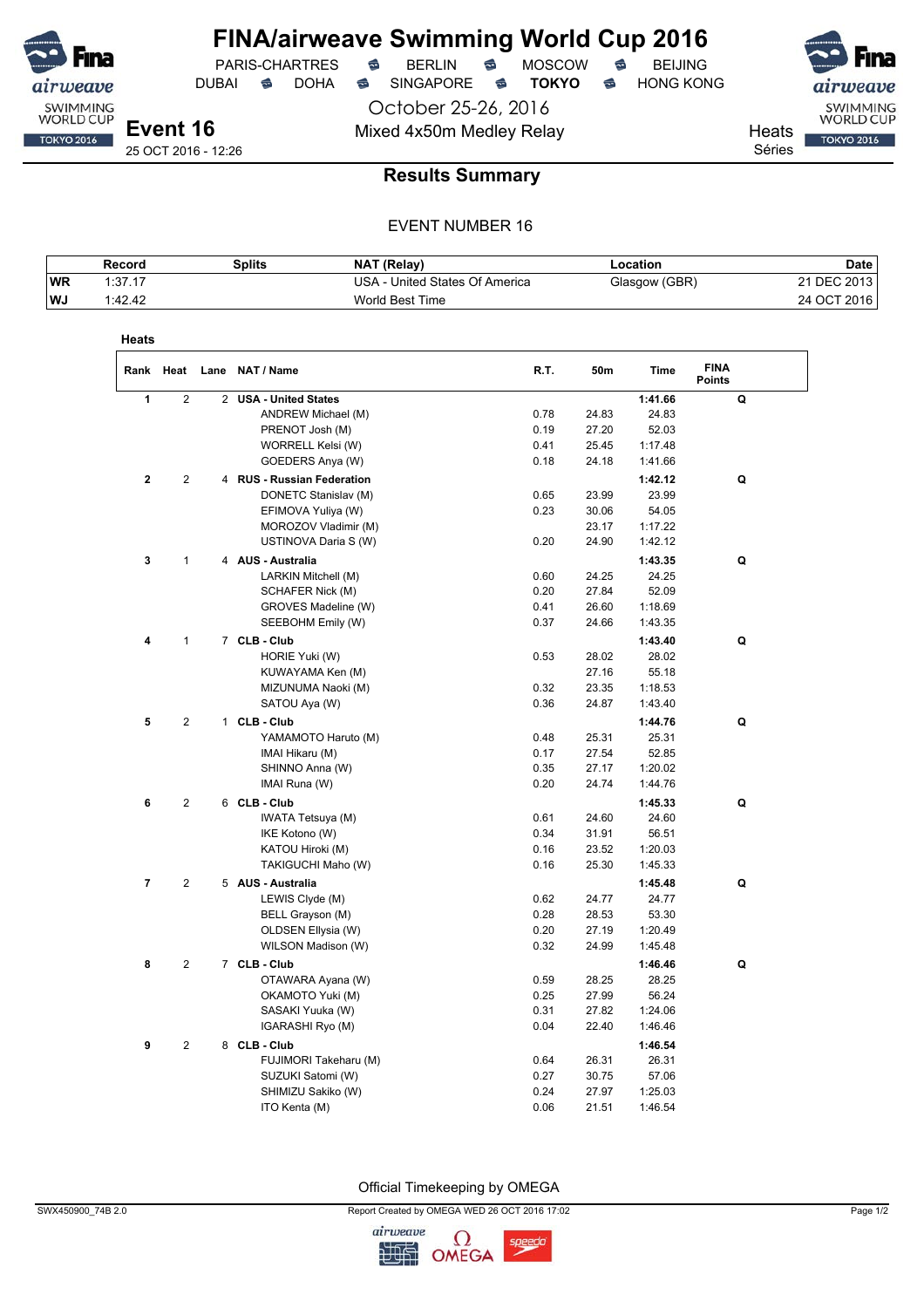> October 25-26, 2016 Mixed 4x50m Medley Relay Mixed 4x50m Medley Relay

DUBAI **S** DOHA S SINGAPORE S TOKYO S HONG KONG

Séries



**Event 16** 25 OCT 2016 - 12:26

#### **Results Summary**

#### EVENT NUMBER 16

weave SWIMMING<br>WORLD CUP

**TOKYO 2016** 

|    |              | Rank Heat Lane NAT / Name | R.T. | 50m   | <b>Time</b> | <b>FINA</b><br><b>Points</b> |
|----|--------------|---------------------------|------|-------|-------------|------------------------------|
| 10 | $\mathbf{1}$ | 6 CLB - Club              |      |       | 1:46.67     |                              |
|    |              | ENDOU Syunya (M)          | 0.47 | 25.06 | 25.06       |                              |
|    |              | MIYAZAWA Yuuta (M)        | 0.15 | 27.55 | 52.61       |                              |
|    |              | OHKURO Maiko (W)          | 0.41 | 27.33 | 1:19.94     |                              |
|    |              | KAWASAKI Suzuka (W)       | 0.22 | 26.73 | 1:46.67     |                              |
| 11 | 1            | 5 AUS - Australia         |      |       | 1:47.05     |                              |
|    |              | LUDLOW Tristan (M)        | 0.63 | 26.00 | 26.00       |                              |
|    |              | STRAUCH Jenna (W)         | 0.29 | 32.30 | 58.30       |                              |
|    |              | MORGAN David (M)          | 0.18 | 23.63 | 1:21.93     |                              |
|    |              | BUCHANAN Carla (W)        | 0.41 | 25.12 | 1:47.05     |                              |
| 12 | $\mathbf{1}$ | 1 CLB - Club              |      |       | 1:49.13     |                              |
|    |              | HAYASHI Takumi (M)        | 0.70 | 26.98 | 26.98       |                              |
|    |              | HOSOKOSHI Satori (W)      | 0.36 | 31.78 | 58.76       |                              |
|    |              | YAMAGUCHI Kyouya (M)      | 0.23 | 23.61 | 1:22.37     |                              |
|    |              | KUSAKABE Reina (W)        | 0.02 | 26.76 | 1:49.13     |                              |
| 13 | $\mathbf{1}$ | 2 SIN - Singapore         |      |       | 1:49.41     |                              |
|    |              | LOW Malcolm (M)           | 0.57 | 26.45 | 26.45       |                              |
|    |              | HO Roanne (W)             | 0.29 | 32.76 | 59.21       |                              |
|    |              | CHAN Marina (W)           | 0.14 | 27.51 | 1:26.72     |                              |
|    |              | TAN Jonathan Eu Jin (M)   | 0.03 | 22.69 | 1:49.41     |                              |
| 14 | 2            | 3 AUS - Australia         |      |       | 1:49.84     |                              |
|    |              | FORRESTER Amy (W)         | 0.69 | 29.13 | 29.13       |                              |
|    |              | HARKIN Abbey (W)          | 0.14 | 33.06 | 1:02.19     |                              |
|    |              | MCCARTHY Brayden (M)      | 0.08 | 23.88 | 1:26.07     |                              |
|    |              | PARRISH Joshua (M)        | 0.42 | 23.77 | 1:49.84     |                              |
| 15 | 1            | 3 CLB - Club              |      |       | 1:51.89     |                              |
|    |              | OHKI Junpei (M)           | 0.62 | 26.41 | 26.41       |                              |
|    |              | ISAKA Yuki (W)            | 0.10 | 32.55 | 58.96       |                              |
|    |              | MATSUMOTO Hikaru (M)      | 0.48 | 26.64 | 1:25.60     |                              |
|    |              | KANDA Miyu (W)            | 0.21 | 26.29 | 1:51.89     |                              |

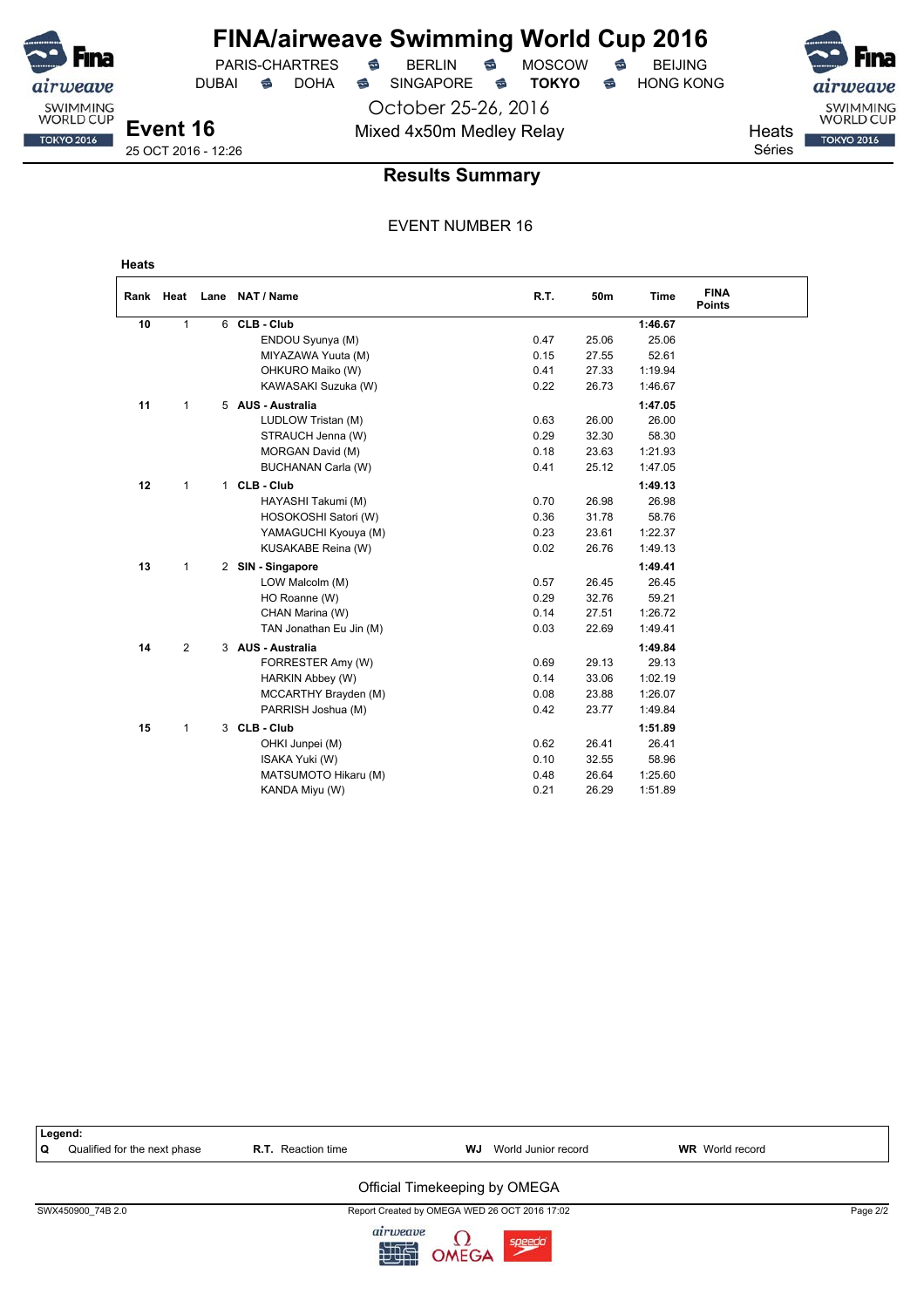

DUBAI **S** DOHA S SINGAPORE S TOKYO S HONG KONG

PARIS-CHARTRES **S** BERLIN S MOSCOW S

October 25-26, 2016 Men's 100m Freestyle



25 OCT 2016 - 17:02

## 100m Nage Libre Hommes **Results**

|            | Record | Split | Name                 | <b>NAT Code</b> | Location        | Date        |
|------------|--------|-------|----------------------|-----------------|-----------------|-------------|
| ∣WR        | 44.94  |       | 21.72 LEVEAUX Amaury | FRA             | Rijeka (CRO)    | 13 DEC 2008 |
| <b>IWC</b> | 45.46  | 21.64 | ABOOD Matthew        | AUS             | Singapore (SIN) | 21 NOV 2009 |
| ∣WJ        | 46.61  | 22.52 | <b>CHALMERS Kyle</b> | AUS             | Singapore (SIN) | 21 OCT 2016 |

| Final        |              |                          |                    |      |                 |                |                              |
|--------------|--------------|--------------------------|--------------------|------|-----------------|----------------|------------------------------|
| Rank         | Lane         | <b>Name</b>              | <b>NAT</b><br>Code | R.T. | 50 <sub>m</sub> | Time           | <b>FINA</b><br><b>Points</b> |
| 1            | 8            | <b>CHALMERS Kyle</b>     | <b>AUS</b>         | 0.70 | $(2)$ 22.10     | 46.12<br>24.02 | 925 WJ                       |
| $\mathbf{2}$ | 5            | <b>MOROZOV Vladimir</b>  | <b>RUS</b>         | 0.64 | $(1)$ 21.94     | 46.15<br>24.21 | 923                          |
| 3            | 4            | <b>D'ORSOGNA Tommaso</b> | <b>AUS</b>         | 0.65 | $(4)$ 22.68     | 46.91<br>24.23 | 879                          |
| 4            | $\mathbf{2}$ | <b>SHIOURA Shinri</b>    | <b>JPN</b>         | 0.68 | $(3)$ 22.64     | 47.17<br>24.53 | 864                          |
| 5            | 7            | <b>TIMMERS Pieter</b>    | <b>BEL</b>         | 0.60 | $(6)$ 22.94     | 47.43<br>24.49 | 850                          |
| 6            | 3            | <b>MCCARTHY Brayden</b>  | <b>AUS</b>         | 0.64 | $(7)$ 23.19     | 47.84<br>24.65 | 828                          |
| 7            | $\mathbf{1}$ | <b>ITO Kenta</b>         | <b>CLB</b>         | 0.66 | $(5)$ 22.78     | 47.94<br>25.16 | 823                          |
| 8            | 6            | <b>LEWIS Clyde</b>       | <b>AUS</b>         | 0.69 | $(8)$ 23.33     | 48.08<br>24.75 | 816                          |

| Legend:<br><b>R.T.</b> Reaction time | <b>WC</b> World Cup Record | World Junior record<br>WJ                     | <b>WR</b> World record |          |
|--------------------------------------|----------------------------|-----------------------------------------------|------------------------|----------|
|                                      |                            | Official Timekeeping by OMEGA                 |                        |          |
| SWM011101 73A1 1.0                   |                            | Report Created by OMEGA TUE 25 OCT 2016 17:06 |                        | Page 1/1 |
|                                      | airweave<br>加快             | speedo<br>OMEGA                               |                        |          |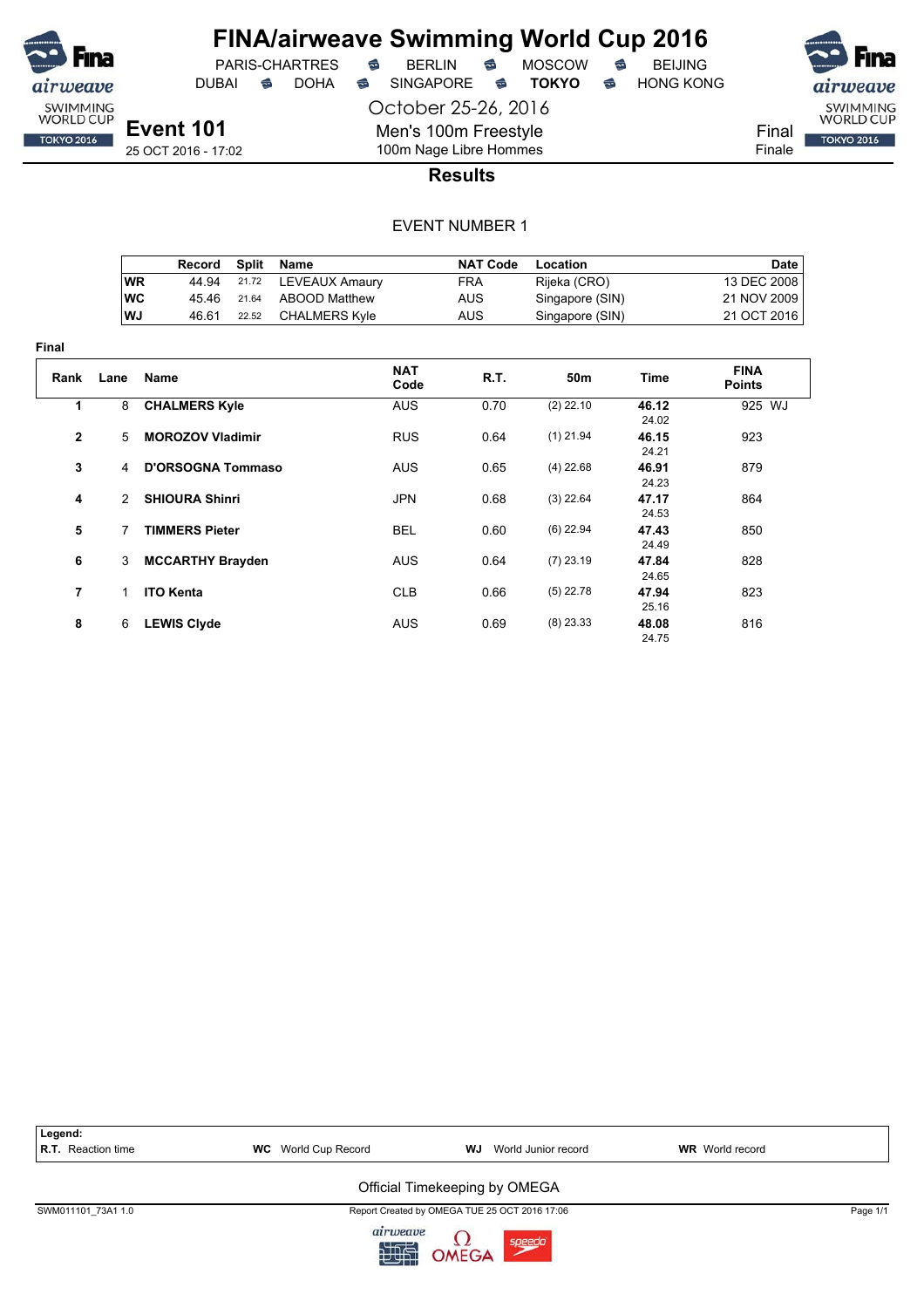

PARIS-CHARTRES **S** BERLIN S MOSCOW S

DUBAI **S** DOHA S SINGAPORE S TOKYO S HONG KONG

airweave SWIMMING<br>WORLD CUP

**TOKYO 2016** 

Final Finale

25 OCT 2016 - 17:08

### 200m Nage Libre Femmes **Results**

October 25-26, 2016

Women's 200m Freestyle

|                |               | Record                   |       | <b>Splits</b> |         | Name                   |            | <b>NAT Code</b> | Location             |                        |                  | <b>Date</b>                  |
|----------------|---------------|--------------------------|-------|---------------|---------|------------------------|------------|-----------------|----------------------|------------------------|------------------|------------------------------|
|                | <b>WR</b>     | 1:50.78                  | 26.29 | 54.66         | 1:23.04 | SJOESTROEM Sarah       | <b>SWE</b> |                 | Doha (QAT)           |                        |                  | 7 DEC 2014                   |
|                | <b>WC</b>     | 1:51.41                  | 26.01 | 54.20         | 1:22.98 | <b>HOSSZU Katinka</b>  | <b>HUN</b> |                 | Doha (QAT)           |                        |                  | 27 AUG 2014                  |
|                | WJ            | 1:53.07                  |       |               |         | <b>WORLD BEST TIME</b> |            |                 | ---                  |                        |                  | 30 SEP 2016                  |
| Final          |               |                          |       |               |         |                        |            |                 |                      |                        |                  |                              |
| Rank           | Lane          | <b>Name</b>              |       |               |         | <b>NAT</b><br>Code     | R.T.       | 50m             | 100m                 | 150m                   | Time             | <b>FINA</b><br><b>Points</b> |
| 1              | 4             | <b>HOSSZU Katinka</b>    |       |               |         | <b>HUN</b>             | 0.67       | $(1)$ 26.41     | $(1)$ 54.91          | $(1)$ 1:23.98          | 1:53.34          | 933                          |
|                |               |                          |       |               |         |                        |            |                 | 28.50                | 29.07                  | 29.36            |                              |
| $\overline{2}$ | $\mathcal{P}$ | <b>WILSON Madison</b>    |       |               |         | <b>AUS</b>             | 0.77       | $(2)$ 26.45     | $(2)$ 55.16<br>28.71 | (2) 1:24.82<br>29.66   | 1:54.45<br>29.63 | 906                          |
| 3              | 5             | <b>JAKABOS Zsuzsanna</b> |       |               |         | <b>HUN</b>             | 0.72       | $(8)$ 27.28     | $(6)$ 56.39<br>29.11 | (5) 1:25.79<br>29.40   | 1:54.54<br>28.75 | 904                          |
| 4              |               | <b>BUCHANAN Carla</b>    |       |               |         | <b>AUS</b>             | 0.68       | $(3)$ 26.68     | $(4)$ 55.84<br>29.16 | (4) 1:25.76<br>29.92   | 1:55.06<br>29.30 | 892                          |
| 5              | 6             | <b>GROVES Madeline</b>   |       |               |         | <b>AUS</b>             | 0.72       | $(4)$ 26.82     | (5) 56.14<br>29.32   | (6) 1:25.90<br>29.76   | 1:55.16<br>29.26 | 890                          |
| 6              | 3             | <b>SAVARD Katerine</b>   |       |               |         | CAN                    | 0.73       | $(5)$ 26.97     | (3) 55.81<br>28.84   | (3) 1:25.36<br>29.55   | 1:55.25<br>29.89 | 888                          |
| 7              | 7             | <b>AOKI Tomomi</b>       |       |               |         | <b>CLB</b>             | 0.59       | $(7)$ 27.14     | (7) 56.43<br>29.29   | $(7)$ 1:26.17<br>29.74 | 1:55.91<br>29.74 | 873                          |
| 8              | 8             | <b>WU Yue</b>            |       |               |         | <b>CHN</b>             | 0.67       | $(6)$ 27.01     | $(8)$ 57.28<br>30.27 | (8) 1:28.13<br>30.85   | 1:57.50<br>29.37 | 838                          |

| Legend:<br><b>R.T.</b> Reaction time | <b>WC</b> World Cup Record | World Junior record<br>WJ                     | <b>WR</b> World record |          |
|--------------------------------------|----------------------------|-----------------------------------------------|------------------------|----------|
|                                      |                            | Official Timekeeping by OMEGA                 |                        |          |
| SWW012101 73A1 1.0                   |                            | Report Created by OMEGA TUE 25 OCT 2016 17:13 |                        | Page 1/1 |
|                                      | airweave                   | $\curvearrowright$                            |                        |          |

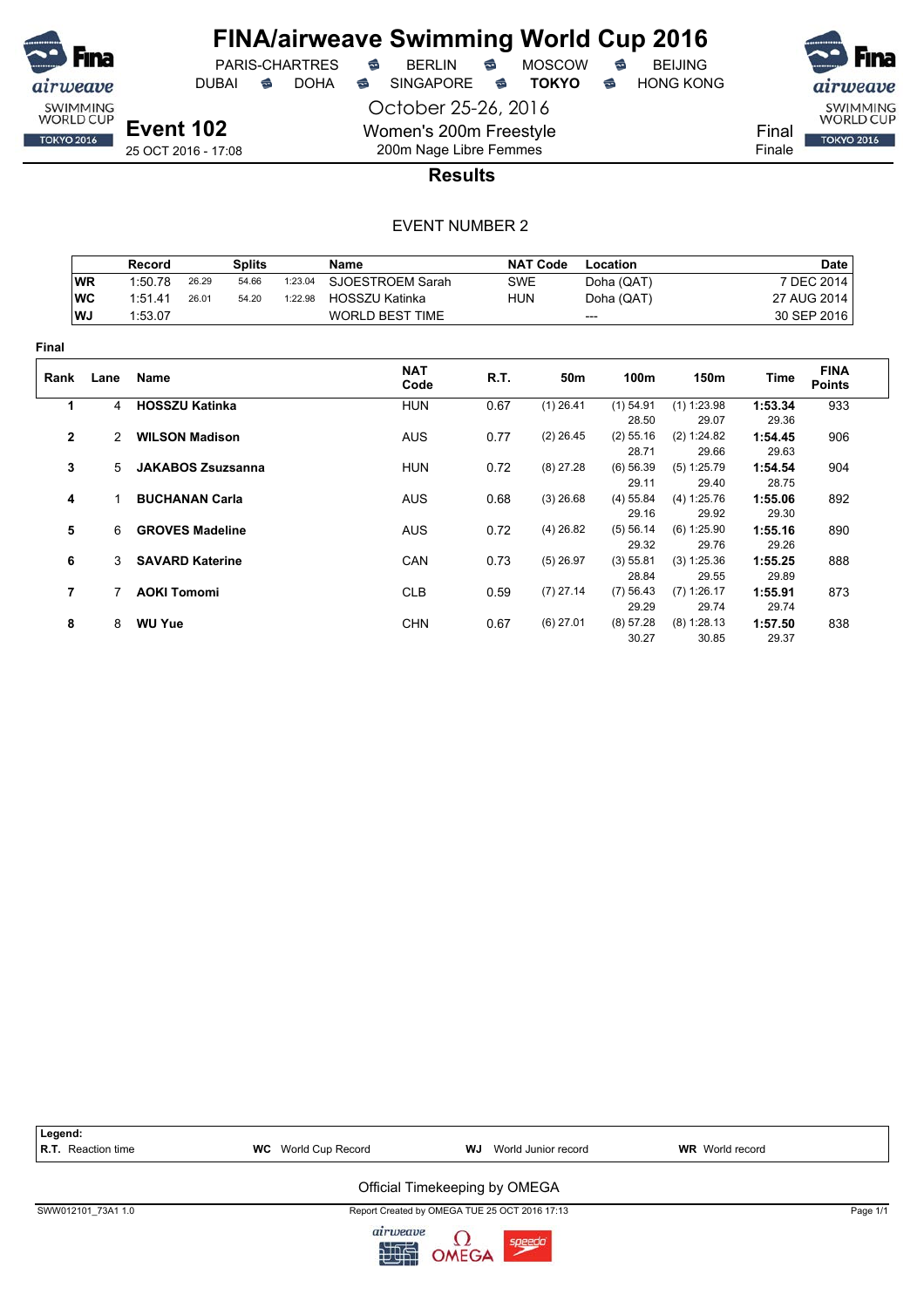

**Final**

# **FINA/airweave Swimming World Cup 2016**<br>PARIS-CHARTRES **& BERLIN & MOSCOW & BEIJING**

DUBAI **S** DOHA S SINGAPORE S TOKYO S HONG KONG

PARIS-CHARTRES **B** BERLIN **B** MOSCOW **B** BEIJING

Final Finale

SWIMMING<br>WORLD CUP **TOKYO 2016** 

**Event 103** 25 OCT 2016 - 17:14

50m Brasse Hommes **Results**

October 25-26, 2016

Men's 50m Breaststroke

|      | Record Name |                             | <b>NAT Code</b> | Location       | Date        |
|------|-------------|-----------------------------|-----------------|----------------|-------------|
| l WR |             | 25.25 VAN DEN BURGH Cameron | <b>RSA</b>      | Berlin (GER)   | 14 NOV 2009 |
| l WC |             | 25.25 VAN DEN BURGH Cameron | <b>RSA</b>      | Berlin (GER)   | 14 NOV 2009 |
| l WJ |             | 26.67 SAKCI Emre            | TUR             | Istanbul (TUR) | 18 DEC 2015 |

| Rank | Lane | Name                      | <b>NAT</b><br>Code | R.T. | Time  | <b>FINA</b><br><b>Points</b> |
|------|------|---------------------------|--------------------|------|-------|------------------------------|
|      | 5    | <b>LIMA Felipe</b>        | <b>BRA</b>         | 0.67 | 26.25 | 890                          |
| 2    | 3    | <b>SCHOEMAN Roland</b>    | <b>RSA</b>         | 0.63 | 26.61 | 854                          |
| 3    | 4    | <b>OKAZAKI Kouichirou</b> | <b>CLB</b>         | 0.63 | 26.88 | 828                          |
| 4    | 6    | <b>ANDREW Michael</b>     | <b>USA</b>         | 0.75 | 26.89 | 827                          |
| 5    | 8    | YAMANAKA Yoshiki          | <b>CLB</b>         | 0.63 | 26.90 | 827                          |
| 6    | 2    | <b>MATSUMURA Yuuki</b>    | <b>CLB</b>         | 0.68 | 26.91 | 826                          |
|      |      | <b>KOBAYASHI Ryo</b>      | <b>CLB</b>         | 0.54 | 27.21 | 799                          |
| 8    |      | <b>SHIOIRI Ryuto</b>      | <b>CLB</b>         | 0.62 | 27.31 | 790                          |

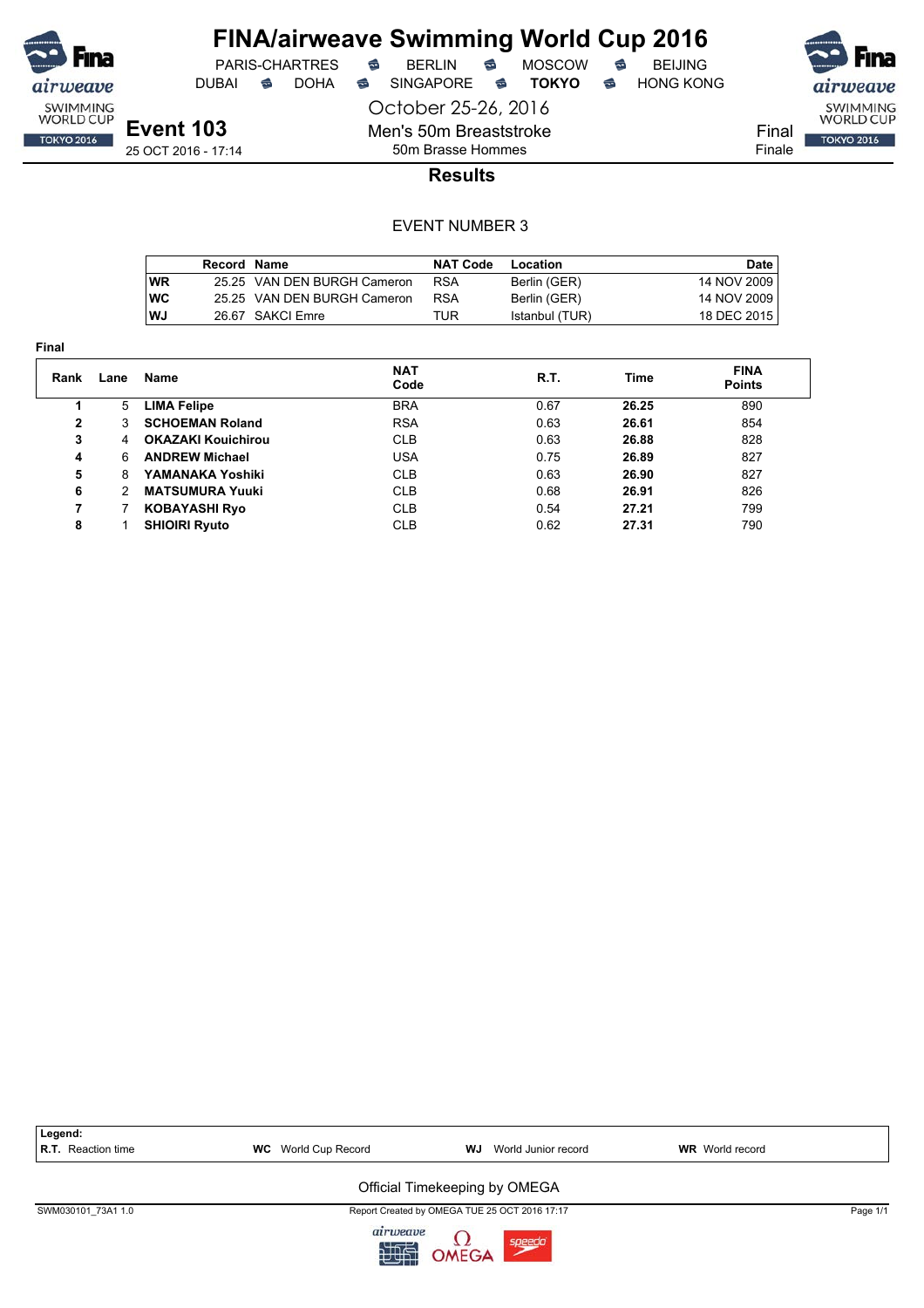

 $PARIS-CHARTRES$  **BERLIN B** MOSCOW **B** 

DUBAI **S** DOHA S SINGAPORE S TOKYO S HONG KONG

airweave SWIMMING<br>WORLD CUP

**TOKYO 2016** 

Final Finale

**Event 104** 25 OCT 2016 - 17:19

### 100m Brasse Femmes **Results**

October 25-26, 2016

Women's 100m Breaststroke

|           | Record  | Split | Name                   | <b>NAT Code</b> | Location             | Date        |
|-----------|---------|-------|------------------------|-----------------|----------------------|-------------|
| <b>WR</b> | 1:02.36 | 29.46 | <b>MEILUTYTE Ruta</b>  | LTU             | Moscow (RUS)         | 12 OCT 2013 |
| l=WR      | 1:02.36 | 29.46 | <b>ATKINSON Alia</b>   | <b>JAM</b>      | Doha (QAT)           | 6 DEC 2014  |
| l=WR      | 1:02.36 | 29.33 | <b>ATKINSON Alia</b>   | <b>JAM</b>      | Paris-Chartres (FRA) | 26 AUG 2016 |
| ∣wc       | 1:02.36 | 29.56 | <b>MEILUTYTE Ruta</b>  | LTU             | Moscow (RUS)         | 12 OCT 2013 |
| l=WC      | 1:02.36 | 29.33 | <b>ATKINSON Alia</b>   | <b>JAM</b>      | Paris-Chartres (FRA) | 26 AUG 2016 |
| l WJ      | 1:02.36 |       | <b>WORLD BEST TIME</b> |                 |                      | 30 SEP 2016 |

| шаг          |      |                         |                    |      |             |                  |                              |  |
|--------------|------|-------------------------|--------------------|------|-------------|------------------|------------------------------|--|
| Rank         | Lane | Name                    | <b>NAT</b><br>Code | R.T. | 50m         | Time             | <b>FINA</b><br><b>Points</b> |  |
| 1            | 4    | <b>ATKINSON Alia</b>    | <b>JAM</b>         | 0.65 | $(1)$ 29.54 | 1:02.91<br>33.37 | 974                          |  |
| $\mathbf{2}$ | 6    | <b>EFIMOVA Yuliya</b>   | <b>RUS</b>         | 0.68 | $(4)$ 30.45 | 1:03.09<br>32.64 | 965                          |  |
| 3            | 3    | <b>TERAMURA Miho</b>    | <b>CLB</b>         | 0.63 | $(3)$ 30.43 | 1:04.05<br>33.62 | 922                          |  |
| 4            | 5    | <b>HANNIS Molly</b>     | <b>USA</b>         | 0.62 | $(2)$ 30.32 | 1:04.18<br>33.86 | 917                          |  |
| 5            | 1    | <b>KANETOU Rie</b>      | <b>CLB</b>         | 0.72 | $(6)$ 31.23 | 1:04.91<br>33.68 | 886                          |  |
| 6            |      | <b>SEKIGUCHI Misaki</b> | <b>CLB</b>         | 0.60 | $(8)$ 31.40 | 1:05.90<br>34.50 | 847                          |  |
| 7            | 8    | <b>NICOL Rachel</b>     | <b>CAN</b>         | 0.66 | $(7)$ 31.24 | 1:05.94<br>34.70 | 845                          |  |
| 8            | 2    | <b>AOKI Reona</b>       | <b>CLB</b>         | 0.67 | $(5)$ 31.08 | 1:06.29<br>35.21 | 832                          |  |

| Legend:<br><b>R.T.</b> Reaction time | <b>WC</b> World Cup Record | WJ<br>World Junior record                     | <b>WR</b> World record |          |
|--------------------------------------|----------------------------|-----------------------------------------------|------------------------|----------|
|                                      |                            | Official Timekeeping by OMEGA                 |                        |          |
| SWW031101 73A1 1.0                   |                            | Report Created by OMEGA TUE 25 OCT 2016 17:23 |                        | Page 1/1 |
|                                      | airweave<br>印度             | OMEGA<br>speedo                               |                        |          |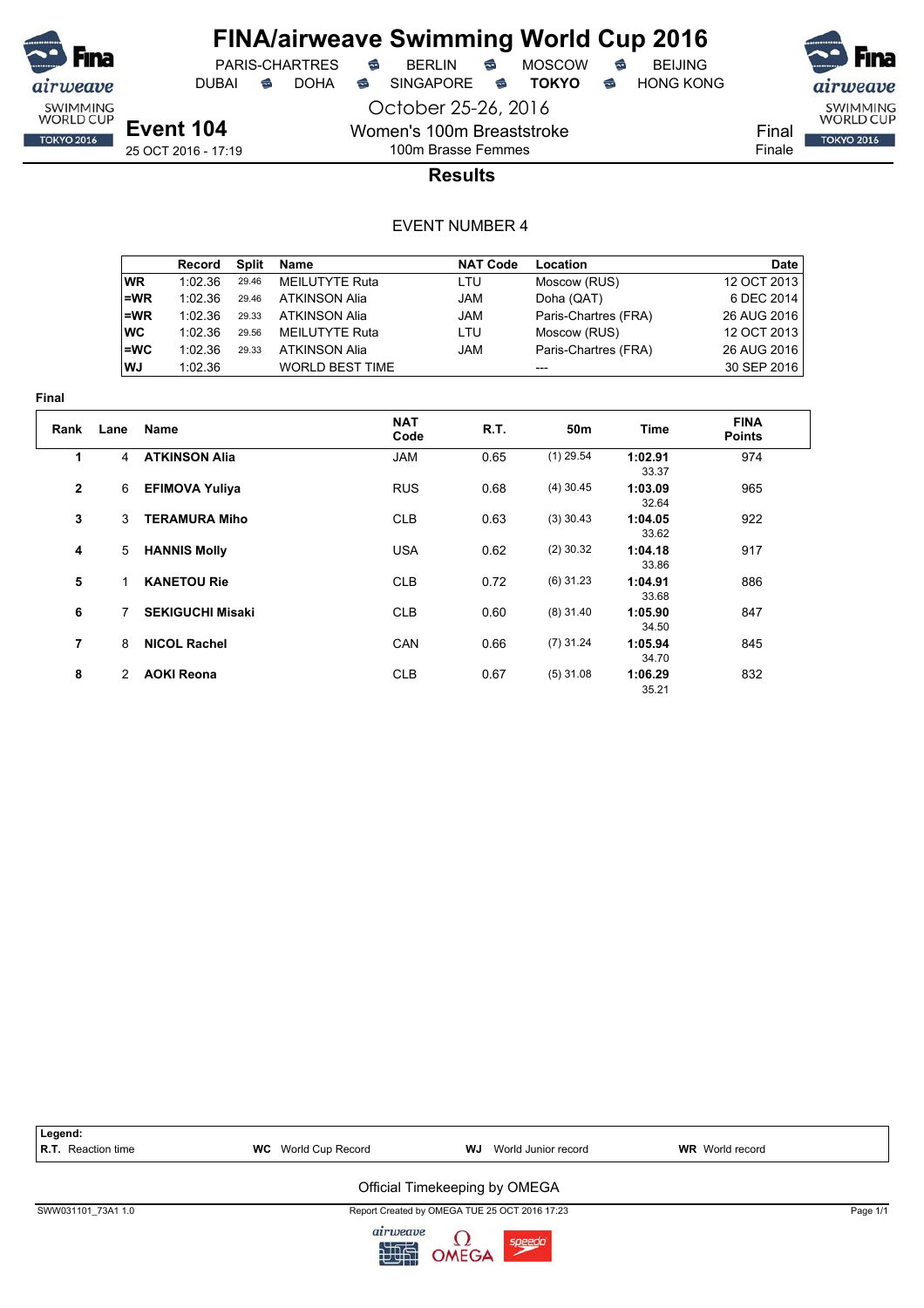

**Final**

# **FINA/airweave Swimming World Cup 2016**

October 25-26, 2016 DUBAI **S** DOHA SINGAPORE S **TOKYO** S HONG KONG

PARIS-CHARTRES **B** BERLIN **B** MOSCOW **B** BEIJING

SWIMMING<br>WORLD CUP Final **TOKYO 2016** 

Finale

**Event 105** 25 OCT 2016 - 17:24

100m Papillon Femmes **Results**

Women's 100m Butterfly

#### EVENT NUMBER 5

|                |               | Record                  | <b>Split</b> | <b>Name</b>            | <b>NAT Code</b> | <b>Location</b> |                | Date                         |
|----------------|---------------|-------------------------|--------------|------------------------|-----------------|-----------------|----------------|------------------------------|
|                | <b>WR</b>     | 54.61                   | 25.96        | SJOESTROEM Sarah       | <b>SWE</b>      | Doha (QAT)      |                | 7 DEC 2014                   |
|                | <b>WC</b>     | 55.30                   | 26.16        | <b>COUTTS Alicia</b>   | <b>AUS</b>      | Tokyo (JPN)     |                | 9 NOV 2013                   |
|                | WJ            | 56.64                   |              | <b>WORLD BEST TIME</b> |                 | ---             |                | 30 SEP 2016                  |
|                |               |                         |              |                        |                 |                 |                |                              |
| ıal            |               |                         |              |                        |                 |                 |                |                              |
| Rank           | Lane          | Name                    |              | <b>NAT</b><br>Code     | R.T.            | 50m             | Time           | <b>FINA</b><br><b>Points</b> |
| 1              | 4             | <b>WORRELL Kelsi</b>    |              | <b>USA</b>             | 0.62            | $(2)$ 26.38     | 55.84<br>29.46 | 935                          |
| 2              | 6             | <b>OTTESEN Jeanette</b> |              | <b>DEN</b>             | 0.66            | $(1)$ 26.14     | 55.91<br>29.77 | 931                          |
| 3              | 3             | <b>HOSSZU Katinka</b>   |              | <b>HUN</b>             | 0.66            | $(4)$ 26.84     | 56.02<br>29.18 | 926                          |
| 4              | 5             | <b>IKEE Rikako</b>      |              | <b>CLB</b>             | 0.65            | $(3)$ 26.73     | 56.42<br>29.69 | 906 WJ                       |
| 5              | 7             | <b>MERRELL Eva</b>      |              | <b>USA</b>             | 0.72            | $(5)$ 26.98     | 58.07<br>31.09 | 831                          |
| 6              | 8             | <b>KOBAYASHI Asuka</b>  |              | <b>CLB</b>             | 0.69            | $(6)$ 27.24     | 58.20<br>30.96 | 826                          |
| $\overline{7}$ | 1.            | <b>CHAN Kin Lok</b>     |              | <b>HKG</b>             | 0.72            | $(7)$ 27.36     | 58.26<br>30.90 | 823                          |
| 8              | $\mathcal{P}$ | <b>GROVES Madeline</b>  |              | <b>AUS</b>             | 0.72            | $(8)$ 27.76     | 58.31<br>30.55 | 821                          |



九四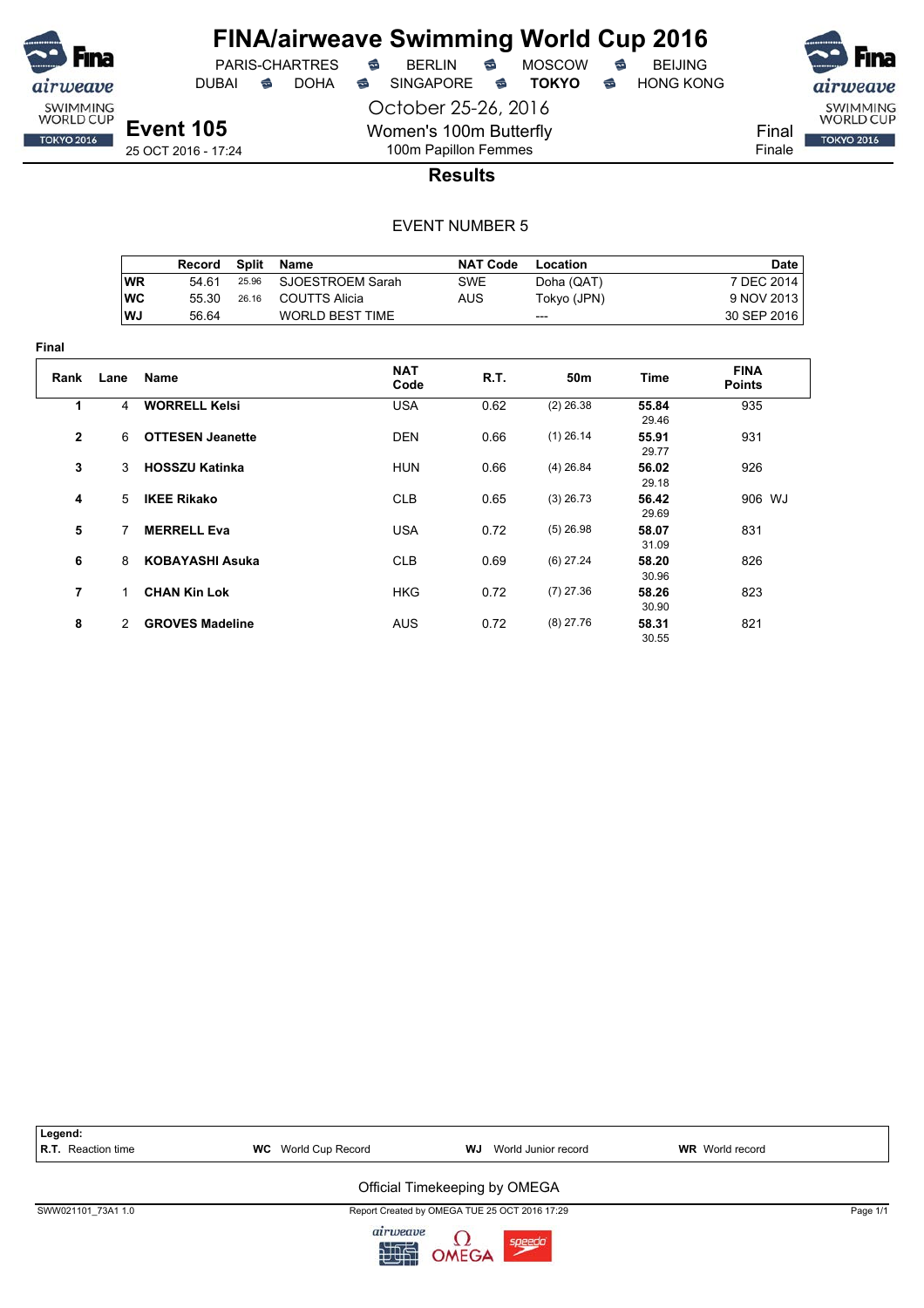

DUBAI **S** DOHA S SINGAPORE S TOKYO S HONG KONG

October 25-26, 2016

**Event 106** 25 OCT 2016 - 17:37 Men's 100m Backstroke 100m Dos Hommes



**Results**

#### EVENT NUMBER 6

|            | Record | Split | Name                   | <b>NAT Code</b> | Location           | Date        |
|------------|--------|-------|------------------------|-----------------|--------------------|-------------|
| <b>WR</b>  | 48.92  | 23.56 | <b>GREVERS Matthew</b> | USA             | Indianapolis (USA) | 12 DEC 2015 |
| <b>IWC</b> | 49.29  | 23.27 | MARSHALL Peter         | USA             | Stockholm (SWE)    | 10 NOV 2009 |
| ∣WJ        | 50 77  | 24.37 | GLINTA Robert          | ROU             | Netanya (ISR)      | 4 DEC 2015  |

| Final        |      |                              |                    |             |              |                |                              |
|--------------|------|------------------------------|--------------------|-------------|--------------|----------------|------------------------------|
| Rank         | Lane | Name                         | <b>NAT</b><br>Code | <b>R.T.</b> | 50m          | <b>Time</b>    | <b>FINA</b><br><b>Points</b> |
| 1            | 5    | <b>LARKIN Mitchell</b>       | <b>AUS</b>         | 0.72        | $(2)$ 24.40  | 50.23<br>25.83 | 923                          |
| $\mathbf{2}$ | 3    | <b>KANEKO Masaki</b>         | <b>CLB</b>         | 0.57        | $(=4)$ 24.44 | 50.36<br>25.92 | 916                          |
| 3            | 4    | <b>KOGA Junya</b>            | <b>CLB</b>         | 0.49        | $(1)$ 24.27  | 50.45<br>26.18 | 911                          |
| 4            | 8    | <b>SANKOVICH Pavel</b>       | <b>BLR</b>         | 0.56        | $(3)$ 24.41  | 50.56<br>26.15 | 905                          |
| 5            | 7    | <b>DONETC Stanislav</b>      | <b>RUS</b>         | 0.74        | $(=4)$ 24.44 | 50.58<br>26.14 | 904                          |
| 6            | 2    | <b>GLINTA Robert</b>         | <b>ROU</b>         | 0.58        | $(7)$ 24.68  | 50.72<br>26.04 | 897                          |
| 7            | 6    | <b>ORTIZ-CANAVATE Miquel</b> | <b>ESP</b>         | 0.58        | $(6)$ 24.60  | 51.81<br>27.21 | 841                          |
| 8            | 1.   | <b>IWATA Tetsuya</b>         | <b>CLB</b>         | 0.53        | $(8)$ 24.98  | 51.93<br>26.95 | 835                          |

Legend:<br>R.T. Reaction time **R.T.** WC World Cup Record **WJ** World Junior record **WR** World record Official Timekeeping by OMEGA SWM041101\_73A1 1.0 Page 1/1 airweave

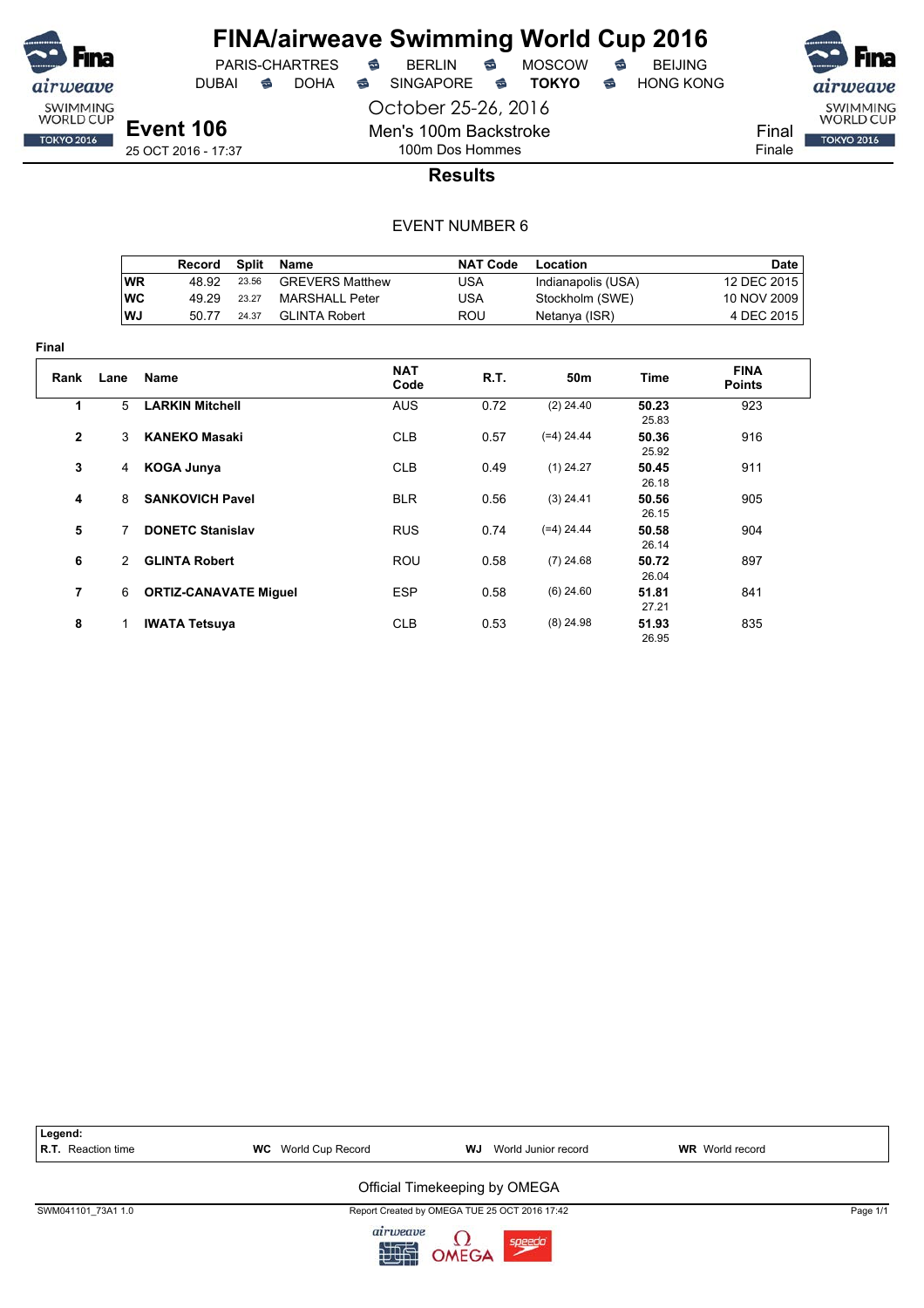

**Final**

# **FINA/airweave Swimming World Cup 2016**

DUBAI **S** DOHA S SINGAPORE S TOKYO S HONG KONG

PARIS-CHARTRES **B** BERLIN **B** MOSCOW **B** BEIJING

October 25-26, 2016 Women's 50m Backstroke

SWIMMING<br>WORLD CUP Final **TOKYO 2016** 

Finale

**Results**

#### EVENT NUMBER 7

50m Dos Femmes

|            | Record Name |                       | <b>NAT Code</b> | Location        | Date        |
|------------|-------------|-----------------------|-----------------|-----------------|-------------|
| <b>WR</b>  |             | 25.67 MEDEIROS Etiene | <b>BRA</b>      | Doha (QAT)      | 7 DEC 2014  |
| <b>IWC</b> |             | 25.82 ZHAO Jing       | CHN             | Stockholm (SWE) | 10 NOV 2009 |
| l WJ       |             | 26.13 WORLD BEST TIME |                 | ---             | 30 SEP 2016 |

| Rank | Lane | Name                   | <b>NAT</b><br>Code | R.T. | Time  | <b>FINA</b><br><b>Points</b> |
|------|------|------------------------|--------------------|------|-------|------------------------------|
|      | 3    | <b>HOSSZU Katinka</b>  | <b>HUN</b>         | 0.56 | 26.23 | 937                          |
| 2    | 4    | <b>SEEBOHM Emily</b>   | <b>AUS</b>         | 0.61 | 26.30 | 929                          |
| 3    | 5.   | <b>TAKEMURA Miyuki</b> | <b>CLB</b>         | 0.54 | 26.57 | 901                          |
| 4    |      | <b>ZEVINA Daryna</b>   | <b>UKR</b>         | 0.76 | 26.76 | 882                          |
| 5    | 6    | <b>MORONUKI Emi</b>    | <b>CLB</b>         | 0.61 | 26.81 | 877                          |
| 6    | 2    | <b>TAKABA Masumi</b>   | <b>CLB</b>         | 0.58 | 27.08 | 851                          |
| 7    |      | <b>SAKAI Natsumi</b>   | <b>CLB</b>         | 0.58 | 27.15 | 845                          |
| 8    | 8    | <b>WILSON Madison</b>  | AUS                | 0.54 | 27.36 | 825                          |

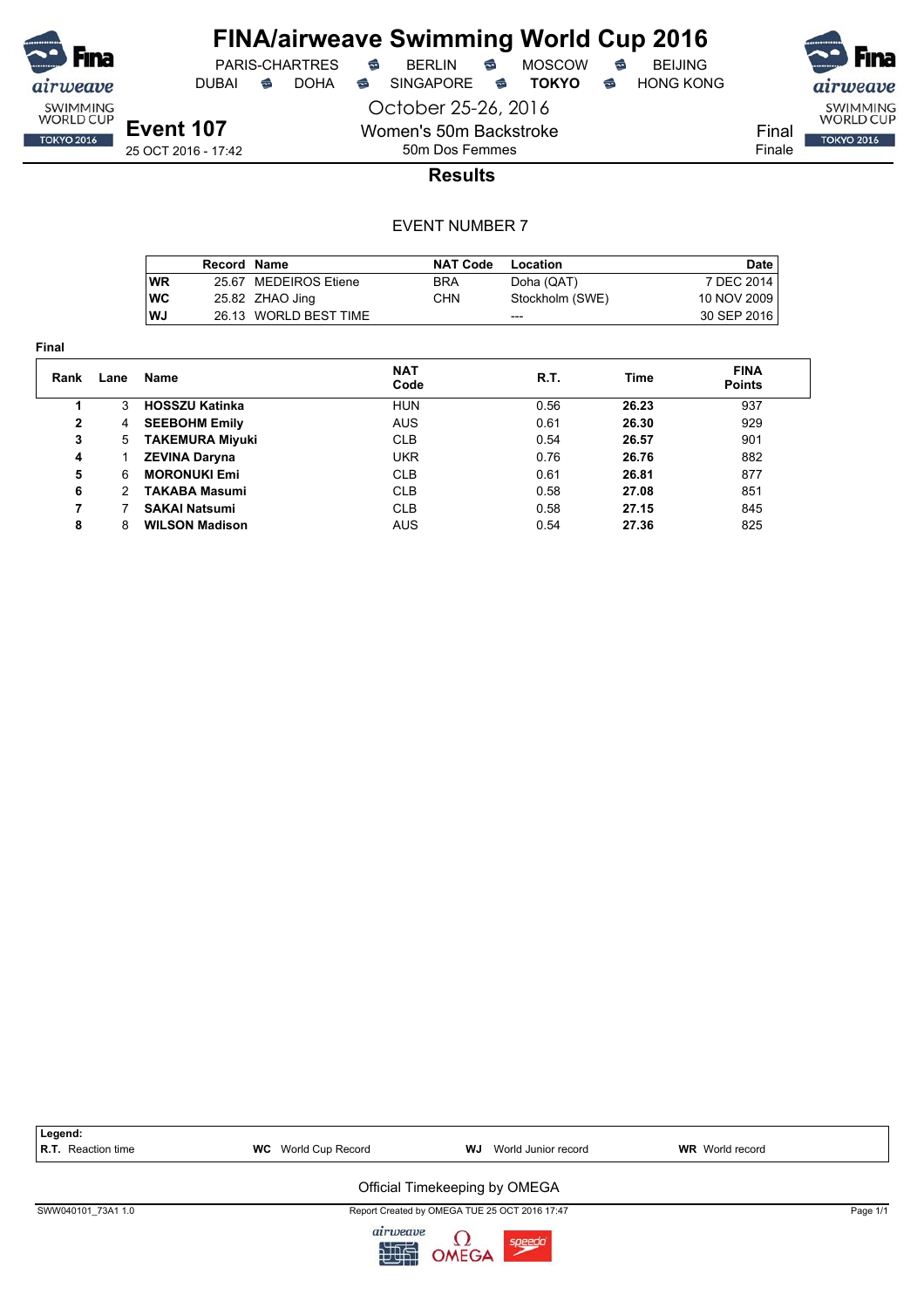

DUBAI **S** DOHA SINGAPORE S **TOKYO** S HONG KONG

PARIS-CHARTRES **B** BERLIN **B** MOSCOW **B** BEIJING

October 25-26, 2016



Final Finale

## 200m Papillon Hommes **Results**

Men's 200m Butterfly

|              |                | Record                  |                        | <b>Splits</b> |         | <b>Name</b>            |            | <b>NAT Code</b> | Location             |                        |                  | <b>Date</b>                  |
|--------------|----------------|-------------------------|------------------------|---------------|---------|------------------------|------------|-----------------|----------------------|------------------------|------------------|------------------------------|
|              | <b>WR</b>      | 1:48.56                 | 24.68                  | 52.96         | 1:20.81 | LE CLOS Chad           | <b>RSA</b> |                 | Singapore (SIN)      |                        |                  | 5 NOV 2013                   |
|              | <b>WC</b>      | 1:48.56                 | 24.68                  | 52.96         | 1:20.81 | LE CLOS Chad           | <b>RSA</b> |                 | Singapore (SIN)      |                        |                  | 5 NOV 2013                   |
|              | WJ             | 1:51.30                 |                        |               |         | <b>WORLD BEST TIME</b> |            | ---             |                      |                        |                  | 30 SEP 2016                  |
| <b>Final</b> |                |                         |                        |               |         |                        |            |                 |                      |                        |                  |                              |
| Rank         | Lane           | Name                    |                        |               |         | <b>NAT</b><br>Code     | R.T.       | 50m             | 100m                 | 150m                   | Time             | <b>FINA</b><br><b>Points</b> |
| 1            |                | 4 SETO Daiya            |                        |               |         | <b>JPN</b>             | 0.61       | $(2)$ 24.90     | $(2)$ 52.96          | (1) 1:21.47            | 1:49.93          | 963                          |
|              |                |                         |                        |               |         |                        |            |                 | 28.06                | 28.51                  | 28.46            |                              |
| $\mathbf{2}$ |                | 6 LE CLOS Chad          |                        |               |         | <b>RSA</b>             | 0.62       | $(1)$ 24.34     | $(1)$ 52.58<br>28.24 | (2) 1:22.00<br>29.42   | 1:50.35<br>28.35 | 952                          |
| 3            | 5              | <b>SAKAI Masato</b>     |                        |               |         | <b>JPN</b>             | 0.64       | $(3)$ 24.97     | (4) 53.76<br>28.79   | (3) 1:22.54<br>28.78   | 1:51.30<br>28.76 | 927                          |
| 4            | 3              | <b>HOROMURA Nao</b>     |                        |               |         | <b>CLB</b>             | 0.64       | $(4)$ 25.16     | (3) 53.58            | (4) 1:22.97            | 1:52.94          | 888                          |
| 5            | $\overline{2}$ | <b>HIRAI Kenta</b>      |                        |               |         | <b>CLB</b>             | 0.62       | $(5)$ 25.47     | 28.42<br>(5) 54.08   | 29.39<br>(5) 1:23.60   | 29.97<br>1:53.00 | 886                          |
|              |                |                         |                        |               |         |                        |            |                 | 28.61                | 29.52                  | 29.40            |                              |
| 6            |                |                         | <b>WATARAI Syun</b>    |               |         | <b>CLB</b>             | 0.71       | $(8)$ 26.17     | $(8)$ 55.15<br>28.98 | $(8)$ 1:25.05<br>29.90 | 1:55.25<br>30.20 | 835                          |
| 7            | 8              | <b>UMEMOTO Masayuki</b> |                        |               |         | <b>CLB</b>             | 0.67       | $(6)$ 25.58     | (6) 54.24<br>28.66   | (6) 1:24.66<br>30.42   | 1:56.00<br>31.34 | 819                          |
| 8            |                |                         | <b>OHSAKA Masafumi</b> |               |         | <b>CLB</b>             | 0.70       | $(7)$ 25.82     | (7) 54.94<br>29.12   | (7) 1:24.83<br>29.89   | 1:56.23<br>31.40 | 814                          |

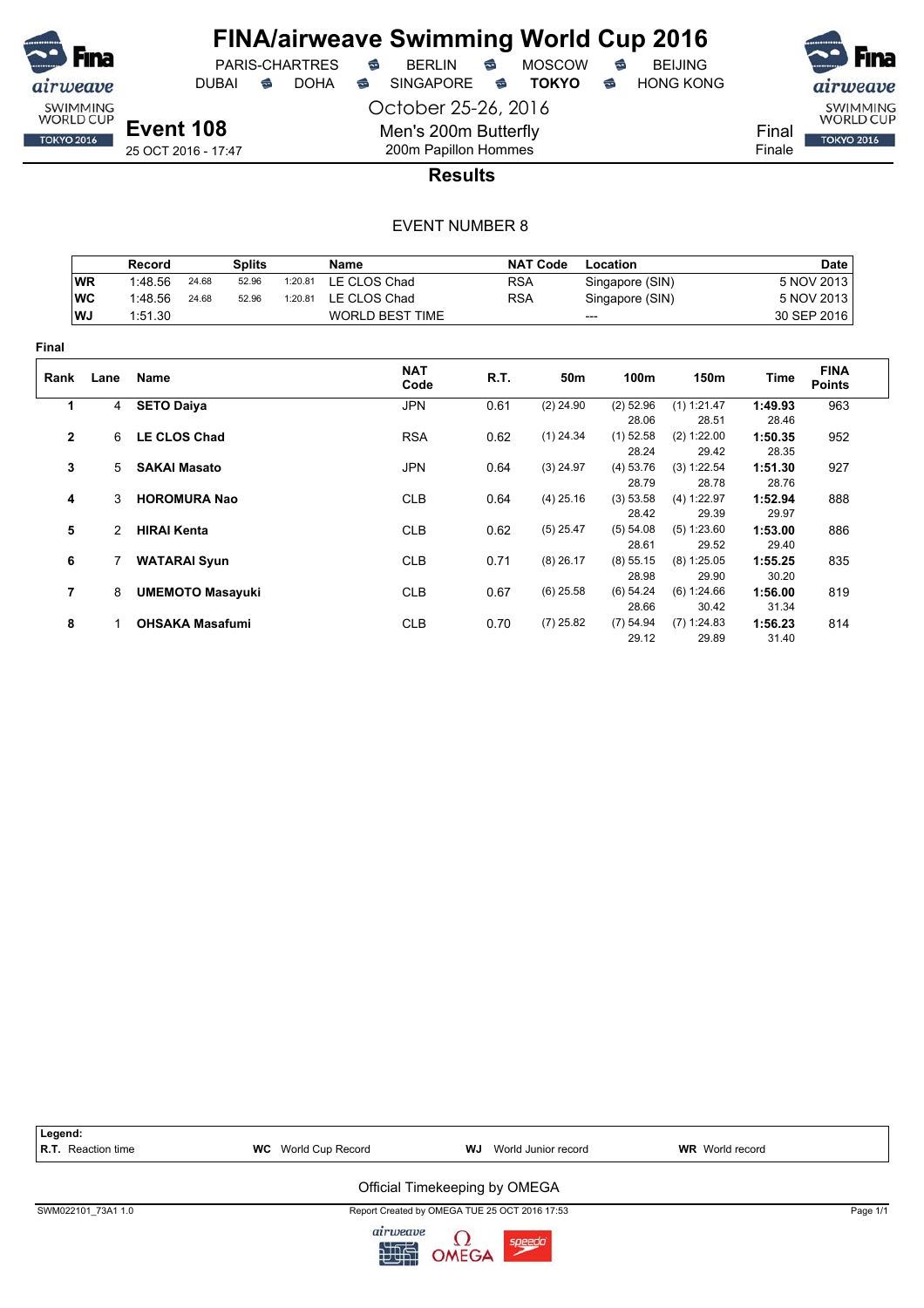

PARIS-CHARTRES **S** BERLIN S MOSCOW S

DUBAI **S** DOHA S SINGAPORE S TOKYO S HONG KONG

**Event 109** 25 OCT 2016 - 17:53

October 25-26, 2016 Women's 200m Individual Medley

200m 4-Nages Femmes



**Results**

|              |                | Record                 | <b>Splits</b>            |         | Name                   |            | <b>NAT Code</b> | Location               |                        |                  | <b>Date</b>                  |
|--------------|----------------|------------------------|--------------------------|---------|------------------------|------------|-----------------|------------------------|------------------------|------------------|------------------------------|
|              | <b>WR</b>      | 2:01.86                | 26.47<br>56.40           | 1:32.49 | HOSSZU Katinka         | <b>HUN</b> |                 | Doha (QAT)             |                        |                  | 6 DEC 2014                   |
|              | WC             | 2:02.13                | 26.84<br>56.85           | 1:33.18 | <b>HOSSZU Katinka</b>  | <b>HUN</b> |                 | Dubai (UAE)            |                        |                  | 31 AUG 2014                  |
|              | WJ             | 2:04.64                |                          |         | <b>WORLD BEST TIME</b> |            |                 | ---                    |                        |                  | 30 SEP 2016                  |
| Final        |                |                        |                          |         |                        |            |                 |                        |                        |                  |                              |
| Rank         | Lane           | Name                   |                          |         | <b>NAT</b><br>Code     | R.T.       | 50m             | 100m                   | 150m                   | Time             | <b>FINA</b><br><b>Points</b> |
| 1            | $\overline{4}$ | <b>HOSSZU Katinka</b>  |                          |         | <b>HUN</b>             | 0.68       | $(1)$ 27.17     | $(1)$ 58.56<br>31.39   | (1) 1:34.84<br>36.28   | 2:04.56<br>29.72 | 936                          |
| $\mathbf{2}$ | 5              | <b>TERAMURA Miho</b>   |                          |         | <b>CLB</b>             | 0.67       | $(2)$ 27.31     | (3) 59.97<br>32.66     | (2) 1:35.52<br>35.55   | 2:06.11<br>30.59 | 902                          |
| 3            |                | <b>EFIMOVA Yuliya</b>  |                          |         | <b>RUS</b>             | 0.68       | $(8)$ 28.87     | $(8)$ 1:01.54<br>32.67 | (3) 1:35.87<br>34.33   | 2:07.33<br>31.46 | 876                          |
| 4            | 3              | <b>OHHASHI Yui</b>     |                          |         | <b>CLB</b>             | 0.69       | $(4)$ 28.01     | $(2)$ 59.81<br>31.80   | (4) 1:37.64<br>37.83   | 2:07.91<br>30.27 | 864                          |
| 5            | $\mathcal{P}$  |                        | <b>JAKABOS Zsuzsanna</b> |         | <b>HUN</b>             | 0.71       | $(7)$ 28.26     | (5) 1:00.52<br>32.26   | (6) 1:38.66<br>38.14   | 2:08.15<br>29.49 | 859                          |
| 6            | 8              | <b>NGUYEN Anh Vien</b> |                          |         | VIE                    | 0.68       | $(5)$ 28.04     | (6) 1:00.74<br>32.70   | $(7)$ 1:38.93<br>38.19 | 2:09.39<br>30.46 | 835                          |
| 7            |                | <b>MAKINO Hiroko</b>   |                          |         | <b>CLB</b>             | 0.61       | $(6)$ 28.16     | (4) 1:00.49<br>32.33   | (5) 1:37.83<br>37.34   | 2:09.45<br>31.62 | 834                          |
| 8            | 6              | <b>OOMOTO Rika</b>     |                          |         | <b>CLB</b>             | 0.67       | $(3)$ 27.99     | $(7)$ 1:00.83<br>32.84 | $(8)$ 1:39.06<br>38.23 | 2:10.82<br>31.76 | 808                          |

| Legend:<br><b>R.T.</b> Reaction time | <b>WC</b> World Cup Record | WJ<br>World Junior record                     | <b>WR</b> World record |          |
|--------------------------------------|----------------------------|-----------------------------------------------|------------------------|----------|
|                                      |                            | Official Timekeeping by OMEGA                 |                        |          |
| SWW052101 73A1 1.0                   |                            | Report Created by OMEGA TUE 25 OCT 2016 18:00 |                        | Page 1/1 |
|                                      | airu                       | $\sim$                                        |                        |          |

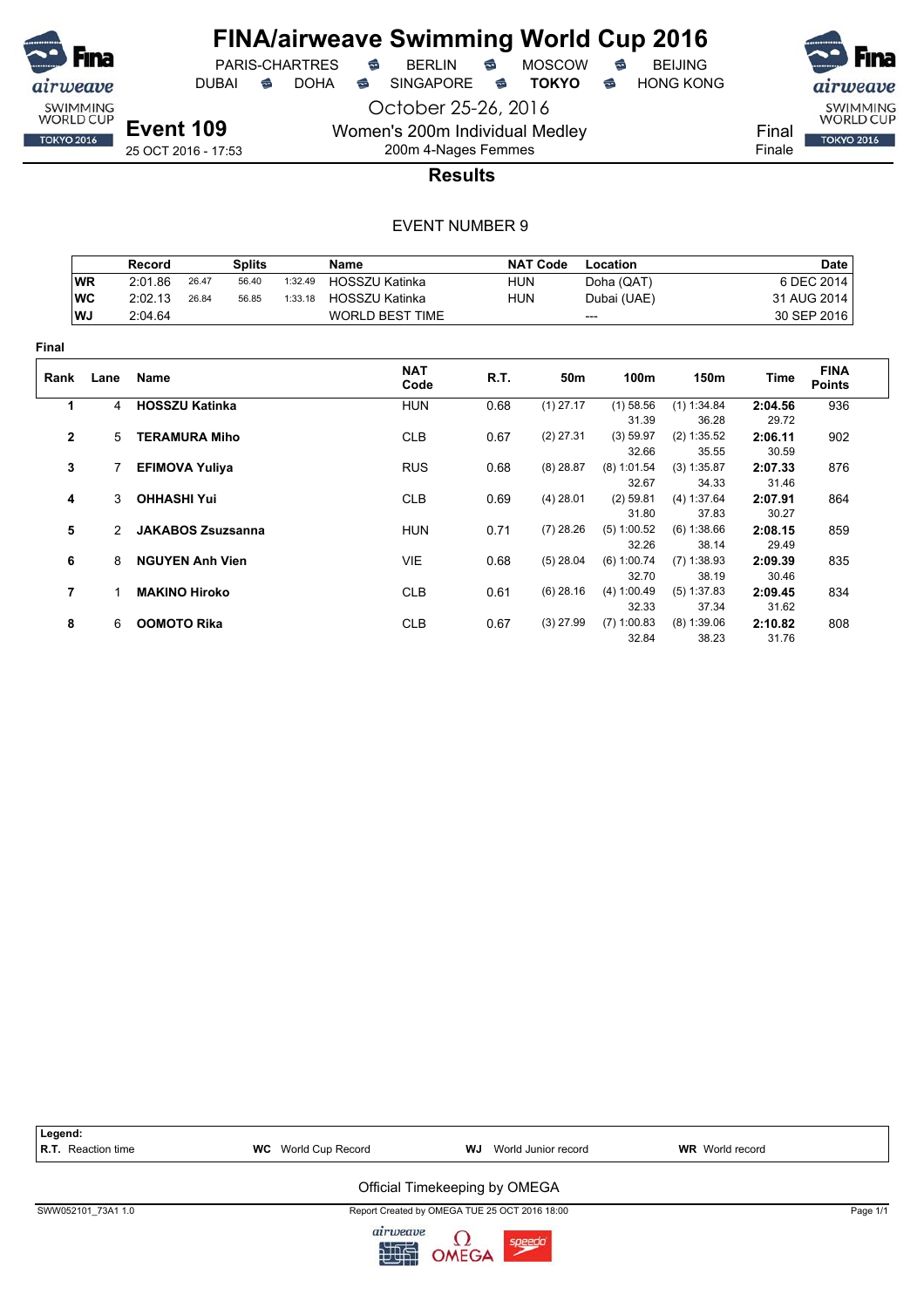

DUBAI **S** DOHA SINGAPORE S **TOKYO** S HONG KONG

October 25-26, 2016 Men's 400m Freestyle 400m Nage Libre Hommes





Final Finale

25 OCT 2016 - 18:08

#### **Results**

|           | Record  |       | <b>Splits</b> |         | Name                   | <b>NAT Code</b> | Location     | Date        |
|-----------|---------|-------|---------------|---------|------------------------|-----------------|--------------|-------------|
| WR        | 3:32.25 | 50.80 | 1:44.73       | 2:38.85 | <b>AGNEL Yannick</b>   | FRA             | Angers (FRA) | 15 NOV 2012 |
| <b>WC</b> | 3:32.77 | 52.62 | 1:46.68       | 2:40.65 | BIEDERMANN Paul        | GER             | Berlin (GER) | 14 NOV 2009 |
| WJ        | 3:39.48 |       |               |         | <b>WORLD BEST TIME</b> |                 | $---$        | 30 SEP 2016 |

| Rank Lane     |   | Name                                        |                                    | <b>NAT</b><br>Code        |                           | R.T.                      | Time    | <b>FINA</b><br><b>Points</b> |
|---------------|---|---------------------------------------------|------------------------------------|---------------------------|---------------------------|---------------------------|---------|------------------------------|
|               | 4 | <b>ROMANCHUK Mykhailo</b>                   |                                    | <b>UKR</b>                |                           | 0.70                      | 3:39.67 | 902                          |
| 50m (8) 26.14 |   | 100m (6) 53.63<br>150m (5) 1:21.22<br>27.49 | 200m (2) 1:48.83<br>27.61<br>27.59 | 250m (1) 2:16.56<br>27.73 | 300m (1) 2:44.41<br>27.85 | 350m (1) 3:12.41<br>28.00 | 27.26   |                              |
| 2             | 3 | <b>KOBORI Yuuki</b>                         |                                    | <b>CLB</b>                |                           | 0.61                      | 3:42.35 | 869                          |
| 50m (2) 24.50 |   | 100m (1) 51.87<br>150m (1) 1:19.66<br>27.37 | 200m (1) 1:47.91<br>28.25<br>27.79 | 250m (2) 2:16.61<br>28.70 | 300m (2) 2:45.27<br>28.66 | 350m (2) 3:14.29<br>29.02 | 28.06   |                              |
| 3             | 6 | <b>MATSUMOTO Katsuhiro</b>                  |                                    | <b>CLB</b>                |                           | 0.65                      | 3:43.19 | 860                          |
| 50m (3) 25.00 |   | 100m (3) 52.55<br>150m (4) 1:20.93<br>27.55 | 200m (3) 1:49.36<br>28.38<br>28.43 | 250m (3) 2:18.10<br>28.74 | 300m (3) 2:47.14<br>29.04 | 350m (3) 3:15.95<br>28.81 | 27.24   |                              |
| 4             | 5 | <b>ZELLMANN Poul</b>                        |                                    | <b>GER</b>                |                           | 0.73                      | 3:43.55 | 855                          |
| 50m (7) 26.01 |   | 100m (8) 53.92<br>150m (7) 1:22.11<br>27.91 | 200m (7) 1:50.81<br>28.19<br>28.70 | 250m (7) 2:19.41<br>28.60 | 300m (7) 2:48.33<br>28.92 | 350m (5) 3:16.54<br>28.21 | 27.01   |                              |
| 5             |   | <b>GUY James</b>                            |                                    | <b>GBR</b>                |                           | 0.67                      | 3:43.83 | 852                          |
| 50m (5) 25.42 |   | 100m (5) 53.53<br>150m (6) 1:21.78<br>28.11 | 200m (6) 1:50.35<br>28.25<br>28.57 | 250m (6) 2:19.05<br>28.70 | 300m (5) 2:47.85<br>28.80 | 350m (4) 3:16.36<br>28.51 | 27.47   |                              |
| 6             |   | <b>AMAI Tsubasa</b>                         |                                    | <b>CLB</b>                |                           | 0.61                      | 3:44.60 | 843                          |
| 50m (4) 25.37 |   | 150m (3) 1:20.88<br>100m (4) 52.81<br>27.44 | 200m (5) 1:49.65<br>28.07<br>28.77 | 250m (4) 2:18.52<br>28.87 | 300m (4) 2:47.56<br>29.04 | 350m (6) 3:16.68<br>29.12 | 27.92   |                              |
|               |   | <b>EHARA Naito</b>                          |                                    | <b>CLB</b>                |                           | 0.61                      | 3:45.21 | 837                          |
| 50m (1) 24.49 |   | 100m (2) 52.02<br>150m (2) 1:20.47<br>27.53 | 200m (4) 1:49.50<br>28.45<br>29.03 | 250m (5) 2:18.71<br>29.21 | 300m (6) 2:47.97<br>29.26 | 350m (7) 3:17.08<br>29.11 | 28.13   |                              |
| 8             | 8 | <b>SAKAI Masato</b>                         |                                    | JPN                       |                           | 0.65                      | 3:46.03 | 828                          |
| 50m (6) 25.78 |   | 100m (7) 53.87<br>150m (8) 1:22.50<br>28.09 | 200m (8) 1:51.33<br>28.83<br>28.63 | 250m (8) 2:20.55<br>29.22 | 300m (8) 2:49.91<br>29.36 | 350m (8) 3:18.59<br>28.68 | 27.44   |                              |



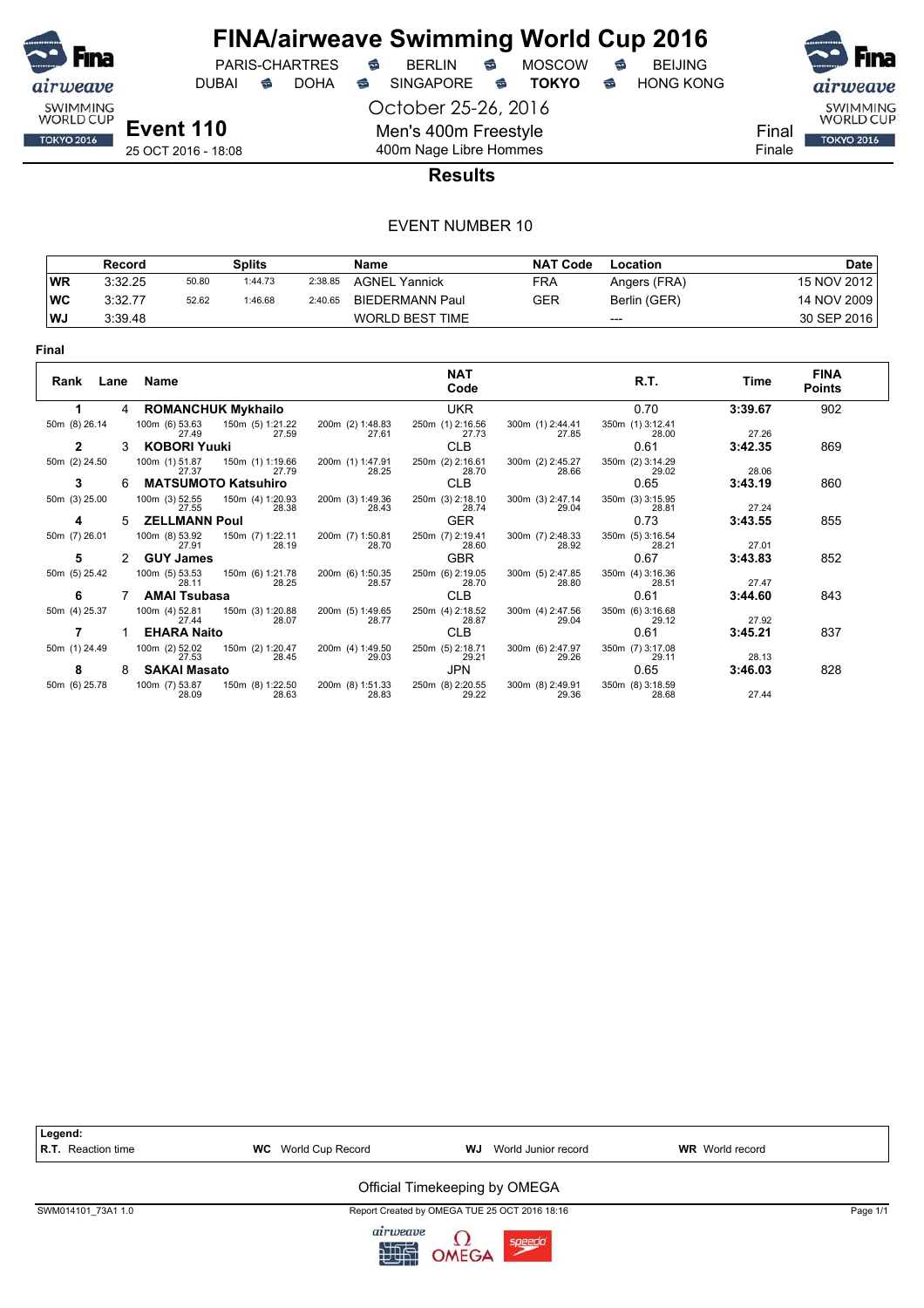

DUBAI **S** DOHA S SINGAPORE S TOKYO S HONG KONG

PARIS-CHARTRES **S** BERLIN S MOSCOW S

October 25-26, 2016 Women's 50m Freestyle

airweave SWIMMING<br>WORLD CUP Final **TOKYO 2016** 

Finale

**Results**

#### EVENT NUMBER 11

50m Nage Libre Femmes

|           | Record Name |                           | <b>NAT Code</b> | Location           | <b>Date</b> |
|-----------|-------------|---------------------------|-----------------|--------------------|-------------|
| <b>WR</b> |             | 23.24 KROMOWIDJOJO Ranomi | <b>NED</b>      | Eindhoven (NED)    | 7 AUG 2013  |
| l=WR      |             | 23.24 KROMOWIDJOJO Ranomi | <b>NED</b>      | Indianapolis (USA) | 12 DEC 2015 |
| <b>WC</b> |             | 23.24 KROMOWIDJOJO Ranomi | <b>NED</b>      | Eindhoven (NED)    | 7 AUG 2013  |
| l WJ      |             | 24.00 ZHU Menghui         | CHN             | Beijing (CHN)      | 30 SEP 2016 |

**Final**

| .            |      |                                |                    |      |       |                              |
|--------------|------|--------------------------------|--------------------|------|-------|------------------------------|
| Rank         | Lane | Name                           | <b>NAT</b><br>Code | R.T. | Time  | <b>FINA</b><br><b>Points</b> |
|              | 5.   | <b>OTTESEN Jeanette</b>        | <b>DEN</b>         | 0.63 | 23.80 | 931                          |
| $\mathbf{2}$ | 4    | <b>HERASIMENIA Aliaksandra</b> | <b>BLR</b>         | 0.67 | 24.04 | 903                          |
| 3            | 3    | <b>WILLIAMS Michelle</b>       | CAN                | 0.66 | 24.25 | 880                          |
| 4            | 2    | <b>SEEBOHM Emily</b>           | <b>AUS</b>         | 0.67 | 24.32 | 872                          |
| 5            |      | <b>WORRELL Kelsi</b>           | USA                | 0.62 | 24.58 | 845                          |
| 6            | 6    | <b>IKEE Rikako</b>             | <b>CLB</b>         | 0.63 | 24.61 | 842                          |
| 7            | 8    | <b>BUCHANAN Carla</b>          | <b>AUS</b>         | 0.67 | 24.84 | 818                          |
| 8            |      | <b>WU Yue</b>                  | CHN                | 0.66 | 25.00 | 803                          |
|              |      |                                |                    |      |       |                              |

| Legend:            |                            |                                               |                        |  |
|--------------------|----------------------------|-----------------------------------------------|------------------------|--|
| R.T. Reaction time | <b>WC</b> World Cup Record | World Junior record<br>WJ                     | <b>WR</b> World record |  |
|                    |                            |                                               |                        |  |
|                    |                            | Official Timekeeping by OMEGA                 |                        |  |
| SWW010101 73A1 1.0 |                            | Report Created by OMEGA TUE 25 OCT 2016 18:20 | Page 1/1               |  |
|                    | a                          | $\sim$                                        |                        |  |

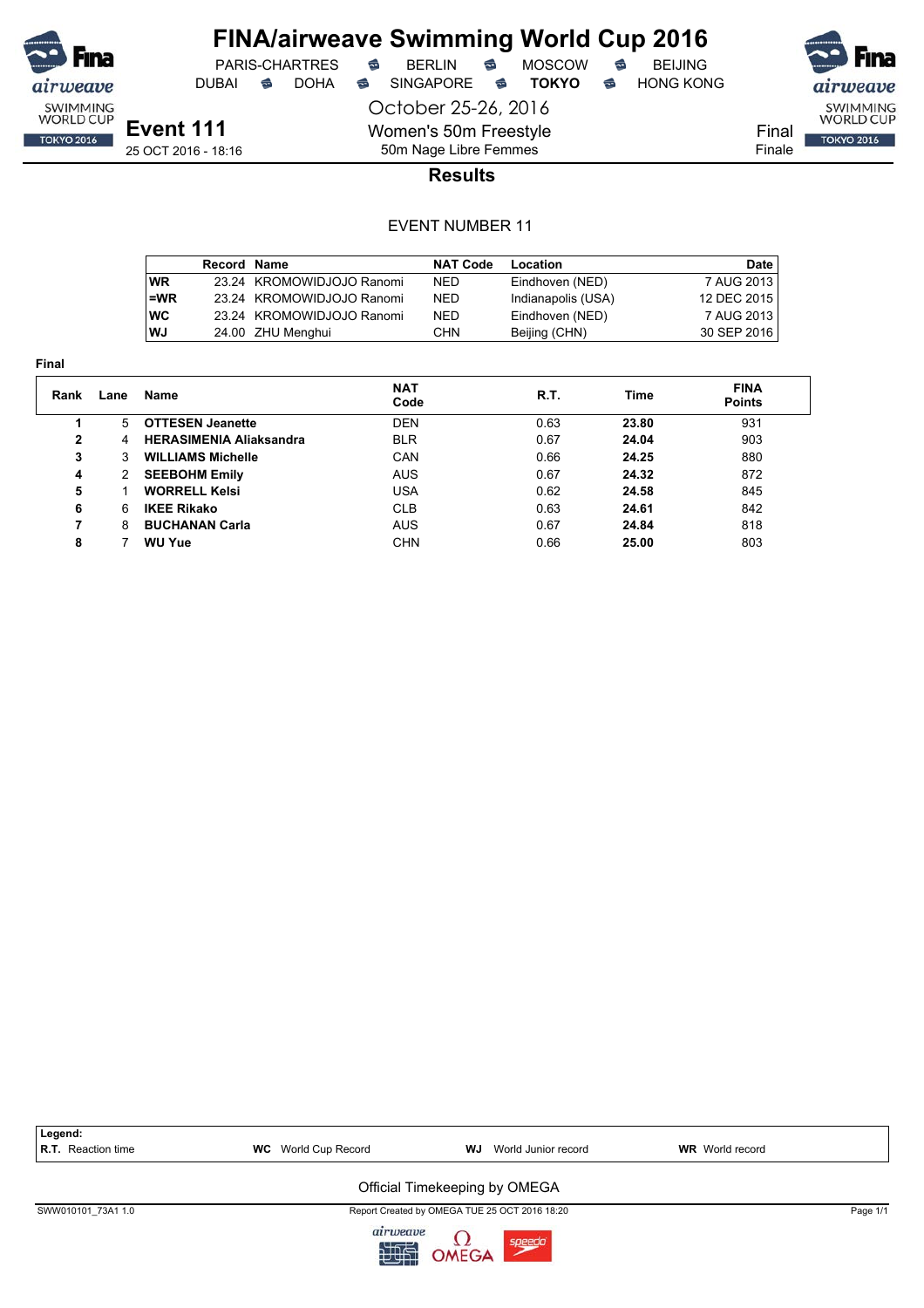

DUBAI **S** DOHA S SINGAPORE S TOKYO S HONG KONG

October 25-26, 2016



airweave SWIMMING<br>WORLD CUP Final **TOKYO 2016** Finale

**Event 112** 25 OCT 2016 - 18:21

### 200m Brasse Hommes **Results**

Men's 200m Breaststroke

|              |           | Record                 |                           | <b>Splits</b> |         | <b>Name</b>            |            | <b>NAT Code</b> | Location             |                      |                  | <b>Date</b>                  |
|--------------|-----------|------------------------|---------------------------|---------------|---------|------------------------|------------|-----------------|----------------------|----------------------|------------------|------------------------------|
|              | <b>WR</b> | 2:00.48                | 27.75                     | 58.75         | 1:29.64 | <b>GYURTA Daniel</b>   | <b>HUN</b> |                 | Dubai (UAE)          |                      |                  | 31 AUG 2014                  |
|              | <b>WC</b> | 2:00.48                | 27.75                     | 58.75         | 1:29.64 | <b>GYURTA Daniel</b>   | <b>HUN</b> |                 | Dubai (UAE)          |                      |                  | 31 AUG 2014                  |
|              | WJ        | 2:03.23                |                           |               |         | <b>WORLD BEST TIME</b> |            | ---             |                      |                      |                  | 30 SEP 2016                  |
| Final        |           |                        |                           |               |         |                        |            |                 |                      |                      |                  |                              |
| Rank         | Lane      | Name                   |                           |               |         | <b>NAT</b><br>Code     | R.T.       | 50m             | 100m                 | 150m                 | Time             | <b>FINA</b><br><b>Points</b> |
| 1            | 7         | <b>KOCH Marco</b>      |                           |               |         | <b>GER</b>             | 0.71       | $(1)$ 27.93     | $(1)$ 59.18          | (1) 1:30.44          | 2:01.43          | 976                          |
|              |           |                        |                           |               |         |                        |            |                 | 31.25                | 31.26                | 30.99            |                              |
| $\mathbf{2}$ |           | 5 WATANABE Ippei       |                           |               |         | <b>JPN</b>             | 0.65       | $(2)$ 28.25     | $(2)$ 59.57<br>31.32 | (2) 1:31.29<br>31.72 | 2:03.56<br>32.27 | 927                          |
| 3            | 4         |                        | <b>TAKAHASHI Yukihiro</b> |               |         | <b>CLB</b>             | 0.69       | $(5)$ 28.69     | (4) 1:00.18          | (3) 1:32.18          | 2:03.97          | 917                          |
|              |           |                        |                           |               |         |                        |            |                 | 31.49                | 32.00                | 31.79            |                              |
| 4            |           |                        | <b>KOHINATA Kazuki</b>    |               |         | <b>CLB</b>             | 0.64       | $(3)$ 28.62     | $(5)$ 1:00.31        | (5) 1:32.61          | 2:04.25          | 911                          |
|              |           |                        |                           |               |         |                        |            |                 | 31.69                | 32.30                | 31.64            |                              |
| 5            |           | <b>WATANABE Kazuki</b> |                           |               |         | <b>CLB</b>             | 0.69       | $(7)$ 28.83     | $(7)$ 1:00.73        | (6) 1:32.80          | 2:05.04          | 894                          |
|              |           |                        |                           |               |         |                        |            |                 | 31.90                | 32.07                | 32.24            |                              |
| 6            | 8         | <b>GOTOU Kohei</b>     |                           |               |         | <b>CLB</b>             | 0.66       | $(4)$ 28.65     | (3) 59.91            | (4) 1:32.39          | 2:05.66          | 881                          |
|              |           |                        |                           |               |         |                        |            |                 | 31.26                | 32.48                | 33.27            |                              |
| 7            | 3         | <b>HAYASHI Kazuki</b>  |                           |               |         | <b>CLB</b>             | 0.65       | $(6)$ 28.70     | (6) 1:00.61          | $(7)$ 1:33.14        | 2:06.03          | 873                          |
|              |           |                        |                           |               |         |                        |            |                 | 31.91                | 32.53                | 32.89            |                              |
| 8            | 6         |                        | <b>OSHIKIRI Yuuta</b>     |               |         | <b>CLB</b>             | 0.65       | $(8)$ 29.35     | $(8)$ 1:01.34        | (8) 1:34.32          | 2:07.58          | 842                          |
|              |           |                        |                           |               |         |                        |            |                 | 31.99                | 32.98                | 33.26            |                              |

| Legend:<br>R.T. Reaction time | <b>WC</b> World Cup Record | World Junior record<br>WJ                     | <b>WR</b> World record |          |
|-------------------------------|----------------------------|-----------------------------------------------|------------------------|----------|
|                               |                            | Official Timekeeping by OMEGA                 |                        |          |
| SWM032101 73A1 1.0            |                            | Report Created by OMEGA TUE 25 OCT 2016 18:26 |                        | Page 1/1 |
|                               | airu                       | $\sim$                                        |                        |          |

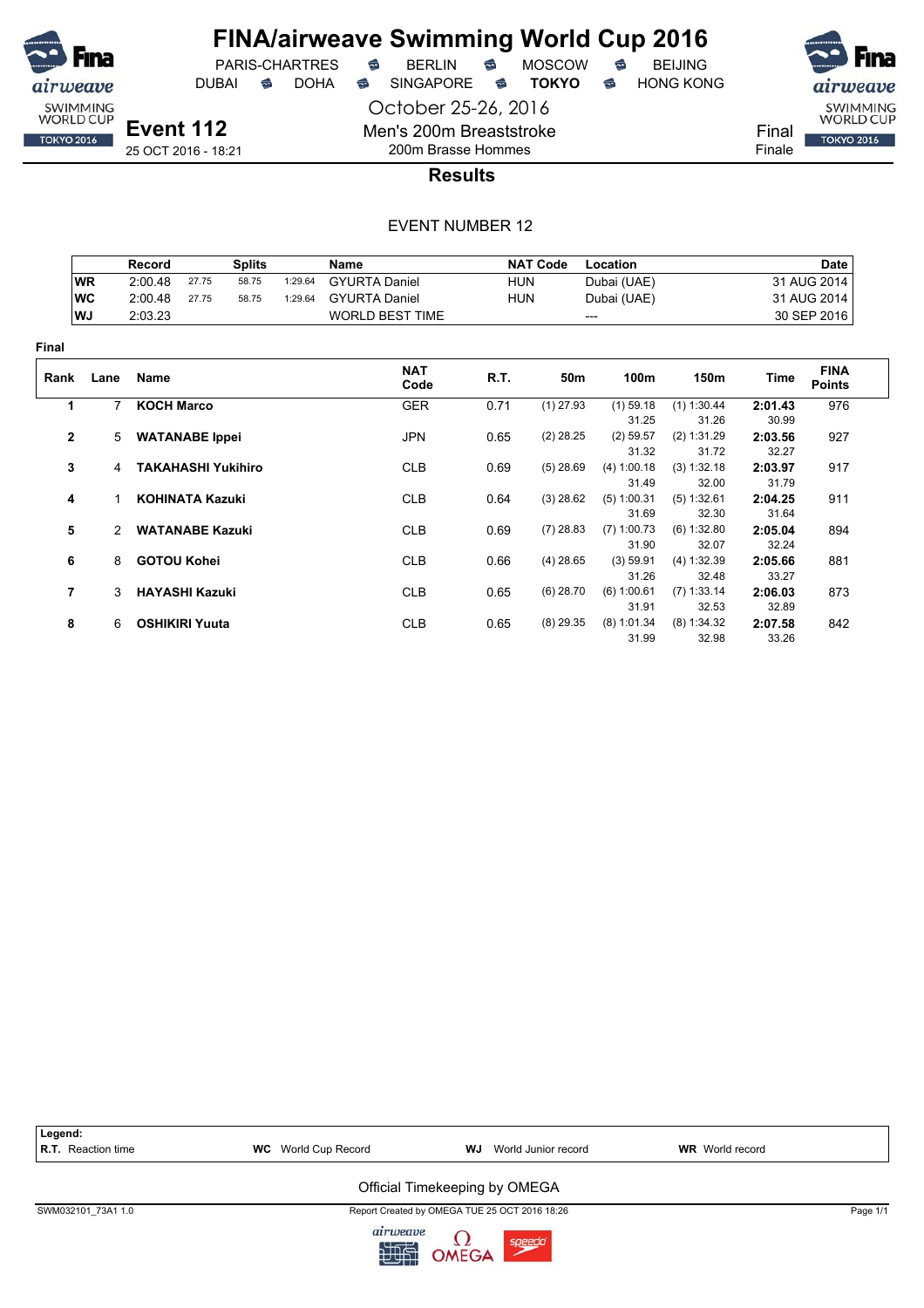

**Final**

# **FINA/airweave Swimming World Cup 2016**

PARIS-CHARTRES **B** BERLIN **B** MOSCOW **B** BEIJING

DUBAI **S** DOHA S SINGAPORE S TOKYO S HONG KONG

28.76

29.12

29.26

October 25-26, 2016 Men's 100m Individual Medley 100m 4-Nages Hommes

**Event 113** 25 OCT 2016 - 18:27



### **Results**

#### EVENT NUMBER 13

|              |               | Record                  | <b>Split</b> | Name                    |                    | <b>NAT Code</b> | <b>Location</b> |                | <b>Date</b>                  |
|--------------|---------------|-------------------------|--------------|-------------------------|--------------------|-----------------|-----------------|----------------|------------------------------|
|              | <b>WR</b>     | 50.30                   | 22.77        | <b>MOROZOV Vladimir</b> |                    | <b>RUS</b>      | Berlin (GER)    |                | 30 AUG 2016                  |
|              | <b>WC</b>     | 50.30                   | 22.77        | MOROZOV Vladimir        |                    | <b>RUS</b>      | Berlin (GER)    |                | 30 AUG 2016                  |
|              | WJ            | 51.93                   |              | <b>WORLD BEST TIME</b>  |                    |                 | ---             |                | 30 SEP 2016                  |
| ıal          |               |                         |              |                         |                    |                 |                 |                |                              |
| Rank         | Lane          | Name                    |              |                         | <b>NAT</b><br>Code | <b>R.T.</b>     | 50 <sub>m</sub> | Time           | <b>FINA</b><br><b>Points</b> |
| 1            | $\mathcal{P}$ | <b>MOROZOV Vladimir</b> |              |                         | <b>RUS</b>         | 0.60            | $(1)$ 22.95     | 50.55<br>27.60 | 1006                         |
| $\mathbf{2}$ | 6             | <b>SHIOURA Shinri</b>   |              |                         | <b>JPN</b>         | 0.65            | $(3)$ 23.88     | 51.93<br>28.05 | 928                          |
| 3            | 8             | <b>SETO Daiya</b>       |              |                         | <b>JPN</b>         | 0.58            | $(5)$ 24.11     | 52.09<br>27.98 | 919                          |
| 4            | 4             | <b>HEINTZ Philip</b>    |              |                         | <b>GER</b>         | 0.71            | $(2)$ 23.79     | 52.63<br>28.84 | 891                          |
| 5            |               | <b>PRENOT Josh</b>      |              |                         | <b>USA</b>         | 0.68            | $(8)$ 24.34     | 52.80<br>28.46 | 883                          |

**6** 3 **ANDREW Michael** USA 0.71 (7) 24.26 **53.02** 872

**7** 5 **SANKOVICH Pavel** BLR 0.64 (4) 23.95 **53.07** 869

**8** 1 **IWATA Tetsuya** CLB 0.62 (6) 24.15 **53.41** 853

| Legend:<br><b>R.T.</b> Reaction time | <b>WC</b> World Cup Record | World Junior record<br>WJ                     | <b>WR</b> World record |          |
|--------------------------------------|----------------------------|-----------------------------------------------|------------------------|----------|
|                                      |                            | Official Timekeeping by OMEGA                 |                        |          |
| SWM051101 73A1 1.0                   |                            | Report Created by OMEGA TUE 25 OCT 2016 18:31 |                        | Page 1/1 |
|                                      | airweave<br>加型             | speedo<br>77                                  |                        |          |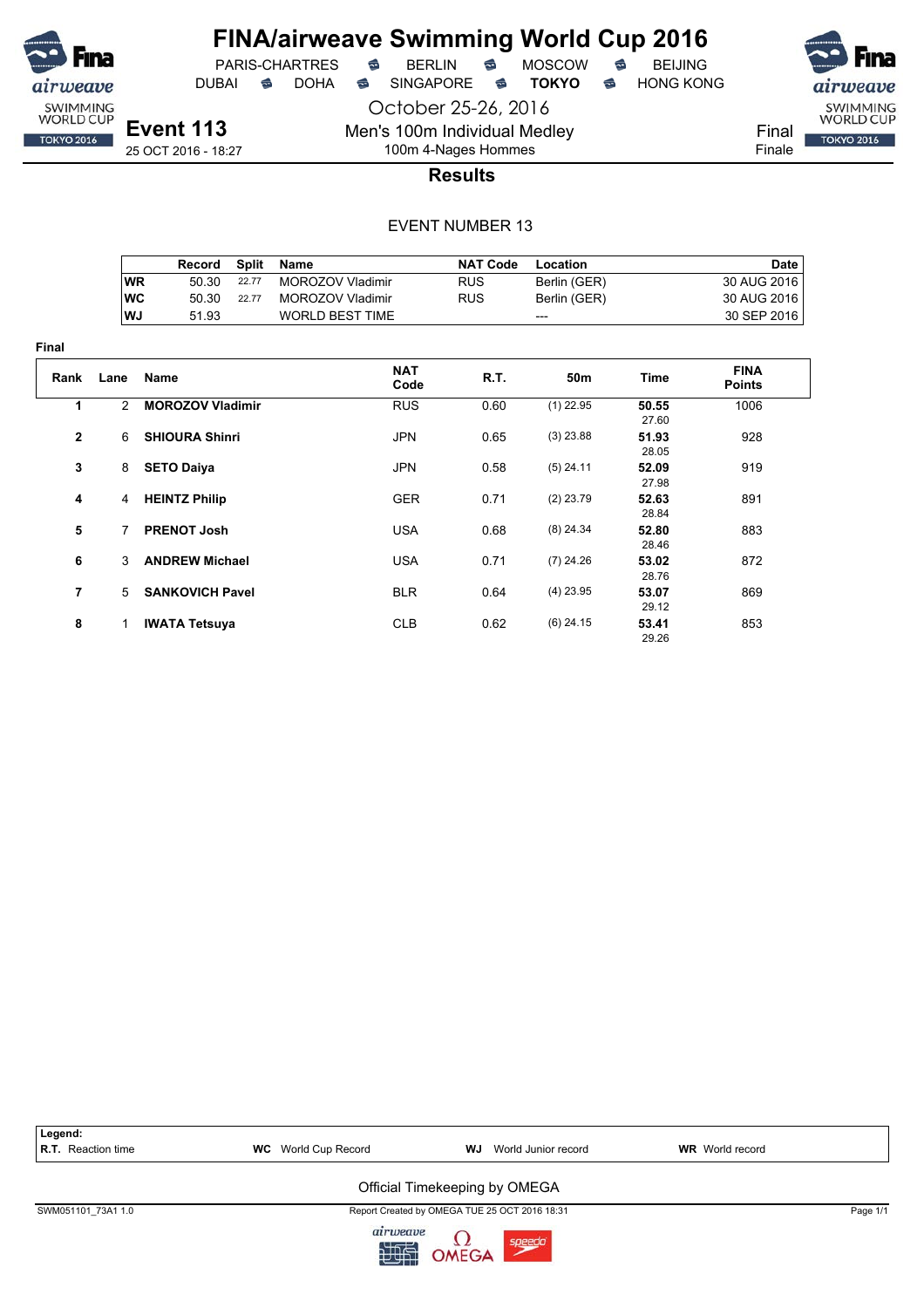

DUBAI **S** DOHA S SINGAPORE S TOKYO S HONG KONG

 $PARIS-CHARTRES$  **BERLIN B** MOSCOW **B** 

October 25-26, 2016 Women's 200m Backstroke

200m Dos Femmes



Final TOKYO 2016 Finale

**Results**

REVISED 25 OCT 18:52

|              |               | <b>Record</b>          |       | <b>Splits</b>                |         | <b>Name</b>            |            | <b>NAT Code</b> | Location               |                        | <b>Date</b>      |                              |  |
|--------------|---------------|------------------------|-------|------------------------------|---------|------------------------|------------|-----------------|------------------------|------------------------|------------------|------------------------------|--|
|              | <b>WR</b>     | 1:59.23                | 28.17 | 58.36                        | 1:28.77 | <b>HOSSZU Katinka</b>  | <b>HUN</b> |                 | Doha (QAT)             |                        |                  | 5 DEC 2014                   |  |
|              | WC            | 1:59.35                | 28.93 | 59.62                        | 1:29.43 | ZEVINA Daryna          | <b>UKR</b> |                 | Paris-Chartres (FRA)   |                        | 26 AUG 2016      |                              |  |
|              | WJ            | 2:00.03                |       |                              |         | <b>WORLD BEST TIME</b> | ---        |                 |                        |                        | 30 SEP 2016      |                              |  |
| Final        |               |                        |       |                              |         |                        |            |                 |                        |                        |                  |                              |  |
| Rank         | Lane          | <b>Name</b>            |       |                              |         | <b>NAT</b><br>Code     | R.T.       | 50m             | 100m                   | 150m                   | Time             | <b>FINA</b><br><b>Points</b> |  |
| 1            | 3             | <b>HOSSZU Katinka</b>  |       |                              |         | <b>HUN</b>             | 0.57       | $(1)$ 29.16     | $(1)$ 59.91            | $(1)$ 1:30.99          | 2:01.72          | 939                          |  |
|              |               |                        |       |                              |         |                        |            |                 | 30.75                  | 31.08                  | 30.73            |                              |  |
| $\mathbf{2}$ | 4             | <b>SEEBOHM Emily</b>   |       |                              |         | <b>AUS</b>             | 0.67       | $(5)$ 29.56     | (5) 1:01.24<br>31.68   | (4) 1:32.41<br>31.17   | 2:02.27<br>29.86 | 927                          |  |
| 3            | 5             | <b>ZEVINA Daryna</b>   |       |                              |         | <b>UKR</b>             | 0.78       | $(6)$ 29.61     | (3) 1:00.76<br>31.15   | (2) 1:31.84<br>31.08   | 2:02.71<br>30.87 | 917                          |  |
| 4            | 6             | <b>AKASE Sayaka</b>    |       |                              |         | <b>CLB</b>             | 0.56       | $(2)$ 29.27     | (2) 1:00.22<br>30.95   | (3) 1:31.98<br>31.76   | 2:03.02<br>31.04 | 910                          |  |
| 5            | 8             | <b>WILSON Madison</b>  |       |                              |         | <b>AUS</b>             | 0.55       | $(4)$ 29.47     | $(6)$ 1:01.31<br>31.84 | (6) 1:34.06<br>32.75   | 2:05.80<br>31.74 | 851                          |  |
| 6            |               |                        |       | <b>SMITH Regan Elisabeth</b> |         | <b>USA</b>             | 0.62       | $(3)$ 29.42     | (4) 1:00.78<br>31.36   | $(5)$ 1:33.17<br>32.39 | 2:05.83<br>32.66 | 850                          |  |
| 7            | $\mathcal{P}$ | <b>TAKAHASHI Miki</b>  |       |                              |         | <b>CLB</b>             | 0.57       | $(7)$ 29.66     | $(8)$ 1:01.88<br>32.22 | $(8)$ 1:34.59<br>32.71 | 2:06.27<br>31.68 | 841                          |  |
| 8            |               | <b>CALDWELL Hilary</b> |       |                              |         | CAN                    | 0.61       | $(8)$ 29.78     | $(7)$ 1:01.60<br>31.82 | (7) 1:34.13<br>32.53   | 2:06.33<br>32.20 | 840                          |  |

| Legend:                                                        |                            |                                               |                        |          |  |  |  |  |  |  |
|----------------------------------------------------------------|----------------------------|-----------------------------------------------|------------------------|----------|--|--|--|--|--|--|
| <b>R.T.</b> Reaction time                                      | <b>WC</b> World Cup Record | World Junior record<br>WJ                     | <b>WR</b> World record |          |  |  |  |  |  |  |
| a light touch was detected in lane 1. The backup time was used |                            |                                               |                        |          |  |  |  |  |  |  |
|                                                                |                            | Official Timekeeping by OMEGA                 |                        |          |  |  |  |  |  |  |
| SWW042101 73A1 2.0                                             |                            | Report Created by OMEGA TUE 25 OCT 2016 18:52 |                        | Page 1/1 |  |  |  |  |  |  |

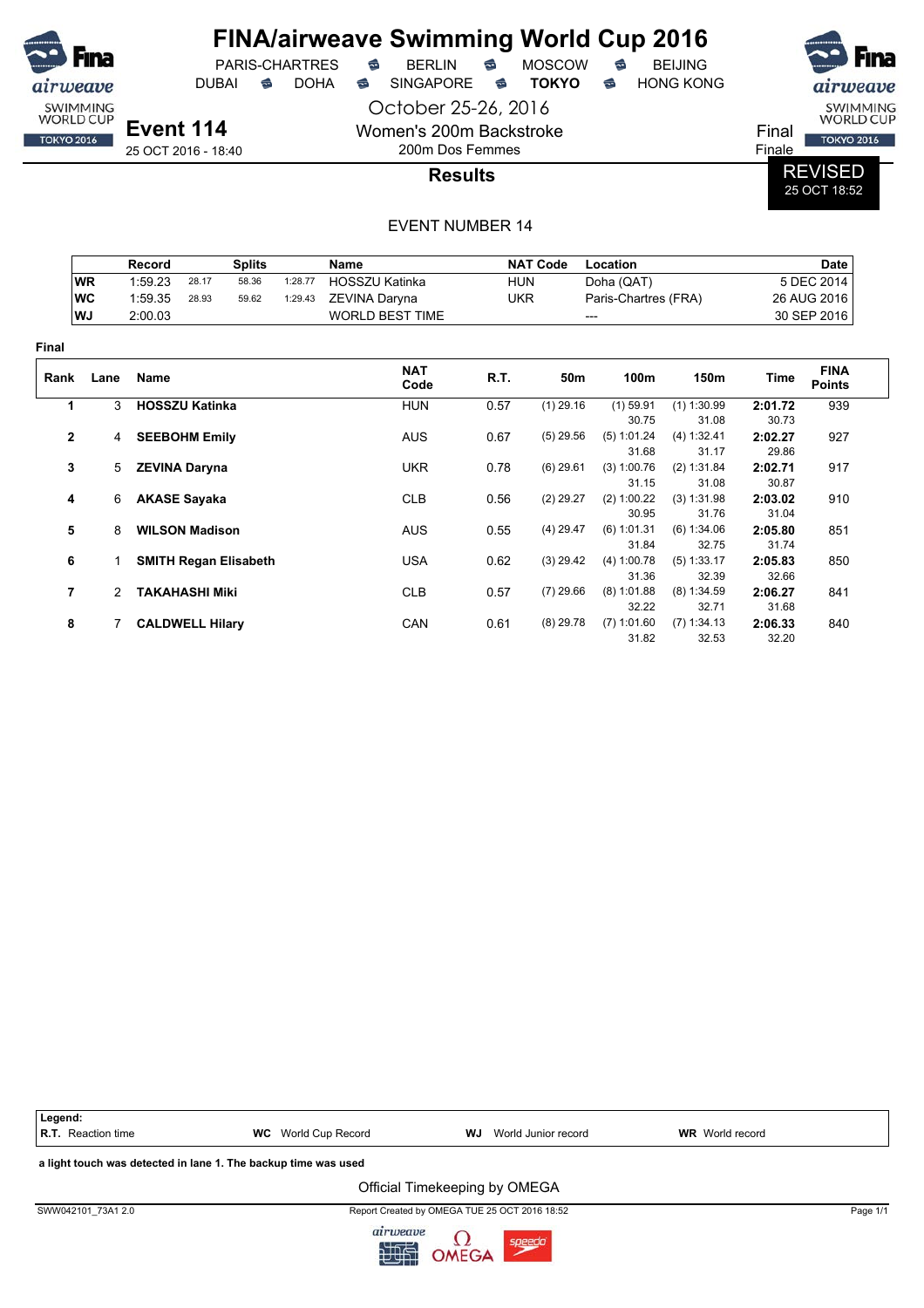

DUBAI **S** DOHA S SINGAPORE S TOKYO S HONG KONG

airweave SWIMMING<br>WORLD CUP Final **TOKYO 2016** Finale

**Event 115** 25 OCT 2016 - 18:47 October 25-26, 2016 Men's 50m Butterfly 50m Papillon Hommes

### **Results**

|            | Record Name |                       | <b>NAT Code</b> | Location     | Date        |
|------------|-------------|-----------------------|-----------------|--------------|-------------|
| WR         |             | 21.80 DEIBLER Steffen | <b>GER</b>      | Berlin (GER) | 14 NOV 2009 |
| <b>IWC</b> |             | 21.80 DEIBLER Steffen | GER             | Berlin (GER) | 14 NOV 2009 |
| WJ         |             | 22.43 WORLD BEST TIME |                 | ---          | 30 SEP 2016 |

| <b>Final</b> |      |                            |                    |      |       |                              |
|--------------|------|----------------------------|--------------------|------|-------|------------------------------|
| Rank         | Lane | Name                       | <b>NAT</b><br>Code | R.T. | Time  | <b>FINA</b><br><b>Points</b> |
|              | 2    | LE CLOS Chad               | <b>RSA</b>         | 0.59 | 22.30 | 934                          |
| $\mathbf{2}$ | 3.   | <b>KAWAMOTO Takeshi</b>    | <b>CLB</b>         | 0.60 | 22.59 | 898                          |
| 3            | 4    | <b>SCHOEMAN Roland</b>     | <b>RSA</b>         | 0.62 | 22.86 | 867                          |
| 4            |      | <b>GOVOROV Andrii</b>      | <b>UKR</b>         | 0.63 | 22.95 | 857                          |
| 5            | 5.   | <b>HARADA Ranmaru</b>      | <b>CLB</b>         | 0.66 | 22.99 | 852                          |
| 6            | 6    | <b>KAWAMOTO Kouhei</b>     | <b>CLB</b>         | 0.61 | 23.12 | 838                          |
| 7            |      | <b>MURAMATSU Yoshinori</b> | <b>CLB</b>         | 0.59 | 23.34 | 814                          |
| 8            | 8    | <b>IDA Kengo</b>           | <b>CLB</b>         | 0.66 | 23.41 | 807                          |

| Legend:                   |                            |                                               |                        |          |
|---------------------------|----------------------------|-----------------------------------------------|------------------------|----------|
| <b>R.T.</b> Reaction time | <b>WC</b> World Cup Record | World Junior record<br>WJ                     | <b>WR</b> World record |          |
|                           |                            |                                               |                        |          |
|                           |                            | Official Timekeeping by OMEGA                 |                        |          |
| SWM020101 73A1 1.0        |                            | Report Created by OMEGA TUE 25 OCT 2016 18:49 |                        | Page 1/1 |
|                           | a                          | $\sim$                                        |                        |          |

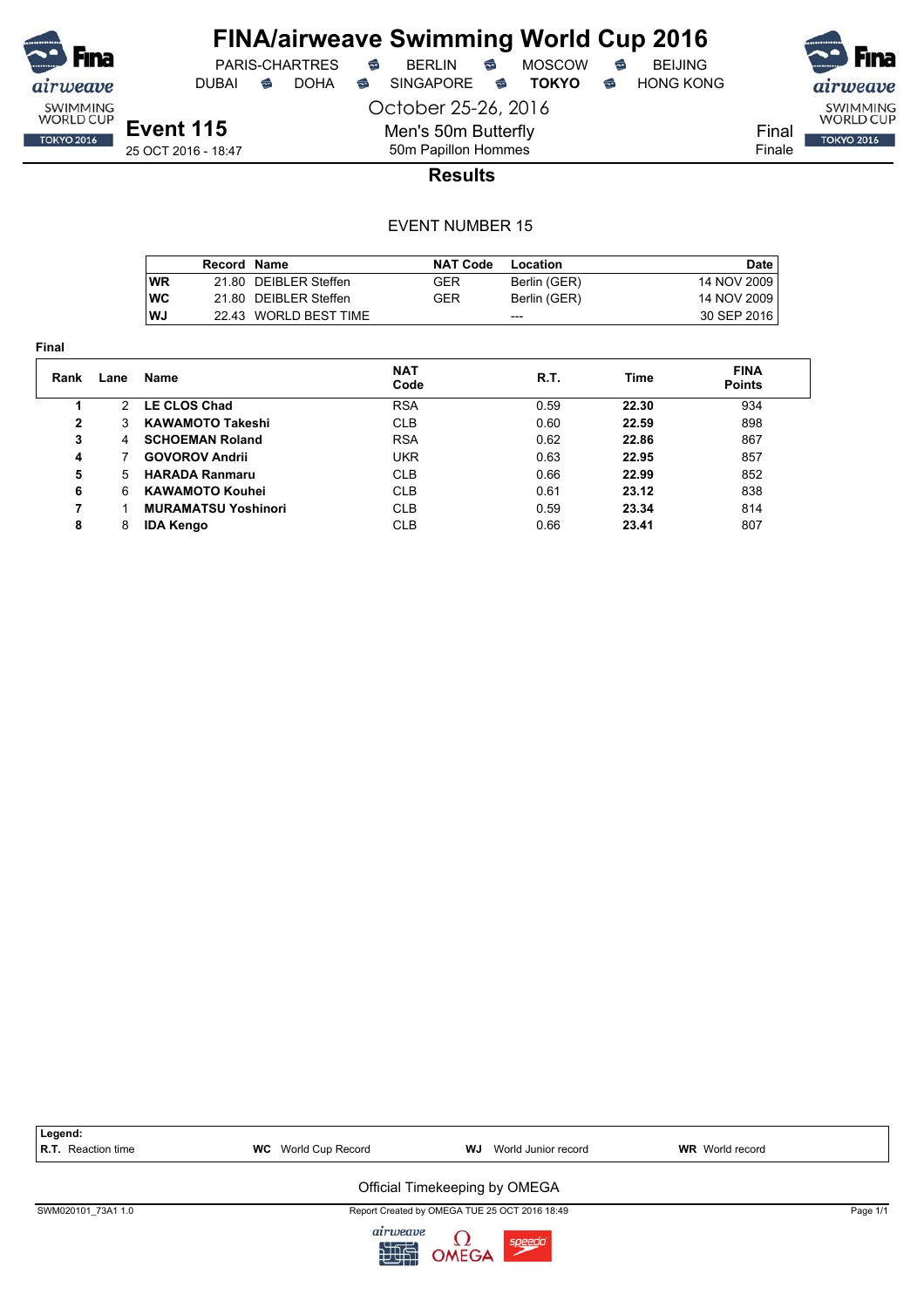

DUBAI **S** DOHA S SINGAPORE S **TOKYO** S HONG KONG

October 25-26, 2016 Women's 800m Freestyle 800m Nage Libre Femmes



#### **Results Summary**

#### EVENT NUMBER 17

|           | Record  |       | Splits  |         | Name                   | <b>NAT Code</b> | Location     | Date        |
|-----------|---------|-------|---------|---------|------------------------|-----------------|--------------|-------------|
| <b>WR</b> | 7:59.34 | 58.62 | 1:59.38 | 3:59.80 | BELMONTE GARCIA Mireia | <b>ESP</b>      | Berlin (GER) | 10 AUG 2013 |
| ∣WC       | 7:59.34 | 58.62 | 1:59.38 | 3:59.80 | BELMONTE GARCIA Mireia | <b>ESP</b>      | Berlin (GER) | 10 AUG 2013 |
| l WJ      | 8:16.11 |       |         |         | WORLD BEST TIME        |                 | $---$        | 30 SEP 2016 |

| R.T.<br>Time<br>Rank Heat<br>Lane Name<br><b>Birth</b><br>Code<br><b>Points</b><br>920<br>5<br>4 KAPAS Boglarka<br>1993 HUN<br>0.70<br>8:12.79<br>$\mathbf 1$<br>150m 1:32.17<br>50m 29.29<br>100m 1:00.95<br>200m 2:03.12<br>250m 2:34.03<br>300m 3:04.90<br>350m 3:35.87<br>400m 4:06.75<br>31.22<br>30.95<br>31.66<br>30.91<br>30.87<br>30.97<br>30.88<br>450m 4:37.53<br>500m 5:08.20<br>550m 5:38.93<br>600m 6:09.86<br>650m 6:40.86<br>700m 7:11.82<br>750m 7:42.85<br>30.78<br>30.67<br>30.73<br>30.93<br>31.00<br>30.96<br>31.03<br>29.94<br>3 VAN ROUWENDAAL Sharon<br>1993 NED<br>0.78<br>$\mathbf{2}$<br>5<br>8:17.54<br>894<br>50m 29.13<br>100m 1:00.21<br>150m 1:31.44<br>200m 2:02.73<br>250m 2:33.99<br>350m 3:36.28<br>400m 4:07.50<br>300m 3:05.14<br>31.23<br>31.29<br>31.08<br>31.26<br>31.15<br>31.14<br>31.22<br>550m 5:41.31<br>600m 6:12.84<br>450m 4:38.68<br>500m 5:09.99<br>650m 6:44.00<br>700m 7:15.23<br>750m 7:46.92<br>31.18<br>31.31<br>31.32<br>31.53<br>31.16<br>31.23<br>31.69<br>30.62<br>3<br>3 DONG Jie<br>1998 CHN<br>0.77<br>3<br>8:23.52<br>862<br>50m 29.12<br>100m 1:00.65<br>150m 1:32.33<br>250m 2:35.93<br>300m 3:07.83<br>350m 3:39.47<br>200m 2:04.12<br>400m 4:11.27<br>31.53<br>31.68<br>31.79<br>31.81<br>31.90<br>31.64<br>31.80<br>450m 4:42.93<br>500m 5:14.65<br>550m 5:46.44<br>600m 6:18.07<br>650m 6:49.76<br>700m 7:21.61<br>750m 7:53.39<br>31.66<br>31.72<br>31.79<br>31.63<br>31.69<br>31.85<br>31.78<br>30.13<br>2 GUO Junjun<br>1991 CHN<br>5<br>0.68<br>8:23.83<br>861<br>4<br>50m 29.25<br>100m 1:00.74<br>150m 1:32.73<br>250m 2:36.00<br>350m 3:39.53<br>200m 2:04.45<br>300m 3:07.79<br>400m 4:11.18<br>31.49<br>31.99<br>31.72<br>31.55<br>31.79<br>31.74<br>31.65<br>450m 4:42.82<br>500m 5:14.70<br>550m 5:46.51<br>600m 6:18.54<br>650m 6:50.45<br>700m 7:21.79<br>750m 7:53.77<br>30.06<br>31.64<br>31.88<br>31.81<br>32.03<br>31.91<br>31.34<br>31.98<br>5 SCHMIDT Sierra<br>1998 USA<br>0.80<br>5<br>5<br>8:24.09<br>859<br>50m 29.58<br>150m 1:33.15<br>200m 2:05.03<br>250m 2:37.02<br>350m 3:40.52<br>400m 4:12.07<br>100m 1:01.23<br>300m 3:08.74<br>31.92<br>31.99<br>31.65<br>31.88<br>31.72<br>31.78<br>31.55<br>550m 5:47.28<br>600m 6:19.07<br>650m 6:50.93<br>700m 7:22.74<br>750m 7:54.19<br>450m 4:43.60<br>500m 5:15.35<br>31.53<br>31.75<br>31.93<br>31.79<br>31.86<br>31.81<br>31.45<br>29.90<br>5 MELVERTON Kiah<br>1996 AUS<br>0.72<br>8:27.12<br>844<br>4<br>6.<br>50m 29.03<br>100m 1:00.44<br>150m 1:32.06<br>200m 2:03.80<br>250m 2:35.59<br>300m 3:07.47<br>350m 3:39.49<br>400m 4:11.63<br>31.41<br>31.62<br>31.74<br>31.79<br>31.88<br>32.02<br>32.14<br>450m 4:43.64<br>500m 5:15.45<br>550m 5:47.57<br>600m 6:19.76<br>650m 6:51.59<br>700m 7:23.75<br>750m 7:55.74<br>32.01<br>32.12<br>32.16<br>31.38<br>31.81<br>32.19<br>31.83<br>31.99<br>$7^{\circ}$<br>3<br>1990 CLB<br>4 IWANAGA Misato<br>8:27.67<br>841<br>50m 29.11<br>100m 1:00.68<br>150m 1:32.48<br>200m 2:04.31<br>250m 2:36.17<br>300m 3:08.08<br>400m 4:12.00<br>350m 3:40.06<br>31.57<br>31.80<br>31.83<br>31.86<br>31.91<br>31.98<br>31.94<br>550m 5:47.99<br>600m 6:20.03<br>650m 6:52.28<br>700m 7:24.69<br>750m 7:57.01<br>450m 4:43.90<br>500m 5:15.99<br>32.00<br>32.04<br>32.25<br>32.41<br>32.32<br>31.90<br>32.09<br>30.66<br>3 KIKUCHI Yuuna<br>1995 CLB<br>0.60<br>832<br>4<br>8:29.60<br>8<br>50m 28.97<br>100m 1:00.12<br>150m 1:31.96<br>250m 2:35.54<br>300m 3:07.45<br>350m 3:39.62<br>400m 4:11.81<br>200m 2:03.73<br>32.17<br>32.19<br>31.15<br>31.84<br>31.77<br>31.81<br>31.91<br>550m 5:49.09<br>450m 4:44.11<br>500m 5:16.49<br>600m 6:21.60<br>650m 6:53.88<br>700m 7:26.40<br>750m 7:59.11<br>32.60<br>32.52<br>32.30<br>32.38<br>32.51<br>32.28<br>32.71<br>30.49<br>9<br>5<br>7 ANDERSON Olivia<br>1999 CAN<br>0.73<br>828<br>8:30.30<br>50m 29.38<br>100m 1:00.75<br>150m 1:32.54<br>200m 2:04.51<br>250m 2:36.47<br>300m 3:08.53<br>350m 3:40.71<br>400m 4:12.79<br>32.18<br>32.08<br>31.37<br>31.79<br>31.97<br>31.96<br>32.06<br>450m 4:44.86<br>500m 5:17.16 |  |  |              |              | Year of      | <b>NAT</b>   |              | <b>FINA</b> |
|----------------------------------------------------------------------------------------------------------------------------------------------------------------------------------------------------------------------------------------------------------------------------------------------------------------------------------------------------------------------------------------------------------------------------------------------------------------------------------------------------------------------------------------------------------------------------------------------------------------------------------------------------------------------------------------------------------------------------------------------------------------------------------------------------------------------------------------------------------------------------------------------------------------------------------------------------------------------------------------------------------------------------------------------------------------------------------------------------------------------------------------------------------------------------------------------------------------------------------------------------------------------------------------------------------------------------------------------------------------------------------------------------------------------------------------------------------------------------------------------------------------------------------------------------------------------------------------------------------------------------------------------------------------------------------------------------------------------------------------------------------------------------------------------------------------------------------------------------------------------------------------------------------------------------------------------------------------------------------------------------------------------------------------------------------------------------------------------------------------------------------------------------------------------------------------------------------------------------------------------------------------------------------------------------------------------------------------------------------------------------------------------------------------------------------------------------------------------------------------------------------------------------------------------------------------------------------------------------------------------------------------------------------------------------------------------------------------------------------------------------------------------------------------------------------------------------------------------------------------------------------------------------------------------------------------------------------------------------------------------------------------------------------------------------------------------------------------------------------------------------------------------------------------------------------------------------------------------------------------------------------------------------------------------------------------------------------------------------------------------------------------------------------------------------------------------------------------------------------------------------------------------------------------------------------------------------------------------------------------------------------------------------------------------------------------------------------------------------------------------------------------------------------------------------------------------------------------------------------------------------------------------------------------------------------------------------------------------------------------------------------------------------------------------------------------------|--|--|--------------|--------------|--------------|--------------|--------------|-------------|
|                                                                                                                                                                                                                                                                                                                                                                                                                                                                                                                                                                                                                                                                                                                                                                                                                                                                                                                                                                                                                                                                                                                                                                                                                                                                                                                                                                                                                                                                                                                                                                                                                                                                                                                                                                                                                                                                                                                                                                                                                                                                                                                                                                                                                                                                                                                                                                                                                                                                                                                                                                                                                                                                                                                                                                                                                                                                                                                                                                                                                                                                                                                                                                                                                                                                                                                                                                                                                                                                                                                                                                                                                                                                                                                                                                                                                                                                                                                                                                                                                                                                      |  |  |              |              |              |              |              |             |
|                                                                                                                                                                                                                                                                                                                                                                                                                                                                                                                                                                                                                                                                                                                                                                                                                                                                                                                                                                                                                                                                                                                                                                                                                                                                                                                                                                                                                                                                                                                                                                                                                                                                                                                                                                                                                                                                                                                                                                                                                                                                                                                                                                                                                                                                                                                                                                                                                                                                                                                                                                                                                                                                                                                                                                                                                                                                                                                                                                                                                                                                                                                                                                                                                                                                                                                                                                                                                                                                                                                                                                                                                                                                                                                                                                                                                                                                                                                                                                                                                                                                      |  |  |              |              |              |              |              |             |
|                                                                                                                                                                                                                                                                                                                                                                                                                                                                                                                                                                                                                                                                                                                                                                                                                                                                                                                                                                                                                                                                                                                                                                                                                                                                                                                                                                                                                                                                                                                                                                                                                                                                                                                                                                                                                                                                                                                                                                                                                                                                                                                                                                                                                                                                                                                                                                                                                                                                                                                                                                                                                                                                                                                                                                                                                                                                                                                                                                                                                                                                                                                                                                                                                                                                                                                                                                                                                                                                                                                                                                                                                                                                                                                                                                                                                                                                                                                                                                                                                                                                      |  |  |              |              |              |              |              |             |
|                                                                                                                                                                                                                                                                                                                                                                                                                                                                                                                                                                                                                                                                                                                                                                                                                                                                                                                                                                                                                                                                                                                                                                                                                                                                                                                                                                                                                                                                                                                                                                                                                                                                                                                                                                                                                                                                                                                                                                                                                                                                                                                                                                                                                                                                                                                                                                                                                                                                                                                                                                                                                                                                                                                                                                                                                                                                                                                                                                                                                                                                                                                                                                                                                                                                                                                                                                                                                                                                                                                                                                                                                                                                                                                                                                                                                                                                                                                                                                                                                                                                      |  |  |              |              |              |              |              |             |
|                                                                                                                                                                                                                                                                                                                                                                                                                                                                                                                                                                                                                                                                                                                                                                                                                                                                                                                                                                                                                                                                                                                                                                                                                                                                                                                                                                                                                                                                                                                                                                                                                                                                                                                                                                                                                                                                                                                                                                                                                                                                                                                                                                                                                                                                                                                                                                                                                                                                                                                                                                                                                                                                                                                                                                                                                                                                                                                                                                                                                                                                                                                                                                                                                                                                                                                                                                                                                                                                                                                                                                                                                                                                                                                                                                                                                                                                                                                                                                                                                                                                      |  |  |              |              |              |              |              |             |
|                                                                                                                                                                                                                                                                                                                                                                                                                                                                                                                                                                                                                                                                                                                                                                                                                                                                                                                                                                                                                                                                                                                                                                                                                                                                                                                                                                                                                                                                                                                                                                                                                                                                                                                                                                                                                                                                                                                                                                                                                                                                                                                                                                                                                                                                                                                                                                                                                                                                                                                                                                                                                                                                                                                                                                                                                                                                                                                                                                                                                                                                                                                                                                                                                                                                                                                                                                                                                                                                                                                                                                                                                                                                                                                                                                                                                                                                                                                                                                                                                                                                      |  |  |              |              |              |              |              |             |
|                                                                                                                                                                                                                                                                                                                                                                                                                                                                                                                                                                                                                                                                                                                                                                                                                                                                                                                                                                                                                                                                                                                                                                                                                                                                                                                                                                                                                                                                                                                                                                                                                                                                                                                                                                                                                                                                                                                                                                                                                                                                                                                                                                                                                                                                                                                                                                                                                                                                                                                                                                                                                                                                                                                                                                                                                                                                                                                                                                                                                                                                                                                                                                                                                                                                                                                                                                                                                                                                                                                                                                                                                                                                                                                                                                                                                                                                                                                                                                                                                                                                      |  |  |              |              |              |              |              |             |
|                                                                                                                                                                                                                                                                                                                                                                                                                                                                                                                                                                                                                                                                                                                                                                                                                                                                                                                                                                                                                                                                                                                                                                                                                                                                                                                                                                                                                                                                                                                                                                                                                                                                                                                                                                                                                                                                                                                                                                                                                                                                                                                                                                                                                                                                                                                                                                                                                                                                                                                                                                                                                                                                                                                                                                                                                                                                                                                                                                                                                                                                                                                                                                                                                                                                                                                                                                                                                                                                                                                                                                                                                                                                                                                                                                                                                                                                                                                                                                                                                                                                      |  |  |              |              |              |              |              |             |
|                                                                                                                                                                                                                                                                                                                                                                                                                                                                                                                                                                                                                                                                                                                                                                                                                                                                                                                                                                                                                                                                                                                                                                                                                                                                                                                                                                                                                                                                                                                                                                                                                                                                                                                                                                                                                                                                                                                                                                                                                                                                                                                                                                                                                                                                                                                                                                                                                                                                                                                                                                                                                                                                                                                                                                                                                                                                                                                                                                                                                                                                                                                                                                                                                                                                                                                                                                                                                                                                                                                                                                                                                                                                                                                                                                                                                                                                                                                                                                                                                                                                      |  |  |              |              |              |              |              |             |
|                                                                                                                                                                                                                                                                                                                                                                                                                                                                                                                                                                                                                                                                                                                                                                                                                                                                                                                                                                                                                                                                                                                                                                                                                                                                                                                                                                                                                                                                                                                                                                                                                                                                                                                                                                                                                                                                                                                                                                                                                                                                                                                                                                                                                                                                                                                                                                                                                                                                                                                                                                                                                                                                                                                                                                                                                                                                                                                                                                                                                                                                                                                                                                                                                                                                                                                                                                                                                                                                                                                                                                                                                                                                                                                                                                                                                                                                                                                                                                                                                                                                      |  |  |              |              |              |              |              |             |
|                                                                                                                                                                                                                                                                                                                                                                                                                                                                                                                                                                                                                                                                                                                                                                                                                                                                                                                                                                                                                                                                                                                                                                                                                                                                                                                                                                                                                                                                                                                                                                                                                                                                                                                                                                                                                                                                                                                                                                                                                                                                                                                                                                                                                                                                                                                                                                                                                                                                                                                                                                                                                                                                                                                                                                                                                                                                                                                                                                                                                                                                                                                                                                                                                                                                                                                                                                                                                                                                                                                                                                                                                                                                                                                                                                                                                                                                                                                                                                                                                                                                      |  |  |              |              |              |              |              |             |
|                                                                                                                                                                                                                                                                                                                                                                                                                                                                                                                                                                                                                                                                                                                                                                                                                                                                                                                                                                                                                                                                                                                                                                                                                                                                                                                                                                                                                                                                                                                                                                                                                                                                                                                                                                                                                                                                                                                                                                                                                                                                                                                                                                                                                                                                                                                                                                                                                                                                                                                                                                                                                                                                                                                                                                                                                                                                                                                                                                                                                                                                                                                                                                                                                                                                                                                                                                                                                                                                                                                                                                                                                                                                                                                                                                                                                                                                                                                                                                                                                                                                      |  |  |              |              |              |              |              |             |
|                                                                                                                                                                                                                                                                                                                                                                                                                                                                                                                                                                                                                                                                                                                                                                                                                                                                                                                                                                                                                                                                                                                                                                                                                                                                                                                                                                                                                                                                                                                                                                                                                                                                                                                                                                                                                                                                                                                                                                                                                                                                                                                                                                                                                                                                                                                                                                                                                                                                                                                                                                                                                                                                                                                                                                                                                                                                                                                                                                                                                                                                                                                                                                                                                                                                                                                                                                                                                                                                                                                                                                                                                                                                                                                                                                                                                                                                                                                                                                                                                                                                      |  |  |              |              |              |              |              |             |
|                                                                                                                                                                                                                                                                                                                                                                                                                                                                                                                                                                                                                                                                                                                                                                                                                                                                                                                                                                                                                                                                                                                                                                                                                                                                                                                                                                                                                                                                                                                                                                                                                                                                                                                                                                                                                                                                                                                                                                                                                                                                                                                                                                                                                                                                                                                                                                                                                                                                                                                                                                                                                                                                                                                                                                                                                                                                                                                                                                                                                                                                                                                                                                                                                                                                                                                                                                                                                                                                                                                                                                                                                                                                                                                                                                                                                                                                                                                                                                                                                                                                      |  |  |              |              |              |              |              |             |
|                                                                                                                                                                                                                                                                                                                                                                                                                                                                                                                                                                                                                                                                                                                                                                                                                                                                                                                                                                                                                                                                                                                                                                                                                                                                                                                                                                                                                                                                                                                                                                                                                                                                                                                                                                                                                                                                                                                                                                                                                                                                                                                                                                                                                                                                                                                                                                                                                                                                                                                                                                                                                                                                                                                                                                                                                                                                                                                                                                                                                                                                                                                                                                                                                                                                                                                                                                                                                                                                                                                                                                                                                                                                                                                                                                                                                                                                                                                                                                                                                                                                      |  |  |              |              |              |              |              |             |
|                                                                                                                                                                                                                                                                                                                                                                                                                                                                                                                                                                                                                                                                                                                                                                                                                                                                                                                                                                                                                                                                                                                                                                                                                                                                                                                                                                                                                                                                                                                                                                                                                                                                                                                                                                                                                                                                                                                                                                                                                                                                                                                                                                                                                                                                                                                                                                                                                                                                                                                                                                                                                                                                                                                                                                                                                                                                                                                                                                                                                                                                                                                                                                                                                                                                                                                                                                                                                                                                                                                                                                                                                                                                                                                                                                                                                                                                                                                                                                                                                                                                      |  |  |              |              |              |              |              |             |
|                                                                                                                                                                                                                                                                                                                                                                                                                                                                                                                                                                                                                                                                                                                                                                                                                                                                                                                                                                                                                                                                                                                                                                                                                                                                                                                                                                                                                                                                                                                                                                                                                                                                                                                                                                                                                                                                                                                                                                                                                                                                                                                                                                                                                                                                                                                                                                                                                                                                                                                                                                                                                                                                                                                                                                                                                                                                                                                                                                                                                                                                                                                                                                                                                                                                                                                                                                                                                                                                                                                                                                                                                                                                                                                                                                                                                                                                                                                                                                                                                                                                      |  |  |              |              |              |              |              |             |
|                                                                                                                                                                                                                                                                                                                                                                                                                                                                                                                                                                                                                                                                                                                                                                                                                                                                                                                                                                                                                                                                                                                                                                                                                                                                                                                                                                                                                                                                                                                                                                                                                                                                                                                                                                                                                                                                                                                                                                                                                                                                                                                                                                                                                                                                                                                                                                                                                                                                                                                                                                                                                                                                                                                                                                                                                                                                                                                                                                                                                                                                                                                                                                                                                                                                                                                                                                                                                                                                                                                                                                                                                                                                                                                                                                                                                                                                                                                                                                                                                                                                      |  |  |              |              |              |              |              |             |
|                                                                                                                                                                                                                                                                                                                                                                                                                                                                                                                                                                                                                                                                                                                                                                                                                                                                                                                                                                                                                                                                                                                                                                                                                                                                                                                                                                                                                                                                                                                                                                                                                                                                                                                                                                                                                                                                                                                                                                                                                                                                                                                                                                                                                                                                                                                                                                                                                                                                                                                                                                                                                                                                                                                                                                                                                                                                                                                                                                                                                                                                                                                                                                                                                                                                                                                                                                                                                                                                                                                                                                                                                                                                                                                                                                                                                                                                                                                                                                                                                                                                      |  |  |              |              |              |              |              |             |
|                                                                                                                                                                                                                                                                                                                                                                                                                                                                                                                                                                                                                                                                                                                                                                                                                                                                                                                                                                                                                                                                                                                                                                                                                                                                                                                                                                                                                                                                                                                                                                                                                                                                                                                                                                                                                                                                                                                                                                                                                                                                                                                                                                                                                                                                                                                                                                                                                                                                                                                                                                                                                                                                                                                                                                                                                                                                                                                                                                                                                                                                                                                                                                                                                                                                                                                                                                                                                                                                                                                                                                                                                                                                                                                                                                                                                                                                                                                                                                                                                                                                      |  |  |              |              |              |              |              |             |
|                                                                                                                                                                                                                                                                                                                                                                                                                                                                                                                                                                                                                                                                                                                                                                                                                                                                                                                                                                                                                                                                                                                                                                                                                                                                                                                                                                                                                                                                                                                                                                                                                                                                                                                                                                                                                                                                                                                                                                                                                                                                                                                                                                                                                                                                                                                                                                                                                                                                                                                                                                                                                                                                                                                                                                                                                                                                                                                                                                                                                                                                                                                                                                                                                                                                                                                                                                                                                                                                                                                                                                                                                                                                                                                                                                                                                                                                                                                                                                                                                                                                      |  |  |              |              |              |              |              |             |
|                                                                                                                                                                                                                                                                                                                                                                                                                                                                                                                                                                                                                                                                                                                                                                                                                                                                                                                                                                                                                                                                                                                                                                                                                                                                                                                                                                                                                                                                                                                                                                                                                                                                                                                                                                                                                                                                                                                                                                                                                                                                                                                                                                                                                                                                                                                                                                                                                                                                                                                                                                                                                                                                                                                                                                                                                                                                                                                                                                                                                                                                                                                                                                                                                                                                                                                                                                                                                                                                                                                                                                                                                                                                                                                                                                                                                                                                                                                                                                                                                                                                      |  |  |              |              |              |              |              |             |
|                                                                                                                                                                                                                                                                                                                                                                                                                                                                                                                                                                                                                                                                                                                                                                                                                                                                                                                                                                                                                                                                                                                                                                                                                                                                                                                                                                                                                                                                                                                                                                                                                                                                                                                                                                                                                                                                                                                                                                                                                                                                                                                                                                                                                                                                                                                                                                                                                                                                                                                                                                                                                                                                                                                                                                                                                                                                                                                                                                                                                                                                                                                                                                                                                                                                                                                                                                                                                                                                                                                                                                                                                                                                                                                                                                                                                                                                                                                                                                                                                                                                      |  |  |              |              |              |              |              |             |
|                                                                                                                                                                                                                                                                                                                                                                                                                                                                                                                                                                                                                                                                                                                                                                                                                                                                                                                                                                                                                                                                                                                                                                                                                                                                                                                                                                                                                                                                                                                                                                                                                                                                                                                                                                                                                                                                                                                                                                                                                                                                                                                                                                                                                                                                                                                                                                                                                                                                                                                                                                                                                                                                                                                                                                                                                                                                                                                                                                                                                                                                                                                                                                                                                                                                                                                                                                                                                                                                                                                                                                                                                                                                                                                                                                                                                                                                                                                                                                                                                                                                      |  |  |              |              |              |              |              |             |
|                                                                                                                                                                                                                                                                                                                                                                                                                                                                                                                                                                                                                                                                                                                                                                                                                                                                                                                                                                                                                                                                                                                                                                                                                                                                                                                                                                                                                                                                                                                                                                                                                                                                                                                                                                                                                                                                                                                                                                                                                                                                                                                                                                                                                                                                                                                                                                                                                                                                                                                                                                                                                                                                                                                                                                                                                                                                                                                                                                                                                                                                                                                                                                                                                                                                                                                                                                                                                                                                                                                                                                                                                                                                                                                                                                                                                                                                                                                                                                                                                                                                      |  |  |              |              |              |              |              |             |
|                                                                                                                                                                                                                                                                                                                                                                                                                                                                                                                                                                                                                                                                                                                                                                                                                                                                                                                                                                                                                                                                                                                                                                                                                                                                                                                                                                                                                                                                                                                                                                                                                                                                                                                                                                                                                                                                                                                                                                                                                                                                                                                                                                                                                                                                                                                                                                                                                                                                                                                                                                                                                                                                                                                                                                                                                                                                                                                                                                                                                                                                                                                                                                                                                                                                                                                                                                                                                                                                                                                                                                                                                                                                                                                                                                                                                                                                                                                                                                                                                                                                      |  |  |              |              |              |              |              |             |
|                                                                                                                                                                                                                                                                                                                                                                                                                                                                                                                                                                                                                                                                                                                                                                                                                                                                                                                                                                                                                                                                                                                                                                                                                                                                                                                                                                                                                                                                                                                                                                                                                                                                                                                                                                                                                                                                                                                                                                                                                                                                                                                                                                                                                                                                                                                                                                                                                                                                                                                                                                                                                                                                                                                                                                                                                                                                                                                                                                                                                                                                                                                                                                                                                                                                                                                                                                                                                                                                                                                                                                                                                                                                                                                                                                                                                                                                                                                                                                                                                                                                      |  |  |              |              |              |              |              |             |
|                                                                                                                                                                                                                                                                                                                                                                                                                                                                                                                                                                                                                                                                                                                                                                                                                                                                                                                                                                                                                                                                                                                                                                                                                                                                                                                                                                                                                                                                                                                                                                                                                                                                                                                                                                                                                                                                                                                                                                                                                                                                                                                                                                                                                                                                                                                                                                                                                                                                                                                                                                                                                                                                                                                                                                                                                                                                                                                                                                                                                                                                                                                                                                                                                                                                                                                                                                                                                                                                                                                                                                                                                                                                                                                                                                                                                                                                                                                                                                                                                                                                      |  |  |              |              |              |              |              |             |
|                                                                                                                                                                                                                                                                                                                                                                                                                                                                                                                                                                                                                                                                                                                                                                                                                                                                                                                                                                                                                                                                                                                                                                                                                                                                                                                                                                                                                                                                                                                                                                                                                                                                                                                                                                                                                                                                                                                                                                                                                                                                                                                                                                                                                                                                                                                                                                                                                                                                                                                                                                                                                                                                                                                                                                                                                                                                                                                                                                                                                                                                                                                                                                                                                                                                                                                                                                                                                                                                                                                                                                                                                                                                                                                                                                                                                                                                                                                                                                                                                                                                      |  |  |              |              |              |              |              |             |
|                                                                                                                                                                                                                                                                                                                                                                                                                                                                                                                                                                                                                                                                                                                                                                                                                                                                                                                                                                                                                                                                                                                                                                                                                                                                                                                                                                                                                                                                                                                                                                                                                                                                                                                                                                                                                                                                                                                                                                                                                                                                                                                                                                                                                                                                                                                                                                                                                                                                                                                                                                                                                                                                                                                                                                                                                                                                                                                                                                                                                                                                                                                                                                                                                                                                                                                                                                                                                                                                                                                                                                                                                                                                                                                                                                                                                                                                                                                                                                                                                                                                      |  |  |              |              |              |              |              |             |
|                                                                                                                                                                                                                                                                                                                                                                                                                                                                                                                                                                                                                                                                                                                                                                                                                                                                                                                                                                                                                                                                                                                                                                                                                                                                                                                                                                                                                                                                                                                                                                                                                                                                                                                                                                                                                                                                                                                                                                                                                                                                                                                                                                                                                                                                                                                                                                                                                                                                                                                                                                                                                                                                                                                                                                                                                                                                                                                                                                                                                                                                                                                                                                                                                                                                                                                                                                                                                                                                                                                                                                                                                                                                                                                                                                                                                                                                                                                                                                                                                                                                      |  |  |              |              |              |              |              |             |
|                                                                                                                                                                                                                                                                                                                                                                                                                                                                                                                                                                                                                                                                                                                                                                                                                                                                                                                                                                                                                                                                                                                                                                                                                                                                                                                                                                                                                                                                                                                                                                                                                                                                                                                                                                                                                                                                                                                                                                                                                                                                                                                                                                                                                                                                                                                                                                                                                                                                                                                                                                                                                                                                                                                                                                                                                                                                                                                                                                                                                                                                                                                                                                                                                                                                                                                                                                                                                                                                                                                                                                                                                                                                                                                                                                                                                                                                                                                                                                                                                                                                      |  |  |              |              |              |              |              |             |
|                                                                                                                                                                                                                                                                                                                                                                                                                                                                                                                                                                                                                                                                                                                                                                                                                                                                                                                                                                                                                                                                                                                                                                                                                                                                                                                                                                                                                                                                                                                                                                                                                                                                                                                                                                                                                                                                                                                                                                                                                                                                                                                                                                                                                                                                                                                                                                                                                                                                                                                                                                                                                                                                                                                                                                                                                                                                                                                                                                                                                                                                                                                                                                                                                                                                                                                                                                                                                                                                                                                                                                                                                                                                                                                                                                                                                                                                                                                                                                                                                                                                      |  |  |              |              |              |              |              |             |
|                                                                                                                                                                                                                                                                                                                                                                                                                                                                                                                                                                                                                                                                                                                                                                                                                                                                                                                                                                                                                                                                                                                                                                                                                                                                                                                                                                                                                                                                                                                                                                                                                                                                                                                                                                                                                                                                                                                                                                                                                                                                                                                                                                                                                                                                                                                                                                                                                                                                                                                                                                                                                                                                                                                                                                                                                                                                                                                                                                                                                                                                                                                                                                                                                                                                                                                                                                                                                                                                                                                                                                                                                                                                                                                                                                                                                                                                                                                                                                                                                                                                      |  |  |              |              |              |              |              |             |
|                                                                                                                                                                                                                                                                                                                                                                                                                                                                                                                                                                                                                                                                                                                                                                                                                                                                                                                                                                                                                                                                                                                                                                                                                                                                                                                                                                                                                                                                                                                                                                                                                                                                                                                                                                                                                                                                                                                                                                                                                                                                                                                                                                                                                                                                                                                                                                                                                                                                                                                                                                                                                                                                                                                                                                                                                                                                                                                                                                                                                                                                                                                                                                                                                                                                                                                                                                                                                                                                                                                                                                                                                                                                                                                                                                                                                                                                                                                                                                                                                                                                      |  |  |              |              |              |              |              |             |
|                                                                                                                                                                                                                                                                                                                                                                                                                                                                                                                                                                                                                                                                                                                                                                                                                                                                                                                                                                                                                                                                                                                                                                                                                                                                                                                                                                                                                                                                                                                                                                                                                                                                                                                                                                                                                                                                                                                                                                                                                                                                                                                                                                                                                                                                                                                                                                                                                                                                                                                                                                                                                                                                                                                                                                                                                                                                                                                                                                                                                                                                                                                                                                                                                                                                                                                                                                                                                                                                                                                                                                                                                                                                                                                                                                                                                                                                                                                                                                                                                                                                      |  |  |              |              |              |              |              |             |
|                                                                                                                                                                                                                                                                                                                                                                                                                                                                                                                                                                                                                                                                                                                                                                                                                                                                                                                                                                                                                                                                                                                                                                                                                                                                                                                                                                                                                                                                                                                                                                                                                                                                                                                                                                                                                                                                                                                                                                                                                                                                                                                                                                                                                                                                                                                                                                                                                                                                                                                                                                                                                                                                                                                                                                                                                                                                                                                                                                                                                                                                                                                                                                                                                                                                                                                                                                                                                                                                                                                                                                                                                                                                                                                                                                                                                                                                                                                                                                                                                                                                      |  |  |              |              |              |              |              |             |
|                                                                                                                                                                                                                                                                                                                                                                                                                                                                                                                                                                                                                                                                                                                                                                                                                                                                                                                                                                                                                                                                                                                                                                                                                                                                                                                                                                                                                                                                                                                                                                                                                                                                                                                                                                                                                                                                                                                                                                                                                                                                                                                                                                                                                                                                                                                                                                                                                                                                                                                                                                                                                                                                                                                                                                                                                                                                                                                                                                                                                                                                                                                                                                                                                                                                                                                                                                                                                                                                                                                                                                                                                                                                                                                                                                                                                                                                                                                                                                                                                                                                      |  |  |              |              |              |              |              |             |
|                                                                                                                                                                                                                                                                                                                                                                                                                                                                                                                                                                                                                                                                                                                                                                                                                                                                                                                                                                                                                                                                                                                                                                                                                                                                                                                                                                                                                                                                                                                                                                                                                                                                                                                                                                                                                                                                                                                                                                                                                                                                                                                                                                                                                                                                                                                                                                                                                                                                                                                                                                                                                                                                                                                                                                                                                                                                                                                                                                                                                                                                                                                                                                                                                                                                                                                                                                                                                                                                                                                                                                                                                                                                                                                                                                                                                                                                                                                                                                                                                                                                      |  |  |              |              |              |              |              |             |
|                                                                                                                                                                                                                                                                                                                                                                                                                                                                                                                                                                                                                                                                                                                                                                                                                                                                                                                                                                                                                                                                                                                                                                                                                                                                                                                                                                                                                                                                                                                                                                                                                                                                                                                                                                                                                                                                                                                                                                                                                                                                                                                                                                                                                                                                                                                                                                                                                                                                                                                                                                                                                                                                                                                                                                                                                                                                                                                                                                                                                                                                                                                                                                                                                                                                                                                                                                                                                                                                                                                                                                                                                                                                                                                                                                                                                                                                                                                                                                                                                                                                      |  |  |              |              |              |              |              |             |
|                                                                                                                                                                                                                                                                                                                                                                                                                                                                                                                                                                                                                                                                                                                                                                                                                                                                                                                                                                                                                                                                                                                                                                                                                                                                                                                                                                                                                                                                                                                                                                                                                                                                                                                                                                                                                                                                                                                                                                                                                                                                                                                                                                                                                                                                                                                                                                                                                                                                                                                                                                                                                                                                                                                                                                                                                                                                                                                                                                                                                                                                                                                                                                                                                                                                                                                                                                                                                                                                                                                                                                                                                                                                                                                                                                                                                                                                                                                                                                                                                                                                      |  |  |              |              |              |              |              |             |
|                                                                                                                                                                                                                                                                                                                                                                                                                                                                                                                                                                                                                                                                                                                                                                                                                                                                                                                                                                                                                                                                                                                                                                                                                                                                                                                                                                                                                                                                                                                                                                                                                                                                                                                                                                                                                                                                                                                                                                                                                                                                                                                                                                                                                                                                                                                                                                                                                                                                                                                                                                                                                                                                                                                                                                                                                                                                                                                                                                                                                                                                                                                                                                                                                                                                                                                                                                                                                                                                                                                                                                                                                                                                                                                                                                                                                                                                                                                                                                                                                                                                      |  |  |              |              |              |              |              |             |
|                                                                                                                                                                                                                                                                                                                                                                                                                                                                                                                                                                                                                                                                                                                                                                                                                                                                                                                                                                                                                                                                                                                                                                                                                                                                                                                                                                                                                                                                                                                                                                                                                                                                                                                                                                                                                                                                                                                                                                                                                                                                                                                                                                                                                                                                                                                                                                                                                                                                                                                                                                                                                                                                                                                                                                                                                                                                                                                                                                                                                                                                                                                                                                                                                                                                                                                                                                                                                                                                                                                                                                                                                                                                                                                                                                                                                                                                                                                                                                                                                                                                      |  |  |              |              |              |              |              |             |
|                                                                                                                                                                                                                                                                                                                                                                                                                                                                                                                                                                                                                                                                                                                                                                                                                                                                                                                                                                                                                                                                                                                                                                                                                                                                                                                                                                                                                                                                                                                                                                                                                                                                                                                                                                                                                                                                                                                                                                                                                                                                                                                                                                                                                                                                                                                                                                                                                                                                                                                                                                                                                                                                                                                                                                                                                                                                                                                                                                                                                                                                                                                                                                                                                                                                                                                                                                                                                                                                                                                                                                                                                                                                                                                                                                                                                                                                                                                                                                                                                                                                      |  |  |              |              |              |              |              |             |
|                                                                                                                                                                                                                                                                                                                                                                                                                                                                                                                                                                                                                                                                                                                                                                                                                                                                                                                                                                                                                                                                                                                                                                                                                                                                                                                                                                                                                                                                                                                                                                                                                                                                                                                                                                                                                                                                                                                                                                                                                                                                                                                                                                                                                                                                                                                                                                                                                                                                                                                                                                                                                                                                                                                                                                                                                                                                                                                                                                                                                                                                                                                                                                                                                                                                                                                                                                                                                                                                                                                                                                                                                                                                                                                                                                                                                                                                                                                                                                                                                                                                      |  |  | 550m 5:49.58 | 600m 6:22.06 | 650m 6:54.43 | 700m 7:26.94 | 750m 7:59.44 |             |
| 32.07<br>32.51<br>32.50<br>32.30<br>32.42<br>32.48<br>32.37<br>30.86                                                                                                                                                                                                                                                                                                                                                                                                                                                                                                                                                                                                                                                                                                                                                                                                                                                                                                                                                                                                                                                                                                                                                                                                                                                                                                                                                                                                                                                                                                                                                                                                                                                                                                                                                                                                                                                                                                                                                                                                                                                                                                                                                                                                                                                                                                                                                                                                                                                                                                                                                                                                                                                                                                                                                                                                                                                                                                                                                                                                                                                                                                                                                                                                                                                                                                                                                                                                                                                                                                                                                                                                                                                                                                                                                                                                                                                                                                                                                                                                 |  |  |              |              |              |              |              |             |
| 6 PEREZ Jimena<br>1997 ESP<br>0.58<br>821<br>10<br>4<br>8:31.81                                                                                                                                                                                                                                                                                                                                                                                                                                                                                                                                                                                                                                                                                                                                                                                                                                                                                                                                                                                                                                                                                                                                                                                                                                                                                                                                                                                                                                                                                                                                                                                                                                                                                                                                                                                                                                                                                                                                                                                                                                                                                                                                                                                                                                                                                                                                                                                                                                                                                                                                                                                                                                                                                                                                                                                                                                                                                                                                                                                                                                                                                                                                                                                                                                                                                                                                                                                                                                                                                                                                                                                                                                                                                                                                                                                                                                                                                                                                                                                                      |  |  |              |              |              |              |              |             |
| 50m 30.17<br>100m 1:02.93<br>150m 1:35.87<br>250m 2:40.98<br>300m 3:13.44<br>350m 3:45.68<br>400m 4:17.86<br>200m 2:08.58                                                                                                                                                                                                                                                                                                                                                                                                                                                                                                                                                                                                                                                                                                                                                                                                                                                                                                                                                                                                                                                                                                                                                                                                                                                                                                                                                                                                                                                                                                                                                                                                                                                                                                                                                                                                                                                                                                                                                                                                                                                                                                                                                                                                                                                                                                                                                                                                                                                                                                                                                                                                                                                                                                                                                                                                                                                                                                                                                                                                                                                                                                                                                                                                                                                                                                                                                                                                                                                                                                                                                                                                                                                                                                                                                                                                                                                                                                                                            |  |  |              |              |              |              |              |             |
| 32.94<br>32.76<br>32.71<br>32.40<br>32.46<br>32.24<br>32.18                                                                                                                                                                                                                                                                                                                                                                                                                                                                                                                                                                                                                                                                                                                                                                                                                                                                                                                                                                                                                                                                                                                                                                                                                                                                                                                                                                                                                                                                                                                                                                                                                                                                                                                                                                                                                                                                                                                                                                                                                                                                                                                                                                                                                                                                                                                                                                                                                                                                                                                                                                                                                                                                                                                                                                                                                                                                                                                                                                                                                                                                                                                                                                                                                                                                                                                                                                                                                                                                                                                                                                                                                                                                                                                                                                                                                                                                                                                                                                                                          |  |  |              |              |              |              |              |             |
| 450m 4:49.82<br>600m 6:25.47<br>700m 7:29.08<br>500m 5:21.68<br>550m 5:53.66<br>650m 6:57.30<br>750m 8:00.75                                                                                                                                                                                                                                                                                                                                                                                                                                                                                                                                                                                                                                                                                                                                                                                                                                                                                                                                                                                                                                                                                                                                                                                                                                                                                                                                                                                                                                                                                                                                                                                                                                                                                                                                                                                                                                                                                                                                                                                                                                                                                                                                                                                                                                                                                                                                                                                                                                                                                                                                                                                                                                                                                                                                                                                                                                                                                                                                                                                                                                                                                                                                                                                                                                                                                                                                                                                                                                                                                                                                                                                                                                                                                                                                                                                                                                                                                                                                                         |  |  |              |              |              |              |              |             |
| 31.98<br>31.78<br>31.06<br>31.96<br>31.86<br>31.81<br>31.83<br>31.67                                                                                                                                                                                                                                                                                                                                                                                                                                                                                                                                                                                                                                                                                                                                                                                                                                                                                                                                                                                                                                                                                                                                                                                                                                                                                                                                                                                                                                                                                                                                                                                                                                                                                                                                                                                                                                                                                                                                                                                                                                                                                                                                                                                                                                                                                                                                                                                                                                                                                                                                                                                                                                                                                                                                                                                                                                                                                                                                                                                                                                                                                                                                                                                                                                                                                                                                                                                                                                                                                                                                                                                                                                                                                                                                                                                                                                                                                                                                                                                                 |  |  |              |              |              |              |              |             |

Official Timekeeping by OMEGA

SWW018100\_74A 1.0 Report Created by OMEGA TUE 25 OCT 2016 19:07 Page 1/4

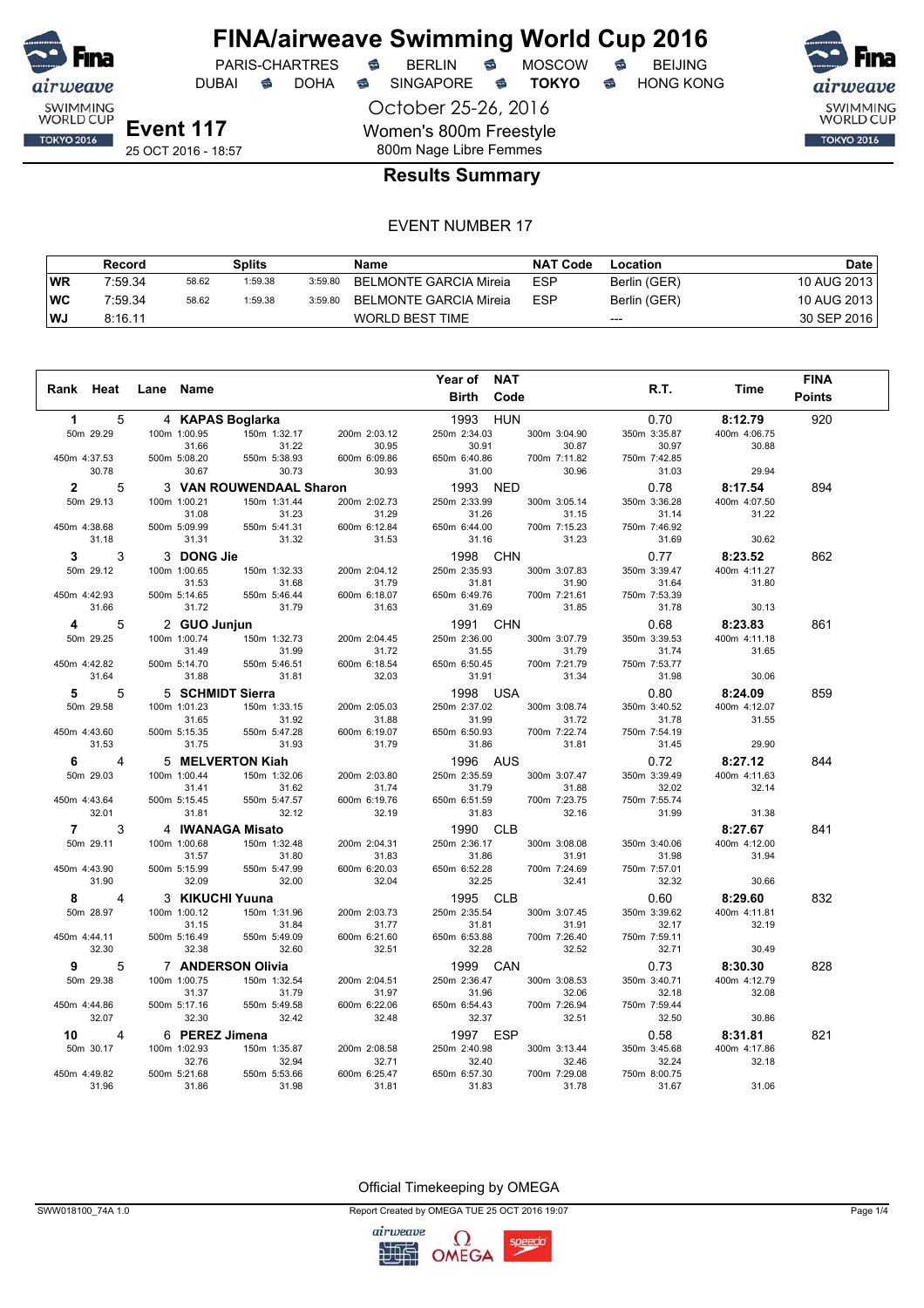

DUBAI **S** DOHA S SINGAPORE S **TOKYO** S HONG KONG

October 25-26, 2016 Women's 800m Freestyle 800m Nage Libre Femmes

SWIMMING<br>WORLD CUP **TOKYO 2016** 

25 OCT 2016 - 18:57

#### **Results Summary**

#### EVENT NUMBER 17

|               |       |           |                       |                                   |                       | Year of NAT           |                       |                       |                       | <b>FINA</b>   |
|---------------|-------|-----------|-----------------------|-----------------------------------|-----------------------|-----------------------|-----------------------|-----------------------|-----------------------|---------------|
| Rank Heat     |       | Lane Name |                       |                                   |                       | Birth Code            |                       | R.T.                  | Time                  | <b>Points</b> |
|               |       |           |                       |                                   |                       |                       |                       |                       |                       |               |
| 11            | 5     |           | 8 CHIDA Asami         |                                   |                       | 1993 CLB              |                       | 0.68                  | 8:31.87               | 821           |
| 50m 29.68     |       |           | 100m 1:01.75          | 150m 1:34.16                      | 200m 2:06.66          | 250m 2:39.15          | 300m 3:11.66          | 350m 3:44.09          | 400m 4:16.56          |               |
| 450m 4:48.84  |       |           | 32.07<br>500m 5:21.19 | 32.41<br>550m 5:53.43             | 32.50<br>600m 6:25.74 | 32.49<br>650m 6:57.74 | 32.51<br>700m 7:29.76 | 32.43<br>750m 8:01.44 | 32.47                 |               |
|               | 32.28 |           | 32.35                 | 32.24                             | 32.31                 | 32.00                 | 32.02                 | 31.68                 | 30.43                 |               |
|               |       |           |                       |                                   |                       |                       |                       |                       |                       |               |
| 12            | 4     |           |                       | 2 MORIYAMA Yukimi                 |                       | 1996 CLB              |                       | 0.71                  | 8:33.10               | 815           |
| 50m 29.99     |       |           | 100m 1:02.25          | 150m 1:34.35                      | 200m 2:06.52          | 250m 2:38.81          | 300m 3:11.28          | 350m 3:43.71          | 400m 4:16.05          |               |
| 450m 4:48.39  |       |           | 32.26<br>500m 5:20.48 | 32.10<br>550m 5:52.67             | 32.17<br>600m 6:25.05 | 32.29<br>650m 6:57.66 | 32.47<br>700m 7:29.70 | 32.43<br>750m 8:02.05 | 32.34                 |               |
|               | 32.34 |           | 32.09                 | 32.19                             | 32.38                 | 32.61                 | 32.04                 | 32.35                 | 31.05                 |               |
| $13 \qquad 1$ |       |           |                       |                                   |                       | 1996 CLB              |                       | 0.71                  | 8:33.66               | 812           |
| 50m 30.05     |       |           | 100m 1:02.42          | 5 SHIRAKAWA Arisa<br>150m 1:34.93 |                       |                       | 300m 3:12.49          |                       |                       |               |
|               |       |           | 32.37                 | 32.51                             | 200m 2:07.67<br>32.74 | 250m 2:40.01<br>32.34 | 32.48                 | 350m 3:44.84<br>32.35 | 400m 4:17.09<br>32.25 |               |
| 450m 4:49.30  |       |           | 500m 5:21.41          | 550m 5:53.54                      | 600m 6:25.72          | 650m 6:57.98          | 700m 7:30.18          | 750m 8:02.33          |                       |               |
|               | 32.21 |           | 32.11                 | 32.13                             | 32.18                 | 32.26                 | 32.20                 | 32.15                 | 31.33                 |               |
| 14 —          | 2     |           | 5 KIDA Yumi           |                                   |                       | 1985 CLB              |                       | 0.73                  | 8:33.77               | 812           |
| 50m 29.91     |       |           | 100m 1:01.47          | 150m 1:33.15                      | 200m 2:05.02          | 250m 2:37.00          | 300m 3:09.04          | 350m 3:41.45          | 400m 4:13.70          |               |
|               |       |           | 31.56                 | 31.68                             | 31.87                 | 31.98                 | 32.04                 | 32.41                 | 32.25                 |               |
| 450m 4:46.16  |       |           | 500m 5:18.73          | 550m 5:51.34                      | 600m 6:24.21          | 650m 6:56.87          | 700m 7:29.65          | 750m 8:02.33          |                       |               |
|               | 32.46 |           | 32.57                 | 32.61                             | 32.87                 | 32.66                 | 32.78                 | 32.68                 | 31.44                 |               |
| 15 —          | 4     |           |                       | 4 ROBINSON Emma                   |                       | 1994 NZL              |                       | 0.71                  | 8:34.71               | 807           |
| 50m 29.42     |       |           | 100m 1:01.22          | 150m 1:33.03                      | 200m 2:05.22          | 250m 2:37.60          | 300m 3:10.30          | 350m 3:42.58          | 400m 4:14.99          |               |
|               |       |           | 31.80                 | 31.81                             | 32.19                 | 32.38                 | 32.70                 | 32.28                 | 32.41                 |               |
| 450m 4:47.47  |       |           | 500m 5:20.05          | 550m 5:52.57                      | 600m 6:25.23          | 650m 6:57.62          | 700m 7:30.61          | 750m 8:03.09          |                       |               |
|               | 32.48 |           | 32.58                 | 32.52                             | 32.66                 | 32.39                 | 32.99                 | 32.48                 | 31.62                 |               |
| 16 —          | 3     |           |                       | 5 NAKAMURA Aoi                    |                       | 2001 CLB              |                       | 0.83                  | 8:36.84               | 797           |
| 50m 30.61     |       |           | 100m 1:03.17          | 150m 1:35.80                      | 200m 2:07.90          | 250m 2:40.20          | 300m 3:12.74          | 350m 3:45.42          | 400m 4:17.95          |               |
|               |       |           | 32.56                 | 32.63                             | 32.10                 | 32.30                 | 32.54                 | 32.68                 | 32.53                 |               |
| 450m 4:50.60  |       |           | 500m 5:23.41          | 550m 5:56.41                      | 600m 6:28.74          | 650m 7:01.32          | 700m 7:33.59          | 750m 8:05.82          |                       |               |
|               | 32.65 |           | 32.81                 | 33.00                             | 32.33                 | 32.58                 | 32.27                 | 32.23                 | 31.02                 |               |
| 17            | 4     |           |                       | 1 YOSHIOKA Risa                   |                       | 1995 CLB              |                       | 0.74                  | 8:37.20               | 796           |
| 50m 30.09     |       |           | 100m 1:01.91          | 150m 1:34.02                      | 200m 2:06.54          | 250m 2:39.04          | 300m 3:11.78          | 350m 3:44.32          | 400m 4:16.87          |               |
|               |       |           | 31.82                 | 32.11                             | 32.52                 | 32.50                 | 32.74                 | 32.54                 | 32.55                 |               |
| 450m 4:49.51  |       |           | 500m 5:22.34          | 550m 5:55.32                      | 600m 6:28.20          | 650m 7:00.96          | 700m 7:33.54          | 750m 8:05.74          |                       |               |
|               | 32.64 |           | 32.83                 | 32.98                             | 32.88                 | 32.76                 | 32.58                 | 32.20                 | 31.46                 |               |
| 18 —          | 4     |           |                       | 7 HAMADA Yuuna                    |                       | 1997 CLB              |                       | 0.64                  | 8:37.37               | 795           |
| 50m 30.30     |       |           | 100m 1:02.76          | 150m 1:35.36                      | 200m 2:08.12          | 250m 2:41.08          | 300m 3:13.97          | 350m 3:46.60          | 400m 4:19.24          |               |
|               |       |           | 32.46                 | 32.60                             | 32.76                 | 32.96                 | 32.89                 | 32.63                 | 32.64                 |               |
| 450m 4:51.58  |       |           | 500m 5:24.06          | 550m 5:56.65                      | 600m 6:29.27          | 650m 7:01.82          | 700m 7:34.49          | 750m 8:06.89          |                       |               |
|               | 32.34 |           | 32.48                 | 32.59                             | 32.62                 | 32.55                 | 32.67                 | 32.40                 | 30.48                 |               |
| 19 —          | 3     |           | 1 KOBORI Waka         |                                   |                       | 2000 CLB              |                       | 0.68                  | 8:37.89               | 792           |
| 50m 29.78     |       |           | 100m 1:01.83          | 150m 1:34.15                      | 200m 2:06.63          | 250m 2:39.18          | 300m 3:11.68          | 350m 3:44.20          | 400m 4:16.82          |               |
| 450m 4:49.54  |       |           | 32.05                 | 32.32                             | 32.48                 | 32.55                 | 32.50                 | 32.52                 | 32.62                 |               |
|               | 32.72 |           | 500m 5:22.13<br>32.59 | 550m 5:54.84<br>32.71             | 600m 6:27.57<br>32.73 | 650m 7:00.40<br>32.83 | 700m 7:33.37<br>32.97 | 750m 8:06.31<br>32.94 | 31.58                 |               |
|               |       |           |                       |                                   |                       |                       |                       |                       |                       |               |
| 20            | 5     |           |                       | 6 FIELD Joy Frances               |                       | 1998 USA              |                       | 0.65                  | 8:38.35               | 790           |
| 50m 30.16     |       |           | 100m 1:02.09<br>31.93 | 150m 1:34.39<br>32.30             | 200m 2:06.69<br>32.30 | 250m 2:39.31<br>32.62 | 300m 3:12.01<br>32.70 | 350m 3:44.54<br>32.53 | 400m 4:17.10<br>32.56 |               |
| 450m 4:49.73  |       |           | 500m 5:22.75          | 550m 5:55.59                      | 600m 6:28.17          | 650m 7:01.03          | 700m 7:33.81          | 750m 8:06.77          |                       |               |
|               | 32.63 |           | 33.02                 | 32.84                             | 32.58                 | 32.86                 | 32.78                 | 32.96                 | 31.58                 |               |
| 21 —          | 3     |           |                       | 6 KASAHARA Runa                   |                       | 2000 CLB              |                       | 0.62                  | 8:39.16               | 787           |
| 50m 29.94     |       |           | 100m 1:02.05          | 150m 1:34.41                      | 200m 2:06.97          | 250m 2:39.41          | 300m 3:12.28          | 350m 3:45.31          | 400m 4:18.22          |               |
|               |       |           | 32.11                 | 32.36                             | 32.56                 | 32.44                 | 32.87                 | 33.03                 | 32.91                 |               |
| 450m 4:50.96  |       |           | 500m 5:23.85          | 550m 5:56.72                      | 600m 6:29.59          | 650m 7:02.43          | 700m 7:35.44          | 750m 8:08.49          |                       |               |
|               | 32.74 |           | 32.89                 | 32.87                             | 32.87                 | 32.84                 | 33.01                 | 33.05                 | 30.67                 |               |
| 22 1          |       |           | 4 LYU Jiayi           |                                   |                       | 2002 CHN              |                       | 0.61                  | 8:40.28               | 782           |
| 50m 29.79     |       |           | 100m 1:01.76          | 150m 1:34.33                      | 200m 2:07.08          | 250m 2:40.06          | 300m 3:13.04          | 350m 3:45.85          | 400m 4:18.79          |               |
|               |       |           | 31.97                 | 32.57                             | 32.75                 | 32.98                 | 32.98                 | 32.81                 | 32.94                 |               |
| 450m 4:51.57  |       |           | 500m 5:24.42          | 550m 5:57.08                      | 600m 6:29.99          | 650m 7:03.13          | 700m 7:36.13          | 750m 8:09.36          |                       |               |
|               | 32.78 |           | 32.85                 | 32.66                             | 32.91                 | 33.14                 | 33.00                 | 33.23                 | 30.92                 |               |

#### Official Timekeeping by OMEGA

SWW018100\_74A 1.0 Page 2/4

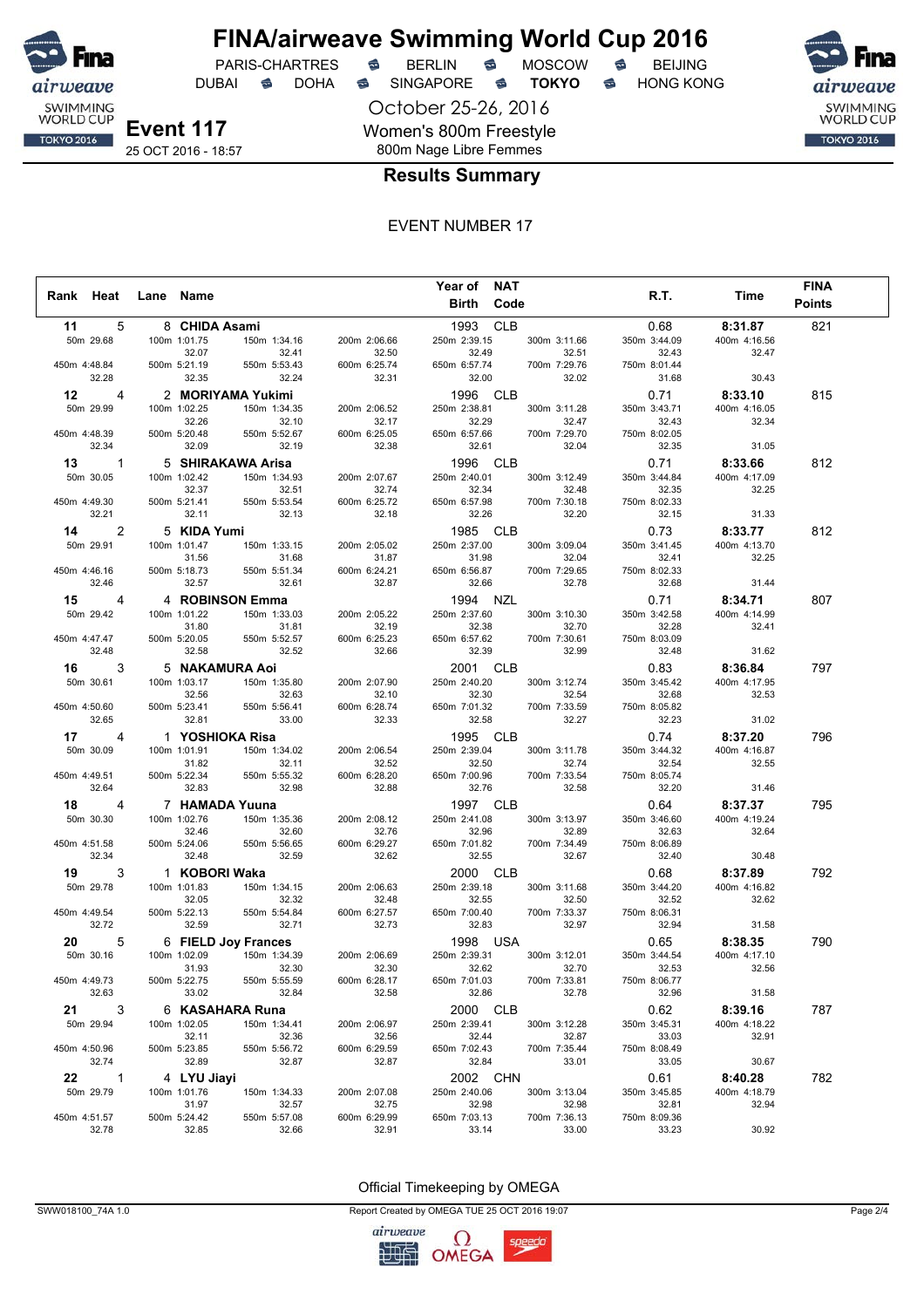

DUBAI **S** DOHA S SINGAPORE S **TOKYO** S HONG KONG

October 25-26, 2016 Women's 800m Freestyle 800m Nage Libre Femmes



25 OCT 2016 - 18:57

#### **Results Summary**

#### EVENT NUMBER 17

|              |                      |                       |                       |                       | Year of NAT           |                       |                       |                       | <b>FINA</b>   |  |
|--------------|----------------------|-----------------------|-----------------------|-----------------------|-----------------------|-----------------------|-----------------------|-----------------------|---------------|--|
| Rank Heat    |                      | Lane Name             |                       |                       | <b>Birth Code</b>     |                       | R.T.                  | Time                  | <b>Points</b> |  |
| 23 —         | 3                    |                       |                       |                       | 1995 CLB              |                       |                       | 8:41.37               | 777           |  |
|              |                      |                       | 7 KUWAHATA Mayu       |                       |                       |                       | 0.70                  |                       |               |  |
|              | 50m 30.00            | 100m 1:02.14<br>32.14 | 150m 1:34.65<br>32.51 | 200m 2:07.14<br>32.49 | 250m 2:39.86<br>32.72 | 300m 3:12.55<br>32.69 | 350m 3:45.29<br>32.74 | 400m 4:18.21<br>32.92 |               |  |
| 450m 4:50.95 |                      | 500m 5:23.86          | 550m 5:56.89          | 600m 6:30.11          | 650m 7:03.23          | 700m 7:36.43          | 750m 8:09.54          |                       |               |  |
|              | 32.74                | 32.91                 | 33.03                 | 33.22                 | 33.12                 | 33.20                 | 33.11                 | 31.83                 |               |  |
| 24           | 2                    |                       | 7 FUJIMOTO Hana       |                       | 1999                  | <b>CLB</b>            | 0.69                  | 8:42.68               | 771           |  |
|              | 50m 30.50            | 100m 1:03.07          | 150m 1:35.76          | 200m 2:08.58          | 250m 2:41.55          | 300m 3:14.39          | 350m 3:47.27          | 400m 4:20.01          |               |  |
|              |                      | 32.57                 | 32.69                 | 32.82                 | 32.97                 | 32.84                 | 32.88                 | 32.74                 |               |  |
| 450m 4:52.73 |                      | 500m 5:25.46          | 550m 5:58.22          | 600m 6:31.03          | 650m 7:04.17          | 700m 7:37.12          | 750m 8:10.24          |                       |               |  |
|              | 32.72                | 32.73                 | 32.76                 | 32.81                 | 33.14                 | 32.95                 | 33.12                 | 32.44                 |               |  |
| 25           | 2                    |                       | 3 NAKAYAMA Miho       |                       | 1996 CLB              |                       | 0.72                  | 8:44.79               | 762           |  |
|              | 50m 30.59            | 100m 1:02.73          | 150m 1:35.34          | 200m 2:07.86          | 250m 2:40.58          | 300m 3:13.42          | 350m 3:46.35          | 400m 4:19.42          |               |  |
|              |                      | 32.14                 | 32.61                 | 32.52                 | 32.72                 | 32.84                 | 32.93                 | 33.07                 |               |  |
| 450m 4:52.60 |                      | 500m 5:25.80          | 550m 5:59.29          | 600m 6:32.83          | 650m 7:06.24          | 700m 7:39.82          | 750m 8:13.14          |                       |               |  |
|              | 33.18                | 33.20                 | 33.49                 | 33.54                 | 33.41                 | 33.58                 | 33.32                 | 31.65                 |               |  |
| 26           | 2                    | 1 UCHIDA Maki         |                       |                       | 2001 CLB              |                       | 0.64                  | 8:44.95               | 761           |  |
|              | 50m 30.36            | 100m 1:02.77          | 150m 1:35.67          | 200m 2:08.57          | 250m 2:41.57          | 300m 3:14.84          | 350m 3:48.28          | 400m 4:21.41          |               |  |
|              |                      | 32.41                 | 32.90                 | 32.90                 | 33.00                 | 33.27                 | 33.44                 | 33.13                 |               |  |
| 450m 4:54.50 | 33.09                | 500m 5:27.64<br>33.14 | 550m 6:00.84          | 600m 6:33.89          | 650m 7:06.97          | 700m 7:40.29          | 750m 8:13.29          |                       |               |  |
|              |                      |                       | 33.20                 | 33.05                 | 33.08                 | 33.32                 | 33.00                 | 31.66                 |               |  |
|              | 27 —<br>1            |                       | 6 KAWATA Hanaka       |                       | 1998                  | <b>CLB</b>            | 0.64                  | 8:47.14               | 751           |  |
|              | 50m 30.42            | 100m 1:03.09          | 150m 1:36.12          | 200m 2:08.53          | 250m 2:41.13<br>32.60 | 300m 3:13.96          | 350m 3:46.62          | 400m 4:19.86          |               |  |
| 450m 4:52.61 |                      | 32.67<br>500m 5:25.59 | 33.03<br>550m 5:59.18 | 32.41<br>600m 6:33.14 | 650m 7:07.00          | 32.83<br>700m 7:41.18 | 32.66<br>750m 8:14.77 | 33.24                 |               |  |
|              | 32.75                | 32.98                 | 33.59                 | 33.96                 | 33.86                 | 34.18                 | 33.59                 | 32.37                 |               |  |
| 28           | 3                    |                       | 2 TAKAHASHI Miku      |                       | 2000 CLB              |                       | 0.74                  | 8:48.13               | 747           |  |
|              | 50m 30.47            | 100m 1:03.15          | 150m 1:36.41          | 200m 2:09.16          | 250m 2:42.25          | 300m 3:15.40          | 350m 3:48.54          | 400m 4:22.47          |               |  |
|              |                      | 32.68                 | 33.26                 | 32.75                 | 33.09                 | 33.15                 | 33.14                 | 33.93                 |               |  |
| 450m 4:55.60 |                      | 500m 5:29.02          | 550m 6:02.60          | 600m 6:36.02          | 650m 7:09.57          | 700m 7:43.14          | 750m 8:16.56          |                       |               |  |
|              | 33.13                | 33.42                 | 33.58                 | 33.42                 | 33.55                 | 33.57                 | 33.42                 | 31.57                 |               |  |
| 29           | 2                    | 8 AKAMINE Rio         |                       |                       | 1997 CLB              |                       | 0.94                  | 8:48.15               | 747           |  |
|              | 50m 30.53            | 100m 1:02.87          | 150m 1:36.04          | 200m 2:09.40          | 250m 2:42.90          | 300m 3:16.23          | 350m 3:49.54          | 400m 4:23.03          |               |  |
|              |                      | 32.34                 | 33.17                 | 33.36                 | 33.50                 | 33.33                 | 33.31                 | 33.49                 |               |  |
| 450m 4:56.12 |                      | 500m 5:29.23          | 550m 6:02.47          | 600m 6:35.82          | 650m 7:09.17          | 700m 7:42.39          | 750m 8:15.61          |                       |               |  |
|              | 33.09                | 33.11                 | 33.24                 | 33.35                 | 33.35                 | 33.22                 | 33.22                 | 32.54                 |               |  |
| 30           | 1                    | 3 SATOU Sumire        |                       |                       | 1997 CLB              |                       | 0.79                  | 8:48.69               | 745           |  |
|              | 50m 30.35            | 100m 1:02.92          | 150m 1:35.76          | 200m 2:08.83          | 250m 2:41.75          | 300m 3:15.23          | 350m 3:48.74          | 400m 4:22.30          |               |  |
|              |                      | 32.57                 | 32.84                 | 33.07                 | 32.92                 | 33.48                 | 33.51                 | 33.56                 |               |  |
| 450m 4:55.77 | 33.47                | 500m 5:29.29<br>33.52 | 550m 6:02.71<br>33.42 | 600m 6:36.19<br>33.48 | 650m 7:09.68<br>33.49 | 700m 7:43.09<br>33.41 | 750m 8:16.46<br>33.37 | 32.23                 |               |  |
|              |                      |                       |                       |                       |                       |                       |                       |                       |               |  |
| 31           | 5                    |                       | 1 SATOU Chinatsu      |                       | 1999                  | <b>CLB</b>            | 0.77                  | 8:49.18               | 743           |  |
|              | 50m 29.59            | 100m 1:01.46<br>31.87 | 150m 1:34.04<br>32.58 | 200m 2:06.90<br>32.86 | 250m 2:39.98<br>33.08 | 300m 3:13.57<br>33.59 | 350m 3:47.01<br>33.44 | 400m 4:20.79<br>33.78 |               |  |
| 450m 4:54.45 |                      | 500m 5:28.36          | 550m 6:01.95          | 600m 6:35.61          | 650m 7:09.42          | 700m 7:42.97          | 750m 8:16.45          |                       |               |  |
|              | 33.66                | 33.91                 | 33.59                 | 33.66                 | 33.81                 | 33.55                 | 33.48                 | 32.73                 |               |  |
| 32           | 2                    |                       | 6 SHIOZAKI Natsuki    |                       | 1994 CLB              |                       | 0.85                  | 8:49.49               | 741           |  |
|              | 50m 30.44            | 100m 1:02.81          | 150m 1:35.55          | 200m 2:08.07          | 250m 2:41.05          | 300m 3:14.31          | 350m 3:47.78          | 400m 4:21.05          |               |  |
|              |                      | 32.37                 | 32.74                 | 32.52                 | 32.98                 | 33.26                 | 33.47                 | 33.27                 |               |  |
| 450m 4:54.45 |                      | 500m 5:27.79          | 550m 6:01.34          | 600m 6:35.16          | 650m 7:08.88          | 700m 7:42.88          | 750m 8:16.79          |                       |               |  |
|              | 33.40                | 33.34                 | 33.55                 | 33.82                 | 33.72                 | 34.00                 | 33.91                 | 32.70                 |               |  |
| 33 —         | 3                    | 8 KITADA Yuu          |                       |                       | 1997 CLB              |                       | 0.79                  | 8:51.59               | 733           |  |
|              | 50m 30.75            | 100m 1:03.71          | 150m 1:36.78          | 200m 2:09.75          | 250m 2:42.86          | 300m 3:15.93          | 350m 3:49.26          | 400m 4:22.63          |               |  |
|              |                      | 32.96                 | 33.07                 | 32.97                 | 33.11                 | 33.07                 | 33.33                 | 33.37                 |               |  |
| 450m 4:55.83 |                      | 500m 5:29.09          | 550m 6:02.39          | 600m 6:35.96          | 650m 7:09.81          | 700m 7:43.72          | 750m 8:18.05          |                       |               |  |
|              | 33.20                | 33.26                 | 33.30                 | 33.57                 | 33.85                 | 33.91                 | 34.33                 | 33.54                 |               |  |
|              | $\overline{2}$<br>34 | 2 MARCHAL Lea         |                       |                       | 1999 FRA              |                       | 0.64                  | 8:55.24               | 718           |  |
|              | 50m 31.19            | 100m 1:04.24          | 150m 1:37.96          | 200m 2:11.79          | 250m 2:45.25          | 300m 3:18.71          | 350m 3:52.40          | 400m 4:26.38          |               |  |
|              |                      | 33.05                 | 33.72                 | 33.83                 | 33.46                 | 33.46                 | 33.69                 | 33.98                 |               |  |
| 450m 4:59.91 | 33.53                | 500m 5:33.46<br>33.55 | 550m 6:07.09<br>33.63 | 600m 6:41.14<br>34.05 | 650m 7:14.95<br>33.81 | 700m 7:48.90<br>33.95 | 750m 8:22.77<br>33.87 | 32.47                 |               |  |
|              |                      |                       |                       |                       |                       |                       |                       |                       |               |  |

#### Official Timekeeping by OMEGA

SWW018100\_74A 1.0 Page 3/4

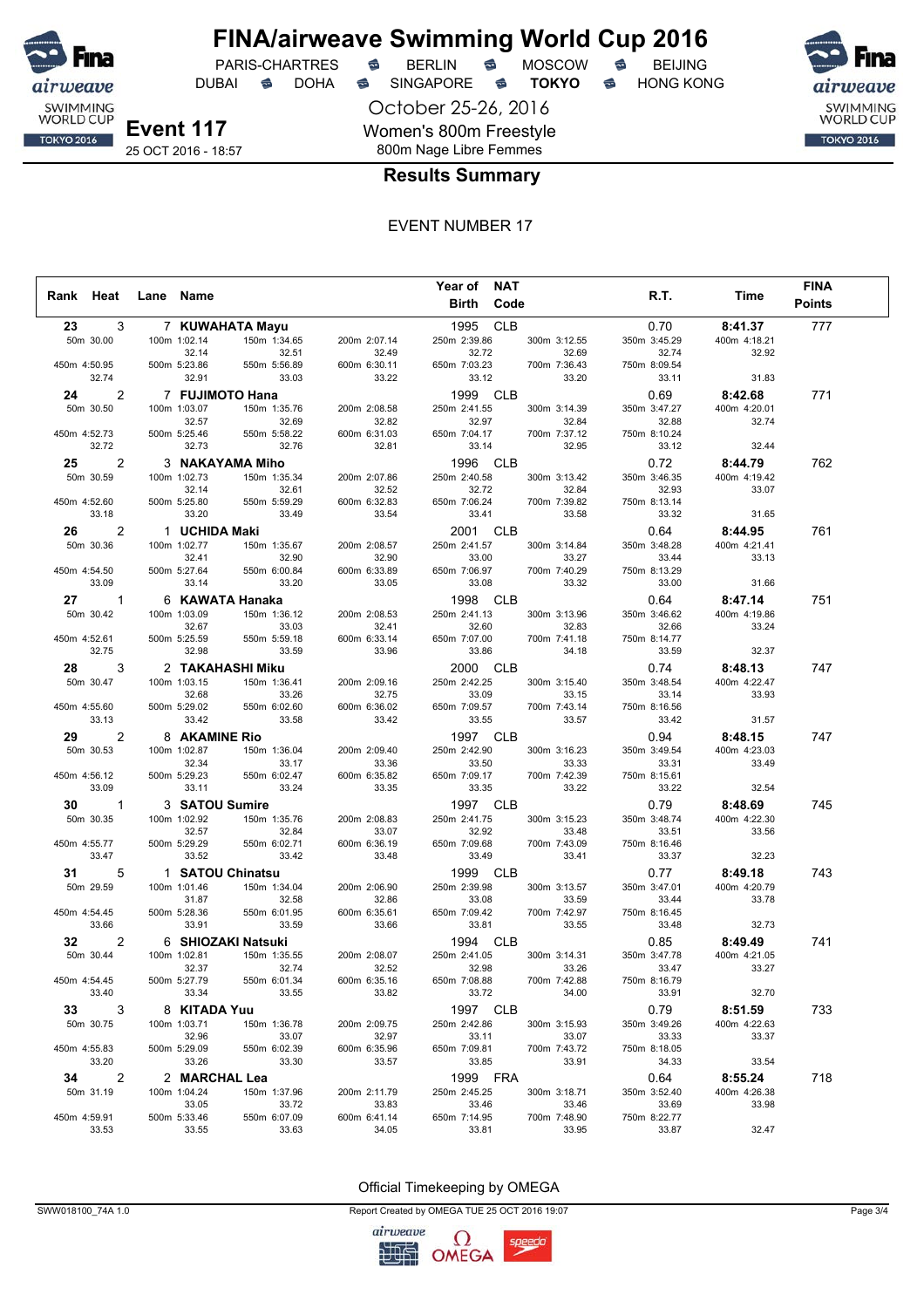

# **FINA/airweave Swimming World Cup 2016**

DUBAI **S** DOHA S SINGAPORE S **TOKYO** S HONG KONG

October 25-26, 2016 Women's 800m Freestyle 800m Nage Libre Femmes

PARIS-CHARTRES **B** BERLIN **B** MOSCOW **B** BEIJING



## **Results Summary**

| Rank         | Heat           | Lane | Name           |                  |              | <b>NAT</b><br>Year of<br>Code<br><b>Birth</b> |              | R.T.         | Time         | <b>FINA</b><br><b>Points</b> |
|--------------|----------------|------|----------------|------------------|--------------|-----------------------------------------------|--------------|--------------|--------------|------------------------------|
| 35           |                |      | 2 WANG Yi-Chen |                  |              | <b>TPE</b><br>1999                            |              | 0.72         | 8:56.38      | 713                          |
| 50m 30.29    |                |      | 100m 1:03.15   | 150m 1:36.39     | 200m 2:10.00 | 250m 2:43.49                                  | 300m 3:16.95 | 350m 3:50.87 | 400m 4:24.58 |                              |
|              |                |      | 32.86          | 33.24            | 33.61        | 33.49                                         | 33.46        | 33.92        | 33.71        |                              |
| 450m 4:58.48 |                |      | 500m 5:32.58   | 550m 6:06.41     | 600m 6:40.25 | 650m 7:14.43                                  | 700m 7:48.77 | 750m 8:23.02 |              |                              |
|              | 33.90          |      | 34.10          | 33.83            | 33.84        | 34.18                                         | 34.34        | 34.25        | 33.36        |                              |
| 36           | $\overline{2}$ |      | 4 OGAWA Mayu   |                  |              | 1997<br><b>CLB</b>                            |              | 0.73         | 9:02.66      | 689                          |
| 50m 30.26    |                |      | 100m 1:03.13   | 150m 1:36.13     | 200m 2:09.68 | 250m 2:43.33                                  | 300m 3:17.27 | 350m 3:51.24 | 400m 4:25.47 |                              |
|              |                |      | 32.87          | 33.00            | 33.55        | 33.65                                         | 33.94        | 33.97        | 34.23        |                              |
| 450m 4:59.93 |                |      | 500m 5:34.60   | 550m 6:09.32     | 600m 6:44.14 | 650m 7:19.17                                  | 700m 7:54.31 | 750m 8:28.99 |              |                              |
|              | 34.46          |      | 34.67          | 34.72            | 34.82        | 35.03                                         | 35.14        | 34.68        | 33.67        |                              |
|              | 4              |      |                | 8 HOSSZU Katinka |              | HUN<br>1989                                   |              |              | <b>DNS</b>   |                              |

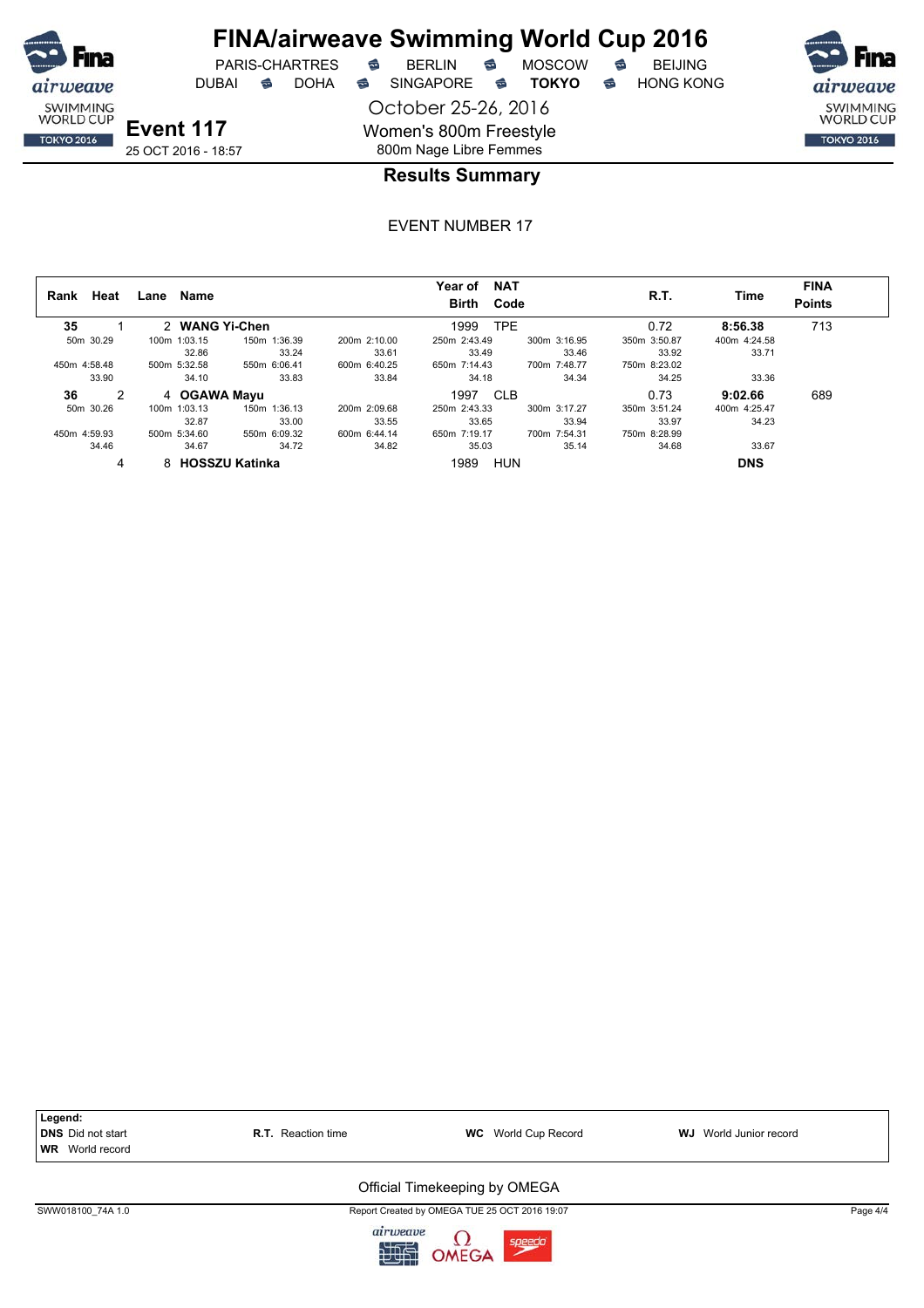

October 25-26, 2016

Men's 400m Individual Medley

DUBAI **S** DOHA S SINGAPORE S **TOKYO** S HONG KONG

SWIMMING<br>WORLD CUP **TOKYO 2016** 

**Event 118** 25 OCT 2016 - 19:10

### 400m 4-Nages Hommes **Results Summary**

#### EVENT NUMBER 18

|           | Record  |       | Splits  |         | Name                   | <b>NAT Code</b> | Location    | Date        |
|-----------|---------|-------|---------|---------|------------------------|-----------------|-------------|-------------|
| <b>WR</b> | 3:55.50 | 54.62 | 1:53.73 | 3:01.14 | LOCHTE Ryan            | USA             | Dubai (UAE) | 16 DEC 2010 |
| ∣WC       | 3:58.69 | 54.33 | 1:54.50 | 3:02.37 | FRASER-HOLMES Thomas   | AUS             | Dubai (UAE) | 31 AUG 2014 |
| <b>WJ</b> | 3:59.15 |       |         |         | <b>WORLD BEST TIME</b> |                 | $---$       | 30 SEP 2016 |

|                        |                                                                          |                       | Year of NAT                                    |                       |         | <b>FINA</b>   |
|------------------------|--------------------------------------------------------------------------|-----------------------|------------------------------------------------|-----------------------|---------|---------------|
|                        | Rank Heat Lane Name                                                      |                       | Birth Code                                     | R.T.                  | Time    | <b>Points</b> |
| 6<br>$\mathbf 1$       | 4 SETO Daiya                                                             |                       | 1994 JPN                                       | 0.62                  | 4:03.42 | 905           |
| 50m 25.76              | 100m 55.30    150m 1:26.00<br>29.54<br>30.70                             | 200m 1:56.62<br>30.62 | 250m 2:30.77 300m 3:05.70<br>34.15<br>34.93    | 350m 3:35.07<br>29.37 | 28.35   |               |
| $2^{\sim}$<br>6        | 3 GYURTA Gergely<br>100m 56.06 150m 1:26.61 200m 1:56.91                 |                       | 1991 HUN                                       | 0.67                  | 4:04.28 | 896           |
| 50m 26.13              | 100m 56.06                                                               |                       | 250m 2:31.78 300m 3:06.90                      | 350m 3:36.20          |         |               |
|                        | 29.93<br>30.55                                                           | 30.30                 | 34.87<br>35.12                                 | 29.30                 | 28.08   |               |
| 3<br>6                 | <b>Z Philip</b><br>150m 1:28.57 200m 2:00.02<br>5 HEINTZ Philip          |                       | 1991 GER                                       | 0.70                  | 4:04.48 | 893           |
| 50m 26.29              | 100m 56.90<br>30.61<br>31.67                                             | 31.45                 | 250m 2:34.97 300m 3:09.88<br>34.91<br>34.95    | 350m 3:38.00<br>28.12 | 26.48   |               |
| 4<br>6                 | 7 PRENOT Josh                                                            |                       | 1993 USA                                       | 0.73                  | 4:05.10 | 887           |
| 50m 25.93              | 150m<br>150m 1:28.48 200m 1:59.76<br>100m 56.08                          |                       | 250m 2:33.73 300m 3:07.30                      | 350m 3:37.22          |         |               |
|                        | 30.15<br>32.40                                                           | 31.28                 | 33.97<br>33.57                                 | 29.92                 | 27.88   |               |
| 5<br>6                 | 6 FUJIMORI Takeharu                                                      | 200m 1:58.16          | 1994 CLB                                       | 0.66                  | 4:05.98 | 877           |
| 50m 26.44              | 100m 56.48<br>150m 1:27.58<br>30.04                                      |                       | 250m 2:32.27<br>300m 3:07.42<br>34.11<br>35.15 | 350m 3:37.34<br>29.92 | 28.64   |               |
|                        | 31.10                                                                    | 30.58                 |                                                |                       |         |               |
| 6<br>6<br>50m 26.24    | 2 TAKEUCHI Tomoya<br>150m 1:28.74<br>100m 56.50                          | 200m 2:01.37          | 1998 CLB<br>250m 2:36.21<br>300m 3:11.53       | 0.65<br>350m 3:40.53  | 4:08.46 | 851           |
|                        | 32.24<br>30.26                                                           | 32.63                 | 34.84<br>35.32                                 | 29.00                 | 27.93   |               |
| $\overline{7}$<br>5    | 3 TUTUMI Takahiro                                                        |                       | 1992 CLB                                       | 0.65                  | 4:10.41 | 831           |
| 50m 26.34              | 100m 56.10 150m 1:28.06<br>31.96<br>29.76                                | 200m 1:59.51          | 250m 2:34.77<br>300m 3:10.23<br>35.26<br>35.46 | 350m 3:41.01<br>30.78 | 29.40   |               |
| 5<br>8                 | 5 ITOU Kouhei                                                            | 31.45                 | 1998 CLB                                       | 0.70                  | 4:12.05 | 815           |
| 50m 26.87              | 100m 57.33<br>150m 1:30.34                                               | 200m 2:02.60          | 250m 2:38.12<br>300m 3:13.83                   | 350m 3:43.94          |         |               |
|                        | 30.46<br>33.01                                                           | 32.26                 | 35.52<br>35.71                                 | 30.11                 | 28.11   |               |
| $\overline{2}$<br>9    | 2 NISHIYAMA Yuusuke                                                      |                       | 1997 CLB                                       | 0.71                  | 4:12.30 | 813           |
| 50m 26.86              | 100m 56.78 150m 1:29.33<br>29.92 32.55                                   | 200m 2:01.95<br>32.62 | 300m 3:13.50<br>250m 2:37.57<br>35.62<br>35.93 | 350m 3:43.77<br>30.27 | 28.53   |               |
| 10<br>4                | 4 SAITOU Ryo                                                             |                       | 1995 CLB                                       | 0.67                  | 4:12.48 | 811           |
| 50m 26.95              | 100m 57.64 150m 1:31.17<br>30.69<br>33.53                                | 200m 2:03.76<br>32.59 | 250m 2:39.25<br>300m 3:15.21<br>35.49<br>35.96 | 350m 3:45.21<br>30.00 | 27.27   |               |
| 11 $-$<br>4            | 5 UCHIYAMA Takumi                                                        |                       | 1999 CLB                                       | 0.67                  | 4:12.51 | 811           |
| 50m 25.69              | 100m 55.30 150m 1:28.38                                                  | 200m 2:01.53          | 250m 2:36.90<br>300m 3:12.74                   | 350m 3:42.85          |         |               |
|                        | 33.08<br>29.61                                                           | 33.15                 | 35.37<br>35.84                                 | 30.11                 | 29.66   |               |
| 3<br>12                | 6 KUWAYAMA Ken                                                           |                       | 1995 CLB                                       | 0.76                  | 4:13.53 | 801           |
| 50m 27.19              | 100m 58.05 150m 1:32.35<br>30.86<br>34.30                                | 200m 2:06.11<br>33.76 | 250m 2:40.80<br>300m 3:15.14<br>34.69<br>34.34 | 350m 3:45.10<br>29.96 | 28.43   |               |
| 3<br>13 —              | 3 MORITOKI Keishi                                                        |                       | 1996 CLB                                       | 0.74                  | 4:13.79 | 799           |
| 50m 27.02              | וווסוסח ורוסו.<br>150m 1:31.03<br>100m 58.00<br>30.98<br>33.03           | 200m 2:03.41<br>32.38 | 250m 2:39.20<br>300m 3:15.61<br>35.79<br>36.41 | 350m 3:45.43<br>29.82 | 28.36   |               |
| 14<br>5                | 8 OKIMOTO Rintarou                                                       |                       | 1991 CLB                                       | 0.56                  | 4:13.96 | 797           |
| 50m 26.87              | 100m 57.53<br>150m 1:29.50<br>30.66<br>31.97                             | 200m 2:01.50          | 250m 2:37.25<br>300m 3:13.42<br>35.75<br>36.17 | 350m 3:44.41<br>30.99 | 29.55   |               |
|                        |                                                                          | 32.00                 | 1995 CLB                                       |                       |         | 792           |
| 15 —<br>5<br>50m 26.64 | 4 FUJIMOTO Ryo<br>4 <b>FUJIMOTO Ryo</b><br>100m 57.12 150m 1:30.60       | 200m 2:03.76          | 250m 2:39.21<br>300m 3:15.10                   | 0.66<br>350m 3:45.27  | 4:14.52 |               |
|                        | 33.48<br>30.48                                                           | 33.16                 | 35.45<br>35.89                                 | 30.17                 | 29.25   |               |
| $\overline{2}$<br>16 — | 4 TAKASE Wataru                                                          |                       | 1998 CLB                                       | 0.70                  | 4:14.85 | 789           |
| 50m 26.98              | <b>SE Wataru</b><br>150m 1:30.94 200m 2:04.00<br>100m 58.11              |                       | 300m 3:14.71<br>250m 2:38.68                   | 350m 3:44.83          |         |               |
|                        | 31.13<br>32.83                                                           | 33.06                 | 34.68<br>36.03                                 | 30.12                 | 30.02   |               |
| 5<br>17                | 1 MATSUDA Kenji                                                          |                       | 1996 CLB                                       | 0.71                  | 4:15.19 | 785           |
| 50m 26.71              | $\sim$ محاد 150m میں $\sim$ 150m 1:29.92<br>100m 57.55<br>32.37<br>30.84 | 200m 2:02.00<br>32.08 | 250m 2:38.23<br>300m 3:15.39<br>36.23<br>37.16 | 350m 3:45.85<br>30.46 | 29.34   |               |

#### Official Timekeeping by OMEGA

SWM054100\_74A 1.0 Page 1/3

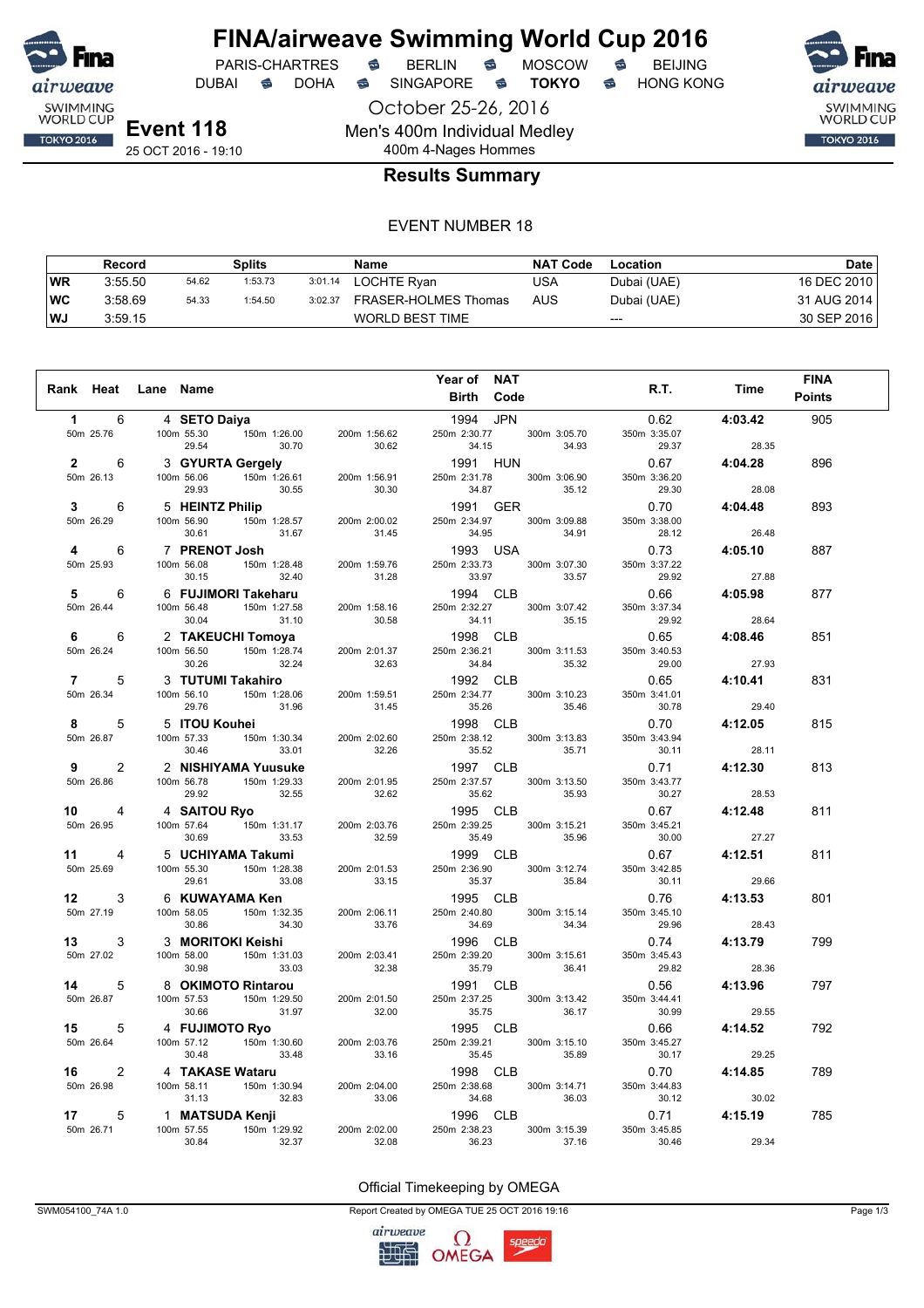

DUBAI **S** DOHA S SINGAPORE S **TOKYO** S HONG KONG

**Event 118** 25 OCT 2016 - 19:10

October 25-26, 2016 Men's 400m Individual Medley 400m 4-Nages Hommes



#### **Results Summary**

#### EVENT NUMBER 18

|                          |                                                                                                                                                                                                                   |                       | Year of NAT                                             |                       |                       |                                        | <b>FINA</b>   |
|--------------------------|-------------------------------------------------------------------------------------------------------------------------------------------------------------------------------------------------------------------|-----------------------|---------------------------------------------------------|-----------------------|-----------------------|----------------------------------------|---------------|
| Rank Heat Lane Name      |                                                                                                                                                                                                                   |                       | Birth Code                                              |                       | R.T.                  | Time                                   | <b>Points</b> |
|                          |                                                                                                                                                                                                                   |                       |                                                         |                       |                       |                                        |               |
| 18 —<br>4                | 2 TUNEFUKA Kouki                                                                                                                                                                                                  |                       | 1996 CLB                                                |                       | 0.63                  | 4:15.44                                | 783           |
| 50m 27.13                | 100m 57.75 150m 1:30.99 200m 2:04.07<br>30.62 33.24 33.08                                                                                                                                                         |                       | 250m 2:39.29 300m 3:15.84<br>35.22 36.55                |                       | 350m 3:46.38<br>30.54 | 29.06                                  |               |
|                          | $7$ KAWAKAMI Masaki<br>$100m$ 58.28 150m 1:32.12 200m 2:05.71<br>$31.22$ 33.84 33.59                                                                                                                              |                       | 1995 CLB                                                |                       |                       | 0.65 4:15.70                           |               |
| 5<br>19 —                |                                                                                                                                                                                                                   |                       |                                                         |                       |                       |                                        | 781           |
| 50m 27.06                |                                                                                                                                                                                                                   |                       | 250m 2:40.91 300m 3:17.08<br>35.20                      | 36.17                 | 350m 3:48.13<br>31.05 | 27.57                                  |               |
|                          |                                                                                                                                                                                                                   |                       |                                                         |                       |                       |                                        |               |
| 4<br>50m 27.13           |                                                                                                                                                                                                                   |                       | 1995 CLB<br>250m 2:39.36 300m 3:15.55                   |                       | 0.66<br>350m 3:46.62  | 4:15.82                                | 780           |
|                          |                                                                                                                                                                                                                   |                       |                                                         |                       |                       |                                        |               |
| $21 \t 2$                | 3 OGATA Kai<br>100m 58.57 150m 1:31.68 200m 2:03.67<br>31.44 33.11 31.99<br>6 HATSUGAI Tomoki<br>100m 58.01 150m 1:31.44 200m 2:04.45<br>31.19 33.43 33.01                                                        |                       | 35.69      36.19<br><b>2000  CLB</b>                    |                       |                       | $31.07$ $29.20$<br>0.59 <b>4:15.93</b> | 779           |
| 50m 26.82                |                                                                                                                                                                                                                   |                       | 250m 2:40.47 300m 3:17.03                               |                       | 350m 3:47.35          |                                        |               |
|                          |                                                                                                                                                                                                                   |                       | 36.02 36.56                                             |                       | 30.32                 | 28.58                                  |               |
| 21 —<br>4                | 8 <b>KIMURA Masanari</b><br>100m 58.10 150m 1:32.81 200m 2:06.20<br>30.75 34.71 33.39                                                                                                                             |                       | 1996 CLB                                                |                       |                       | $0.55$ 4:15.93                         | 779           |
| 50m 27.35                | 100m 58.10                                                                                                                                                                                                        |                       | 250m 2:42.09 300m 3:18.51                               |                       | 350m 3:48.30          |                                        |               |
|                          |                                                                                                                                                                                                                   |                       | 35.89                                                   | 36.42                 | 29.79                 | 27.63                                  |               |
| 6<br>23 — 1              | 1 <b>GRIESHOP Sean</b><br>100m 59.58 150m 1:32.43 200m 2:04.18 250m 2:14.147 300m<br>31.82 3 <b>MURATA Kakeru</b><br>100m 58.51 150m 1:31.62 200m 2:05.01 250m 2:44.026 250m 2:44.026 33.11 33.41 33.43           |                       | 950m 2:41.47<br>250m 2:41.47 300m 3:18.29 350m<br>37.29 |                       | 0.70                  | 4:16.55                                | 773           |
| 50m 27.76                |                                                                                                                                                                                                                   |                       |                                                         |                       | 350m 3:47.99          |                                        |               |
|                          |                                                                                                                                                                                                                   |                       |                                                         | 36.82                 |                       |                                        |               |
| 2                        |                                                                                                                                                                                                                   |                       |                                                         |                       |                       |                                        | 766           |
| 50m 27.26                |                                                                                                                                                                                                                   |                       |                                                         | 300m 3:16.59          | 350m 3:47.27          |                                        |               |
|                          | 31.25                                                                                                                                                                                                             | 33.11 33.39           | 35.25 36.33                                             |                       | 30.68                 | 30.07                                  |               |
| 2<br>25 — 1              | 8 TEDUKA Yuuki<br>100m 58.22 150m 1:31.29 200m 2:04.50<br>31.05 33.07 33.21                                                                                                                                       |                       | 1994 CLB                                                |                       |                       | $0.55$ 4:17.41                         | 765           |
| 50m 27.17                |                                                                                                                                                                                                                   |                       | 250m 2:40.67                                            | 300m 3:18.09          | 350m 3:48.59          |                                        |               |
|                          |                                                                                                                                                                                                                   |                       | 36.17                                                   | 37.42                 | 30.50                 | 28.82                                  |               |
| $\overline{2}$<br>26 — 1 | 5 YAMADA Hiroya 1996 CLB<br>100m 58.32 150m 1:31.00 200m 2:03.65 250m 2:39.91 300m                                                                                                                                |                       |                                                         |                       | 0.64                  | 4:17.70                                | 763           |
| 50m 27.11                |                                                                                                                                                                                                                   |                       | 250m 2:39.91 300m 3:16.87                               |                       | 350m 3:48.26          |                                        |               |
|                          |                                                                                                                                                                                                                   |                       | 36.26<br><b>1999 CLB</b>                                | 36.96                 | $31.39$<br>$0.65$     | 29.44                                  |               |
| $27 \t3$                 | 31.21 32.68 32.65<br>4 <b>TAKARADA Kouhei</b><br>100m 57.17 150m 1:30.40 200m 2:03.15                                                                                                                             |                       |                                                         |                       |                       | 4:17.71                                | 763           |
| 50m 26.43                | 30.74 33.23                                                                                                                                                                                                       | 32.75                 | 250m 2:38.42<br>35.27 37.15                             | 300m 3:15.57          | 350m 3:47.17<br>31.60 | 30.54                                  |               |
|                          |                                                                                                                                                                                                                   |                       |                                                         |                       |                       | $0.88$ 4:19.07                         |               |
| 3                        | 8 ITOU Kaiki<br>$T$ $(150m)$ 1:32.29                                                                                                                                                                              |                       | 1997 CLB                                                |                       |                       |                                        | 751           |
| 50m 28.02                | 100m 59.17<br>33.12<br>31.15                                                                                                                                                                                      | 200m 2:05.09<br>32.80 | 250m 2:41.98<br>36.89                                   | 300m 3:18.73<br>36.75 | 350m 3:49.86<br>31.13 | 29.21                                  |               |
|                          |                                                                                                                                                                                                                   |                       | 1998 TPE                                                |                       | 0.66                  | 4:19.21                                | 749           |
| 29 1<br>50m 27.65        | 3 WEN Ren-Hau<br>100m 59.05 150m 1:32.84 200m 2:06.05                                                                                                                                                             | 200m 2:06.05          | 250m 2:42.81 300m 3:20.09                               |                       | 350m 3:50.42          |                                        |               |
|                          |                                                                                                                                                                                                                   |                       |                                                         |                       | 30.33                 | 28.79                                  |               |
| $30 \qquad 5$            | 31.40 33.79 33.21<br>6 <b>MIYAMOTO Ippei</b><br>100m 57.13 150m 1:31.08 200m 2:04.69<br>30.80 33.95 33.61                                                                                                         |                       |                                                         |                       |                       | $0.62$ 4:19.25                         | 749           |
| 50m 26.33                |                                                                                                                                                                                                                   |                       | 250m 2:39.56                                            | 300m 3:15.50          | 350m 3:47.26          |                                        |               |
|                          |                                                                                                                                                                                                                   |                       | 34.87 35.94                                             |                       | 31.76                 | 31.99                                  |               |
| 31<br>4                  |                                                                                                                                                                                                                   |                       |                                                         |                       |                       | 0.68 4:19.66                           | 746           |
| 50m 26.96                |                                                                                                                                                                                                                   |                       |                                                         | 300m 3:18.57          | 350m 3:49.43          |                                        |               |
|                          |                                                                                                                                                                                                                   |                       |                                                         | 37.99                 | 30.86                 | 30.23                                  |               |
| $32 -$<br>6              | 1 <b>OHTAKE Masayuki</b><br>100m 57.85<br>150m 1:31.25<br>30.89<br><b>8 PONS RAMON Joan Lluis</b><br>100m 58.66<br>150m 1:31.45<br>1996 ESP<br>131.46<br>1996 ESP<br>1996 ESP<br>1996 ESP<br>1996 ESP<br>1996 ESP |                       | 1996 ESP<br>250m 2:41.15 300m 3:18.90 350m              |                       |                       | $0.59$ $4:20.14$                       | 741           |
| 50m 27.20                |                                                                                                                                                                                                                   |                       |                                                         |                       | 350m 3:50.25          |                                        |               |
|                          | 32.86<br>31.46                                                                                                                                                                                                    | 32.19                 | 37.44                                                   | 37.75                 | 31.35                 | 29.89                                  |               |
| $33 \qquad \qquad 1$     | 4 UIKE Kaita                                                                                                                                                                                                      |                       | 1996 CLB                                                |                       | 0.84 4:20.45          |                                        | 739           |
| 50m 27.70                | 150m 1:33.81<br>100m 59.48                                                                                                                                                                                        | 200m 2:08.02          | 250m 2:43.85                                            | 300m 3:20.55          | 350m 3:51.31          |                                        |               |
|                          | 31.78<br>34.33                                                                                                                                                                                                    | 34.21                 | 35.83                                                   | 36.70                 | 30.76                 | 29.14                                  |               |
| 3<br>34                  | 1 STEFFAN Sebastian                                                                                                                                                                                               |                       | 1997 AUT                                                |                       | 0.42                  | 4:20.57                                | 738           |
| 50m 26.91                | 100m 58.87<br>150m 1:32.93                                                                                                                                                                                        | 200m 2:06.33          | 250m 2:43.16                                            | 300m 3:20.74          | 350m 3:50.88          |                                        |               |
|                          | 31.96<br>34.06                                                                                                                                                                                                    | 33.40                 | 36.83                                                   | 37.58                 | 30.14                 | 29.69                                  |               |
| $35 \qquad \qquad 1$     | 5 HIRAIWA Kento                                                                                                                                                                                                   |                       | 1996 CLB                                                |                       | 0.71                  | 4:20.73                                | 736           |
| 50m 27.25                | 100m 58.61<br>150m 1:33.15                                                                                                                                                                                        | 200m 2:07.53<br>34.38 | 250m 2:43.84                                            | 300m 3:20.19<br>36.35 | 350m 3:51.89          |                                        |               |
|                          | 31.36<br>34.54                                                                                                                                                                                                    |                       | 36.31                                                   |                       | 31.70                 | 28.84                                  |               |
| $36 -$<br>4              | 6 OKAMOTO Takuya                                                                                                                                                                                                  |                       | 1997 CLB                                                |                       | 0.74                  | 4:21.33                                | 731           |
| 50m 27.29                | 100m 58.80<br>150m 1:32.83<br>31.51<br>34.03                                                                                                                                                                      | 200m 2:06.04<br>33.21 | 250m 2:42.67<br>36.63                                   | 300m 3:20.15<br>37.48 | 350m 3:51.60<br>31.45 | 29.73                                  |               |
|                          |                                                                                                                                                                                                                   |                       |                                                         |                       |                       |                                        |               |

Official Timekeeping by OMEGA

SWM054100\_74A 1.0 Page 2/3

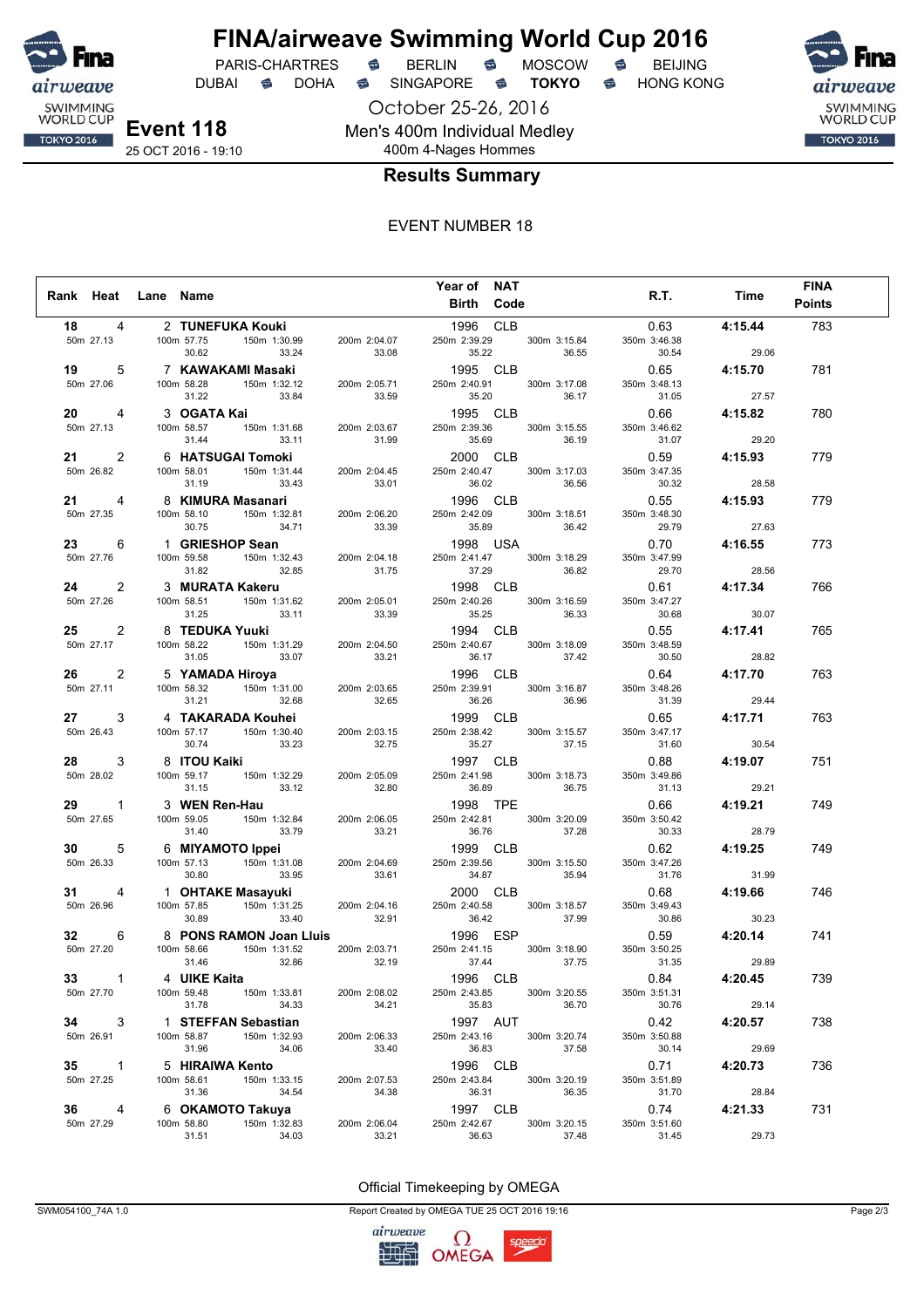

DUBAI **S** DOHA S SINGAPORE S **TOKYO** S HONG KONG

October 25-26, 2016 Men's 400m Individual Medley

SWIMMING<br>WORLD CUP **TOKYO 2016** 

**Event 118** 25 OCT 2016 - 19:10

### 400m 4-Nages Hommes **Results Summary**

|             | Rank Heat Lane Name  |                | Year of NAT<br><b>Birth Code</b>                                                                                                       |              | R.T. Time      | <b>FINA</b><br><b>Points</b> |
|-------------|----------------------|----------------|----------------------------------------------------------------------------------------------------------------------------------------|--------------|----------------|------------------------------|
|             | 37 3 2 HAYASHI Kanto |                | 1997 CLB                                                                                                                               | 0.75         | 4:21.40        | 731                          |
|             |                      |                | 50m 27.81 100m 59.04 150m 1:33.43 200m 2:07.27 250m 2:43.38 300m 3:20.14<br>31.23 34.39 33.84 36.11 36.76 31.33                        | 350m 3:51.47 | 29.93          |                              |
|             |                      |                | 38 2 7 MURAKAMI Yoshinori 1996 CLB 0.63 4:21.47                                                                                        |              |                | 730                          |
| 50m 27.70   |                      |                | 100m 59.25 150m 1:33.19 200m 2:07.03 250m 2:44.42 300m 3:22.21<br>31.55 33.94 33.84 37.39 37.79 30.58 28.68                            | 350m 3:52.79 |                |                              |
|             |                      |                |                                                                                                                                        |              |                |                              |
| <b>39</b> 3 |                      |                |                                                                                                                                        |              |                | 726                          |
| 50m 26.96   | 30.94 33.56          |                | 100m 57.90   150m 1:31.46   200m 2:04.50   250m 2:41.75   300m 3:19.37   350m 3:51.08<br>33.04 37.25 37.62 31.71 30.93                 |              |                |                              |
| 40 3        |                      |                |                                                                                                                                        |              |                | 723                          |
| 50m 27.36   |                      |                |                                                                                                                                        |              |                |                              |
|             |                      |                | 30.66 33.89 33.73 36.47 37.87 31.98                                                                                                    |              | 30.33          |                              |
|             |                      |                | 41 4 7 NOZAKI Mitsuru 1997 CLB 0.56 4:23.27                                                                                            |              |                | 715                          |
|             |                      |                | 50m 27.12 100m 58.64 150m 1:32.53 200m 2:05.69 250m 2:43.96 300m 3:22.58 350m 3:54.21                                                  |              |                |                              |
|             |                      |                | 31.52 33.89 33.16 38.27 38.62 31.63 29.06                                                                                              |              |                |                              |
|             |                      |                | 42 5 2 TAKAHASHI Koutarou 1994 CLB 0.75 0.75 1994 CLB 0.75 100m 59.05 150m 1:33.58 200m 2:08.33 250m 3:44.77 300m 3:21.92 350m 3:52.93 |              | $0.75$ 4:23.36 | 715                          |
|             |                      |                |                                                                                                                                        |              |                |                              |
|             | 31.59                |                | 34.53 34.75 36.44 37.15 31.01 30.43                                                                                                    |              |                |                              |
|             |                      |                | 43 2 1 CASANOVAS Joan 1997 ESP 0.64                                                                                                    |              | 4:23.41        | 714                          |
| 50m 27.93   |                      |                | 100m 1:00.06  150m 1:34.78  200m 2:09.22  250m 2:46.97  300m 3:24.66  350m 3:54.61                                                     |              |                |                              |
|             | 32.13 34.72          |                | 34.44 37.75 37.69 29.95                                                                                                                |              | 28.80          |                              |
| 44 1        |                      |                | 6 SHIH Rong-Cheng<br>100m 1:04.92 150m 1:42.73 200m 2:19.68 250m 3:00.25 300m 3:39.87 350m                                             | 0.73         | 4:43.30        | 574                          |
| 50m 30.40   |                      |                |                                                                                                                                        | 350m 4:12.25 |                |                              |
|             | 34.52                | 37.81<br>36.95 | 39.62<br>40.57                                                                                                                         | 32.38        | 31.05          |                              |



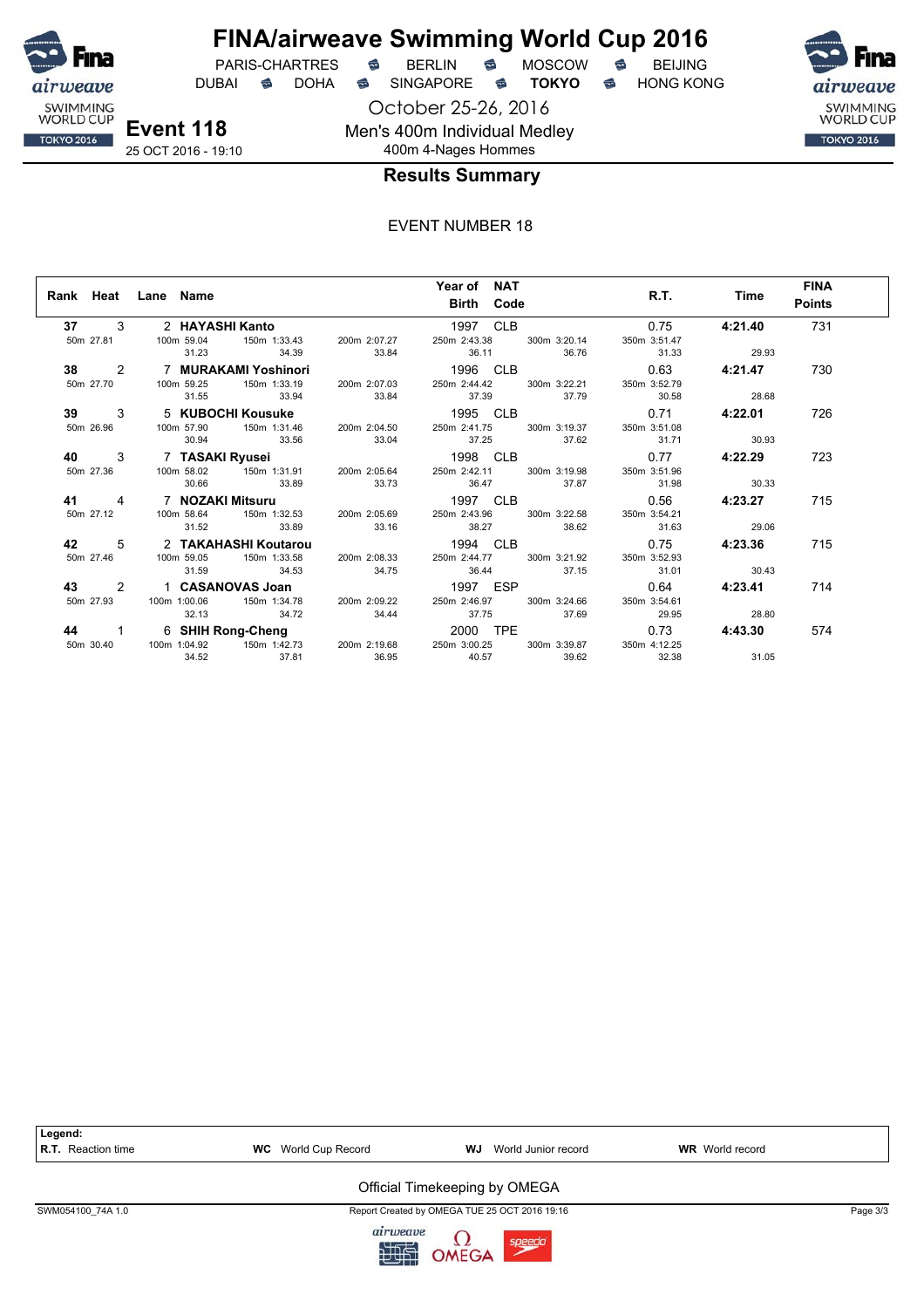

DUBAI **S** DOHA S SINGAPORE S TOKYO S HONG KONG

 $PARIS-CHARTRES$  **BERLIN B** MOSCOW **B** 

October 25-26, 2016 Mixed 4x50m Medley Relay Final

airweave SWIMMING<br>WORLD CUP **TOKYO 2016** Finale

25 OCT 2016 - 19:18

### **Results Summary**

|            | Record  | Splits | <b>NAT (Relay)</b>             | -ocation      | Date        |
|------------|---------|--------|--------------------------------|---------------|-------------|
| <b>WR</b>  | 1:37.17 |        | USA - United States Of America | Glasgow (GBR) | 21 DEC 2013 |
| <b>IWJ</b> | 1:42.42 |        | World Best Time                |               | 24 OCT 2016 |

| Final       |              |   |                                 |      |       |         |                              |  |
|-------------|--------------|---|---------------------------------|------|-------|---------|------------------------------|--|
|             |              |   | Rank Heat Lane NAT / Name       | R.T. | 50m   | Time    | <b>FINA</b><br><b>Points</b> |  |
| 1           | $\mathbf{1}$ | 5 | <b>RUS - Russian Federation</b> |      |       | 1:39.49 |                              |  |
|             |              |   | DONETC Stanislav (M)            | 0.65 | 23.40 | 23.40   |                              |  |
|             |              |   | EFIMOVA Yuliya (W)              | 0.31 | 29.07 | 52.47   |                              |  |
|             |              |   | MOROZOV Vladimir (M)            | 0.32 | 22.72 | 1:15.19 |                              |  |
|             |              |   | USTINOVA Daria S (W)            | 0.29 | 24.30 | 1:39.49 |                              |  |
| $\mathbf 2$ | 1            |   | 4 USA - United States           |      |       | 1:41.02 |                              |  |
|             |              |   | ANDREW Michael (M)              | 0.62 | 24.45 | 24.45   |                              |  |
|             |              |   | PRENOT Josh (M)                 | 0.40 | 27.34 | 51.79   |                              |  |
|             |              |   | WORRELL Kelsi (W)               | 0.36 | 25.17 | 1:16.96 |                              |  |
|             |              |   | GOEDERS Anya (W)                |      | 24.06 | 1:41.02 |                              |  |
| 3           | $\mathbf{1}$ |   | 3 AUS - Australia               |      |       | 1:41.29 |                              |  |
|             |              |   | LARKIN Mitchell (M)             | 0.61 | 23.76 | 23.76   |                              |  |
|             |              |   | SCHAFER Nick (M)                | 0.20 | 27.31 | 51.07   |                              |  |
|             |              |   | SEEBOHM Emily (W)               | 0.22 | 25.71 | 1:16.78 |                              |  |
|             |              |   | GROVES Madeline (W)             | 0.23 | 24.51 | 1:41.29 |                              |  |
| 4           | 1            |   | 6 CLB - Club                    |      |       | 1:42.49 |                              |  |
|             |              |   | HORIE Yuki (W)                  | 0.59 | 27.43 | 27.43   |                              |  |
|             |              |   | KUWAYAMA Ken (M)                | 0.16 | 27.55 | 54.98   |                              |  |
|             |              |   | MIZUNUMA Naoki (M)              | 0.23 | 23.24 | 1:18.22 |                              |  |
|             |              |   | SATOU Aya (W)                   | 0.29 | 24.27 | 1:42.49 |                              |  |
| 5           | 1            |   | 2 CLB - Club                    |      |       | 1:43.04 |                              |  |
|             |              |   | YAMAMOTO Haruto (M)             | 0.48 | 25.17 | 25.17   |                              |  |
|             |              |   | IMAI Hikaru (M)                 | 0.02 | 27.01 | 52.18   |                              |  |
|             |              |   | SHINNO Anna (W)                 | 0.32 | 26.50 | 1:18.68 |                              |  |
|             |              |   | IMAI Runa (W)                   | 0.14 | 24.36 | 1:43.04 |                              |  |
| 6           | $\mathbf{1}$ |   | 7 CLB - Club                    |      |       | 1:44.29 |                              |  |
|             |              |   | IWATA Tetsuya (M)               | 0.55 | 24.23 | 24.23   |                              |  |
|             |              |   | IKE Kotono (W)                  | 0.35 | 31.77 | 56.00   |                              |  |
|             |              |   | KATOU Hiroki (M)                | 0.08 | 22.92 | 1:18.92 |                              |  |
|             |              |   | TAKIGUCHI Maho (W)              | 0.24 | 25.37 | 1:44.29 |                              |  |
| 7           | $\mathbf{1}$ |   | 8 CLB - Club                    |      |       | 1:45.30 |                              |  |
|             |              |   | FUJIMORI Takeharu (M)           | 0.61 | 25.79 | 25.79   |                              |  |
|             |              |   | SUZUKI Satomi (W)               | 0.30 | 30.65 | 56.44   |                              |  |
|             |              |   | SHIMIZU Sakiko (W)              | 0.20 | 27.91 | 1:24.35 |                              |  |
|             |              |   | ITO Kenta (M)                   | 0.08 | 20.95 | 1:45.30 |                              |  |
|             |              |   |                                 |      |       |         |                              |  |
| 8           | 1            |   | 1 CLB - Club                    |      |       | 1:45.70 |                              |  |
|             |              |   | OTAWARA Ayana (W)               | 0.68 | 28.10 | 28.10   |                              |  |
|             |              |   | OKAMOTO Yuki (M)                | 0.22 | 27.92 | 56.02   |                              |  |
|             |              |   | SASAKI Yuuka (W)                | 0.24 | 27.42 | 1:23.44 |                              |  |
|             |              |   | IGARASHI Ryo (M)                | 0.11 | 22.26 | 1:45.70 |                              |  |

| Legend:<br><b>R.T.</b> Reaction time | <b>WJ</b> World Junior record | <b>WR</b> World record                        |          |
|--------------------------------------|-------------------------------|-----------------------------------------------|----------|
|                                      |                               | Official Timekeeping by OMEGA                 |          |
| SWX450100 74B 2.0                    |                               | Report Created by OMEGA WED 26 OCT 2016 17:02 | Page 1/1 |

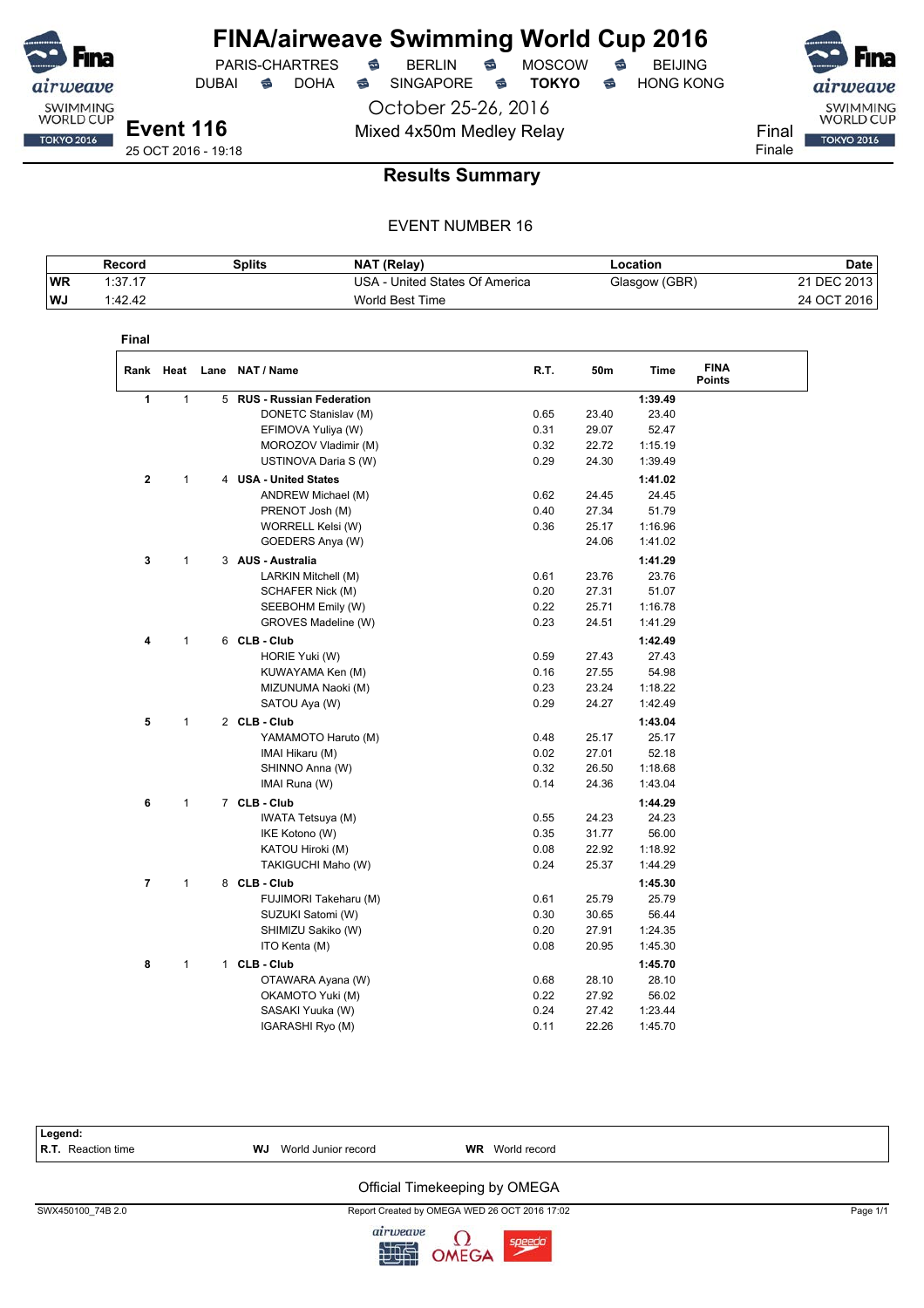

DUBAI **S** DOHA S SINGAPORE S **TOKYO** S HONG KONG

PARIS-CHARTRES **S** BERLIN S MOSCOW S

Heats Séries

SWIMMING<br>WORLD CUP

**TOKYO 2016** 

26 OCT 2016 - 9:00

## 100m Nage Libre Femmes **Results Summary**

October 25-26, 2016

Women's 100m Freestyle

#### EVENT NUMBER 19

|           | Record | Split | Name              | <b>NAT Code</b> | Location        | Date        |
|-----------|--------|-------|-------------------|-----------------|-----------------|-------------|
| WR        | 50.91  | 24.20 | CAMPBELL Cate     | AUS             | Sydney (AUS)    | 28 NOV 2015 |
| <b>WC</b> | 51 19  | 24.54 | HALSALL Francesca | GBR             | Singapore (SIN) | 22 NOV 2009 |
| <b>WJ</b> | 52.09  |       | WORLD BEST TIME   |                 | $---$           | 30 SEP 2016 |
|           |        |       |                   |                 |                 |             |

| <b>Heats</b>            |                |              |                                |                  |                    |      |       |                |                              |  |
|-------------------------|----------------|--------------|--------------------------------|------------------|--------------------|------|-------|----------------|------------------------------|--|
| Rank                    | Heat           | Lane         | Name                           | Year of<br>Birth | <b>NAT</b><br>Code | R.T. | 50m   | <b>Time</b>    | <b>FINA</b><br><b>Points</b> |  |
| $\overline{\mathbf{1}}$ | $\overline{5}$ | 5            | <b>HOSSZU Katinka</b>          | 1989             | <b>HUN</b>         | 0.67 | 25.97 | 53.40<br>27.43 | 866 Q                        |  |
| 2                       | 4              | 3            | <b>WILLIAMS Michelle</b>       | 1991             | CAN                | 0.72 | 25.62 | 53.52<br>27.90 | 860 Q                        |  |
| 3                       | 5              | 4            | <b>OTTESEN Jeanette</b>        | 1987             | <b>DEN</b>         | 0.66 | 26.00 | 53.60<br>27.60 | 856 Q                        |  |
| 4                       | 3              | 4            | <b>WORRELL Kelsi</b>           | 1994             | <b>USA</b>         | 0.50 | 26.09 | 53.65<br>27.56 | 854 Q                        |  |
| 5                       | 5              | 3            | <b>IKEE Rikako</b>             | 2000             | <b>CLB</b>         | 0.65 | 26.07 | 53.72<br>27.65 | 851 Q                        |  |
| 6                       | 4              | 5            | <b>HERASIMENIA Aliaksandra</b> | 1985             | <b>BLR</b>         | 0.72 | 26.07 | 53.97<br>27.90 | 839 Q                        |  |
| $\overline{7}$          | 3              | 2            | <b>YAMANE Yui</b>              | 1994             | <b>CLB</b>         | 0.70 | 26.15 | 53.98<br>27.83 | 838 Q                        |  |
| 8                       | 4              | 6            | <b>BUCHANAN Carla</b>          | 1995             | <b>AUS</b>         | 0.66 | 26.22 | 54.02<br>27.80 | 837 Q                        |  |
| 9                       | 5              | 6            | <b>AOKI Tomomi</b>             | 1994             | <b>CLB</b>         | 0.62 | 26.21 | 54.19<br>27.98 | 829                          |  |
| 10                      | 3              | 5            | <b>WILSON Madison</b>          | 1994             | <b>AUS</b>         | 0.72 | 26.17 | 54.28<br>28.11 | 825                          |  |
| 11                      | 3              | $\mathbf{1}$ | <b>NISHIDU Aki</b>             | 1998             | <b>CLB</b>         | 0.62 | 26.57 | 54.45<br>27.88 | 817                          |  |
| 12                      | 5              | 1            | <b>OUCHI Sayuki</b>            | 2002             | <b>CLB</b>         | 0.65 | 26.38 | 55.10<br>28.72 | 788                          |  |
| 13                      | 3              | 3            | <b>MERRELL Eva</b>             | 2000             | <b>USA</b>         | 0.70 | 26.50 | 55.24<br>28.74 | 782                          |  |
| 14                      | 5              | 2            | <b>GOEDERS Anya</b>            | 2000             | <b>USA</b>         | 0.70 | 25.84 | 55.39<br>29.55 | 776                          |  |
| 15                      | 5              | 8            | <b>SMITH Regan Elisabeth</b>   | 2002             | <b>USA</b>         | 0.66 | 26.68 | 55.45<br>28.77 | 773                          |  |
| 16                      | 4              | 4            | <b>GROVES Madeline</b>         | 1995             | <b>AUS</b>         | 0.76 | 26.68 | 55.68<br>29.00 | 764                          |  |
| 17                      | 5              | 7            | <b>ISHIMORI Mizuna</b>         | 1997             | <b>CLB</b>         | 0.67 | 26.90 | 55.78<br>28.88 | 760                          |  |
| 18                      | 2              | 8            | <b>HARKIN Abbey</b>            | 1998             | <b>AUS</b>         | 0.67 | 27.05 | 56.03<br>28.98 | 750                          |  |
| 19                      | $\overline{2}$ | 1            | <b>SATOU Aya</b>               | 1994             | <b>CLB</b>         | 0.71 | 27.00 | 56.08<br>29.08 | 748                          |  |
| 20                      | 3              | 6            | <b>IWAMOTO Ayu</b>             | 1996             | <b>CLB</b>         | 0.63 | 27.05 | 56.13<br>29.08 | 746                          |  |
| 21                      | 4              | 8            | <b>SEKURA Misato</b>           | 1993             | <b>CLB</b>         | 0.62 | 27.14 | 56.14<br>29.00 | 745                          |  |
| 22                      | $\overline{2}$ | 3            | TAKAGI Rika                    | 1995             | <b>CLB</b>         | 0.65 | 27.01 | 56.17<br>29.16 | 744                          |  |
| 23                      | 4              | 1            | <b>TAKIGUCHI Maho</b>          | 1995             | <b>CLB</b>         | 0.72 | 27.28 | 56.28<br>29.00 | 740                          |  |
| 24                      | $\mathbf{1}$   | 5            | <b>SASAHARA Serena</b>         | 2000             | <b>CLB</b>         | 0.68 | 27.30 | 56.42<br>29.12 | 734                          |  |

Official Timekeeping by OMEGA

SWW011900\_74A 1.0 Report Created by OMEGA WED 26 OCT 2016 9:06 Page 1/2

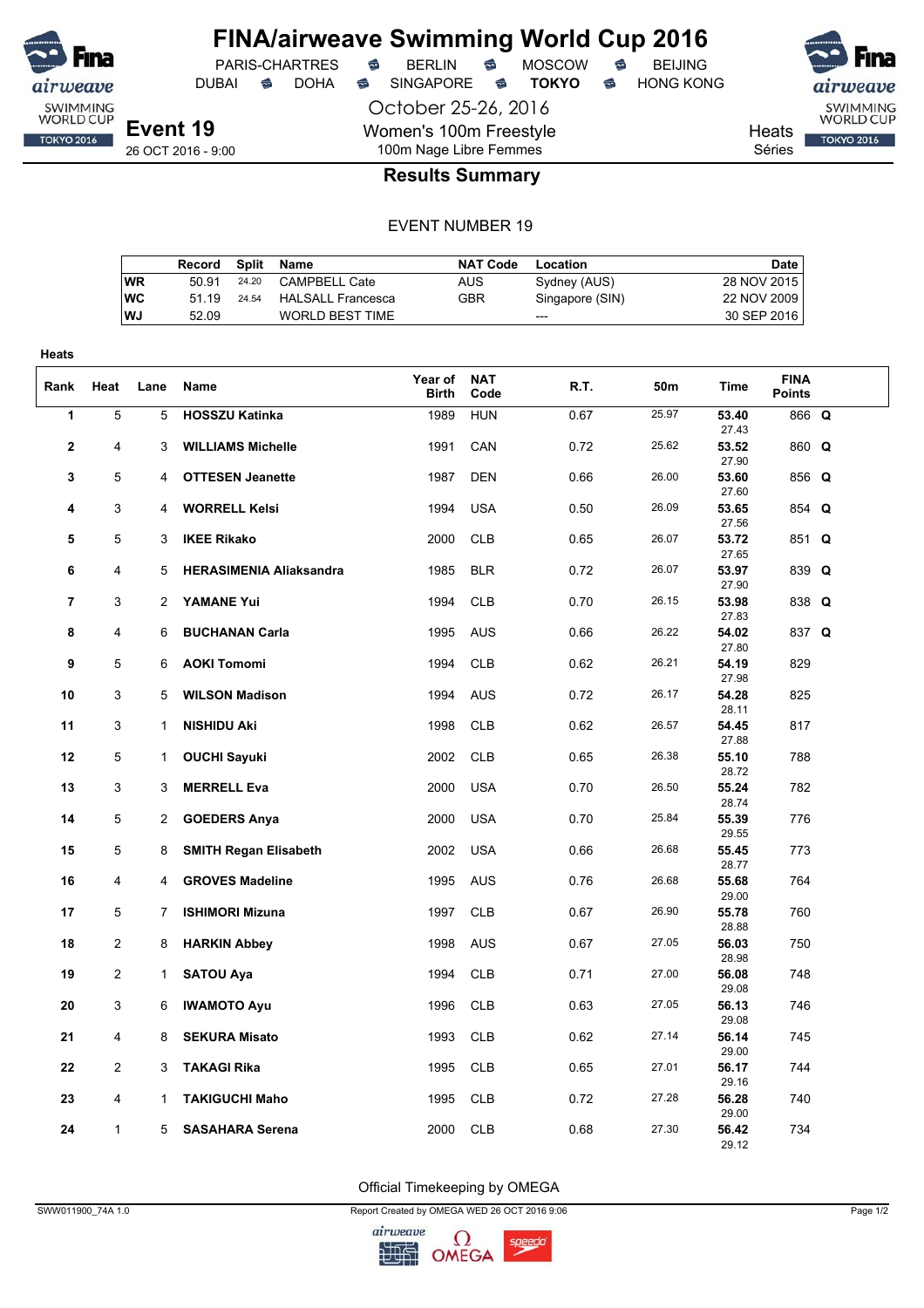

October 25-26, 2016 Women's 100m Freestyle 100m Nage Libre Femmes

PARIS-CHARTRES **B** BERLIN **B** MOSCOW **B** BEIJING DUBAI **S** DOHA SINGAPORE S **TOKYO** S HONG KONG

**Heats** Séries

# SWIMMING<br>WORLD CUP **TOKYO 2016**

26 OCT 2016 - 9:00

**Event 19**

**Heats**

ıirweave SWIMMING<br>WORLD CUP

**TOKYO 2016** 

#### **Results Summary**

EVENT NUMBER 19

| Rank | Heat           | Lane         | Name                     | Year of<br><b>Birth</b> | <b>NAT</b><br>Code | R.T. | 50m   | <b>Time</b>      | <b>FINA</b><br><b>Points</b> |  |
|------|----------------|--------------|--------------------------|-------------------------|--------------------|------|-------|------------------|------------------------------|--|
| 25   | $\overline{2}$ | $\mathbf{2}$ | LYU Jiayi                | 2002                    | <b>CHN</b>         | 0.71 | 27.56 | 56.44<br>28.88   | 733                          |  |
| 26   | $\overline{2}$ |              | <b>HASEGAWA Tsudumi</b>  | 1996                    | <b>CLB</b>         | 0.79 | 27.53 | 56.48<br>28.95   | 732                          |  |
| 27   | 4              | 7            | <b>NORDMANN Lucie</b>    | 2000                    | <b>USA</b>         | 0.75 | 27.01 | 56.49<br>29.48   | 731                          |  |
| 28   | $\overline{a}$ | 6            | <b>IWASA Maasa</b>       | 1999                    | <b>CLB</b>         | 0.73 | 27.55 | 56.66<br>29.11   | 725                          |  |
| 28   | 3              | 7            | YAMAMOTO Mayuka          | 2000                    | <b>CLB</b>         | 0.64 | 27.20 | 56.66<br>29.46   | 725                          |  |
| 30   | $\mathbf{1}$   | 4            | <b>KISHIMOTO Risa</b>    | 1997                    | <b>CLB</b>         | 0.74 | 27.37 | 56.72<br>29.35   | 723                          |  |
| 31   | 1              | 3            | <b>FORDE Brooke</b>      | 1999                    | <b>USA</b>         | 0.72 | 27.78 | 56.76<br>28.98   | 721                          |  |
| 32   | 1              | 6            | <b>SANO Haduki</b>       | 1998                    | CLB                | 0.71 | 27.31 | 56.86<br>29.55   | 717                          |  |
| 33   | 3              | 8            | <b>CHAN Kin Lok</b>      | 1994                    | <b>HKG</b>         | 0.74 | 27.77 | 57.29<br>29.52   | 701                          |  |
| 34   | 4              | $\mathbf{2}$ | <b>OLDSEN Ellysia</b>    | 1995                    | <b>AUS</b>         | 0.69 | 27.04 | 57.31<br>30.27   | 701                          |  |
| 35   | $\overline{2}$ | 4            | <b>TACHIBANA Sana</b>    | 1998                    | <b>CLB</b>         | 0.72 | 27.82 | 57.53<br>29.71   | 692                          |  |
| 36   | $\mathbf{1}$   | $2^{\circ}$  | <b>LIN Pei Wun</b>       | 1999                    | <b>TPE</b>         | 0.77 | 28.04 | 58.05<br>30.01   | 674                          |  |
| 37   | $\overline{2}$ | 5            | <b>KOKUBUN Kana</b>      | 1998                    | CLB                | 0.74 | 27.48 | 58.06<br>30.58   | 674                          |  |
| 38   | $\mathbf{1}$   | $\mathbf{1}$ | <b>FIELD Joy Frances</b> | 1998                    | <b>USA</b>         | 0.73 | 28.90 | 59.85<br>30.95   | 615                          |  |
| 39   | $\mathbf{1}$   | 8            | LIU Chia-Ling            | 1997                    | <b>TPE</b>         | 0.62 | 28.86 | 1:00.19<br>31.33 | 605                          |  |
|      | 1              | 7            | <b>CHAN Marina</b>       | 1997                    | SIN                |      |       | <b>DNS</b>       |                              |  |



SWW011900\_74A 1.0 Report Created by OMEGA WED 26 OCT 2016 9:06 Page 2/2

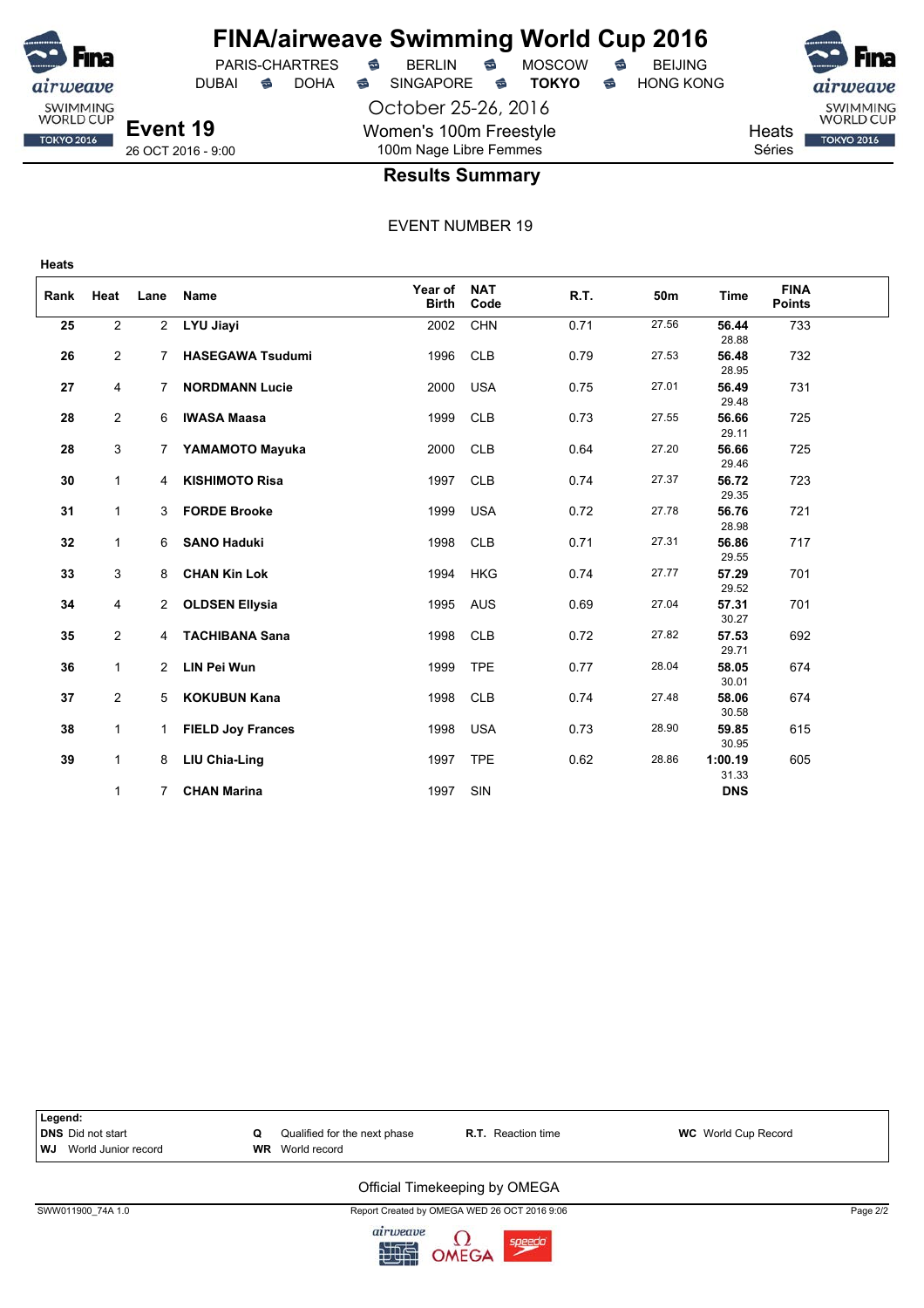

DUBAI **S** DOHA S SINGAPORE S **TOKYO** S HONG KONG

PARIS-CHARTRES **S** BERLIN S MOSCOW S

October 25-26, 2016

Men's 200m Freestyle

SWIMMING<br>WORLD CUP **TOKYO 2016** 

**Heats** Séries

26 OCT 2016 - 9:09

## 200m Nage Libre Hommes **Results Summary**

#### EVENT NUMBER 20

|           | Record  |       | Splits |         | Name                   | <b>NAT Code</b> | Location     | Date        |
|-----------|---------|-------|--------|---------|------------------------|-----------------|--------------|-------------|
| <b>WR</b> | 1:39.37 | 23.79 | 49.29  | 1:14.72 | BIEDERMANN Paul        | GER             | Berlin (GER) | 15 NOV 2009 |
| WC        | 1:39.37 | 23.79 | 49.29  | 1:14.72 | BIEDERMANN Paul        | GER             | Berlin (GER) | 15 NOV 2009 |
| WJ        | 1:41.95 |       |        |         | <b>WORLD BEST TIME</b> |                 | $---$        | 30 SEP 2016 |

| Heats          |                |                       |              |            |      |       |                |                  |                  |               |
|----------------|----------------|-----------------------|--------------|------------|------|-------|----------------|------------------|------------------|---------------|
|                |                |                       | Year of      | <b>NAT</b> |      |       |                |                  |                  | <b>FINA</b>   |
|                | Rank Heat      | Lane Name             | <b>Birth</b> | Code       | R.T. | 50m   | 100m           | 150m             | Time             | <b>Points</b> |
| 1              | 6              | 6 LEWIS Clyde         | 1997         | <b>AUS</b> | 0.68 | 24.45 | 50.69          | 1:17.51          | 1:44.37          | 863 Q         |
|                |                |                       |              |            |      |       | 26.24          | 26.82            | 26.86            |               |
| $\mathbf 2$    | 6              | 4 GUY James           | 1995         | <b>GBR</b> | 0.62 | 24.42 | 50.94          | 1:18.34          | 1:45.41          | 837 Q         |
|                |                |                       |              |            |      |       | 26.52          | 27.40            | 27.07            |               |
| 3              | 6              | 5 SETO Daiya          | 1994         | <b>JPN</b> | 0.61 | 24.81 | 51.43          | 1:18.48          | 1:45.64          | 832 Q         |
|                |                |                       |              |            |      |       | 26.62          | 27.05            | 27.16            |               |
| 4              | 5              | 6 MATSUMOTO Katsuhiro | 1997         | <b>CLB</b> | 0.67 | 24.59 | 51.69          | 1:19.23          | 1:45.80          | 828 Q         |
|                |                |                       |              |            |      |       | 27.10          | 27.54            | 26.57            |               |
| 5              | 5              | 4 CHALMERS Kyle       | 1998         | <b>AUS</b> | 0.74 | 24.40 | 51.44          | 1:18.79          | 1:45.82          | 828 Q         |
|                |                |                       |              |            |      |       | 27.04          | 27.35            | 27.03            |               |
| 6              | 4              | 4 TIMMERS Pieter      | 1988         | <b>BEL</b> | 0.71 | 24.86 | 51.49          | 1:18.67          | 1:46.05          | 822 Q         |
|                |                |                       |              |            |      |       | 26.63          | 27.18            | 27.38            |               |
| $\overline{7}$ | 5              | 7 AMAI Tsubasa        | 1994         | <b>CLB</b> | 0.63 | 24.66 | 51.66          | 1:19.15          | 1:46.11          | 821 Q         |
| 8              |                |                       |              |            |      | 24.25 | 27.00          | 27.49            | 26.96            |               |
|                | 5              | 5 KOBORI Yuuki        | 1993         | <b>CLB</b> | 0.65 |       | 51.17<br>26.92 | 1:18.48<br>27.31 | 1:46.15<br>27.67 | 820 Q         |
| 9              | 5              | 3 KANEKO Naoki        | 1997         | <b>CLB</b> | 0.66 | 25.04 | 52.26          | 1:19.75          | 1:46.38          | 815           |
|                |                |                       |              |            |      |       | 27.22          | 27.49            | 26.63            |               |
| 10             | 6              | 8 SUYAMA Syuhei       | 1996         | <b>CLB</b> | 0.57 | 25.16 | 52.41          | 1:19.98          | 1:46.93          | 802           |
|                |                |                       |              |            |      |       | 27.25          | 27.57            | 26.95            |               |
| 11             | 5              | 2 EHARA Naito         | 1993         | <b>CLB</b> | 0.62 | 24.57 | 51.68          | 1:19.59          | 1:47.02          | 800           |
|                |                |                       |              |            |      |       | 27.11          | 27.91            | 27.43            |               |
| 12             | 3              | 3 INOUE Syoma         | 1996         | <b>CLB</b> | 0.62 | 24.87 | 52.06          | 1:19.60          | 1:47.04          | 800           |
|                |                |                       |              |            |      |       | 27.19          | 27.54            | 27.44            |               |
| 13             | 3              | 1 TSURUGA Naoya       | 1994         | <b>CLB</b> | 0.66 | 24.62 | 51.85          | 1:19.33          | 1:47.11          | 798           |
|                |                |                       |              |            |      |       | 27.23          | 27.48            | 27.78            |               |
| 14             | 4              | 6 YOSHIDA Fuyu        | 1997         | <b>CLB</b> | 0.66 | 24.94 | 52.18          | 1:19.84          | 1:47.31          | 794           |
|                |                |                       |              |            |      |       | 27.24          | 27.66            | 27.47            |               |
| 15             | 4              | 1 MIURA Ryo           | 1995         | <b>CLB</b> | 0.72 | 25.59 | 52.98          | 1:20.44          | 1:47.43          | 791           |
|                |                |                       |              |            |      |       | 27.39          | 27.46            | 26.99            |               |
| 16             | 5              | 1 KAMICHIKA Yousuke   | 1997         | <b>CLB</b> | 0.66 | 24.75 | 51.98          | 1:19.78          | 1:47.74          | 784           |
|                |                |                       |              |            |      |       | 27.23          | 27.80            | 27.96            |               |
| 17             | 4              | 2 ZELLMANN Poul       | 1995         | <b>GER</b> | 0.68 | 25.33 | 53.18<br>27.85 | 1:20.70<br>27.52 | 1:48.03<br>27.33 | 778           |
| 18             | 3              | 8 BAGSHAW Jeremy      | 1992         | CAN        | 0.70 | 25.53 | 52.57          | 1:20.62          | 1:48.10          | 776           |
|                |                |                       |              |            |      |       | 27.04          | 28.05            | 27.48            |               |
| 19             | 6              | 7 KOJIMA Tatsuya      | 1995         | <b>CLB</b> | 0.67 | 25.17 | 52.18          | 1:19.94          | 1:48.49          | 768           |
|                |                |                       |              |            |      |       | 27.01          | 27.76            | 28.55            |               |
| 20             | 6              | 3 CASANOVAS Joan      | 1997         | <b>ESP</b> | 0.62 | 25.09 | 52.60          | 1:20.72          | 1:48.59          | 766           |
|                |                |                       |              |            |      |       | 27.51          | 28.12            | 27.87            |               |
| 21             | 4              | 5 HIRAI Kenta         | 1994         | <b>CLB</b> | 0.62 | 25.27 | 52.41          | 1:20.52          | 1:48.83          | 761           |
|                |                |                       |              |            |      |       | 27.14          | 28.11            | 28.31            |               |
| 22             | $\overline{2}$ | 6 PARRISH Joshua      | 1997         | <b>AUS</b> | 0.65 | 26.30 | 53.82          | 1:21.66          | 1:49.02          | 757           |
|                |                |                       |              |            |      |       | 27.52          | 27.84            | 27.36            |               |
| 23             | $\overline{2}$ | 4 AN Ting-Yao         | 1997         | <b>TPE</b> | 0.74 | 25.83 | 53.67          | 1:21.56          | 1:49.09          | 755           |
|                |                |                       |              |            |      |       | 27.84          | 27.89            | 27.53            |               |
| 23             | 6              | 2 HATTORI Tsubasa     | 1997         | <b>CLB</b> | 0.65 | 25.29 | 53.27          | 1:21.31          | 1:49.09          | 755           |
|                |                |                       |              |            |      |       | 27.98          | 28.04            | 27.78            |               |

Official Timekeeping by OMEGA

SWM012900\_74A 1.0 Report Created by OMEGA WED 26 OCT 2016 9:22 Page 1/2

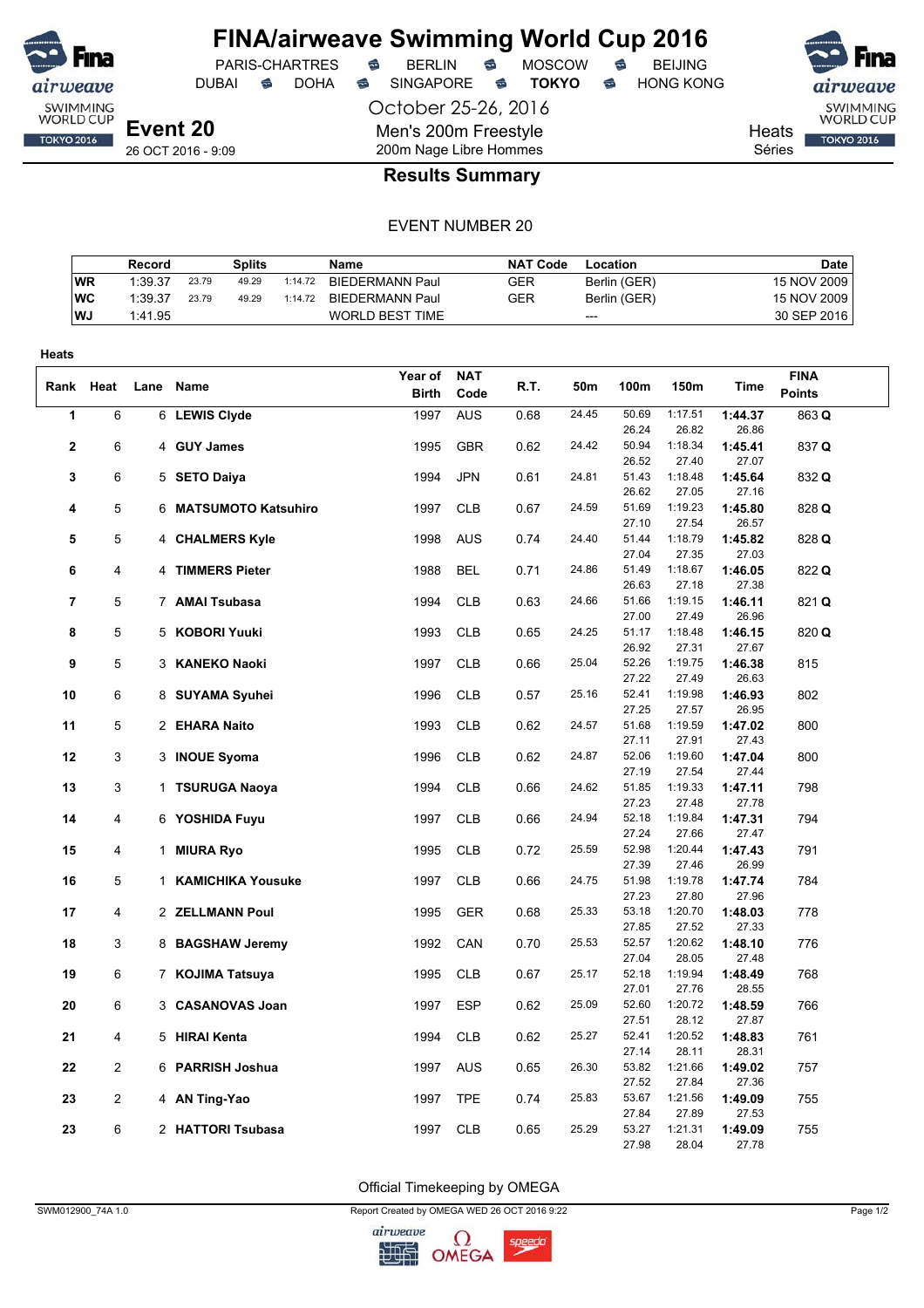

**Heats**

# **FINA/airweave Swimming World Cup 2016**

PARIS-CHARTRES **B** BERLIN **B** MOSCOW **B** BEIJING DUBAI **S** DOHA SINGAPORE S **TOKYO** S HONG KONG

October 25-26, 2016 Men's 200m Freestyle 200m Nage Libre Hommes



**Heats** Séries

SWIMMING<br>WORLD CUP **TOKYO 2016** 

26 OCT 2016 - 9:09

#### **Results Summary**

|    |                |      |                           | Year of      | <b>NAT</b> |      |       |                |                  |                  | <b>FINA</b>   |  |
|----|----------------|------|---------------------------|--------------|------------|------|-------|----------------|------------------|------------------|---------------|--|
|    | Rank Heat      | Lane | <b>Name</b>               | <b>Birth</b> | Code       | R.T. | 50m   | 100m           | 150m             | <b>Time</b>      | <b>Points</b> |  |
| 25 | 4              |      | 3 SAITOU Ryo              | 1995         | <b>CLB</b> | 0.66 | 25.35 | 52.83          | 1:20.52          | 1:49.10          | 755           |  |
|    |                |      |                           |              |            |      |       | 27.48          | 27.69            | 28.58            |               |  |
| 26 | 2              |      | 2 BEACH Clark Gregory     | 1999         | <b>USA</b> | 0.65 | 25.55 | 53.40          | 1:21.28          | 1:49.27          | 752           |  |
|    |                |      |                           |              |            |      |       | 27.85          | 27.88            | 27.99            |               |  |
| 27 | 3              |      | 5 PINZON GARCIA Omar      | 1989         | COL        | 0.62 | 25.26 | 53.06          | 1:21.15          | 1:49.45          | 748           |  |
|    |                |      |                           |              |            |      |       | 27.80          | 28.09            | 28.30            |               |  |
| 28 | 3              |      | 4 ABRUZZO Andrew Joseph   | 1999         | <b>USA</b> | 0.79 | 25.97 | 54.12          | 1:22.12          | 1:49.53          | 746           |  |
|    |                |      |                           |              |            |      |       | 28.15          | 28.00            | 27.41            |               |  |
| 29 | 4              |      | 8 KANIYU Kyouhei          | 1996         | <b>CLB</b> | 0.65 | 25.62 | 53.32          | 1:21.49          | 1:49.55          | 746           |  |
|    |                |      |                           |              |            |      |       | 27.70          | 28.17            | 28.06            |               |  |
| 30 | 5              |      | 8 CHEUNG Kin Tat Kent     | 1992         | <b>HKG</b> | 0.66 | 25.24 | 52.55          | 1:20.65          | 1:49.66          | 744           |  |
|    |                |      |                           |              |            |      |       | 27.31          | 28.10            | 29.01            |               |  |
| 31 | 3              |      | 7 TAKAYAMA Gai            | 1998         | <b>CLB</b> | 0.71 | 24.89 | 52.09          | 1:20.85          | 1:50.04          | 736           |  |
|    |                |      |                           |              |            |      | 26.04 | 27.20<br>54.19 | 28.76<br>1:22.64 | 29.19            |               |  |
| 32 | 3              |      | 6 KATZ Austin             | 1999         | <b>USA</b> | 0.69 |       | 28.15          | 28.45            | 1:50.36<br>27.72 | 730           |  |
| 33 | $\overline{2}$ |      | 5 OWENS Ethan             |              | <b>AUS</b> | 0.78 | 26.59 | 54.57          | 1:22.99          | 1:50.72          | 722           |  |
|    |                |      |                           | 1996         |            |      |       | 27.98          | 28.42            | 27.73            |               |  |
| 34 | 3              |      | 2 KOBASE Kenji            | 1987         | <b>CLB</b> | 0.68 | 23.93 | 50.45          | 1:19.70          | 1:51.54          | 707           |  |
|    |                |      |                           |              |            |      |       | 26.52          | 29.25            | 31.84            |               |  |
| 35 | 4              |      | 7 KATOU Yuuta             | 1994         | <b>CLB</b> | 0.77 | 25.60 | 53.50          | 1:22.87          | 1:52.31          | 692           |  |
|    |                |      |                           |              |            |      |       | 27.90          | 29.37            | 29.44            |               |  |
| 36 | $\overline{2}$ |      | 3 TAN Jonathan Eu Jin     | 2002         | SIN        | 0.56 | 26.69 | 55.43          | 1:24.27          | 1:52.58          | 687           |  |
|    |                |      |                           |              |            |      |       | 28.74          | 28.84            | 28.31            |               |  |
| 37 | $\overline{2}$ |      | 7 HUANG Guo-Ting          | 1999         | <b>TPE</b> | 0.66 | 26.97 | 55.73          | 1:24.85          | 1:53.39          | 673           |  |
|    |                |      |                           |              |            |      |       | 28.76          | 29.12            | 28.54            |               |  |
| 38 | $\overline{2}$ |      | 1 ESCRITS Albert          | 1998         | <b>ESP</b> | 0.78 | 26.66 | 55.49          | 1:24.97          | 1:53.89          | 664           |  |
|    |                |      |                           |              |            |      |       | 28.83          | 29.48            | 28.92            |               |  |
| 39 | 6              |      | 1 GRIESHOP Sean           | 1998         | <b>USA</b> | 0.69 | 26.14 | 54.89          | 1:24.85          | 1:54.92          | 646           |  |
|    |                |      |                           |              |            |      |       | 28.75          | 29.96            | 30.07            |               |  |
| 40 | $\mathbf{1}$   |      | 4 SHIH Rong-Cheng         | 2000         | <b>TPE</b> | 0.68 | 28.29 | 58.72          | 1:29.73          | 2:01.49          | 547           |  |
|    |                |      |                           |              |            |      |       | 30.43          | 31.01            | 31.76            |               |  |
| 41 | $\mathbf{1}$   |      | 3 AL KHOORI Hamdan        | 2000         | <b>UAE</b> | 0.63 | 29.69 | 1:02.96        | 1:37.90          | 2:11.83          | 428           |  |
|    |                |      |                           |              |            |      |       | 33.27          | 34.94            | 33.93            |               |  |
| 42 | $\mathbf{1}$   |      | 5 ALHOSANI Khamis Mohamed | 2002         | <b>UAE</b> | 0.62 | 30.46 | 1:04.54        | 1:39.34          | 2:14.53          | 403           |  |
|    |                |      |                           |              |            |      |       | 34.08          | 34.80            | 35.19            |               |  |



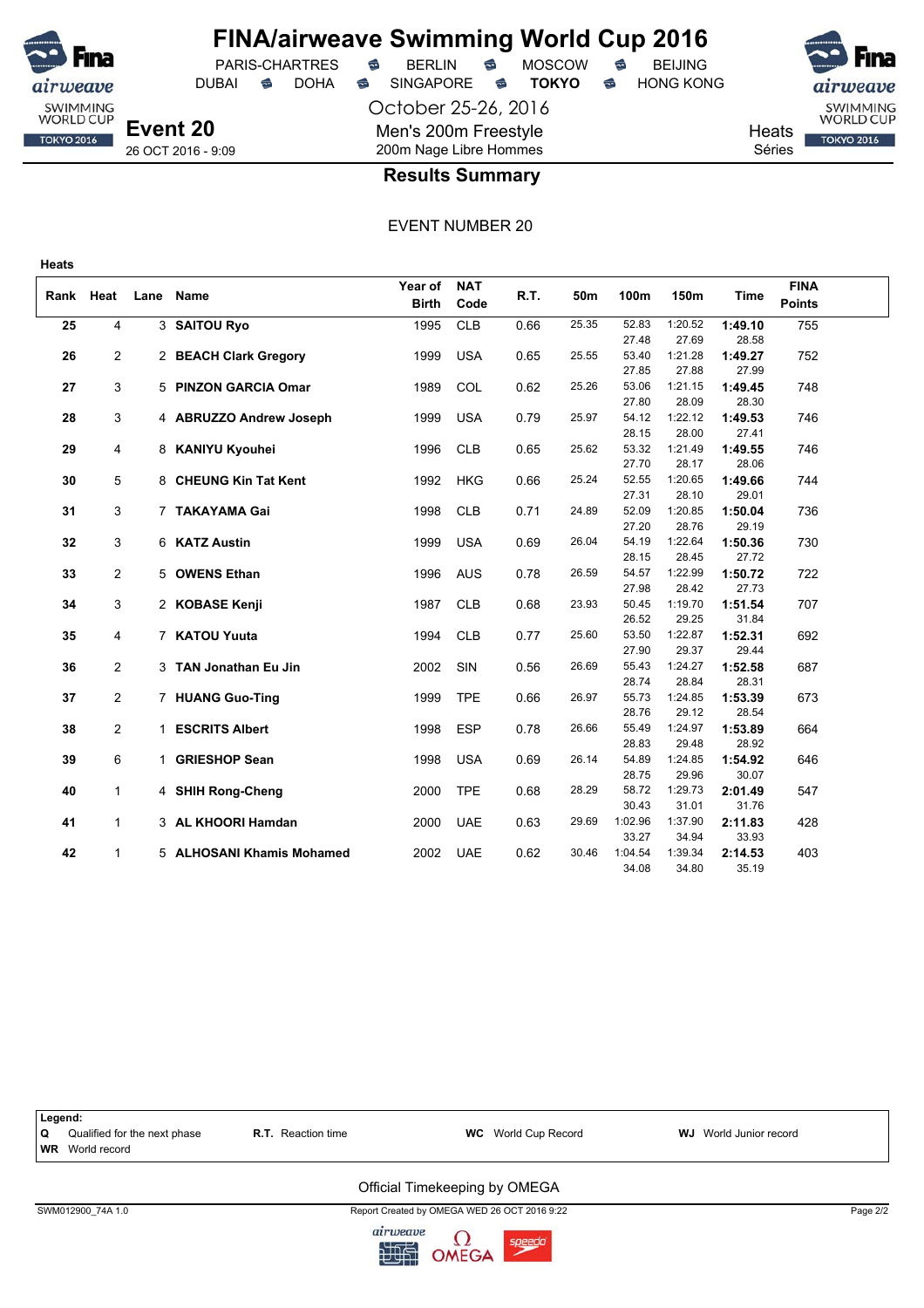

DUBAI **S** DOHA S SINGAPORE S **TOKYO** S HONG KONG

PARIS-CHARTRES **S** BERLIN S MOSCOW S

October 25-26, 2016

Women's 50m Breaststroke 50m Brasse Femmes

SWIMMING<br>WORLD CUP Heats **TOKYO 2016** 

Séries

### **Results Summary**

#### EVENT NUMBER 21

|           | Record Name |                       | <b>NAT Code</b> | Location     | Date l      |
|-----------|-------------|-----------------------|-----------------|--------------|-------------|
| WR        |             | 28.80 HARDY Jessica A | USA             | Berlin (GER) | 15 NOV 2009 |
| <b>WC</b> |             | 28.80 HARDY Jessica A | USA             | Berlin (GER) | 15 NOV 2009 |
| WJ        |             | 29.84 WORLD BEST TIME |                 | $- - -$      | 30 SEP 2016 |

| Heats          |                |                |                                  |                         |                    |      |       |                              |   |
|----------------|----------------|----------------|----------------------------------|-------------------------|--------------------|------|-------|------------------------------|---|
| Rank           | Heat           | Lane           | Name                             | Year of<br><b>Birth</b> | <b>NAT</b><br>Code | R.T. | Time  | <b>FINA</b><br><b>Points</b> |   |
| 1              | 4              | 4              | <b>EFIMOVA Yuliya</b>            | 1992                    | <b>RUS</b>         | 0.67 | 29.87 | 896                          | Q |
| $\mathbf 2$    | 3              | 4              | <b>HANNIS Molly</b>              | 1992                    | <b>USA</b>         | 0.64 | 29.93 | 890                          | Q |
| 3              | 5              | 4              | <b>ATKINSON Alia</b>             | 1988                    | <b>JAM</b>         | 0.62 | 30.01 | 883                          | Q |
| 4              | 3              | $\overline{2}$ | <b>TERAMURA Miho</b>             | 1994                    | <b>CLB</b>         | 0.66 | 30.36 | 853                          | Q |
| 5              | 3              | 3              | <b>KANETOU Rie</b>               | 1988                    | <b>CLB</b>         | 0.72 | 30.67 | 828                          | Q |
| 6              | 5              | 5              | <b>LARSON Breeja</b>             | 1992                    | <b>USA</b>         | 0.74 | 30.78 | 819                          | Q |
| $\overline{7}$ | 3              | 8              | <b>NICOL Rachel</b>              | 1993                    | CAN                | 0.67 | 31.17 | 788                          | Q |
| 8              | $\overline{4}$ | $\overline{2}$ | <b>SEKIGUCHI Misaki</b>          | 1996                    | <b>CLB</b>         | 0.65 | 31.25 | 782                          | Q |
| 9              | 5              | 3              | <b>LUTHERSDOTTIR Hrafnhildur</b> | 1991                    | <b>ISL</b>         | 0.69 | 31.27 | 781                          |   |
| 10             | 4              | 5              | <b>SUZUKI Satomi</b>             | 1991                    | <b>CLB</b>         | 0.64 | 31.35 | 775                          |   |
| 11             | 5              | 6              | <b>BARTEL Zoe Elizabeth</b>      | 2000                    | <b>USA</b>         | 0.68 | 31.39 | 772                          |   |
| 12             | 5              | $\overline{c}$ | <b>AOKI Reona</b>                | 1995                    | <b>CLB</b>         | 0.68 | 31.42 | 770                          |   |
| 13             | 3              | 5              | <b>VASEY Sarah</b>               | 1996                    | <b>GBR</b>         | 0.65 | 31.50 | 764                          |   |
| 14             | $\overline{c}$ | 3              | <b>HOSOKOSHI Satori</b>          | 1994                    | <b>CLB</b>         | 0.63 | 31.55 | 760                          |   |
| 15             | 3              | 6              | <b>HIRAMATSU Kana</b>            | 1997                    | <b>CLB</b>         | 0.58 | 31.60 | 757                          |   |
| 16             | 4              | 6              | <b>KOBAYASHI Asuka</b>           | 1992                    | <b>CLB</b>         | 0.68 | 31.66 | 752                          |   |
| 17             | 4              | 1              | <b>EGUCHI Misaki</b>             | 1997                    | <b>CLB</b>         | 0.64 | 31.72 | 748                          |   |
| 18             | $\mathbf{1}$   | $\overline{2}$ | <b>ISOBE Saaya</b>               | 1999                    | <b>CLB</b>         | 0.65 | 31.81 | 742                          |   |
| 19             | 1              | $\overline{7}$ | <b>ISHIDA Kako</b>               | 1996                    | <b>CLB</b>         | 0.70 | 31.84 | 740                          |   |
| 20             | 4              | 3              | <b>KREUNDL Lena</b>              | 1997                    | <b>AUT</b>         | 0.64 | 31.91 | 735                          |   |
| 21             | $\overline{c}$ | 7              | <b>KISHI Ayumi</b>               | 1997                    | <b>CLB</b>         | 0.64 | 31.96 | 731                          |   |
| 22             | $\mathbf{1}$   | 6              | <b>TAKASAKI Yuki</b>             | 1996                    | <b>CLB</b>         | 0.67 | 32.13 | 720                          |   |
| 23             | 2              | 8              | <b>JINGUJI Celina</b>            | 1996                    | <b>CLB</b>         | 0.72 | 32.14 | 719                          |   |
| 24             | 2              | 6              | <b>MIYASAKA Yukino</b>           | 2000                    | <b>CLB</b>         | 0.68 | 32.23 | 713                          |   |
| 25             | 2              | $\mathbf{1}$   | <b>IKE Kotono</b>                | 1997                    | <b>CLB</b>         | 0.72 | 32.24 | 712                          |   |
| 25             | 5              | 7              | <b>ZAISER Lisa</b>               | 1994                    | <b>AUT</b>         | 0.56 | 32.24 | 712                          |   |
| 27             | 5              | 1              | <b>NASUDA Yuuka</b>              | 1999                    | <b>CLB</b>         | 0.69 | 32.26 | 711                          |   |
| 28             | $\mathbf{1}$   | 3              | <b>TOKUNAGA Ayaka</b>            | 1999                    | <b>CLB</b>         | 0.64 | 32.34 | 706                          |   |
| 29             | 4              | 8              | <b>KOBAYASHI Urara</b>           | 2001                    | <b>CLB</b>         | 0.62 | 32.37 | 704                          |   |
| 30             | 5              | 8              | <b>TANAKA Aki</b>                | 1995                    | <b>CLB</b>         | 0.65 | 32.41 | 701                          |   |
| 31             | $\overline{2}$ | 4              | <b>OHWADA Asuka</b>              | 1997                    | <b>CLB</b>         | 0.67 | 32.51 | 695                          |   |
| 32             | $\mathbf{1}$   | 5              | <b>LIAO Man-Wen</b>              | 1994                    | <b>TPE</b>         | 0.67 | 32.54 | 693                          |   |
| 33             | $\mathbf{1}$   | 4              | <b>STRAUCH Jenna</b>             | 1997                    | <b>AUS</b>         | 0.72 | 32.55 | 692                          |   |
| 34             | 3              | $\overline{7}$ | <b>FUKASAWA Mai</b>              | 1998                    | <b>CLB</b>         | 0.66 | 32.69 | 683                          |   |
| 35             | 4              | $\overline{7}$ | <b>MARUYAMA Kana</b>             | 2001                    | <b>CLB</b>         | 0.65 | 32.70 | 683                          |   |
| 36             | 3              | 1              | <b>SAITOU Chihiro</b>            | 2000                    | <b>CLB</b>         | 0.67 | 32.71 | 682                          |   |
| 37             | $\overline{2}$ | 2              | <b>MITAMURA Yoshino</b>          | 1996                    | <b>CLB</b>         | 0.66 | 32.85 | 673                          |   |
| 38             | $\mathfrak{p}$ | 5              | <b>HO Roanne</b>                 | 1992                    | <b>SIN</b>         | 0.71 | 33.30 | 646                          |   |

|     | Legend:                      |                           |                            |                               |  |  |  |  |  |  |  |  |
|-----|------------------------------|---------------------------|----------------------------|-------------------------------|--|--|--|--|--|--|--|--|
| 1 Q | Qualified for the next phase | <b>R.T.</b> Reaction time | <b>WC</b> World Cup Record | <b>WJ</b> World Junior record |  |  |  |  |  |  |  |  |
|     | <b>WR</b> World record       |                           |                            |                               |  |  |  |  |  |  |  |  |
|     |                              |                           |                            |                               |  |  |  |  |  |  |  |  |

#### Official Timekeeping by OMEGA

SWW030900\_74A 1.0 Report Created by OMEGA WED 26 OCT 2016 9:27 Page 1/1

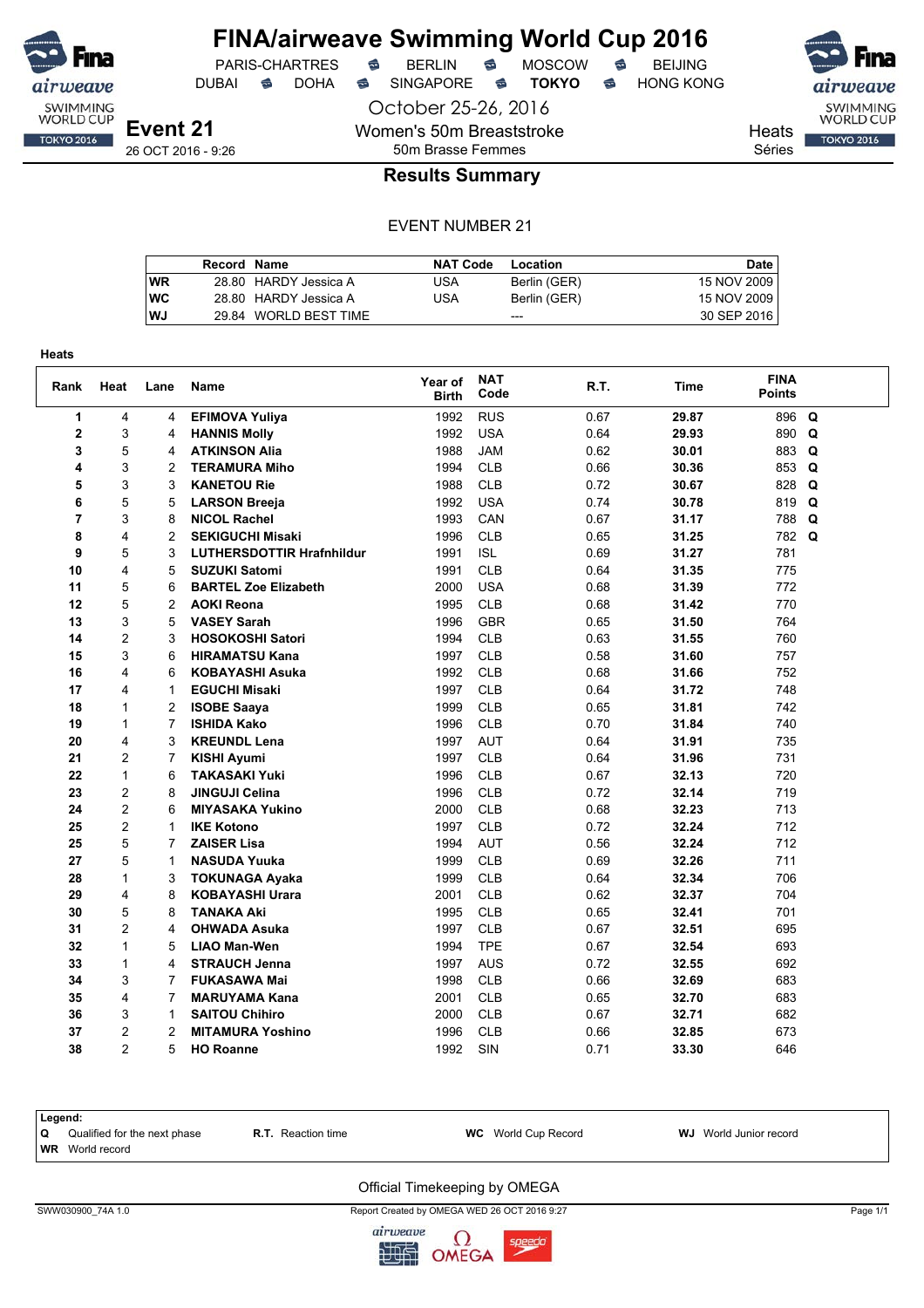

DUBAI **S** DOHA S SINGAPORE S TOKYO S HONG KONG

PARIS-CHARTRES **S** BERLIN S MOSCOW S

October 25-26, 2016 Men's 100m Breaststroke

SWIMMING<br>WORLD CUP Heats **TOKYO 2016** 

Séries

26 OCT 2016 - 9:33

### 100m Brasse Hommes **Results Summary**

#### EVENT NUMBER 22

|    | Record | Split | Name                  | NAT Code   | Location     | Date        |
|----|--------|-------|-----------------------|------------|--------------|-------------|
| WR | 55.61  | 25.98 | VAN DEN BURGH Cameron | <b>RSA</b> | Berlin (GER) | 15 NOV 2009 |
| WС | 55.61  | 25.98 | VAN DEN BURGH Cameron | <b>RSA</b> | Berlin (GER) | 15 NOV 2009 |
| WJ | 57.61  | 27.36 | CHUPKOV Anton         | <b>RUS</b> | Kazan (RUS)  | 9 NOV 2015  |

| <b>Heats</b>   |                |                |                                               |                  |                          |              |                |                           |                              |  |
|----------------|----------------|----------------|-----------------------------------------------|------------------|--------------------------|--------------|----------------|---------------------------|------------------------------|--|
| Rank           | Heat           | Lane           | Name                                          | Year of<br>Birth | <b>NAT</b><br>Code       | R.T.         | 50m            | Time                      | <b>FINA</b><br><b>Points</b> |  |
| 1              | 6              | $\overline{4}$ | <b>LIMA Felipe</b>                            | 1985             | <b>BRA</b>               | 0.66         | 27.27          | 58.06<br>30.79            | 878 Q                        |  |
| 2              | 5              | 5              | <b>WATANABE Ippei</b>                         | 1997             | <b>JPN</b>               | 0.65         | 27.49          | 58.18<br>30.69            | 873 Q                        |  |
| 3              | 6              | 3              | YAMANAKA Yoshiki                              | 1994             | <b>CLB</b>               | 0.64         | 27.44          | 58.32<br>30.88            | 866 Q                        |  |
| 4              | 5              | 8              | <b>NAKAMURA Yuusuke</b>                       | 1994             | <b>CLB</b>               | 0.71         | 28.13          | 58.70<br>30.57            | 850 Q                        |  |
| 5              | 4              | 7              | <b>HAYASHI Kazuki</b>                         | 1992             | <b>CLB</b>               | 0.65         | 27.92          | 58.75<br>30.83            | 848 Q                        |  |
| 6              | 5              | 3              | KOHINATA Kazuki                               | 1994             | <b>CLB</b>               | 0.66         | 27.89          | 58.80<br>30.91            | 845 Q                        |  |
| $\overline{7}$ | $\overline{7}$ | 2              | <b>WATANABE Hayato</b>                        | 1993             | <b>CLB</b>               | 0.69         | 27.90          | 59.03<br>31.13            | 836 Q                        |  |
| 8              | $\overline{7}$ | 4              | <b>MOROZOV Vladimir</b>                       | 1992             | <b>RUS</b>               | 0.64         | 27.55          | 59.08<br>31.53            | 833 Q                        |  |
| 9              | $\overline{4}$ | 5              | <b>OSHIKIRI Yuuta</b>                         | 1993             | <b>CLB</b>               | 0.63         | 28.08          | 59.25<br>31.17            | 826                          |  |
| 10             | 7              | 5              | <b>KOSEKI Yasuhiro</b>                        | 1992             | <b>JPN</b>               | 0.69         | 27.73          | 59.32<br>31.59            | 823                          |  |
| 11             | 5              | $\overline{7}$ | <b>GOTOU Kohei</b>                            | 1995             | <b>CLB</b>               | 0.65         | 28.12<br>27.94 | 59.38<br>31.26            | 821                          |  |
| 12<br>13       | 7<br>6         | 6<br>5         | <b>NOMURA Ryouta</b><br><b>ANDREW Michael</b> | 1988<br>1999     | <b>CLB</b><br><b>USA</b> | 0.66<br>0.73 | 28.07          | 59.55<br>31.61<br>59.61   | 814<br>811                   |  |
| 14             | 4              | $\overline{2}$ | <b>OHKUBO Rintarou</b>                        | 1996             | <b>CLB</b>               | 0.65         | 28.26          | 31.54<br>59.63            | 811                          |  |
| 15             | $\overline{7}$ | 7              | <b>MATSUMURA Yuuki</b>                        | 1996             | <b>CLB</b>               | 0.65         | 28.00          | 31.37<br>59.64            | 810                          |  |
| 16             | 3              | 8              | <b>WATANABE Kazuki</b>                        | 1994             | <b>CLB</b>               | 0.70         | 28.45          | 31.64<br>59.79            | 804                          |  |
| 17             | $\overline{7}$ | 3              | NIIYAMA Masaki                                | 1993             | <b>CLB</b>               | 0.68         | 27.83          | 31.34<br>59.92            | 799                          |  |
| 18             | 3              | 2              | <b>ASAHI Syo</b>                              | 1988             | <b>CLB</b>               | 0.64         | 28.73          | 32.09<br>59.97            | 797                          |  |
| 19             | 6              | 7              | <b>IMAI Hikaru</b>                            | 1998             | <b>CLB</b>               | 0.60         | 28.29          | 31.24<br>1:00.01          | 795                          |  |
| 19             | 7              | 1              | <b>MIYAZAWA Yuuta</b>                         | 1995             | <b>CLB</b>               | 0.64         | 28.51          | 31.72<br>1:00.01          | 795                          |  |
| 21             | 4              | 4              | <b>SCHAFER Nick</b>                           | 1992             | <b>AUS</b>               | 0.68         | 28.41          | 31.50<br>1:00.19          | 788                          |  |
| 22             | 3              | 6              | <b>HANAGURUMA Yuu</b>                         | 2000             | <b>CLB</b>               | 0.64         | 28.57          | 31.78<br>1:00.21          | 787                          |  |
| 23             | $\overline{2}$ | 7              | <b>AZAD ALBARAZI A</b>                        | 1988             | <b>SYR</b>               | 0.67         | 28.24          | 31.64<br>1:00.28          | 785                          |  |
| 24             | 5              | 4              | <b>KOCH Marco</b>                             | 1990             | <b>GER</b>               | 0.70         | 28.44          | 32.04<br>1:00.30<br>31.86 | 784                          |  |

Official Timekeeping by OMEGA

SWM031900\_74A 1.0 Page 1/3

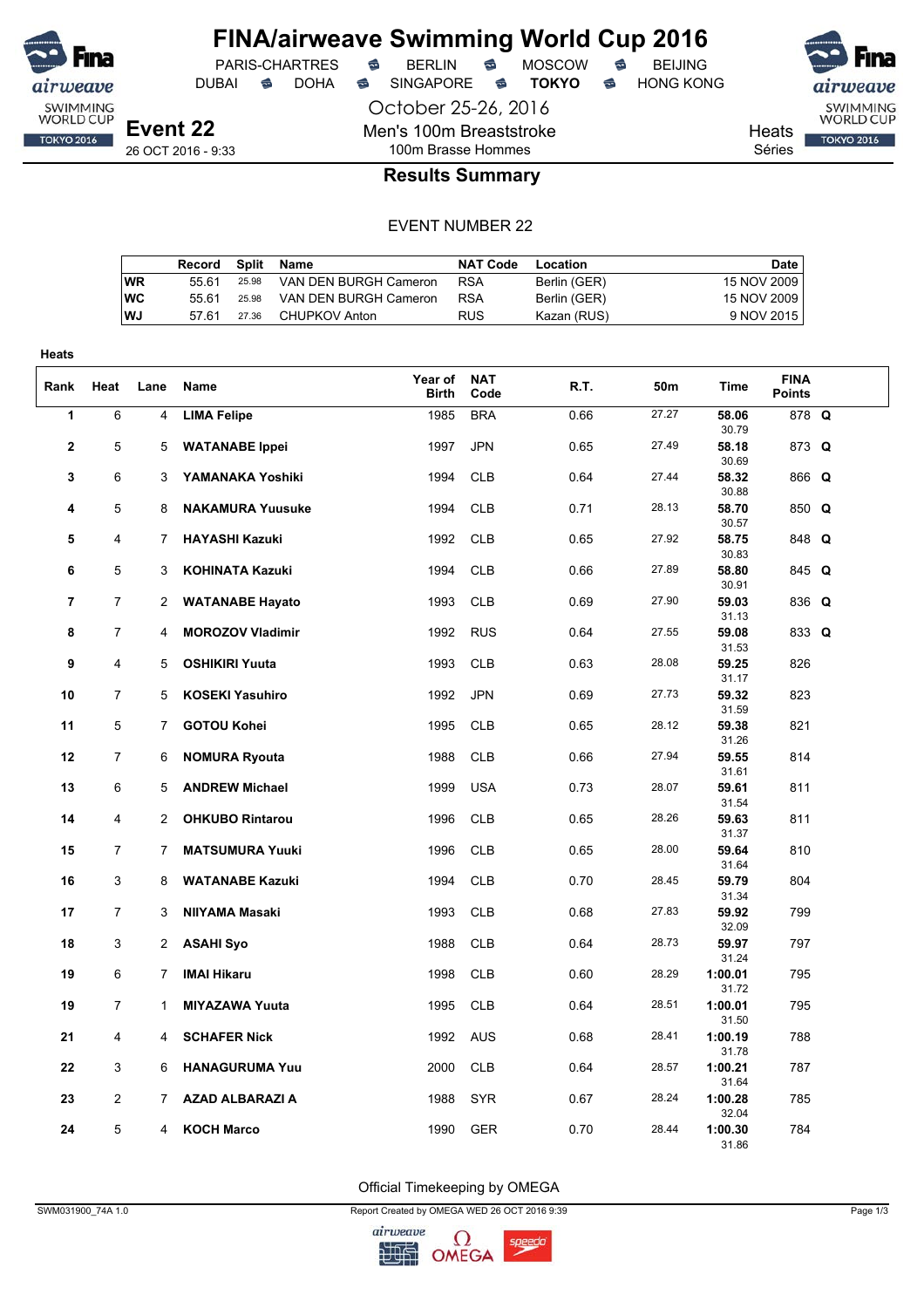

**Heats**

## **FINA/airweave Swimming World Cup 2016**<br>PARIS-CHARTRES **& BERLIN & MOSCOW & BEIJING** PARIS-CHARTRES **S** BERLIN S MOSCOW S

DUBAI **S** DOHA S SINGAPORE S **TOKYO** S HONG KONG

October 25-26, 2016 Men's 100m Breaststroke

Heats

SWIMMING<br>WORLD CUP **TOKYO 2016** 

Séries

#### **Results Summary**

100m Brasse Hommes

EVENT NUMBER 22

| Rank | Heat           | Lane                  | Name                      | Year of<br><b>Birth</b> | <b>NAT</b><br>Code | R.T. | 50m   | Time             | <b>FINA</b><br><b>Points</b> |  |
|------|----------------|-----------------------|---------------------------|-------------------------|--------------------|------|-------|------------------|------------------------------|--|
| 25   | 6              | 6                     | <b>HINOMOTO Yuuya</b>     | 1997                    | <b>CLB</b>         | 0.65 | 28.76 | 1:00.35<br>31.59 | 782                          |  |
| 26   | 7              | 8                     | <b>OKAMOTO Yuuki</b>      | 1993                    | <b>CLB</b>         | 0.66 | 28.48 | 1:00.37<br>31.89 | 781                          |  |
| 27   | 3              | 7                     | <b>KANAYA Yuuki</b>       | 1992                    | <b>CLB</b>         | 0.52 | 28.78 | 1:00.48<br>31.70 | 777                          |  |
| 28   | 6              | 2                     | <b>MOURI Mamoru</b>       | 1996                    | <b>CLB</b>         | 0.64 | 28.73 | 1:00.57<br>31.84 | 773                          |  |
| 29   | $\overline{2}$ | $\mathbf{2}^{\prime}$ | <b>BELL Grayson</b>       | 1997                    | <b>AUS</b>         | 0.71 | 28.52 | 1:00.60<br>32.08 | 772                          |  |
| 30   | $\overline{c}$ | $\mathbf{1}$          | <b>MURA Ryuya</b>         | 1996                    | <b>CLB</b>         | 0.68 | 28.76 | 1:00.61<br>31.85 | 772                          |  |
| 31   | 3              | 3                     | <b>KOBAYASHI Ryo</b>      | 1985                    | <b>CLB</b>         | 0.62 | 28.69 | 1:00.63<br>31.94 | 771                          |  |
| 32   | 3              | $\mathbf{1}$          | <b>LEE Hsuan-Yen</b>      | 1993                    | <b>TPE</b>         | 0.70 | 28.66 | 1:00.64<br>31.98 | 771                          |  |
| 33   | $\overline{2}$ | 6                     | <b>IKESHITA Takatoshi</b> | 1993                    | <b>CLB</b>         | 0.67 | 28.87 | 1:00.77<br>31.90 | 766                          |  |
| 34   | 6              | 8                     | <b>KANAI Yuuma</b>        | 1993                    | <b>CLB</b>         | 0.64 | 28.97 | 1:00.85<br>31.88 | 763                          |  |
| 35   | $\overline{c}$ | 5                     | <b>CAI Bing Rong</b>      | 1996                    | <b>TPE</b>         | 0.64 | 28.90 | 1:00.86<br>31.96 | 762                          |  |
| 36   | 6              | $\mathbf{1}$          | <b>INAGAKI Daichi</b>     | 1999                    | <b>CLB</b>         | 0.63 | 28.91 | 1:00.87<br>31.96 | 762                          |  |
| 37   | 4              | 1                     | <b>TOZAWA Junya</b>       | 1997                    | <b>CLB</b>         | 0.69 | 28.84 | 1:00.95<br>32.11 | 759                          |  |
| 38   | $\overline{c}$ | 3                     | <b>ARAYA Kazusa</b>       | 1995                    | <b>CLB</b>         | 0.71 | 29.07 | 1:01.13<br>32.06 | 752                          |  |
| 39   | 4              | 8                     | <b>MIYAMOTO Ippei</b>     | 1999                    | <b>CLB</b>         | 0.61 | 29.16 | 1:01.28<br>32.12 | 747                          |  |
| 40   | 5              | 1                     | <b>KANOU Hayato</b>       | 1994                    | <b>CLB</b>         | 0.69 | 28.73 | 1:01.36<br>32.63 | 744                          |  |
| 41   | 4              | 3                     | <b>SUDOU Daiki</b>        | 1996                    | <b>CLB</b>         | 0.66 | 29.33 | 1:01.56<br>32.23 | 737                          |  |
| 42   | 5              | 2                     | <b>OHKI Junpei</b>        | 1997                    | <b>CLB</b>         | 0.57 | 29.20 | 1:01.68<br>32.48 | 732                          |  |
| 43   | 5              | 6                     | <b>KANOU Masaya</b>       | 1994                    | <b>CLB</b>         | 0.65 | 28.68 | 1:01.70<br>33.02 | 732                          |  |
| 44   | 3              | 5                     | <b>ISHIKI Ryuji</b>       | 1995                    | <b>CLB</b>         | 0.75 | 29.25 | 1:02.07<br>32.82 | 719                          |  |
| 45   | 3              | 4                     | <b>GOTOU Hiroki</b>       | 1994                    | <b>CLB</b>         | 0.63 | 29.60 | 1:02.16<br>32.56 | 716                          |  |
| 46   | 2              |                       | <b>OHKI Ryohei</b>        | 1994                    | CLB                | 0.59 | 29.29 | 1:02.31<br>33.02 | 710                          |  |
| 47   | $\mathbf{1}$   |                       | 4 HAEBERLE Scott Haynes   | 1994                    | <b>USA</b>         | 0.67 | 29.90 | 1:02.69<br>32.79 | 698                          |  |
| 48   | $\overline{2}$ | 8                     | <b>FLETCHER Julian</b>    | 1990                    | <b>BER</b>         | 0.72 | 29.62 | 1:02.77<br>33.15 | 695                          |  |
| 49   | $\mathbf{1}$   | 5                     | <b>STEFFAN Sebastian</b>  | 1997                    | AUT                | 0.65 | 30.67 | 1:03.86<br>33.19 | 660                          |  |
| 49   | $\mathbf{1}$   | 6                     | <b>GONG Jiahao</b>        | 2001                    | <b>CHN</b>         | 0.79 | 30.78 | 1:03.86<br>33.08 | 660                          |  |

Official Timekeeping by OMEGA

SWM031900\_74A 1.0 Report Created by OMEGA WED 26 OCT 2016 9:39 Page 2/3

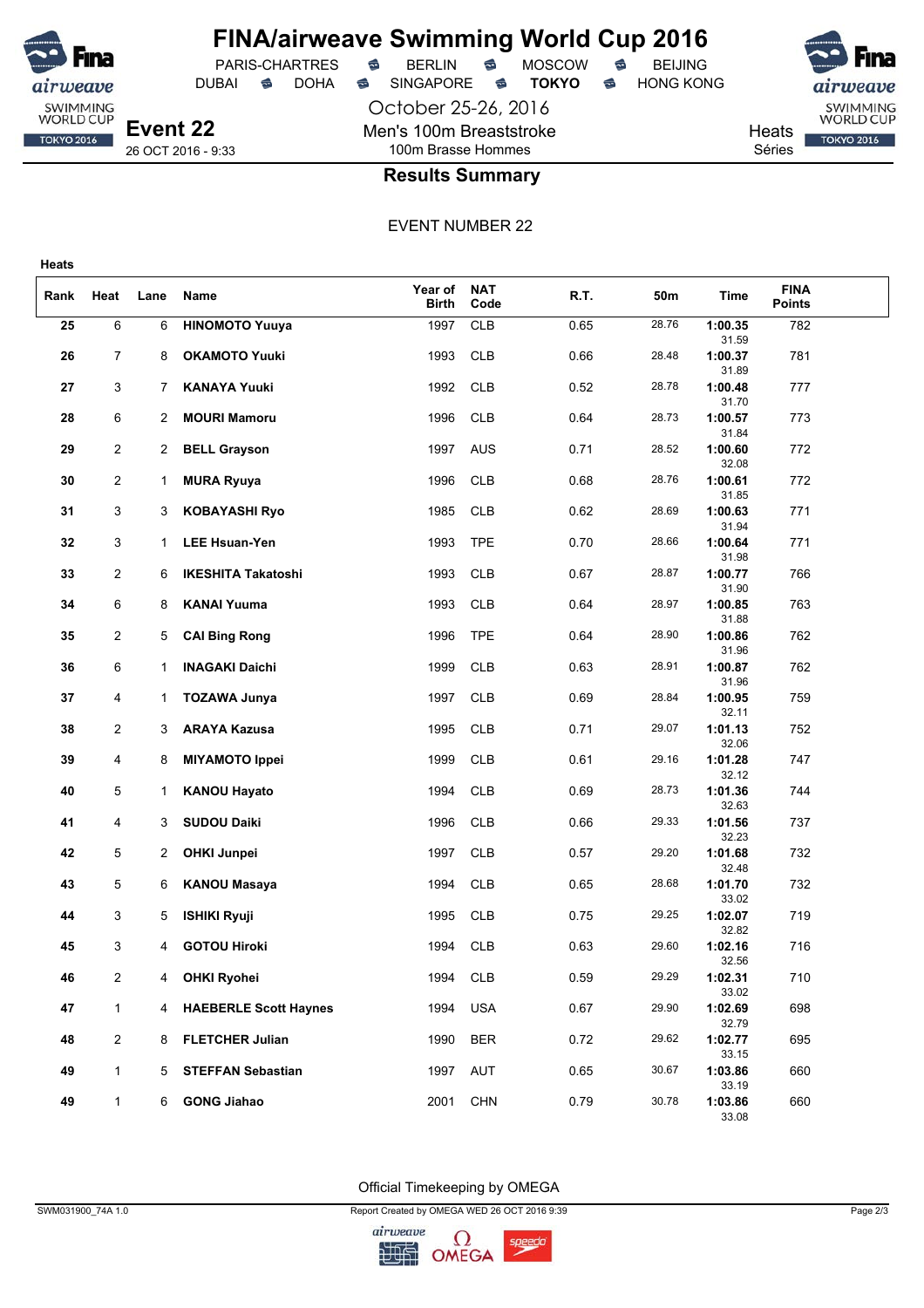

# **FINA/airweave Swimming World Cup 2016**

October 25-26, 2016 Men's 100m Breaststroke 100m Brasse Hommes





26 OCT 2016 - 9:33

**Event 22**

#### **Results Summary**

EVENT NUMBER 22

| Rank | Heat | Lane         | Name                          | Year of | <b>NAT</b><br>Birth Code | R.T. | 50m   | Time             | <b>FINA</b><br><b>Points</b> |  |
|------|------|--------------|-------------------------------|---------|--------------------------|------|-------|------------------|------------------------------|--|
| 51   |      | $\mathbf{3}$ | <b>GONZALEZ CUETO Ricardo</b> | 1993    | MEX                      | 0.73 | 31.28 | 1:07.40<br>36.12 | 561                          |  |
| 52   |      | 2            | LU Ping-Yu                    | 2000    | <b>TPE</b>               | 0.63 | 31.77 | 1:08.03<br>36.26 | 546                          |  |
| 53   |      |              | <b>MOHAMED Abdelrahman</b>    | 2001    | QAT                      | 0.72 | 34.43 | 1:12.88<br>38.45 | 444                          |  |
|      | 4    |              | <b>AKAI Shin</b>              | 1995    | <b>CLB</b>               |      |       | <b>DNS</b>       |                              |  |



SWM031900\_74A 1.0 Page 3/3

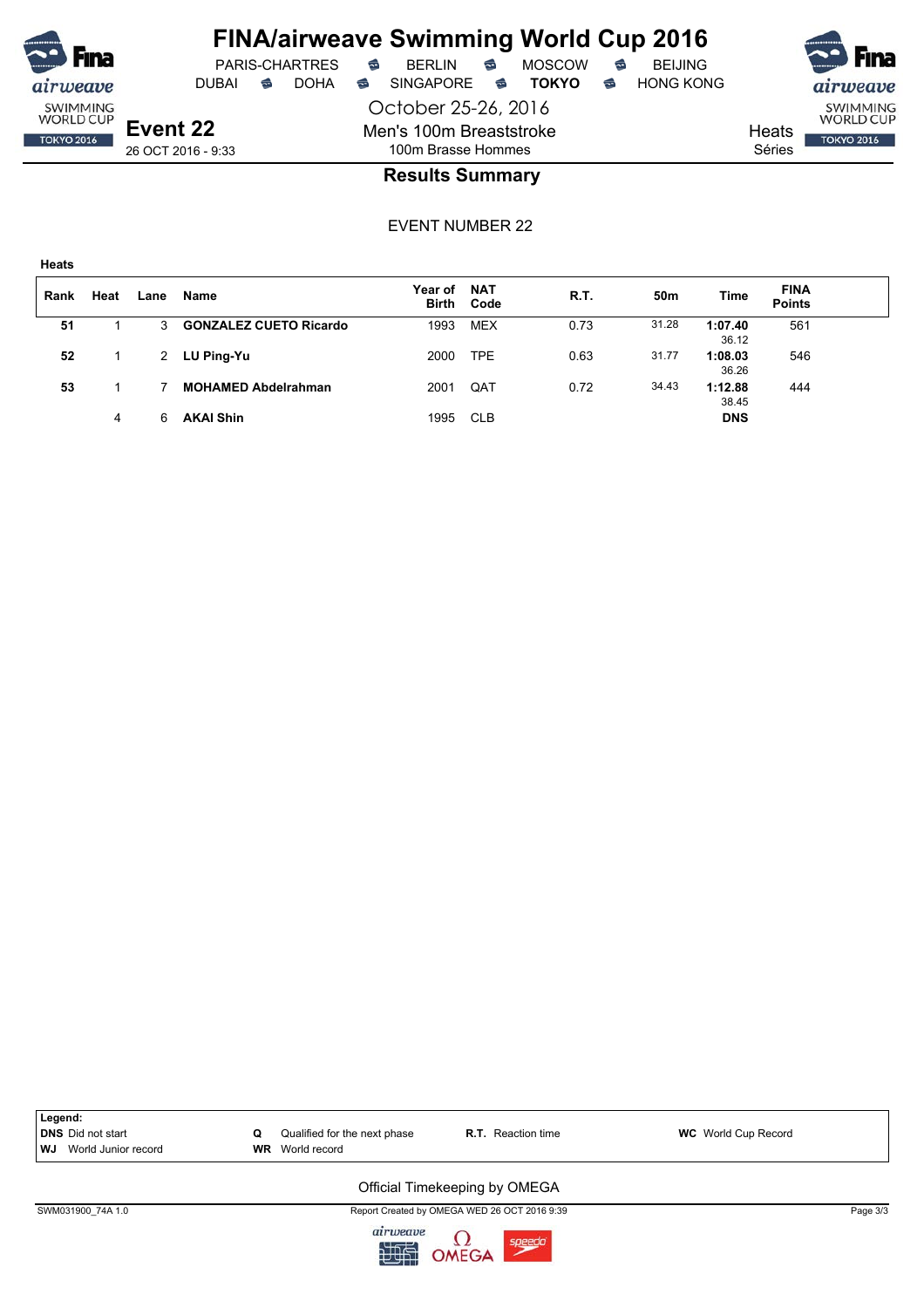

DUBAI **S** DOHA S SINGAPORE S **TOKYO** S HONG KONG

PARIS-CHARTRES **S** BERLIN S MOSCOW S

SWIMMING<br>WORLD CUP

**TOKYO 2016** 

Heats Séries

26 OCT 2016 - 9:47

### 100m Papillon Hommes **Results Summary**

October 25-26, 2016

Men's 100m Butterfly

#### EVENT NUMBER 23

|           | Record | Split Name               | <b>NAT Code</b> | Location     | Date        |
|-----------|--------|--------------------------|-----------------|--------------|-------------|
| <b>WR</b> | 48.44  | 22.59 LE CLOS Chad       | <b>RSA</b>      | Doha (QAT)   | 4 DEC 2014  |
| <b>WC</b> | 48.48  | 22.88 KOROTYSHKIN Evgeny | <b>RUS</b>      | Berlin (GER) | 15 NOV 2009 |
| <b>WJ</b> | 50.53  | WORLD BEST TIME          |                 | $---$        | 30 SEP 2016 |
|           |        |                          |                 |              |             |

| Heats          |                |                |                                                 |                         |                          |              |                |                         |                              |  |
|----------------|----------------|----------------|-------------------------------------------------|-------------------------|--------------------------|--------------|----------------|-------------------------|------------------------------|--|
| Rank           | Heat           | Lane           | Name                                            | Year of<br><b>Birth</b> | <b>NAT</b><br>Code       | R.T.         | 50m            | Time                    | <b>FINA</b><br><b>Points</b> |  |
| $\mathbf{1}$   | 5              | 4              | <b>KAWAMOTO Kouhei</b>                          | 1979                    | <b>CLB</b>               | 0.61         | 23.59          | 50.92<br>27.33          | 860 Q                        |  |
| $\mathbf{2}$   | 7              | 4              | <b>LE CLOS Chad</b>                             | 1992                    | <b>RSA</b>               | 0.64         | 23.93          | 51.08<br>27.15          | 852 Q                        |  |
| 3              | 6              | $\overline{2}$ | <b>SETO Daiya</b>                               | 1994                    | <b>JPN</b>               | 0.61         | 24.44          | 51.13<br>26.69          | 850 Q                        |  |
| 4              | $\overline{7}$ | 5              | <b>D'ORSOGNA Tommaso</b>                        | 1990                    | <b>AUS</b>               | 0.64         | 24.06          | 51.19<br>27.13          | 847 Q                        |  |
| 5              | 6              | 5              | <b>KAWAMOTO Takeshi</b>                         | 1995                    | <b>CLB</b>               | 0.64         | 24.19          | 51.45<br>27.26          | 834 Q                        |  |
| 6              | 6              | 4              | <b>MORGAN David</b>                             | 1994                    | <b>AUS</b>               | 0.62         | 24.22          | 51.52<br>27.30          | 831 Q                        |  |
| $\overline{7}$ | 6              | 6              | <b>SAKAI Masato</b>                             | 1995                    | <b>JPN</b>               | 0.66         | 24.33          | 51.55<br>27.22          | 829 Q                        |  |
| 8              | $\overline{7}$ | 3              | <b>SANKOVICH Pavel</b>                          | 1990                    | <b>BLR</b>               | 0.68         | 24.25          | 51.69<br>27.44          | 822 Q                        |  |
| 9              | 6              | 3              | <b>HARADA Ranmaru</b>                           | 1987                    | <b>CLB</b>               | 0.67         | 24.14          | 51.74<br>27.60          | 820                          |  |
| 10             | 7              | 6              | <b>HIRAI Kenta</b>                              | 1994                    | <b>CLB</b>               | 0.58         | 24.65          | 51.86<br>27.21          | 814                          |  |
| 11             | $\overline{7}$ | $\mathbf{1}$   | <b>TAKEDA Kazuto</b>                            | 1995                    | <b>CLB</b>               | 0.72         | 24.56          | 51.98<br>27.42          | 809                          |  |
| 12             | $\overline{7}$ | 2              | <b>HAMAYA Kensyu</b>                            | 1994                    | <b>CLB</b>               | 0.64         | 24.37          | 51.99<br>27.62          | 808                          |  |
| 13             | 3              | 3              | <b>MIZUNUMA Naoki</b>                           | 1996                    | <b>CLB</b>               | 0.67         | 24.37          | 52.01<br>27.64          | 807                          |  |
| 14             | 3              | 8              | <b>KATAYAMA Mizuki</b>                          | 1996                    | <b>CLB</b>               | 0.66         | 24.14          | 52.03<br>27.89          | 806                          |  |
| 15             | 5              | 3              | <b>UMEMOTO Masayuki</b>                         | 1994                    | <b>CLB</b>               | 0.67         | 24.39          | 52.20<br>27.81          | 799                          |  |
| 16             | 5              | 5              | <b>PRENOT Josh</b>                              | 1993                    | <b>USA</b>               | 0.71         | 24.47<br>24.40 | 52.28<br>27.81          | 795                          |  |
| 17             | 4              | 2              | <b>HOROMURA Nao</b>                             | 1999                    | <b>CLB</b>               | 0.62         |                | 52.33<br>27.93          | 793                          |  |
| 18<br>19       | $\overline{2}$ | 1              | <b>MCCARTHY Brayden</b>                         | 1997                    | <b>AUS</b><br><b>CLB</b> | 0.67<br>0.65 | 24.45<br>24.76 | 52.44<br>27.99          | 788<br>787                   |  |
|                | 4<br>5         | 8              | <b>IGARASHI Ryo</b>                             | 1995                    | <b>CLB</b>               | 0.63         | 24.74          | 52.45<br>27.69          | 786                          |  |
| 20             | 5              | 8              | <b>MARUYAMA Tooru</b>                           | 1995                    |                          |              | 24.54          | 52.47<br>27.73          |                              |  |
| 21<br>22       | 4              | 6<br>1         | <b>TAKAYASU Ryo</b><br><b>MATSUSHITA Yuuhei</b> | 1981<br>1996            | <b>CLB</b><br><b>CLB</b> | 0.64<br>0.82 | 25.07          | 52.50<br>27.96<br>52.61 | 785<br>780                   |  |
|                |                |                |                                                 |                         |                          |              | 24.61          | 27.54                   |                              |  |
| 23             | 3              | 6              | <b>TAGUCHI Masashi</b>                          | 1996                    | <b>CLB</b>               | 0.73         | 24.72          | 52.64<br>28.03          | 779                          |  |
| 24             | 3              | $\mathbf{1}$   | <b>WADA Yuuma</b>                               | 1995                    | <b>CLB</b>               | 0.65         |                | 52.70<br>27.98          | 776                          |  |

Official Timekeeping by OMEGA

SWM021900\_74A 1.0 Report Created by OMEGA WED 26 OCT 2016 9:50 Page 1/3

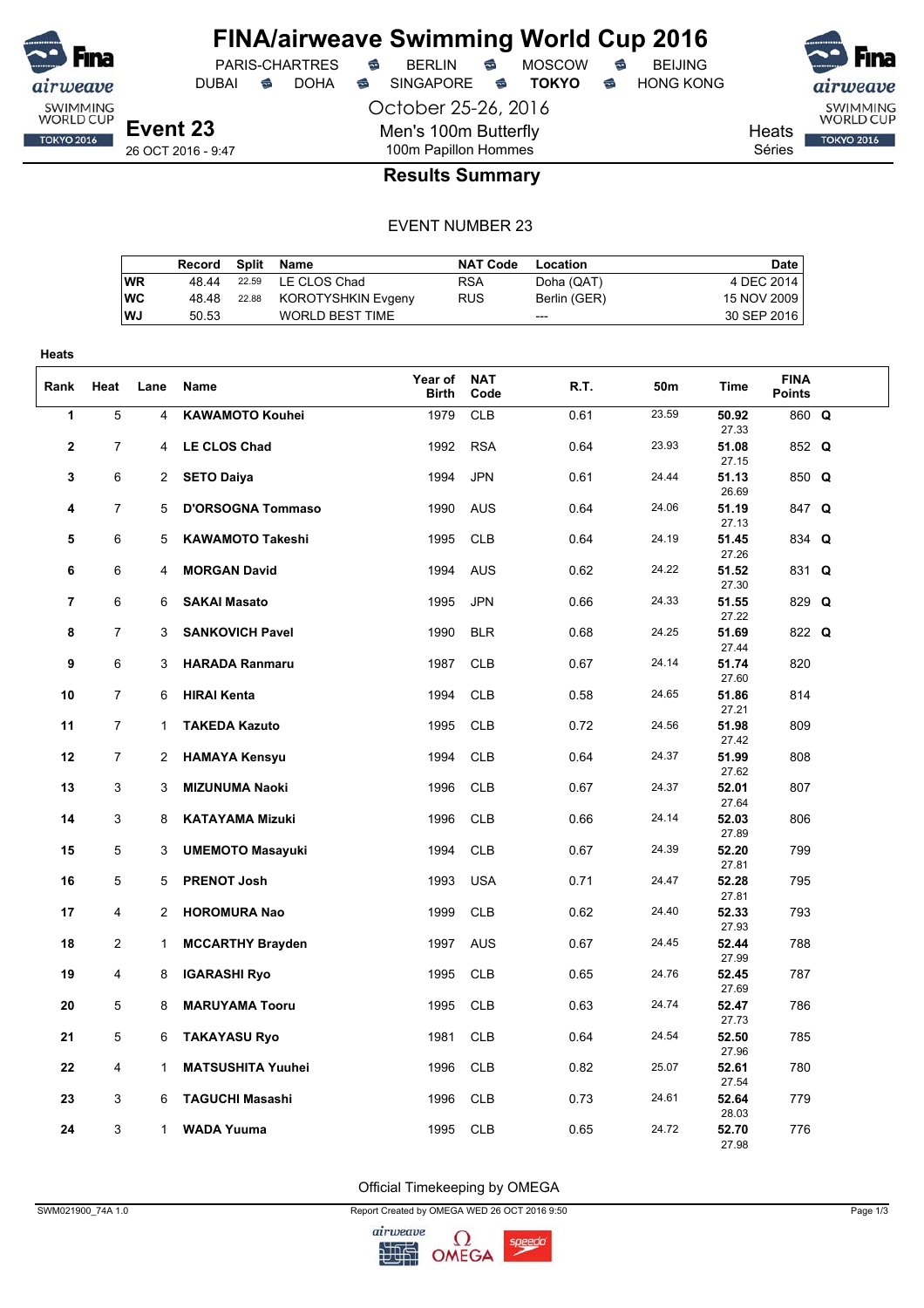

# **FINA/airweave Swimming World Cup 2016**<br>PARIS-CHARTRES **& BERLIN & MOSCOW & BEIJING**

DUBAI **S** DOHA S SINGAPORE S **TOKYO** S HONG KONG

PARIS-CHARTRES **S** BERLIN S MOSCOW S

October 25-26, 2016 Men's 100m Butterfly 100m Papillon Hommes

SWIMMING<br>WORLD CUP Heats **TOKYO 2016** Séries

26 OCT 2016 - 9:47

### **Results Summary**

EVENT NUMBER 23

| Rank | Heat           | Lane | Name                          | Year of<br><b>Birth</b> | <b>NAT</b><br>Code | R.T. | 50m   | Time                      | <b>FINA</b><br><b>Points</b> |  |
|------|----------------|------|-------------------------------|-------------------------|--------------------|------|-------|---------------------------|------------------------------|--|
| 25   | 4              | 4    | <b>FUKAYA Kou</b>             | 1991                    | <b>CLB</b>         | 0.65 | 24.80 | 52.73<br>27.93            | 775                          |  |
| 26   | 5              | 2    | <b>UKISHIMA Naoto</b>         | 1995                    | <b>CLB</b>         | 0.66 | 24.58 | 52.75<br>28.17            | 774                          |  |
| 27   | 6              | 8    | <b>SUZUKI Tatsuhiro</b>       | 1996                    | <b>CLB</b>         | 0.62 | 25.10 | 52.81<br>27.71            | 771                          |  |
| 28   | 7              | 7    | <b>TAKAHASHI Kazuki</b>       | 1996                    | <b>CLB</b>         | 0.61 | 24.75 | 52.84<br>28.09            | 770                          |  |
| 29   | 4              | 3    | <b>WANG Peng</b>              | 1998                    | <b>CHN</b>         | 0.73 | 24.90 | 52.91<br>28.01            | 767                          |  |
| 30   | $\overline{2}$ | 4    | KISHI Kazuya                  | 1993                    | <b>CLB</b>         | 0.68 | 24.46 | 52.95<br>28.49            | 765                          |  |
| 31   | 3              | 4    | <b>SAKAMOTO Yuuya</b>         | 1999                    | <b>CLB</b>         | 0.65 | 25.08 | 52.97                     | 764                          |  |
| 32   | $\overline{c}$ | 5    | <b>OHZONO Yuuki</b>           | 1999                    | <b>CLB</b>         | 0.62 | 24.81 | 27.89<br>53.07            | 760                          |  |
| 33   | $\overline{2}$ | 3    | <b>SHIOKAWA Taku</b>          | 1995                    | <b>CLB</b>         | 0.63 | 24.65 | 28.26<br>53.09            | 759                          |  |
| 34   | 5              | 1.   | <b>SHIBUTANI Ryoma</b>        | 1994                    | <b>CLB</b>         | 0.70 | 24.93 | 28.44<br>53.11            | 758                          |  |
| 35   | 4              | 6    | <b>AKAHANE Kouta</b>          | 1998                    | <b>CLB</b>         | 0.65 | 24.85 | 28.18<br>53.18            | 755                          |  |
| 36   | $\overline{7}$ | 8    | <b>TSUKAHARA Anju</b>         | 1995                    | <b>CLB</b>         | 0.69 | 25.06 | 28.33<br>53.26            | 752                          |  |
| 37   | 5              | 7    | <b>KATOU Hiroki</b>           | 1987                    | <b>CLB</b>         | 0.75 | 24.86 | 28.20<br>53.37            | 747                          |  |
| 38   | 3              | 5    | <b>IDA Kengo</b>              | 1991                    | <b>CLB</b>         | 0.67 | 24.97 | 28.51<br>53.44            | 744                          |  |
| 39   | 4              | 7    | <b>ISHIKAWA Shinnosuke</b>    | 2000                    | <b>CLB</b>         | 0.62 | 25.06 | 28.47<br>53.45            | 744                          |  |
| 40   | 6              | 7    | <b>MIYOSHI Yuusuke</b>        | 1996                    | <b>CLB</b>         | 0.62 | 24.75 | 28.39<br>53.50            | 742                          |  |
| 41   | 4              | 5    | <b>HAYASHI Kousei</b>         | 1996                    | <b>CLB</b>         | 0.61 | 24.99 | 28.75<br>53.82            | 729                          |  |
| 42   | $\overline{2}$ | 6    | <b>CHOU Wei-Liang</b>         | 1996                    | <b>TPE</b>         | 0.63 | 25.66 | 28.83<br>54.12            | 717                          |  |
| 43   | $\overline{2}$ | 7    | <b>TSAI Yi-Lin</b>            | 1997                    | <b>TPE</b>         | 0.75 | 25.57 | 28.46<br>54.17            | 715                          |  |
| 44   | 6              | 1    | <b>IKEE Takehaya</b>          | 1997                    | <b>CLB</b>         | 0.61 | 24.83 | 28.60<br>54.57            | 699                          |  |
| 45   | 3              | 2    | <b>LOZANO Alberto</b>         | 1998                    | <b>ESP</b>         | 0.62 | 25.61 | 29.74<br>54.76            | 692                          |  |
| 46   | 3              |      | <b>SUNAMA Keita</b>           | 1995                    | <b>CLB</b>         | 0.64 | 25.07 | 29.15<br>55.27            | 673                          |  |
| 47   | $\overline{2}$ |      | 2 DEKKER Nicolaas Dane        | 1995                    | CAN                | 0.72 | 26.40 | 30.20<br>56.40            | 633                          |  |
| 48   | $\overline{2}$ | 8    | TAN Jonathan Eu Jin           | 2002                    | SIN                | 0.57 | 26.71 | 30.00<br>56.84            | 618                          |  |
| 49   | $\mathbf{1}$   | 4    | <b>WU Chin-Jen</b>            | 1999                    | <b>TPE</b>         | 0.62 | 27.18 | 30.13<br>58.37            | 571                          |  |
| 50   | $\mathbf{1}$   | 5    | <b>GONZALEZ CUETO Ricardo</b> | 1993                    | MEX                | 0.76 | 28.06 | 31.19<br>1:02.09<br>34.03 | 474                          |  |

Official Timekeeping by OMEGA

SWM021900\_74A 1.0 Page 2/3

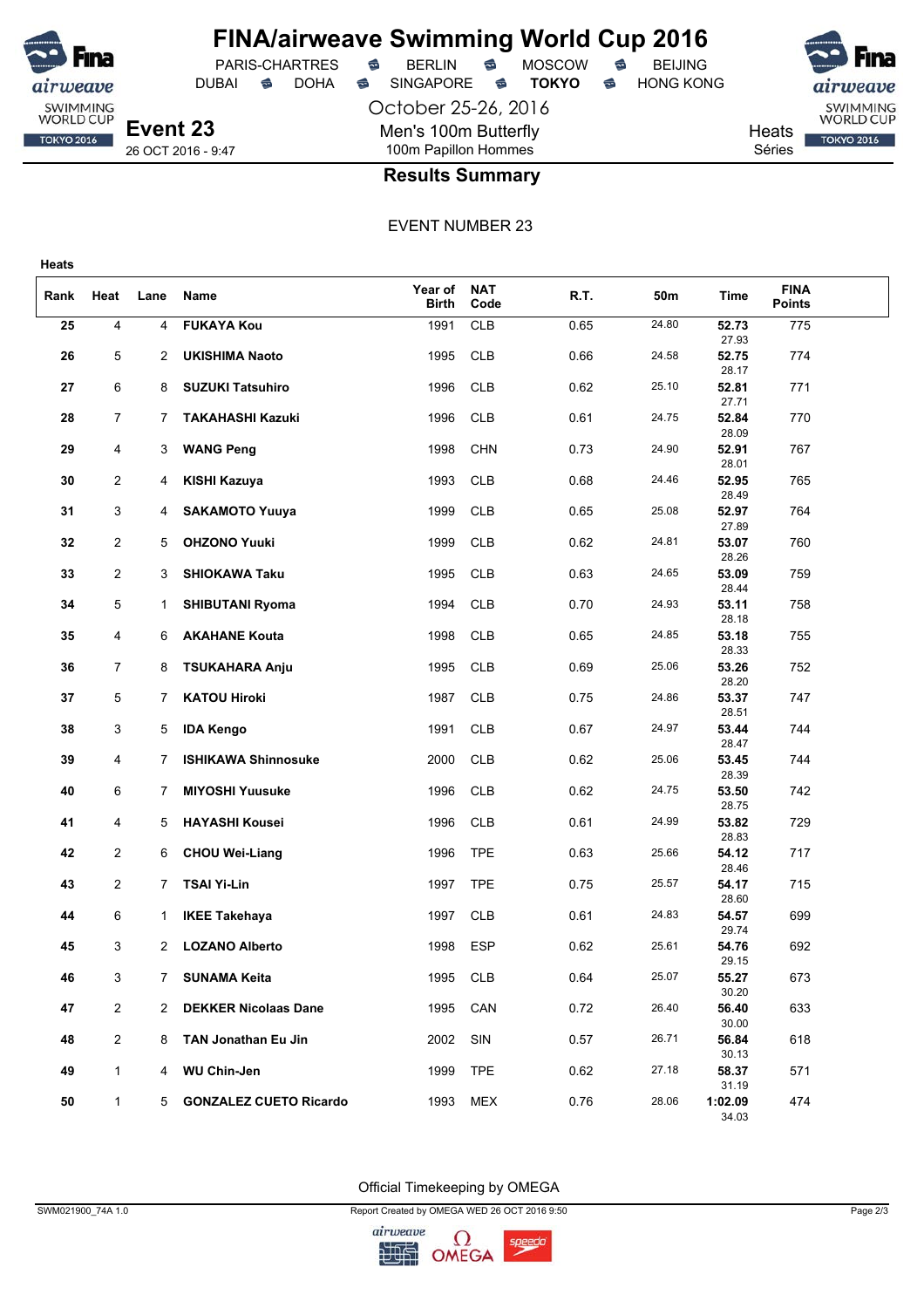| <b>Fina</b>                         |                    |   | <b>PARIS-CHARTRES</b> | ⇔ | <b>FINA/airweave Swimming World Cup 2016</b><br>BFRI IN | ⇔ | <b>MOSCOW</b> | € | <b>BEIJING</b>   |        | $\sim$<br><b>Fina</b>               |
|-------------------------------------|--------------------|---|-----------------------|---|---------------------------------------------------------|---|---------------|---|------------------|--------|-------------------------------------|
| airweave                            | <b>DUBAI</b>       | ⇔ | <b>DOHA</b>           | ⇔ | <b>SINGAPORE</b>                                        | € | <b>TOKYO</b>  | ຣ | <b>HONG KONG</b> |        | airweave                            |
| <b>SWIMMING</b><br><b>WORLD CUP</b> |                    |   |                       |   | October 25-26, 2016                                     |   |               |   |                  |        | <b>SWIMMING</b><br><b>WORLD CUP</b> |
| <b>TOKYO 2016</b>                   | Event 23           |   |                       |   | Men's 100m Butterfly                                    |   |               |   |                  | Heats  | <b>TOKYO 2016</b>                   |
|                                     | 26 OCT 2016 - 9:47 |   |                       |   | 100m Papillon Hommes                                    |   |               |   |                  | Séries |                                     |
|                                     |                    |   |                       |   | <b>Results Summary</b>                                  |   |               |   |                  |        |                                     |

| Rank | Heat | ∟ane | <b>Name</b>                    | Year of<br><b>Birth</b> | <b>NAT</b><br>Code | R.T. | 50m   | Time             | <b>FINA</b><br>Points |  |
|------|------|------|--------------------------------|-------------------------|--------------------|------|-------|------------------|-----------------------|--|
| 51   |      |      | <b>ALHOSANI Khamis Mohamed</b> | 2002                    | UAE                | ს.66 | 31.82 | 1:08.91<br>37.09 | 347                   |  |

|                | Legend:                                      |                           |                                              |                           |          |
|----------------|----------------------------------------------|---------------------------|----------------------------------------------|---------------------------|----------|
| Q<br><b>WR</b> | Qualified for the next phase<br>World record | <b>R.T.</b> Reaction time | <b>WC</b> World Cup Record                   | World Junior record<br>WJ |          |
|                |                                              |                           | Official Timekeeping by OMEGA                |                           |          |
|                | SWM021900 74A 1.0                            |                           | Report Created by OMEGA WED 26 OCT 2016 9:50 |                           | Page 3/3 |
|                |                                              | airweave<br>如此            | $\Omega$ OMEGA<br>speedo                     |                           |          |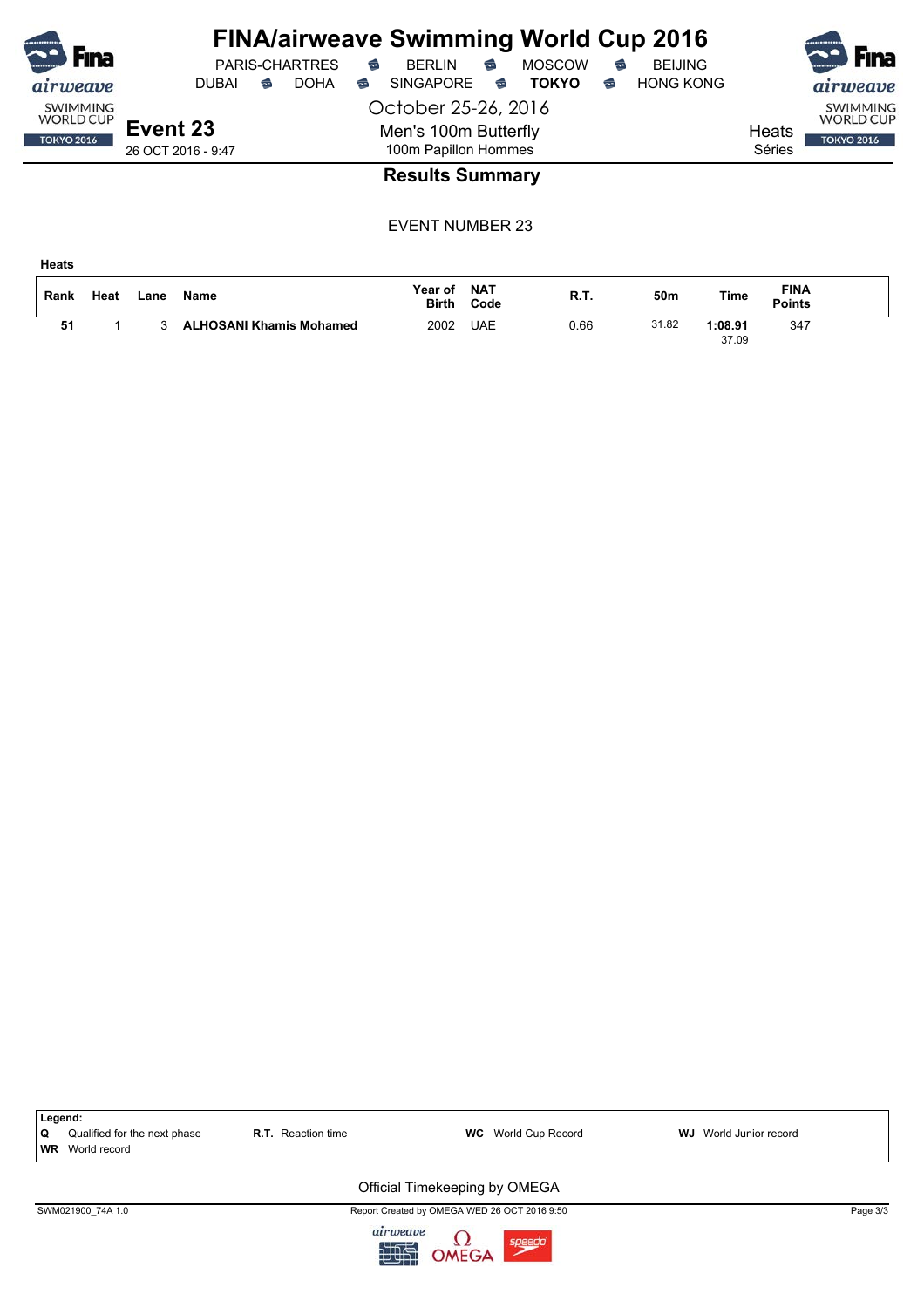

DUBAI **S** DOHA S SINGAPORE S **TOKYO** S HONG KONG

PARIS-CHARTRES **S** BERLIN S MOSCOW S

Heats Séries

SWIMMING<br>WORLD CUP **TOKYO 2016** 

**Event 24** 26 OCT 2016 - 10:00

## 100m Dos Femmes **Results Summary**

October 25-26, 2016

Women's 100m Backstroke

### EVENT NUMBER 24

| Record |       |                        | <b>NAT Code</b>                                      | Location     | Date        |
|--------|-------|------------------------|------------------------------------------------------|--------------|-------------|
| 55.03  | 26.93 |                        | HUN                                                  | Doha (QAT)   | 4 DEC 2014  |
| 55 23  |       |                        | JPN                                                  | Berlin (GER) | 15 NOV 2009 |
| 55.99  |       | <b>WORLD BEST TIME</b> |                                                      | ---          | 30 SEP 2016 |
|        |       |                        | Split Name<br>HOSSZU Katinka<br>SAKAI Shiho<br>26.73 |              |             |

| <b>Heats</b>   |                |                |                              |                         |                    |      |       |                  |                              |  |
|----------------|----------------|----------------|------------------------------|-------------------------|--------------------|------|-------|------------------|------------------------------|--|
| Rank           | Heat           | Lane           | Name                         | Year of<br><b>Birth</b> | <b>NAT</b><br>Code | R.T. | 50m   | <b>Time</b>      | <b>FINA</b><br><b>Points</b> |  |
| $\overline{1}$ | 4              | 8              | <b>TAKEMURA Miyuki</b>       | 1989                    | CLB                | 0.51 | 27.69 | 57.65<br>29.96   | 869 Q                        |  |
| $\mathbf{2}$   | 7              | 3              | <b>AKASE Sayaka</b>          | 1994                    | <b>CLB</b>         | 0.54 | 28.28 | 57.73<br>29.45   | 866 Q                        |  |
| 3              | 6              | 5              | <b>ZEVINA Daryna</b>         | 1994                    | <b>UKR</b>         | 0.72 | 28.19 | 57.95<br>29.76   | 856 Q                        |  |
| 4              | 6              | 4              | <b>SEEBOHM Emily</b>         | 1992                    | <b>AUS</b>         | 0.68 | 28.00 | 57.99<br>29.99   | 854 Q                        |  |
| 5              | $\overline{7}$ | 5              | <b>MORONUKI Emi</b>          | 1992                    | <b>CLB</b>         | 0.61 | 28.14 | 58.11<br>29.97   | 849 Q                        |  |
| 6              | 6              | 2              | <b>SMITH Regan Elisabeth</b> | 2002                    | <b>USA</b>         | 0.66 | 28.35 | 58.13<br>29.78   | 848 Q                        |  |
| $\overline{7}$ | $\overline{7}$ | 4              | <b>HOSSZU Katinka</b>        | 1989                    | <b>HUN</b>         | 0.63 | 28.67 | 58.19<br>29.52   | 845 Q                        |  |
| 8              | 6              | 3              | <b>TAKABA Masumi</b>         | 1993                    | <b>CLB</b>         | 0.59 | 28.22 | 58.48<br>30.26   | 833 Q                        |  |
| 9              | 5              | 3              | <b>SAKAI Natsumi</b>         | 2001                    | <b>CLB</b>         | 0.59 | 28.43 | 58.77<br>30.34   | 820                          |  |
| 10             | 5              | 4              | <b>WILSON Madison</b>        | 1994                    | <b>AUS</b>         | 0.58 | 28.55 | 58.92<br>30.37   | 814                          |  |
| 11             | 5              | 5              | <b>HANUS Danielle</b>        | 1998                    | CAN                | 0.61 | 28.94 | 59.05<br>30.11   | 809                          |  |
| 12             | 5              | 1              | <b>TAKAHASHI Miki</b>        | 1995                    | <b>CLB</b>         | 0.60 | 28.78 | 59.25<br>30.47   | 801                          |  |
| 13             | 4              | 3              | <b>HORIE Yuki</b>            | 1996                    | <b>CLB</b>         | 0.56 | 28.94 | 59.49<br>30.55   | 791                          |  |
| 14             | 5              | 6              | <b>NORDMANN Lucie</b>        | 2000                    | <b>USA</b>         | 0.64 | 29.06 | 59.59<br>30.53   | 787                          |  |
| 15             | 5              | $\overline{7}$ | <b>CALDWELL Hilary</b>       | 1991                    | CAN                | 0.60 | 29.26 | 59.69<br>30.43   | 783                          |  |
| 16             | 4              | 5              | <b>OTAWARA Ayana</b>         | 1995                    | <b>CLB</b>         | 0.59 | 28.90 | 59.76<br>30.86   | 780                          |  |
| 17             | 7              | 8              | <b>FUJITA Saki</b>           | 1997                    | <b>CLB</b>         | 0.50 | 28.91 | 59.79<br>30.88   | 779                          |  |
| 18             | $\mathbf{1}$   | 5              | <b>WU Yixin</b>              | 1999                    | <b>CHN</b>         | 0.66 | 28.94 | 59.86<br>30.92   | 776                          |  |
| 19             | 6              | 6              | <b>IZUHARA Nagisa</b>        | 2002                    | <b>CLB</b>         | 0.54 | 29.05 | 59.91<br>30.86   | 774                          |  |
| 20             | 3              | 8              | <b>TERAMOTO Rumi</b>         | 1996                    | <b>CLB</b>         | 0.58 | 29.20 | 1:00.10<br>30.90 | 767                          |  |
| 21             | 5              | 8              | <b>SHIRAI Rio</b>            | 1999                    | <b>CLB</b>         | 0.57 | 29.37 | 1:00.17<br>30.80 | 764                          |  |
| 22             | $\overline{7}$ | 2              | <b>MORI Mayuko</b>           | 1994                    | <b>CLB</b>         | 0.66 | 29.08 | 1:00.18<br>31.10 | 764                          |  |
| 23             | 4              | 2              | IMAI Ayaka                   | 1997                    | <b>CLB</b>         | 0.58 | 29.37 | 1:00.29<br>30.92 | 760                          |  |
| 24             | 4              | 4              | <b>GOTOU Mayuko</b>          | 1995                    | <b>CLB</b>         | 0.65 | 29.39 | 1:00.32<br>30.93 | 759                          |  |

Official Timekeeping by OMEGA

SWW041900\_74A 1.0 Page 1/3

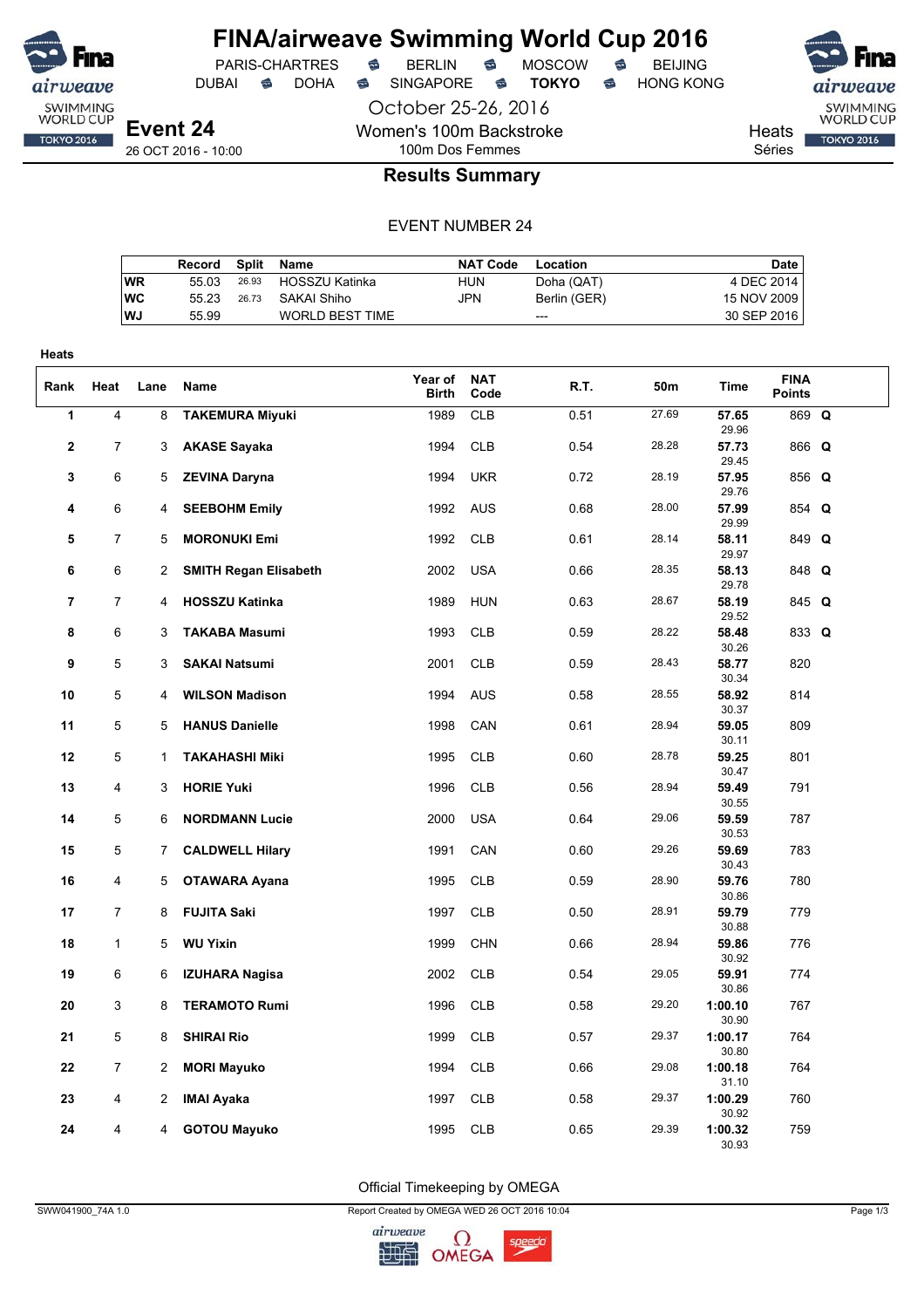

## **FINA/airweave Swimming World Cup 2016**<br>PARIS-CHARTRES **& BERLIN & MOSCOW & BEIJING** PARIS-CHARTRES **S** BERLIN S MOSCOW S

DUBAI **S** DOHA S SINGAPORE S **TOKYO** S HONG KONG

October 25-26, 2016 Women's 100m Backstroke

SWIMMING<br>WORLD CUP Heats **TOKYO 2016** 

Séries

## 100m Dos Femmes **Results Summary**

EVENT NUMBER 24

| Rank | Heat           | Lane           | Name                         | Year of<br><b>Birth</b> | <b>NAT</b><br>Code | R.T. | 50m   | Time             | <b>FINA</b><br><b>Points</b> |  |
|------|----------------|----------------|------------------------------|-------------------------|--------------------|------|-------|------------------|------------------------------|--|
| 25   | $\overline{7}$ | $\overline{7}$ | <b>WAKAHOI Rio</b>           | 1998                    | <b>CLB</b>         | 0.60 | 29.20 | 1:00.37<br>31.17 | 757                          |  |
| 26   | $\overline{7}$ | $\mathbf{1}$   | <b>FORRESTER Amy</b>         | 1998                    | <b>AUS</b>         | 0.68 | 29.49 | 1:00.42<br>30.93 | 755                          |  |
| 27   | 7              | 6              | <b>VAN ROUWENDAAL Sharon</b> | 1993                    | <b>NED</b>         | 0.64 | 29.28 | 1:00.45<br>31.17 | 754                          |  |
| 28   | 3              | 2              | <b>WILLIAMS Zoe</b>          | 1995                    | AUS                | 0.67 | 29.42 | 1:00.52<br>31.10 | 751                          |  |
| 29   | 3              | 7              | <b>FURUBAYASHI Marina</b>    | 1998                    | <b>CLB</b>         | 0.55 | 29.28 | 1:00.59<br>31.31 | 749                          |  |
| 30   | 3              | 4              | YAMAGUCHI Mao                | 1995                    | <b>CLB</b>         | 0.66 | 29.48 | 1:00.64<br>31.16 | 747                          |  |
| 31   | 4              | $7^{\circ}$    | <b>GOTOU Kanako</b>          | 1999                    | <b>CLB</b>         | 0.59 | 29.82 | 1:00.79<br>30.97 | 741                          |  |
| 32   | $\mathbf{1}$   | 4              | <b>SUGIYAMA Kaya</b>         | 1998                    | <b>CLB</b>         | 0.60 | 29.40 | 1:00.81<br>31.41 | 741                          |  |
| 32   | 4              | 6              | <b>SESHIMO Mari</b>          | 1995                    | <b>CLB</b>         | 0.62 | 29.08 | 1:00.81<br>31.73 | 741                          |  |
| 34   | 2              | 4              | <b>SEKIGUCHI Maho</b>        | 2000                    | <b>CLB</b>         | 0.61 | 29.76 | 1:00.90<br>31.14 | 737                          |  |
| 35   | $\overline{2}$ | 5              | <b>OZTURK Sonnele Aylin</b>  | 1998                    | <b>GER</b>         | 0.81 | 29.91 | 1:00.91<br>31.00 | 737                          |  |
| 36   | 3              | 5              | <b>SAGA Satsuki</b>          | 2000                    | <b>CLB</b>         | 0.58 | 29.47 | 1:01.02<br>31.55 | 733                          |  |
| 37   | 3              | 3              | <b>GICHARD Bobbi</b>         | 1999                    | <b>NZL</b>         | 0.59 | 29.61 | 1:01.05<br>31.44 | 732                          |  |
| 38   | 5              | 2              | <b>KONISHI Anna</b>          | 1996                    | <b>CLB</b>         | 0.58 | 29.54 | 1:01.20<br>31.66 | 727                          |  |
| 39   | 6              | 8              | <b>WATANABE Aya</b>          | 1997                    | <b>CLB</b>         | 0.61 | 29.70 | 1:01.24<br>31.54 | 725                          |  |
| 40   | 2              | 2              | <b>NGUYEN Anh Vien</b>       | 1996                    | VIE                | 0.60 | 30.02 | 1:01.42<br>31.40 | 719                          |  |
| 41   | $\overline{c}$ | 8              | <b>SOMEYA Sena</b>           | 2000                    | <b>CLB</b>         | 0.57 | 29.61 | 1:01.44<br>31.83 | 718                          |  |
| 42   | 3              | 1              | <b>NISHIWAKI Rena</b>        | 1996                    | <b>CLB</b>         | 0.59 | 30.20 | 1:01.54<br>31.34 | 715                          |  |
| 43   | 3              | 6              | <b>KOMIYA Aki</b>            | 1998                    | <b>CLB</b>         | 0.63 | 30.22 | 1:01.67<br>31.45 | 710                          |  |
| 44   | 6              | $\mathbf{7}$   | <b>SYUNO Kana</b>            | 1999                    | <b>CLB</b>         | 0.54 | 29.51 | 1:01.75<br>32.24 | 707                          |  |
| 45   | 1              | 2              | <b>DARCEL Sarah</b>          | 1999                    | CAN                | 0.58 | 30.17 | 1:01.90<br>31.73 | 702                          |  |
| 46   | 2              | 1              | <b>YANG Yifan</b>            | 2000                    | <b>CHN</b>         | 0.64 | 30.23 | 1:02.05<br>31.82 | 697                          |  |
| 47   | 6              | $\mathbf{1}$   | <b>ZAMORANO Africa</b>       | 1998                    | <b>ESP</b>         | 0.55 | 30.21 | 1:02.07<br>31.86 | 696                          |  |
| 48   | $\overline{2}$ | 3              | <b>KATAGIRI Tamami</b>       | 2001                    | <b>CLB</b>         | 0.62 | 30.16 | 1:02.12<br>31.96 | 695                          |  |
| 49   | $\overline{2}$ | 7              | <b>BARTEL Zoe Elizabeth</b>  | 2000                    | <b>USA</b>         | 0.68 | 30.06 | 1:02.24<br>32.18 | 691                          |  |
| 50   | $\mathbf{1}$   | 3              | <b>SUTOU Misato</b>          | 1998                    | <b>CLB</b>         | 0.60 | 30.44 | 1:02.27<br>31.83 | 690                          |  |

Official Timekeeping by OMEGA

SWW041900\_74A 1.0 Page 2/3

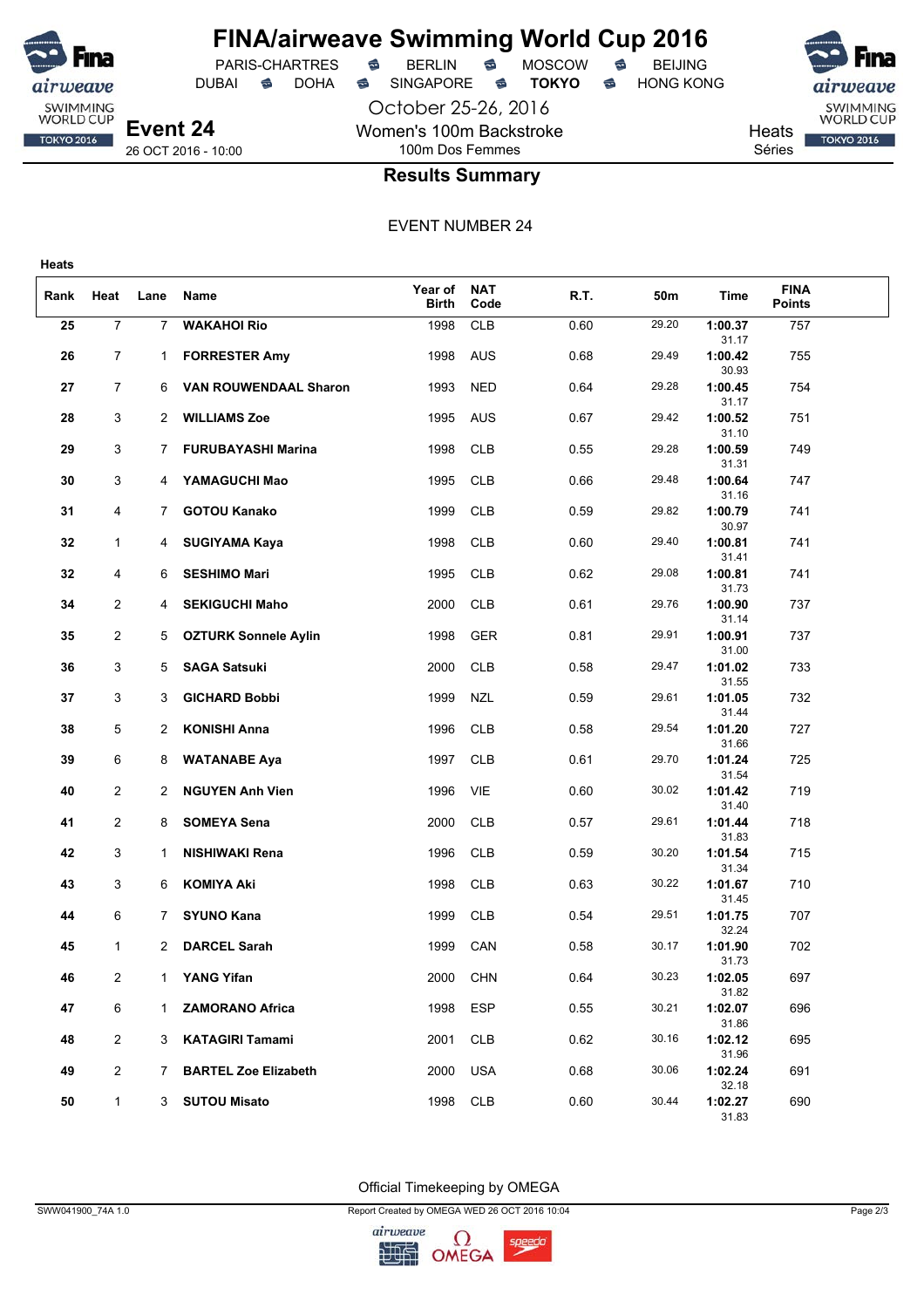

# **FINA/airweave Swimming World Cup 2016**<br>PARIS-CHARTRES **& BERLIN & MOSCOW & BEIJING**

 $PARIS-CHARTRES$  **BERLIN B** MOSCOW **B** 

October 25-26, 2016 Women's 100m Backstroke 100m Dos Femmes





26 OCT 2016 - 10:00

### **Results Summary**

| Rank | Heat | Lane | <b>Name</b>              | <b>Year of</b><br><b>Birth</b> | <b>NAT</b><br>Code | R.T. | 50m   | Time             | <b>FINA</b><br><b>Points</b> |  |
|------|------|------|--------------------------|--------------------------------|--------------------|------|-------|------------------|------------------------------|--|
| 51   | 2    | 6    | <b>HABIB Micaela</b>     | 1997                           | <b>AUS</b>         | 0.66 | 30.79 | 1:02.41<br>31.62 | 685                          |  |
| 52   | 4    |      | <b>TAKEUCHI Miono</b>    | 1998                           | <b>CLB</b>         | 0.51 | 30.23 | 1:02.44<br>32.21 | 684                          |  |
| 53   |      |      | <b>USTINOVA Daria S</b>  | 1998                           | <b>RUS</b>         | 0.64 | 30.34 | 1:02.68<br>32.34 | 676                          |  |
| 54   |      | 6    | <b>GOEDERS Anya</b>      | 2000                           | <b>USA</b>         | 0.62 | 30.44 | 1:02.76<br>32.32 | 674                          |  |
| 55   |      |      | <b>FIELD Joy Frances</b> | 1998                           | <b>USA</b>         | 0.72 | 32.78 | 1:06.21<br>33.43 | 574                          |  |

|   | Legend:                      |                           |                                                                                                                                                                                                                                |                               |          |
|---|------------------------------|---------------------------|--------------------------------------------------------------------------------------------------------------------------------------------------------------------------------------------------------------------------------|-------------------------------|----------|
| Q | Qualified for the next phase | <b>R.T.</b> Reaction time | <b>WC</b> World Cup Record                                                                                                                                                                                                     | <b>WJ</b> World Junior record |          |
|   | <b>WR</b> World record       |                           |                                                                                                                                                                                                                                |                               |          |
|   |                              |                           | Official Timekeeping by OMEGA                                                                                                                                                                                                  |                               |          |
|   | SWW041900 74A 1.0            |                           | Report Created by OMEGA WED 26 OCT 2016 10:04                                                                                                                                                                                  |                               | Page 3/3 |
|   |                              |                           | The second company of the second company of the second company of the second company of the second company of the second company of the second company of the second company of the second company of the second company of th |                               |          |

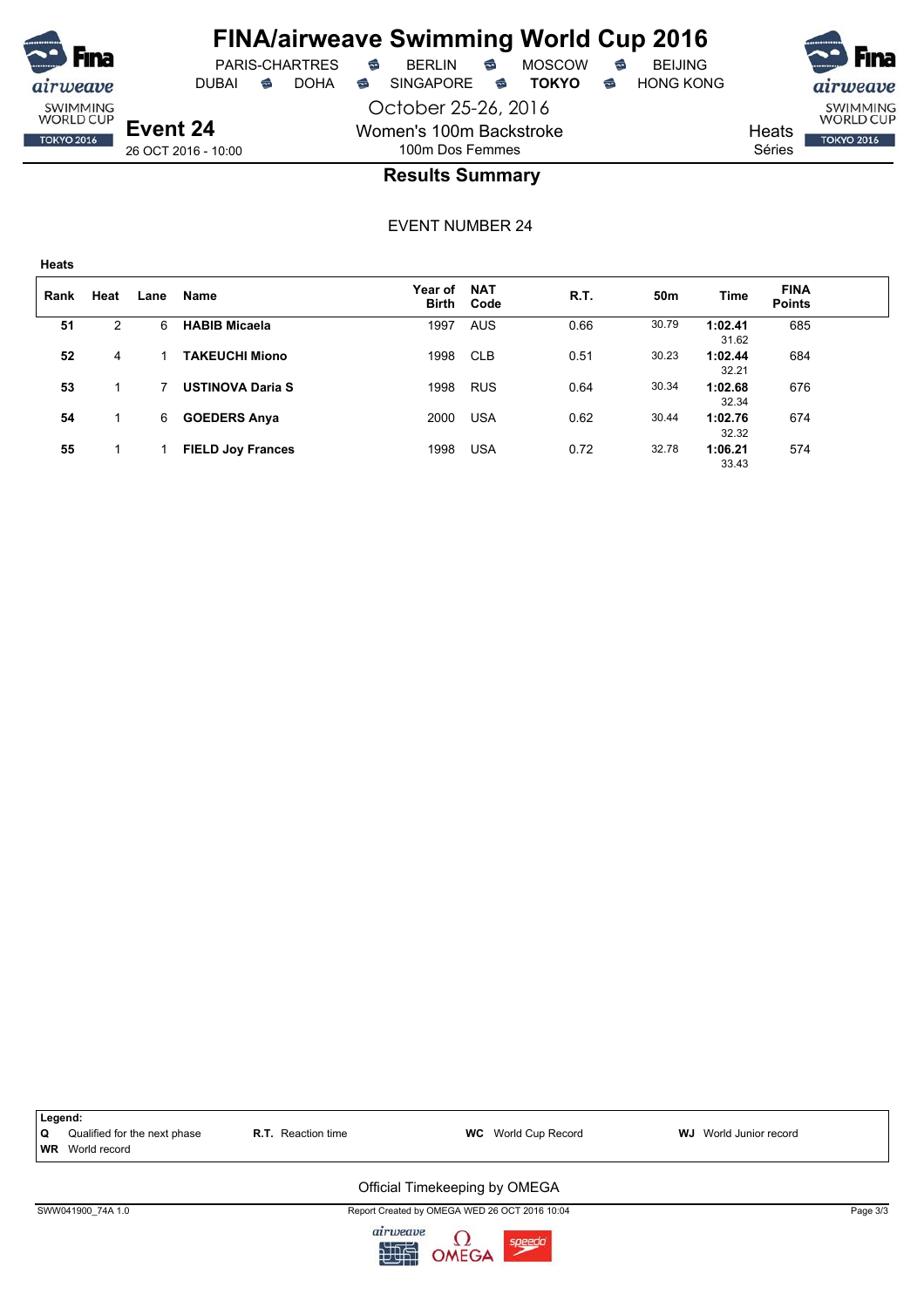

DUBAI **S** DOHA S SINGAPORE S **TOKYO** S HONG KONG

PARIS-CHARTRES **S** BERLIN S MOSCOW S

October 25-26, 2016

Men's 50m Backstroke

SWIMMING<br>WORLD CUP

**TOKYO 2016** 

Heats Séries

26 OCT 2016 - 10:13

## 50m Dos Hommes **Results Summary**

#### EVENT NUMBER 25

|    | Record Name |                        | <b>NAT Code</b> | Location        | <b>Date</b> |
|----|-------------|------------------------|-----------------|-----------------|-------------|
| WR |             | 22.22 MANAUDOU Florent | <b>FRA</b>      | Doha (QAT)      | 6 DEC 2014  |
| WC |             | 22.61 MARSHALL Peter   | USA             | Singapore (SIN) | 22 NOV 2009 |
| WJ |             | 23.71 WORLD BEST TIME  |                 | $---$           | 30 SEP 2016 |

| Heats          |                |                |                              |                         |                    |      |            |                              |   |
|----------------|----------------|----------------|------------------------------|-------------------------|--------------------|------|------------|------------------------------|---|
| Rank           | Heat           | Lane           | Name                         | Year of<br><b>Birth</b> | <b>NAT</b><br>Code | R.T. | Time       | <b>FINA</b><br><b>Points</b> |   |
| 1              | 3              | 8              | <b>KOGA Junya</b>            | 1987                    | <b>CLB</b>         | 0.53 | 23.76      | 817 Q                        |   |
| 2              | 4              | 5              | <b>DONETC Stanislav</b>      | 1983                    | <b>RUS</b>         | 0.62 | 23.79      | 814                          | Q |
| 3              | 4              | 4              | <b>SANKOVICH Pavel</b>       | 1990                    | <b>BLR</b>         | 0.57 | 23.83      | 810                          | Q |
| 3              | 5              | 5              | <b>ORTIZ-CANAVATE Miguel</b> | 1991                    | <b>ESP</b>         | 0.60 | 23.83      | 810                          | Q |
| 5              | 3              | 5              | <b>GLINTA Robert</b>         | 1997                    | ROU                | 0.71 | 23.92      | 801                          | Q |
| 6              | 5              | 4              | <b>LARKIN Mitchell</b>       | 1993                    | <b>AUS</b>         | 0.63 | 24.04      | 789                          | Q |
| $\overline{7}$ | 2              | 6              | <b>EDO Yuuma</b>             | 1993                    | <b>CLB</b>         | 0.55 | 24.26      | 768                          | Q |
| 8              | 5              | 3              | YASUDA Junki                 | 1994                    | <b>CLB</b>         | 0.53 | 24.33      | 761                          | Q |
| 9              | 3              | 6              | <b>MORINAGA Takashi</b>      | 1995                    | <b>CLB</b>         | 0.53 | 24.34      | 760                          |   |
| 9              | 4              | 3              | <b>NAKAO Syunichi</b>        | 1995                    | <b>CLB</b>         | 0.55 | 24.34      | 760                          |   |
| 11             | 3              | 7              | <b>TAKADA Kyouhei</b>        | 1992                    | <b>CLB</b>         | 0.56 | 24.44      | 751                          |   |
| 12             | 5              | 6              | <b>HOTTA Meguru</b>          | 1997                    | <b>CLB</b>         | 0.55 | 24.49      | 746                          |   |
| 13             | 4              | 6              | <b>SAKURAI Hiroki</b>        | 1990                    | <b>CLB</b>         | 0.56 | 24.52      | 744                          |   |
| 14             | 2              | $\mathbf{1}$   | <b>UJIBAYASHI Yamato</b>     | 1990                    | <b>CLB</b>         | 0.63 | 24.53      | 743                          |   |
| 15             | 4              | $\overline{2}$ | <b>ICHIKAWA Mikoto</b>       | 1995                    | <b>CLB</b>         | 0.58 | 24.84      | 715                          |   |
| 16             | 4              | 1              | <b>JINGAOKA Tsuzuki</b>      | 1996                    | <b>CLB</b>         | 0.48 | 24.88      | 712                          |   |
| 17             | 5              | $\mathbf{1}$   | <b>KOBAYASHI Syohei</b>      | 1997                    | <b>CLB</b>         | 0.58 | 25.00      | 702                          |   |
| 18             | 5              | $\overline{2}$ | <b>IMABAYASHI Koushi</b>     | 1998                    | <b>CLB</b>         | 0.57 | 25.01      | 701                          |   |
| 19             | 4              | 8              | <b>SHIOTANI Kousuke</b>      | 1994                    | <b>CLB</b>         | 0.59 | 25.06      | 697                          |   |
| 20             | $\mathbf{1}$   | 4              | <b>HASHIDUME Hisashi</b>     | 1992                    | <b>CLB</b>         | 0.55 | 25.11      | 692                          |   |
| 21             | $\overline{c}$ | 5              | <b>LEWIS Hayden</b>          | 1995                    | <b>AUS</b>         | 0.66 | 25.14      | 690                          |   |
| 22             | 5              | 7              | <b>TANIGUCHI Seiji</b>       | 1986                    | <b>CLB</b>         | 0.57 | 25.17      | 687                          |   |
| 23             | 2              | 8              | <b>IYOBE Takashi</b>         | 1991                    | <b>CLB</b>         | 0.59 | 25.26      | 680                          |   |
| 24             | 2              | 3              | <b>MIZOKUCHI Isamu</b>       | 1996                    | <b>CLB</b>         | 0.61 | 25.28      | 679                          |   |
| 25             | 3              | $\mathbf{1}$   | <b>MIYAMA Motoaki</b>        | 1989                    | <b>CLB</b>         | 0.53 | 25.30      | 677                          |   |
| 25             | 3              | 2              | <b>NAKAMURA Kazuya</b>       | 1997                    | <b>CLB</b>         | 0.58 | 25.30      | 677                          |   |
| 27             | 4              | $\overline{7}$ | <b>ISONO Hiroki</b>          | 1995                    | <b>CLB</b>         | 0.54 | 25.39      | 670                          |   |
| 28             | 3              | 3              | <b>EDMONDS Ben</b>           | 1991                    | <b>AUS</b>         | 0.58 | 25.41      | 668                          |   |
| 29             | 5              | 8              | <b>ORANGE Maxence</b>        | 1998                    | <b>FRA</b>         | 0.62 | 25.43      | 667                          |   |
| 30             | $\mathbf{1}$   | 3              | <b>BEACH Clark Gregory</b>   | 1999                    | <b>USA</b>         | 0.57 | 25.56      | 656                          |   |
| 31             | $\mathbf{1}$   | 6              | <b>KATZ Austin</b>           | 1999                    | <b>USA</b>         | 0.58 | 25.66      | 649                          |   |
| 32             | $\overline{c}$ | 4              | <b>SATA Naohiro</b>          | 1998                    | <b>CLB</b>         | 0.53 | 25.83      | 636                          |   |
| 33             | $\overline{2}$ | $\overline{7}$ | <b>DEKKER Nicolaas Dane</b>  | 1995                    | CAN                | 0.64 | 25.97      | 626                          |   |
| 34             | $\mathbf{1}$   | 5              | <b>LUDLOW Tristan</b>        | 1997                    | <b>AUS</b>         | 0.61 | 26.00      | 624                          |   |
| 35             | $\overline{2}$ | $\overline{2}$ | <b>LOW Malcolm</b>           | 1997                    | SIN                | 0.56 | 26.35      | 599                          |   |
| 36             | 1              | 2              | <b>AL KHOORI Hamdan</b>      | 2000                    | <b>UAE</b>         | 0.65 | 30.43      | 389                          |   |
| 37             | 1              | 7              | <b>HUANG Chun-Wei</b>        | 2001                    | <b>TPE</b>         | 0.64 | 30.71      | 378                          |   |
|                | 3              | 4              | <b>HURLEY Bobby</b>          | 1988                    | <b>AUS</b>         |      | <b>DNS</b> |                              |   |

| Legend:                     |                              |                       |                            |
|-----------------------------|------------------------------|-----------------------|----------------------------|
| DNS Did not start           | Qualified for the next phase | R.T.<br>Reaction time | <b>WC</b> World Cup Record |
| l WJ<br>World Junior record | <b>WR</b> World record       |                       |                            |

#### Official Timekeeping by OMEGA

SWM040900\_74A 1.0 Page 1/1 Report Created by OMEGA WED 26 OCT 2016 10:11 Page 1/1 Page 1/1

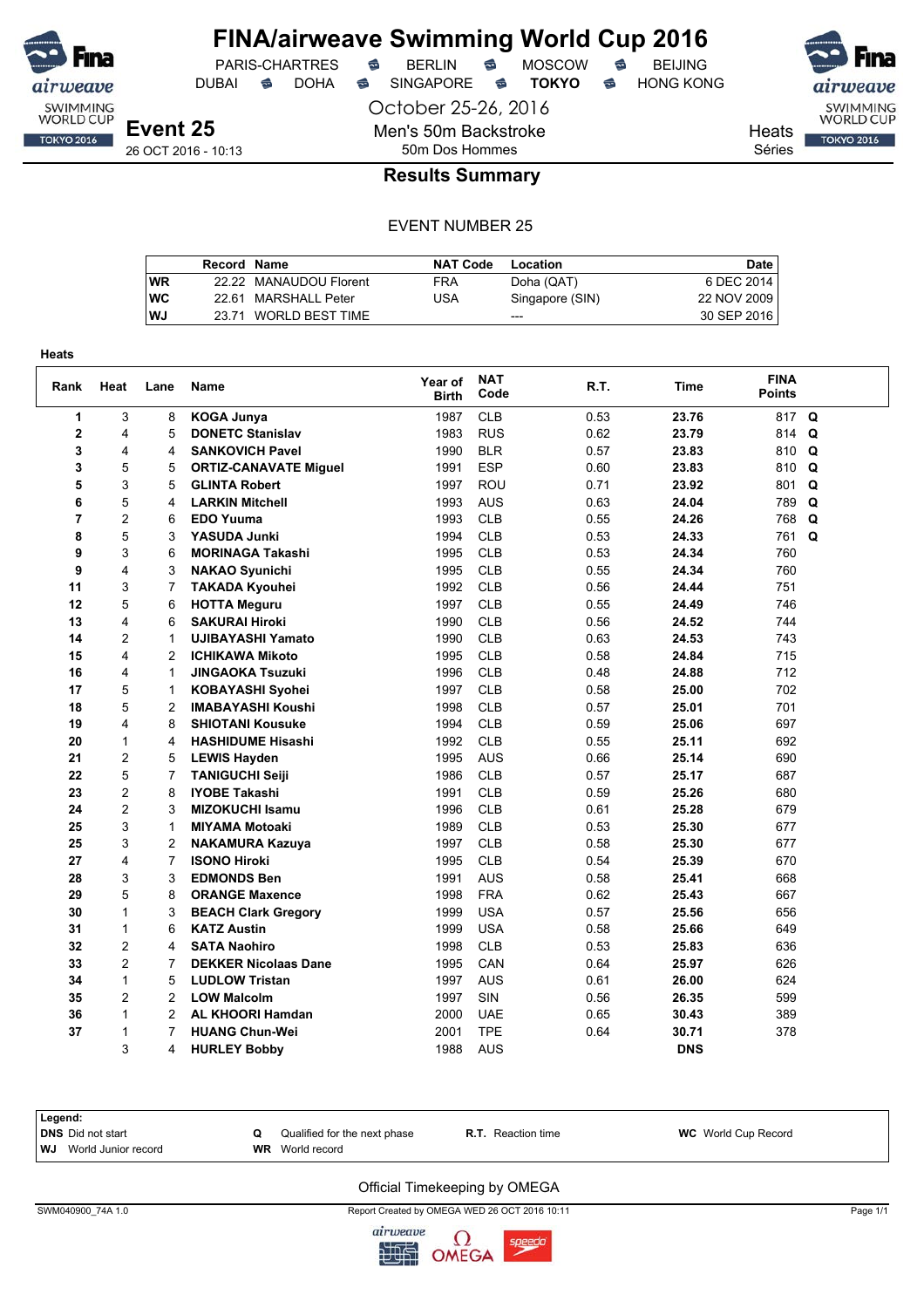

DUBAI **S** DOHA S SINGAPORE S **TOKYO** S HONG KONG

PARIS-CHARTRES **S** BERLIN S MOSCOW S

October 25-26, 2016 Women's 200m Butterfly 200m Papillon Femmes



Heats Séries

### **Results Summary**

#### EVENT NUMBER 26

|            | Record  |       | <b>Splits</b> |         | Name                   | <b>NAT Code</b> | Location     | <b>Date</b> |
|------------|---------|-------|---------------|---------|------------------------|-----------------|--------------|-------------|
| <b>WR</b>  | 1:59.61 | 27.75 | 58.24         | 1:28.96 | BELMONTE GARCIA Mireia | <b>ESP</b>      | Doha (QAT)   | 3 DEC 2014  |
| <b>IWC</b> | 2:00.78 | 27.35 | 58.41         | 1:29.29 | LIU Ziae               | <b>CHN</b>      | Berlin (GER) | 15 NOV 2009 |
| l WJ       | 2:05.44 |       |               |         | <b>WORLD BEST TIME</b> |                 | $---$        | 30 SEP 2016 |

| Heats          |                |      |                     |              |            |      |       |                  |                  |                  |               |  |
|----------------|----------------|------|---------------------|--------------|------------|------|-------|------------------|------------------|------------------|---------------|--|
|                |                |      |                     | Year of      | <b>NAT</b> |      |       |                  |                  |                  | <b>FINA</b>   |  |
| Rank Heat      |                | Lane | Name                | <b>Birth</b> | Code       | R.T. | 50m   | 100m             | 150m             | Time             | <b>Points</b> |  |
| 1              | 3              |      | 5 HOSSZU Katinka    | 1989         | <b>HUN</b> | 0.73 | 29.25 | 1:01.24          | 1:33.76          | 2:05.96          | 856 Q         |  |
|                |                |      |                     |              |            |      |       | 31.99            | 32.52            | 32.20            |               |  |
| 2              | 4              |      | 5 NAKANO Miyu       | 1997         | <b>CLB</b> | 0.66 | 28.49 | 1:00.74          | 1:33.98          | 2:07.62          | 823 Q         |  |
|                |                |      |                     |              |            |      |       | 32.25            | 33.24            | 33.64            |               |  |
| 3              | 5              |      | 5 JAKABOS Zsuzsanna | 1989         | <b>HUN</b> | 0.70 | 28.98 | 1:01.45          | 1:34.46          | 2:07.72          | 821 Q         |  |
|                |                |      |                     |              |            |      |       | 32.47            | 33.01            | 33.26            |               |  |
| 4              | 5              |      | 4 GROVES Madeline   | 1995         | AUS        | 0.74 | 28.72 | 1:01.14          | 1:34.59          | 2:07.82          | 819 Q         |  |
|                |                |      |                     |              |            |      |       | 32.42            | 33.45            | 33.23            |               |  |
| 5              | 4              |      | 4 HASEGAWA Suzuka   | 2000         | <b>CLB</b> | 0.60 | 29.42 | 1:02.03          | 1:34.81          | 2:08.67          | 803 Q         |  |
| 6              | 2              |      |                     |              | CAN        |      | 28.26 | 32.61<br>1:00.74 | 32.78<br>1:34.42 | 33.86<br>2:09.32 |               |  |
|                |                |      | 4 SAVARD Katerine   | 1993         |            | 0.69 |       | 32.48            | 33.68            | 34.90            | 791 Q         |  |
| $\overline{7}$ | 3              |      | 6 KOBAYASHI Nao     | 1993         | <b>CLB</b> | 0.59 | 28.94 | 1:01.49          | 1:34.97          | 2:09.52          | 787 Q         |  |
|                |                |      |                     |              |            |      |       | 32.55            | 33.48            | 34.55            |               |  |
| 8              | 3              |      | 4 WATANABE Yai      | 1992         | <b>CLB</b> | 0.70 | 29.48 | 1:02.08          | 1:35.23          | 2:09.54          | 787 Q         |  |
|                |                |      |                     |              |            |      |       | 32.60            | 33.15            | 34.31            |               |  |
| 9              | $\overline{c}$ |      | 6 YABU Misuzu       | 1996         | <b>CLB</b> | 0.59 | 29.31 | 1:01.99          | 1:35.74          | 2:09.77          | 783           |  |
|                |                |      |                     |              |            |      |       | 32.68            | 33.75            | 34.03            |               |  |
| 10             | 2              |      | 7 HIRATA Miyuki     | 2001         | <b>CLB</b> | 0.67 | 28.36 | 1:00.76          | 1:34.97          | 2:09.88          | 781           |  |
|                |                |      |                     |              |            |      |       | 32.40            | 34.21            | 34.91            |               |  |
| 11             | 5              |      | 2 YAMAKAWA Inoha    | 2000         | <b>CLB</b> | 0.70 | 28.76 | 1:01.41          | 1:35.30          | 2:10.32          | 773           |  |
|                |                |      |                     |              |            |      |       | 32.65            | 33.89            | 35.02            |               |  |
| 12             | 4              |      | 7 KATOU Yuka        | 1997         | <b>CLB</b> | 0.74 | 29.04 | 1:01.89          | 1:35.52          | 2:10.35          | 772           |  |
|                |                |      |                     |              |            |      |       | 32.85            | 33.63            | 34.83            |               |  |
| 13             | 5              |      | 3 SHIGA Jurina      | 1997         | <b>CLB</b> | 0.68 | 30.19 | 1:03.54<br>33.35 | 1:36.84<br>33.30 | 2:10.60<br>33.76 | 768           |  |
| 14             | 5              |      | 1 KURASHINA Mizuki  | 1999         | <b>CLB</b> | 0.64 | 28.76 | 1:01.36          | 1:34.57          | 2:10.63          | 767           |  |
|                |                |      |                     |              |            |      |       | 32.60            | 33.21            | 36.06            |               |  |
| 15             | 4              |      | 2 OHTSUKA Ayano     | 1996         | <b>CLB</b> | 0.67 | 29.37 | 1:02.36          | 1:36.17          | 2:10.81          | 764           |  |
|                |                |      |                     |              |            |      |       | 32.99            | 33.81            | 34.64            |               |  |
| 16             | 3              |      | 1 HIRANO Kaori      | 1996         | <b>CLB</b> | 0.68 | 30.07 | 1:02.88          | 1:36.65          | 2:11.52          | 752           |  |
|                |                |      |                     |              |            |      |       | 32.81            | 33.77            | 34.87            |               |  |
| 16             | 5              |      | 6 KUMAMOTO Maki     | 1996         | <b>CLB</b> | 0.67 | 29.62 | 1:03.22          | 1:37.56          | 2:11.52          | 752           |  |
|                |                |      |                     |              |            |      |       | 33.60            | 34.34            | 33.96            |               |  |
| 18             | 4              |      | 3 ADACHI Miri       | 1997         | <b>CLB</b> | 0.68 | 30.02 | 1:03.13          | 1:37.22          | 2:11.62          | 750           |  |
|                |                |      |                     |              |            |      |       | 33.11            | 34.09            | 34.40            |               |  |
| 19             | $\overline{2}$ |      | 2 KANEKO Kie        | 1997         | <b>CLB</b> | 0.66 | 30.13 | 1:03.35<br>33.22 | 1:37.24          | 2:11.66          | 749           |  |
| 20             | 3              |      | 8 GOTOU Misaki      | 2000         | <b>CLB</b> | 0.65 | 30.48 | 1:04.63          | 33.89<br>1:38.61 | 34.42<br>2:12.55 | 734           |  |
|                |                |      |                     |              |            |      |       | 34.15            | 33.98            | 33.94            |               |  |
| 21             | 5              |      | 7 SHIROI Maki       | 1997         | <b>CLB</b> | 0.73 | 30.27 | 1:03.95          | 1:38.04          | 2:12.91          | 728           |  |
|                |                |      |                     |              |            |      |       | 33.68            | 34.09            | 34.87            |               |  |
| 22             | 3              |      | 3 OHTSUKA Miyu      | 1994         | <b>CLB</b> | 0.69 | 29.86 | 1:03.35          | 1:37.68          | 2:12.95          | 728           |  |
|                |                |      |                     |              |            |      |       | 33.49            | 34.33            | 35.27            |               |  |
| 23             | 4              |      | 8 ONODERA Miku      | 1996         | CLB        | 0.65 | 29.10 | 1:02.28          | 1:37.06          | 2:13.68          | 716           |  |
|                |                |      |                     |              |            |      |       | 33.18            | 34.78            | 36.62            |               |  |
| 24             | 2              |      | 1 HAYASHI Kina      | 2001         | <b>CLB</b> | 0.72 | 30.32 | 1:04.33          | 1:38.97          | 2:14.04          | 710           |  |
|                |                |      |                     |              |            |      |       | 34.01            | 34.64            | 35.07            |               |  |

Official Timekeeping by OMEGA

SWW022900\_74A 1.0 Report Created by OMEGA WED 26 OCT 2016 10:25 Page 1/2

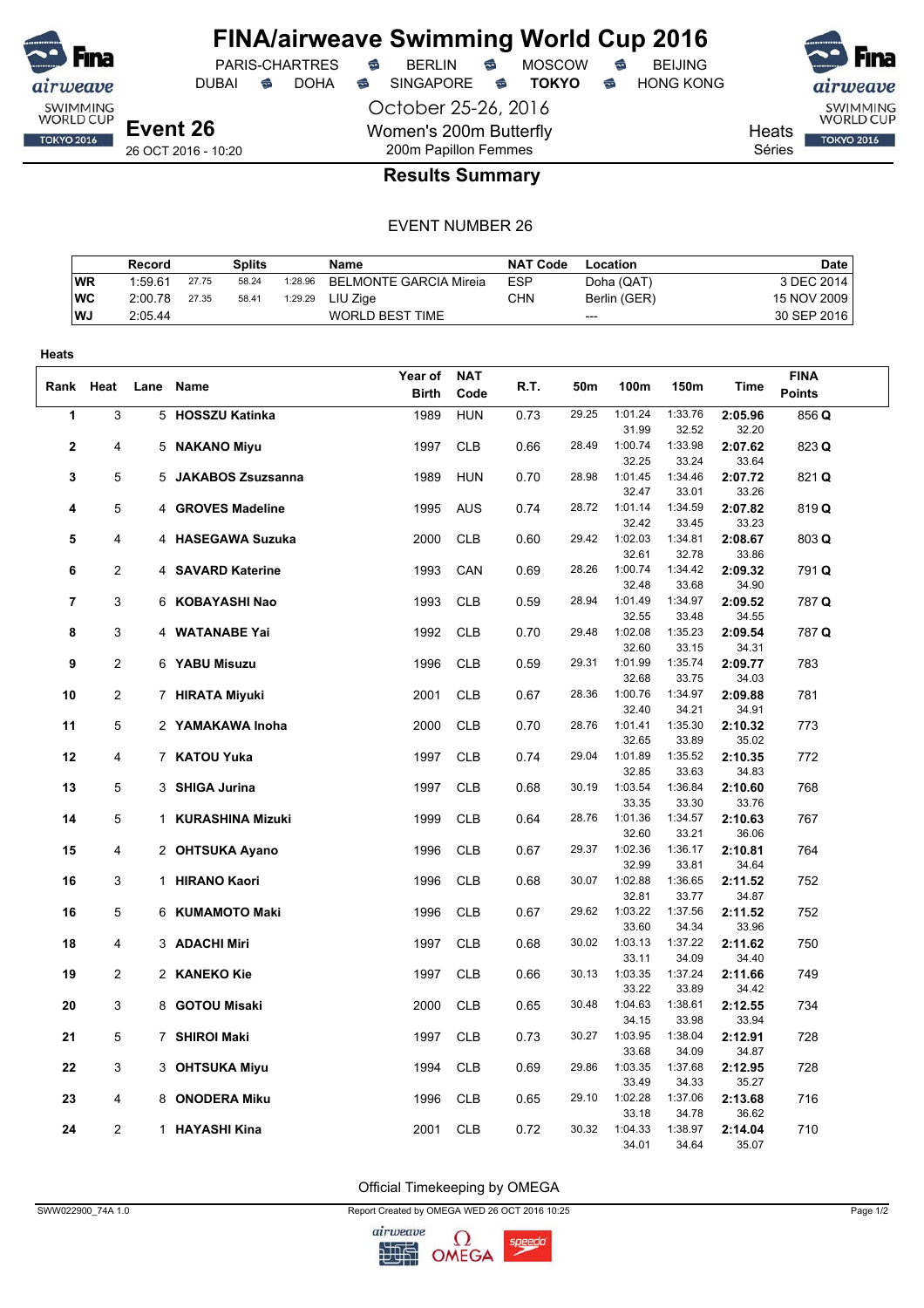

DUBAI **S** DOHA SINGAPORE S **TOKYO** S HONG KONG



**Event 26** 26 OCT 2016 - 10:20

**Heats**

weave SWIMMING<br>WORLD CUP

**TOKYO 2016** 

## October 25-26, 2016 Women's 200m Butterfly 200m Papillon Femmes

**Results Summary**

| Rank | Heat           |    | Lane Name                | Year of<br><b>Birth</b> | <b>NAT</b><br>Code | R.T. | 50m   | 100m             | 150m             | Time             | <b>FINA</b><br><b>Points</b> |
|------|----------------|----|--------------------------|-------------------------|--------------------|------|-------|------------------|------------------|------------------|------------------------------|
| 25   |                |    | 5 PEREZ Jimena           | 1997                    | <b>ESP</b>         | 0.72 | 30.86 | 1:05.23<br>34.37 | 1:40.01<br>34.78 | 2:14.31<br>34.30 | 706                          |
| 26   | 3              |    | 7 ITOU Haruno            | 1999                    | <b>CLB</b>         | 0.72 | 30.35 | 1:04.74<br>34.39 | 1:39.43<br>34.69 | 2:14.58<br>35.15 | 702                          |
| 27   | 4              | 1. | <b>OKA Misato</b>        | 1999                    | <b>CLB</b>         | 0.76 | 30.57 | 1:04.76<br>34.19 | 1:39.45<br>34.69 | 2:14.62<br>35.17 | 701                          |
| 28   | $\overline{2}$ |    | 5 WISHAUPT Camille       | 1998                    | <b>FRA</b>         | 0.69 | 29.96 | 1:03.77<br>33.81 | 1:38.55<br>34.78 | 2:14.87<br>36.32 | 697                          |
| 29   | $\mathbf{1}$   |    | 3 SZE Hang Yu            | 1988                    | <b>HKG</b>         | 0.68 | 28.62 | 1:03.07<br>34.45 | 1:39.12<br>36.05 | 2:15.49<br>36.37 | 687                          |
| 30   | 3              |    | 2 NAGAO Arisa            | 2000                    | <b>CLB</b>         | 0.67 | 30.05 | 1:04.18<br>34.13 | 1:39.42<br>35.24 | 2:15.59<br>36.17 | 686                          |
| 31   | 5              | 8  | <b>KIMURA Rino</b>       | 2000                    | <b>CLB</b>         | 0.54 | 30.79 | 1:05.36<br>34.57 | 1:40.77<br>35.41 | 2:15.98<br>35.21 | 680                          |
| 32   | 4              |    | 6 NISHIMURA Maia         | 2000                    | <b>CLB</b>         | 0.43 | 29.91 | 1:04.32<br>34.41 | 1:39.77<br>35.45 | 2:16.61<br>36.84 | 671                          |
| 33   | $\overline{2}$ |    | 3 HECHENBICHLER Caroline | 2000                    | <b>AUT</b>         | 0.68 | 29.34 | 1:02.97<br>33.63 | 1:38.86<br>35.89 | 2:17.45<br>38.59 | 658                          |
| 34   | 1              |    | 4 WANG Yi-Chen           | 1999                    | <b>TPE</b>         | 0.67 | 30.60 | 1:05.52<br>34.92 | 1:41.71<br>36.19 | 2:18.56<br>36.85 | 643                          |

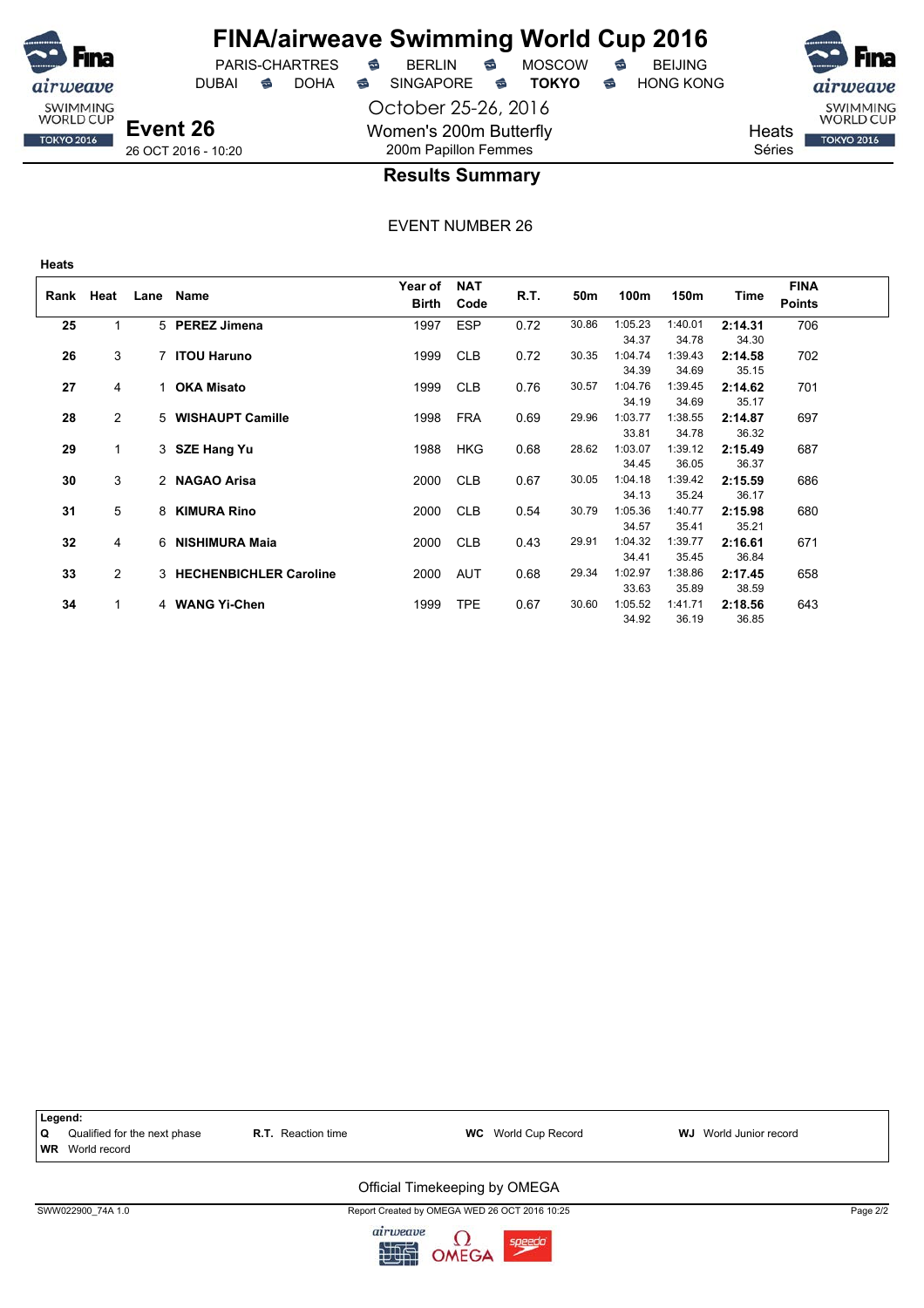

PARIS-CHARTRES **S** BERLIN S MOSCOW S

October 25-26, 2016 Men's 200m Individual Medley 200m 4-Nages Hommes

DUBAI **S** DOHA S SINGAPORE S **TOKYO** S HONG KONG

SWIMMING<br>WORLD CUP

**TOKYO 2016** 

**Heats** 

Séries

## EVENT NUMBER 27

**Results Summary**

|           | Record  |       | Splits |         | Name                   | <b>NAT Code</b> | Location       | <b>Date</b> |
|-----------|---------|-------|--------|---------|------------------------|-----------------|----------------|-------------|
| <b>WR</b> | 1:49.63 | 23.71 | 50.74  | 1:22.48 | LOCHTE Rvan            | JSA             | Istanbul (TUR) | 14 DEC 2012 |
| WC        | 1:51.50 | 24.55 | 52.05  | 1:24.59 | <b>HAGINO Kosuke</b>   | JPN             | Tokyo (JPN)    | 10 NOV 2013 |
| <b>WJ</b> | 1:52.48 |       |        |         | <b>WORLD BEST TIME</b> |                 | ---            | 30 SEP 2016 |

| Heats          |                |                      |              |            |      |       |                |                  |                  |               |  |
|----------------|----------------|----------------------|--------------|------------|------|-------|----------------|------------------|------------------|---------------|--|
|                |                |                      | Year of      | <b>NAT</b> |      |       |                |                  |                  | <b>FINA</b>   |  |
|                | Rank Heat      | Lane Name            | <b>Birth</b> | Code       | R.T. | 50m   | 100m           | 150m             | Time             | <b>Points</b> |  |
| 1              | 4              | 4 PRENOT Josh        | 1993         | <b>USA</b> | 0.70 | 25.02 | 54.55          | 1:27.48          | 1:55.87          | 846 Q         |  |
|                |                |                      |              |            |      |       | 29.53          | 32.93            | 28.39            |               |  |
| $\mathbf{2}$   | 4              | 2 SUNAMA Keita       | 1995         | <b>CLB</b> | 0.69 | 25.02 | 54.08          | 1:27.69          | 1:56.29          | 837 Q         |  |
|                |                |                      |              |            |      |       | 29.06          | 33.61            | 28.60            |               |  |
| 3              | 5              | 4 SETO Daiya         | 1994         | <b>JPN</b> | 0.65 | 25.47 | 55.05          | 1:28.08          | 1:56.58          | 831 Q         |  |
|                |                |                      |              |            |      |       | 29.58          | 33.03            | 28.50            |               |  |
| 4              | 5              | 5 FUJIMORI Takeharu  | 1994         | <b>CLB</b> | 0.63 | 26.49 | 55.75          | 1:28.92          | 1:57.27          | 817 Q         |  |
|                |                |                      |              |            |      | 25.75 | 29.26          | 33.17<br>1:28.81 | 28.35            |               |  |
| 5              | 6              | 2 IWATA Tetsuya      | 1994         | <b>CLB</b> | 0.64 |       | 54.30<br>28.55 | 34.51            | 1:57.55<br>28.74 | 811 Q         |  |
| 6              | 3              | 6 MIZOHATA Juran     | 1998         | <b>CLB</b> | 0.71 | 25.73 | 55.83          | 1:29.45          | 1:57.57          | 810 Q         |  |
|                |                |                      |              |            |      |       | 30.10          | 33.62            | 28.12            |               |  |
| $\overline{7}$ | 6              | 4 HEINTZ Philip      | 1991         | <b>GER</b> | 0.71 | 25.22 | 54.75          | 1:28.35          | 1:57.62          | 809 Q         |  |
|                |                |                      |              |            |      |       | 29.53          | 33.60            | 29.27            |               |  |
| 8              | 4              | 3 LEWIS Clyde        | 1997         | <b>AUS</b> | 0.71 | 25.62 | 54.87          | 1:29.85          | 1:58.15          | 798 Q         |  |
|                |                |                      |              |            |      |       | 29.25          | 34.98            | 28.30            |               |  |
| 9              | 4              | 6 TUTUMI Takahiro    | 1992         | <b>CLB</b> | 0.67 | 25.57 | 55.44          | 1:29.34          | 1:58.27          | 796           |  |
|                |                |                      |              |            |      |       | 29.87          | 33.90            | 28.93            |               |  |
| 10             | 3              | 2 UCHIYAMA Takumi    | 1999         | <b>CLB</b> | 0.67 | 25.25 | 55.89          | 1:30.05          | 1:58.53          | 791           |  |
|                |                |                      |              |            |      |       | 30.64          | 34.16            | 28.48            |               |  |
| 11             | 5              | 3 PINZON GARCIA Omar | 1989         | COL        | 0.62 | 25.75 | 54.88          | 1:30.00          | 1:58.66          | 788           |  |
|                |                |                      |              |            |      |       | 29.13          | 35.12            | 28.66            |               |  |
| 12             | 6              | 3 ANDREW Michael     | 1999         | <b>USA</b> | 0.72 | 25.67 | 54.96<br>29.29 | 1:29.46<br>34.50 | 1:59.14<br>29.68 | 779           |  |
| 13             | 6              | 8 WAKABAYASHI Kenta  | 1997         | <b>CLB</b> | 0.71 | 25.52 | 55.91          | 1:31.08          | 1:59.15          | 778           |  |
|                |                |                      |              |            |      |       | 30.39          | 35.17            | 28.07            |               |  |
| 14             | 3              | 3 ITOU Kouhei        | 1998         | <b>CLB</b> | 0.67 | 25.99 | 56.22          | 1:31.14          | 1:59.46          | 772           |  |
|                |                |                      |              |            |      |       | 30.23          | 34.92            | 28.32            |               |  |
| 15             | 5              | 7 YAMADA Hiroya      | 1996         | <b>CLB</b> | 0.66 | 26.14 | 56.75          | 1:31.46          | 1:59.60          | 770           |  |
|                |                |                      |              |            |      |       | 30.61          | 34.71            | 28.14            |               |  |
| 16             | 4              | 7 MATSUDA Kenji      | 1996         | <b>CLB</b> | 0.69 | 26.16 | 55.85          | 1:31.58          | 1:59.79          | 766           |  |
|                |                |                      |              |            |      |       | 29.69          | 35.73            | 28.21            |               |  |
| 17             | $\overline{2}$ | 6 NISHIYAMA Yuusuke  | 1997         | <b>CLB</b> | 0.72 | 26.46 | 56.74          | 1:31.45          | 1:59.82          | 765           |  |
|                |                |                      |              |            |      |       | 30.28          | 34.71            | 28.37            |               |  |
| 18             | 6              | 1 STEFFAN Sebastian  | 1997         | <b>AUT</b> | 0.62 | 26.38 | 57.24          | 1:31.22          | 1:59.92          | 764           |  |
|                |                |                      |              |            |      |       | 30.86<br>56.77 | 33.98            | 28.70            |               |  |
| 19             | 3              | 4 FUJIMOTO Ryo       | 1995         | <b>CLB</b> | 0.65 | 25.91 | 30.86          | 1:31.25<br>34.48 | 1:59.95<br>28.70 | 763           |  |
| 20             | 6              | 7 TAKAHASHI Koutarou | 1994         | <b>CLB</b> | 0.69 | 26.50 | 58.10          | 1:32.02          | 1:59.96          | 763           |  |
|                |                |                      |              |            |      |       | 31.60          | 33.92            | 27.94            |               |  |
| 21             | 4              | 1 HOTTA Meguru       | 1997         | <b>CLB</b> | 0.64 | 25.89 | 55.10          | 1:30.52          | 1:59.97          | 763           |  |
|                |                |                      |              |            |      |       | 29.21          | 35.42            | 29.45            |               |  |
| 22             | 5              | 6 TAKAYAMA Gai       | 1998         | <b>CLB</b> | 0.65 | 26.00 | 56.48          | 1:31.83          | 2:00.19          | 758           |  |
|                |                |                      |              |            |      |       | 30.48          | 35.35            | 28.36            |               |  |
| 23             | 3              | 1 OHTAKE Masayuki    | 2000         | <b>CLB</b> | 0.65 | 25.99 | 55.76          | 1:30.80          | 2:00.51          | 752           |  |
|                |                |                      |              |            |      |       | 29.77          | 35.04            | 29.71            |               |  |
| 24             | 5              | 2 SAITOU Ryo         | 1995         | <b>CLB</b> | 0.65 | 26.42 | 57.59          | 1:32.04          | 2:00.62          | 750           |  |
|                |                |                      |              |            |      |       | 31.17          | 34.45            | 28.58            |               |  |

Official Timekeeping by OMEGA

SWM052900\_74A 1.0 Page 1/2

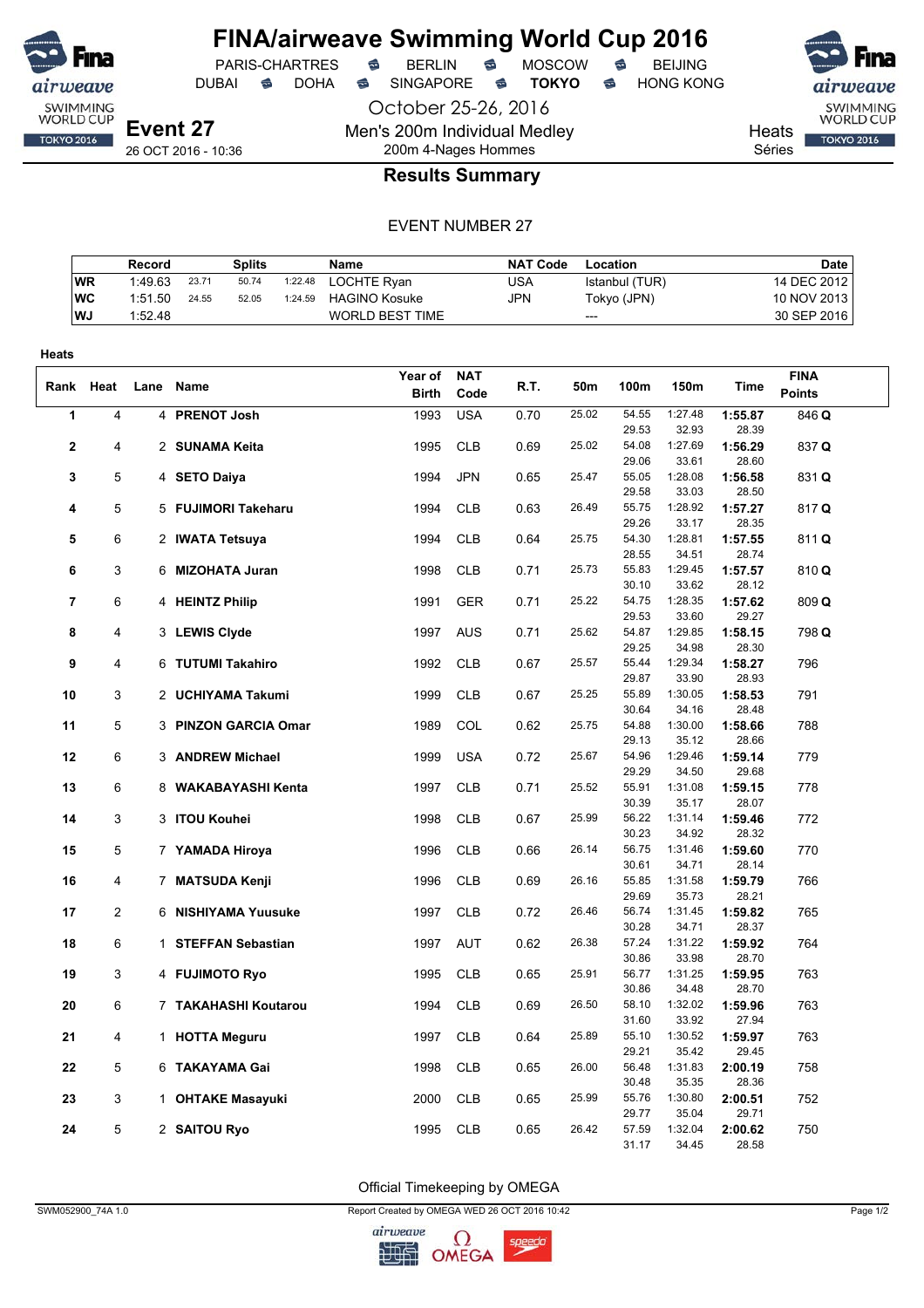

## **FINA/airweave Swimming World Cup 2016** PARIS-CHARTRES **B** BERLIN **B** MOSCOW **B** BEIJING

DUBAI **S** DOHA SINGAPORE S **TOKYO** S HONG KONG

October 25-26, 2016 Men's 200m Individual Medley 200m 4-Nages Hommes



**Heats** Séries

## **Results Summary**

| Rank Heat<br><b>Points</b><br><b>Birth</b><br>Code<br>6<br><b>CLB</b><br>0.62<br>1:32.55<br>25<br>6 KAWAKAMI Masaki<br>1995<br>26.15<br>57.41<br>2:01.14<br>741<br>35.14<br>31.26<br>28.59<br>8 ISHIKAWA Yuuki<br><b>CLB</b><br>1:32.56<br>2:01.70<br>26<br>1994<br>0.72<br>26.17<br>56.45<br>730<br>4<br>30.28<br>36.11<br>29.14<br>1:33.16<br>5<br>8 HAYASHI Yuuya<br><b>CLB</b><br>26.22<br>57.53<br>2:02.35<br>719<br>27<br>1995<br>0.71<br>29.19<br>31.31<br>35.63<br>28<br>4<br>1998<br><b>CLB</b><br>0.68<br>25.95<br>56.49<br>1:32.54<br>2:02.96<br>708<br>5 TAKEUCHI Tomoya<br>30.54<br>36.05<br>30.42<br>$\overline{2}$<br>26.76<br>58.09<br>1:34.16<br>29<br>7 TEDUKA Yuuki<br>1994<br><b>CLB</b><br>0.71<br>2:03.00<br>708<br>28.84<br>31.33<br>36.07<br>3<br>26.61<br>1:33.83<br><b>CLB</b><br>57.64<br>702<br>30<br>5 OKAMOTO Takuya<br>1997<br>0.76<br>2:03.34 |  |      |             | Year of | <b>NAT</b> |      |     |      |      |      | <b>FINA</b> |  |
|-------------------------------------------------------------------------------------------------------------------------------------------------------------------------------------------------------------------------------------------------------------------------------------------------------------------------------------------------------------------------------------------------------------------------------------------------------------------------------------------------------------------------------------------------------------------------------------------------------------------------------------------------------------------------------------------------------------------------------------------------------------------------------------------------------------------------------------------------------------------------------|--|------|-------------|---------|------------|------|-----|------|------|------|-------------|--|
|                                                                                                                                                                                                                                                                                                                                                                                                                                                                                                                                                                                                                                                                                                                                                                                                                                                                               |  | Lane | <b>Name</b> |         |            | R.T. | 50m | 100m | 150m | Time |             |  |
|                                                                                                                                                                                                                                                                                                                                                                                                                                                                                                                                                                                                                                                                                                                                                                                                                                                                               |  |      |             |         |            |      |     |      |      |      |             |  |
|                                                                                                                                                                                                                                                                                                                                                                                                                                                                                                                                                                                                                                                                                                                                                                                                                                                                               |  |      |             |         |            |      |     |      |      |      |             |  |
|                                                                                                                                                                                                                                                                                                                                                                                                                                                                                                                                                                                                                                                                                                                                                                                                                                                                               |  |      |             |         |            |      |     |      |      |      |             |  |
|                                                                                                                                                                                                                                                                                                                                                                                                                                                                                                                                                                                                                                                                                                                                                                                                                                                                               |  |      |             |         |            |      |     |      |      |      |             |  |
|                                                                                                                                                                                                                                                                                                                                                                                                                                                                                                                                                                                                                                                                                                                                                                                                                                                                               |  |      |             |         |            |      |     |      |      |      |             |  |
|                                                                                                                                                                                                                                                                                                                                                                                                                                                                                                                                                                                                                                                                                                                                                                                                                                                                               |  |      |             |         |            |      |     |      |      |      |             |  |
|                                                                                                                                                                                                                                                                                                                                                                                                                                                                                                                                                                                                                                                                                                                                                                                                                                                                               |  |      |             |         |            |      |     |      |      |      |             |  |
|                                                                                                                                                                                                                                                                                                                                                                                                                                                                                                                                                                                                                                                                                                                                                                                                                                                                               |  |      |             |         |            |      |     |      |      |      |             |  |
|                                                                                                                                                                                                                                                                                                                                                                                                                                                                                                                                                                                                                                                                                                                                                                                                                                                                               |  |      |             |         |            |      |     |      |      |      |             |  |
|                                                                                                                                                                                                                                                                                                                                                                                                                                                                                                                                                                                                                                                                                                                                                                                                                                                                               |  |      |             |         |            |      |     |      |      |      |             |  |
|                                                                                                                                                                                                                                                                                                                                                                                                                                                                                                                                                                                                                                                                                                                                                                                                                                                                               |  |      |             |         |            |      |     |      |      |      |             |  |
| 31.03<br>36.19<br>29.51                                                                                                                                                                                                                                                                                                                                                                                                                                                                                                                                                                                                                                                                                                                                                                                                                                                       |  |      |             |         |            |      |     |      |      |      |             |  |
| 3<br>31<br>7 KANAI Yuuma<br>1993<br><b>CLB</b><br>26.75<br>59.52<br>1:33.70<br>2:03.53<br>698<br>0.61                                                                                                                                                                                                                                                                                                                                                                                                                                                                                                                                                                                                                                                                                                                                                                         |  |      |             |         |            |      |     |      |      |      |             |  |
| 29.83<br>32.77<br>34.18                                                                                                                                                                                                                                                                                                                                                                                                                                                                                                                                                                                                                                                                                                                                                                                                                                                       |  |      |             |         |            |      |     |      |      |      |             |  |
| 3<br>26.62<br>59.24<br>1:36.11<br>32<br>8 CASANOVAS Joan<br><b>ESP</b><br>0.66<br>2:03.74<br>695<br>1997                                                                                                                                                                                                                                                                                                                                                                                                                                                                                                                                                                                                                                                                                                                                                                      |  |      |             |         |            |      |     |      |      |      |             |  |
| 36.87<br>27.63<br>32.62                                                                                                                                                                                                                                                                                                                                                                                                                                                                                                                                                                                                                                                                                                                                                                                                                                                       |  |      |             |         |            |      |     |      |      |      |             |  |
| $\overline{2}$<br><b>ESP</b><br>27.09<br>1:34.37<br>33<br>4 PONS RAMON Joan Lluis<br>1996<br>0.60<br>58.39<br>2:04.02<br>690                                                                                                                                                                                                                                                                                                                                                                                                                                                                                                                                                                                                                                                                                                                                                  |  |      |             |         |            |      |     |      |      |      |             |  |
| 31.30<br>35.98<br>29.65                                                                                                                                                                                                                                                                                                                                                                                                                                                                                                                                                                                                                                                                                                                                                                                                                                                       |  |      |             |         |            |      |     |      |      |      |             |  |
| 2<br>34<br>3 UTSUNOMIYA Kazuki<br>1995<br><b>CLB</b><br>27.51<br>1:00.24<br>1:35.09<br>2:05.20<br>671<br>0.70                                                                                                                                                                                                                                                                                                                                                                                                                                                                                                                                                                                                                                                                                                                                                                 |  |      |             |         |            |      |     |      |      |      |             |  |
| 30.11<br>32.73<br>34.85                                                                                                                                                                                                                                                                                                                                                                                                                                                                                                                                                                                                                                                                                                                                                                                                                                                       |  |      |             |         |            |      |     |      |      |      |             |  |
| $\overline{2}$<br>26.64<br>57.61<br>1:35.28<br>35<br>1992<br><b>HKG</b><br>0.68<br>2:06.65<br>648<br>5 MAK Ho Lun Raymond<br>37.67<br>31.37<br>30.97                                                                                                                                                                                                                                                                                                                                                                                                                                                                                                                                                                                                                                                                                                                          |  |      |             |         |            |      |     |      |      |      |             |  |
| 5<br>1 GRIESHOP Sean<br>1998<br><b>USA</b><br>27.92<br>59.99<br>1:37.37<br>637<br>36                                                                                                                                                                                                                                                                                                                                                                                                                                                                                                                                                                                                                                                                                                                                                                                          |  |      |             |         |            |      |     |      |      |      |             |  |
| 0.70<br>2:07.36<br>32.07<br>37.38<br>29.99                                                                                                                                                                                                                                                                                                                                                                                                                                                                                                                                                                                                                                                                                                                                                                                                                                    |  |      |             |         |            |      |     |      |      |      |             |  |
| $\overline{2}$<br>1 DEKKER Nicolaas Dane<br>CAN<br>26.43<br>57.64<br>1:35.80<br>2:07.73<br>632<br>37<br>1995<br>0.76                                                                                                                                                                                                                                                                                                                                                                                                                                                                                                                                                                                                                                                                                                                                                          |  |      |             |         |            |      |     |      |      |      |             |  |
| 31.93<br>31.21<br>38.16                                                                                                                                                                                                                                                                                                                                                                                                                                                                                                                                                                                                                                                                                                                                                                                                                                                       |  |      |             |         |            |      |     |      |      |      |             |  |
| 1:05.99<br>29.77<br>1:41.02<br>$\mathbf{1}$<br>3 FLETCHER Julian<br>1990<br><b>BER</b><br>0.71<br>2:11.61<br>577<br>38                                                                                                                                                                                                                                                                                                                                                                                                                                                                                                                                                                                                                                                                                                                                                        |  |      |             |         |            |      |     |      |      |      |             |  |
| 36.22<br>35.03<br>30.59                                                                                                                                                                                                                                                                                                                                                                                                                                                                                                                                                                                                                                                                                                                                                                                                                                                       |  |      |             |         |            |      |     |      |      |      |             |  |
| $\mathbf{1}$<br><b>MEX</b><br>1:04.93<br>1:43.32<br>2:15.18<br>39<br>5 GONZALEZ CUETO Ricardo<br>1993<br>28.59<br>533<br>0.77                                                                                                                                                                                                                                                                                                                                                                                                                                                                                                                                                                                                                                                                                                                                                 |  |      |             |         |            |      |     |      |      |      |             |  |
| 36.34<br>38.39<br>31.86                                                                                                                                                                                                                                                                                                                                                                                                                                                                                                                                                                                                                                                                                                                                                                                                                                                       |  |      |             |         |            |      |     |      |      |      |             |  |
| $\mathbf{1}$<br>4 MOHAMED Abdelrahman<br>2001<br>QAT<br>0.76<br>31.70<br>1:08.60<br>1:50.63<br>2:24.89<br>433<br>40                                                                                                                                                                                                                                                                                                                                                                                                                                                                                                                                                                                                                                                                                                                                                           |  |      |             |         |            |      |     |      |      |      |             |  |
| 34.26<br>36.90<br>42.03                                                                                                                                                                                                                                                                                                                                                                                                                                                                                                                                                                                                                                                                                                                                                                                                                                                       |  |      |             |         |            |      |     |      |      |      |             |  |
| 6<br>5 FUJIMORI Hiromasa<br>1991<br><b>CLB</b><br><b>DNS</b>                                                                                                                                                                                                                                                                                                                                                                                                                                                                                                                                                                                                                                                                                                                                                                                                                  |  |      |             |         |            |      |     |      |      |      |             |  |
|                                                                                                                                                                                                                                                                                                                                                                                                                                                                                                                                                                                                                                                                                                                                                                                                                                                                               |  |      |             |         |            |      |     |      |      |      |             |  |
| $\overline{2}$<br>2 WEN Ren-Hau<br><b>TPE</b><br><b>DSQ</b><br>1998                                                                                                                                                                                                                                                                                                                                                                                                                                                                                                                                                                                                                                                                                                                                                                                                           |  |      |             |         |            |      |     |      |      |      |             |  |

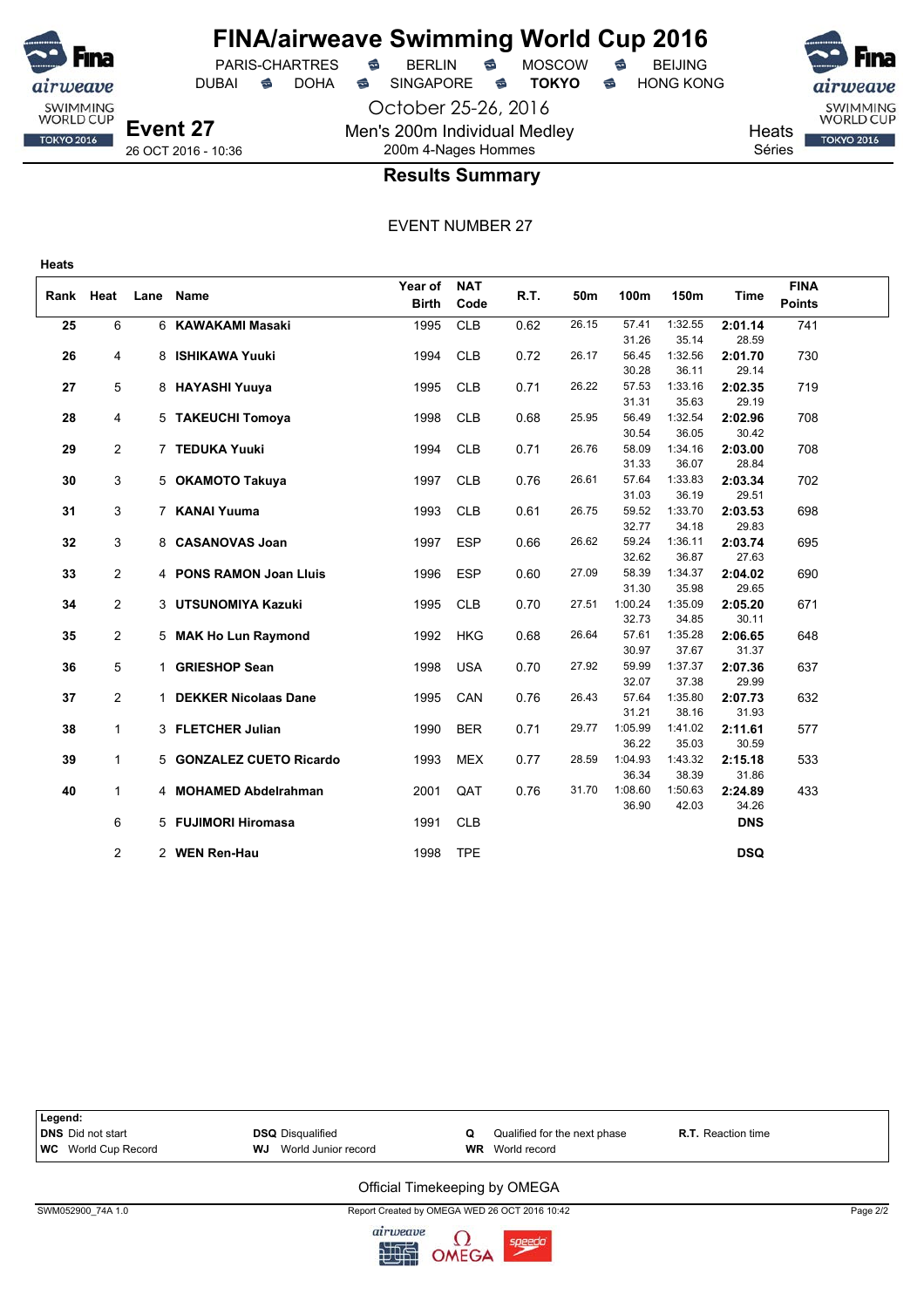

# **FINA/airweave Swimming World Cup 2016**<br>PARIS-CHARTRES **& BERLIN & MOSCOW & BEIJING**

DUBAI **S** DOHA S SINGAPORE S **TOKYO** S HONG KONG

October 25-26, 2016 Women's 400m Freestyle 400m Nage Libre Femmes





**Heats** 

Séries

### **Results Summary**

#### EVENT NUMBER 28

|    | Record  |       | <b>Splits</b> |         | Name                   | <b>NAT Code</b> | Location     | Date        |
|----|---------|-------|---------------|---------|------------------------|-----------------|--------------|-------------|
| WR | 3:54.52 | 57.34 | 1:57.06       | 2:56.46 | BELMONTE GARCIA Mireia | <b>ESP</b>      | Berlin (GER) | 11 AUG 2013 |
| WC | 3:54.52 | 57.34 | 1:57.06       | 2:56.46 | BELMONTE GARCIA Mireia | <b>ESP</b>      | Berlin (GER) | 11 AUG 2013 |
| WJ | 4:00.56 |       |               |         | WORLD BEST TIME        |                 | $---$        | 30 SEP 2016 |

|                |                     |       |       | Year of NAT                                                                                                                                                                                                                                                        |       |                                                                                                                                                               |                             | <b>FINA</b>   |  |
|----------------|---------------------|-------|-------|--------------------------------------------------------------------------------------------------------------------------------------------------------------------------------------------------------------------------------------------------------------------|-------|---------------------------------------------------------------------------------------------------------------------------------------------------------------|-----------------------------|---------------|--|
|                | Rank Heat Lane Name |       |       | Birth Code                                                                                                                                                                                                                                                         |       |                                                                                                                                                               | R.T. Time                   | <b>Points</b> |  |
| $1 \quad \Box$ | 6 4 HOSSZU Katinka  |       |       |                                                                                                                                                                                                                                                                    |       |                                                                                                                                                               |                             | 895 Q         |  |
|                |                     |       |       |                                                                                                                                                                                                                                                                    |       | 1989 HUN 0.68 4:03.34<br>250m 2:32.32 300m 3:03.00 350m 3:33.46<br>30.67 30.68 30.46 29.88<br>1998 CHN 0.73 4:04.68<br>250m 2:32.53 300m 3:03.46 350m 3:34.35 |                             |               |  |
|                |                     |       |       |                                                                                                                                                                                                                                                                    |       |                                                                                                                                                               |                             | 880 Q         |  |
|                |                     |       |       |                                                                                                                                                                                                                                                                    |       |                                                                                                                                                               |                             |               |  |
|                |                     |       |       |                                                                                                                                                                                                                                                                    |       |                                                                                                                                                               |                             | 863 Q         |  |
|                |                     |       |       |                                                                                                                                                                                                                                                                    |       |                                                                                                                                                               |                             |               |  |
|                |                     |       |       |                                                                                                                                                                                                                                                                    |       |                                                                                                                                                               |                             | 862 Q         |  |
|                |                     |       |       |                                                                                                                                                                                                                                                                    |       |                                                                                                                                                               |                             |               |  |
|                |                     |       |       |                                                                                                                                                                                                                                                                    |       |                                                                                                                                                               |                             | 861 Q         |  |
|                |                     |       |       | 30.54<br>4 6 6 MELVERTON Kiah<br>500.64 1996 AUS<br>500.64 150m 13.0.31<br>30.64 1996 AUS<br>500 28.37<br>30.64 150m 13.0.31<br>30.64 150m 23.01<br>31.40 200m 23.144 2560m 23.35<br>31.58 300m 3.04.35<br>50 28.42<br>50 28.41<br>50 28.41<br>50 28.41            |       |                                                                                                                                                               |                             |               |  |
|                |                     |       |       |                                                                                                                                                                                                                                                                    |       |                                                                                                                                                               |                             | 860 Q         |  |
|                |                     |       |       |                                                                                                                                                                                                                                                                    |       |                                                                                                                                                               |                             |               |  |
|                |                     |       |       |                                                                                                                                                                                                                                                                    |       |                                                                                                                                                               |                             | 855 Q         |  |
|                |                     |       |       |                                                                                                                                                                                                                                                                    |       | $31.32$<br>$31.32$<br>$31.30$<br>$30.21$<br>$3.74$<br>$31.88$<br>$31.30$<br>$30.21$<br>$31.88$<br>$31.37.01$                                                  |                             |               |  |
|                |                     |       |       |                                                                                                                                                                                                                                                                    |       |                                                                                                                                                               |                             | 850 Q         |  |
|                |                     |       |       | 9 4 7 <b>GOTOU Mayuko</b><br>50m 28.76 100m 59.75 150m 131.40 200m 2:03.39 250m 2:34.86 300m                                                                                                                                                                       | 31.88 | $31.65$ 31.65 $30.48$                                                                                                                                         |                             |               |  |
|                |                     |       |       |                                                                                                                                                                                                                                                                    |       | 1995 CLB 0.69 4:08.13<br>250m 2:34.86 300m 3:06.26 350m 3:37.43                                                                                               |                             | 844           |  |
|                |                     |       |       | 9.0m 28.76 100 69.75 150m 1:31.40 200m 2:03.39 250m 2:34.86 300m 3:06.26 350m 3:374<br>10 5 7 GUO Junjun 131.40 200m 2:03.39 250m 2:34.86 300m 3:06.26 350m 3:374<br>10 5 7 GUO Junjun 131.50 31.56 31.92<br>50m 28.61 100m 59.82                                  |       |                                                                                                                                                               |                             |               |  |
|                |                     |       |       |                                                                                                                                                                                                                                                                    |       |                                                                                                                                                               |                             | 834           |  |
|                |                     |       |       | 300m 3.06.49 350m 3.38.34<br>31.81 31.79 31.85 30.76<br>1997 CLB 0.66 4:09.44<br>250m 2:34.67 300m 3:06.83 350m 3:38.72<br>1999 CLB 0.74 4:09.57<br>250m 2:35.28 300m 3:06.89 350m 3:38.84<br>31.48 31.61 31.95 30.73<br>1995 CLB 0.59 4:09.                       |       |                                                                                                                                                               |                             |               |  |
|                |                     |       |       |                                                                                                                                                                                                                                                                    |       |                                                                                                                                                               |                             | 831           |  |
|                |                     |       |       |                                                                                                                                                                                                                                                                    |       |                                                                                                                                                               |                             |               |  |
|                |                     |       |       |                                                                                                                                                                                                                                                                    |       |                                                                                                                                                               |                             | 829           |  |
|                |                     |       |       |                                                                                                                                                                                                                                                                    |       |                                                                                                                                                               |                             |               |  |
|                |                     |       |       |                                                                                                                                                                                                                                                                    |       |                                                                                                                                                               |                             | 828           |  |
|                |                     |       |       |                                                                                                                                                                                                                                                                    |       |                                                                                                                                                               |                             |               |  |
|                |                     |       |       |                                                                                                                                                                                                                                                                    |       |                                                                                                                                                               |                             | 821           |  |
|                |                     |       |       |                                                                                                                                                                                                                                                                    |       |                                                                                                                                                               |                             |               |  |
|                |                     |       |       |                                                                                                                                                                                                                                                                    |       |                                                                                                                                                               |                             | 820           |  |
|                |                     |       |       |                                                                                                                                                                                                                                                                    |       |                                                                                                                                                               | 31.38                       |               |  |
|                |                     |       |       |                                                                                                                                                                                                                                                                    |       |                                                                                                                                                               | 0.61 4:10.63                | 819           |  |
|                |                     |       |       | 16<br>16 4 8 <b>IWANAGA Misato</b><br>50m 29.19 100m 1:00.67<br>16 100m 1:00.67 150m 1:32.62<br>31.48 1.15<br>16 100m 1:00.67 150m 1:32.62<br>31.48 1.15<br>16 100m 1:00.67 150m 1:32.62<br>31.48 31.95<br>16 1.16<br>1.17<br>3.1.48<br>1.17<br>1.17<br>3.1.48<br> |       |                                                                                                                                                               | 31.76 30.20<br>0.71 4:10.73 |               |  |
|                |                     |       |       |                                                                                                                                                                                                                                                                    |       |                                                                                                                                                               |                             | 818           |  |
|                | 31.27               | 31.68 | 31.61 | 31.81                                                                                                                                                                                                                                                              | 31.87 | 31.98                                                                                                                                                         | 31.34                       |               |  |

Official Timekeeping by OMEGA

SWW014900\_74A 1.0 Page 1/3

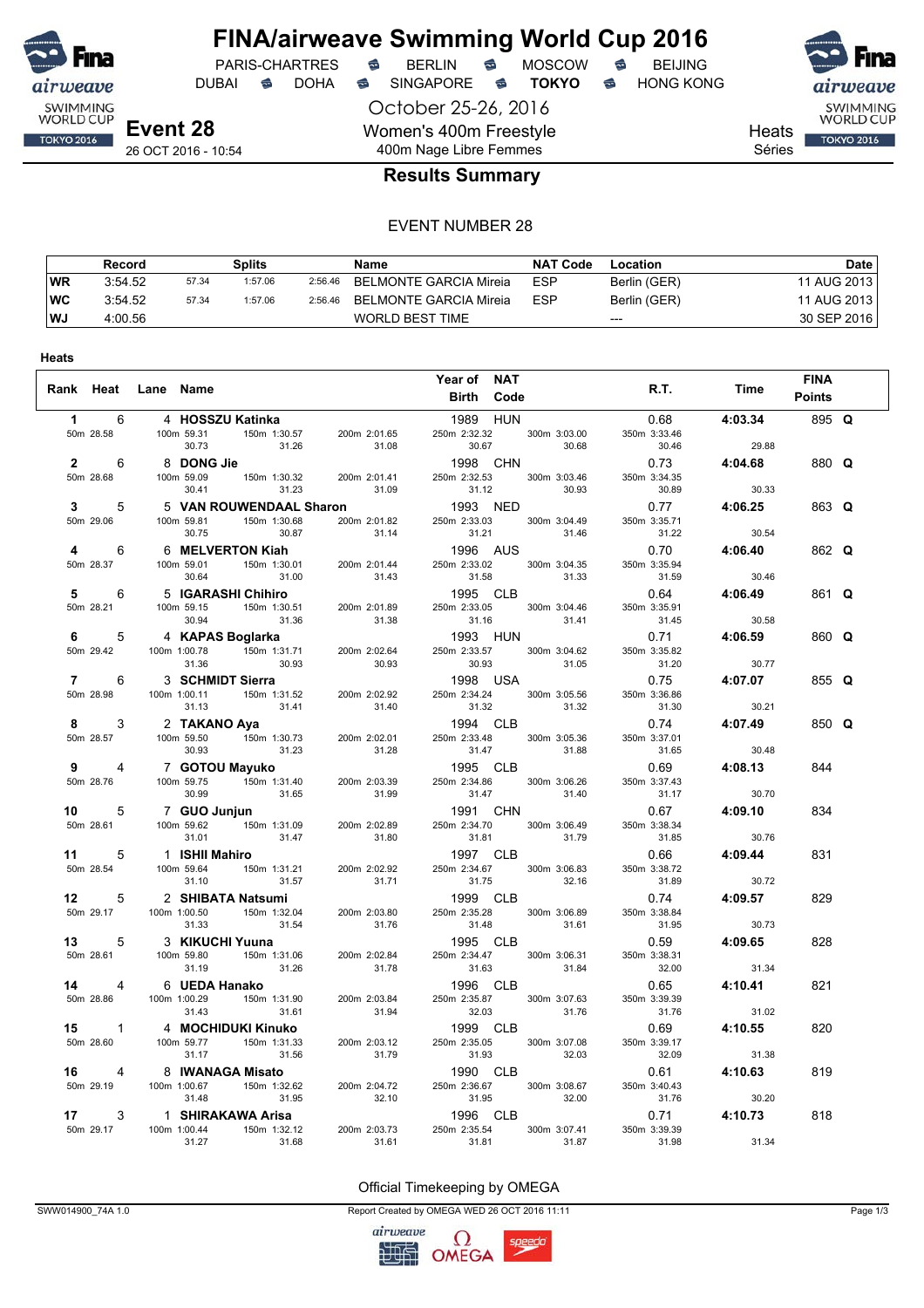

**FINA/airweave Swimming World Cup 2016**<br>PARIS-CHARTRES **& BERLIN & MOSCOW & BEIJING** PARIS-CHARTRES **B** BERLIN **B** MOSCOW **B** BEIJING

DUBAI **S** DOHA S SINGAPORE S **TOKYO** S HONG KONG

October 25-26, 2016 Women's 400m Freestyle 400m Nage Libre Femmes



SWIMMING<br>WORLD CUP **TOKYO 2016** 

Heats Séries

### **Results Summary**

#### EVENT NUMBER 28

**Heats**

|                      |                     |                |                                                                 |                                                                                                                                                                                                                                            | Year of NAT       |       |                           |                                                                                                                                                                                                                                                 |                | <b>FINA</b>   |  |
|----------------------|---------------------|----------------|-----------------------------------------------------------------|--------------------------------------------------------------------------------------------------------------------------------------------------------------------------------------------------------------------------------------------|-------------------|-------|---------------------------|-------------------------------------------------------------------------------------------------------------------------------------------------------------------------------------------------------------------------------------------------|----------------|---------------|--|
|                      | Rank Heat Lane Name |                |                                                                 |                                                                                                                                                                                                                                            | <b>Birth Code</b> |       |                           |                                                                                                                                                                                                                                                 | R.T. Time      | <b>Points</b> |  |
|                      |                     |                |                                                                 |                                                                                                                                                                                                                                            |                   |       |                           |                                                                                                                                                                                                                                                 |                |               |  |
| 18 4                 |                     | 5 KOBORI Waka  |                                                                 |                                                                                                                                                                                                                                            |                   |       | 2000 CLB                  |                                                                                                                                                                                                                                                 | $0.70$ 4:10.78 | 817           |  |
|                      |                     |                |                                                                 |                                                                                                                                                                                                                                            |                   |       |                           |                                                                                                                                                                                                                                                 |                |               |  |
|                      |                     |                |                                                                 |                                                                                                                                                                                                                                            |                   |       |                           | 18 4 5 KOBORI Waka 2000 CLB 0.70 4:10.78<br>50m 29.38 100m 1:02.67 150m 1:32.46 200m 2:04.29 350m 2:326 300m 3:08.23 350m 3:4.41<br>19 3 6 HASEGAWA Tsudumi 1996 CLB 0.63 4:10.91<br>50m 28.22 10 2 5 KASAHARA Runa 200m 2:01.72 23             |                |               |  |
|                      |                     |                |                                                                 |                                                                                                                                                                                                                                            |                   |       |                           |                                                                                                                                                                                                                                                 |                | 816           |  |
|                      |                     |                |                                                                 |                                                                                                                                                                                                                                            |                   |       |                           |                                                                                                                                                                                                                                                 |                |               |  |
|                      |                     |                |                                                                 |                                                                                                                                                                                                                                            |                   |       |                           |                                                                                                                                                                                                                                                 |                |               |  |
|                      |                     |                |                                                                 |                                                                                                                                                                                                                                            |                   |       |                           |                                                                                                                                                                                                                                                 |                | 807           |  |
|                      |                     |                |                                                                 |                                                                                                                                                                                                                                            |                   |       |                           |                                                                                                                                                                                                                                                 |                |               |  |
|                      |                     |                |                                                                 |                                                                                                                                                                                                                                            |                   |       |                           |                                                                                                                                                                                                                                                 |                |               |  |
|                      |                     |                |                                                                 |                                                                                                                                                                                                                                            |                   |       |                           |                                                                                                                                                                                                                                                 |                | 806           |  |
|                      |                     |                |                                                                 |                                                                                                                                                                                                                                            |                   |       |                           |                                                                                                                                                                                                                                                 |                |               |  |
|                      |                     |                |                                                                 |                                                                                                                                                                                                                                            |                   |       |                           |                                                                                                                                                                                                                                                 |                | 795           |  |
|                      |                     |                |                                                                 |                                                                                                                                                                                                                                            |                   |       |                           |                                                                                                                                                                                                                                                 |                |               |  |
|                      |                     |                |                                                                 |                                                                                                                                                                                                                                            |                   |       |                           |                                                                                                                                                                                                                                                 |                |               |  |
|                      |                     |                |                                                                 |                                                                                                                                                                                                                                            |                   |       |                           | 23 3 7 <b>ROBINSON Emma</b><br>31.38 32.49 32.49 32.46 32.27 32.20 31.45<br>50m 29.22 100m 1:00.36 150m 1:32.29 200m 2:04.47 250m 2:3663 300m 3:09.02 350m 3:41.40<br>24 6 7 <b>FIELD Joy Frances</b> 1998 USA 0.70 4:13.30<br>31.74 150m 1:33. |                | 794           |  |
|                      |                     |                |                                                                 |                                                                                                                                                                                                                                            |                   |       |                           |                                                                                                                                                                                                                                                 |                |               |  |
|                      |                     |                |                                                                 |                                                                                                                                                                                                                                            |                   |       |                           |                                                                                                                                                                                                                                                 |                |               |  |
|                      |                     |                |                                                                 |                                                                                                                                                                                                                                            |                   |       |                           |                                                                                                                                                                                                                                                 |                | 793           |  |
|                      |                     |                |                                                                 |                                                                                                                                                                                                                                            |                   |       |                           |                                                                                                                                                                                                                                                 |                |               |  |
|                      |                     |                |                                                                 |                                                                                                                                                                                                                                            |                   |       |                           |                                                                                                                                                                                                                                                 |                |               |  |
|                      |                     |                |                                                                 |                                                                                                                                                                                                                                            |                   |       |                           |                                                                                                                                                                                                                                                 |                | 785           |  |
|                      |                     |                |                                                                 |                                                                                                                                                                                                                                            |                   |       |                           |                                                                                                                                                                                                                                                 |                |               |  |
|                      |                     |                |                                                                 |                                                                                                                                                                                                                                            |                   |       |                           |                                                                                                                                                                                                                                                 |                |               |  |
|                      |                     |                |                                                                 |                                                                                                                                                                                                                                            |                   |       |                           | 26 2 3 ZEVINA Daryna<br>50 30.50 100m 1:03.18 150m 1:35.82 200m 2:08.44 250m 2:40.61 300m 3:12.45 350m 3:43.99                                                                                                                                  | 4:14.32        | 784           |  |
|                      |                     |                |                                                                 |                                                                                                                                                                                                                                            |                   |       |                           |                                                                                                                                                                                                                                                 |                |               |  |
|                      |                     | 32.68          |                                                                 | 32.64 32.62 32.17 31.84                                                                                                                                                                                                                    |                   |       |                           | 31.54                                                                                                                                                                                                                                           | 30.33          |               |  |
|                      |                     |                |                                                                 | 27 5 8 YOSHIOKA Risa<br>50m 29.43 100m 1:01.45 150m 1:33.66 200m 2:06.17 250m 2:38.54 300m 3:10.96<br>28 4 3 MASUDA Aoi 32.02 32.21 1996 CLB                                                                                               |                   |       |                           |                                                                                                                                                                                                                                                 | 0.65 4:14.92   | 778           |  |
|                      |                     |                |                                                                 |                                                                                                                                                                                                                                            |                   |       |                           | 350m 3:43.24                                                                                                                                                                                                                                    |                |               |  |
|                      |                     |                |                                                                 |                                                                                                                                                                                                                                            |                   |       |                           | 32.28                                                                                                                                                                                                                                           | 31.68          |               |  |
|                      |                     |                | 32.02 32.21<br>3 <b>MASUDA Aoi</b><br>100m 1:00.47 150m 1:32.23 |                                                                                                                                                                                                                                            |                   |       |                           |                                                                                                                                                                                                                                                 | 0.65 4:14.94   | 778           |  |
| 50m 29.08            |                     |                |                                                                 | 200m 2:04.73<br>32.50                                                                                                                                                                                                                      |                   |       | 250m 2:37.28 300m 3:09.89 | 350m 3:42.38                                                                                                                                                                                                                                    |                |               |  |
|                      |                     | 31.39          | 31.76 32.50                                                     |                                                                                                                                                                                                                                            | 32.55             |       | 32.61                     | 32.49                                                                                                                                                                                                                                           | 32.56          |               |  |
|                      |                     |                | 29 3 8 KAWATA Hanaka                                            |                                                                                                                                                                                                                                            |                   |       |                           | 29 3 8 KAWATA Hanaka 1998 CLB 0.64<br>50m 29.71 100m 1:01.36 150m 1:33.30 200m 2:05.49 250m 2:38.06 300m 3:10.25 350m 3:42.69                                                                                                                   | 4:15.12        | 776           |  |
|                      |                     |                |                                                                 |                                                                                                                                                                                                                                            |                   |       |                           |                                                                                                                                                                                                                                                 |                |               |  |
|                      |                     |                |                                                                 |                                                                                                                                                                                                                                            |                   |       |                           | 32.57 32.19 32.44                                                                                                                                                                                                                               | 32.43          |               |  |
|                      |                     |                |                                                                 |                                                                                                                                                                                                                                            |                   |       |                           |                                                                                                                                                                                                                                                 | $0.73$ 4:15.28 | 775           |  |
|                      |                     |                |                                                                 |                                                                                                                                                                                                                                            |                   |       |                           | 350m 3:43.73                                                                                                                                                                                                                                    |                |               |  |
|                      |                     |                |                                                                 |                                                                                                                                                                                                                                            |                   |       |                           | 32.29                                                                                                                                                                                                                                           | 31.55          |               |  |
|                      |                     |                |                                                                 | 30 2 2 <b>NAKAMURA Aoi</b><br>50m 30.53 100m 1:02.49 150m 1:34.41 31.92<br>50m 30.53 100m 1:02.49 150m 1:34.41 200m 2:06.52 250m 2:38.78 300m 3:10.42<br>50m 30.53 100m 1:02.49 150m 1:34.41 200m 2:06.52 250m 2:38.78 300m 3:11.44<br>31. |                   |       |                           |                                                                                                                                                                                                                                                 | $0.72$ 4:15.47 | 773           |  |
|                      |                     |                |                                                                 |                                                                                                                                                                                                                                            |                   |       |                           | 350m 3:44.25                                                                                                                                                                                                                                    |                |               |  |
|                      |                     |                |                                                                 |                                                                                                                                                                                                                                            |                   |       |                           |                                                                                                                                                                                                                                                 |                |               |  |
|                      |                     |                |                                                                 |                                                                                                                                                                                                                                            |                   |       |                           | 32.91 32.88 32.63 32.63 32.32 31.22<br>32.91 32.88 32.63 32.32 31.22<br>50m 29.84 100m 1:01.80 150m 1:34.18 200m 2:06.68 250m 2:39.07 300m 3:11.54 350m 3:43.99<br>31.96 32.38 32.50 32.50 32.50 32.50 32.38 32.50 32.38 32.50 32.38            |                | 773           |  |
|                      |                     |                |                                                                 |                                                                                                                                                                                                                                            |                   |       |                           |                                                                                                                                                                                                                                                 |                |               |  |
|                      |                     |                |                                                                 |                                                                                                                                                                                                                                            |                   |       |                           |                                                                                                                                                                                                                                                 |                |               |  |
| 33 <sup>7</sup>      |                     | 4 HAMADA Yuuna |                                                                 |                                                                                                                                                                                                                                            | 1997 CLB          |       |                           | 0.65                                                                                                                                                                                                                                            | 4:16.41        | 765           |  |
| 50m 29.84            |                     | 100m 1:01.99   | 150m 1:34.44                                                    | 200m 2:06.92                                                                                                                                                                                                                               | 250m 2:39.37      |       | 300m 3:12.06              | 350m 3:44.62                                                                                                                                                                                                                                    |                |               |  |
|                      |                     | 32.15          | 32.45                                                           | 32.48                                                                                                                                                                                                                                      |                   | 32.45 | 32.69                     | 32.56                                                                                                                                                                                                                                           | 31.79          |               |  |
| $\overline{2}$<br>34 |                     |                | 7 NAKAYAMA Miho                                                 |                                                                                                                                                                                                                                            | 1996 CLB          |       |                           | 0.73                                                                                                                                                                                                                                            | 4:18.07        | 750           |  |
| 50m 30.05            |                     | 100m 1:01.77   | 150m 1:34.15                                                    | 200m 2:06.83                                                                                                                                                                                                                               | 250m 2:39.51      |       | 300m 3:12.39              | 350m 3:45.74                                                                                                                                                                                                                                    |                |               |  |
|                      |                     | 31.72          | 32.38                                                           | 32.68                                                                                                                                                                                                                                      | 32.68             |       | 32.88                     | 33.35                                                                                                                                                                                                                                           | 32.33          |               |  |
| 35<br>$\overline{4}$ |                     |                | 2 NAGAHAMA Rurika                                               |                                                                                                                                                                                                                                            | 1997 CLB          |       |                           | 0.71                                                                                                                                                                                                                                            | 4:18.86        | 743           |  |
| 50m 29.83            |                     | 100m 1:01.67   | 150m 1:34.14                                                    | 200m 2:07.08                                                                                                                                                                                                                               | 250m 2:39.77      |       | 300m 3:13.08              | 350m 3:46.51                                                                                                                                                                                                                                    |                |               |  |
|                      |                     | 31.84          | 32.47                                                           | 32.94                                                                                                                                                                                                                                      | 32.69             |       | 33.31                     | 33.43                                                                                                                                                                                                                                           | 32.35          |               |  |
| 36<br>3              |                     |                | 3 SUZUKI Nozomi                                                 |                                                                                                                                                                                                                                            | 2001 CLB          |       |                           | 0.78                                                                                                                                                                                                                                            | 4:19.45        | 738           |  |
| 50m 30.09            |                     | 100m 1:02.61   | 150m 1:35.53                                                    | 200m 2:08.42                                                                                                                                                                                                                               | 250m 2:40.98      |       | 300m 3:14.23              | 350m 3:47.30                                                                                                                                                                                                                                    |                |               |  |
|                      |                     | 32.52          | 32.92                                                           | 32.89                                                                                                                                                                                                                                      | 32.56             |       | 33.25                     | 33.07                                                                                                                                                                                                                                           | 32.15          |               |  |

Official Timekeeping by OMEGA

SWW014900\_74A 1.0 Page 2/3

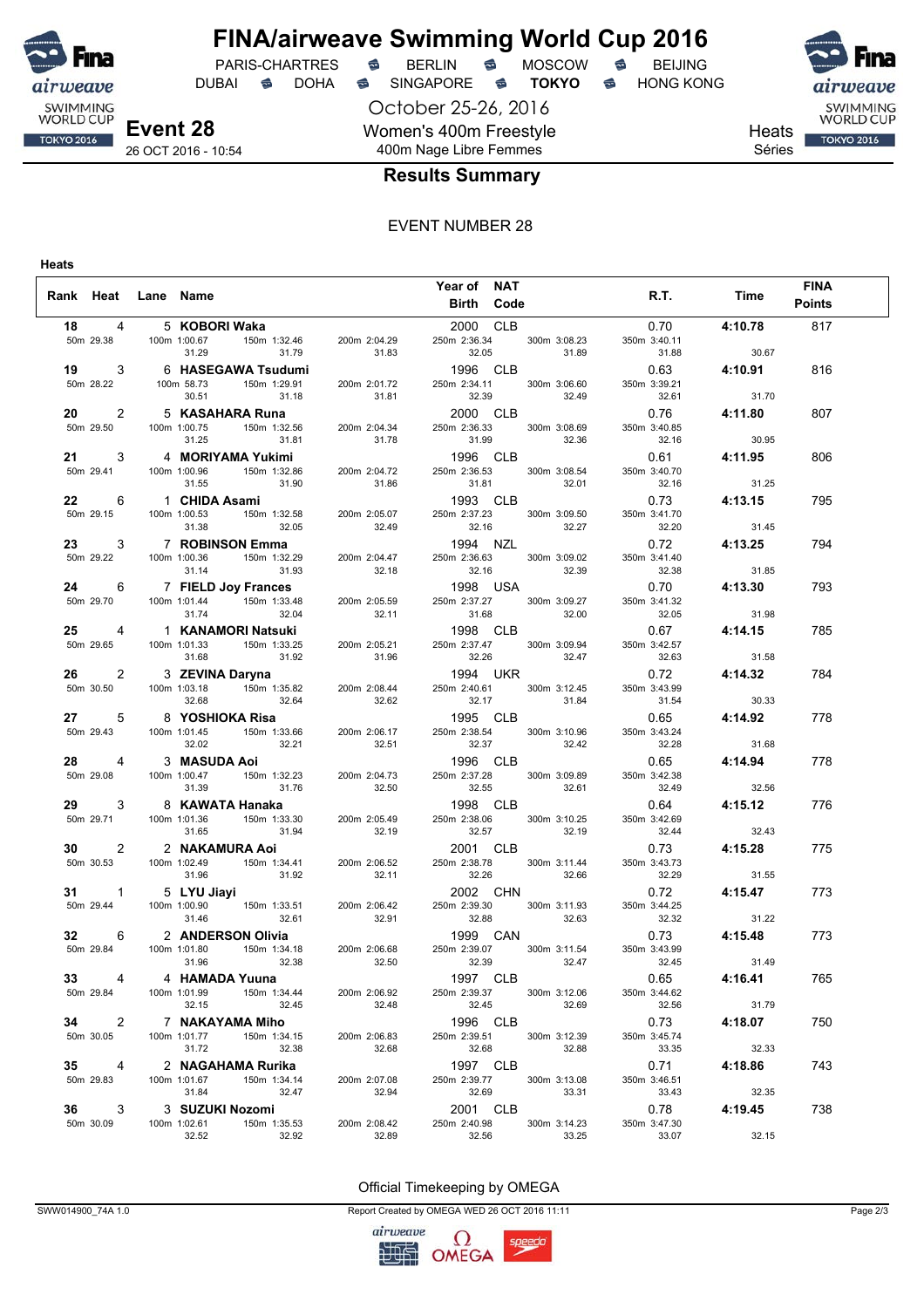

## **FINA/airweave Swimming World Cup 2016**

DUBAI **S** DOHA SINGAPORE S **TOKYO** S HONG KONG

PARIS-CHARTRES **B** BERLIN **B** MOSCOW **B** BEIJING

October 25-26, 2016 Women's 400m Freestyle 400m Nage Libre Femmes





**Heats** Séries

26 OCT 2016 - 10:54

### **Results Summary**

#### EVENT NUMBER 28

**Heats**

| Rank      | Heat          | Lane Name        |                  |              | Year of NAT<br><b>Birth Code</b> |              | R.T.         | Time    | <b>FINA</b><br><b>Points</b> |
|-----------|---------------|------------------|------------------|--------------|----------------------------------|--------------|--------------|---------|------------------------------|
| 37        | 3             |                  | 5 KUSAKABE Reina |              | 1995 CLB                         |              | 0.69         | 4:19.87 | 734                          |
| 50m 28.65 |               | 100m 59.53       | 150m 1:31.16     | 200m 2:03.76 | 250m 2:36.82                     | 300m 3:10.96 | 350m 3:45.92 |         |                              |
|           |               | 30.88            | 31.63            | 32.60        | 33.06                            | 34.14        | 34.96        | 33.95   |                              |
| 38        | 5             | 6 SATOU Chinatsu |                  |              | 1999 CLB                         |              | 0.69         | 4:19.95 | 734                          |
| 50m 30.05 |               | 100m 1:02.44     | 150m 1:34.90     | 200m 2:07.71 | 250m 2:40.79                     | 300m 3:14.24 | 350m 3:47.36 |         |                              |
|           |               | 32.39            | 32.46            | 32.81        | 33.08                            | 33.45        | 33.12        | 32.59   |                              |
| 39        | $\mathcal{P}$ | 4 MARCHAL Lea    |                  |              | 1999 FRA                         |              |              | 4:23.05 | 708                          |
| 50m 30.42 |               | 100m 1:03.46     | 150m 1:36.65     | 200m 2:10.42 | 250m 2:44.20                     | 300m 3:17.31 | 350m 3:50.77 |         |                              |
|           |               | 33.04            | 33.19            | 33.77        | 33.78                            | 33.11        | 33.46        | 32.28   |                              |
| 40        | $\mathcal{P}$ | 6 WANG Yi-Chen   |                  |              | 1999 TPE                         |              | 0.70         | 4:23.38 | 705                          |
| 50m 29.84 |               | 100m 1:02.34     | 150m 1:35.58     | 200m 2:09.34 | 250m 2:43.45                     | 300m 3:17.32 | 350m 3:51.17 |         |                              |
|           |               | 32.50            | 33.24            | 33.76        | 34.11                            | 33.87        | 33.85        | 32.21   |                              |
| 41        |               | 3 LIU Chia-Ling  |                  |              | <b>TPE</b><br>1997               |              | 0.62         | 4:33.03 | 633                          |
| 50m 30.08 |               | 100m 1:03.75     | 150m 1:38.63     | 200m 2:13.67 | 250m 2:48.60                     | 300m 3:23.60 | 350m 3:58.73 |         |                              |
|           |               | 33.67            | 34.88            | 35.04        | 34.93                            | 35.00        | 35.13        | 34.30   |                              |



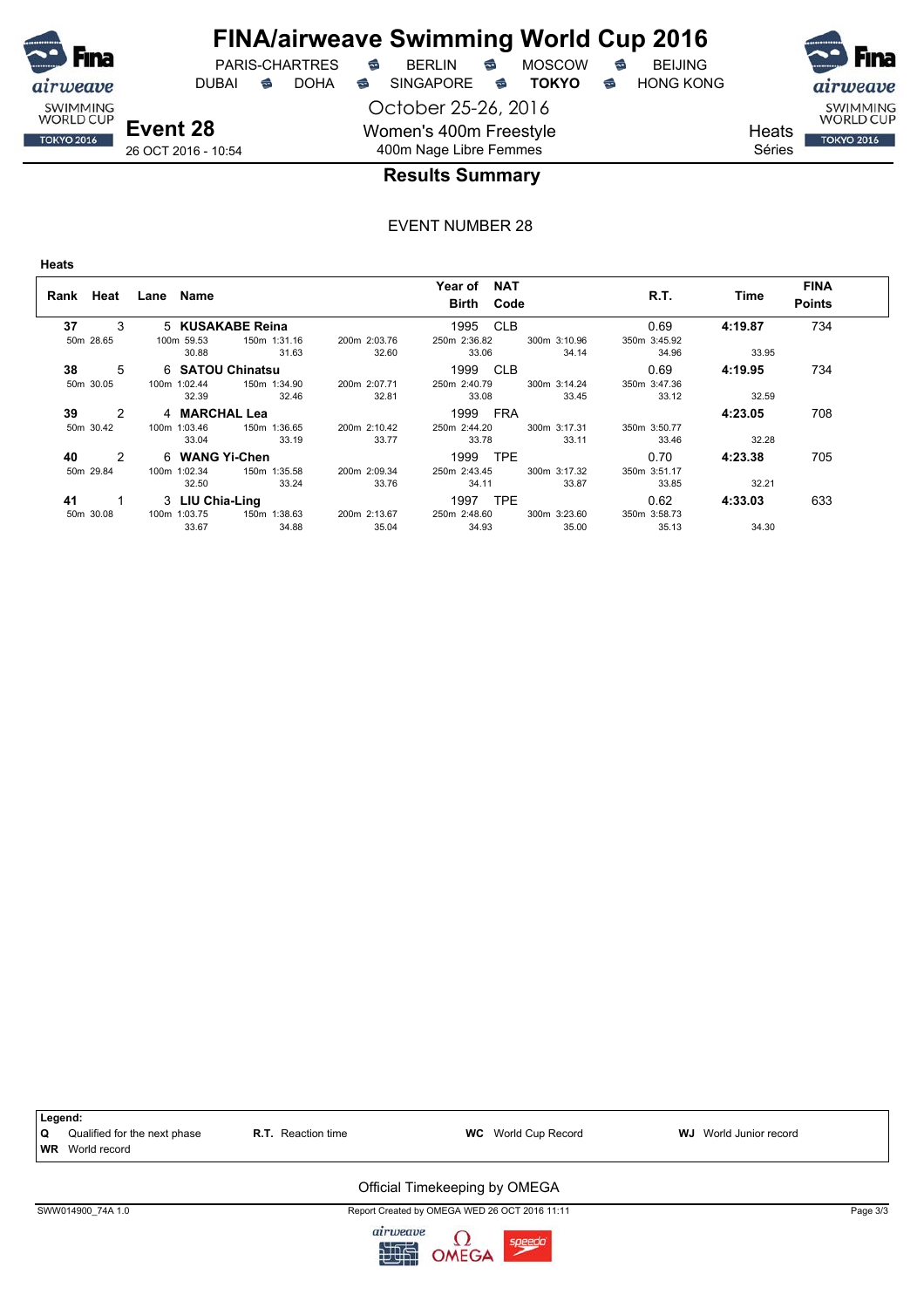

# **FINA/airweave Swimming World Cup 2016**<br>PARIS-CHARTRES **& BERLIN & MOSCOW & BEIJING**

DUBAI **S** DOHA S SINGAPORE S **TOKYO** S HONG KONG

PARIS-CHARTRES **S** BERLIN S MOSCOW S

October 25-26, 2016

Men's 50m Freestyle

SWIMMING<br>WORLD CUP **TOKYO 2016** 

**Heats** 

Séries

26 OCT 2016 - 11:25

## 50m Nage Libre Hommes **Results Summary**

|           | Record Name |                        | <b>NAT Code</b> | Location     | Date        |
|-----------|-------------|------------------------|-----------------|--------------|-------------|
| <b>WR</b> |             | 20.26 MANAUDOU Florent | FRA             | Doha (QAT)   | 5 DEC 2014  |
| <b>WC</b> |             | 20.57 SCHOEMAN Roland  | <b>RSA</b>      | Berlin (GER) | 15 NOV 2009 |
| <b>WJ</b> |             | 21.32 WORLD BEST TIME  |                 | $- - -$      | 30 SEP 2016 |

| Rank           | Heat           | Lane           | Name                         | Year of<br><b>Birth</b> | <b>NAT</b><br>Code | R.T. | Time  | <b>FINA</b><br><b>Points</b> |          |
|----------------|----------------|----------------|------------------------------|-------------------------|--------------------|------|-------|------------------------------|----------|
| 1              | 6              | 4              | <b>PROUD Benjamin</b>        | 1994                    | <b>GBR</b>         | 0.63 | 21.51 | 835 Q                        |          |
| $\overline{2}$ | $\overline{7}$ | $\overline{2}$ | <b>SHIOURA Shinri</b>        | 1991                    | <b>JPN</b>         | 0.69 | 21.56 | 829                          | Q        |
| 3              | 5              | 5              | <b>ITO Kenta</b>             | 1990                    | <b>CLB</b>         | 0.64 | 21.61 | 824                          | Q        |
| 4              | $\overline{7}$ | 4              | <b>ERVIN Anthony</b>         | 1981                    | <b>USA</b>         | 0.68 | 21.62 | 822 Q                        |          |
| 5              | 3              | 7              | <b>SCHOEMAN Roland</b>       | 1980                    | <b>RSA</b>         | 0.64 | 21.64 | 820                          | $\Omega$ |
| 6              | 3              | 3              | <b>KOGA Junya</b>            | 1987                    | <b>CLB</b>         | 0.59 | 21.69 | 814                          | Q        |
| $\overline{7}$ | 5              | 4              | <b>MOROZOV Vladimir</b>      | 1992                    | <b>RUS</b>         | 0.62 | 21.73 | 810                          | Q        |
| 8              | $\overline{7}$ | 8              | <b>MATSUI Kousuke</b>        | 1994                    | <b>CLB</b>         | 0.58 | 21.74 | 809 Q                        |          |
| 9              | $\overline{7}$ | 6              | <b>HUNTER Daniel</b>         | 1994                    | <b>NZL</b>         | 0.67 | 21.75 | 808                          |          |
| 10             | $\overline{7}$ | 3              | <b>LIUKKONEN Ari-Pekka</b>   | 1989                    | <b>FIN</b>         | 0.67 | 21.76 | 807                          |          |
| 11             | 6              | 5              | <b>LE CLOS Chad</b>          | 1992                    | <b>RSA</b>         | 0.61 | 21.83 | 799                          |          |
| 12             | 6              | $\overline{7}$ | <b>ORTIZ-CANAVATE Miguel</b> | 1991                    | <b>ESP</b>         | 0.65 | 21.84 | 798                          |          |
| 13             | 5              | 3              | <b>D'ORSOGNA Tommaso</b>     | 1990                    | <b>AUS</b>         | 0.64 | 21.91 | 790                          |          |
| 14             | 6              | 6              | <b>NAKAMURA Katsumi</b>      | 1994                    | <b>CLB</b>         | 0.65 | 21.95 | 786                          |          |
| 15             | 6              | $\overline{c}$ | <b>ABOOD Andrew</b>          | 1990                    | <b>AUS</b>         | 0.75 | 21.97 | 784                          |          |
| 16             | 5              | 2              | <b>ANDREW Michael</b>        | 1999                    | <b>USA</b>         | 0.70 | 22.00 | 780                          |          |
| 17             | 4              | 8              | <b>MCCARTHY Brayden</b>      | 1997                    | <b>AUS</b>         | 0.66 | 22.07 | 773                          |          |
| 17             | 6              | 3              | <b>TIMMERS Pieter</b>        | 1988                    | <b>BEL</b>         | 0.70 | 22.07 | 773                          |          |
| 19             | $\overline{7}$ | $\overline{7}$ | <b>CHALMERS Kyle</b>         | 1998                    | <b>AUS</b>         | 0.72 | 22.13 | 767                          |          |
| 20             | $\overline{7}$ | 5              | <b>GOVOROV Andrii</b>        | 1992                    | <b>UKR</b>         | 0.63 | 22.16 | 764                          |          |
| 21             | 3              | 4              | <b>NANBA Akira</b>           | 1996                    | <b>CLB</b>         | 0.58 | 22.17 | 763                          |          |
| 21             | 5              | $\overline{7}$ | <b>HARADA Ranmaru</b>        | 1987                    | <b>CLB</b>         | 0.65 | 22.17 | 763                          |          |
| 23             | 5              | 8              | <b>KAWASAKI Syun</b>         | 1996                    | <b>CLB</b>         | 0.67 | 22.22 | 758                          |          |
| 24             | $\overline{2}$ | 5              | <b>KAWAGUCHI Yuuta</b>       | 1988                    | <b>CLB</b>         | 0.65 | 22.29 | 750                          |          |
| 25             | 5              | 6              | <b>MORGAN David</b>          | 1994                    | <b>AUS</b>         | 0.60 | 22.31 | 748                          |          |
| 26             | 6              | 8              | <b>ASOU Yoshihiro</b>        | 1985                    | <b>CLB</b>         | 0.58 | 22.32 | 747                          |          |
| 27             | 3              | $\overline{2}$ | <b>KAWACHI Yuuki</b>         | 1986                    | <b>CLB</b>         | 0.61 | 22.39 | 740                          |          |
| 27             | 4              | 3              | <b>WU Chun-Feng</b>          | 1990                    | <b>TPE</b>         | 0.72 | 22.39 | 740                          |          |
| 29             | 2              | 6              | <b>NISHIZAWA Daiki</b>       | 1994                    | <b>CLB</b>         | 0.60 | 22.49 | 731                          |          |
| 30             | 2              | $\overline{2}$ | <b>NAKAMURA Yuusuke</b>      | 1994                    | <b>CLB</b>         | 0.70 | 22.51 | 729                          |          |
| 31             | $\overline{7}$ | $\mathbf{1}$   | <b>MURAMATSU Yoshinori</b>   | 1988                    | <b>CLB</b>         | 0.62 | 22.54 | 726                          |          |
| 32             | 6              | 1              | <b>MARUYAMA Tooru</b>        | 1995                    | <b>CLB</b>         | 0.63 | 22.58 | 722                          |          |
| 33             | 4              | 6              | YAMAGUCHI Kyouya             | 1995                    | <b>CLB</b>         | 0.59 | 22.60 | 720                          |          |
| 34             | $\mathbf{1}$   | 4              | <b>BELL Grayson</b>          | 1997                    | <b>AUS</b>         | 0.70 | 22.61 | 719                          |          |
| 35             | 4              | $\mathbf{1}$   | <b>KOSHI Takeyoshi</b>       | 1996                    | <b>CLB</b>         | 0.61 | 22.68 | 712                          |          |
| 36             | 3              | 8              | <b>ISAWA Kenji</b>           | 1992                    | <b>CLB</b>         | 0.64 | 22.69 | 711                          |          |
| 37             | 5              | 1              | <b>KATOU Osamu</b>           | 1995                    | <b>CLB</b>         | 0.59 | 22.74 | 707                          |          |
| 38             | 4              | 5              | <b>KINO Kazuki</b>           | 1994                    | <b>CLB</b>         | 0.67 | 22.88 | 694                          |          |
| 39             | 3              | 6              | <b>TAKAGI Ryoji</b>          | 1995                    | <b>CLB</b>         | 0.64 | 22.94 | 688                          |          |
| 40             | 4              | 4              | <b>KIKUCHI Ren</b>           | 1996                    | <b>CLB</b>         | 0.65 | 22.97 | 686                          |          |
| 41             | 3              | 5              | <b>USUDA Yuuto</b>           | 1998                    | <b>CLB</b>         | 0.71 | 22.98 | 685                          |          |
| 42             | $\overline{c}$ | 4              | <b>OGINO Gou</b>             | 1997                    | <b>CLB</b>         | 0.77 | 23.14 | 671                          |          |
| 43             | $\overline{2}$ | 3              | <b>ENOMOTO Masahiro</b>      | 1996                    | <b>CLB</b>         | 0.69 | 23.24 | 662                          |          |

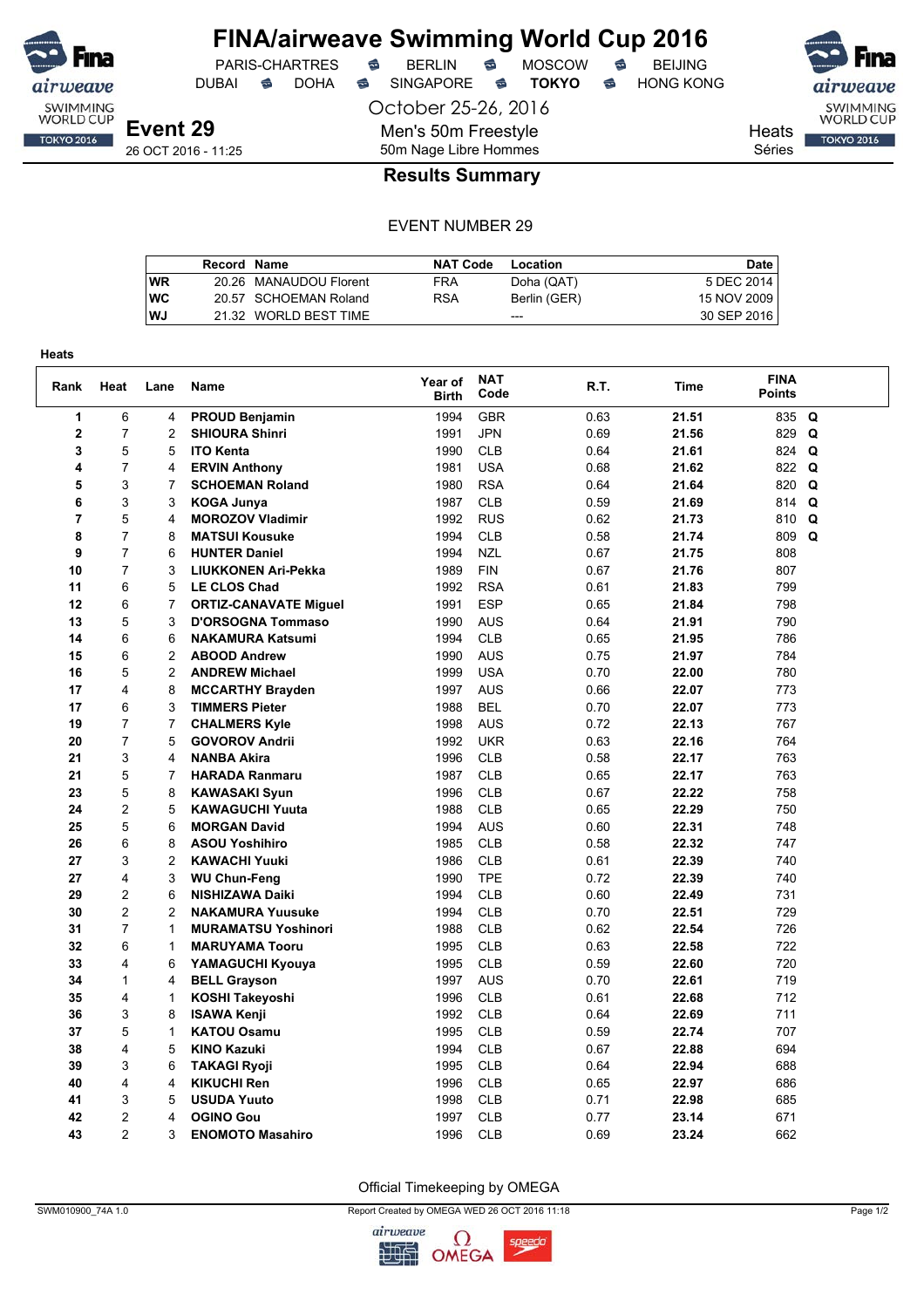

## **FINA/airweave Swimming World Cup 2016**

DUBAI **S** DOHA SINGAPORE S **TOKYO** S HONG KONG

PARIS-CHARTRES **B** BERLIN **B** MOSCOW **B** BEIJING

October 25-26, 2016



Heats Séries

26 OCT 2016 - 11:25

**Event 29**

## 50m Nage Libre Hommes **Results Summary**

Men's 50m Freestyle

EVENT NUMBER 29

**TOKYO 2016** 

| Rank | Heat           | Lane | <b>Name</b>                  | Year of<br><b>Birth</b> | <b>NAT</b><br>Code | R.T. | Time       | <b>FINA</b><br><b>Points</b> |  |
|------|----------------|------|------------------------------|-------------------------|--------------------|------|------------|------------------------------|--|
| 43   | 4              | 2    | <b>HIRANUMA Kouta</b>        | 1998                    | <b>CLB</b>         | 0.66 | 23.24      | 662                          |  |
| 45   | 4              |      | <b>ARAKAWA Ryosuke</b>       | 1994                    | <b>CLB</b>         | 0.62 | 23.32      | 655                          |  |
| 46   | 2              |      | <b>TAN Jonathan Eu Jin</b>   | 2002                    | SIN                | 0.47 | 23.37      | 651                          |  |
| 47   | 3              |      | <b>LOZANO Alberto</b>        | 1998                    | <b>ESP</b>         | 0.62 | 23.41      | 648                          |  |
| 48   |                | 6    | <b>BAGSHAW Jeremy</b>        | 1992                    | CAN                | 0.65 | 23.76      | 619                          |  |
| 49   | $\overline{2}$ |      | <b>HAEBERLE Scott Haynes</b> | 1994                    | <b>USA</b>         | 0.65 | 23.77      | 619                          |  |
| 50   | 2              | 8    | <b>KATZ Austin</b>           | 1999                    | <b>USA</b>         | 0.73 | 23.95      | 605                          |  |
| 51   | 1              | 2    | <b>GONG Jiahao</b>           | 2001                    | <b>CHN</b>         | 0.73 | 24.90      | 538                          |  |
| 52   |                | 3    | <b>AL-KHULAIFI Yacob</b>     | 2001                    | QAT                | 0.61 | 25.67      | 491                          |  |
| 53   |                |      | <b>AL KHOORI Hamdan</b>      | 2000                    | <b>UAE</b>         | 0.58 | 25.70      | 489                          |  |
| 54   |                |      | <b>ALJASMIS</b>              | 1989                    | <b>UAE</b>         | 0.78 | 25.95      | 475                          |  |
|      |                | 5    | <b>ALJASMI O</b>             | 1981                    | <b>UAE</b>         |      | <b>DNS</b> |                              |  |



SWM010900\_74A 1.0 Report Created by OMEGA WED 26 OCT 2016 11:18 Page 2/2

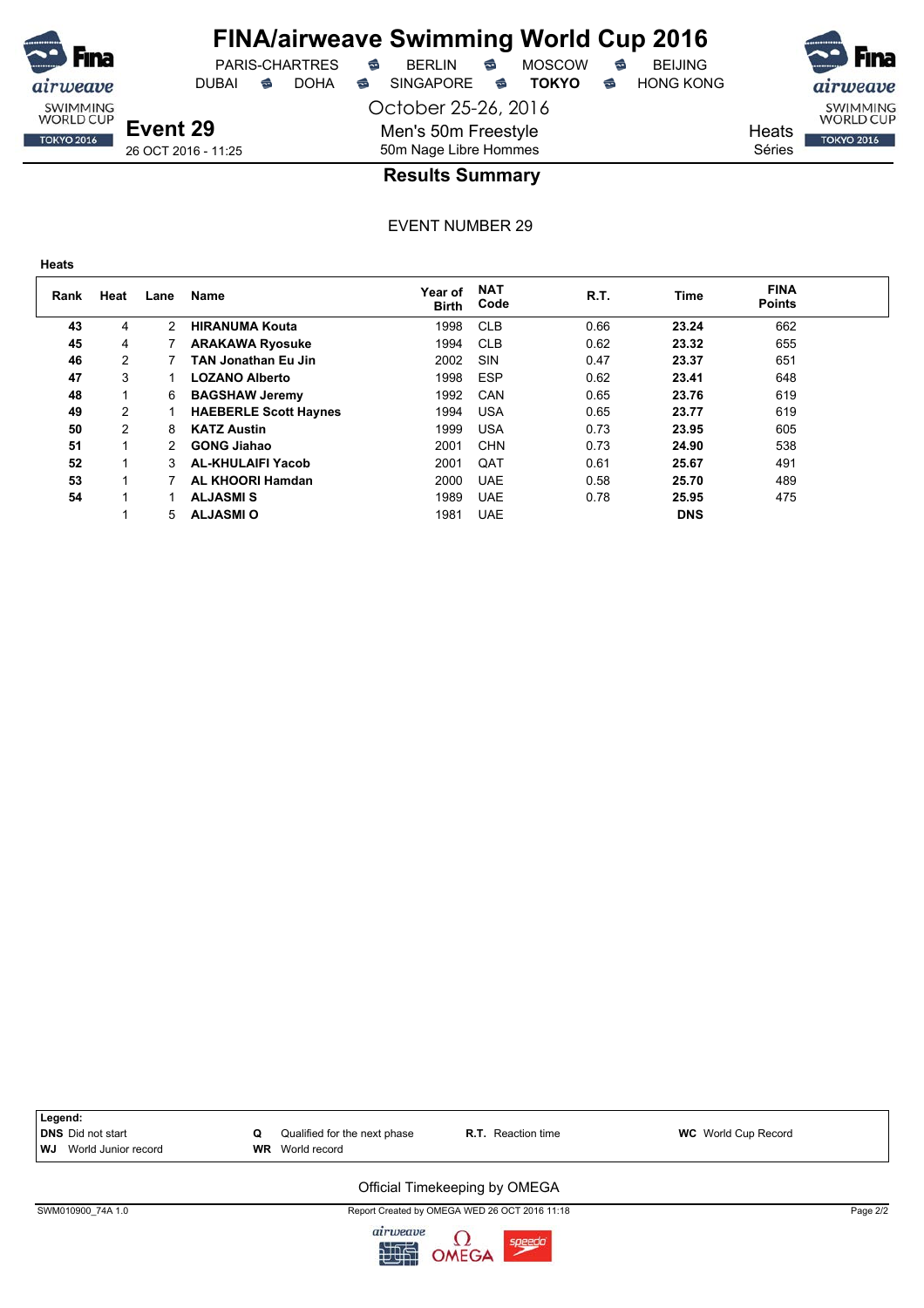

PARIS-CHARTRES **S** BERLIN S MOSCOW S

October 25-26, 2016

Women's 200m Breaststroke

DUBAI **S** DOHA S SINGAPORE S **TOKYO** S HONG KONG

SWIMMING<br>WORLD CUP

**TOKYO 2016** 

Heats Séries

26 OCT 2016 - 11:34

## 200m Brasse Femmes **Results Summary**

#### EVENT NUMBER 30

|            | Record  |       | <b>Splits</b> |         | <b>Name</b>         | <b>NAT Code</b> | Location         | Date l      |
|------------|---------|-------|---------------|---------|---------------------|-----------------|------------------|-------------|
| <b>WR</b>  | 2:14.57 | 31.05 | 1:05.18       | 1:40.00 | SONI Rebecca        | USA             | Manchester (GBR) | 18 DEC 2009 |
| <b>IWC</b> | 2:15.42 | 31.30 | 1:06.07       | 1:41.00 | <b>JONES Leisel</b> | AUS             | Berlin (GER)     | 15 NOV 2009 |
| WJ.        | 2:18.90 |       |               |         | WORLD BEST TIME     |                 | $---$            | 30 SEP 2016 |

| <b>NAT</b><br><b>FINA</b><br>Year of<br>R.T.<br>Rank Heat<br>50m<br>100m<br>150m<br>Time<br>Lane Name<br><b>Points</b><br><b>Birth</b><br>Code<br>5<br>1988<br>32.47<br>1:07.86<br>1:43.89<br>1<br>4 KANETOU Rie<br><b>CLB</b><br>0.73<br>2:19.84<br>891 Q<br>36.03<br>35.95<br>35.39<br><b>USA</b><br>$\mathbf{2}$<br>5<br>5 HANNIS Molly<br>1992<br>0.64<br>32.97<br>1:09.07<br>1:45.56<br>2:21.64<br>857 Q<br>36.08<br>36.10<br>36.49<br><b>RUS</b><br>33.85<br>1:10.70<br>1:47.06<br>3<br>4 EFIMOVA Yuliya<br>1992<br>0.71<br>2:22.02<br>850 Q<br>4<br>36.85<br>36.36<br>34.96<br>3<br><b>USA</b><br>32.75<br>1:08.18<br>1:44.56<br>5 LARSON Breeja<br>1992<br>0.73<br>2:22.21<br>847 Q<br>4<br>35.43<br>36.38<br>37.65<br>3<br>3 SEKIGUCHI Misaki<br>1996<br><b>CLB</b><br>0.65<br>32.66<br>1:08.63<br>1:45.36<br>2:22.60<br>5<br>840 Q<br>35.97<br>36.73<br>37.24<br>32.83<br>1:09.34<br>1:45.96<br>6<br>3<br>2 ASABA Shiori<br>2000<br><b>CLB</b><br>0.70<br>2:22.77<br>837 Q<br>36.51<br>36.62<br>36.81<br>$\overline{7}$<br><b>CLB</b><br>1:07.88<br>1:44.99<br>2:22.95<br>4<br>5 AOKI Reona<br>1995<br>0.67<br>31.81<br>834 Q<br>36.07<br>37.11<br>37.96<br>5<br>2 ISHIDA Kako<br><b>CLB</b><br>32.82<br>1:08.76<br>8<br>1996<br>0.72<br>1:45.76<br>2:23.06<br>832 Q<br>35.94<br>37.30<br>37.00<br><b>CLB</b><br>33.07<br>1:09.53<br>1:46.85<br>9<br>5<br>7 HOSOKOSHI Satori<br>1994<br>0.63<br>2:23.87<br>818<br>36.46<br>37.32<br>37.02<br>3<br><b>CLB</b><br>10<br>4 IMAI Runa<br>2000<br>0.62<br>32.99<br>1:09.25<br>1:46.38<br>2:24.48<br>808<br>36.26<br>37.13<br>38.10<br>$\overline{2}$<br>2000<br><b>CLB</b><br>0.69<br>33.65<br>1:10.21<br>11<br>5 MIYASAKA Yukino<br>1:47.30<br>2:24.92<br>800<br>37.62<br>36.56<br>37.09<br>12<br>$\overline{c}$<br>7 AKAISHI Sakino<br>1998<br><b>CLB</b><br>0.63<br>33.75<br>1:10.86<br>1:47.95<br>2:25.24<br>795<br>37.11<br>37.09<br>37.29<br>2<br><b>CLB</b><br>1:10.08<br>1:47.61<br>2:25.26<br>13<br>3 NISHIOKA Mizuki<br>1995<br>0.75<br>33.57<br>795<br>36.51<br>37.53<br>37.65<br>$\overline{c}$<br>14<br>1 FUJISHIMA Chisato<br>1995<br><b>CLB</b><br>0.70<br>34.02<br>1:11.20<br>1:48.59<br>2:25.63<br>789<br>37.04<br>37.18<br>37.39<br>33.86<br>1:10.58<br>1:48.13<br>6 SAITOU Sae<br>1998<br><b>CLB</b><br>2:25.74<br>15<br>4<br>0.67<br>787<br>36.72<br>37.61<br>37.55<br>5<br>1 SHIMOYAMA Natsuho<br>1996<br><b>CLB</b><br>0.66<br>33.41<br>1:09.85<br>1:47.41<br>2:26.01<br>782<br>16<br>36.44<br>38.60<br>37.56<br>$\overline{2}$<br>1997<br><b>AUS</b><br>1:10.26<br>1:48.27<br>17<br>2 STRAUCH Jenna<br>0.76<br>33.81<br>2:26.03<br>782<br>36.45<br>38.01<br>37.76<br>5<br>6 LUTHERSDOTTIR Hrafnhildur<br>1991<br><b>ISL</b><br>0.67<br>33.65<br>1:11.09<br>1:48.44<br>2:26.45<br>775<br>18<br>38.01<br>37.44<br>37.35<br>19<br>3<br>1 OKUDA Momoka<br>1997<br><b>CLB</b><br>0.70<br>1:11.34<br>1:48.84<br>2:26.46<br>33.84<br>775<br>37.62<br>37.50<br>37.50<br>20<br>4<br>2 BARTEL Zoe Elizabeth<br>2000<br><b>USA</b><br>0.74<br>33.72<br>1:10.82<br>1:48.73<br>2:26.48<br>775<br>37.10<br>37.91<br>37.75<br>1:10.56<br>1:48.75<br><b>CLB</b><br>33.50<br>2:26.80<br>21<br>3 TAKAHASHI Miho<br>1992<br>0.72<br>770<br>4<br>37.06<br>38.19<br>38.05<br>22<br>2<br>4 FORDE Brooke<br>1999<br><b>USA</b><br>0.72<br>34.14<br>1:11.09<br>1:48.66<br>2:26.91<br>768<br>36.95<br>37.57<br>38.25<br>33.88<br>1:11.00<br>1:48.76<br>2:27.00<br>3<br>8 MATSUBARA Soyoka<br><b>CLB</b><br>0.63<br>767<br>23<br>1998<br>37.12<br>37.76<br>38.24<br>33.87<br>1:10.99<br>1:48.80<br>24<br>4<br>7 SHIMIZU Sakiko<br>1992<br><b>CLB</b><br>0.68<br>2:27.04<br>766<br>38.24<br>37.12<br>37.81 | Heats |  |  |  |  |  |  |
|-------------------------------------------------------------------------------------------------------------------------------------------------------------------------------------------------------------------------------------------------------------------------------------------------------------------------------------------------------------------------------------------------------------------------------------------------------------------------------------------------------------------------------------------------------------------------------------------------------------------------------------------------------------------------------------------------------------------------------------------------------------------------------------------------------------------------------------------------------------------------------------------------------------------------------------------------------------------------------------------------------------------------------------------------------------------------------------------------------------------------------------------------------------------------------------------------------------------------------------------------------------------------------------------------------------------------------------------------------------------------------------------------------------------------------------------------------------------------------------------------------------------------------------------------------------------------------------------------------------------------------------------------------------------------------------------------------------------------------------------------------------------------------------------------------------------------------------------------------------------------------------------------------------------------------------------------------------------------------------------------------------------------------------------------------------------------------------------------------------------------------------------------------------------------------------------------------------------------------------------------------------------------------------------------------------------------------------------------------------------------------------------------------------------------------------------------------------------------------------------------------------------------------------------------------------------------------------------------------------------------------------------------------------------------------------------------------------------------------------------------------------------------------------------------------------------------------------------------------------------------------------------------------------------------------------------------------------------------------------------------------------------------------------------------------------------------------------------------------------------------------------------------------------------------------------------------------------------------------------------------------------------------------------------------------------------------------------------------------------------------------------------------------------------------------------------------------------------------------------------------------------------------------------------------------------------------------------------------------------------------------------------------------------|-------|--|--|--|--|--|--|
|                                                                                                                                                                                                                                                                                                                                                                                                                                                                                                                                                                                                                                                                                                                                                                                                                                                                                                                                                                                                                                                                                                                                                                                                                                                                                                                                                                                                                                                                                                                                                                                                                                                                                                                                                                                                                                                                                                                                                                                                                                                                                                                                                                                                                                                                                                                                                                                                                                                                                                                                                                                                                                                                                                                                                                                                                                                                                                                                                                                                                                                                                                                                                                                                                                                                                                                                                                                                                                                                                                                                                                                                                                                             |       |  |  |  |  |  |  |
|                                                                                                                                                                                                                                                                                                                                                                                                                                                                                                                                                                                                                                                                                                                                                                                                                                                                                                                                                                                                                                                                                                                                                                                                                                                                                                                                                                                                                                                                                                                                                                                                                                                                                                                                                                                                                                                                                                                                                                                                                                                                                                                                                                                                                                                                                                                                                                                                                                                                                                                                                                                                                                                                                                                                                                                                                                                                                                                                                                                                                                                                                                                                                                                                                                                                                                                                                                                                                                                                                                                                                                                                                                                             |       |  |  |  |  |  |  |
|                                                                                                                                                                                                                                                                                                                                                                                                                                                                                                                                                                                                                                                                                                                                                                                                                                                                                                                                                                                                                                                                                                                                                                                                                                                                                                                                                                                                                                                                                                                                                                                                                                                                                                                                                                                                                                                                                                                                                                                                                                                                                                                                                                                                                                                                                                                                                                                                                                                                                                                                                                                                                                                                                                                                                                                                                                                                                                                                                                                                                                                                                                                                                                                                                                                                                                                                                                                                                                                                                                                                                                                                                                                             |       |  |  |  |  |  |  |
|                                                                                                                                                                                                                                                                                                                                                                                                                                                                                                                                                                                                                                                                                                                                                                                                                                                                                                                                                                                                                                                                                                                                                                                                                                                                                                                                                                                                                                                                                                                                                                                                                                                                                                                                                                                                                                                                                                                                                                                                                                                                                                                                                                                                                                                                                                                                                                                                                                                                                                                                                                                                                                                                                                                                                                                                                                                                                                                                                                                                                                                                                                                                                                                                                                                                                                                                                                                                                                                                                                                                                                                                                                                             |       |  |  |  |  |  |  |
|                                                                                                                                                                                                                                                                                                                                                                                                                                                                                                                                                                                                                                                                                                                                                                                                                                                                                                                                                                                                                                                                                                                                                                                                                                                                                                                                                                                                                                                                                                                                                                                                                                                                                                                                                                                                                                                                                                                                                                                                                                                                                                                                                                                                                                                                                                                                                                                                                                                                                                                                                                                                                                                                                                                                                                                                                                                                                                                                                                                                                                                                                                                                                                                                                                                                                                                                                                                                                                                                                                                                                                                                                                                             |       |  |  |  |  |  |  |
|                                                                                                                                                                                                                                                                                                                                                                                                                                                                                                                                                                                                                                                                                                                                                                                                                                                                                                                                                                                                                                                                                                                                                                                                                                                                                                                                                                                                                                                                                                                                                                                                                                                                                                                                                                                                                                                                                                                                                                                                                                                                                                                                                                                                                                                                                                                                                                                                                                                                                                                                                                                                                                                                                                                                                                                                                                                                                                                                                                                                                                                                                                                                                                                                                                                                                                                                                                                                                                                                                                                                                                                                                                                             |       |  |  |  |  |  |  |
|                                                                                                                                                                                                                                                                                                                                                                                                                                                                                                                                                                                                                                                                                                                                                                                                                                                                                                                                                                                                                                                                                                                                                                                                                                                                                                                                                                                                                                                                                                                                                                                                                                                                                                                                                                                                                                                                                                                                                                                                                                                                                                                                                                                                                                                                                                                                                                                                                                                                                                                                                                                                                                                                                                                                                                                                                                                                                                                                                                                                                                                                                                                                                                                                                                                                                                                                                                                                                                                                                                                                                                                                                                                             |       |  |  |  |  |  |  |
|                                                                                                                                                                                                                                                                                                                                                                                                                                                                                                                                                                                                                                                                                                                                                                                                                                                                                                                                                                                                                                                                                                                                                                                                                                                                                                                                                                                                                                                                                                                                                                                                                                                                                                                                                                                                                                                                                                                                                                                                                                                                                                                                                                                                                                                                                                                                                                                                                                                                                                                                                                                                                                                                                                                                                                                                                                                                                                                                                                                                                                                                                                                                                                                                                                                                                                                                                                                                                                                                                                                                                                                                                                                             |       |  |  |  |  |  |  |
|                                                                                                                                                                                                                                                                                                                                                                                                                                                                                                                                                                                                                                                                                                                                                                                                                                                                                                                                                                                                                                                                                                                                                                                                                                                                                                                                                                                                                                                                                                                                                                                                                                                                                                                                                                                                                                                                                                                                                                                                                                                                                                                                                                                                                                                                                                                                                                                                                                                                                                                                                                                                                                                                                                                                                                                                                                                                                                                                                                                                                                                                                                                                                                                                                                                                                                                                                                                                                                                                                                                                                                                                                                                             |       |  |  |  |  |  |  |
|                                                                                                                                                                                                                                                                                                                                                                                                                                                                                                                                                                                                                                                                                                                                                                                                                                                                                                                                                                                                                                                                                                                                                                                                                                                                                                                                                                                                                                                                                                                                                                                                                                                                                                                                                                                                                                                                                                                                                                                                                                                                                                                                                                                                                                                                                                                                                                                                                                                                                                                                                                                                                                                                                                                                                                                                                                                                                                                                                                                                                                                                                                                                                                                                                                                                                                                                                                                                                                                                                                                                                                                                                                                             |       |  |  |  |  |  |  |
|                                                                                                                                                                                                                                                                                                                                                                                                                                                                                                                                                                                                                                                                                                                                                                                                                                                                                                                                                                                                                                                                                                                                                                                                                                                                                                                                                                                                                                                                                                                                                                                                                                                                                                                                                                                                                                                                                                                                                                                                                                                                                                                                                                                                                                                                                                                                                                                                                                                                                                                                                                                                                                                                                                                                                                                                                                                                                                                                                                                                                                                                                                                                                                                                                                                                                                                                                                                                                                                                                                                                                                                                                                                             |       |  |  |  |  |  |  |
|                                                                                                                                                                                                                                                                                                                                                                                                                                                                                                                                                                                                                                                                                                                                                                                                                                                                                                                                                                                                                                                                                                                                                                                                                                                                                                                                                                                                                                                                                                                                                                                                                                                                                                                                                                                                                                                                                                                                                                                                                                                                                                                                                                                                                                                                                                                                                                                                                                                                                                                                                                                                                                                                                                                                                                                                                                                                                                                                                                                                                                                                                                                                                                                                                                                                                                                                                                                                                                                                                                                                                                                                                                                             |       |  |  |  |  |  |  |
|                                                                                                                                                                                                                                                                                                                                                                                                                                                                                                                                                                                                                                                                                                                                                                                                                                                                                                                                                                                                                                                                                                                                                                                                                                                                                                                                                                                                                                                                                                                                                                                                                                                                                                                                                                                                                                                                                                                                                                                                                                                                                                                                                                                                                                                                                                                                                                                                                                                                                                                                                                                                                                                                                                                                                                                                                                                                                                                                                                                                                                                                                                                                                                                                                                                                                                                                                                                                                                                                                                                                                                                                                                                             |       |  |  |  |  |  |  |
|                                                                                                                                                                                                                                                                                                                                                                                                                                                                                                                                                                                                                                                                                                                                                                                                                                                                                                                                                                                                                                                                                                                                                                                                                                                                                                                                                                                                                                                                                                                                                                                                                                                                                                                                                                                                                                                                                                                                                                                                                                                                                                                                                                                                                                                                                                                                                                                                                                                                                                                                                                                                                                                                                                                                                                                                                                                                                                                                                                                                                                                                                                                                                                                                                                                                                                                                                                                                                                                                                                                                                                                                                                                             |       |  |  |  |  |  |  |
|                                                                                                                                                                                                                                                                                                                                                                                                                                                                                                                                                                                                                                                                                                                                                                                                                                                                                                                                                                                                                                                                                                                                                                                                                                                                                                                                                                                                                                                                                                                                                                                                                                                                                                                                                                                                                                                                                                                                                                                                                                                                                                                                                                                                                                                                                                                                                                                                                                                                                                                                                                                                                                                                                                                                                                                                                                                                                                                                                                                                                                                                                                                                                                                                                                                                                                                                                                                                                                                                                                                                                                                                                                                             |       |  |  |  |  |  |  |
|                                                                                                                                                                                                                                                                                                                                                                                                                                                                                                                                                                                                                                                                                                                                                                                                                                                                                                                                                                                                                                                                                                                                                                                                                                                                                                                                                                                                                                                                                                                                                                                                                                                                                                                                                                                                                                                                                                                                                                                                                                                                                                                                                                                                                                                                                                                                                                                                                                                                                                                                                                                                                                                                                                                                                                                                                                                                                                                                                                                                                                                                                                                                                                                                                                                                                                                                                                                                                                                                                                                                                                                                                                                             |       |  |  |  |  |  |  |
|                                                                                                                                                                                                                                                                                                                                                                                                                                                                                                                                                                                                                                                                                                                                                                                                                                                                                                                                                                                                                                                                                                                                                                                                                                                                                                                                                                                                                                                                                                                                                                                                                                                                                                                                                                                                                                                                                                                                                                                                                                                                                                                                                                                                                                                                                                                                                                                                                                                                                                                                                                                                                                                                                                                                                                                                                                                                                                                                                                                                                                                                                                                                                                                                                                                                                                                                                                                                                                                                                                                                                                                                                                                             |       |  |  |  |  |  |  |
|                                                                                                                                                                                                                                                                                                                                                                                                                                                                                                                                                                                                                                                                                                                                                                                                                                                                                                                                                                                                                                                                                                                                                                                                                                                                                                                                                                                                                                                                                                                                                                                                                                                                                                                                                                                                                                                                                                                                                                                                                                                                                                                                                                                                                                                                                                                                                                                                                                                                                                                                                                                                                                                                                                                                                                                                                                                                                                                                                                                                                                                                                                                                                                                                                                                                                                                                                                                                                                                                                                                                                                                                                                                             |       |  |  |  |  |  |  |
|                                                                                                                                                                                                                                                                                                                                                                                                                                                                                                                                                                                                                                                                                                                                                                                                                                                                                                                                                                                                                                                                                                                                                                                                                                                                                                                                                                                                                                                                                                                                                                                                                                                                                                                                                                                                                                                                                                                                                                                                                                                                                                                                                                                                                                                                                                                                                                                                                                                                                                                                                                                                                                                                                                                                                                                                                                                                                                                                                                                                                                                                                                                                                                                                                                                                                                                                                                                                                                                                                                                                                                                                                                                             |       |  |  |  |  |  |  |
|                                                                                                                                                                                                                                                                                                                                                                                                                                                                                                                                                                                                                                                                                                                                                                                                                                                                                                                                                                                                                                                                                                                                                                                                                                                                                                                                                                                                                                                                                                                                                                                                                                                                                                                                                                                                                                                                                                                                                                                                                                                                                                                                                                                                                                                                                                                                                                                                                                                                                                                                                                                                                                                                                                                                                                                                                                                                                                                                                                                                                                                                                                                                                                                                                                                                                                                                                                                                                                                                                                                                                                                                                                                             |       |  |  |  |  |  |  |
|                                                                                                                                                                                                                                                                                                                                                                                                                                                                                                                                                                                                                                                                                                                                                                                                                                                                                                                                                                                                                                                                                                                                                                                                                                                                                                                                                                                                                                                                                                                                                                                                                                                                                                                                                                                                                                                                                                                                                                                                                                                                                                                                                                                                                                                                                                                                                                                                                                                                                                                                                                                                                                                                                                                                                                                                                                                                                                                                                                                                                                                                                                                                                                                                                                                                                                                                                                                                                                                                                                                                                                                                                                                             |       |  |  |  |  |  |  |
|                                                                                                                                                                                                                                                                                                                                                                                                                                                                                                                                                                                                                                                                                                                                                                                                                                                                                                                                                                                                                                                                                                                                                                                                                                                                                                                                                                                                                                                                                                                                                                                                                                                                                                                                                                                                                                                                                                                                                                                                                                                                                                                                                                                                                                                                                                                                                                                                                                                                                                                                                                                                                                                                                                                                                                                                                                                                                                                                                                                                                                                                                                                                                                                                                                                                                                                                                                                                                                                                                                                                                                                                                                                             |       |  |  |  |  |  |  |
|                                                                                                                                                                                                                                                                                                                                                                                                                                                                                                                                                                                                                                                                                                                                                                                                                                                                                                                                                                                                                                                                                                                                                                                                                                                                                                                                                                                                                                                                                                                                                                                                                                                                                                                                                                                                                                                                                                                                                                                                                                                                                                                                                                                                                                                                                                                                                                                                                                                                                                                                                                                                                                                                                                                                                                                                                                                                                                                                                                                                                                                                                                                                                                                                                                                                                                                                                                                                                                                                                                                                                                                                                                                             |       |  |  |  |  |  |  |
|                                                                                                                                                                                                                                                                                                                                                                                                                                                                                                                                                                                                                                                                                                                                                                                                                                                                                                                                                                                                                                                                                                                                                                                                                                                                                                                                                                                                                                                                                                                                                                                                                                                                                                                                                                                                                                                                                                                                                                                                                                                                                                                                                                                                                                                                                                                                                                                                                                                                                                                                                                                                                                                                                                                                                                                                                                                                                                                                                                                                                                                                                                                                                                                                                                                                                                                                                                                                                                                                                                                                                                                                                                                             |       |  |  |  |  |  |  |
|                                                                                                                                                                                                                                                                                                                                                                                                                                                                                                                                                                                                                                                                                                                                                                                                                                                                                                                                                                                                                                                                                                                                                                                                                                                                                                                                                                                                                                                                                                                                                                                                                                                                                                                                                                                                                                                                                                                                                                                                                                                                                                                                                                                                                                                                                                                                                                                                                                                                                                                                                                                                                                                                                                                                                                                                                                                                                                                                                                                                                                                                                                                                                                                                                                                                                                                                                                                                                                                                                                                                                                                                                                                             |       |  |  |  |  |  |  |
|                                                                                                                                                                                                                                                                                                                                                                                                                                                                                                                                                                                                                                                                                                                                                                                                                                                                                                                                                                                                                                                                                                                                                                                                                                                                                                                                                                                                                                                                                                                                                                                                                                                                                                                                                                                                                                                                                                                                                                                                                                                                                                                                                                                                                                                                                                                                                                                                                                                                                                                                                                                                                                                                                                                                                                                                                                                                                                                                                                                                                                                                                                                                                                                                                                                                                                                                                                                                                                                                                                                                                                                                                                                             |       |  |  |  |  |  |  |
|                                                                                                                                                                                                                                                                                                                                                                                                                                                                                                                                                                                                                                                                                                                                                                                                                                                                                                                                                                                                                                                                                                                                                                                                                                                                                                                                                                                                                                                                                                                                                                                                                                                                                                                                                                                                                                                                                                                                                                                                                                                                                                                                                                                                                                                                                                                                                                                                                                                                                                                                                                                                                                                                                                                                                                                                                                                                                                                                                                                                                                                                                                                                                                                                                                                                                                                                                                                                                                                                                                                                                                                                                                                             |       |  |  |  |  |  |  |
|                                                                                                                                                                                                                                                                                                                                                                                                                                                                                                                                                                                                                                                                                                                                                                                                                                                                                                                                                                                                                                                                                                                                                                                                                                                                                                                                                                                                                                                                                                                                                                                                                                                                                                                                                                                                                                                                                                                                                                                                                                                                                                                                                                                                                                                                                                                                                                                                                                                                                                                                                                                                                                                                                                                                                                                                                                                                                                                                                                                                                                                                                                                                                                                                                                                                                                                                                                                                                                                                                                                                                                                                                                                             |       |  |  |  |  |  |  |
|                                                                                                                                                                                                                                                                                                                                                                                                                                                                                                                                                                                                                                                                                                                                                                                                                                                                                                                                                                                                                                                                                                                                                                                                                                                                                                                                                                                                                                                                                                                                                                                                                                                                                                                                                                                                                                                                                                                                                                                                                                                                                                                                                                                                                                                                                                                                                                                                                                                                                                                                                                                                                                                                                                                                                                                                                                                                                                                                                                                                                                                                                                                                                                                                                                                                                                                                                                                                                                                                                                                                                                                                                                                             |       |  |  |  |  |  |  |
|                                                                                                                                                                                                                                                                                                                                                                                                                                                                                                                                                                                                                                                                                                                                                                                                                                                                                                                                                                                                                                                                                                                                                                                                                                                                                                                                                                                                                                                                                                                                                                                                                                                                                                                                                                                                                                                                                                                                                                                                                                                                                                                                                                                                                                                                                                                                                                                                                                                                                                                                                                                                                                                                                                                                                                                                                                                                                                                                                                                                                                                                                                                                                                                                                                                                                                                                                                                                                                                                                                                                                                                                                                                             |       |  |  |  |  |  |  |
|                                                                                                                                                                                                                                                                                                                                                                                                                                                                                                                                                                                                                                                                                                                                                                                                                                                                                                                                                                                                                                                                                                                                                                                                                                                                                                                                                                                                                                                                                                                                                                                                                                                                                                                                                                                                                                                                                                                                                                                                                                                                                                                                                                                                                                                                                                                                                                                                                                                                                                                                                                                                                                                                                                                                                                                                                                                                                                                                                                                                                                                                                                                                                                                                                                                                                                                                                                                                                                                                                                                                                                                                                                                             |       |  |  |  |  |  |  |
|                                                                                                                                                                                                                                                                                                                                                                                                                                                                                                                                                                                                                                                                                                                                                                                                                                                                                                                                                                                                                                                                                                                                                                                                                                                                                                                                                                                                                                                                                                                                                                                                                                                                                                                                                                                                                                                                                                                                                                                                                                                                                                                                                                                                                                                                                                                                                                                                                                                                                                                                                                                                                                                                                                                                                                                                                                                                                                                                                                                                                                                                                                                                                                                                                                                                                                                                                                                                                                                                                                                                                                                                                                                             |       |  |  |  |  |  |  |
|                                                                                                                                                                                                                                                                                                                                                                                                                                                                                                                                                                                                                                                                                                                                                                                                                                                                                                                                                                                                                                                                                                                                                                                                                                                                                                                                                                                                                                                                                                                                                                                                                                                                                                                                                                                                                                                                                                                                                                                                                                                                                                                                                                                                                                                                                                                                                                                                                                                                                                                                                                                                                                                                                                                                                                                                                                                                                                                                                                                                                                                                                                                                                                                                                                                                                                                                                                                                                                                                                                                                                                                                                                                             |       |  |  |  |  |  |  |
|                                                                                                                                                                                                                                                                                                                                                                                                                                                                                                                                                                                                                                                                                                                                                                                                                                                                                                                                                                                                                                                                                                                                                                                                                                                                                                                                                                                                                                                                                                                                                                                                                                                                                                                                                                                                                                                                                                                                                                                                                                                                                                                                                                                                                                                                                                                                                                                                                                                                                                                                                                                                                                                                                                                                                                                                                                                                                                                                                                                                                                                                                                                                                                                                                                                                                                                                                                                                                                                                                                                                                                                                                                                             |       |  |  |  |  |  |  |
|                                                                                                                                                                                                                                                                                                                                                                                                                                                                                                                                                                                                                                                                                                                                                                                                                                                                                                                                                                                                                                                                                                                                                                                                                                                                                                                                                                                                                                                                                                                                                                                                                                                                                                                                                                                                                                                                                                                                                                                                                                                                                                                                                                                                                                                                                                                                                                                                                                                                                                                                                                                                                                                                                                                                                                                                                                                                                                                                                                                                                                                                                                                                                                                                                                                                                                                                                                                                                                                                                                                                                                                                                                                             |       |  |  |  |  |  |  |
|                                                                                                                                                                                                                                                                                                                                                                                                                                                                                                                                                                                                                                                                                                                                                                                                                                                                                                                                                                                                                                                                                                                                                                                                                                                                                                                                                                                                                                                                                                                                                                                                                                                                                                                                                                                                                                                                                                                                                                                                                                                                                                                                                                                                                                                                                                                                                                                                                                                                                                                                                                                                                                                                                                                                                                                                                                                                                                                                                                                                                                                                                                                                                                                                                                                                                                                                                                                                                                                                                                                                                                                                                                                             |       |  |  |  |  |  |  |
|                                                                                                                                                                                                                                                                                                                                                                                                                                                                                                                                                                                                                                                                                                                                                                                                                                                                                                                                                                                                                                                                                                                                                                                                                                                                                                                                                                                                                                                                                                                                                                                                                                                                                                                                                                                                                                                                                                                                                                                                                                                                                                                                                                                                                                                                                                                                                                                                                                                                                                                                                                                                                                                                                                                                                                                                                                                                                                                                                                                                                                                                                                                                                                                                                                                                                                                                                                                                                                                                                                                                                                                                                                                             |       |  |  |  |  |  |  |
|                                                                                                                                                                                                                                                                                                                                                                                                                                                                                                                                                                                                                                                                                                                                                                                                                                                                                                                                                                                                                                                                                                                                                                                                                                                                                                                                                                                                                                                                                                                                                                                                                                                                                                                                                                                                                                                                                                                                                                                                                                                                                                                                                                                                                                                                                                                                                                                                                                                                                                                                                                                                                                                                                                                                                                                                                                                                                                                                                                                                                                                                                                                                                                                                                                                                                                                                                                                                                                                                                                                                                                                                                                                             |       |  |  |  |  |  |  |
|                                                                                                                                                                                                                                                                                                                                                                                                                                                                                                                                                                                                                                                                                                                                                                                                                                                                                                                                                                                                                                                                                                                                                                                                                                                                                                                                                                                                                                                                                                                                                                                                                                                                                                                                                                                                                                                                                                                                                                                                                                                                                                                                                                                                                                                                                                                                                                                                                                                                                                                                                                                                                                                                                                                                                                                                                                                                                                                                                                                                                                                                                                                                                                                                                                                                                                                                                                                                                                                                                                                                                                                                                                                             |       |  |  |  |  |  |  |
|                                                                                                                                                                                                                                                                                                                                                                                                                                                                                                                                                                                                                                                                                                                                                                                                                                                                                                                                                                                                                                                                                                                                                                                                                                                                                                                                                                                                                                                                                                                                                                                                                                                                                                                                                                                                                                                                                                                                                                                                                                                                                                                                                                                                                                                                                                                                                                                                                                                                                                                                                                                                                                                                                                                                                                                                                                                                                                                                                                                                                                                                                                                                                                                                                                                                                                                                                                                                                                                                                                                                                                                                                                                             |       |  |  |  |  |  |  |
|                                                                                                                                                                                                                                                                                                                                                                                                                                                                                                                                                                                                                                                                                                                                                                                                                                                                                                                                                                                                                                                                                                                                                                                                                                                                                                                                                                                                                                                                                                                                                                                                                                                                                                                                                                                                                                                                                                                                                                                                                                                                                                                                                                                                                                                                                                                                                                                                                                                                                                                                                                                                                                                                                                                                                                                                                                                                                                                                                                                                                                                                                                                                                                                                                                                                                                                                                                                                                                                                                                                                                                                                                                                             |       |  |  |  |  |  |  |
|                                                                                                                                                                                                                                                                                                                                                                                                                                                                                                                                                                                                                                                                                                                                                                                                                                                                                                                                                                                                                                                                                                                                                                                                                                                                                                                                                                                                                                                                                                                                                                                                                                                                                                                                                                                                                                                                                                                                                                                                                                                                                                                                                                                                                                                                                                                                                                                                                                                                                                                                                                                                                                                                                                                                                                                                                                                                                                                                                                                                                                                                                                                                                                                                                                                                                                                                                                                                                                                                                                                                                                                                                                                             |       |  |  |  |  |  |  |
|                                                                                                                                                                                                                                                                                                                                                                                                                                                                                                                                                                                                                                                                                                                                                                                                                                                                                                                                                                                                                                                                                                                                                                                                                                                                                                                                                                                                                                                                                                                                                                                                                                                                                                                                                                                                                                                                                                                                                                                                                                                                                                                                                                                                                                                                                                                                                                                                                                                                                                                                                                                                                                                                                                                                                                                                                                                                                                                                                                                                                                                                                                                                                                                                                                                                                                                                                                                                                                                                                                                                                                                                                                                             |       |  |  |  |  |  |  |
|                                                                                                                                                                                                                                                                                                                                                                                                                                                                                                                                                                                                                                                                                                                                                                                                                                                                                                                                                                                                                                                                                                                                                                                                                                                                                                                                                                                                                                                                                                                                                                                                                                                                                                                                                                                                                                                                                                                                                                                                                                                                                                                                                                                                                                                                                                                                                                                                                                                                                                                                                                                                                                                                                                                                                                                                                                                                                                                                                                                                                                                                                                                                                                                                                                                                                                                                                                                                                                                                                                                                                                                                                                                             |       |  |  |  |  |  |  |
|                                                                                                                                                                                                                                                                                                                                                                                                                                                                                                                                                                                                                                                                                                                                                                                                                                                                                                                                                                                                                                                                                                                                                                                                                                                                                                                                                                                                                                                                                                                                                                                                                                                                                                                                                                                                                                                                                                                                                                                                                                                                                                                                                                                                                                                                                                                                                                                                                                                                                                                                                                                                                                                                                                                                                                                                                                                                                                                                                                                                                                                                                                                                                                                                                                                                                                                                                                                                                                                                                                                                                                                                                                                             |       |  |  |  |  |  |  |
|                                                                                                                                                                                                                                                                                                                                                                                                                                                                                                                                                                                                                                                                                                                                                                                                                                                                                                                                                                                                                                                                                                                                                                                                                                                                                                                                                                                                                                                                                                                                                                                                                                                                                                                                                                                                                                                                                                                                                                                                                                                                                                                                                                                                                                                                                                                                                                                                                                                                                                                                                                                                                                                                                                                                                                                                                                                                                                                                                                                                                                                                                                                                                                                                                                                                                                                                                                                                                                                                                                                                                                                                                                                             |       |  |  |  |  |  |  |

Official Timekeeping by OMEGA

SWW032900\_74A 1.0 Page 1/2

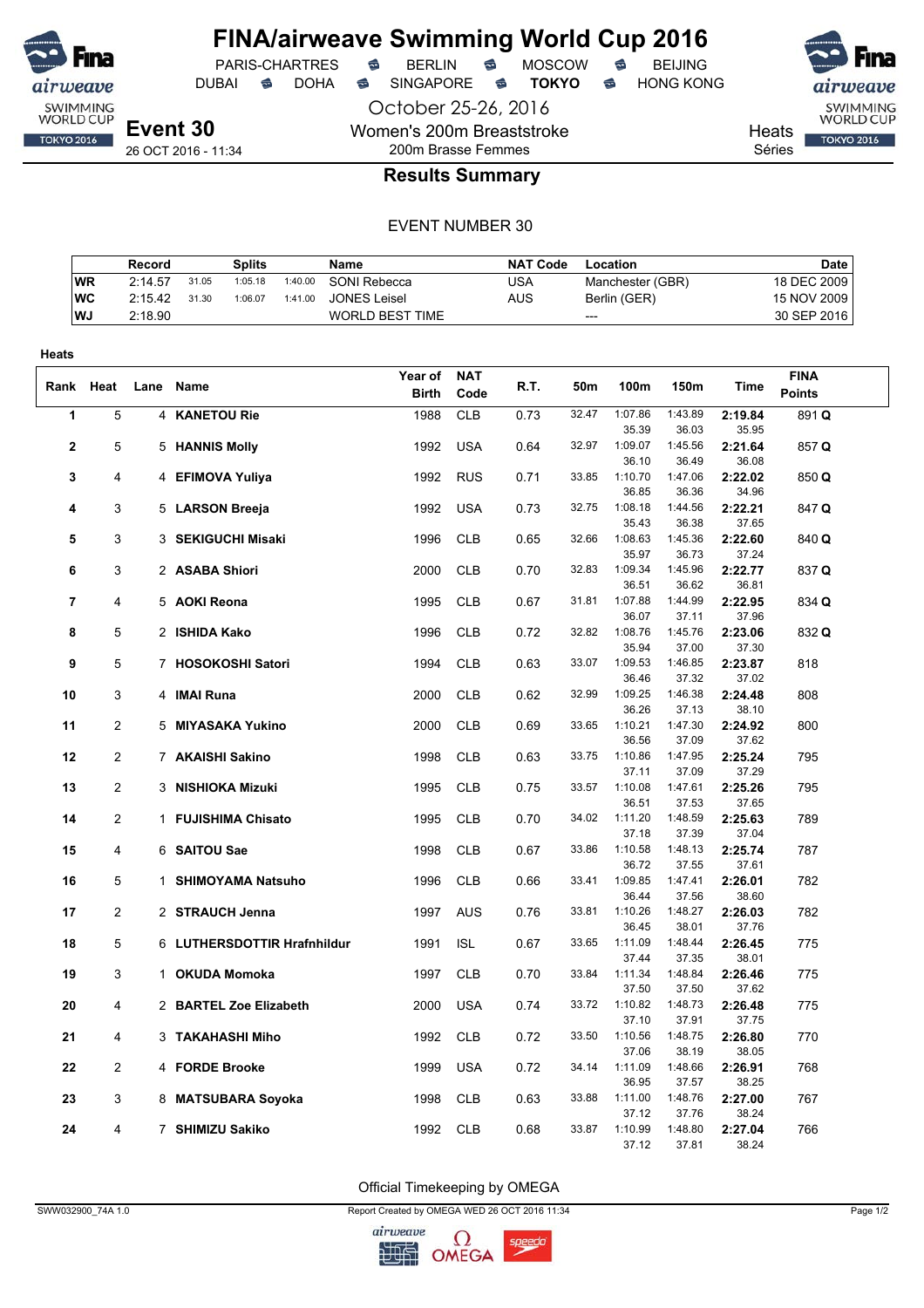

## **FINA/airweave Swimming World Cup 2016**

October 25-26, 2016

Women's 200m Breaststroke

DUBAI **S** DOHA SINGAPORE S **TOKYO** S HONG KONG

PARIS-CHARTRES **B** BERLIN **B** MOSCOW **B** BEIJING

SWIMMING<br>WORLD CUP

**TOKYO 2016** 

**Heats** Séries

**Event 30** 26 OCT 2016 - 11:34

## 200m Brasse Femmes **Results Summary**

| Rank | Heat           | Lane | Name                 | Year of<br>Birth | <b>NAT</b><br>Code | R.T. | 50m   | 100m                      | 150m                      | Time                      | <b>FINA</b><br><b>Points</b> |  |
|------|----------------|------|----------------------|------------------|--------------------|------|-------|---------------------------|---------------------------|---------------------------|------------------------------|--|
| 25   | $\overline{2}$ |      | 8 TSUDA Erina        | 2002             | <b>CLB</b>         | 0.61 | 33.86 | 1:11.04                   | 1:49.07                   | 2:27.47                   | 759                          |  |
| 26   | 3              |      | 6 YOKOTA Sao         | 2000             | <b>CLB</b>         | 0.68 | 33.66 | 37.18<br>1:11.35<br>37.69 | 38.03<br>1:49.62<br>38.27 | 38.40<br>2:27.85<br>38.23 | 754                          |  |
| 27   | 5              |      | 8 ISAKA Yuki         | 2001             | <b>CLB</b>         | 0.60 | 33.67 | 1:10.91<br>37.24          | 1:49.38<br>38.47          | 2:28.05<br>38.67          | 750                          |  |
| 28   | 3              |      | 7 NASUDA Yuuka       | 1999             | <b>CLB</b>         | 0.67 | 34.39 | 1:11.95<br>37.56          | 1:49.92<br>37.97          | 2:28.08<br>38.16          | 750                          |  |
| 29   | 5              |      | 3 WATANABE Kanako    | 1996             | <b>JPN</b>         | 0.71 | 33.41 | 1:10.81<br>37.40          | 1:49.47<br>38.66          | 2:28.49<br>39.02          | 744                          |  |
| 30   | $\overline{2}$ |      | 6 HATTORI Yuuka      | 1996             | <b>CLB</b>         | 0.75 | 33.52 | 1:10.07<br>36.55          | 1:48.09<br>38.02          | 2:29.22<br>41.13          | 733                          |  |
| 31   | 1              |      | 3 NICOL Rachel       | 1993             | CAN                | 0.68 | 33.77 | 1:11.77<br>38.00          | 1:51.44<br>39.67          | 2:29.72<br>38.28          | 726                          |  |
| 32   | 4              | 1    | <b>SUZUKI Satomi</b> | 1991             | <b>CLB</b>         | 0.64 | 33.10 | 1:11.16<br>38.06          | 1:50.84<br>39.68          | 2:31.37<br>40.53          | 702                          |  |
| 33   | 4              |      | 8 TERUKINA Shiho     | 1996             | <b>CLB</b>         | 0.62 | 33.62 | 1:11.28<br>37.66          | 1:50.29<br>39.01          | 2:31.62<br>41.33          | 699                          |  |
| 34   | 1              |      | 5 LIAO Man-Wen       | 1994             | <b>TPE</b>         | 0.72 | 33.35 | 1:11.44<br>38.09          | 1:51.53<br>40.09          | 2:32.24<br>40.71          | 690                          |  |
| 35   | 1              |      | 4 CHIDA Manami       | 1998             | <b>CLB</b>         | 0.67 | 34.90 | 1:13.94<br>39.04          | 1:53.98<br>40.04          | 2:35.02<br>41.04          | 654                          |  |

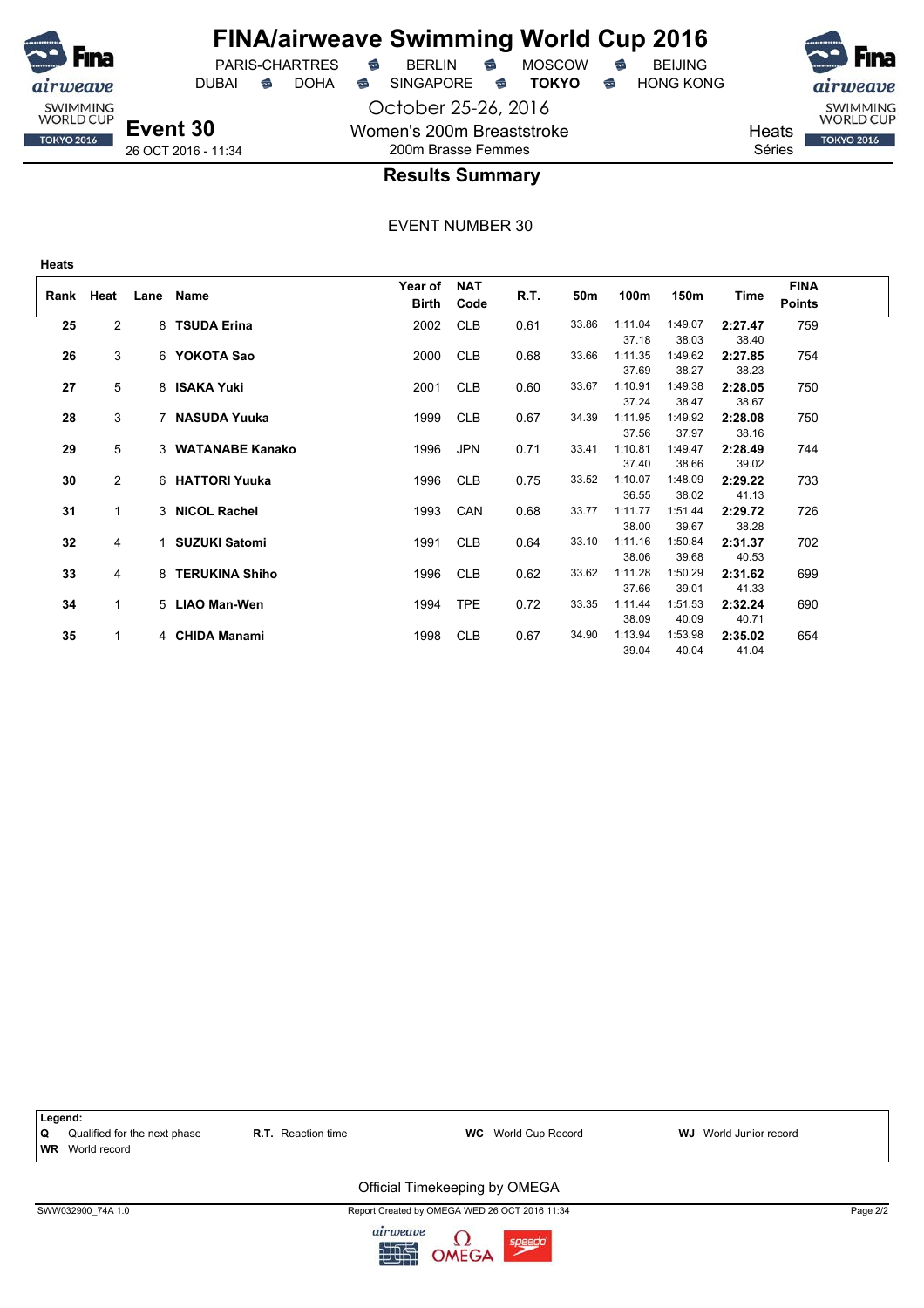

PARIS-CHARTRES **S** BERLIN S MOSCOW S

DUBAI **S** DOHA S SINGAPORE S **TOKYO** S HONG KONG

airwea SWIMMING<br>WORLD CUP **TOKYO 2016** 

Heats

### Séries

26 OCT 2016 - 11:51

## 100m 4-Nages Femmes **Results Summary**

October 25-26, 2016

Women's 100m Individual Medley

#### EVENT NUMBER 31

|           | Record | Split | Name                   | <b>NAT Code</b> | Location      | Date        |
|-----------|--------|-------|------------------------|-----------------|---------------|-------------|
| WR        | 56.67  | 25.96 | HOSSZU Katinka         | HUN             | Netanya (ISR) | 4 DEC 2015  |
| <b>WC</b> | 56.86  | 26.32 | HOSSZU Katinka         | HUN             | Dubai (UAE)   | 1 SEP 2014  |
| WJ        | 58.36  |       | <b>WORLD BEST TIME</b> |                 | $---$         | 30 SEP 2016 |
|           |        |       |                        |                 |               |             |

| <b>Heats</b>   |                |              |                        |                  |                    |      |       |                  |                              |  |
|----------------|----------------|--------------|------------------------|------------------|--------------------|------|-------|------------------|------------------------------|--|
| Rank           | Heat           | Lane         | Name                   | Year of<br>Birth | <b>NAT</b><br>Code | R.T. | 50m   | Time             | <b>FINA</b><br><b>Points</b> |  |
| 1              | 4              | 4            | <b>HOSSZU Katinka</b>  | 1989             | <b>HUN</b>         | 0.66 | 27.48 | 59.17<br>31.69   | 878 Q                        |  |
| 2              | 4              | 3            | <b>TERAMURA Miho</b>   | 1994             | <b>CLB</b>         | 0.66 | 27.66 | 59.62<br>31.96   | 858 Q                        |  |
| 3              | 3              | 4            | <b>ATKINSON Alia</b>   | 1988             | <b>JAM</b>         | 0.64 | 28.71 | 1:00.11<br>31.40 | 837 Q                        |  |
| 4              | $\overline{2}$ | 4            | <b>SEEBOHM Emily</b>   | 1992             | <b>AUS</b>         | 0.71 | 27.28 | 1:00.20<br>32.92 | 834 Q                        |  |
| 5              | 2              | 5            | <b>IKEE Rikako</b>     | 2000             | <b>CLB</b>         | 0.66 | 27.93 | 1:00.39<br>32.46 | 826 Q                        |  |
| 6              | 4              | 6            | <b>OOMOTO Rika</b>     | 1997             | <b>CLB</b>         | 0.62 | 28.02 | 1:00.71<br>32.69 | 813 Q                        |  |
| $\overline{7}$ | 4              | 5            | <b>ZAISER Lisa</b>     | 1994             | <b>AUT</b>         | 0.65 | 28.61 | 1:00.92<br>32.31 | 804 Q                        |  |
| 8              | 3              | 5            | <b>KREUNDL Lena</b>    | 1997             | <b>AUT</b>         | 0.65 | 28.44 | 1:01.14<br>32.70 | 796 Q                        |  |
| 9              | 4              | 7            | <b>SHINNO Anna</b>     | 1999             | <b>CLB</b>         | 0.56 | 28.37 | 1:01.58<br>33.21 | 779                          |  |
| 10             | $\overline{2}$ | 2            | <b>WAKAHOI Rio</b>     | 1998             | <b>CLB</b>         | 0.67 | 28.03 | 1:02.37<br>34.34 | 750                          |  |
| 11             | $\mathbf{1}$   | 3            | <b>HANUS Danielle</b>  | 1998             | CAN                | 0.69 | 28.24 | 1:02.38<br>34.14 | 749                          |  |
| 12             | 3              | $\mathbf{1}$ | <b>SASAKI Anna</b>     | 2001             | <b>CLB</b>         | 0.63 | 29.12 | 1:02.52<br>33.40 | 744                          |  |
| 13             | $\overline{2}$ | 8            | YOSHIMURA Yuuna        | 1997             | <b>CLB</b>         | 0.68 | 29.14 | 1:02.88<br>33.74 | 732                          |  |
| 14             | 3              | 7            | <b>AMANO Yurina</b>    | 1995             | <b>CLB</b>         | 0.61 | 28.44 | 1:02.91<br>34.47 | 730                          |  |
| 15             | 2              | 7            | <b>SASAHARA Serena</b> | 2000             | <b>CLB</b>         | 0.66 | 29.46 | 1:03.30<br>33.84 | 717                          |  |
| 16             | $\mathbf{1}$   | 4            | <b>CALDWELL Hilary</b> | 1991             | CAN                | 0.74 | 28.68 | 1:03.33<br>34.65 | 716                          |  |
| 17             | $\mathbf{1}$   | 6            | <b>HARKIN Abbey</b>    | 1998             | <b>AUS</b>         | 0.65 | 30.00 | 1:03.60<br>33.60 | 707                          |  |
| 18             | 2              | $\mathbf{1}$ | <b>TOMONAGA Chieko</b> | 1997             | <b>CLB</b>         | 0.60 | 29.07 | 1:03.66<br>34.59 | 705                          |  |
| 19             | 4              | 8            | <b>YAMADA Chihiro</b>  | 1996             | <b>CLB</b>         | 0.71 | 29.55 | 1:04.05<br>34.50 | 692                          |  |
| 20             | 2              | 6            | <b>VASEY Sarah</b>     | 1996             | <b>GBR</b>         | 0.66 | 30.45 | 1:04.10<br>33.65 | 691                          |  |
| 21             | 3              | 3            | <b>WATANABE Kanako</b> | 1996             | <b>JPN</b>         | 0.69 | 29.59 | 1:04.34<br>34.75 | 683                          |  |
| 22             | 3              | 8            | <b>MINODA Kana</b>     | 1996             | <b>CLB</b>         | 0.75 | 30.29 | 1:04.48<br>34.19 | 678                          |  |
| 23             | 3              | 6            | <b>ZAMORANO Africa</b> | 1998             | <b>ESP</b>         | 0.64 | 29.37 | 1:04.61<br>35.24 | 674                          |  |
| 24             | 4              | $\mathbf{1}$ | <b>KIKUCHI Yuyu</b>    | 1998             | <b>CLB</b>         | 0.68 | 29.47 | 1:04.62<br>35.15 | 674                          |  |

Official Timekeeping by OMEGA

SWW051900\_74A 1.0 Page 1/2

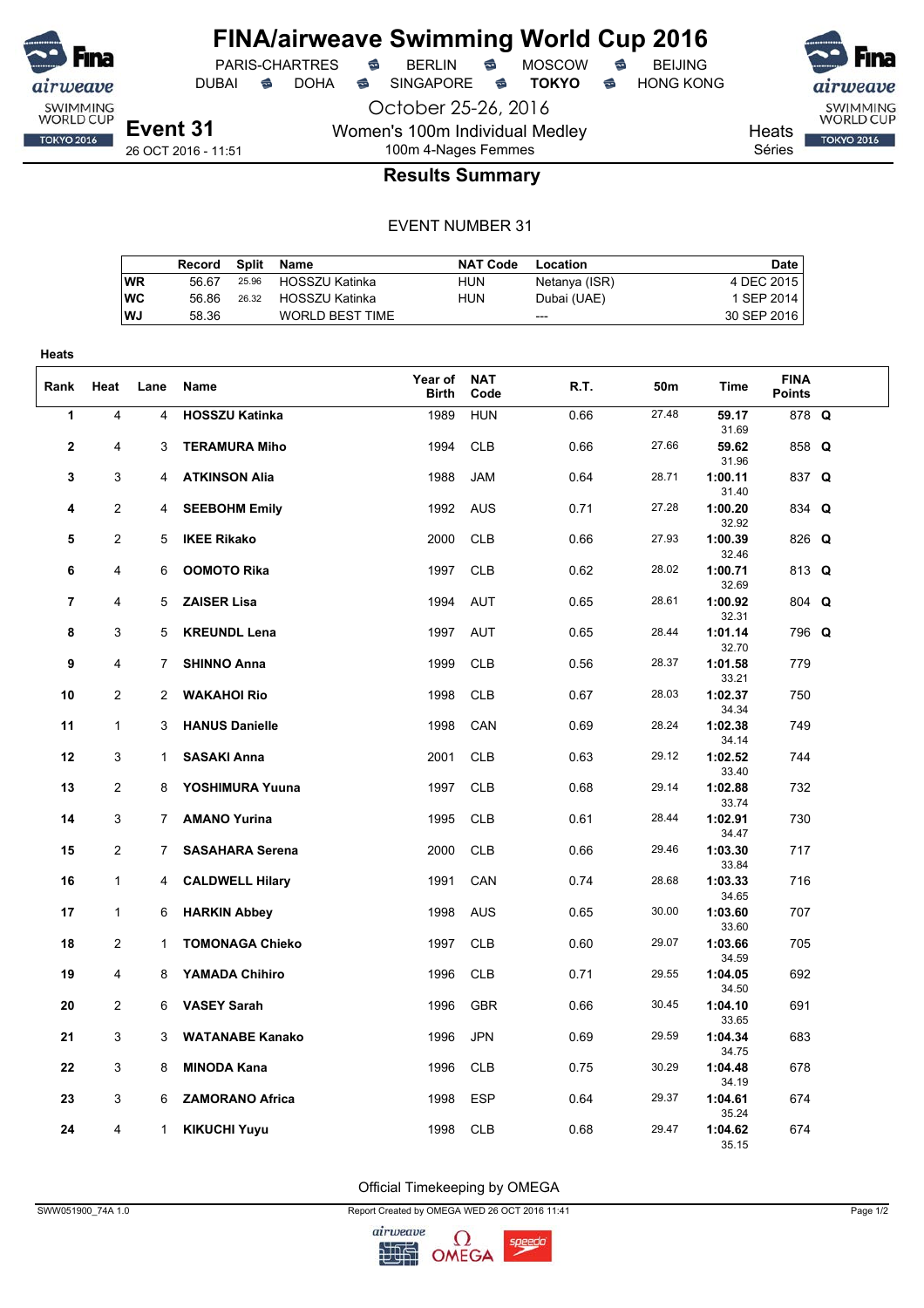

PARIS-CHARTRES **S** BERLIN S MOSCOW S

DUBAI **S** DOHA S SINGAPORE S **TOKYO** S HONG KONG

**Event 31** 26 OCT 2016 - 11:51

October 25-26, 2016 Women's 100m Individual Medley 100m 4-Nages Femmes



### **Results Summary**

EVENT NUMBER 31

| ×<br>٧<br>×<br>×<br>v.<br>۰.<br>. .<br>۰, |
|-------------------------------------------|
|-------------------------------------------|

| Rank | Heat | Lane | Name                     | Year of NAT | <b>Birth Code</b> | <b>R.T.</b> | 50m   | Time             | <b>FINA</b><br><b>Points</b> |  |
|------|------|------|--------------------------|-------------|-------------------|-------------|-------|------------------|------------------------------|--|
| 25   | 3    | 2    | <b>DEL'HOMME Laurine</b> | 1997        | <b>FRA</b>        | 0.70        | 29.54 | 1:05.29<br>35.75 | 653                          |  |
|      | 2    | 3    | <b>BUCHANAN Carla</b>    | 1995 AUS    |                   |             |       | <b>DNS</b>       |                              |  |
|      | 4    | 2    | <b>OHHASHI Yui</b>       | 1995 CLB    |                   |             |       | <b>DNS</b>       |                              |  |
|      |      | 5.   | <b>HABIB Micaela</b>     | 1997        | AUS               |             |       | <b>DSQ</b>       |                              |  |

| Legend:                    |                           |                              |                           |
|----------------------------|---------------------------|------------------------------|---------------------------|
| DNS Did not start          | <b>DSQ</b> Disqualified   | Qualified for the next phase | <b>R.T.</b> Reaction time |
| <b>WC</b> World Cup Record | WJ<br>World Junior record | <b>WR</b> World record       |                           |
|                            |                           |                              |                           |

#### Official Timekeeping by OMEGA

SWW051900\_74A 1.0 Page 2/2

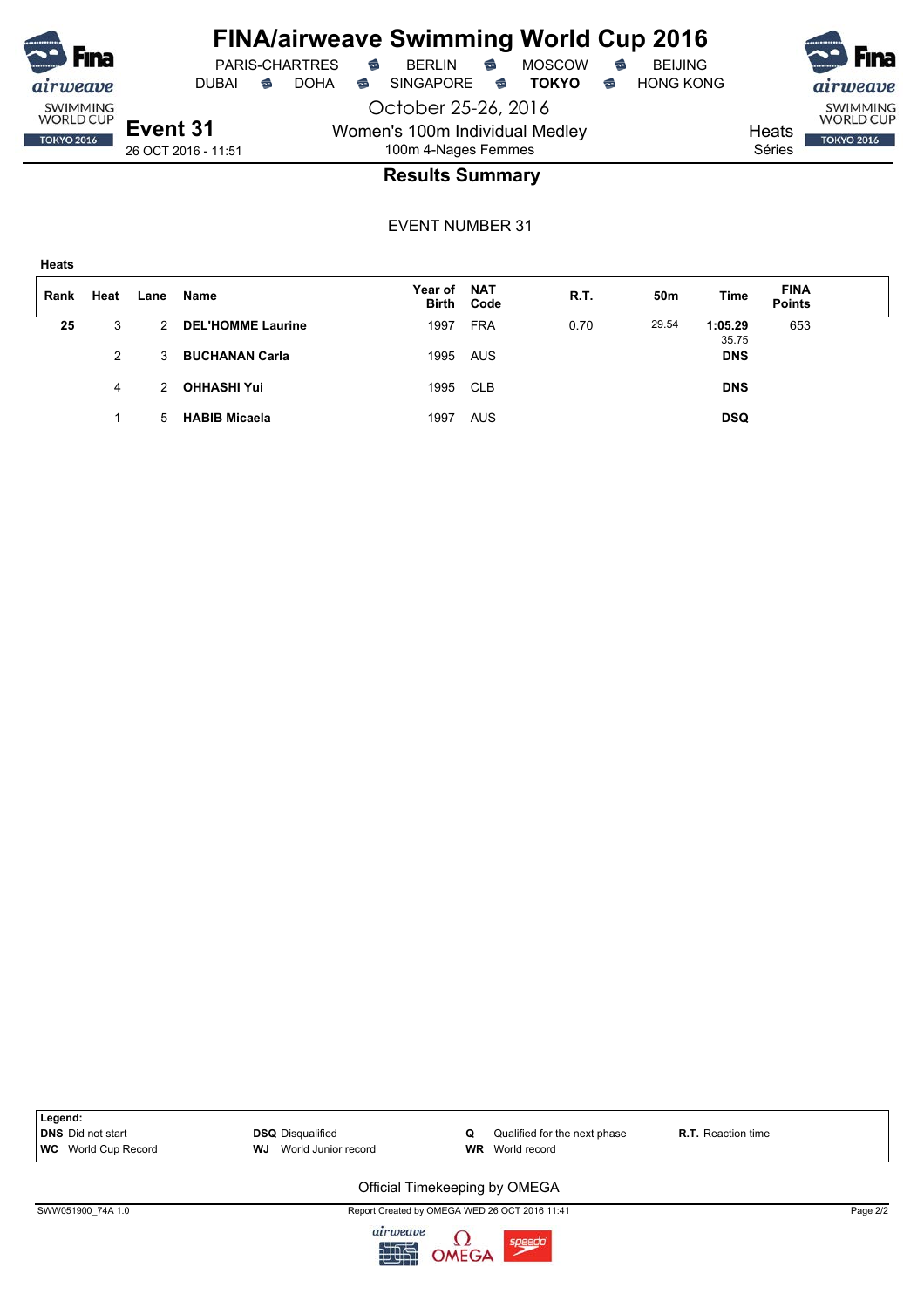

DUBAI **S** DOHA S SINGAPORE S **TOKYO** S HONG KONG

PARIS-CHARTRES **S** BERLIN S MOSCOW S

October 25-26, 2016 Men's 200m Backstroke 200m Dos Hommes



Heats

Séries

### **Results Summary**

#### EVENT NUMBER 32

|           | Record  |       | Splits |         | Name                     | <b>NAT Code</b> | Location     | Date        |
|-----------|---------|-------|--------|---------|--------------------------|-----------------|--------------|-------------|
| <b>WR</b> | 1:45.63 | 24.46 | 51.35  | 1:18.42 | <b>LARKIN Mitchell</b>   | AUS             | Sydney (AUS) | 27 NOV 2015 |
| WC        | 1:46.11 | 25.17 | 52.36  | 1:19.48 | <b>VYATCHANIN Arkady</b> | <b>SRB</b>      | Berlin (GER) | 15 NOV 2009 |
| l WJ      | 1:48.86 |       |        |         | WORLD BEST TIME          |                 | ---          | 30 SEP 2016 |

| Heats          |                |      |                       |              |            |      |       |                |                  |                  |               |
|----------------|----------------|------|-----------------------|--------------|------------|------|-------|----------------|------------------|------------------|---------------|
|                |                |      |                       | Year of      | <b>NAT</b> |      |       |                |                  |                  | <b>FINA</b>   |
| Rank Heat      |                | Lane | Name                  | <b>Birth</b> | Code       | R.T. | 50m   | 100m           | 150m             | Time             | <b>Points</b> |
| 1              | 4              |      | 4 KANEKO Masaki       | 1992         | <b>CLB</b> | 0.61 | 25.93 | 53.38          | 1:22.46          | 1:51.93          | 840 Q         |
|                |                |      |                       |              |            |      |       | 27.45          | 29.08            | 29.47            |               |
| $\overline{2}$ | 5              |      | 4 LARKIN Mitchell     | 1993         | <b>AUS</b> | 0.64 | 26.16 | 54.76          | 1:24.14          | 1:52.99          | 817Q          |
|                |                |      |                       |              |            |      |       | 28.60          | 29.38            | 28.85            |               |
| 3              | 4              |      | 6 EDO Yuuma           | 1993         | <b>CLB</b> | 0.58 | 26.61 | 55.59          | 1:24.74          | 1:53.57          | 804 Q         |
|                |                |      |                       |              |            |      |       | 28.98          | 29.15            | 28.83            |               |
| 4              | 3              |      | 4 PINZON GARCIA Omar  | 1989         | COL        | 0.53 | 26.59 | 55.30<br>28.71 | 1:24.71<br>29.41 | 1:53.92<br>29.21 | 797 Q         |
| 5              | 4              |      |                       | 1991         | <b>CLB</b> | 0.58 | 26.85 | 55.80          | 1:25.12          | 1:54.24          | 790 Q         |
|                |                |      | 5 MATSUBARA Hayate    |              |            |      |       | 28.95          | 29.32            | 29.12            |               |
| 6              | 4              |      | 7 NISHIMURA Syunya    | 1994         | <b>CLB</b> | 0.59 | 26.97 | 56.50          | 1:25.84          | 1:54.65          | 782 Q         |
|                |                |      |                       |              |            |      |       | 29.53          | 29.34            | 28.81            |               |
| $\overline{7}$ | 5              |      | 3 GLINTA Robert       | 1997         | <b>ROU</b> | 0.62 | 27.09 | 55.80          | 1:25.49          | 1:54.75          | 780 Q         |
|                |                |      |                       |              |            |      |       | 28.71          | 29.69            | 29.26            |               |
| 8              | 2              |      | 3 HOTTA Meguru        | 1997         | <b>CLB</b> | 0.55 | 26.56 | 55.47          | 1:25.20          | 1:55.41          | 766 Q         |
|                |                |      |                       |              |            |      |       | 28.91          | 29.73            | 30.21            |               |
| 9              | 3              |      | 7 YAMAMOTO Haruto     | 1998         | <b>CLB</b> | 0.51 | 26.71 | 55.86          | 1:25.81          | 1:55.52          | 764           |
|                |                |      |                       |              |            |      |       | 29.15          | 29.95            | 29.71            |               |
| 10             | 4              |      | 1 BEACH Clark Gregory | 1999         | <b>USA</b> | 0.66 | 27.59 | 57.19          | 1:26.61          | 1:55.69          | 761           |
|                |                |      |                       |              |            |      |       | 29.60          | 29.42            | 29.08            |               |
| 11             | 5              |      | 2 OHASHI Akio         | 1997         | <b>CLB</b> | 0.60 | 27.07 | 56.10          | 1:25.79          | 1:55.98          | 755           |
|                |                |      |                       |              |            |      | 27.46 | 29.03<br>56.73 | 29.69            | 30.19            |               |
| 12             | 3              |      | 2 TAKASHIMA You       | 1994         | <b>CLB</b> | 0.55 |       | 29.27          | 1:26.70<br>29.97 | 1:56.24<br>29.54 | 750           |
| 13             | 3              |      | 3 TANAKA Einosuke     | 1998         | <b>CLB</b> | 0.57 | 27.14 | 56.30          | 1:26.15          | 1:56.74          | 740           |
|                |                |      |                       |              |            |      |       | 29.16          | 29.85            | 30.59            |               |
| 14             | $\overline{2}$ |      | 4 ORANGE Maxence      | 1998         | <b>FRA</b> | 0.63 | 28.02 | 57.62          | 1:27.55          | 1:56.79          | 739           |
|                |                |      |                       |              |            |      |       | 29.60          | 29.93            | 29.24            |               |
| 15             | 5              |      | 6 NAITOU Ryota        | 1997         | <b>CLB</b> | 0.63 | 27.02 | 57.00          | 1:27.47          | 1:56.85          | 738           |
|                |                |      |                       |              |            |      |       | 29.98          | 30.47            | 29.38            |               |
| 16             | 5              |      | 8 KANEKO Yuutarou     | 1997         | <b>CLB</b> | 0.57 | 28.02 | 58.14          | 1:27.23          | 1:56.94          | 737           |
|                |                |      |                       |              |            |      |       | 30.12          | 29.09            | 29.71            |               |
| 17             | 3              |      | 5 EDMONDS Ben         | 1991         | <b>AUS</b> | 0.57 | 27.36 | 57.11          | 1:27.27          | 1:57.26          | 730           |
|                |                |      |                       |              |            |      |       | 29.75          | 30.16            | 29.99            |               |
| 18             | 5              |      | 7 LEWIS Hayden        | 1995         | <b>AUS</b> | 0.64 | 27.46 | 57.05<br>29.59 | 1:27.37<br>30.32 | 1:57.29<br>29.92 | 730           |
| 19             | 4              |      | 3 KATZ Austin         | 1999         | <b>USA</b> | 0.70 | 27.82 | 57.60          | 1:28.03          | 1:57.49          | 726           |
|                |                |      |                       |              |            |      |       | 29.78          | 30.43            | 29.46            |               |
| 20             | 1              |      | 3 RYU Hiroki          | 1997         | <b>CLB</b> | 0.71 | 27.58 | 57.94          | 1:28.54          | 1:57.65          | 723           |
|                |                |      |                       |              |            |      |       | 30.36          | 30.60            | 29.11            |               |
| 21             | 4              |      | 2 KUROSAWA Takumi     | 1996         | <b>CLB</b> | 0.60 | 27.85 | 58.06          | 1:28.45          | 1:57.84          | 720           |
|                |                |      |                       |              |            |      |       | 30.21          | 30.39            | 29.39            |               |
| 22             | 2              |      | 6 AKASAKA Kenta       | 1999         | <b>CLB</b> | 0.52 | 27.93 | 58.03          | 1:28.66          | 1:58.33          | 711           |
|                |                |      |                       |              |            |      |       | 30.10          | 30.63            | 29.67            |               |
| 23             | 2              |      | 2 INO Ryuka           | 1999         | <b>CLB</b> | 0.60 | 27.46 | 57.35          | 1:27.43          | 1:58.41          | 709           |
|                |                |      |                       |              |            |      |       | 29.89          | 30.08            | 30.98            |               |
| 24             | $\overline{2}$ |      | 5 YASUI Kento         | 1999         | <b>CLB</b> | 0.62 | 27.59 | 57.57          | 1:27.89          | 1:58.62          | 706           |
|                |                |      |                       |              |            |      |       | 29.98          | 30.32            | 30.73            |               |

Official Timekeeping by OMEGA

SWM042900\_74A 1.0 Page 1/2

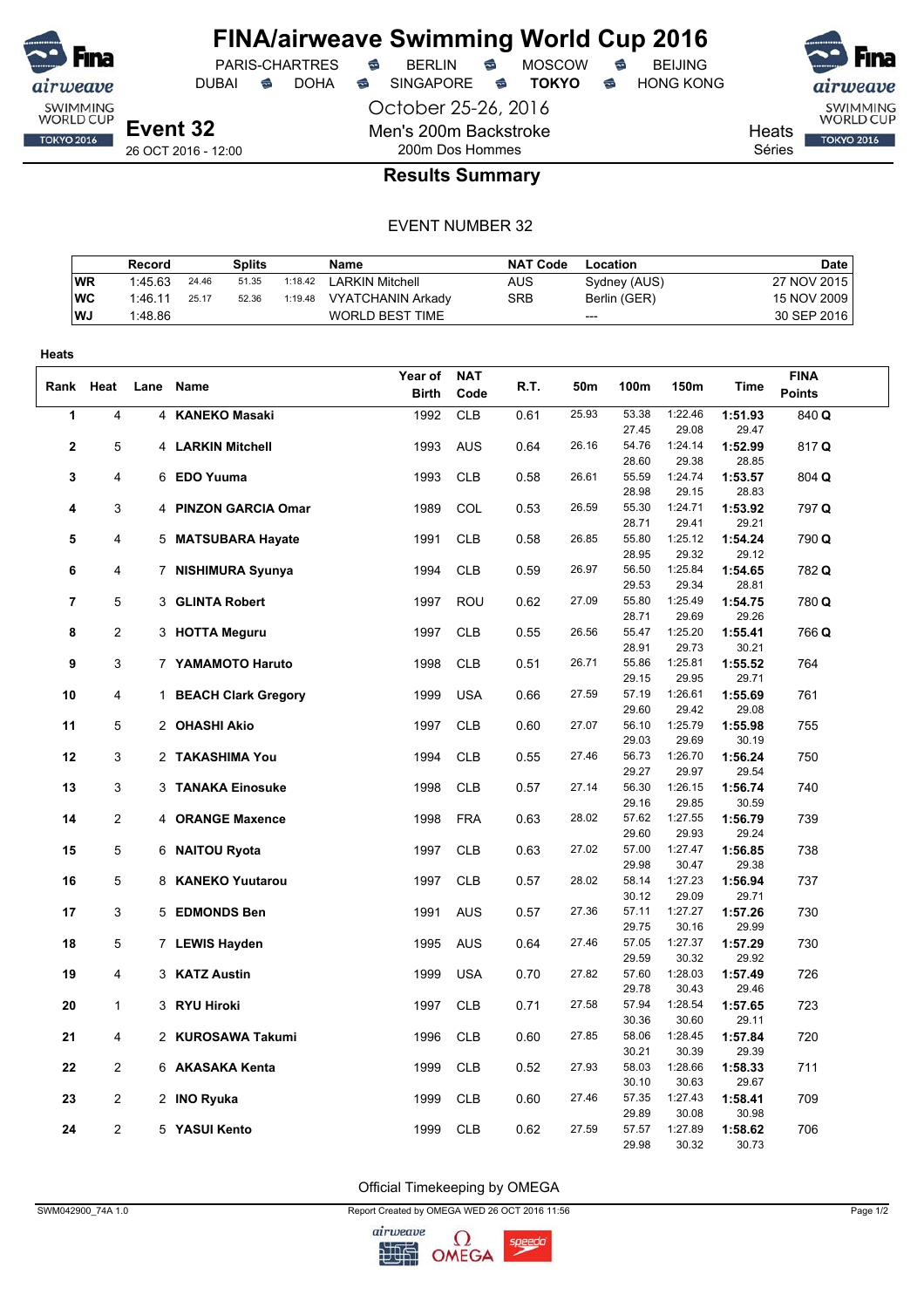

## **FINA/airweave Swimming World Cup 2016** PARIS-CHARTRES **B** BERLIN **B** MOSCOW **B** BEIJING

DUBAI **S** DOHA SINGAPORE S **TOKYO** S HONG KONG

October 25-26, 2016 Men's 200m Backstroke 200m Dos Hommes



### **Results Summary**

EVENT NUMBER 32

| Rank | Heat           | Lane | Name                     | Year of      | <b>NAT</b> | R.T. | 50m   | 100m    | 150m    | Time       | <b>FINA</b>   |  |
|------|----------------|------|--------------------------|--------------|------------|------|-------|---------|---------|------------|---------------|--|
|      |                |      |                          | <b>Birth</b> | Code       |      |       |         |         |            | <b>Points</b> |  |
| 25   | 3              |      | 6 SUNAMA Keita           | 1995         | <b>CLB</b> | 0.56 | 26.79 | 56.19   | 1:27.92 | 1:59.09    | 697           |  |
|      |                |      |                          |              |            |      |       | 29.40   | 31.73   | 31.17      |               |  |
| 26   | 3              | 1    | <b>ISONO Hiroki</b>      | 1995         | <b>CLB</b> | 0.61 | 27.73 | 57.80   | 1:28.60 | 1:59.12    | 697           |  |
|      |                |      |                          |              |            |      |       | 30.07   | 30.80   | 30.52      |               |  |
| 27   | $\mathbf{1}$   |      | 5 KISHITA Daisuke        | 1998         | <b>CLB</b> | 0.56 | 27.59 | 57.92   | 1:28.89 | 1:59.27    | 694           |  |
|      |                |      |                          |              |            |      |       | 30.33   | 30.97   | 30.38      |               |  |
| 28   | $\overline{2}$ |      | 7 LUDLOW Tristan         | 1997         | <b>AUS</b> | 0.63 | 27.96 | 58.09   | 1:28.81 | 1:59.52    | 690           |  |
|      |                |      |                          |              |            |      |       | 30.13   | 30.72   | 30.71      |               |  |
| 29   | 4              |      | 8 KAWASHIMA Ryuichi      | 1995         | <b>CLB</b> | 0.51 | 27.79 | 58.41   | 1:29.12 | 1:59.55    | 689           |  |
|      |                |      |                          |              |            |      |       | 30.62   | 30.71   | 30.43      |               |  |
| 30   | 3              | 8    | <b>ENDOU Syunya</b>      | 1995         | <b>CLB</b> | 0.54 | 27.29 | 57.25   | 1:28.56 | 1:59.74    | 686           |  |
|      |                |      |                          |              |            |      |       | 29.96   | 31.31   | 31.18      |               |  |
| 31   | $\overline{2}$ | 8    | <b>KISAKA Kaede</b>      | 1996         | <b>CLB</b> | 0.62 | 27.42 | 57.39   | 1:28.33 | 2:00.24    | 677           |  |
|      |                |      |                          |              |            |      |       | 29.97   | 30.94   | 31.91      |               |  |
| 32   | $\overline{2}$ | 1    | <b>ENDOU Syuto</b>       | 2000         | <b>CLB</b> | 0.66 | 28.25 | 58.21   | 1:29.18 | 2:00.29    | 677           |  |
|      |                |      |                          |              |            |      |       | 29.96   | 30.97   | 31.11      |               |  |
| 33   | 5              | 1    | <b>KAWABATA Hiromasa</b> | 1998         | <b>CLB</b> | 0.69 | 27.21 | 57.31   | 1:28.02 | 2:00.96    | 665           |  |
|      |                |      |                          |              |            |      |       | 30.10   | 30.71   | 32.94      |               |  |
| 34   | $\mathbf{1}$   |      | 4 GRIESHOP Sean          | 1998         | <b>USA</b> | 0.66 | 28.83 | 59.92   | 1:31.86 | 2:02.85    | 635           |  |
|      |                |      |                          |              |            |      |       | 31.09   | 31.94   | 30.99      |               |  |
| 35   | $\mathbf{1}$   |      | 6 LOW Malcolm            | 1997         | SIN        | 0.60 | 28.89 | 1:00.40 | 1:31.95 | 2:03.15    | 631           |  |
|      |                |      |                          |              |            |      |       | 31.51   | 31.55   | 31.20      |               |  |
| 36   | $\mathbf{1}$   |      | 2 HUANG Chun-Wei         | 2001         | <b>TPE</b> | 0.68 | 33.12 | 1:10.35 | 1:48.95 | 2:27.10    | 370           |  |
|      |                |      |                          |              |            |      |       | 37.23   | 38.60   | 38.15      |               |  |
|      | 5              |      | 5 HURLEY Bobby           | 1988         | AUS        |      |       |         |         | <b>DNS</b> |               |  |



### Official Timekeeping by OMEGA

SWM042900\_74A 1.0 Report Created by OMEGA WED 26 OCT 2016 11:56 Page 2/2

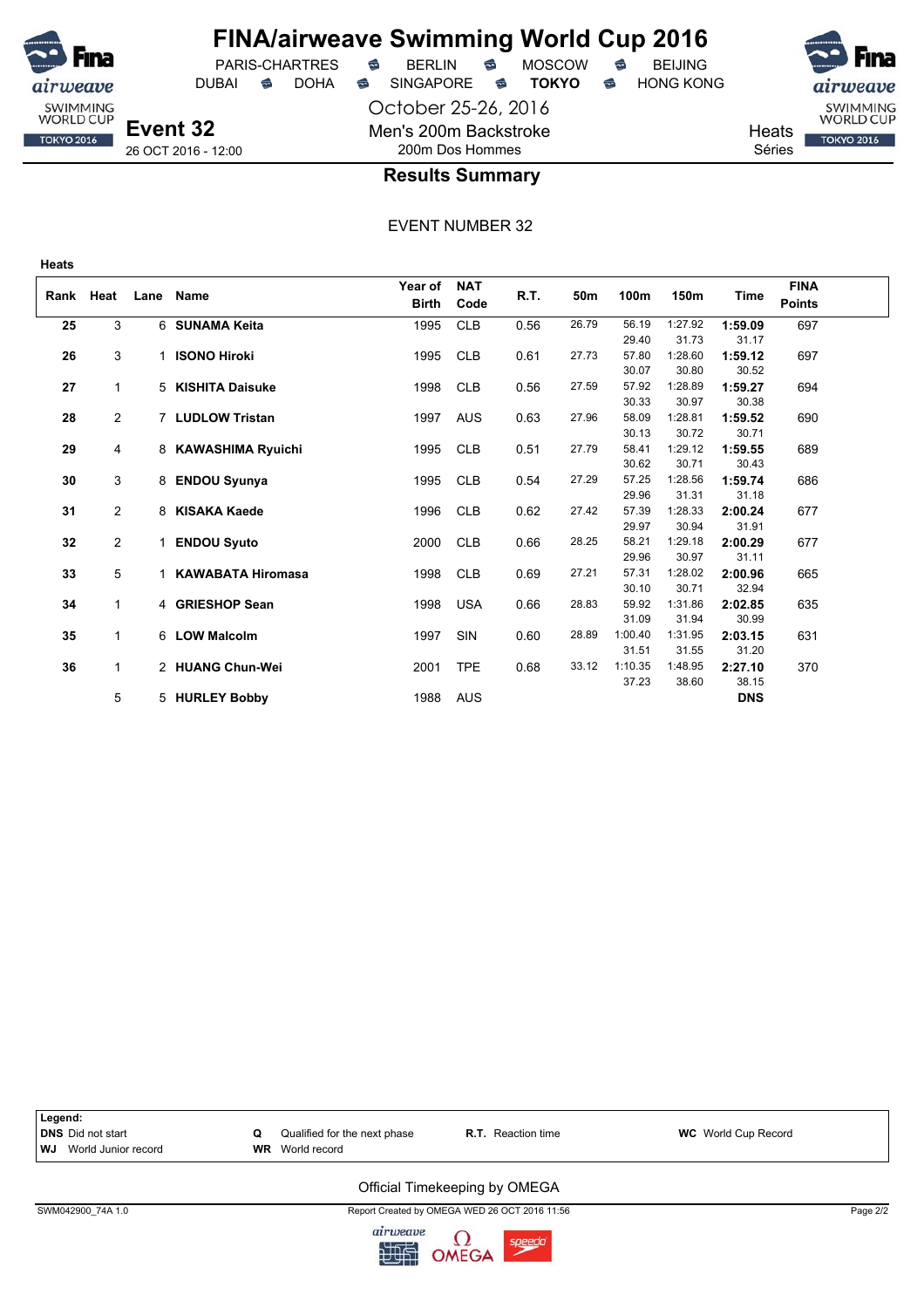

## **FINA/airweave Swimming World Cup 2016**<br>PARIS-CHARTRES **& BERLIN & MOSCOW & BEIJING** PARIS-CHARTRES **S** BERLIN S MOSCOW S

DUBAI **S** DOHA S SINGAPORE S **TOKYO** S HONG KONG

October 25-26, 2016 Women's 50m Butterfly

SWIMMING<br>WORLD CUP

Heats Séries

**TOKYO 2016** 

26 OCT 2016 - 12:15

## **Results Summary**

50m Papillon Femmes

|    | Record Name |                            | <b>NAT Code</b> | Location        | <b>Date</b> |
|----|-------------|----------------------------|-----------------|-----------------|-------------|
| WR |             | 24.38 ALSHAMMAR Therese    | SWE             | Singapore (SIN) | 22 NOV 2009 |
| wс |             | 24.38 ALSHAMMAR Therese    | <b>SWE</b>      | Singapore (SIN) | 22 NOV 2009 |
| WJ |             | 26.05 PERMIAKOVA Elizaveta | <b>RUS</b>      | Kazan (RUS)     | 10 NOV 2015 |

| Heats          |                |                |                               |                         |                    |      |             |                              |   |
|----------------|----------------|----------------|-------------------------------|-------------------------|--------------------|------|-------------|------------------------------|---|
| Rank           | Heat           | Lane           | <b>Name</b>                   | Year of<br><b>Birth</b> | <b>NAT</b><br>Code | R.T. | <b>Time</b> | <b>FINA</b><br><b>Points</b> |   |
| 1              | 5              | 3              | <b>WORRELL Kelsi</b>          | 1994                    | <b>USA</b>         | 0.65 | 26.06       | 818                          | Q |
| $\overline{2}$ | 5              | 4              | <b>IKEE Rikako</b>            | 2000                    | <b>CLB</b>         | 0.64 | 26.31       | 795 Q                        |   |
| 3              | 4              | 4              | <b>SEEBOHM Emily</b>          | 1992                    | <b>AUS</b>         | 0.68 | 26.39       | 788                          | Q |
| 4              | 6              | 4              | <b>OTTESEN Jeanette</b>       | 1987                    | <b>DEN</b>         | 0.66 | 26.50       | 778 Q                        |   |
| 5              | 5              | 5              | <b>ATKINSON Alia</b>          | 1988                    | <b>JAM</b>         | 0.65 | 26.54       | 775                          | Q |
| 6              | 4              | 5              | <b>SAVARD Katerine</b>        | 1993                    | CAN                | 0.66 | 26.59       | 770                          | Q |
| $\overline{7}$ | 5              | 6              | <b>KOBAYASHI Asuka</b>        | 1992                    | <b>CLB</b>         | 0.59 | 26.68       | 763 Q                        |   |
| 8              | 4              | $\overline{2}$ | <b>HIRAYAMA Yukina</b>        | 1995                    | <b>CLB</b>         | 0.72 | 26.71       | 760 Q                        |   |
| 9              | 5              | 2              | <b>LIN Xintong</b>            | 2000                    | <b>CHN</b>         | 0.77 | 26.75       | 757                          |   |
| 10             | 6              | $\overline{c}$ | <b>SZE Hang Yu</b>            | 1988                    | <b>HKG</b>         | 0.71 | 26.87       | 746                          |   |
| 11             | 4              | 3              | <b>YAMANE Yui</b>             | 1994                    | <b>CLB</b>         | 0.67 | 26.92       | 742                          |   |
| 12             | 3              | $\overline{2}$ | <b>YABU Hitomi</b>            | 1993                    | <b>CLB</b>         | 0.62 | 26.99       | 737                          |   |
| 12             | 5              | 7              | YAMAKAWA Inoha                | 2000                    | <b>CLB</b>         | 0.65 | 26.99       | 737                          |   |
| 14             | 6              | 3              | <b>GROVES Madeline</b>        | 1995                    | <b>AUS</b>         | 0.73 | 27.01       | 735                          |   |
| 15             | 6              | $\overline{7}$ | <b>MERRELL Eva</b>            | 2000                    | <b>USA</b>         |      | 27.05       | 732                          |   |
| 16             | 3              | 5              | <b>IITSUKA Chiharu</b>        | 2001                    | <b>CLB</b>         | 0.65 | 27.14       | 724                          |   |
| 17             | 6              | 6              | <b>OLDSEN Ellysia</b>         | 1995                    | <b>AUS</b>         | 0.70 | 27.15       | 724                          |   |
| 18             | 4              | 6              | <b>WU Yue</b>                 | 1997                    | <b>CHN</b>         | 0.66 | 27.17       | 722                          |   |
| 19             | $\overline{c}$ | 6              | <b>SMITH Regan Elisabeth</b>  | 2002                    | <b>USA</b>         |      | 27.26       | 715                          |   |
| 20             | 3              | 4              | <b>SEKURA Misato</b>          | 1993                    | <b>CLB</b>         | 0.58 | 27.30       | 712                          |   |
| 21             | 3              | 6              | <b>UNUMA Ayano</b>            | 1995                    | <b>CLB</b>         | 0.62 | 27.32       | 710                          |   |
| 21             | 4              | 7              | <b>HOSODA Rino</b>            | 1995                    | <b>CLB</b>         | 0.55 | 27.32       | 710                          |   |
| 23             | 3              | 1              | <b>YABU Misuzu</b>            | 1996                    | <b>CLB</b>         | 0.61 | 27.33       | 709                          |   |
| 23             | 6              | 8              | <b>SHINNO Anna</b>            | 1999                    | <b>CLB</b>         | 0.65 | 27.33       | 709                          |   |
| 25             | 6              | $\mathbf{1}$   | <b>SAITOU Rina</b>            | 1995                    | <b>CLB</b>         | 0.61 | 27.36       | 707                          |   |
| 26             | 2              | 3              | <b>FUKAYA Mai</b>             | 1996                    | <b>CLB</b>         | 0.65 | 27.54       | 693                          |   |
| 27             | $\overline{2}$ | $\overline{c}$ | <b>KOIKE Shion</b>            | 1997                    | <b>CLB</b>         | 0.76 | 27.57       | 691                          |   |
| 28             | 4              | 1              | <b>MATSUDA Shiho</b>          | 1991                    | <b>CLB</b>         | 0.69 | 27.62       | 687                          |   |
| 29             | 3              | $\overline{7}$ | <b>TAKAGI Miharu</b>          | 1994                    | <b>CLB</b>         | 0.63 | 27.66       | 684                          |   |
| 30             | 4              | 8              | <b>KREUNDL Lena</b>           | 1997                    | <b>AUT</b>         | 0.60 | 27.72       | 680                          |   |
| 31             | 2              | 1              | <b>WILLIAMS Zoe</b>           | 1995                    | <b>AUS</b>         | 0.74 | 27.79       | 675                          |   |
| 32             | 3              | 8              | <b>KURASHINA Mizuki</b>       | 1999                    | <b>CLB</b>         | 0.52 | 27.83       | 672                          |   |
| 33             | 3              | 3              | <b>TANAKA Aki</b>             | 1995                    | <b>CLB</b>         | 0.62 | 27.86       | 670                          |   |
| 34             | 1              | 3              | <b>BARTEL Zoe Elizabeth</b>   | 2000                    | <b>USA</b>         | 0.67 | 27.90       | 667                          |   |
| 34             | $\mathbf{1}$   | 4              | <b>NORDMANN Lucie</b>         | 2000                    | <b>USA</b>         | 0.71 | 27.90       | 667                          |   |
| 36             | 2              | 5              | LIN Pei Wun                   | 1999                    | <b>TPE</b>         | 0.74 | 28.01       | 659                          |   |
| 37             | $\mathbf{1}$   | 6              | <b>DEL'HOMME Laurine</b>      | 1997                    | <b>FRA</b>         | 0.67 | 28.02       | 658                          |   |
| 37             | 5              | 1              | <b>AMANO Yurina</b>           | 1995                    | <b>CLB</b>         | 0.64 | 28.02       | 658                          |   |
| 39             | 2              | 8              | <b>HANUS Danielle</b>         | 1998                    | CAN                | 0.70 | 28.04       | 657                          |   |
| 40             | 5              | 8              | <b>OHKURO Maiko</b>           | 1995                    | <b>CLB</b>         | 0.66 | 28.05       | 656                          |   |
| 41             | $\mathbf{1}$   | 5              | <b>GOEDERS Anya</b>           | 2000                    | <b>USA</b>         | 0.69 | 28.24       | 643                          |   |
| 42             | $\overline{c}$ | 7              | <b>HECHENBICHLER Caroline</b> | 2000                    | <b>AUT</b>         | 0.73 | 28.30       | 639                          |   |
| 43             | 1              | $\overline{c}$ | LIU Chia-Ling                 | 1997                    | <b>TPE</b>         | 0.62 | 29.62       | 557                          |   |

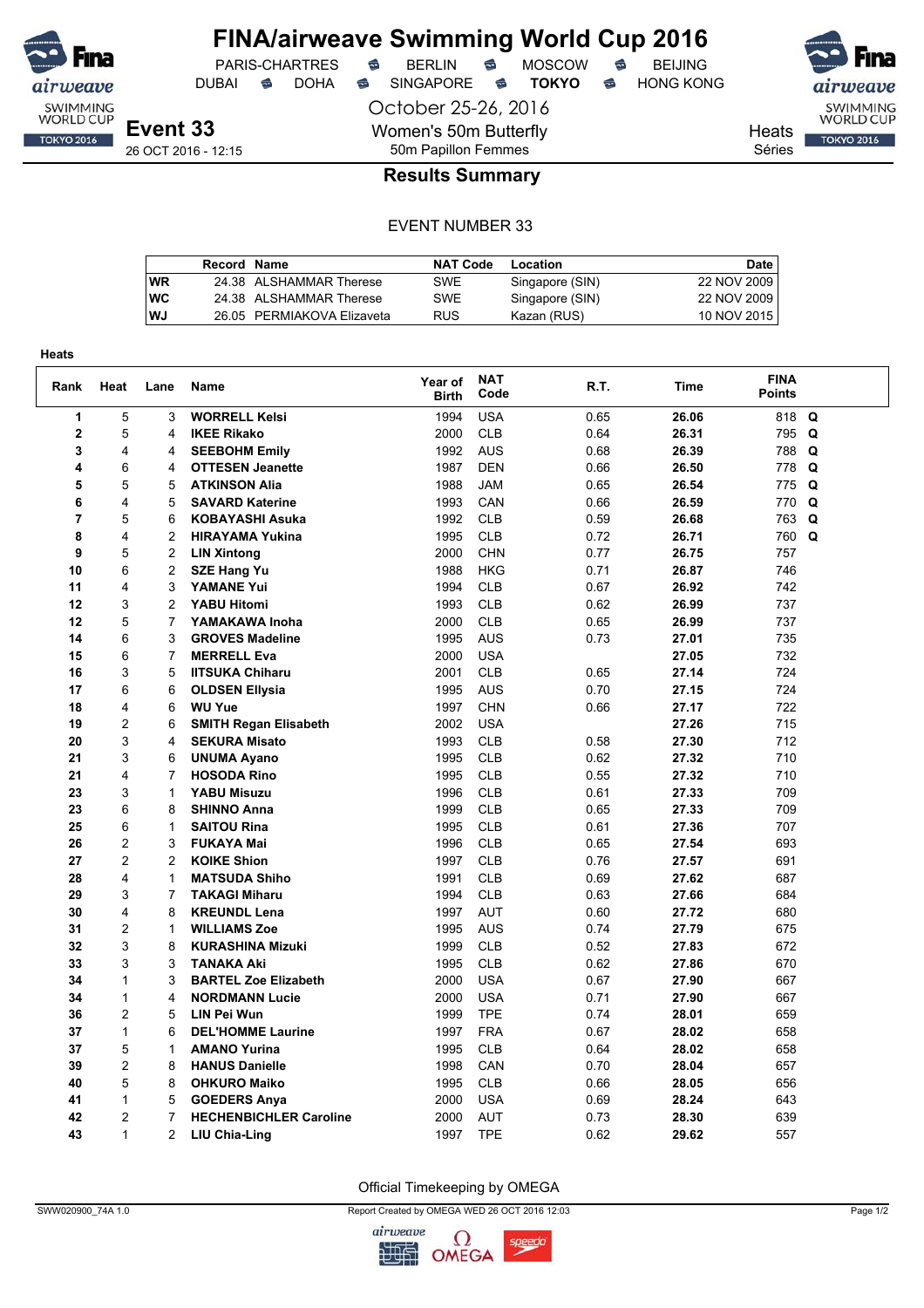| $\sim$                              |                     |   |                       |   | <b>FINA/airweave Swimming World Cup 2016</b> |           |               |   |                  |        |                                     |
|-------------------------------------|---------------------|---|-----------------------|---|----------------------------------------------|-----------|---------------|---|------------------|--------|-------------------------------------|
| Fina                                |                     |   | <b>PARIS-CHARTRES</b> | ⇔ | <b>BERLIN</b>                                | €         | <b>MOSCOW</b> | € | <b>BEIJING</b>   |        | <b>Fina</b>                         |
| airweave                            | <b>DUBAL</b>        | ⇔ | <b>DOHA</b>           | ⇔ | <b>SINGAPORE</b>                             | $\approx$ | <b>TOKYO</b>  | € | <b>HONG KONG</b> |        | airweave                            |
| <b>SWIMMING</b><br><b>WORLD CUP</b> |                     |   |                       |   | October 25-26, 2016                          |           |               |   |                  |        | <b>SWIMMING</b><br><b>WORLD CUP</b> |
| <b>TOKYO 2016</b>                   | Event 33            |   |                       |   | Women's 50m Butterfly                        |           |               |   |                  | Heats  | <b>TOKYO 2016</b>                   |
|                                     | 26 OCT 2016 - 12:15 |   |                       |   | 50m Papillon Femmes                          |           |               |   |                  | Séries |                                     |
|                                     |                     |   |                       |   | <b>Doculte Summany</b>                       |           |               |   |                  |        |                                     |

### **Results Summary**

EVENT NUMBER 33

**Heats**

| Rank | Heat | Lane | Name                  | Year of<br><b>Birth</b> | <b>NAT</b><br>Code | R.T. | Time       | <b>FINA</b><br><b>Points</b> |
|------|------|------|-----------------------|-------------------------|--------------------|------|------------|------------------------------|
|      |      | 4    | <b>CHAN Marina</b>    | 1997                    | SIN                |      | <b>DNS</b> |                              |
|      |      |      | <b>HOSSZU Katinka</b> | 1989                    | HUN                |      | <b>DNS</b> |                              |



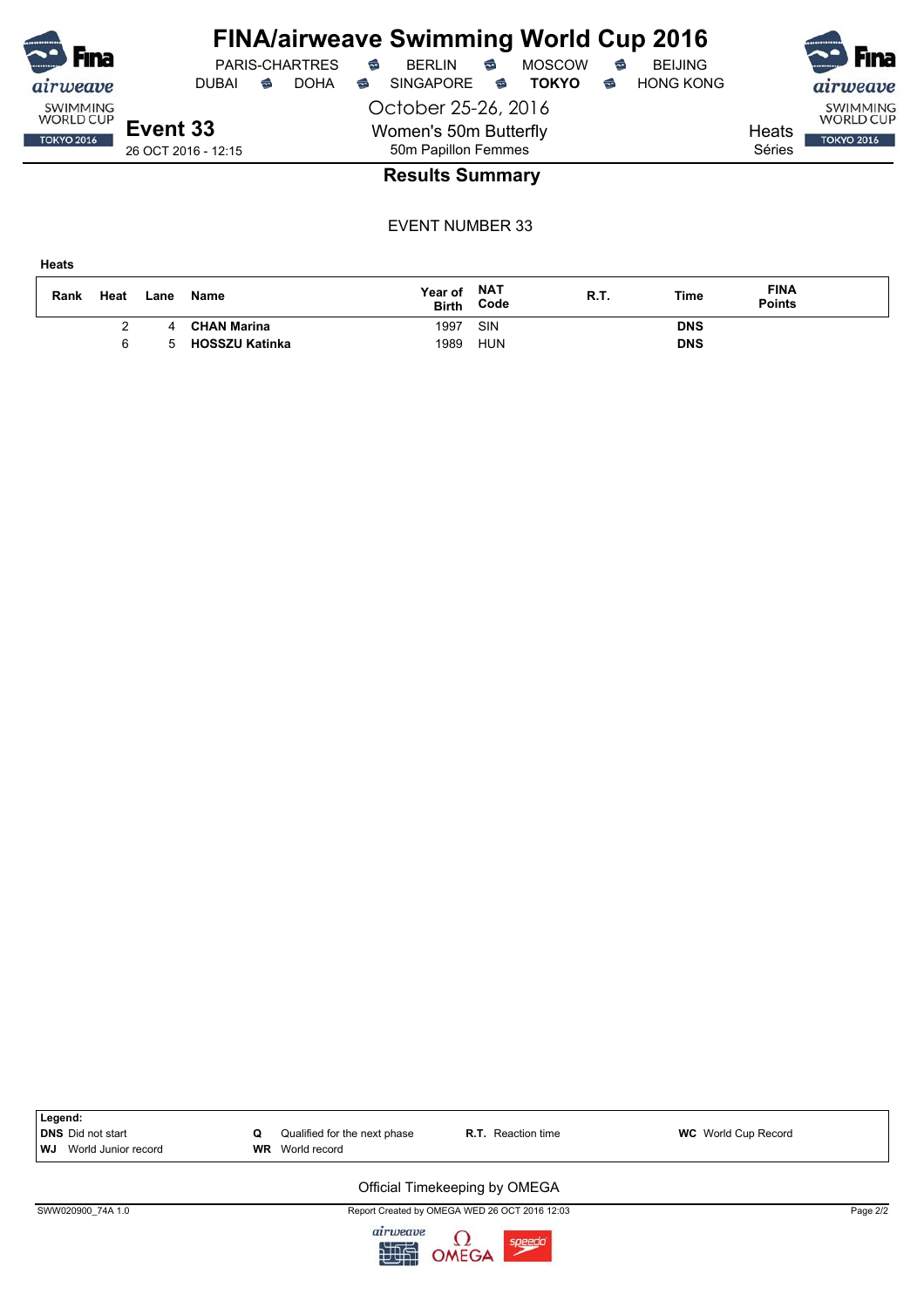

DUBAI **S** DOHA S SINGAPORE S **TOKYO** S HONG KONG

PARIS-CHARTRES **S** BERLIN S MOSCOW S

October 25-26, 2016 Men's 1500m Freestyle 1500m Nage Libre Hommes

SWIMMING<br>WORLD CUP

Série(s) lente(s)

## Slowest Heat(s) **TOKYO 2016**

26 OCT 2016 - 12:25

### **Results Summary**

#### EVENT NUMBER 35

|           | Record   |       | Splits  |         | Name                         | <b>NAT Code</b> | Location        | Date        |
|-----------|----------|-------|---------|---------|------------------------------|-----------------|-----------------|-------------|
| <b>WR</b> | 14:08.06 | 53.73 | 1:50.07 | 3:44.02 | 7:31.33 PALTRINIERI Gregorio | ITA             | Netanya (ISR)   | 4 DEC 2015  |
| ∣WC       | 14:15.49 | 55.52 | 1:53.08 | 3:48.03 | 7:35.83 ROMANCHUK Mykhailo   | <b>UKR</b>      | Singapore (SIN) | 22 OCT 2016 |
| l WJ      | 14:27.78 |       |         |         | WORLD BEST TIME              |                 | $---$           | 30 SEP 2016 |

| R.T.<br>Rank Heat<br>Time<br>Lane Name<br>Birth<br>Code<br><b>Points</b><br>845<br>$\overline{2}$<br><b>AUS</b><br>0.65<br>1<br>6 PARRISH Joshua<br>1997<br>14:56.75<br>50m 27.17<br>150m 1:26.68<br>250m 2:26.40<br>350m 3:26.56<br>400m 3:56.64<br>100m 56.80<br>200m 1:56.56<br>300m 2:56.46<br>29.63<br>29.88<br>29.88<br>29.84<br>30.10<br>30.08<br>30.06<br>550m 5:27.08<br>650m 6:27.35<br>450m 4:26.86<br>500m 4:57.07<br>600m 5:57.17<br>700m 6:57.56<br>750m 7:27.76<br>800m 7:58.04<br>30.22<br>30.01<br>30.09<br>30.18<br>30.20<br>30.28<br>30.21<br>30.21<br>850m 8:28.14<br>900m 8:58.27<br>950m 9:28.36<br>1000m 9:58.33<br>1050m 10:28.12<br>1100m 10:58.26<br>1150m 11:28.40<br>1200m 11:58.63<br>30.23<br>30.10<br>30.13<br>30.09<br>29.97<br>29.79<br>30.14<br>30.14<br>1250m 12:28.92<br>1300m 12:59.03<br>1450m 14:28.89<br>1350m 13:28.94<br>1400m 13:58.93<br>30.29<br>30.11<br>29.91<br>29.99<br>29.96<br>27.86<br>3<br>2 YOSHIDA Atsuya<br>1999<br><b>CLB</b><br>15:01.97<br>831<br>$\mathbf{2}$<br>0.66<br>50m 27.01<br>100m 56.27<br>150m 1:25.90<br>250m 2:26.19<br>350m 3:26.93<br>400m 3:57.31<br>200m 1:55.92<br>300m 2:56.57<br>29.26<br>29.63<br>30.02<br>30.27<br>30.38<br>30.36<br>30.38<br>500m 4:57.65<br>550m 5:28.07<br>650m 6:28.62<br>700m 6:58.84<br>800m 7:59.10<br>450m 4:27.45<br>600m 5:58.47<br>750m 7:28.95<br>30.14<br>30.20<br>30.42<br>30.15<br>30.40<br>30.22<br>30.11<br>30.15<br>850m 8:29.35<br>900m 8:59.59<br>950m 9:29.81<br>1000m 10:00.08<br>1050m 10:30.58<br>1100m 11:01.15<br>1150m 11:31.27<br>1200m 12:01.65<br>30.25<br>30.24<br>30.22<br>30.27<br>30.50<br>30.57<br>30.12<br>30.38<br>1250m 12:31.87<br>1300m 13:02.51<br>1350m 13:32.94<br>1400m 14:03.59<br>1450m 14:34.21<br>30.22<br>30.64<br>30.43<br>30.62<br>30.65<br>27.76<br>1998 ESP<br>828<br>3<br>$\mathbf{1}$<br>5 ESCRITS Albert<br>0.77<br>15:03.08<br>50m 27.82<br>100m 58.34<br>150m 1:28.80<br>200m 1:59.56<br>250m 2:30.12<br>300m 3:00.50<br>350m 3:30.51<br>400m 4:00.72<br>30.52<br>30.46<br>30.76<br>30.56<br>30.38<br>30.01<br>30.21<br>450m 4:30.74<br>500m 5:00.95<br>550m 5:31.00<br>600m 6:01.18<br>650m 6:31.47<br>700m 7:01.66<br>750m 7:31.69<br>800m 8:01.86<br>30.02<br>30.21<br>30.05<br>30.18<br>30.29<br>30.19<br>30.03<br>30.17<br>850m 8:31.87<br>900m 9:02.16<br>950m 9:32.60<br>1000m 10:02.80<br>1050m 10:32.63<br>1100m 11:02.93<br>1150m 11:33.03<br>1200m 12:03.37<br>30.01<br>30.29<br>30.44<br>30.20<br>29.83<br>30.30<br>30.10<br>30.34<br>1250m 12:33.45<br>1300m 13:03.88<br>1350m 13:33.98<br>1400m 14:04.39<br>1450m 14:34.48<br>30.08<br>30.43<br>30.10<br>30.41<br>30.09<br>28.60<br>4 KIMURA Masanari<br><b>CLB</b><br>827<br>4<br>1996<br>0.68<br>15:03.43<br>4<br>350m 3:30.49<br>50m 27.98<br>100m 58.12<br>150m 1:28.73<br>200m 1:59.32<br>250m 2:29.83<br>300m 3:00.31<br>400m 4:00.74<br>30.51<br>30.25<br>30.14<br>30.61<br>30.59<br>30.48<br>30.18<br>450m 4:30.92<br>500m 5:01.18<br>550m 5:31.37<br>600m 6:01.55<br>650m 6:31.87<br>700m 7:01.79<br>750m 7:31.82<br>800m 8:01.79<br>30.32<br>30.18<br>30.26<br>30.19<br>30.18<br>29.92<br>30.03<br>29.97<br>850m 8:31.94<br>900m 9:02.01<br>950m 9:32.07<br>1000m 10:02.13<br>1050m 10:32.47<br>1100m 11:02.52<br>1150m 11:32.71<br>1200m 12:03.26<br>30.15<br>30.34<br>30.07<br>30.06<br>30.06<br>30.05<br>30.19<br>30.55<br>1250m 12:33.43<br>1300m 13:03.90<br>1350m 13:34.26<br>1400m 14:04.85<br>1450m 14:35.35<br>30.17<br>30.47<br>30.36<br>30.59<br>30.50<br>28.08<br>1996 CLB<br>822<br>6 TANI Taketomo<br>0.72<br>15:05.29<br>5<br>4<br>100m 56.97<br>250m 2:28.19<br>350m 3:29.03<br>400m 3:59.37<br>50m 27.10<br>150m 1:27.39<br>200m 1:57.79<br>300m 2:58.63<br>29.87<br>30.40<br>30.40<br>30.44<br>30.40<br>30.34<br>30.42<br>450m 4:29.82<br>500m 5:00.19<br>550m 5:30.77<br>600m 6:01.15<br>650m 6:31.56<br>700m 7:02.06<br>750m 7:32.48<br>800m 8:02.87<br>30.45<br>30.37<br>30.58<br>30.41<br>30.50<br>30.42<br>30.39<br>30.38<br>850m 8:33.42<br>900m 9:04.02<br>950m 9:34.56<br>1000m 10:05.11<br>1050m 10:35.55<br>1100m 11:06.25<br>1150m 11:36.57<br>1200m 12:07.23<br>30.55<br>30.60<br>30.32<br>30.54<br>30.55<br>30.44<br>30.70<br>30.66<br>1250m 12:37.62<br>1300m 13:08.61<br>1350m 13:39.15<br>1400m 14:09.56<br>1450m 14:39.06<br>30.39<br>30.99<br>30.54<br>30.41<br>29.50<br>26.23<br>4 HIGASHITANI Kazuki<br><b>CLB</b><br>809<br>6<br>3<br>1997<br>0.66<br>15:10.00<br>250m 2:26.28<br>350m 3:26.27<br>400m 3:56.44<br>50m 27.14<br>100m 57.43<br>150m 1:27.24<br>200m 1:56.77<br>300m 2:56.18<br>30.29<br>29.81<br>29.53<br>29.51<br>29.90<br>30.09<br>30.17<br>800m 8:00.38<br>450m 4:26.52<br>500m 4:57.01<br>550m 5:27.36<br>600m 5:57.87<br>650m 6:28.84<br>700m 6:58.95<br>750m 7:29.91<br>30.08<br>30.35<br>30.51<br>30.97<br>30.96<br>30.47<br>30.49<br>30.11<br>850m 8:30.69<br>900m 9:01.74<br>950m 9:32.92<br>1000m 10:03.97<br>1050m 10:34.65<br>1100m 11:05.56<br>1200m 12:07.53<br>1150m 11:36.80<br>30.31<br>31.05<br>30.68<br>30.91<br>31.24<br>30.73<br>31.18<br>31.05<br>1250m 12:38.75<br>1300m 13:08.64<br>1350m 13:39.20<br>1400m 14:10.06<br>1450m 14:40.56 |       |       |       |       | Year of | <b>NAT</b> |  | <b>FINA</b> |
|--------------------------------------------------------------------------------------------------------------------------------------------------------------------------------------------------------------------------------------------------------------------------------------------------------------------------------------------------------------------------------------------------------------------------------------------------------------------------------------------------------------------------------------------------------------------------------------------------------------------------------------------------------------------------------------------------------------------------------------------------------------------------------------------------------------------------------------------------------------------------------------------------------------------------------------------------------------------------------------------------------------------------------------------------------------------------------------------------------------------------------------------------------------------------------------------------------------------------------------------------------------------------------------------------------------------------------------------------------------------------------------------------------------------------------------------------------------------------------------------------------------------------------------------------------------------------------------------------------------------------------------------------------------------------------------------------------------------------------------------------------------------------------------------------------------------------------------------------------------------------------------------------------------------------------------------------------------------------------------------------------------------------------------------------------------------------------------------------------------------------------------------------------------------------------------------------------------------------------------------------------------------------------------------------------------------------------------------------------------------------------------------------------------------------------------------------------------------------------------------------------------------------------------------------------------------------------------------------------------------------------------------------------------------------------------------------------------------------------------------------------------------------------------------------------------------------------------------------------------------------------------------------------------------------------------------------------------------------------------------------------------------------------------------------------------------------------------------------------------------------------------------------------------------------------------------------------------------------------------------------------------------------------------------------------------------------------------------------------------------------------------------------------------------------------------------------------------------------------------------------------------------------------------------------------------------------------------------------------------------------------------------------------------------------------------------------------------------------------------------------------------------------------------------------------------------------------------------------------------------------------------------------------------------------------------------------------------------------------------------------------------------------------------------------------------------------------------------------------------------------------------------------------------------------------------------------------------------------------------------------------------------------------------------------------------------------------------------------------------------------------------------------------------------------------------------------------------------------------------------------------------------------------------------------------------------------------------------------------------------------------------------------------------------------------------------------------------------------------------------------------------------------------------------------------------------------------------------------------------------------------------------------------------------------------------------------------------------------------------------------------------------------------------------------------------------------------------------------------------------------------------------------------|-------|-------|-------|-------|---------|------------|--|-------------|
|                                                                                                                                                                                                                                                                                                                                                                                                                                                                                                                                                                                                                                                                                                                                                                                                                                                                                                                                                                                                                                                                                                                                                                                                                                                                                                                                                                                                                                                                                                                                                                                                                                                                                                                                                                                                                                                                                                                                                                                                                                                                                                                                                                                                                                                                                                                                                                                                                                                                                                                                                                                                                                                                                                                                                                                                                                                                                                                                                                                                                                                                                                                                                                                                                                                                                                                                                                                                                                                                                                                                                                                                                                                                                                                                                                                                                                                                                                                                                                                                                                                                                                                                                                                                                                                                                                                                                                                                                                                                                                                                                                                                                                                                                                                                                                                                                                                                                                                                                                                                                                                                                                                                                        |       |       |       |       |         |            |  |             |
|                                                                                                                                                                                                                                                                                                                                                                                                                                                                                                                                                                                                                                                                                                                                                                                                                                                                                                                                                                                                                                                                                                                                                                                                                                                                                                                                                                                                                                                                                                                                                                                                                                                                                                                                                                                                                                                                                                                                                                                                                                                                                                                                                                                                                                                                                                                                                                                                                                                                                                                                                                                                                                                                                                                                                                                                                                                                                                                                                                                                                                                                                                                                                                                                                                                                                                                                                                                                                                                                                                                                                                                                                                                                                                                                                                                                                                                                                                                                                                                                                                                                                                                                                                                                                                                                                                                                                                                                                                                                                                                                                                                                                                                                                                                                                                                                                                                                                                                                                                                                                                                                                                                                                        |       |       |       |       |         |            |  |             |
|                                                                                                                                                                                                                                                                                                                                                                                                                                                                                                                                                                                                                                                                                                                                                                                                                                                                                                                                                                                                                                                                                                                                                                                                                                                                                                                                                                                                                                                                                                                                                                                                                                                                                                                                                                                                                                                                                                                                                                                                                                                                                                                                                                                                                                                                                                                                                                                                                                                                                                                                                                                                                                                                                                                                                                                                                                                                                                                                                                                                                                                                                                                                                                                                                                                                                                                                                                                                                                                                                                                                                                                                                                                                                                                                                                                                                                                                                                                                                                                                                                                                                                                                                                                                                                                                                                                                                                                                                                                                                                                                                                                                                                                                                                                                                                                                                                                                                                                                                                                                                                                                                                                                                        |       |       |       |       |         |            |  |             |
|                                                                                                                                                                                                                                                                                                                                                                                                                                                                                                                                                                                                                                                                                                                                                                                                                                                                                                                                                                                                                                                                                                                                                                                                                                                                                                                                                                                                                                                                                                                                                                                                                                                                                                                                                                                                                                                                                                                                                                                                                                                                                                                                                                                                                                                                                                                                                                                                                                                                                                                                                                                                                                                                                                                                                                                                                                                                                                                                                                                                                                                                                                                                                                                                                                                                                                                                                                                                                                                                                                                                                                                                                                                                                                                                                                                                                                                                                                                                                                                                                                                                                                                                                                                                                                                                                                                                                                                                                                                                                                                                                                                                                                                                                                                                                                                                                                                                                                                                                                                                                                                                                                                                                        |       |       |       |       |         |            |  |             |
|                                                                                                                                                                                                                                                                                                                                                                                                                                                                                                                                                                                                                                                                                                                                                                                                                                                                                                                                                                                                                                                                                                                                                                                                                                                                                                                                                                                                                                                                                                                                                                                                                                                                                                                                                                                                                                                                                                                                                                                                                                                                                                                                                                                                                                                                                                                                                                                                                                                                                                                                                                                                                                                                                                                                                                                                                                                                                                                                                                                                                                                                                                                                                                                                                                                                                                                                                                                                                                                                                                                                                                                                                                                                                                                                                                                                                                                                                                                                                                                                                                                                                                                                                                                                                                                                                                                                                                                                                                                                                                                                                                                                                                                                                                                                                                                                                                                                                                                                                                                                                                                                                                                                                        |       |       |       |       |         |            |  |             |
|                                                                                                                                                                                                                                                                                                                                                                                                                                                                                                                                                                                                                                                                                                                                                                                                                                                                                                                                                                                                                                                                                                                                                                                                                                                                                                                                                                                                                                                                                                                                                                                                                                                                                                                                                                                                                                                                                                                                                                                                                                                                                                                                                                                                                                                                                                                                                                                                                                                                                                                                                                                                                                                                                                                                                                                                                                                                                                                                                                                                                                                                                                                                                                                                                                                                                                                                                                                                                                                                                                                                                                                                                                                                                                                                                                                                                                                                                                                                                                                                                                                                                                                                                                                                                                                                                                                                                                                                                                                                                                                                                                                                                                                                                                                                                                                                                                                                                                                                                                                                                                                                                                                                                        |       |       |       |       |         |            |  |             |
|                                                                                                                                                                                                                                                                                                                                                                                                                                                                                                                                                                                                                                                                                                                                                                                                                                                                                                                                                                                                                                                                                                                                                                                                                                                                                                                                                                                                                                                                                                                                                                                                                                                                                                                                                                                                                                                                                                                                                                                                                                                                                                                                                                                                                                                                                                                                                                                                                                                                                                                                                                                                                                                                                                                                                                                                                                                                                                                                                                                                                                                                                                                                                                                                                                                                                                                                                                                                                                                                                                                                                                                                                                                                                                                                                                                                                                                                                                                                                                                                                                                                                                                                                                                                                                                                                                                                                                                                                                                                                                                                                                                                                                                                                                                                                                                                                                                                                                                                                                                                                                                                                                                                                        |       |       |       |       |         |            |  |             |
|                                                                                                                                                                                                                                                                                                                                                                                                                                                                                                                                                                                                                                                                                                                                                                                                                                                                                                                                                                                                                                                                                                                                                                                                                                                                                                                                                                                                                                                                                                                                                                                                                                                                                                                                                                                                                                                                                                                                                                                                                                                                                                                                                                                                                                                                                                                                                                                                                                                                                                                                                                                                                                                                                                                                                                                                                                                                                                                                                                                                                                                                                                                                                                                                                                                                                                                                                                                                                                                                                                                                                                                                                                                                                                                                                                                                                                                                                                                                                                                                                                                                                                                                                                                                                                                                                                                                                                                                                                                                                                                                                                                                                                                                                                                                                                                                                                                                                                                                                                                                                                                                                                                                                        |       |       |       |       |         |            |  |             |
|                                                                                                                                                                                                                                                                                                                                                                                                                                                                                                                                                                                                                                                                                                                                                                                                                                                                                                                                                                                                                                                                                                                                                                                                                                                                                                                                                                                                                                                                                                                                                                                                                                                                                                                                                                                                                                                                                                                                                                                                                                                                                                                                                                                                                                                                                                                                                                                                                                                                                                                                                                                                                                                                                                                                                                                                                                                                                                                                                                                                                                                                                                                                                                                                                                                                                                                                                                                                                                                                                                                                                                                                                                                                                                                                                                                                                                                                                                                                                                                                                                                                                                                                                                                                                                                                                                                                                                                                                                                                                                                                                                                                                                                                                                                                                                                                                                                                                                                                                                                                                                                                                                                                                        |       |       |       |       |         |            |  |             |
|                                                                                                                                                                                                                                                                                                                                                                                                                                                                                                                                                                                                                                                                                                                                                                                                                                                                                                                                                                                                                                                                                                                                                                                                                                                                                                                                                                                                                                                                                                                                                                                                                                                                                                                                                                                                                                                                                                                                                                                                                                                                                                                                                                                                                                                                                                                                                                                                                                                                                                                                                                                                                                                                                                                                                                                                                                                                                                                                                                                                                                                                                                                                                                                                                                                                                                                                                                                                                                                                                                                                                                                                                                                                                                                                                                                                                                                                                                                                                                                                                                                                                                                                                                                                                                                                                                                                                                                                                                                                                                                                                                                                                                                                                                                                                                                                                                                                                                                                                                                                                                                                                                                                                        |       |       |       |       |         |            |  |             |
|                                                                                                                                                                                                                                                                                                                                                                                                                                                                                                                                                                                                                                                                                                                                                                                                                                                                                                                                                                                                                                                                                                                                                                                                                                                                                                                                                                                                                                                                                                                                                                                                                                                                                                                                                                                                                                                                                                                                                                                                                                                                                                                                                                                                                                                                                                                                                                                                                                                                                                                                                                                                                                                                                                                                                                                                                                                                                                                                                                                                                                                                                                                                                                                                                                                                                                                                                                                                                                                                                                                                                                                                                                                                                                                                                                                                                                                                                                                                                                                                                                                                                                                                                                                                                                                                                                                                                                                                                                                                                                                                                                                                                                                                                                                                                                                                                                                                                                                                                                                                                                                                                                                                                        |       |       |       |       |         |            |  |             |
|                                                                                                                                                                                                                                                                                                                                                                                                                                                                                                                                                                                                                                                                                                                                                                                                                                                                                                                                                                                                                                                                                                                                                                                                                                                                                                                                                                                                                                                                                                                                                                                                                                                                                                                                                                                                                                                                                                                                                                                                                                                                                                                                                                                                                                                                                                                                                                                                                                                                                                                                                                                                                                                                                                                                                                                                                                                                                                                                                                                                                                                                                                                                                                                                                                                                                                                                                                                                                                                                                                                                                                                                                                                                                                                                                                                                                                                                                                                                                                                                                                                                                                                                                                                                                                                                                                                                                                                                                                                                                                                                                                                                                                                                                                                                                                                                                                                                                                                                                                                                                                                                                                                                                        |       |       |       |       |         |            |  |             |
|                                                                                                                                                                                                                                                                                                                                                                                                                                                                                                                                                                                                                                                                                                                                                                                                                                                                                                                                                                                                                                                                                                                                                                                                                                                                                                                                                                                                                                                                                                                                                                                                                                                                                                                                                                                                                                                                                                                                                                                                                                                                                                                                                                                                                                                                                                                                                                                                                                                                                                                                                                                                                                                                                                                                                                                                                                                                                                                                                                                                                                                                                                                                                                                                                                                                                                                                                                                                                                                                                                                                                                                                                                                                                                                                                                                                                                                                                                                                                                                                                                                                                                                                                                                                                                                                                                                                                                                                                                                                                                                                                                                                                                                                                                                                                                                                                                                                                                                                                                                                                                                                                                                                                        |       |       |       |       |         |            |  |             |
|                                                                                                                                                                                                                                                                                                                                                                                                                                                                                                                                                                                                                                                                                                                                                                                                                                                                                                                                                                                                                                                                                                                                                                                                                                                                                                                                                                                                                                                                                                                                                                                                                                                                                                                                                                                                                                                                                                                                                                                                                                                                                                                                                                                                                                                                                                                                                                                                                                                                                                                                                                                                                                                                                                                                                                                                                                                                                                                                                                                                                                                                                                                                                                                                                                                                                                                                                                                                                                                                                                                                                                                                                                                                                                                                                                                                                                                                                                                                                                                                                                                                                                                                                                                                                                                                                                                                                                                                                                                                                                                                                                                                                                                                                                                                                                                                                                                                                                                                                                                                                                                                                                                                                        |       |       |       |       |         |            |  |             |
|                                                                                                                                                                                                                                                                                                                                                                                                                                                                                                                                                                                                                                                                                                                                                                                                                                                                                                                                                                                                                                                                                                                                                                                                                                                                                                                                                                                                                                                                                                                                                                                                                                                                                                                                                                                                                                                                                                                                                                                                                                                                                                                                                                                                                                                                                                                                                                                                                                                                                                                                                                                                                                                                                                                                                                                                                                                                                                                                                                                                                                                                                                                                                                                                                                                                                                                                                                                                                                                                                                                                                                                                                                                                                                                                                                                                                                                                                                                                                                                                                                                                                                                                                                                                                                                                                                                                                                                                                                                                                                                                                                                                                                                                                                                                                                                                                                                                                                                                                                                                                                                                                                                                                        |       |       |       |       |         |            |  |             |
|                                                                                                                                                                                                                                                                                                                                                                                                                                                                                                                                                                                                                                                                                                                                                                                                                                                                                                                                                                                                                                                                                                                                                                                                                                                                                                                                                                                                                                                                                                                                                                                                                                                                                                                                                                                                                                                                                                                                                                                                                                                                                                                                                                                                                                                                                                                                                                                                                                                                                                                                                                                                                                                                                                                                                                                                                                                                                                                                                                                                                                                                                                                                                                                                                                                                                                                                                                                                                                                                                                                                                                                                                                                                                                                                                                                                                                                                                                                                                                                                                                                                                                                                                                                                                                                                                                                                                                                                                                                                                                                                                                                                                                                                                                                                                                                                                                                                                                                                                                                                                                                                                                                                                        |       |       |       |       |         |            |  |             |
|                                                                                                                                                                                                                                                                                                                                                                                                                                                                                                                                                                                                                                                                                                                                                                                                                                                                                                                                                                                                                                                                                                                                                                                                                                                                                                                                                                                                                                                                                                                                                                                                                                                                                                                                                                                                                                                                                                                                                                                                                                                                                                                                                                                                                                                                                                                                                                                                                                                                                                                                                                                                                                                                                                                                                                                                                                                                                                                                                                                                                                                                                                                                                                                                                                                                                                                                                                                                                                                                                                                                                                                                                                                                                                                                                                                                                                                                                                                                                                                                                                                                                                                                                                                                                                                                                                                                                                                                                                                                                                                                                                                                                                                                                                                                                                                                                                                                                                                                                                                                                                                                                                                                                        |       |       |       |       |         |            |  |             |
|                                                                                                                                                                                                                                                                                                                                                                                                                                                                                                                                                                                                                                                                                                                                                                                                                                                                                                                                                                                                                                                                                                                                                                                                                                                                                                                                                                                                                                                                                                                                                                                                                                                                                                                                                                                                                                                                                                                                                                                                                                                                                                                                                                                                                                                                                                                                                                                                                                                                                                                                                                                                                                                                                                                                                                                                                                                                                                                                                                                                                                                                                                                                                                                                                                                                                                                                                                                                                                                                                                                                                                                                                                                                                                                                                                                                                                                                                                                                                                                                                                                                                                                                                                                                                                                                                                                                                                                                                                                                                                                                                                                                                                                                                                                                                                                                                                                                                                                                                                                                                                                                                                                                                        |       |       |       |       |         |            |  |             |
|                                                                                                                                                                                                                                                                                                                                                                                                                                                                                                                                                                                                                                                                                                                                                                                                                                                                                                                                                                                                                                                                                                                                                                                                                                                                                                                                                                                                                                                                                                                                                                                                                                                                                                                                                                                                                                                                                                                                                                                                                                                                                                                                                                                                                                                                                                                                                                                                                                                                                                                                                                                                                                                                                                                                                                                                                                                                                                                                                                                                                                                                                                                                                                                                                                                                                                                                                                                                                                                                                                                                                                                                                                                                                                                                                                                                                                                                                                                                                                                                                                                                                                                                                                                                                                                                                                                                                                                                                                                                                                                                                                                                                                                                                                                                                                                                                                                                                                                                                                                                                                                                                                                                                        |       |       |       |       |         |            |  |             |
|                                                                                                                                                                                                                                                                                                                                                                                                                                                                                                                                                                                                                                                                                                                                                                                                                                                                                                                                                                                                                                                                                                                                                                                                                                                                                                                                                                                                                                                                                                                                                                                                                                                                                                                                                                                                                                                                                                                                                                                                                                                                                                                                                                                                                                                                                                                                                                                                                                                                                                                                                                                                                                                                                                                                                                                                                                                                                                                                                                                                                                                                                                                                                                                                                                                                                                                                                                                                                                                                                                                                                                                                                                                                                                                                                                                                                                                                                                                                                                                                                                                                                                                                                                                                                                                                                                                                                                                                                                                                                                                                                                                                                                                                                                                                                                                                                                                                                                                                                                                                                                                                                                                                                        |       |       |       |       |         |            |  |             |
|                                                                                                                                                                                                                                                                                                                                                                                                                                                                                                                                                                                                                                                                                                                                                                                                                                                                                                                                                                                                                                                                                                                                                                                                                                                                                                                                                                                                                                                                                                                                                                                                                                                                                                                                                                                                                                                                                                                                                                                                                                                                                                                                                                                                                                                                                                                                                                                                                                                                                                                                                                                                                                                                                                                                                                                                                                                                                                                                                                                                                                                                                                                                                                                                                                                                                                                                                                                                                                                                                                                                                                                                                                                                                                                                                                                                                                                                                                                                                                                                                                                                                                                                                                                                                                                                                                                                                                                                                                                                                                                                                                                                                                                                                                                                                                                                                                                                                                                                                                                                                                                                                                                                                        |       |       |       |       |         |            |  |             |
|                                                                                                                                                                                                                                                                                                                                                                                                                                                                                                                                                                                                                                                                                                                                                                                                                                                                                                                                                                                                                                                                                                                                                                                                                                                                                                                                                                                                                                                                                                                                                                                                                                                                                                                                                                                                                                                                                                                                                                                                                                                                                                                                                                                                                                                                                                                                                                                                                                                                                                                                                                                                                                                                                                                                                                                                                                                                                                                                                                                                                                                                                                                                                                                                                                                                                                                                                                                                                                                                                                                                                                                                                                                                                                                                                                                                                                                                                                                                                                                                                                                                                                                                                                                                                                                                                                                                                                                                                                                                                                                                                                                                                                                                                                                                                                                                                                                                                                                                                                                                                                                                                                                                                        |       |       |       |       |         |            |  |             |
|                                                                                                                                                                                                                                                                                                                                                                                                                                                                                                                                                                                                                                                                                                                                                                                                                                                                                                                                                                                                                                                                                                                                                                                                                                                                                                                                                                                                                                                                                                                                                                                                                                                                                                                                                                                                                                                                                                                                                                                                                                                                                                                                                                                                                                                                                                                                                                                                                                                                                                                                                                                                                                                                                                                                                                                                                                                                                                                                                                                                                                                                                                                                                                                                                                                                                                                                                                                                                                                                                                                                                                                                                                                                                                                                                                                                                                                                                                                                                                                                                                                                                                                                                                                                                                                                                                                                                                                                                                                                                                                                                                                                                                                                                                                                                                                                                                                                                                                                                                                                                                                                                                                                                        |       |       |       |       |         |            |  |             |
|                                                                                                                                                                                                                                                                                                                                                                                                                                                                                                                                                                                                                                                                                                                                                                                                                                                                                                                                                                                                                                                                                                                                                                                                                                                                                                                                                                                                                                                                                                                                                                                                                                                                                                                                                                                                                                                                                                                                                                                                                                                                                                                                                                                                                                                                                                                                                                                                                                                                                                                                                                                                                                                                                                                                                                                                                                                                                                                                                                                                                                                                                                                                                                                                                                                                                                                                                                                                                                                                                                                                                                                                                                                                                                                                                                                                                                                                                                                                                                                                                                                                                                                                                                                                                                                                                                                                                                                                                                                                                                                                                                                                                                                                                                                                                                                                                                                                                                                                                                                                                                                                                                                                                        |       |       |       |       |         |            |  |             |
|                                                                                                                                                                                                                                                                                                                                                                                                                                                                                                                                                                                                                                                                                                                                                                                                                                                                                                                                                                                                                                                                                                                                                                                                                                                                                                                                                                                                                                                                                                                                                                                                                                                                                                                                                                                                                                                                                                                                                                                                                                                                                                                                                                                                                                                                                                                                                                                                                                                                                                                                                                                                                                                                                                                                                                                                                                                                                                                                                                                                                                                                                                                                                                                                                                                                                                                                                                                                                                                                                                                                                                                                                                                                                                                                                                                                                                                                                                                                                                                                                                                                                                                                                                                                                                                                                                                                                                                                                                                                                                                                                                                                                                                                                                                                                                                                                                                                                                                                                                                                                                                                                                                                                        |       |       |       |       |         |            |  |             |
|                                                                                                                                                                                                                                                                                                                                                                                                                                                                                                                                                                                                                                                                                                                                                                                                                                                                                                                                                                                                                                                                                                                                                                                                                                                                                                                                                                                                                                                                                                                                                                                                                                                                                                                                                                                                                                                                                                                                                                                                                                                                                                                                                                                                                                                                                                                                                                                                                                                                                                                                                                                                                                                                                                                                                                                                                                                                                                                                                                                                                                                                                                                                                                                                                                                                                                                                                                                                                                                                                                                                                                                                                                                                                                                                                                                                                                                                                                                                                                                                                                                                                                                                                                                                                                                                                                                                                                                                                                                                                                                                                                                                                                                                                                                                                                                                                                                                                                                                                                                                                                                                                                                                                        |       |       |       |       |         |            |  |             |
|                                                                                                                                                                                                                                                                                                                                                                                                                                                                                                                                                                                                                                                                                                                                                                                                                                                                                                                                                                                                                                                                                                                                                                                                                                                                                                                                                                                                                                                                                                                                                                                                                                                                                                                                                                                                                                                                                                                                                                                                                                                                                                                                                                                                                                                                                                                                                                                                                                                                                                                                                                                                                                                                                                                                                                                                                                                                                                                                                                                                                                                                                                                                                                                                                                                                                                                                                                                                                                                                                                                                                                                                                                                                                                                                                                                                                                                                                                                                                                                                                                                                                                                                                                                                                                                                                                                                                                                                                                                                                                                                                                                                                                                                                                                                                                                                                                                                                                                                                                                                                                                                                                                                                        |       |       |       |       |         |            |  |             |
|                                                                                                                                                                                                                                                                                                                                                                                                                                                                                                                                                                                                                                                                                                                                                                                                                                                                                                                                                                                                                                                                                                                                                                                                                                                                                                                                                                                                                                                                                                                                                                                                                                                                                                                                                                                                                                                                                                                                                                                                                                                                                                                                                                                                                                                                                                                                                                                                                                                                                                                                                                                                                                                                                                                                                                                                                                                                                                                                                                                                                                                                                                                                                                                                                                                                                                                                                                                                                                                                                                                                                                                                                                                                                                                                                                                                                                                                                                                                                                                                                                                                                                                                                                                                                                                                                                                                                                                                                                                                                                                                                                                                                                                                                                                                                                                                                                                                                                                                                                                                                                                                                                                                                        |       |       |       |       |         |            |  |             |
|                                                                                                                                                                                                                                                                                                                                                                                                                                                                                                                                                                                                                                                                                                                                                                                                                                                                                                                                                                                                                                                                                                                                                                                                                                                                                                                                                                                                                                                                                                                                                                                                                                                                                                                                                                                                                                                                                                                                                                                                                                                                                                                                                                                                                                                                                                                                                                                                                                                                                                                                                                                                                                                                                                                                                                                                                                                                                                                                                                                                                                                                                                                                                                                                                                                                                                                                                                                                                                                                                                                                                                                                                                                                                                                                                                                                                                                                                                                                                                                                                                                                                                                                                                                                                                                                                                                                                                                                                                                                                                                                                                                                                                                                                                                                                                                                                                                                                                                                                                                                                                                                                                                                                        |       |       |       |       |         |            |  |             |
|                                                                                                                                                                                                                                                                                                                                                                                                                                                                                                                                                                                                                                                                                                                                                                                                                                                                                                                                                                                                                                                                                                                                                                                                                                                                                                                                                                                                                                                                                                                                                                                                                                                                                                                                                                                                                                                                                                                                                                                                                                                                                                                                                                                                                                                                                                                                                                                                                                                                                                                                                                                                                                                                                                                                                                                                                                                                                                                                                                                                                                                                                                                                                                                                                                                                                                                                                                                                                                                                                                                                                                                                                                                                                                                                                                                                                                                                                                                                                                                                                                                                                                                                                                                                                                                                                                                                                                                                                                                                                                                                                                                                                                                                                                                                                                                                                                                                                                                                                                                                                                                                                                                                                        |       |       |       |       |         |            |  |             |
|                                                                                                                                                                                                                                                                                                                                                                                                                                                                                                                                                                                                                                                                                                                                                                                                                                                                                                                                                                                                                                                                                                                                                                                                                                                                                                                                                                                                                                                                                                                                                                                                                                                                                                                                                                                                                                                                                                                                                                                                                                                                                                                                                                                                                                                                                                                                                                                                                                                                                                                                                                                                                                                                                                                                                                                                                                                                                                                                                                                                                                                                                                                                                                                                                                                                                                                                                                                                                                                                                                                                                                                                                                                                                                                                                                                                                                                                                                                                                                                                                                                                                                                                                                                                                                                                                                                                                                                                                                                                                                                                                                                                                                                                                                                                                                                                                                                                                                                                                                                                                                                                                                                                                        |       |       |       |       |         |            |  |             |
|                                                                                                                                                                                                                                                                                                                                                                                                                                                                                                                                                                                                                                                                                                                                                                                                                                                                                                                                                                                                                                                                                                                                                                                                                                                                                                                                                                                                                                                                                                                                                                                                                                                                                                                                                                                                                                                                                                                                                                                                                                                                                                                                                                                                                                                                                                                                                                                                                                                                                                                                                                                                                                                                                                                                                                                                                                                                                                                                                                                                                                                                                                                                                                                                                                                                                                                                                                                                                                                                                                                                                                                                                                                                                                                                                                                                                                                                                                                                                                                                                                                                                                                                                                                                                                                                                                                                                                                                                                                                                                                                                                                                                                                                                                                                                                                                                                                                                                                                                                                                                                                                                                                                                        |       |       |       |       |         |            |  |             |
|                                                                                                                                                                                                                                                                                                                                                                                                                                                                                                                                                                                                                                                                                                                                                                                                                                                                                                                                                                                                                                                                                                                                                                                                                                                                                                                                                                                                                                                                                                                                                                                                                                                                                                                                                                                                                                                                                                                                                                                                                                                                                                                                                                                                                                                                                                                                                                                                                                                                                                                                                                                                                                                                                                                                                                                                                                                                                                                                                                                                                                                                                                                                                                                                                                                                                                                                                                                                                                                                                                                                                                                                                                                                                                                                                                                                                                                                                                                                                                                                                                                                                                                                                                                                                                                                                                                                                                                                                                                                                                                                                                                                                                                                                                                                                                                                                                                                                                                                                                                                                                                                                                                                                        |       |       |       |       |         |            |  |             |
|                                                                                                                                                                                                                                                                                                                                                                                                                                                                                                                                                                                                                                                                                                                                                                                                                                                                                                                                                                                                                                                                                                                                                                                                                                                                                                                                                                                                                                                                                                                                                                                                                                                                                                                                                                                                                                                                                                                                                                                                                                                                                                                                                                                                                                                                                                                                                                                                                                                                                                                                                                                                                                                                                                                                                                                                                                                                                                                                                                                                                                                                                                                                                                                                                                                                                                                                                                                                                                                                                                                                                                                                                                                                                                                                                                                                                                                                                                                                                                                                                                                                                                                                                                                                                                                                                                                                                                                                                                                                                                                                                                                                                                                                                                                                                                                                                                                                                                                                                                                                                                                                                                                                                        |       |       |       |       |         |            |  |             |
|                                                                                                                                                                                                                                                                                                                                                                                                                                                                                                                                                                                                                                                                                                                                                                                                                                                                                                                                                                                                                                                                                                                                                                                                                                                                                                                                                                                                                                                                                                                                                                                                                                                                                                                                                                                                                                                                                                                                                                                                                                                                                                                                                                                                                                                                                                                                                                                                                                                                                                                                                                                                                                                                                                                                                                                                                                                                                                                                                                                                                                                                                                                                                                                                                                                                                                                                                                                                                                                                                                                                                                                                                                                                                                                                                                                                                                                                                                                                                                                                                                                                                                                                                                                                                                                                                                                                                                                                                                                                                                                                                                                                                                                                                                                                                                                                                                                                                                                                                                                                                                                                                                                                                        |       |       |       |       |         |            |  |             |
|                                                                                                                                                                                                                                                                                                                                                                                                                                                                                                                                                                                                                                                                                                                                                                                                                                                                                                                                                                                                                                                                                                                                                                                                                                                                                                                                                                                                                                                                                                                                                                                                                                                                                                                                                                                                                                                                                                                                                                                                                                                                                                                                                                                                                                                                                                                                                                                                                                                                                                                                                                                                                                                                                                                                                                                                                                                                                                                                                                                                                                                                                                                                                                                                                                                                                                                                                                                                                                                                                                                                                                                                                                                                                                                                                                                                                                                                                                                                                                                                                                                                                                                                                                                                                                                                                                                                                                                                                                                                                                                                                                                                                                                                                                                                                                                                                                                                                                                                                                                                                                                                                                                                                        |       |       |       |       |         |            |  |             |
|                                                                                                                                                                                                                                                                                                                                                                                                                                                                                                                                                                                                                                                                                                                                                                                                                                                                                                                                                                                                                                                                                                                                                                                                                                                                                                                                                                                                                                                                                                                                                                                                                                                                                                                                                                                                                                                                                                                                                                                                                                                                                                                                                                                                                                                                                                                                                                                                                                                                                                                                                                                                                                                                                                                                                                                                                                                                                                                                                                                                                                                                                                                                                                                                                                                                                                                                                                                                                                                                                                                                                                                                                                                                                                                                                                                                                                                                                                                                                                                                                                                                                                                                                                                                                                                                                                                                                                                                                                                                                                                                                                                                                                                                                                                                                                                                                                                                                                                                                                                                                                                                                                                                                        |       |       |       |       |         |            |  |             |
|                                                                                                                                                                                                                                                                                                                                                                                                                                                                                                                                                                                                                                                                                                                                                                                                                                                                                                                                                                                                                                                                                                                                                                                                                                                                                                                                                                                                                                                                                                                                                                                                                                                                                                                                                                                                                                                                                                                                                                                                                                                                                                                                                                                                                                                                                                                                                                                                                                                                                                                                                                                                                                                                                                                                                                                                                                                                                                                                                                                                                                                                                                                                                                                                                                                                                                                                                                                                                                                                                                                                                                                                                                                                                                                                                                                                                                                                                                                                                                                                                                                                                                                                                                                                                                                                                                                                                                                                                                                                                                                                                                                                                                                                                                                                                                                                                                                                                                                                                                                                                                                                                                                                                        |       |       |       |       |         |            |  |             |
|                                                                                                                                                                                                                                                                                                                                                                                                                                                                                                                                                                                                                                                                                                                                                                                                                                                                                                                                                                                                                                                                                                                                                                                                                                                                                                                                                                                                                                                                                                                                                                                                                                                                                                                                                                                                                                                                                                                                                                                                                                                                                                                                                                                                                                                                                                                                                                                                                                                                                                                                                                                                                                                                                                                                                                                                                                                                                                                                                                                                                                                                                                                                                                                                                                                                                                                                                                                                                                                                                                                                                                                                                                                                                                                                                                                                                                                                                                                                                                                                                                                                                                                                                                                                                                                                                                                                                                                                                                                                                                                                                                                                                                                                                                                                                                                                                                                                                                                                                                                                                                                                                                                                                        |       |       |       |       |         |            |  |             |
|                                                                                                                                                                                                                                                                                                                                                                                                                                                                                                                                                                                                                                                                                                                                                                                                                                                                                                                                                                                                                                                                                                                                                                                                                                                                                                                                                                                                                                                                                                                                                                                                                                                                                                                                                                                                                                                                                                                                                                                                                                                                                                                                                                                                                                                                                                                                                                                                                                                                                                                                                                                                                                                                                                                                                                                                                                                                                                                                                                                                                                                                                                                                                                                                                                                                                                                                                                                                                                                                                                                                                                                                                                                                                                                                                                                                                                                                                                                                                                                                                                                                                                                                                                                                                                                                                                                                                                                                                                                                                                                                                                                                                                                                                                                                                                                                                                                                                                                                                                                                                                                                                                                                                        |       |       |       |       |         |            |  |             |
|                                                                                                                                                                                                                                                                                                                                                                                                                                                                                                                                                                                                                                                                                                                                                                                                                                                                                                                                                                                                                                                                                                                                                                                                                                                                                                                                                                                                                                                                                                                                                                                                                                                                                                                                                                                                                                                                                                                                                                                                                                                                                                                                                                                                                                                                                                                                                                                                                                                                                                                                                                                                                                                                                                                                                                                                                                                                                                                                                                                                                                                                                                                                                                                                                                                                                                                                                                                                                                                                                                                                                                                                                                                                                                                                                                                                                                                                                                                                                                                                                                                                                                                                                                                                                                                                                                                                                                                                                                                                                                                                                                                                                                                                                                                                                                                                                                                                                                                                                                                                                                                                                                                                                        |       |       |       |       |         |            |  |             |
|                                                                                                                                                                                                                                                                                                                                                                                                                                                                                                                                                                                                                                                                                                                                                                                                                                                                                                                                                                                                                                                                                                                                                                                                                                                                                                                                                                                                                                                                                                                                                                                                                                                                                                                                                                                                                                                                                                                                                                                                                                                                                                                                                                                                                                                                                                                                                                                                                                                                                                                                                                                                                                                                                                                                                                                                                                                                                                                                                                                                                                                                                                                                                                                                                                                                                                                                                                                                                                                                                                                                                                                                                                                                                                                                                                                                                                                                                                                                                                                                                                                                                                                                                                                                                                                                                                                                                                                                                                                                                                                                                                                                                                                                                                                                                                                                                                                                                                                                                                                                                                                                                                                                                        |       |       |       |       |         |            |  |             |
|                                                                                                                                                                                                                                                                                                                                                                                                                                                                                                                                                                                                                                                                                                                                                                                                                                                                                                                                                                                                                                                                                                                                                                                                                                                                                                                                                                                                                                                                                                                                                                                                                                                                                                                                                                                                                                                                                                                                                                                                                                                                                                                                                                                                                                                                                                                                                                                                                                                                                                                                                                                                                                                                                                                                                                                                                                                                                                                                                                                                                                                                                                                                                                                                                                                                                                                                                                                                                                                                                                                                                                                                                                                                                                                                                                                                                                                                                                                                                                                                                                                                                                                                                                                                                                                                                                                                                                                                                                                                                                                                                                                                                                                                                                                                                                                                                                                                                                                                                                                                                                                                                                                                                        |       |       |       |       |         |            |  |             |
|                                                                                                                                                                                                                                                                                                                                                                                                                                                                                                                                                                                                                                                                                                                                                                                                                                                                                                                                                                                                                                                                                                                                                                                                                                                                                                                                                                                                                                                                                                                                                                                                                                                                                                                                                                                                                                                                                                                                                                                                                                                                                                                                                                                                                                                                                                                                                                                                                                                                                                                                                                                                                                                                                                                                                                                                                                                                                                                                                                                                                                                                                                                                                                                                                                                                                                                                                                                                                                                                                                                                                                                                                                                                                                                                                                                                                                                                                                                                                                                                                                                                                                                                                                                                                                                                                                                                                                                                                                                                                                                                                                                                                                                                                                                                                                                                                                                                                                                                                                                                                                                                                                                                                        |       |       |       |       |         |            |  |             |
|                                                                                                                                                                                                                                                                                                                                                                                                                                                                                                                                                                                                                                                                                                                                                                                                                                                                                                                                                                                                                                                                                                                                                                                                                                                                                                                                                                                                                                                                                                                                                                                                                                                                                                                                                                                                                                                                                                                                                                                                                                                                                                                                                                                                                                                                                                                                                                                                                                                                                                                                                                                                                                                                                                                                                                                                                                                                                                                                                                                                                                                                                                                                                                                                                                                                                                                                                                                                                                                                                                                                                                                                                                                                                                                                                                                                                                                                                                                                                                                                                                                                                                                                                                                                                                                                                                                                                                                                                                                                                                                                                                                                                                                                                                                                                                                                                                                                                                                                                                                                                                                                                                                                                        |       |       |       |       |         |            |  |             |
|                                                                                                                                                                                                                                                                                                                                                                                                                                                                                                                                                                                                                                                                                                                                                                                                                                                                                                                                                                                                                                                                                                                                                                                                                                                                                                                                                                                                                                                                                                                                                                                                                                                                                                                                                                                                                                                                                                                                                                                                                                                                                                                                                                                                                                                                                                                                                                                                                                                                                                                                                                                                                                                                                                                                                                                                                                                                                                                                                                                                                                                                                                                                                                                                                                                                                                                                                                                                                                                                                                                                                                                                                                                                                                                                                                                                                                                                                                                                                                                                                                                                                                                                                                                                                                                                                                                                                                                                                                                                                                                                                                                                                                                                                                                                                                                                                                                                                                                                                                                                                                                                                                                                                        |       |       |       |       |         |            |  |             |
|                                                                                                                                                                                                                                                                                                                                                                                                                                                                                                                                                                                                                                                                                                                                                                                                                                                                                                                                                                                                                                                                                                                                                                                                                                                                                                                                                                                                                                                                                                                                                                                                                                                                                                                                                                                                                                                                                                                                                                                                                                                                                                                                                                                                                                                                                                                                                                                                                                                                                                                                                                                                                                                                                                                                                                                                                                                                                                                                                                                                                                                                                                                                                                                                                                                                                                                                                                                                                                                                                                                                                                                                                                                                                                                                                                                                                                                                                                                                                                                                                                                                                                                                                                                                                                                                                                                                                                                                                                                                                                                                                                                                                                                                                                                                                                                                                                                                                                                                                                                                                                                                                                                                                        |       |       |       |       |         |            |  |             |
|                                                                                                                                                                                                                                                                                                                                                                                                                                                                                                                                                                                                                                                                                                                                                                                                                                                                                                                                                                                                                                                                                                                                                                                                                                                                                                                                                                                                                                                                                                                                                                                                                                                                                                                                                                                                                                                                                                                                                                                                                                                                                                                                                                                                                                                                                                                                                                                                                                                                                                                                                                                                                                                                                                                                                                                                                                                                                                                                                                                                                                                                                                                                                                                                                                                                                                                                                                                                                                                                                                                                                                                                                                                                                                                                                                                                                                                                                                                                                                                                                                                                                                                                                                                                                                                                                                                                                                                                                                                                                                                                                                                                                                                                                                                                                                                                                                                                                                                                                                                                                                                                                                                                                        |       |       |       |       |         |            |  |             |
|                                                                                                                                                                                                                                                                                                                                                                                                                                                                                                                                                                                                                                                                                                                                                                                                                                                                                                                                                                                                                                                                                                                                                                                                                                                                                                                                                                                                                                                                                                                                                                                                                                                                                                                                                                                                                                                                                                                                                                                                                                                                                                                                                                                                                                                                                                                                                                                                                                                                                                                                                                                                                                                                                                                                                                                                                                                                                                                                                                                                                                                                                                                                                                                                                                                                                                                                                                                                                                                                                                                                                                                                                                                                                                                                                                                                                                                                                                                                                                                                                                                                                                                                                                                                                                                                                                                                                                                                                                                                                                                                                                                                                                                                                                                                                                                                                                                                                                                                                                                                                                                                                                                                                        |       |       |       |       |         |            |  |             |
|                                                                                                                                                                                                                                                                                                                                                                                                                                                                                                                                                                                                                                                                                                                                                                                                                                                                                                                                                                                                                                                                                                                                                                                                                                                                                                                                                                                                                                                                                                                                                                                                                                                                                                                                                                                                                                                                                                                                                                                                                                                                                                                                                                                                                                                                                                                                                                                                                                                                                                                                                                                                                                                                                                                                                                                                                                                                                                                                                                                                                                                                                                                                                                                                                                                                                                                                                                                                                                                                                                                                                                                                                                                                                                                                                                                                                                                                                                                                                                                                                                                                                                                                                                                                                                                                                                                                                                                                                                                                                                                                                                                                                                                                                                                                                                                                                                                                                                                                                                                                                                                                                                                                                        |       |       |       |       |         |            |  |             |
|                                                                                                                                                                                                                                                                                                                                                                                                                                                                                                                                                                                                                                                                                                                                                                                                                                                                                                                                                                                                                                                                                                                                                                                                                                                                                                                                                                                                                                                                                                                                                                                                                                                                                                                                                                                                                                                                                                                                                                                                                                                                                                                                                                                                                                                                                                                                                                                                                                                                                                                                                                                                                                                                                                                                                                                                                                                                                                                                                                                                                                                                                                                                                                                                                                                                                                                                                                                                                                                                                                                                                                                                                                                                                                                                                                                                                                                                                                                                                                                                                                                                                                                                                                                                                                                                                                                                                                                                                                                                                                                                                                                                                                                                                                                                                                                                                                                                                                                                                                                                                                                                                                                                                        |       |       |       |       |         |            |  |             |
|                                                                                                                                                                                                                                                                                                                                                                                                                                                                                                                                                                                                                                                                                                                                                                                                                                                                                                                                                                                                                                                                                                                                                                                                                                                                                                                                                                                                                                                                                                                                                                                                                                                                                                                                                                                                                                                                                                                                                                                                                                                                                                                                                                                                                                                                                                                                                                                                                                                                                                                                                                                                                                                                                                                                                                                                                                                                                                                                                                                                                                                                                                                                                                                                                                                                                                                                                                                                                                                                                                                                                                                                                                                                                                                                                                                                                                                                                                                                                                                                                                                                                                                                                                                                                                                                                                                                                                                                                                                                                                                                                                                                                                                                                                                                                                                                                                                                                                                                                                                                                                                                                                                                                        |       |       |       |       |         |            |  |             |
|                                                                                                                                                                                                                                                                                                                                                                                                                                                                                                                                                                                                                                                                                                                                                                                                                                                                                                                                                                                                                                                                                                                                                                                                                                                                                                                                                                                                                                                                                                                                                                                                                                                                                                                                                                                                                                                                                                                                                                                                                                                                                                                                                                                                                                                                                                                                                                                                                                                                                                                                                                                                                                                                                                                                                                                                                                                                                                                                                                                                                                                                                                                                                                                                                                                                                                                                                                                                                                                                                                                                                                                                                                                                                                                                                                                                                                                                                                                                                                                                                                                                                                                                                                                                                                                                                                                                                                                                                                                                                                                                                                                                                                                                                                                                                                                                                                                                                                                                                                                                                                                                                                                                                        | 31.22 | 29.89 | 30.56 | 30.86 | 30.50   | 29.44      |  |             |

Official Timekeeping by OMEGA



speedo

 $\frac{1}{2}$  OMEGA

airweave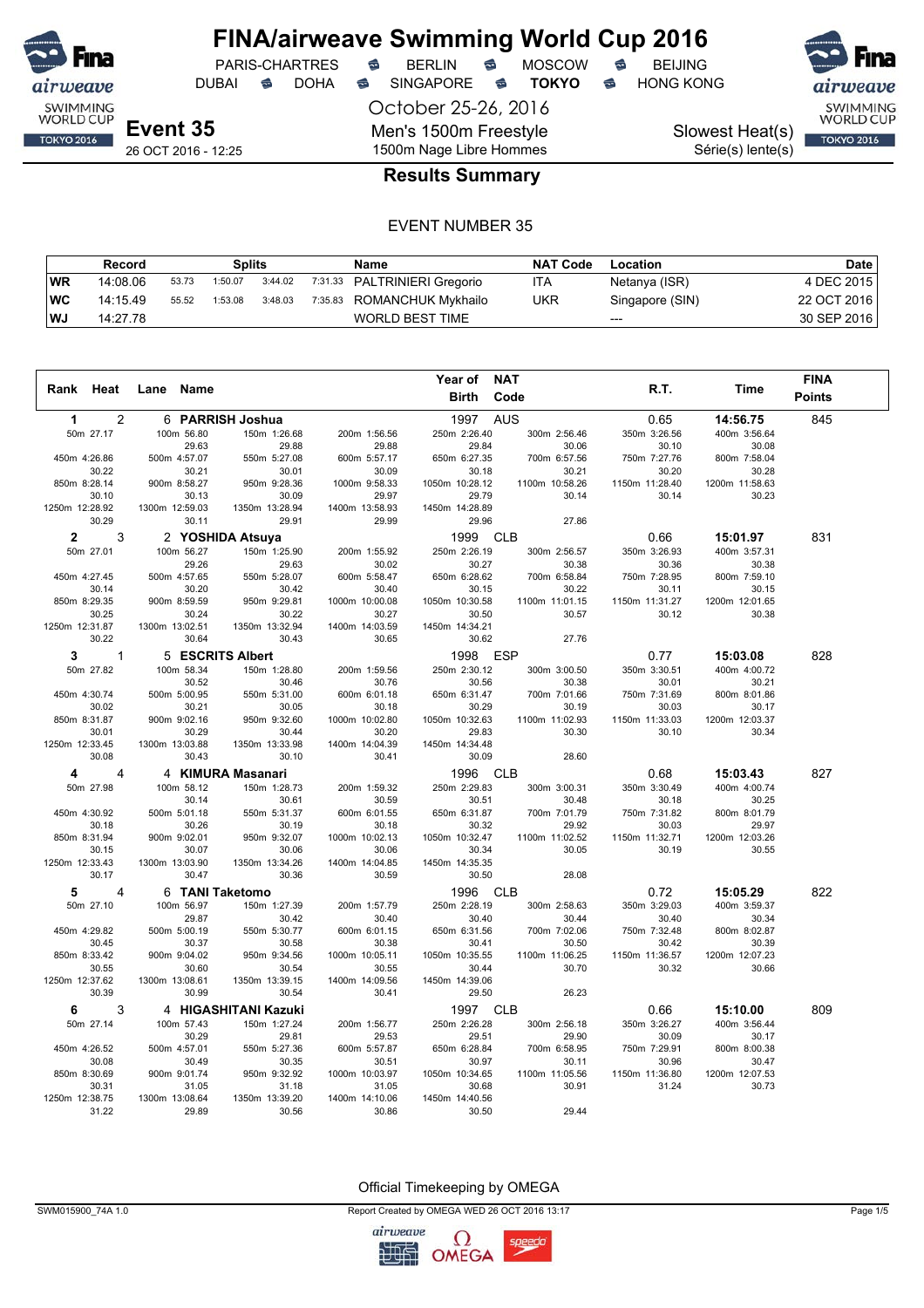

DUBAI **S** DOHA S SINGAPORE S **TOKYO** S HONG KONG

PARIS-CHARTRES **S** BERLIN S MOSCOW S

October 25-26, 2016 Men's 1500m Freestyle 1500m Nage Libre Hommes

Slowest Heat(s) Série(s) lente(s)



26 OCT 2016 - 12:25

### **Results Summary**

#### EVENT NUMBER 35

|                |                |                |                       |                         |                         | Year of NAT             |                         |                         |                         | <b>FINA</b>   |
|----------------|----------------|----------------|-----------------------|-------------------------|-------------------------|-------------------------|-------------------------|-------------------------|-------------------------|---------------|
| Rank Heat      |                | Lane Name      |                       |                         |                         | Birth                   | Code                    | R.T.                    | Time                    | <b>Points</b> |
| $\overline{7}$ | 2              |                |                       | 4 TOYODA Masahiro       |                         | 1997                    | <b>CLB</b>              | 0.64                    | 15:13.86                | 799           |
| 50m 27.30      |                |                | 100m 57.35            | 150m 1:27.67            | 200m 1:58.00            | 250m 2:28.21            | 300m 2:58.77            | 350m 3:29.26            | 400m 3:59.91            |               |
|                |                |                | 30.05                 | 30.32                   | 30.33                   | 30.21                   | 30.56                   | 30.49                   | 30.65                   |               |
| 450m 4:30.50   |                |                | 500m 5:01.31          | 550m 5:31.90            | 600m 6:02.35            | 650m 6:32.97            | 700m 7:03.60            | 750m 7:34.47            | 800m 8:05.31            |               |
|                | 30.59          |                | 30.81                 | 30.59                   | 30.45                   | 30.62                   | 30.63                   | 30.87                   | 30.84                   |               |
| 850m 8:35.99   |                |                | 900m 9:06.94          | 950m 9:37.92            | 1000m 10:09.16          | 1050m 10:39.92          | 1100m 11:10.84          | 1150m 11:41.91          | 1200m 12:12.72          |               |
|                | 30.68          |                | 30.95                 | 30.98                   | 31.24                   | 30.76                   | 30.92                   | 31.07                   | 30.81                   |               |
| 1250m 12:43.53 |                | 1300m 13:14.13 |                       | 1350m 13:44.82          | 1400m 14:15.53          | 1450m 14:45.43          |                         |                         |                         |               |
|                | 30.81          |                | 30.60                 | 30.69                   | 30.71                   | 29.90                   | 28.43                   |                         |                         |               |
| 8              | $\mathbf{1}$   |                |                       | 4 HUANG Guo-Ting        |                         | 1999                    | <b>TPE</b>              | 0.65                    | 15:14.39                | 797           |
|                | 50m 28.04      |                | 100m 58.57            | 150m 1:29.22            | 200m 1:59.85            | 250m 2:30.39            | 300m 3:01.16            | 350m 3:31.48            | 400m 4:01.65            |               |
| 450m 4:32.04   |                |                | 30.53<br>500m 5:02.35 | 30.65<br>550m 5:32.61   | 30.63<br>600m 6:03.19   | 30.54<br>650m 6:33.54   | 30.77                   | 30.32                   | 30.17<br>800m 8:04.64   |               |
|                | 30.39          |                | 30.31                 | 30.26                   | 30.58                   | 30.35                   | 700m 7:03.93<br>30.39   | 750m 7:34.36<br>30.43   | 30.28                   |               |
| 850m 8:35.06   |                |                | 900m 9:05.52          | 950m 9:36.00            | 1000m 10:06.40          | 1050m 10:36.97          | 1100m 11:07.62          | 1150m 11:38.61          | 1200m 12:09.39          |               |
|                | 30.42          |                | 30.46                 | 30.48                   | 30.40                   | 30.57                   | 30.65                   | 30.99                   | 30.78                   |               |
| 1250m 12:40.67 |                | 1300m 13:12.05 |                       | 1350m 13:43.10          | 1400m 14:14.34          | 1450m 14:45.16          |                         |                         |                         |               |
|                | 31.28          |                | 31.38                 | 31.05                   | 31.24                   | 30.82                   | 29.23                   |                         |                         |               |
| 9              | $\overline{c}$ |                |                       | 1 KOYAMA Yuuma          |                         | 1997                    | <b>CLB</b>              | 0.74                    | 15:15.09                | 795           |
| 50m 28.00      |                |                | 100m 57.74            | 150m 1:27.94            | 200m 1:58.29            | 250m 2:28.97            | 300m 2:59.70            | 350m 3:30.20            | 400m 4:00.53            |               |
|                |                |                | 29.74                 | 30.20                   | 30.35                   | 30.68                   | 30.73                   | 30.50                   | 30.33                   |               |
| 450m 4:31.15   |                |                | 500m 5:01.69          | 550m 5:32.12            | 600m 6:02.79            | 650m 6:33.33            | 700m 7:04.23            | 750m 7:35.24            | 800m 8:06.21            |               |
|                | 30.62          |                | 30.54                 | 30.43                   | 30.67                   | 30.54                   | 30.90                   | 31.01                   | 30.97                   |               |
| 850m 8:37.11   |                |                | 900m 9:08.05          | 950m 9:38.98            | 1000m 10:10.22          | 1050m 10:41.22          | 1100m 11:12.02          | 1150m 11:43.12          | 1200m 12:14.27          |               |
|                | 30.90          |                | 30.94                 | 30.93                   | 31.24                   | 31.00                   | 30.80                   | 31.10                   | 31.15                   |               |
| 1250m 12:45.11 | 30.84          | 1300m 13:15.95 | 30.84                 | 1350m 13:46.51<br>30.56 | 1400m 14:17.37<br>30.86 | 1450m 14:47.70<br>30.33 | 27.39                   |                         |                         |               |
|                |                |                |                       |                         |                         |                         |                         |                         |                         |               |
| 10             | 3              |                |                       | 7 MIYAMOTO Yousuke      |                         | 1990 CLB                |                         | 0.57                    | 15:15.74                | 794           |
| 50m 27.70      |                |                | 100m 57.77<br>30.07   | 150m 1:28.11<br>30.34   | 200m 1:58.45<br>30.34   | 250m 2:28.89<br>30.44   | 300m 2:59.41<br>30.52   | 350m 3:29.94<br>30.53   | 400m 4:00.87<br>30.93   |               |
| 450m 4:31.55   |                |                | 500m 5:02.33          | 550m 5:32.93            | 600m 6:03.59            | 650m 6:34.52            | 700m 7:05.29            | 750m 7:35.91            | 800m 8:06.62            |               |
|                | 30.68          |                | 30.78                 | 30.60                   | 30.66                   | 30.93                   | 30.77                   | 30.62                   | 30.71                   |               |
| 850m 8:37.37   |                |                | 900m 9:08.06          | 950m 9:38.76            | 1000m 10:09.71          | 1050m 10:40.13          | 1100m 11:10.90          | 1150m 11:41.54          | 1200m 12:12.60          |               |
|                | 30.75          |                | 30.69                 | 30.70                   | 30.95                   | 30.42                   | 30.77                   | 30.64                   | 31.06                   |               |
| 1250m 12:43.37 |                | 1300m 13:14.38 |                       | 1350m 13:45.26          | 1400m 14:16.27          | 1450m 14:46.80          |                         |                         |                         |               |
|                | 30.77          |                | 31.01                 | 30.88                   | 31.01                   | 30.53                   | 28.94                   |                         |                         |               |
| 11             | $\overline{4}$ |                |                       | 1 KOMATSUSHIRO Kazuma   |                         | 1996                    | <b>CLB</b>              | 0.77                    | 15:16.35                | 792           |
| 50m 28.58      |                |                | 100m 58.72            | 150m 1:29.15            | 200m 1:59.70            | 250m 2:30.23            | 300m 3:00.90            | 350m 3:31.59            | 400m 4:02.45            |               |
|                |                |                | 30.14                 | 30.43                   | 30.55                   | 30.53                   | 30.67                   | 30.69                   | 30.86                   |               |
| 450m 4:33.20   |                |                | 500m 5:03.78          | 550m 5:34.53            | 600m 6:05.08            | 650m 6:35.48            | 700m 7:06.10            | 750m 7:36.62            | 800m 8:07.41            |               |
| 850m 8:38.24   | 30.75          |                | 30.58<br>900m 9:09.00 | 30.75<br>950m 9:39.98   | 30.55<br>1000m 10:11.10 | 30.40<br>1050m 10:41.91 | 30.62<br>1100m 11:12.40 | 30.52<br>1150m 11:42.87 | 30.79<br>1200m 12:13.68 |               |
|                | 30.83          |                | 30.76                 | 30.98                   | 31.12                   | 30.81                   | 30.49                   | 30.47                   | 30.81                   |               |
| 1250m 12:44.40 |                | 1300m 13:15.28 |                       | 1350m 13:46.43          | 1400m 14:16.83          | 1450m 14:47.47          |                         |                         |                         |               |
|                | 30.72          |                | 30.88                 | 31.15                   | 30.40                   | 30.64                   | 28.88                   |                         |                         |               |
| 12             | 2              |                |                       | 2 YAMAMOTO Kenshi       |                         | 1998                    | <b>CLB</b>              | 0.71                    | 15:19.17                | 785           |
| 50m 28.04      |                |                | 100m 58.20            | 150m 1:28.97            | 200m 1:59.88            | 250m 2:30.82            | 300m 3:01.54            | 350m 3:32.43            | 400m 4:03.08            |               |
|                |                |                | 30.16                 | 30.77                   | 30.91                   | 30.94                   | 30.72                   | 30.89                   | 30.65                   |               |
| 450m 4:33.74   |                |                | 500m 5:04.34          | 550m 5:34.86            | 600m 6:05.51            | 650m 6:36.14            | 700m 7:06.85            | 750m 7:37.54            | 800m 8:08.51            |               |
|                | 30.66          |                | 30.60                 | 30.52                   | 30.65                   | 30.63                   | 30.71                   | 30.69                   | 30.97                   |               |
| 850m 8:39.51   |                |                | 900m 9:10.46          | 950m 9:41.46            | 1000m 10:12.37          | 1050m 10:43.67          | 1100m 11:14.47          | 1150m 11:45.54          | 1200m 12:16.40          |               |
| 1250m 12:47.64 | 31.00          | 1300m 13:18.62 | 30.95                 | 31.00<br>1350m 13:49.89 | 30.91<br>1400m 14:20.07 | 31.30<br>1450m 14:51.00 | 30.80                   | 31.07                   | 30.86                   |               |
|                | 31.24          |                | 30.98                 | 31.27                   | 30.18                   | 30.93                   | 28.17                   |                         |                         |               |
| 13             | 4              |                |                       | 7 SYOIKE Tatsuki        |                         | 2000 CLB                |                         | 0.71                    | 15:20.56                | 781           |
|                |                |                |                       |                         |                         |                         |                         |                         | 400m 3:58.16            |               |
|                | 50m 27.23      |                | 100m 56.99<br>29.76   | 150m 1:27.19<br>30.20   | 200m 1:57.45<br>30.26   | 250m 2:27.49<br>30.04   | 300m 2:57.82<br>30.33   | 350m 3:28.10<br>30.28   | 30.06                   |               |
| 450m 4:28.40   |                |                | 500m 4:58.72          | 550m 5:29.72            | 600m 6:00.50            | 650m 6:31.74            | 700m 7:02.57            | 750m 7:33.52            | 800m 8:04.63            |               |
|                | 30.24          |                | 30.32                 | 31.00                   | 30.78                   | 31.24                   | 30.83                   | 30.95                   | 31.11                   |               |
| 850m 8:35.85   |                |                | 900m 9:07.09          | 950m 9:38.36            | 1000m 10:09.56          | 1050m 10:41.09          | 1100m 11:12.49          | 1150m 11:44.07          | 1200m 12:15.50          |               |
|                | 31.22          |                | 31.24                 | 31.27                   | 31.20                   | 31.53                   | 31.40                   | 31.58                   | 31.43                   |               |
| 1250m 12:46.69 |                | 1300m 13:18.20 |                       | 1350m 13:49.25          | 1400m 14:20.70          | 1450m 14:52.00          |                         |                         |                         |               |
|                | 31.19          |                | 31.51                 | 31.05                   | 31.45                   | 31.30                   | 28.56                   |                         |                         |               |

Official Timekeeping by OMEGA



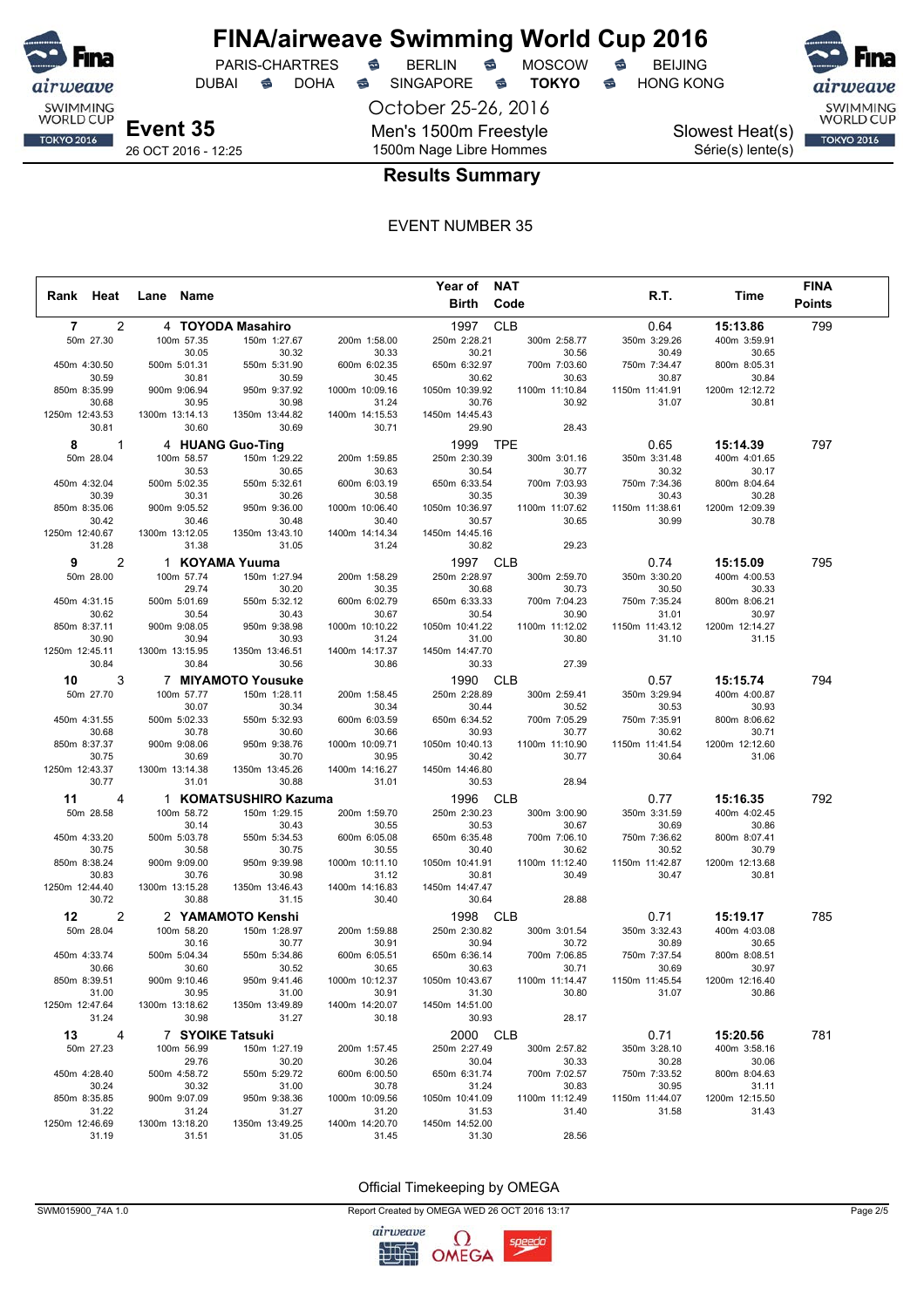

## **FINA/airweave Swimming World Cup 2016**<br>PARIS-CHARTRES **& BERLIN & MOSCOW & BEIJING** PARIS-CHARTRES **S** BERLIN S MOSCOW S

DUBAI **S** DOHA S SINGAPORE S **TOKYO** S HONG KONG

October 25-26, 2016 Men's 1500m Freestyle 1500m Nage Libre Hommes



Slowest Heat(s) Série(s) lente(s)



26 OCT 2016 - 12:25

### **Results Summary**

#### EVENT NUMBER 35

|                         |                |                         |                         |                         | Year of                 | <b>NAT</b>              |                         |                         | <b>FINA</b>   |
|-------------------------|----------------|-------------------------|-------------------------|-------------------------|-------------------------|-------------------------|-------------------------|-------------------------|---------------|
| Rank Heat               | Lane           | Name                    |                         |                         | Birth                   | Code                    | R.T.                    | Time                    | <b>Points</b> |
| 14                      | 3              |                         | 8 KOBAYASHI Yuuma       |                         | 1996                    | <b>CLB</b>              | 0.83                    | 15:21.88                | 778           |
| 50m 26.95               |                | 100m 57.26              | 150m 1:28.29            | 200m 1:59.11            | 250m 2:29.60            | 300m 3:00.26            | 350m 3:30.99            | 400m 4:01.48            |               |
|                         |                | 30.31                   | 31.03                   | 30.82                   | 30.49                   | 30.66                   | 30.73                   | 30.49                   |               |
| 450m 4:32.41            |                | 500m 5:03.30            | 550m 5:33.96            | 600m 6:04.93            | 650m 6:35.76            | 700m 7:06.70            | 750m 7:37.65            | 800m 8:08.66            |               |
| 30.93                   |                | 30.89                   | 30.66                   | 30.97                   | 30.83                   | 30.94                   | 30.95                   | 31.01                   |               |
| 850m 8:40.09            |                | 900m 9:11.39            | 950m 9:42.28            | 1000m 10:13.18          | 1050m 10:44.45          | 1100m 11:15.50          | 1150m 11:46.87          | 1200m 12:17.89          |               |
| 31.43                   |                | 31.30                   | 30.89                   | 30.90                   | 31.27                   | 31.05                   | 31.37                   | 31.02                   |               |
| 1250m 12:49.03          |                | 1300m 13:19.82          | 1350m 13:50.98          | 1400m 14:21.42          | 1450m 14:52.43          |                         |                         |                         |               |
| 31.14                   |                | 30.79                   | 31.16                   | 30.44                   | 31.01                   | 29.45                   |                         |                         |               |
| 15                      | $\overline{4}$ |                         | 5 TOYODA Takeshi        |                         | 1996                    | <b>CLB</b>              | 0.65                    | 15:21.98                | 778           |
| 50m 27.64               |                | 100m 57.35              | 150m 1:27.98            | 200m 1:58.28            | 250m 2:28.59            | 300m 2:59.27            | 350m 3:29.52            | 400m 3:59.86            |               |
|                         |                | 29.71                   | 30.63                   | 30.30                   | 30.31                   | 30.68                   | 30.25                   | 30.34                   |               |
| 450m 4:30.44            |                | 500m 5:00.90            | 550m 5:31.39            | 600m 6:01.78            | 650m 6:32.13            | 700m 7:02.58            | 750m 7:32.86            | 800m 8:03.13            |               |
| 30.58                   |                | 30.46                   | 30.49                   | 30.39                   | 30.35                   | 30.45                   | 30.28                   | 30.27                   |               |
| 850m 8:33.68            |                | 900m 9:04.65            | 950m 9:35.60            | 1000m 10:06.40          | 1050m 10:37.19          | 1100m 11:08.26          | 1150m 11:39.83          | 1200m 12:11.48          |               |
| 30.55                   |                | 30.97                   | 30.95                   | 30.80                   | 30.79                   | 31.07                   | 31.57                   | 31.65                   |               |
| 1250m 12:42.85          |                | 1300m 13:15.22          | 1350m 13:47.29          | 1400m 14:19.23          | 1450m 14:51.23          |                         |                         |                         |               |
| 31.37                   |                | 32.37                   | 32.07                   | 31.94                   | 32.00                   | 30.75                   |                         |                         |               |
| 16                      | 4              |                         | 2 NAKAYA Shingo         |                         | 1996                    | <b>CLB</b>              | 0.71                    | 15:22.01                | 778           |
| 50m 27.93               |                | 100m 58.41              | 150m 1:29.10            | 200m 2:00.07            | 250m 2:30.98            | 300m 3:01.42            | 350m 3:32.06            | 400m 4:02.92            |               |
|                         |                | 30.48                   | 30.69                   | 30.97                   | 30.91                   | 30.44                   | 30.64                   | 30.86                   |               |
| 450m 4:33.73            |                | 500m 5:04.01            | 550m 5:34.11            | 600m 6:04.28            | 650m 6:34.84            | 700m 7:05.49            | 750m 7:36.09            | 800m 8:06.68            |               |
| 30.81                   |                | 30.28                   | 30.10                   | 30.17                   | 30.56                   | 30.65                   | 30.60                   | 30.59                   |               |
| 850m 8:37.49            |                | 900m 9:07.93            | 950m 9:38.96            | 1000m 10:10.25          | 1050m 10:41.46          | 1100m 11:12.74          | 1150m 11:44.18          | 1200m 12:15.84          |               |
| 30.81                   |                | 30.44                   | 31.03                   | 31.29                   | 31.21                   | 31.28                   | 31.44                   | 31.66                   |               |
| 1250m 12:47.69          |                | 1300m 13:19.38          | 1350m 13:50.19          | 1400m 14:21.45          | 1450m 14:52.84          |                         |                         |                         |               |
| 31.85                   |                | 31.69                   | 30.81                   | 31.26                   | 31.39                   | 29.17                   |                         |                         |               |
| 17                      | 3              |                         | 5 HASHIGUCHI Katsuki    |                         | 1995                    | <b>CLB</b>              | 0.71                    | 15:23.16                | 775           |
| 50m 27.91               |                | 100m 58.22              | 150m 1:28.86            | 200m 1:59.69            | 250m 2:30.48            | 300m 3:01.35            | 350m 3:32.03            | 400m 4:02.74            |               |
|                         |                | 30.31                   | 30.64                   | 30.83                   | 30.79                   | 30.87                   | 30.68                   | 30.71                   |               |
| 450m 4:33.58            |                | 500m 5:04.41            | 550m 5:35.44            | 600m 6:06.37            | 650m 6:37.61            | 700m 7:08.86            | 750m 7:40.08            | 800m 8:11.33            |               |
| 30.84                   |                | 30.83                   | 31.03                   | 30.93                   | 31.24                   | 31.25                   | 31.22                   | 31.25                   |               |
| 850m 8:42.44            |                | 900m 9:13.40            | 950m 9:44.58            | 1000m 10:15.87          | 1050m 10:47.04          | 1100m 11:18.22<br>31.18 | 1150m 11:49.14<br>30.92 | 1200m 12:20.16<br>31.02 |               |
| 31.11<br>1250m 12:51.13 |                | 30.96<br>1300m 13:22.19 | 31.18<br>1350m 13:53.25 | 31.29<br>1400m 14:24.51 | 31.17<br>1450m 14:55.04 |                         |                         |                         |               |
| 30.97                   |                | 31.06                   | 31.06                   | 31.26                   | 30.53                   | 28.12                   |                         |                         |               |
|                         |                |                         |                         |                         |                         |                         |                         |                         |               |
| 18                      | $\overline{2}$ |                         | 8 PONS RAMON Joan Lluis |                         | 1996                    | <b>ESP</b>              | 0.61                    | 15:24.22                | 772           |
| 50m 28.40               |                | 100m 59.39              | 150m 1:30.62            | 200m 2:01.39            | 250m 2:32.14            | 300m 3:03.03            | 350m 3:34.02            | 400m 4:04.98            |               |
| 450m 4:36.12            |                | 30.99<br>500m 5:06.98   | 31.23<br>550m 5:38.00   | 30.77<br>600m 6:08.87   | 30.75<br>650m 6:40.09   | 30.89<br>700m 7:11.19   | 30.99<br>750m 7:42.07   | 30.96<br>800m 8:13.70   |               |
| 31.14                   |                | 30.86                   | 31.02                   | 30.87                   | 31.22                   | 31.10                   | 30.88                   | 31.63                   |               |
| 850m 8:44.60            |                | 900m 9:15.54            | 950m 9:46.48            | 1000m 10:17.40          | 1050m 10:47.85          | 1100m 11:18.92          | 1150m 11:49.58          | 1200m 12:21.40          |               |
| 30.90                   |                | 30.94                   | 30.94                   | 30.92                   | 30.45                   | 31.07                   | 30.66                   | 31.82                   |               |
| 1250m 12:52.42          |                | 1300m 13:23.57          | 1350m 13:54.43          | 1400m 14:25.13          | 1450m 14:55.93          |                         |                         |                         |               |
| 31.02                   |                | 31.15                   | 30.86                   | 30.70                   | 30.80                   | 28.29                   |                         |                         |               |
| 19                      | $\overline{c}$ | 5 OZAKI Kenta           |                         |                         | 1999                    | <b>CLB</b>              | 0.63                    | 15:25.99                | 768           |
| 50m 27.97               |                | 100m 58.34              | 150m 1:29.06            | 200m 1:59.97            | 250m 2:30.47            | 300m 3:01.25            | 350m 3:32.19            | 400m 4:03.41            |               |
|                         |                | 30.37                   | 30.72                   | 30.91                   | 30.50                   | 30.78                   | 30.94                   | 31.22                   |               |
| 450m 4:34.26            |                | 500m 5:04.88            | 550m 5:35.64            | 600m 6:06.31            | 650m 6:37.13            | 700m 7:08.36            | 750m 7:39.36            | 800m 8:10.51            |               |
| 30.85                   |                | 30.62                   | 30.76                   | 30.67                   | 30.82                   | 31.23                   | 31.00                   | 31.15                   |               |
| 850m 8:41.75            |                | 900m 9:13.02            | 950m 9:44.01            | 1000m 10:15.32          | 1050m 10:46.77          | 1100m 11:18.17          | 1150m 11:49.22          | 1200m 12:20.42          |               |
| 31.24                   |                | 31.27                   | 30.99                   | 31.31                   | 31.45                   | 31.40                   | 31.05                   | 31.20                   |               |
| 1250m 12:51.68          |                | 1300m 13:22.84          | 1350m 13:54.27          | 1400m 14:25.50          | 1450m 14:56.30          |                         |                         |                         |               |
| 31.26                   |                | 31.16                   | 31.43                   | 31.23                   | 30.80                   | 29.69                   |                         |                         |               |
| 20                      | 4              |                         | 3 YOSHIDA Syunya        |                         | 1995 CLB                |                         | 0.71                    | 15:27.28                | 764           |
| 50m 26.90               |                | 100m 56.16              | 150m 1:25.92            | 200m 1:56.00            | 250m 2:26.31            | 300m 2:56.50            | 350m 3:26.71            | 400m 3:57.40            |               |
|                         |                | 29.26                   | 29.76                   | 30.08                   | 30.31                   | 30.19                   | 30.21                   | 30.69                   |               |
| 450m 4:28.20            |                | 500m 4:58.91            | 550m 5:30.05            | 600m 6:01.07            | 650m 6:32.33            | 700m 7:03.71            | 750m 7:35.09            | 800m 8:06.49            |               |
| 30.80                   |                | 30.71                   | 31.14                   | 31.02                   | 31.26                   | 31.38                   | 31.38                   | 31.40                   |               |
| 850m 8:38.19            |                | 900m 9:09.71            | 950m 9:41.35            | 1000m 10:13.08          | 1050m 10:44.77          | 1100m 11:16.57          | 1150m 11:48.46          | 1200m 12:20.46          |               |
| 31.70                   |                | 31.52                   | 31.64                   | 31.73                   | 31.69                   | 31.80                   | 31.89                   | 32.00                   |               |
| 1250m 12:52.30          |                | 1300m 13:24.33          | 1350m 13:56.38          | 1400m 14:28.13          | 1450m 14:58.32          |                         |                         |                         |               |
| 31.84                   |                | 32.03                   | 32.05                   | 31.75                   | 30.19                   | 28.96                   |                         |                         |               |

Official Timekeeping by OMEGA

SWM015900\_74A 1.0 Page 3/5

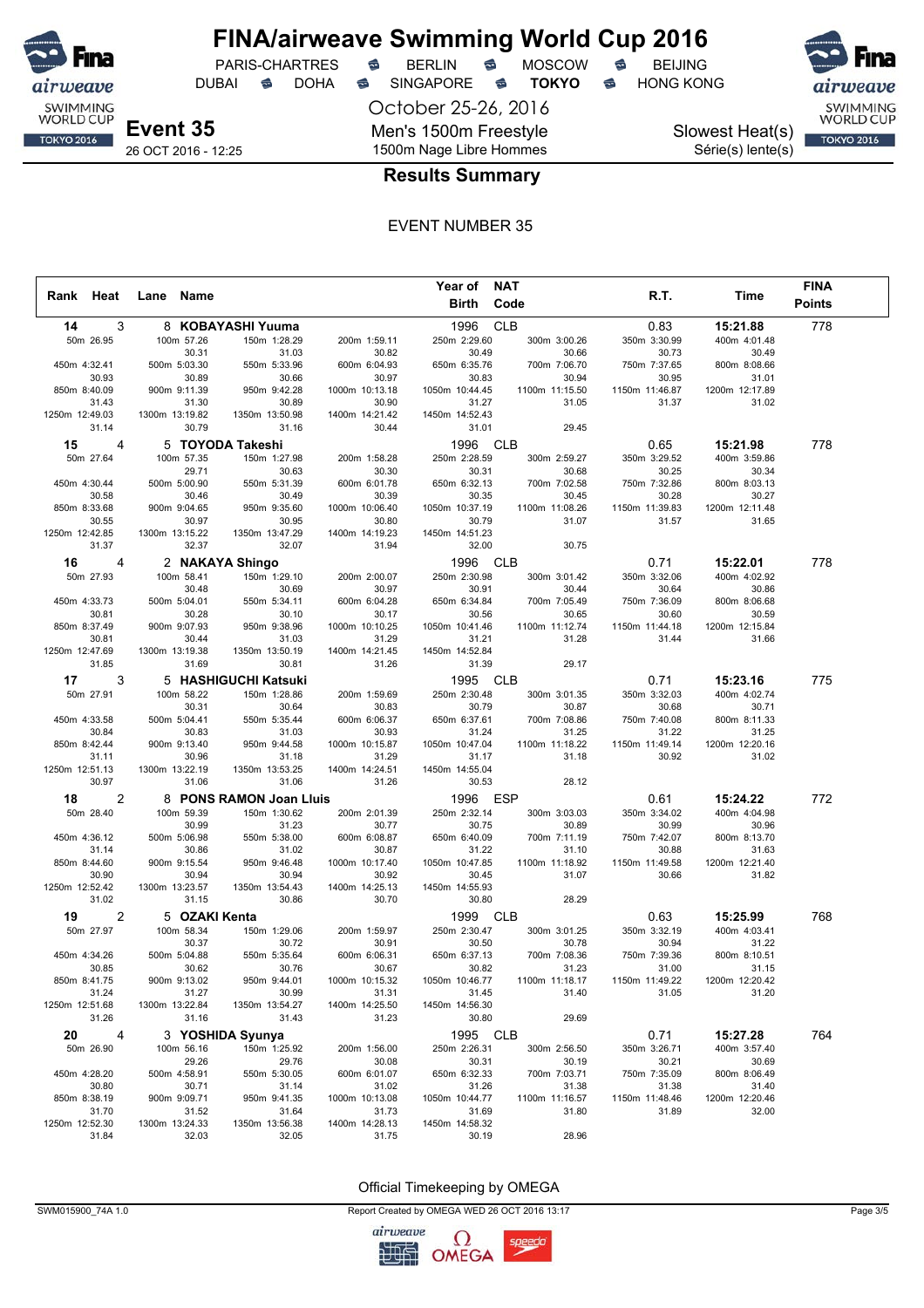

## **FINA/airweave Swimming World Cup 2016**<br>PARIS-CHARTRES **& BERLIN & MOSCOW & BEIJING** PARIS-CHARTRES **S** BERLIN S MOSCOW S

DUBAI **S** DOHA S SINGAPORE S **TOKYO** S HONG KONG

October 25-26, 2016 Men's 1500m Freestyle 1500m Nage Libre Hommes

Slowest Heat(s) Série(s) lente(s)



26 OCT 2016 - 12:25

### **Results Summary**

#### EVENT NUMBER 35

|                       |              |                |                       |                         |                         | Year of NAT             |                         |                         |                         | <b>FINA</b>   |  |
|-----------------------|--------------|----------------|-----------------------|-------------------------|-------------------------|-------------------------|-------------------------|-------------------------|-------------------------|---------------|--|
| Rank Heat             |              | Lane Name      |                       |                         |                         | Birth                   | Code                    | R.T.                    | Time                    | <b>Points</b> |  |
| 21                    | 2            |                |                       | 7 FUNABASHI Takuto      |                         | 1998                    | <b>CLB</b>              | 0.69                    | 15:31.51                | 754           |  |
| 50m 27.17             |              |                | 100m 57.69            | 150m 1:28.74            | 200m 1:59.59            | 250m 2:30.62            | 300m 3:01.66            | 350m 3:32.73            | 400m 4:03.70            |               |  |
|                       |              |                | 30.52                 | 31.05                   | 30.85                   | 31.03                   | 31.04                   | 31.07                   | 30.97                   |               |  |
| 450m 4:34.72          |              |                | 500m 5:05.67          | 550m 5:36.48            | 600m 6:07.39            | 650m 6:38.26            | 700m 7:09.34            | 750m 7:40.59            | 800m 8:11.78            |               |  |
|                       | 31.02        |                | 30.95                 | 30.81                   | 30.91                   | 30.87                   | 31.08                   | 31.25                   | 31.19                   |               |  |
| 850m 8:42.69<br>30.91 |              |                | 900m 9:14.07<br>31.38 | 950m 9:45.71<br>31.64   | 1000m 10:17.71<br>32.00 | 1050m 10:49.03<br>31.32 | 1100m 11:20.71<br>31.68 | 1150m 11:52.19<br>31.48 | 1200m 12:23.75<br>31.56 |               |  |
| 1250m 12:55.45        |              | 1300m 13:27.32 |                       | 1350m 13:59.09          | 1400m 14:30.77          | 1450m 15:01.32          |                         |                         |                         |               |  |
|                       | 31.70        |                | 31.87                 | 31.77                   | 31.68                   | 30.55                   | 30.19                   |                         |                         |               |  |
| 22                    | 3            |                |                       | 3 TAKAHASHI Kouki       |                         | 1999                    | <b>CLB</b>              | 0.71                    | 15:31.73                | 754           |  |
| 50m 27.76             |              |                | 100m 58.14            | 150m 1:28.81            | 200m 1:59.91            | 250m 2:31.13            | 300m 3:02.44            | 350m 3:33.89            | 400m 4:05.19            |               |  |
|                       |              |                | 30.38                 | 30.67                   | 31.10                   | 31.22                   | 31.31                   | 31.45                   | 31.30                   |               |  |
| 450m 4:36.58          |              |                | 500m 5:08.07          | 550m 5:39.58            | 600m 6:10.90            | 650m 6:42.36            | 700m 7:13.89            | 750m 7:45.49            | 800m 8:16.98            |               |  |
|                       | 31.39        |                | 31.49                 | 31.51                   | 31.32                   | 31.46                   | 31.53                   | 31.60                   | 31.49                   |               |  |
| 850m 8:48.02          |              |                | 900m 9:19.36          | 950m 9:50.55            | 1000m 10:22.04          | 1050m 10:53.51          | 1100m 11:24.39          | 1150m 11:55.41          | 1200m 12:26.77          |               |  |
| 1250m 12:58.02        | 31.04        | 1300m 13:29.07 | 31.34                 | 31.19<br>1350m 14:00.53 | 31.49<br>1400m 14:31.70 | 31.47<br>1450m 15:01.78 | 30.88                   | 31.02                   | 31.36                   |               |  |
|                       | 31.25        |                | 31.05                 | 31.46                   | 31.17                   | 30.08                   | 29.95                   |                         |                         |               |  |
| 23                    | 2            |                |                       | 3 HATA Ryutarou         |                         | 2000                    | <b>CLB</b>              | 0.70                    | 15:38.76                | 737           |  |
| 50m 27.57             |              |                | 100m 57.64            | 150m 1:27.96            | 200m 1:58.43            | 250m 2:29.06            | 300m 3:00.01            | 350m 3:31.18            | 400m 4:02.36            |               |  |
|                       |              |                | 30.07                 | 30.32                   | 30.47                   | 30.63                   | 30.95                   | 31.17                   | 31.18                   |               |  |
| 450m 4:33.71          |              |                | 500m 5:05.45          | 550m 5:36.97            | 600m 6:08.70            | 650m 6:40.49            | 700m 7:12.29            | 750m 7:44.27            | 800m 8:16.19            |               |  |
|                       | 31.35        |                | 31.74                 | 31.52                   | 31.73                   | 31.79                   | 31.80                   | 31.98                   | 31.92                   |               |  |
| 850m 8:47.91          |              |                | 900m 9:19.59          | 950m 9:51.21            | 1000m 10:22.98          | 1050m 10:54.88          | 1100m 11:26.84          | 1150m 11:58.73          | 1200m 12:30.80          |               |  |
| 1250m 13:02.83        | 31.72        | 1300m 13:34.60 | 31.68                 | 31.62<br>1350m 14:06.47 | 31.77<br>1400m 14:37.95 | 31.90<br>1450m 15:09.00 | 31.96                   | 31.89                   | 32.07                   |               |  |
|                       | 32.03        |                | 31.77                 | 31.87                   | 31.48                   | 31.05                   | 29.76                   |                         |                         |               |  |
| 24                    | 3            |                |                       | 6 ICHIMARU Takayuki     |                         | 1997 CLB                |                         | 0.77                    | 15:45.11                | 722           |  |
| 50m 28.30             |              |                | 100m 58.96            | 150m 1:30.46            | 200m 2:02.08            | 250m 2:33.83            | 300m 3:05.50            | 350m 3:37.42            | 400m 4:09.20            |               |  |
|                       |              |                | 30.66                 | 31.50                   | 31.62                   | 31.75                   | 31.67                   | 31.92                   | 31.78                   |               |  |
| 450m 4:40.89          |              |                | 500m 5:12.62          | 550m 5:44.42            | 600m 6:16.23            | 650m 6:47.79            | 700m 7:19.29            | 750m 7:50.94            | 800m 8:22.69            |               |  |
|                       | 31.69        |                | 31.73                 | 31.80                   | 31.81                   | 31.56                   | 31.50                   | 31.65                   | 31.75                   |               |  |
| 850m 8:54.51          |              |                | 900m 9:26.24          | 950m 9:57.82            | 1000m 10:29.69          | 1050m 11:01.60          | 1100m 11:33.48          | 1150m 12:05.24<br>31.76 | 1200m 12:37.11          |               |  |
| 1250m 13:09.03        | 31.82        | 1300m 13:41.22 | 31.73                 | 31.58<br>1350m 14:13.19 | 31.87<br>1400m 14:45.27 | 31.91<br>1450m 15:15.46 | 31.88                   |                         | 31.87                   |               |  |
|                       | 31.92        |                | 32.19                 | 31.97                   | 32.08                   | 30.19                   | 29.65                   |                         |                         |               |  |
| 25                    | 4            |                |                       | 8 NAKASHIMA Takumi      |                         | 1995                    | CLB                     | 0.76                    | 15:46.63                | 719           |  |
| 50m 28.08             |              |                | 100m 57.72            | 150m 1:27.77            | 200m 1:58.19            | 250m 2:28.83            | 300m 3:00.04            | 350m 3:32.05            | 400m 4:03.82            |               |  |
|                       |              |                | 29.64                 | 30.05                   | 30.42                   | 30.64                   | 31.21                   | 32.01                   | 31.77                   |               |  |
| 450m 4:35.38          |              |                | 500m 5:07.33          | 550m 5:39.39            | 600m 6:11.34            | 650m 6:43.60            | 700m 7:15.58            | 750m 7:47.56            | 800m 8:19.57            |               |  |
|                       | 31.56        |                | 31.95                 | 32.06                   | 31.95                   | 32.26                   | 31.98                   | 31.98                   | 32.01                   |               |  |
| 850m 8:51.63          | 32.06        |                | 900m 9:23.50<br>31.87 | 950m 9:55.54<br>32.04   | 1000m 10:27.46<br>31.92 | 1050m 10:59.33<br>31.87 | 1100m 11:31.22<br>31.89 | 1150m 12:03.07<br>31.85 | 1200m 12:35.21<br>32.14 |               |  |
| 1250m 13:07.48        |              | 1300m 13:39.60 |                       | 1350m 14:11.90          | 1400m 14:44.39          | 1450m 15:16.56          |                         |                         |                         |               |  |
|                       | 32.27        |                | 32.12                 | 32.30                   | 32.49                   | 32.17                   | 30.07                   |                         |                         |               |  |
| 26                    | 3            |                |                       | 1 FUJIKAKE Ryotarou     |                         | 1996                    | <b>CLB</b>              | 0.75                    | 16:10.55                | 667           |  |
| 50m 29.40             |              |                | 100m 1:01.14          | 150m 1:33.47            | 200m 2:05.99            | 250m 2:38.69            | 300m 3:11.12            | 350m 3:43.47            | 400m 4:15.84            |               |  |
|                       |              |                | 31.74                 | 32.33                   | 32.52                   | 32.70                   | 32.43                   | 32.35                   | 32.37                   |               |  |
| 450m 4:48.25          |              |                | 500m 5:20.30          | 550m 5:52.95            | 600m 6:25.80            | 650m 6:58.48            | 700m 7:31.65            | 750m 8:04.21            | 800m 8:36.63            |               |  |
| 32.41                 |              |                | 32.05                 | 32.65                   | 32.85                   | 32.68                   | 33.17                   | 32.56                   | 32.42                   |               |  |
| 850m 9:09.58          | 32.95        |                | 900m 9:42.41<br>32.83 | 950m 10:14.92<br>32.51  | 1000m 10:48.08<br>33.16 | 1050m 11:20.44<br>32.36 | 1100m 11:53.03<br>32.59 | 1150m 12:25.73<br>32.70 | 1200m 12:57.87<br>32.14 |               |  |
| 1250m 13:30.19        |              | 1300m 14:02.91 |                       | 1350m 14:35.86          | 1400m 15:08.15          | 1450m 15:40.03          |                         |                         |                         |               |  |
|                       | 32.32        |                | 32.72                 | 32.95                   | 32.29                   | 31.88                   | 30.52                   |                         |                         |               |  |
| 27                    | $\mathbf{1}$ |                |                       | 3 SHIH Rong-Cheng       |                         | 2000 TPE                |                         | 0.71                    | 16:37.80                | 613           |  |
| 50m 29.55             |              |                | 100m 1:01.95          | 150m 1:34.71            | 200m 2:07.66            | 250m 2:40.54            | 300m 3:13.31            | 350m 3:46.37            | 400m 4:19.57            |               |  |
|                       |              |                | 32.40                 | 32.76                   | 32.95                   | 32.88                   | 32.77                   | 33.06                   | 33.20                   |               |  |
| 450m 4:52.74          |              |                | 500m 5:26.28          | 550m 5:59.82            | 600m 6:33.46            | 650m 7:06.49            | 700m 7:39.91            | 750m 8:13.61            | 800m 8:47.17            |               |  |
| 850m 9:20.96          | 33.17        |                | 33.54<br>900m 9:54.11 | 33.54<br>950m 10:27.70  | 33.64<br>1000m 11:01.48 | 33.03<br>1050m 11:34.88 | 33.42<br>1100m 12:09.19 | 33.70<br>1150m 12:42.35 | 33.56<br>1200m 13:16.33 |               |  |
|                       | 33.79        |                | 33.15                 | 33.59                   | 33.78                   | 33.40                   | 34.31                   | 33.16                   | 33.98                   |               |  |
| 1250m 13:50.36        |              | 1300m 14:24.07 |                       | 1350m 14:58.14          | 1400m 15:32.32          | 1450m 16:05.54          |                         |                         |                         |               |  |
|                       | 34.03        |                | 33.71                 | 34.07                   | 34.18                   | 33.22                   | 32.26                   |                         |                         |               |  |

Official Timekeeping by OMEGA

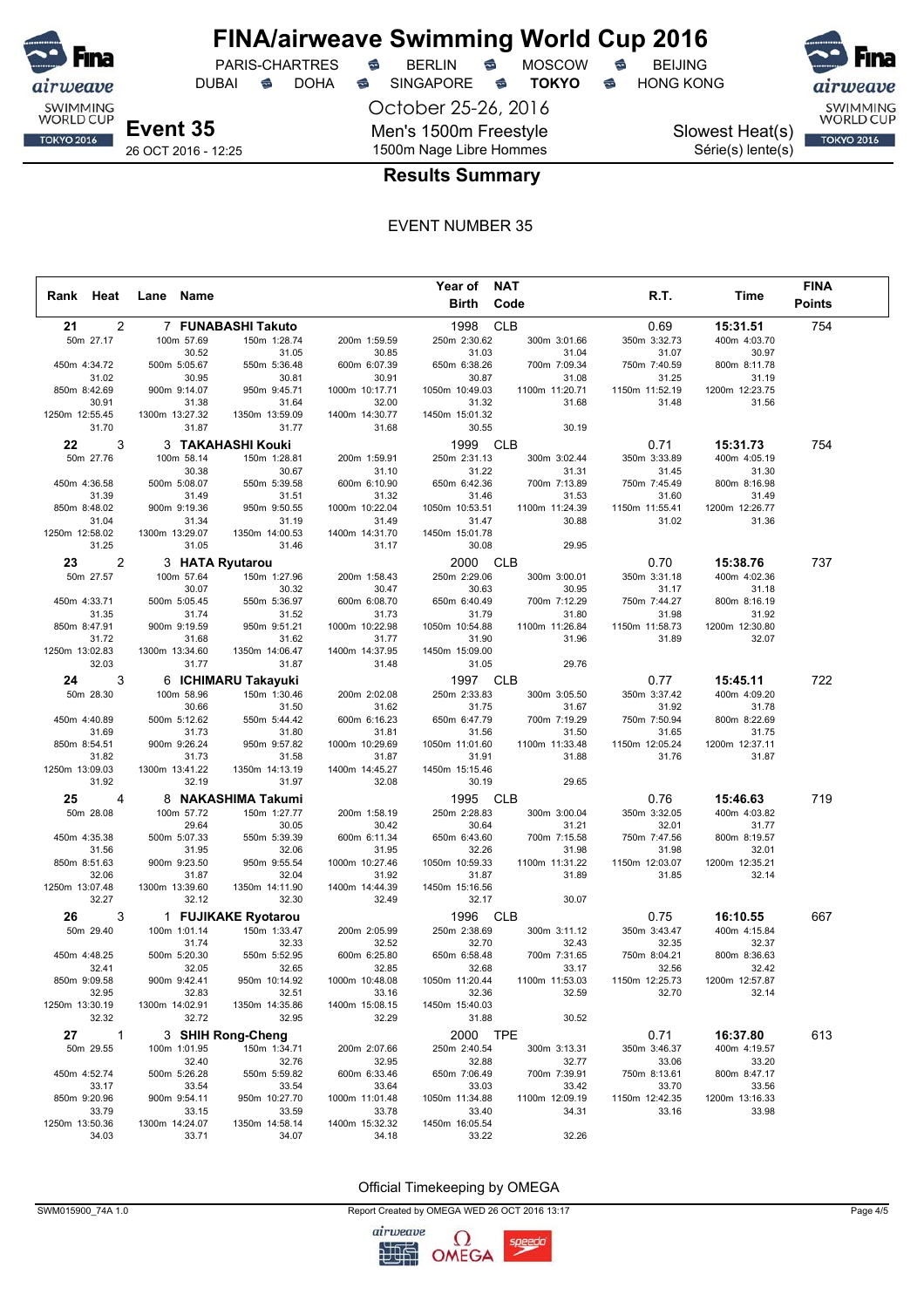| <br>Fina<br>airweave                                     | <b>PARIS-CHARTRES</b><br><b>DOHA</b><br><b>DUBAI</b><br>€ | <b>FINA/airweave Swimming World Cup 2016</b><br><b>MOSCOW</b><br><b>BERLIN</b><br>€<br>€<br><b>SINGAPORE</b><br><b>TOKYO</b><br>€<br>€ | <b>BEIJING</b><br>€<br><b>HONG KONG</b><br>€ | <b>F</b> ina<br>airweave                                 |
|----------------------------------------------------------|-----------------------------------------------------------|----------------------------------------------------------------------------------------------------------------------------------------|----------------------------------------------|----------------------------------------------------------|
| <b>SWIMMING</b><br><b>WORLD CUP</b><br><b>TOKYO 2016</b> | Event 35<br>26 OCT 2016 - 12:25                           | October 25-26, 2016<br>Men's 1500m Freestyle<br>1500m Nage Libre Hommes                                                                | Slowest Heat(s)<br>Série(s) lente(s)         | <b>SWIMMING</b><br><b>WORLD CUP</b><br><b>TOKYO 2016</b> |
|                                                          |                                                           | <b>Results Summary</b><br>EVENT NUMBER 35                                                                                              |                                              |                                                          |

**Name Code Rank Lane Time Points Heat R.T.**

**NAT Year of**

**Birth**

**FINA**

| Legend:<br><b>R.T.</b> Reaction time | <b>WC</b> World Cup Record | <b>WJ</b> World Junior record                 | <b>WR</b> World record |          |
|--------------------------------------|----------------------------|-----------------------------------------------|------------------------|----------|
|                                      |                            | Official Timekeeping by OMEGA                 |                        |          |
| SWM015900 74A 1.0                    |                            | Report Created by OMEGA WED 26 OCT 2016 13:17 |                        | Page 5/5 |
|                                      | airweave                   | <b>OMEGA</b><br>speedo                        |                        |          |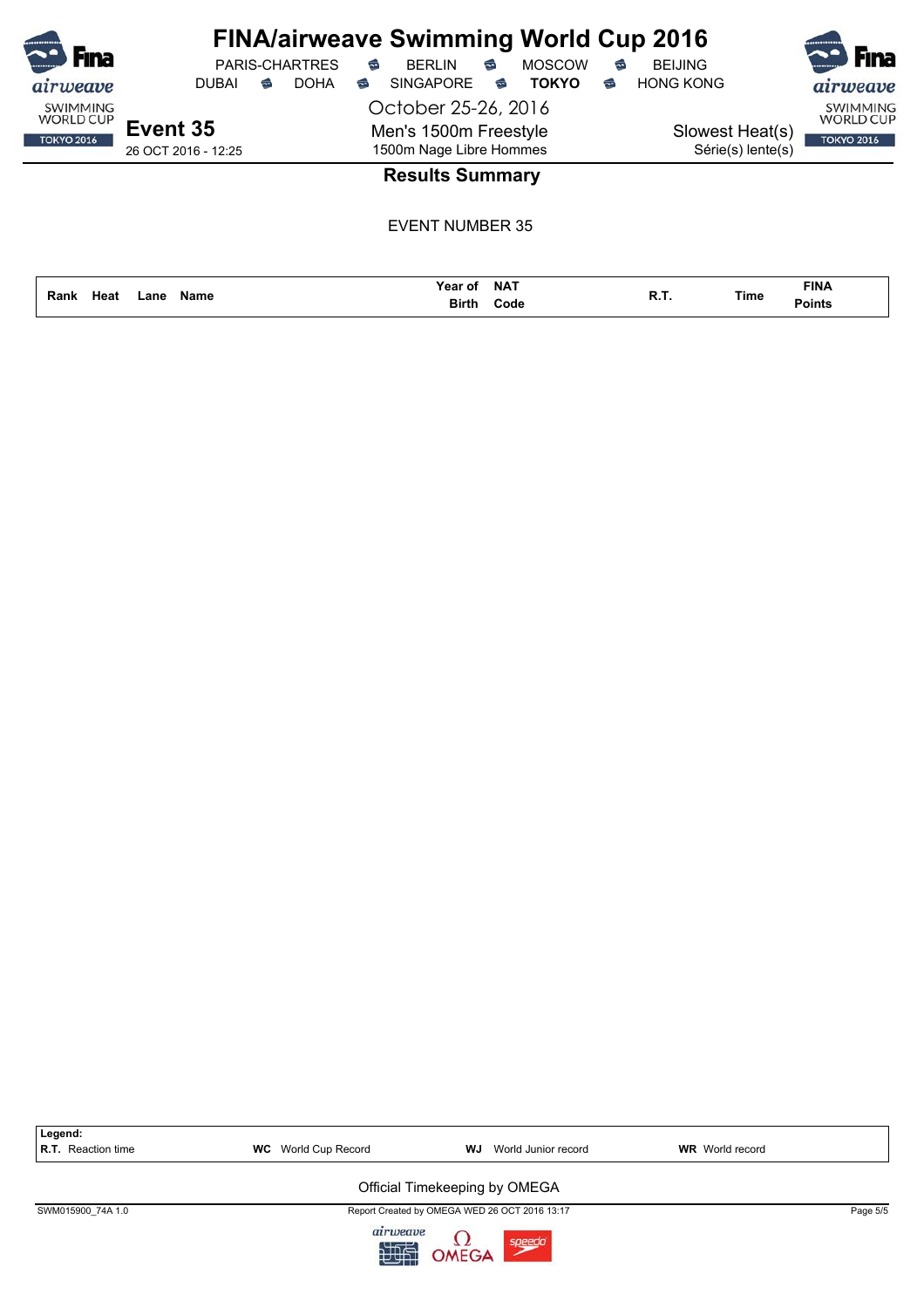

## **FINA/airweave Swimming World Cup 2016**<br>PARIS-CHARTRES **& BERLIN & MOSCOW & BEIJING** PARIS-CHARTRES **S** BERLIN S MOSCOW S

October 25-26, 2016 DUBAI **S** DOHA S SINGAPORE S **TOKYO** S HONG KONG

Women's 400m Individual Medley

SWIMMING<br>WORLD CUP Slowest Heat(s) **TOKYO 2016** Série(s) lente(s)

26 OCT 2016 - 13:32

## 400m 4-Nages Femmes **Results Summary**

#### EVENT NUMBER 36

|     | Record  |       | <b>Splits</b> |         | Name                   | <b>NAT Code</b> | Location      | Date        |
|-----|---------|-------|---------------|---------|------------------------|-----------------|---------------|-------------|
| WR  | 4:19.46 | 59.19 | 2:04.32       | 3:19.75 | HOSSZU Katinka         | <b>HUN</b>      | Netanya (ISR) | 2 DEC 2015  |
| ∣wc | 4:20.83 | 59.41 | 2:04.63       | 3:20.84 | HOSSZU Katinka         | <b>HUN</b>      | Doha (QAT)    | 28 AUG 2014 |
| WJ  | 4:23.33 |       |               |         | <b>WORLD BEST TIME</b> |                 | $---$         | 30 SEP 2016 |

|                                    |                                                        |                                                                                                                                                                                                                                              | Year of NAT                                          |              |                                                                                     |              | <b>FINA</b>   |
|------------------------------------|--------------------------------------------------------|----------------------------------------------------------------------------------------------------------------------------------------------------------------------------------------------------------------------------------------------|------------------------------------------------------|--------------|-------------------------------------------------------------------------------------|--------------|---------------|
| Rank Heat Lane Name                |                                                        |                                                                                                                                                                                                                                              | <b>Birth Code</b>                                    |              |                                                                                     | R.T. Time    | <b>Points</b> |
|                                    | 2 2 NGUYEN Anh Vien                                    |                                                                                                                                                                                                                                              | 1996 VIE                                             |              |                                                                                     | 0.71 4:34.50 | 844           |
|                                    |                                                        |                                                                                                                                                                                                                                              |                                                      |              |                                                                                     |              |               |
|                                    |                                                        | 1 2 2 NGUYEN Anh Vien<br>50m 29.04 100m 1:02.77 150m 1:37.65 200m 2:11.99<br>33.73 34.88 34.34<br>2 3 5 SASAKI Anna<br>50m 29.31 100m 1:02.65 150m 1:39.10 200m 2:14.36<br>33.34 36.45 35.26                                                 |                                                      |              | 1996 VIE<br>250m 2:51.19 300m 3:31.02 350m 4:03.15<br>39.83 32.13 31.35<br>31.35    |              |               |
|                                    |                                                        |                                                                                                                                                                                                                                              | 2001 CLB<br>250m 2:53.36 300m 3:32.92                |              | 0.61 4:36.46                                                                        |              | 826           |
|                                    |                                                        |                                                                                                                                                                                                                                              |                                                      |              | 350m 4:05.41                                                                        |              |               |
|                                    |                                                        |                                                                                                                                                                                                                                              | 39.00                                                | 39.56        | 32.49                                                                               | 31.05        |               |
| $3^{\circ}$                        |                                                        | 3 2 <b>UEDA Hanako</b><br>100m 1:05.21 150m 1:41.06 200m 2:16.49                                                                                                                                                                             | 1996 CLB<br>1996 CLB<br>250m 2:55.82 300m 3:35.41    |              | 0.62 4:39.42                                                                        |              | 800           |
| 50m 30.68                          | 34.53 35.85                                            | 35.43                                                                                                                                                                                                                                        | 39.33                                                | 39.59        | 350m 4:07.99<br>32.58                                                               | 31.43        |               |
| $\overline{4}$ and $\overline{4}$  |                                                        | 1 6 YAMADA Chihiro<br>100m 1:03.25 150m 1:38.59 200m 2:13.20                                                                                                                                                                                 | 1996 CLB                                             |              |                                                                                     | 0.59 4:39.94 | 796           |
| 50m 29.70                          |                                                        |                                                                                                                                                                                                                                              | 250m 2:53.71 300m 3:34.40                            |              | 350m 4:07.76                                                                        |              |               |
|                                    | 35.34<br>33.55                                         | 34.61                                                                                                                                                                                                                                        | 40.51 40.69                                          |              | 33.36                                                                               | 32.18        |               |
| 5 - 1<br>$\mathbf{2}$              | 3 SHINNO Anna                                          |                                                                                                                                                                                                                                              | 1999 CLB                                             |              |                                                                                     | 0.66 4:40.61 | 790           |
| 50m 29.52                          |                                                        | 3 <b>SHINNO Anna</b><br>100m 1:03.26 150m 1:40.02 200m 2:15.73<br>33.74 36.76 35.71                                                                                                                                                          | 250m 2:55.99 300m 3:36.01                            |              | 350m 4:08.91                                                                        |              |               |
|                                    |                                                        |                                                                                                                                                                                                                                              | 40.26 40.02<br>1999 CAN                              |              | 32.90<br>$\frac{32.30}{26.65}$ 4:42.85                                              | 31.70        |               |
| $6 \qquad \qquad$<br>$\mathcal{E}$ | 3 DARCEL Sarah                                         | 3 DARCEL Sarah<br>100m 1:04.86 150m 1:40.94 200m 2:16.00                                                                                                                                                                                     |                                                      |              |                                                                                     |              | 771           |
| 50m 30.68                          |                                                        |                                                                                                                                                                                                                                              | 250m 2:56.95 300m 3:37.62<br>40.95<br>1996     AUS   | 40.67        | 350m 4:10.77<br>$33.15$<br>3.15<br>32.08<br>0.70<br>4:43.65                         |              |               |
| $7 \quad \circ$<br>$\mathbf{3}$    | 8 MELVERTON Kiah                                       |                                                                                                                                                                                                                                              |                                                      |              |                                                                                     |              | 765           |
| 50m 30.20                          |                                                        |                                                                                                                                                                                                                                              | 250m 3:00.86 300m 3:40.71                            |              | 350m 4:13.12                                                                        |              |               |
|                                    |                                                        | 100m 1:04.61 150m 1:43.58 200m 2:20.81<br>34.41 150m 1:43.58 200m 2:20.81<br>4.1 38.97 37.23                                                                                                                                                 | 40.05                                                | 39.85        | $32.41$<br>32.41 30.53<br>0.70 4:43.94                                              |              |               |
| $8 -$<br>3                         | 1 KIKUCHI Yuyu                                         | 1 <b>KIKUCHI Yuyu</b><br>100m 1:03.54 150m 1:39.90 200m 2:15.43<br>33.71 36.36 35.53                                                                                                                                                         | 1998 CLB                                             |              |                                                                                     |              | 763           |
| 50m 29.83                          |                                                        |                                                                                                                                                                                                                                              | 250m 2:56.37 300m 3:37.69<br>40.94 41.32             |              | 350m 4:11.66<br>$33.97$ 32.28                                                       |              |               |
| $9^{\circ}$                        |                                                        |                                                                                                                                                                                                                                              | 1997 ESP                                             |              | $0.70$ 4:44.23                                                                      |              | 760           |
| 50m 31.65                          |                                                        | 3 6 <b>PEREZ Jimena</b><br>100m 1:07.10 150m 1:43.92 200m 2:19.40                                                                                                                                                                            | 250m 3:00.44                                         | 300m 3:41.99 | 350m 4:13.79                                                                        |              |               |
|                                    | 35.45 36.82                                            | 35.48                                                                                                                                                                                                                                        | 41.04                                                | 41.55        | 31.80                                                                               | 30.44        |               |
|                                    | 10 2 8 ITOU Haruno                                     |                                                                                                                                                                                                                                              |                                                      |              | $130.44$<br>250m 2:59.80 CLB 0.73 4:44.24<br>250m 2:59.80 300m 3:40.51 350m 4:12.96 |              | 760           |
| 50m 30.60                          | 8 <b>ITOU Haruno</b><br>100m 1:05.46 150m 1:42.14 200m | 200m 2:18.81                                                                                                                                                                                                                                 |                                                      |              |                                                                                     |              |               |
|                                    | 36.68<br>34.86                                         | 36.67                                                                                                                                                                                                                                        |                                                      |              |                                                                                     |              |               |
|                                    |                                                        |                                                                                                                                                                                                                                              | 1998 ESP                                             |              | 0.66 4:44.47                                                                        |              | 758           |
|                                    |                                                        |                                                                                                                                                                                                                                              | 250m 2:58.31 300m 3:40.27                            |              | 350m 4:13.27                                                                        |              |               |
|                                    |                                                        |                                                                                                                                                                                                                                              | 42.09 41.96                                          |              | $33.00$<br>$0.68$                                                                   | 31.20        |               |
|                                    |                                                        |                                                                                                                                                                                                                                              |                                                      |              |                                                                                     | 4:44.52      | 758           |
|                                    |                                                        | 11 3 4 <b>ZAMORANO Africa</b><br>50m 30.37 100m 1:04.93 150m 1:41.16 200m 2:16.22 2<br>12 1 3 HIRAHARA Kokono<br>50m 30.32 100m 1:04.69 150m 1:41.31 200m 2:17.63 :<br>13 1 4 SCHMIDT Sierra<br>50m 30.50 100m 1:04.57 150m 1:41.98 200m 2:1 | 250m 2:58.02 300m 3:38.55                            |              | 350m 4:12.37                                                                        |              |               |
|                                    |                                                        |                                                                                                                                                                                                                                              |                                                      |              | $33.82$ $32.15$<br>0.81 <b>4:44.95</b>                                              |              | 754           |
|                                    |                                                        |                                                                                                                                                                                                                                              | 1990 USA<br>250m 3:00.45 300m 3:42.87<br>42.73 42.42 |              | 350m 4:14.69                                                                        |              |               |
|                                    |                                                        |                                                                                                                                                                                                                                              |                                                      |              | 31.82                                                                               | 30.26        |               |
|                                    |                                                        |                                                                                                                                                                                                                                              | 42.73 42.42<br>1999 CLB                              |              | $0.79$ 4:45.42                                                                      |              | 751           |
|                                    |                                                        |                                                                                                                                                                                                                                              | 250m 2:59.79 300m 3:40.10                            |              | 350m 4:13.80                                                                        |              |               |
|                                    |                                                        |                                                                                                                                                                                                                                              | 40.15 40.31                                          |              | 33.70                                                                               | 31.62        |               |
|                                    |                                                        | 15 2 7 ONODERA Suzuna<br>50m 30.15 100m 1:04.03 150m 1:40.94 200m 2:17.70                                                                                                                                                                    | 1997 CLB                                             |              | 0.70                                                                                | 4:45.59      | 749           |
|                                    | 36.91<br>33.88                                         | 36.76                                                                                                                                                                                                                                        | 250m 2:57.94 300m 3:39.30<br>40.24 41.36             |              | 350m 4:12.95<br>33.65                                                               | 32.64        |               |
| 16 —                               |                                                        |                                                                                                                                                                                                                                              | 1994 CLB                                             |              |                                                                                     |              | 746           |
| 50m 30.17                          |                                                        |                                                                                                                                                                                                                                              |                                                      |              |                                                                                     |              |               |
|                                    |                                                        | 7 <b>OHTSUKA Miyu</b><br>100m 1:04.32 150m 1:39.26 200m 2:13.73<br>34.15 34.94 34.47                                                                                                                                                         |                                                      |              | $32.64$<br>$250m$ 2:55.37 300m 3:37.10 350m 4:13.89<br>41.64 41.72 350m 4:13.89     |              |               |
| 17<br>$\mathbf{2}$                 | 5 MINODA Kana                                          |                                                                                                                                                                                                                                              | 1996 CLB                                             |              |                                                                                     | 0.71 4:46.11 | 745           |
| 50m 30.77                          | 5 <b>MINUDA Kana</b><br>100m 1:06.02 150m 1:41.78      | 200m 2:17.43                                                                                                                                                                                                                                 | 250m 2:58.14                                         | 300m 3:40.04 | 350m 4:13.55                                                                        |              |               |
|                                    | 35.25<br>35.76                                         | 35.65                                                                                                                                                                                                                                        | 40.71                                                | 41.90        | 33.51                                                                               | 32.56        |               |

#### Official Timekeeping by OMEGA

SWW054900\_74A 1.0 Report Created by OMEGA WED 26 OCT 2016 13:33 Page 1/2

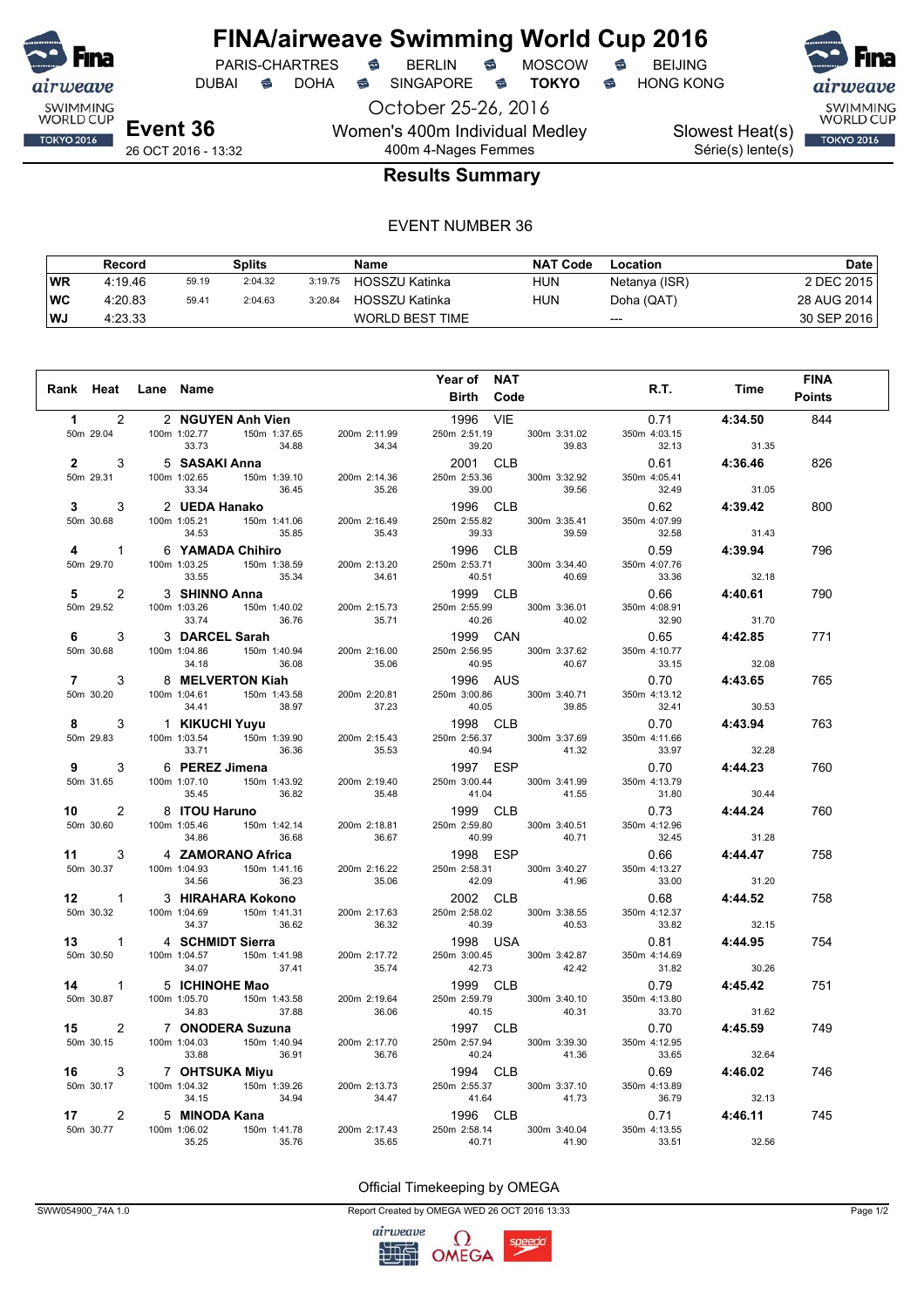

## **FINA/airweave Swimming World Cup 2016**

PARIS-CHARTRES **B** BERLIN **B** MOSCOW **B** BEIJING

DUBAI **S** DOHA SINGAPORE S **TOKYO** S HONG KONG

October 25-26, 2016 Women's 400m Individual Medley 400m 4-Nages Femmes



**Event 36** 26 OCT 2016 - 13:32

### **Results Summary**

| Heat<br>Rank |   | Lane | Name               |                   |              | Year of<br><b>Birth</b> | <b>NAT</b><br>Code |              | R.T.         | Time       | <b>FINA</b><br><b>Points</b> |
|--------------|---|------|--------------------|-------------------|--------------|-------------------------|--------------------|--------------|--------------|------------|------------------------------|
| 18           |   |      |                    | 4 YOSHIMURA Yuuna |              | 1997                    | <b>CLB</b>         |              | 0.79         | 4:47.40    | 735                          |
| 50m 31.56    |   |      | 100m 1:07.04       | 150m 1:44.12      | 200m 2:20.19 | 250m 3:01.06            |                    | 300m 3:41.00 | 350m 4:14.94 |            |                              |
|              |   |      | 35.48              | 37.08             | 36.07        | 40.87                   |                    | 39.94        | 33.94        | 32.46      |                              |
| 19           |   |      | 2 WANG Yi-Chen     |                   |              | 1999                    | <b>TPE</b>         |              | 0.68         | 4:58.24    | 658                          |
| 50m 30.64    |   |      | 100m 1:06.89       | 150m 1:46.73      | 200m 2:25.89 | 250m 3:08.73            |                    | 300m 3:51.16 | 350m 4:25.60 |            |                              |
|              |   |      | 36.25              | 39.84             | 39.16        | 42.84                   |                    | 42.43        | 34.44        | 32.64      |                              |
|              |   |      |                    | KAPAS Boglarka    |              | 1993                    | <b>HUN</b>         |              |              | <b>DNS</b> |                              |
|              | 2 |      | 6 <b>IMAI Runa</b> |                   |              | 2000                    | <b>CLB</b>         |              |              | <b>DNS</b> |                              |



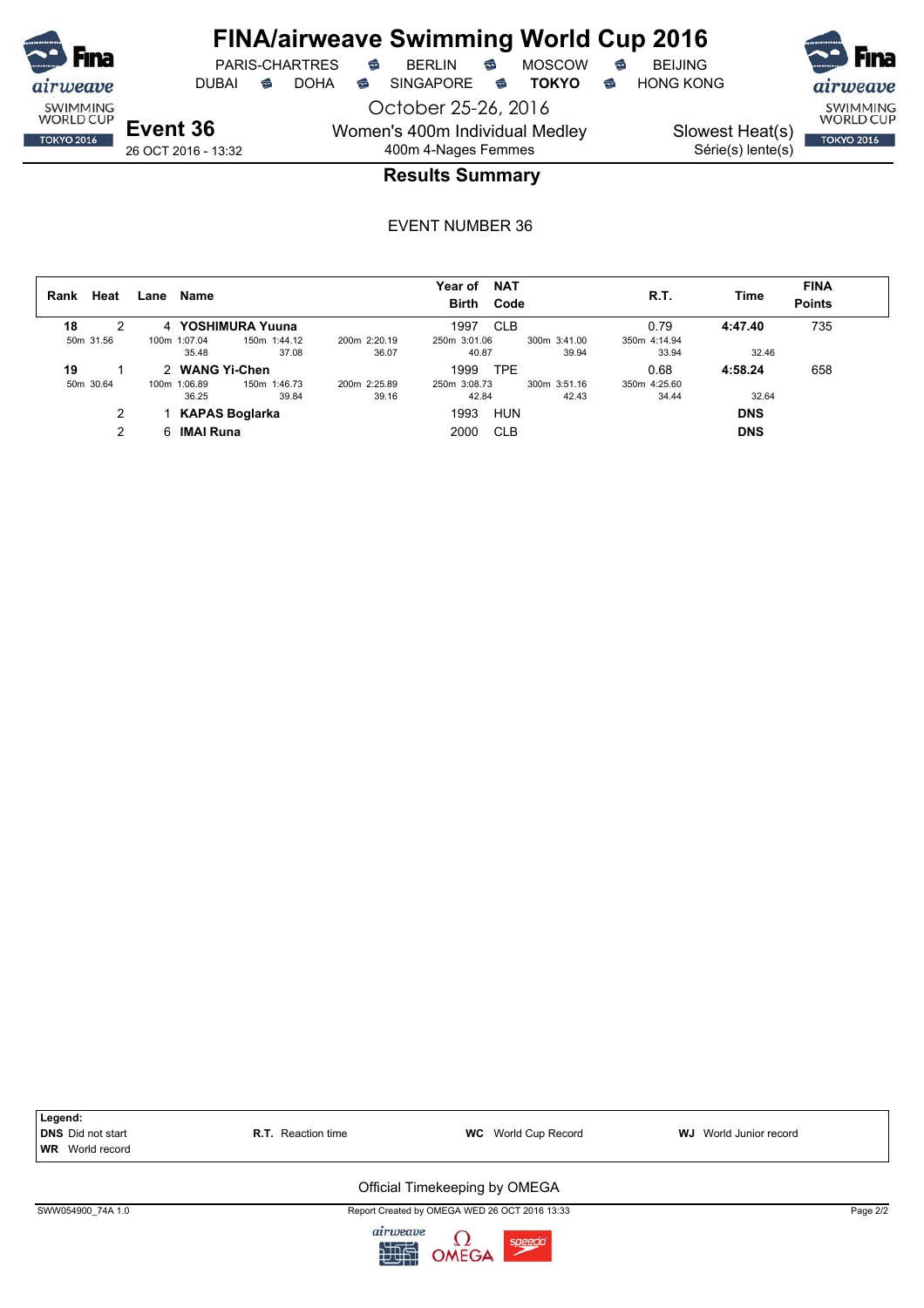

DUBAI **S** DOHA S SINGAPORE S **TOKYO** S HONG KONG

PARIS-CHARTRES **S** BERLIN S MOSCOW S

October 25-26, 2016 Mixed 4x50m Free Relay Neats

SWIMMING<br>WORLD CUP **TOKYO 2016** 

Séries

### **Results Summary**

#### EVENT NUMBER 34

|           | Record  | Splits | <b>NAT (Relay)</b>       | -ocation | Date               |
|-----------|---------|--------|--------------------------|----------|--------------------|
| <b>WR</b> | 1:25.57 |        | United States Of America |          | 6 DEC 201<br>2014. |
| <b>WJ</b> | 1:33.57 |        | World Best Time          |          | 24 OCT 2016        |

| Heats          |                |   |                                            |      |       |                  |                              |  |
|----------------|----------------|---|--------------------------------------------|------|-------|------------------|------------------------------|--|
| Rank           | Heat           |   | Lane NAT / Name                            | R.T. | 50m   | Time             | <b>FINA</b><br><b>Points</b> |  |
| 1              | $\overline{2}$ | 5 | <b>AUS - Australia</b>                     |      |       | 1:32.36          | Q                            |  |
|                |                |   | D'ORSOGNA Tommaso (M)                      | 0.64 | 21.67 | 21.67            |                              |  |
|                |                |   | MCCARTHY Brayden (M)                       | 0.54 | 21.89 | 43.56            |                              |  |
|                |                |   | BUCHANAN Carla (W)                         | 0.43 | 24.78 | 1:08.34          |                              |  |
|                |                |   | SEEBOHM Emily (W)                          | 0.37 | 24.02 | 1:32.36          |                              |  |
| $\mathbf 2$    | 1              |   | 4 AUS - Australia                          |      |       | 1:33.84          | Q                            |  |
|                |                |   | ABOOD Andrew (M)                           | 0.75 | 22.02 | 22.02            |                              |  |
|                |                |   | CHALMERS Kyle (M)                          | 0.26 | 21.65 | 43.67            |                              |  |
|                |                |   | WILSON Madison (W)                         | 0.20 | 24.77 | 1:08.44          |                              |  |
|                |                |   | GROVES Madeline (W)                        | 0.47 | 25.40 | 1:33.84          |                              |  |
| 3              | 2              |   | 4 RUS - Russian Federation                 |      |       | 1:34.46          | Q                            |  |
|                |                |   | MOROZOV Vladimir (M)                       | 0.61 | 21.94 | 21.94            |                              |  |
|                |                |   | DONETC Stanislav (M)                       | 0.40 | 22.09 | 44.03            |                              |  |
|                |                |   | EFIMOVA Yuliya (W)                         | 0.30 | 25.76 | 1:09.79          |                              |  |
|                |                |   | USTINOVA Daria S (W)                       | 0.20 | 24.67 | 1:34.46          |                              |  |
| 4              | 1              |   | 2 USA - United States                      |      |       | 1:36.64          | Q                            |  |
|                |                |   | ANDREW Michael (M)                         | 0.71 | 22.68 | 22.68            |                              |  |
|                |                |   | KATZ Austin (M)                            | 0.44 | 23.52 | 46.20            |                              |  |
|                |                |   | MERRELL Eva (W)                            | 0.26 | 25.62 | 1:11.82          |                              |  |
|                |                |   | GOEDERS Anya (W)                           | 0.12 | 24.82 | 1:36.64          |                              |  |
| 5              | $\overline{2}$ |   | 6 CLB - Club                               |      |       | 1:36.92          | Q                            |  |
|                |                |   | TAKIGUCHI Maho (W)                         | 0.67 | 25.85 | 25.85            |                              |  |
|                |                |   | IWATA Tetsuya (M)                          | 0.09 | 22.09 | 47.94            |                              |  |
|                |                |   | KATOU Hiroki (M)                           | 0.23 | 22.45 | 1:10.39          |                              |  |
|                |                |   | IKE Kotono (W)                             | 0.21 | 26.53 | 1:36.92          |                              |  |
| 6              | 1              |   | 5 AUS - Australia                          |      |       | 1:37.76          | Q                            |  |
|                |                |   | MORGAN David (M)                           | 0.64 | 22.81 | 22.81            |                              |  |
|                |                |   | BELL Grayson (M)                           | 0.27 | 22.89 | 45.70            |                              |  |
|                |                |   | HARKIN Abbey (W)                           | 0.36 | 26.08 | 1:11.78          |                              |  |
|                |                |   | OLDSEN Ellysia (W)                         | 0.32 | 25.98 | 1:37.76          |                              |  |
| $\overline{7}$ | 1              |   | 6 CLB - Club                               |      |       |                  |                              |  |
|                |                |   |                                            | 0.59 | 22.72 | 1:37.82<br>22.72 | Q                            |  |
|                |                |   | TAKAYASU Ryo (M)<br>TAKAHASHI Yukihiro (M) | 0.14 | 23.49 | 46.21            |                              |  |
|                |                |   | JINGUJI Celina (W)                         | 0.08 | 25.84 | 1:12.05          |                              |  |
|                |                |   | KOBAYASHI Ema (W)                          | 0.22 | 25.77 | 1:37.82          |                              |  |
|                |                |   |                                            |      |       |                  |                              |  |
| 8              | 1              |   | 7 CLB - Club                               |      |       | 1:38.09          | Q                            |  |
|                |                |   | OHKI Junpei (M)                            | 0.56 | 23.43 | 23.43            |                              |  |
|                |                |   | MARUYAMA Tooru (M)                         | 0.19 | 22.03 | 45.46            |                              |  |
|                |                |   | NAGAHAMA Rurika (W)                        | 0.31 | 26.50 | 1:11.96          |                              |  |
|                |                |   | KANDA Miyu (W)                             | 0.17 | 26.13 | 1:38.09          |                              |  |
| 9              | $\overline{2}$ |   | 1 CLB - Club                               |      |       | 1:38.19          |                              |  |
|                |                |   | ITO Kenta (M)                              | 0.65 | 22.18 | 22.18            |                              |  |
|                |                |   | FUJIMORI Takeharu (M)                      | 0.20 | 23.29 | 45.47            |                              |  |
|                |                |   | SUZUKI Satomi (W)                          | 0.43 | 26.32 | 1:11.79          |                              |  |
|                |                |   | SIMIZU Nakiko (W)                          | 0.16 | 26.40 | 1:38.19          |                              |  |

Official Timekeeping by OMEGA



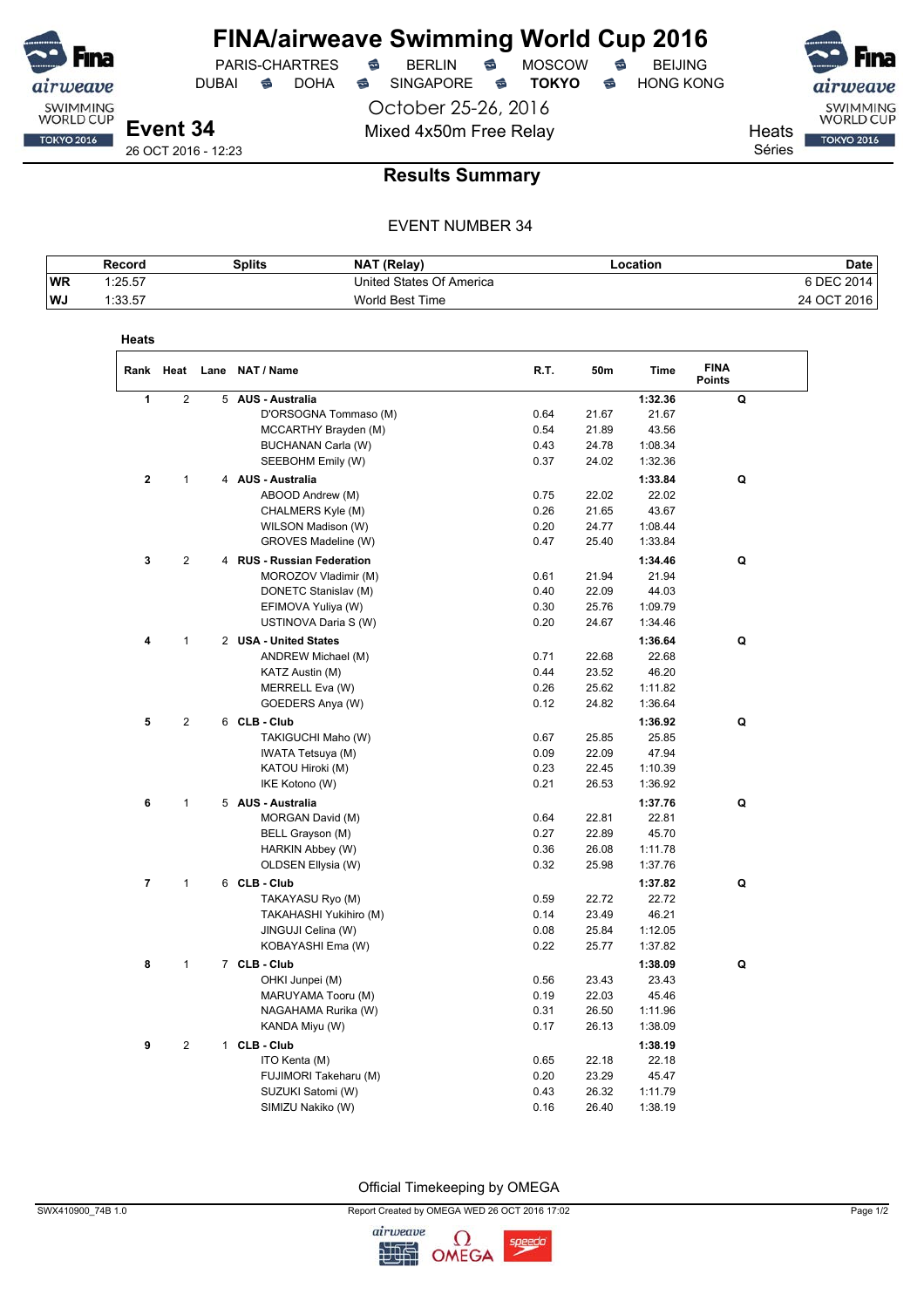PARIS-CHARTRES **B** BERLIN **B** MOSCOW **B** BEIJING

**FINA/airweave Swimming World Cup 2016**

DUBAI **S** DOHA S SINGAPORE S TOKYO S HONG KONG

October 25-26, 2016

SWIMMING<br>WORLD CUP

**TOKYO 2016** 

Mixed 4x50m Free Relay Neats Séries

**Event 34** 26 OCT 2016 - 12:23

### **Results Summary**

#### EVENT NUMBER 34

**Heats**

weave SWIMMING<br>WORLD CUP

**TOKYO 2016** 

| Rank | Heat           | Lane | NAT / Name           | R.T. | 50m   | Time    | <b>FINA</b><br><b>Points</b> |
|------|----------------|------|----------------------|------|-------|---------|------------------------------|
| 10   | $\overline{2}$ | 7    | CLB - Club           |      |       | 1:38.94 |                              |
|      |                |      | YAMAMOTO Haruto (M)  | 0.53 | 23.69 | 23.69   |                              |
|      |                |      | FUNABASHI Takuto (M) | 0.19 | 23.60 | 47.29   |                              |
|      |                |      | SHINNO Anna (W)      |      | 26.34 | 1:13.63 |                              |
|      |                |      | IMAI Runa (W)        | 0.31 | 25.31 | 1:38.94 |                              |
| 11   | 2              |      | 2 CLB-Club           |      |       | 1:39.50 |                              |
|      |                |      | MORINAGA Takashi (M) | 0.67 | 22.91 | 22.91   |                              |
|      |                |      | OKAMOTO Yuki (M)     | 0.03 | 22.73 | 45.64   |                              |
|      |                |      | SASAKI Yuuka (W)     | 0.44 | 26.90 | 1:12.54 |                              |
|      |                |      | OTAWARA Ayana (W)    | 0.23 | 26.96 | 1:39.50 |                              |
| 12   |                |      | 3 CLB-Club           |      |       | 1:39.95 |                              |
|      |                |      | YAMAGUCHI Kyouya (M) | 0.62 | 22.81 | 22.81   |                              |
|      |                |      | HAYASHI Takumi (M)   | 0.15 | 23.12 | 45.93   |                              |
|      |                |      | KUSAKABE Reina (W)   | 0.21 | 26.57 | 1:12.50 |                              |
|      |                |      | HOSOKOSHI Satori (W) | 0.26 | 27.45 | 1:39.95 |                              |



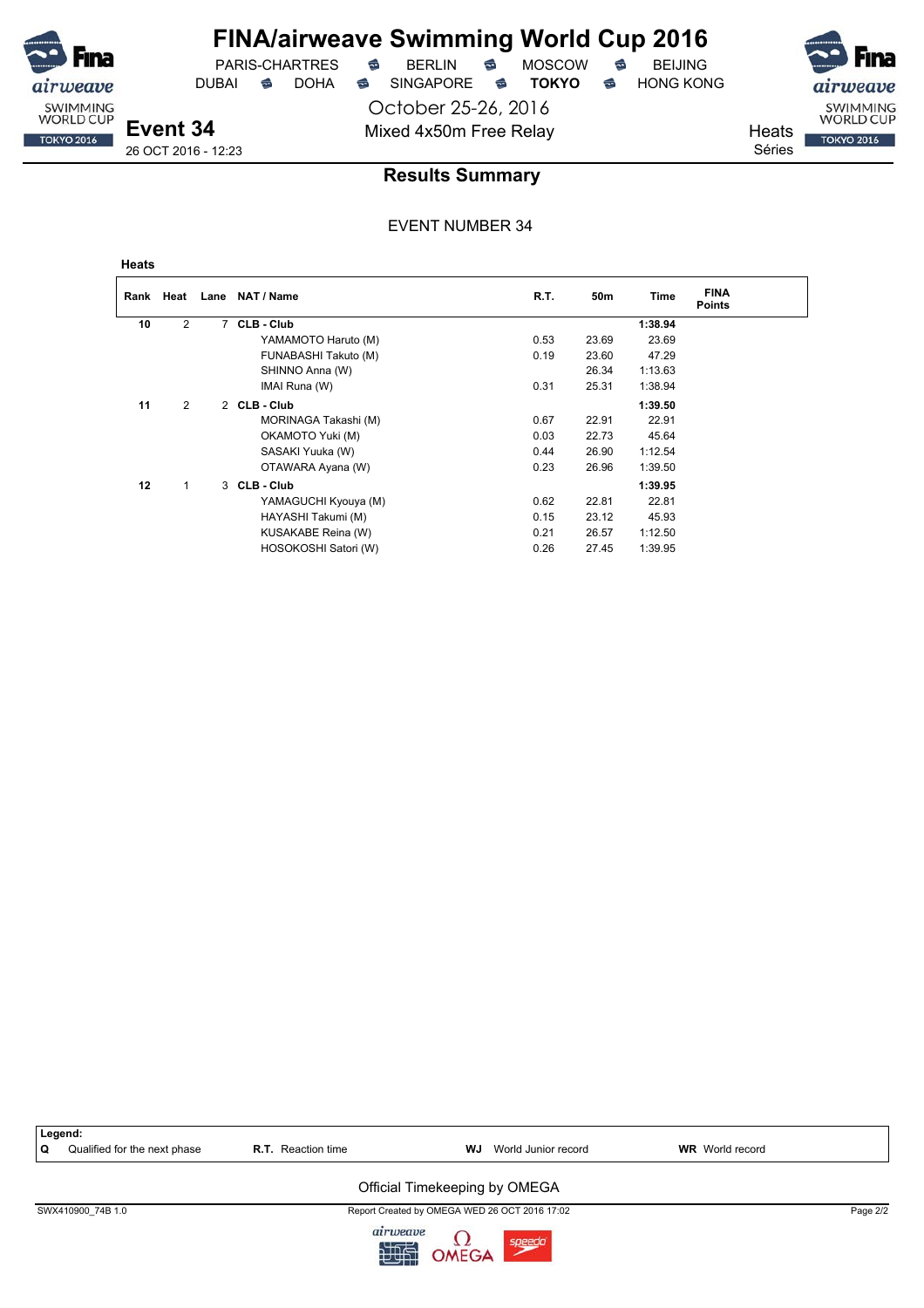

**Final**

## **FINA/airweave Swimming World Cup 2016**

October 25-26, 2016 Women's 100m Freestyle 100m Nage Libre Femmes





Final Finale

**Results**

|                |           | Record                         | <b>Split</b> | <b>Name</b>              |                    | <b>NAT Code</b> | Location        |                | <b>Date</b>                  |
|----------------|-----------|--------------------------------|--------------|--------------------------|--------------------|-----------------|-----------------|----------------|------------------------------|
|                | <b>WR</b> | 50.91                          | 24.20        | <b>CAMPBELL Cate</b>     |                    | <b>AUS</b>      | Sydney (AUS)    |                | 28 NOV 2015                  |
|                | <b>WC</b> | 51.19                          | 24.54        | <b>HALSALL Francesca</b> |                    | <b>GBR</b>      | Singapore (SIN) |                | 22 NOV 2009                  |
|                | WJ        | 52.09                          |              | <b>WORLD BEST TIME</b>   |                    |                 | ---             |                | 30 SEP 2016                  |
| ıal            |           |                                |              |                          |                    |                 |                 |                |                              |
| Rank           | Lane      | Name                           |              |                          | <b>NAT</b><br>Code | R.T.            | 50m             | <b>Time</b>    | <b>FINA</b><br><b>Points</b> |
| 1              | 3         | <b>OTTESEN Jeanette</b>        |              |                          | <b>DEN</b>         | 0.62            | $(1)$ 24.97     | 51.94<br>26.97 | 941                          |
| $\mathbf 2$    | 4         | <b>HOSSZU Katinka</b>          |              |                          | <b>HUN</b>         | 0.65            | $(4)$ 25.59     | 52.25<br>26.66 | 925                          |
| 3              | 2         | <b>IKEE Rikako</b>             |              |                          | <b>CLB</b>         | 0.64            | $(2)$ 25.38     | 52.39<br>27.01 | 917                          |
| 4              | 7         | <b>HERASIMENIA Aliaksandra</b> |              |                          | <b>BLR</b>         | 0.67            | $(5)$ 25.68     | 53.29<br>27.61 | 871                          |
| 5              | 6         | <b>WORRELL Kelsi</b>           |              |                          | <b>USA</b>         | 0.63            | $(6)$ 25.73     | 53.33<br>27.60 | 869                          |
| 6              | 8         | <b>BUCHANAN Carla</b>          |              |                          | <b>AUS</b>         | 0.70            | $(7)$ 25.88     | 53.37<br>27.49 | 867                          |
| $\overline{7}$ | 5         | <b>WILLIAMS Michelle</b>       |              |                          | CAN                | 0.70            | $(3)$ 25.56     | 53.43<br>27.87 | 865                          |
| 8              | 1         | <b>YAMANE Yui</b>              |              |                          | <b>CLB</b>         | 0.69            | $(8)$ 25.89     | 53.48<br>27.59 | 862                          |

| Legend:            |                            |                                               |                        |          |
|--------------------|----------------------------|-----------------------------------------------|------------------------|----------|
| R.T. Reaction time | <b>WC</b> World Cup Record | WJ<br>World Junior record                     | <b>WR</b> World record |          |
|                    |                            | Official Timekeeping by OMEGA                 |                        |          |
| SWW011101 73A1 1.0 |                            | Report Created by OMEGA WED 26 OCT 2016 17:06 |                        | Page 1/1 |
|                    | airweave<br>浉              | OMEGA<br>speed                                |                        |          |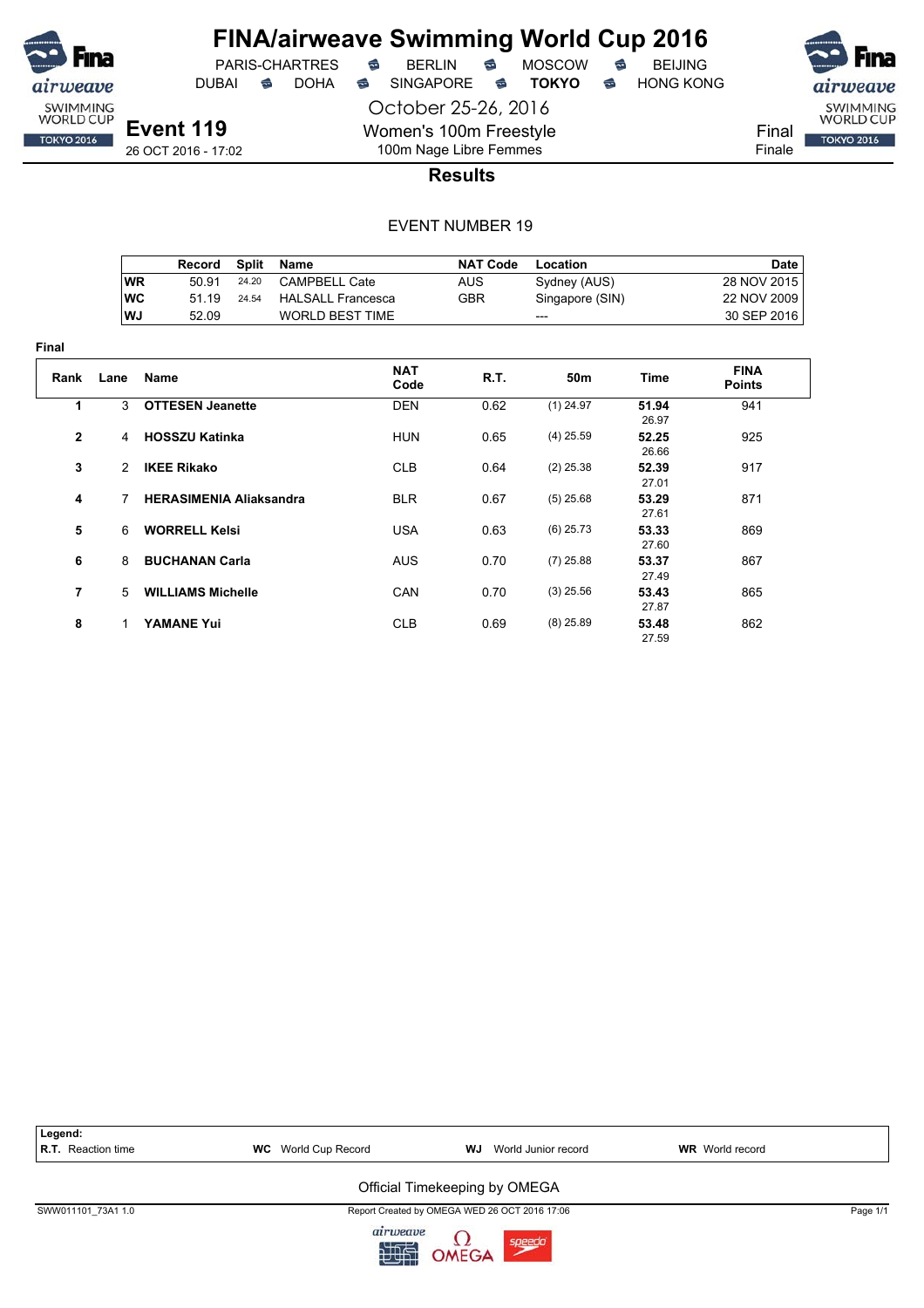

DUBAI **S** DOHA SINGAPORE S **TOKYO** S HONG KONG

October 25-26, 2016

Men's 200m Freestyle

PARIS-CHARTRES **B** BERLIN **B** MOSCOW **B** BEIJING

SWIMMING<br>WORLD CUP **TOKYO 2016** 

Final Finale

**Event 120** 26 OCT 2016 - 17:08

## 200m Nage Libre Hommes **Results**

|              |                | <b>Record</b>       |                       | <b>Splits</b>              |         | <b>Name</b>            |            | <b>NAT Code</b> | Location             |                        |                  | <b>Date</b>                  |
|--------------|----------------|---------------------|-----------------------|----------------------------|---------|------------------------|------------|-----------------|----------------------|------------------------|------------------|------------------------------|
|              | <b>WR</b>      | 1:39.37             | 23.79                 | 49.29                      | 1:14.72 | <b>BIEDERMANN Paul</b> | <b>GER</b> |                 | Berlin (GER)         |                        |                  | 15 NOV 2009                  |
|              | <b>WC</b>      | 1:39.37             | 23.79                 | 49.29                      | 1:14.72 | <b>BIEDERMANN Paul</b> | <b>GER</b> |                 | Berlin (GER)         |                        |                  | 15 NOV 2009                  |
|              | WJ             | 1:41.95             |                       |                            |         | <b>WORLD BEST TIME</b> |            |                 | ---                  |                        |                  | 30 SEP 2016                  |
| Final        |                |                     |                       |                            |         |                        |            |                 |                      |                        |                  |                              |
| Rank         | Lane           | Name                |                       |                            |         | <b>NAT</b><br>Code     | R.T.       | 50m             | 100m                 | 150m                   | Time             | <b>FINA</b><br><b>Points</b> |
| 1            |                | 2 CHALMERS Kyle     |                       |                            |         | <b>AUS</b>             | 0.70       | $(1)$ 23.60     | $(1)$ 49.26          | $(1)$ 1:15.99          | 1:42.42          | 913                          |
|              |                |                     |                       |                            |         |                        |            |                 | 25.66                | 26.73                  | 26.43            |                              |
| $\mathbf{2}$ | 8              | <b>KOBORI Yuuki</b> |                       |                            |         | <b>CLB</b>             | 0.63       | $(2)$ 23.77     | $(2)$ 50.04<br>26.27 | (2) 1:16.56<br>26.52   | 1:43.23<br>26.67 | 891                          |
| 3            |                | 3 SETO Daiya        |                       |                            |         | <b>JPN</b>             | 0.61       | $(8)$ 24.68     | $(8)$ 51.48<br>26.80 | $(7)$ 1:17.99<br>26.51 | 1:44.11<br>26.12 | 869                          |
| 4            | $\overline{4}$ | <b>LEWIS Clyde</b>  |                       |                            |         | <b>AUS</b>             | 0.68       | $(6)$ 24.37     | (5) 50.84            | (4) 1:17.54            | 1:44.37          | 863                          |
|              |                |                     |                       |                            |         |                        |            |                 | 26.47                | 26.70                  | 26.83            |                              |
| 5            |                |                     | <b>TIMMERS Pieter</b> |                            |         | <b>BEL</b>             | 0.69       | $(7)$ 24.55     | $(6)$ 50.99          | (6) 1:17.84            | 1:44.45          | 861                          |
|              |                |                     |                       |                            |         |                        |            |                 | 26.44                | 26.85                  | 26.61            |                              |
| 6            | 5              | <b>GUY James</b>    |                       |                            |         | <b>GBR</b>             | 0.65       | $(3)$ 24.23     | (3) 50.42            | (3) 1:17.50            | 1:44.63          | 856                          |
|              |                |                     |                       |                            |         |                        |            |                 | 26.19                | 27.08                  | 27.13            |                              |
| 7            |                |                     | <b>AMAI Tsubasa</b>   |                            |         | <b>CLB</b>             | 0.60       | $(5)$ 24.32     | $(4)$ 50.63          | (5) 1:17.78            | 1:44.95          | 848                          |
|              |                |                     |                       |                            |         |                        |            |                 | 26.31                | 27.15                  | 27.17            |                              |
| 8            | 6              |                     |                       | <b>MATSUMOTO Katsuhiro</b> |         | <b>CLB</b>             | 0.67       | $(4)$ 24.24     | (7) 51.03            | (8) 1:18.63            | 1:45.82          | 828                          |
|              |                |                     |                       |                            |         |                        |            |                 | 26.79                | 27.60                  | 27.19            |                              |



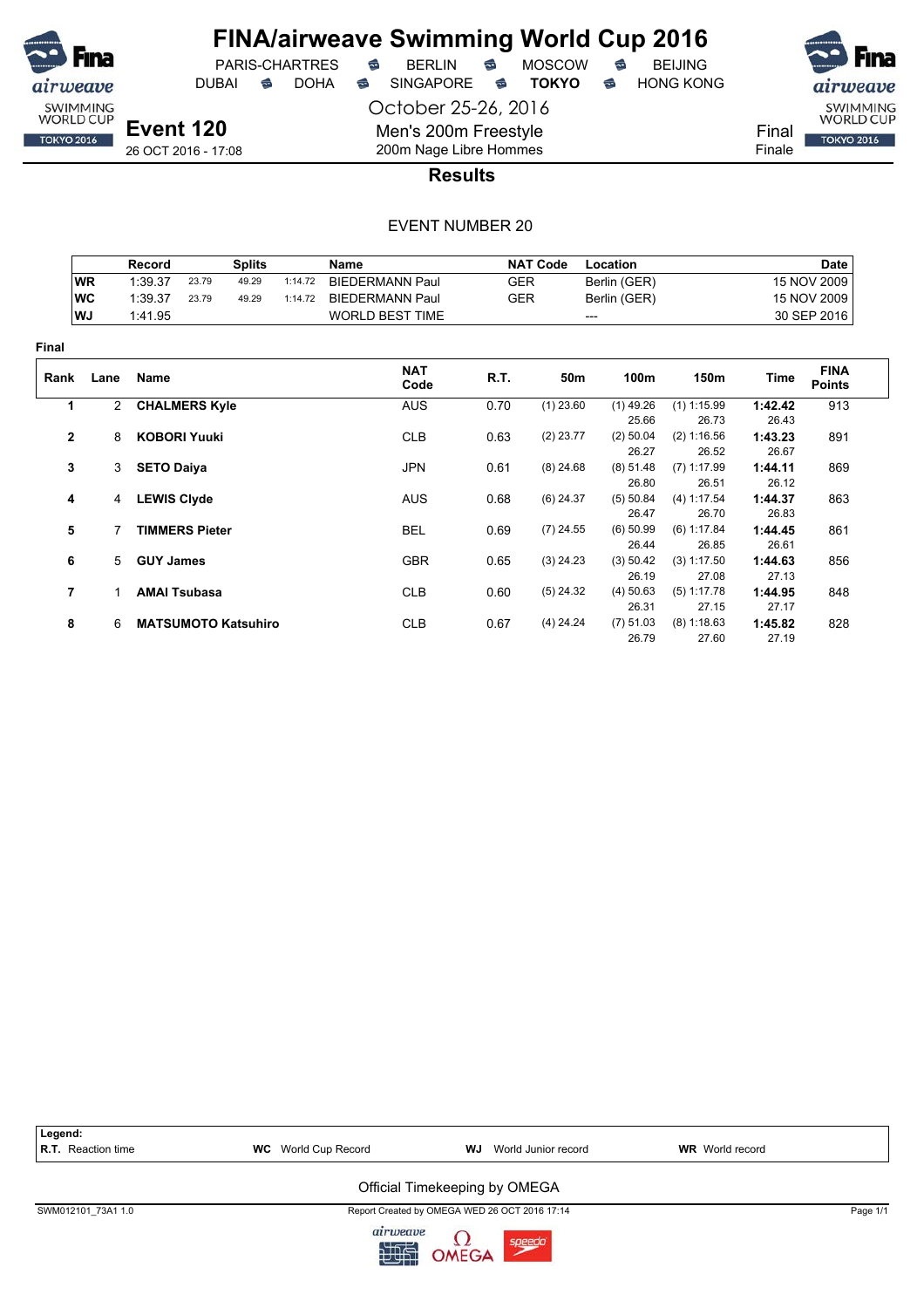

## **FINA/airweave Swimming World Cup 2016**

PARIS-CHARTRES **B** BERLIN **B** MOSCOW **B** BEIJING DUBAI **S** DOHA S SINGAPORE S TOKYO S HONG KONG

October 25-26, 2016

Final Finale

SWIMMING<br>WORLD CUP

**TOKYO 2016** 

**Event 121** 26 OCT 2016 - 17:14

50m Brasse Femmes **Results**

Women's 50m Breaststroke

|            | Record Name |                       | <b>NAT Code</b> | Location     | Date        |
|------------|-------------|-----------------------|-----------------|--------------|-------------|
| WR         |             | 28.80 HARDY Jessica A | USA             | Berlin (GER) | 15 NOV 2009 |
| <b>IWC</b> |             | 28.80 HARDY Jessica A | USA             | Berlin (GER) | 15 NOV 2009 |
| l WJ       |             | 29.84 WORLD BEST TIME |                 | ---          | 30 SEP 2016 |

| <b>Final</b> |                      |                         |                    |      |       |                              |
|--------------|----------------------|-------------------------|--------------------|------|-------|------------------------------|
| Rank         | Lane                 | Name                    | <b>NAT</b><br>Code | R.T. | Time  | <b>FINA</b><br><b>Points</b> |
|              | 3                    | <b>ATKINSON Alia</b>    | <b>JAM</b>         | 0.65 | 28.64 | <b>WR</b><br>1016            |
| $\mathbf{2}$ | 4                    | <b>EFIMOVA Yuliya</b>   | <b>RUS</b>         | 0.66 | 29.19 | 960                          |
| 3            | 5                    | <b>HANNIS Molly</b>     | <b>USA</b>         | 0.63 | 29.57 | 923                          |
| 4            |                      | <b>LARSON Breeja</b>    | <b>USA</b>         | 0.70 | 30.27 | 861                          |
| 5            | 6                    | <b>TERAMURA Miho</b>    | <b>CLB</b>         | 0.57 | 30.28 | 860                          |
| 6            |                      | <b>NICOL Rachel</b>     | CAN                | 0.64 | 30.75 | 821                          |
| 7            | $\mathcal{P} \equiv$ | <b>KANETOU Rie</b>      | <b>CLB</b>         | 0.70 | 30.94 | 806                          |
| 8            | 8                    | <b>SEKIGUCHI Misaki</b> | <b>CLB</b>         | 0.65 | 31.01 | 801                          |

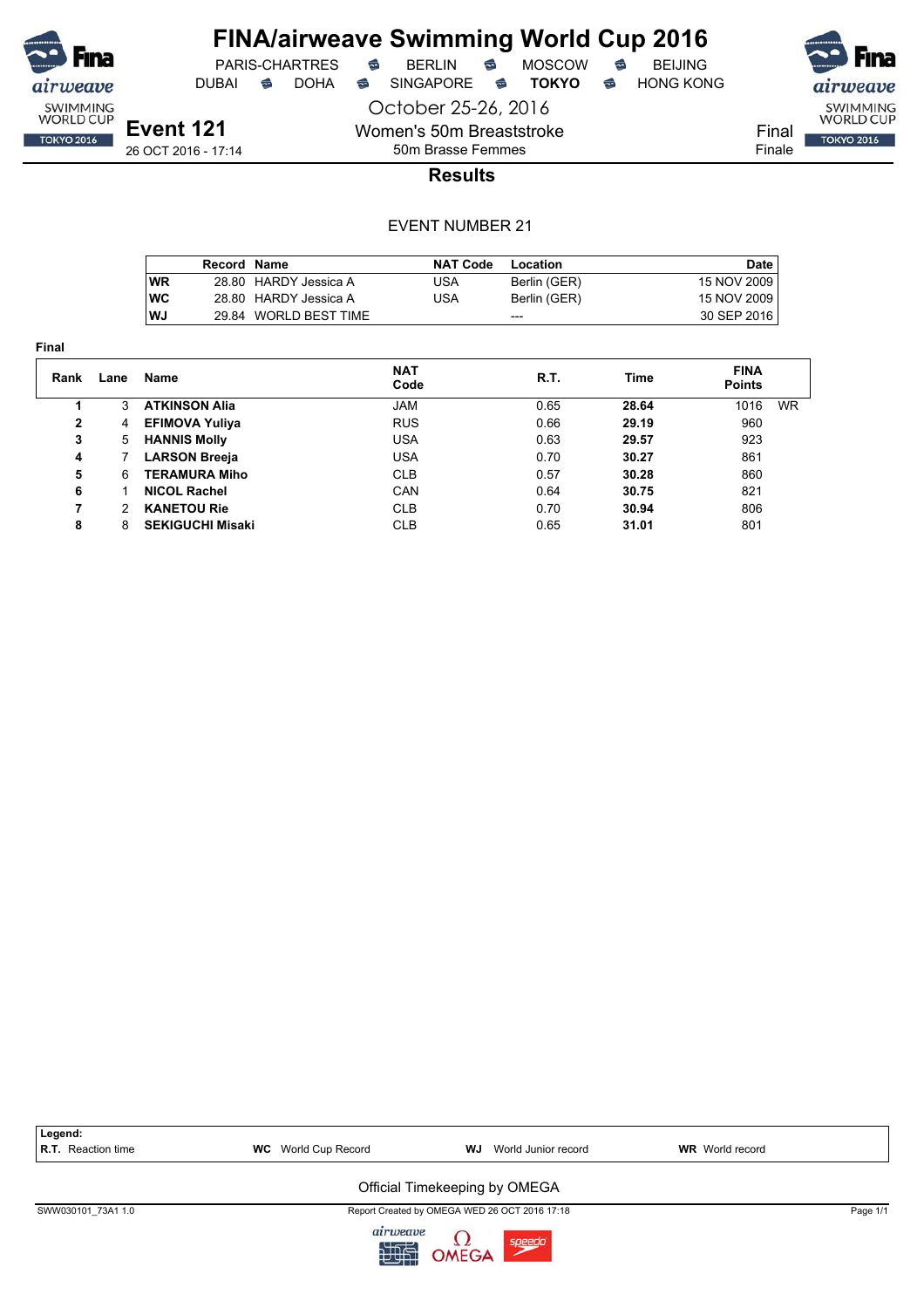

 $PARIS-CHARTRES$  **BERLIN B** MOSCOW **B** 

October 25-26, 2016

Men's 100m Breaststroke

DUBAI **S** DOHA S SINGAPORE S TOKYO S HONG KONG

airweave SWIMMING<br>WORLD CUP Final **TOKYO 2016** Finale

**Event 122** 26 OCT 2016 - 17:19

## 100m Brasse Hommes **Results**

|     | Record | Split | Name                  | <b>NAT Code</b> | Location     | Date        |
|-----|--------|-------|-----------------------|-----------------|--------------|-------------|
| ∣WR | 55 61  | 25.98 | VAN DEN BURGH Cameron | <b>RSA</b>      | Berlin (GER) | 15 NOV 2009 |
| ∣wc | 55 61  | 25.98 | VAN DEN BURGH Cameron | <b>RSA</b>      | Berlin (GER) | 15 NOV 2009 |
| lWJ | 57.61  | 27.36 | CHUPKOV Anton         | <b>RUS</b>      | Kazan (RUS)  | 9 NOV 2015  |

| <b>Final</b>   |               |                         |                    |      |                 |                |                              |
|----------------|---------------|-------------------------|--------------------|------|-----------------|----------------|------------------------------|
| Rank           | Lane          | <b>Name</b>             | <b>NAT</b><br>Code | R.T. | 50 <sub>m</sub> | Time           | <b>FINA</b><br><b>Points</b> |
| 1              | 8             | <b>MOROZOV Vladimir</b> | <b>RUS</b>         | 0.64 | $(2)$ 26.69     | 56.80<br>30.11 | 938                          |
| $\mathbf{2}$   | 4             | <b>LIMA Felipe</b>      | <b>BRA</b>         | 0.67 | $(1)$ 26.56     | 56.83<br>30.27 | 936                          |
| 3              | 3             | YAMANAKA Yoshiki        | <b>CLB</b>         | 0.62 | $(3)$ 27.12     | 57.65<br>30.53 | 897                          |
| 4              | 5             | <b>WATANABE</b> Ippei   | <b>JPN</b>         | 0.65 | $(4)$ 27.25     | 57.81<br>30.56 | 890                          |
| 5              | 7             | <b>KOHINATA Kazuki</b>  | <b>CLB</b>         | 0.63 | $(6)$ 27.43     | 58.18<br>30.75 | 873                          |
| 6              | 6             | <b>NAKAMURA Yuusuke</b> | <b>CLB</b>         | 0.69 | $(8)$ 27.65     | 58.51<br>30.86 | 858                          |
| $\overline{7}$ | $\mathcal{P}$ | <b>HAYASHI Kazuki</b>   | <b>CLB</b>         | 0.67 | $(7)$ 27.64     | 58.62<br>30.98 | 853                          |
| 8              | 1             | <b>WATANABE Hayato</b>  | <b>CLB</b>         | 0.65 | $(5)$ 27.33     | 58.67<br>31.34 | 851                          |

| Legend:<br><b>R.T.</b> Reaction time | <b>WC</b> World Cup Record | World Junior record<br>WJ                     | <b>WR</b> World record |          |  |  |  |  |
|--------------------------------------|----------------------------|-----------------------------------------------|------------------------|----------|--|--|--|--|
| Official Timekeeping by OMEGA        |                            |                                               |                        |          |  |  |  |  |
| SWM031101 73A1 1.0                   |                            | Report Created by OMEGA WED 26 OCT 2016 17:25 |                        | Page 1/1 |  |  |  |  |
|                                      | airweave<br>迦山             | OMEGA<br>speedo                               |                        |          |  |  |  |  |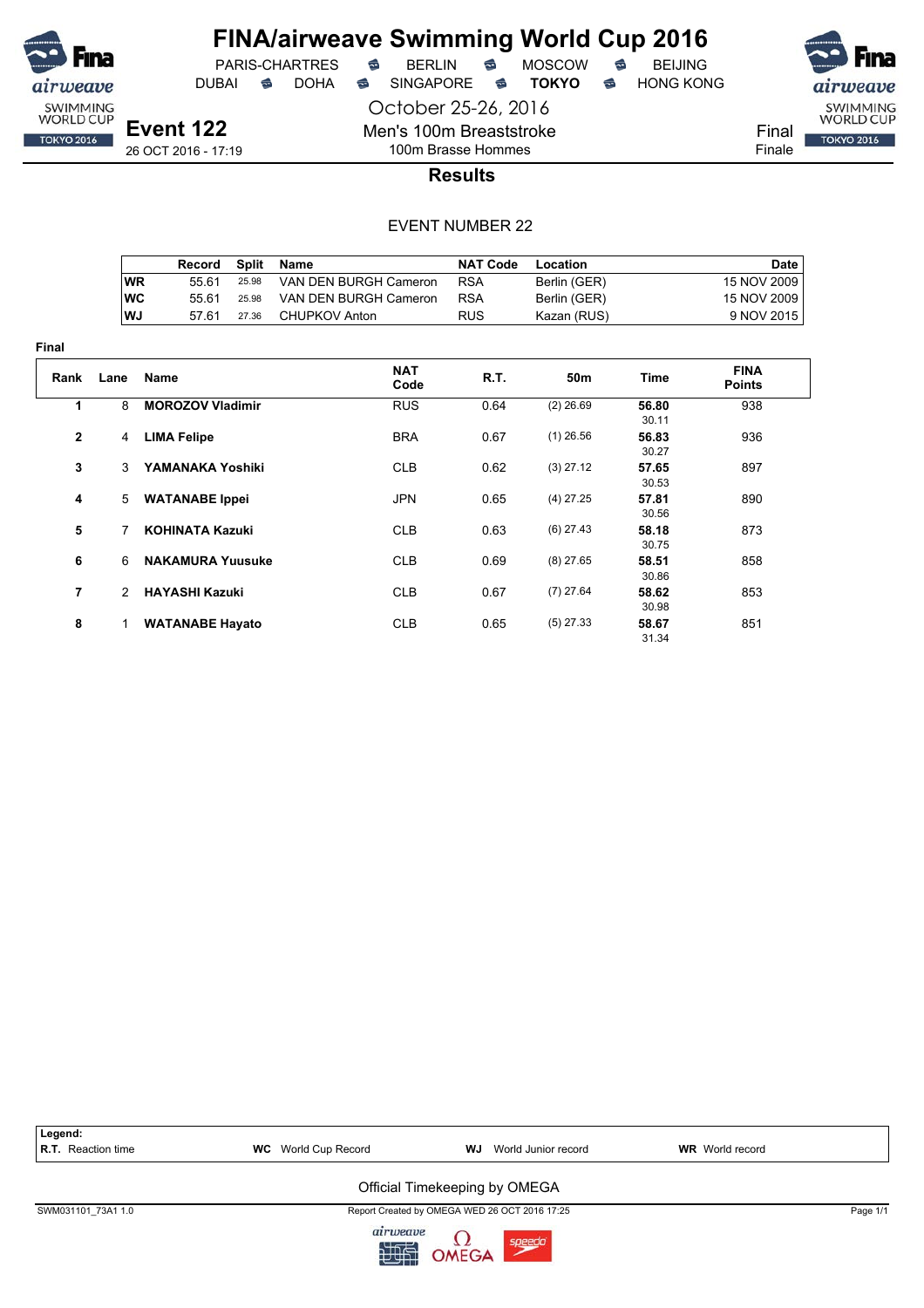

**Final**

# **FINA/airweave Swimming World Cup 2016**<br>PARIS-CHARTRES **& BERLIN & MOSCOW & BEIJING**

DUBAI **S** DOHA S SINGAPORE S TOKYO S HONG KONG

PARIS-CHARTRES **S** BERLIN S MOSCOW S

October 25-26, 2016 Men's 100m Butterfly

**Event 123** 26 OCT 2016 - 17:24



100m Papillon Hommes **Results**

|                |           | Record                   | <b>Split</b> | Name                      | <b>NAT Code</b> | Location        |                | <b>Date</b>                  |
|----------------|-----------|--------------------------|--------------|---------------------------|-----------------|-----------------|----------------|------------------------------|
|                | <b>WR</b> | 48.44                    | 22.59        | LE CLOS Chad              | <b>RSA</b>      | Doha (QAT)      |                | 4 DEC 2014                   |
|                | <b>WC</b> | 48.48                    | 22.88        | <b>KOROTYSHKIN Evgeny</b> | <b>RUS</b>      | Berlin (GER)    |                | 15 NOV 2009                  |
|                | WJ        | 50.53                    |              | <b>WORLD BEST TIME</b>    |                 | ---             |                | 30 SEP 2016                  |
| ıal            |           |                          |              |                           |                 |                 |                |                              |
| Rank           | Lane      | <b>Name</b>              |              | <b>NAT</b><br>Code        | R.T.            | 50 <sub>m</sub> | Time           | <b>FINA</b><br><b>Points</b> |
| 1              | 5         | <b>LE CLOS Chad</b>      |              | <b>RSA</b>                | 0.64            | $(1)$ 23.02     | 49.45<br>26.43 | 939                          |
| 2              | 2         | <b>KAWAMOTO Takeshi</b>  |              | <b>CLB</b>                | 0.65            | $(2)$ 23.18     | 49.93<br>26.75 | 913                          |
| 3              | 8         | <b>SANKOVICH Pavel</b>   |              | <b>BLR</b>                | 0.66            | $(=4)$ 23.62    | 50.78<br>27.16 | 868                          |
| 4              | 3         | <b>SETO Daiya</b>        |              | <b>JPN</b>                | 0.60            | $(6)$ 23.86     | 50.80<br>26.94 | 867                          |
| 5              | 6         | <b>D'ORSOGNA Tommaso</b> |              | <b>AUS</b>                | 0.65            | $(=4)$ 23.62    | 51.09<br>27.47 | 852                          |
| 6              | 4         | <b>KAWAMOTO Kouhei</b>   |              | <b>CLB</b>                | 0.59            | $(3)$ 23.39     | 51.12<br>27.73 | 850                          |
| $\overline{7}$ | 7         | <b>MORGAN David</b>      |              | <b>AUS</b>                | 0.63            | $(8)$ 24.21     | 51.24<br>27.03 | 844                          |
| 8              | 1         | <b>SAKAI Masato</b>      |              | <b>JPN</b>                | 0.72            | $(7)$ 24.14     | 51.63<br>27.49 | 825                          |

| Legend:<br><b>R.T.</b> Reaction time | <b>WC</b> World Cup Record | WJ<br>World Junior record                                                                   | <b>WR</b> World record |          |
|--------------------------------------|----------------------------|---------------------------------------------------------------------------------------------|------------------------|----------|
|                                      |                            | Official Timekeeping by OMEGA                                                               |                        |          |
| SWM021101 73A1 1.0                   | simum                      | Report Created by OMEGA WED 26 OCT 2016 17:30<br><b>Contract Contract Contract Contract</b> |                        | Page 1/1 |

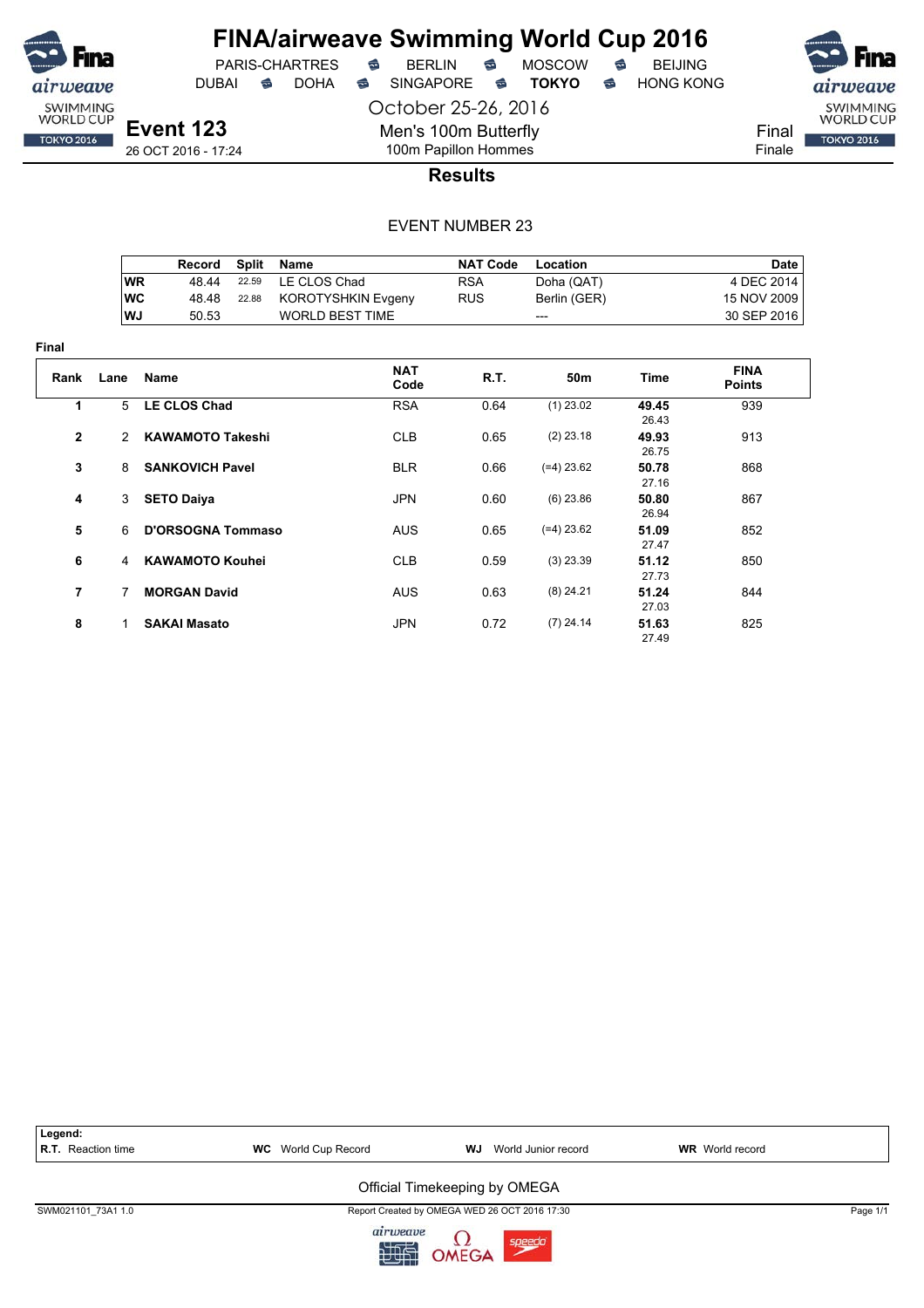

**Final**

## **FINA/airweave Swimming World Cup 2016**

PARIS-CHARTRES **B** BERLIN **B** MOSCOW **B** BEIJING

DUBAI **S** DOHA S SINGAPORE S TOKYO S HONG KONG

October 25-26, 2016 Women's 100m Backstroke 100m Dos Femmes



Final Finale

**TOKYO 2016** 

**Results**

|                |           | Record                       | <b>Split</b> | Name                   | <b>NAT Code</b> | Location        |                | <b>Date</b>                  |
|----------------|-----------|------------------------------|--------------|------------------------|-----------------|-----------------|----------------|------------------------------|
|                | <b>WR</b> | 55.03                        | 26.93        | <b>HOSSZU Katinka</b>  | <b>HUN</b>      | Doha (QAT)      |                | 4 DEC 2014                   |
|                | <b>WC</b> | 55.23                        | 26.73        | <b>SAKAI Shiho</b>     | JPN             | Berlin (GER)    |                | 15 NOV 2009                  |
|                | WJ        | 55.99                        |              | <b>WORLD BEST TIME</b> |                 | ---             |                | 30 SEP 2016                  |
| ıal            |           |                              |              |                        |                 |                 |                |                              |
| Rank           | Lane      | <b>Name</b>                  |              | <b>NAT</b><br>Code     | R.T.            | 50 <sub>m</sub> | <b>Time</b>    | <b>FINA</b><br><b>Points</b> |
| 1              | 1         | <b>HOSSZU Katinka</b>        |              | <b>HUN</b>             | 0.60            | $(1)$ 27.33     | 55.59<br>28.26 | 970                          |
| $\mathbf{2}$   | 6         | <b>SEEBOHM Emily</b>         |              | <b>AUS</b>             | 0.65            | $(2)$ 27.47     | 56.59<br>29.12 | 919                          |
| 3              | 3         | <b>ZEVINA Daryna</b>         |              | <b>UKR</b>             | 0.74            | $(3)$ 27.56     | 56.86<br>29.30 | 906                          |
| 4              | 2         | <b>MORONUKI Emi</b>          |              | <b>CLB</b>             | 0.59            | $(4)$ 27.79     | 57.20<br>29.41 | 890                          |
| 5              | 5         | <b>AKASE Sayaka</b>          |              | <b>CLB</b>             | 0.54            | $(6)$ 27.99     | 57.28<br>29.29 | 886                          |
| 6              | 4         | <b>TAKEMURA Miyuki</b>       |              | <b>CLB</b>             | 0.54            | $(5)$ 27.84     | 57.52<br>29.68 | 875                          |
| $\overline{7}$ | 8         | <b>TAKABA Masumi</b>         |              | <b>CLB</b>             | 0.60            | $(8)$ 28.16     | 58.65<br>30.49 | 826                          |
| 8              | 7         | <b>SMITH Regan Elisabeth</b> |              | <b>USA</b>             | 0.65            | $(7)$ 28.11     | 58.68<br>30.57 | 824                          |



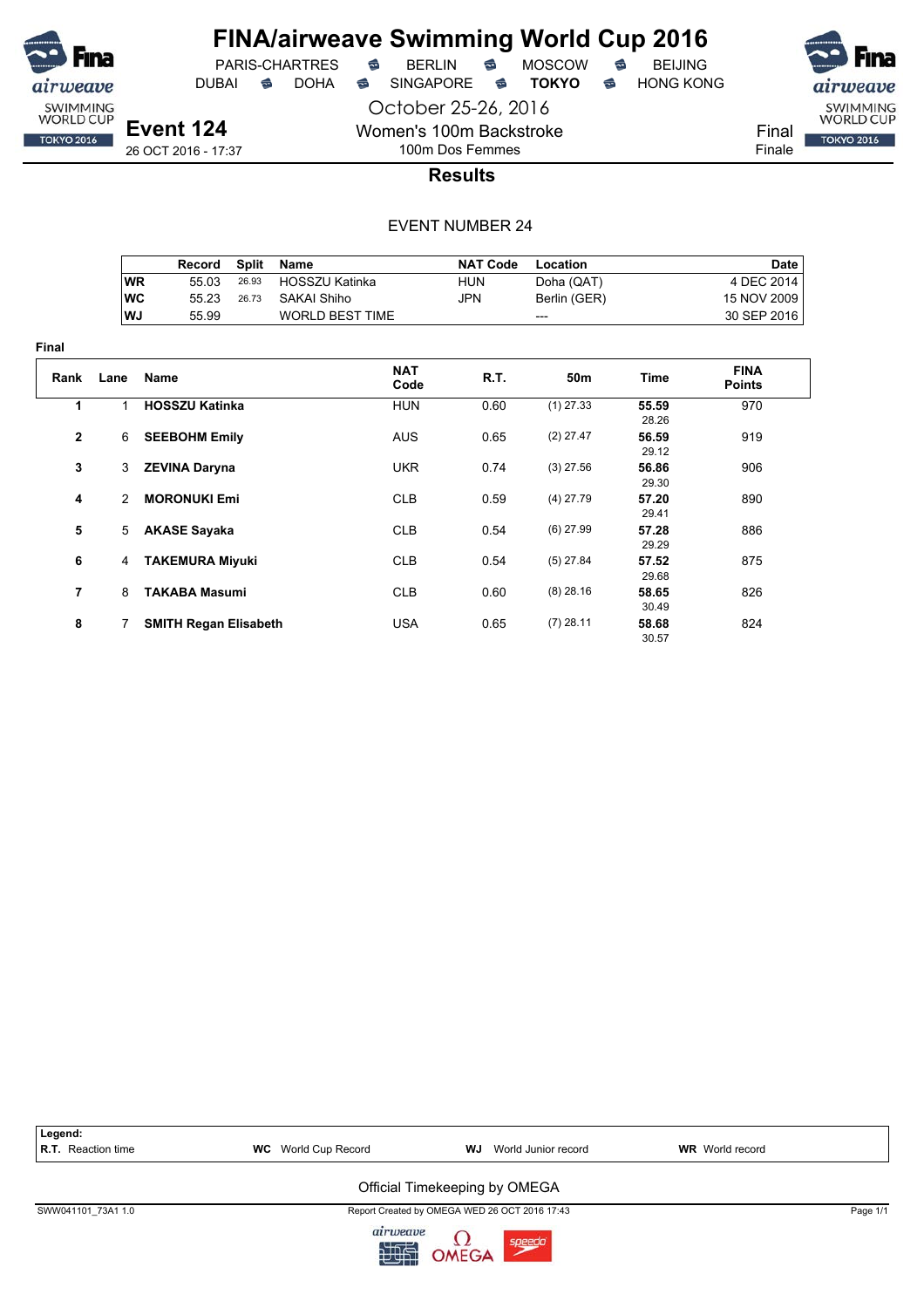

DUBAI **S** DOHA S SINGAPORE S TOKYO S HONG KONG

PARIS-CHARTRES **B** BERLIN **B** MOSCOW **B** BEIJING

airweave SWIMMING<br>WORLD CUP Final **TOKYO 2016** 

Finale

**Event 125** 26 OCT 2016 - 17:42 October 25-26, 2016 Men's 50m Backstroke 50m Dos Hommes

**Results**

|            | Record Name |                        | <b>NAT Code</b> | Location        | Date        |
|------------|-------------|------------------------|-----------------|-----------------|-------------|
| <b>WR</b>  |             | 22.22 MANAUDOU Florent | FRA             | Doha (QAT)      | 6 DEC 2014  |
| <b>IWC</b> |             | 22.61 MARSHALL Peter   | JSA             | Singapore (SIN) | 22 NOV 2009 |
| lWJ        |             | 23.71 WORLD BEST TIME  |                 | ---             | 30 SEP 2016 |

| × |  |
|---|--|

| Rank | Lane | Name                         | <b>NAT</b><br>Code | R.T. | Time  | <b>FINA</b><br><b>Points</b> |
|------|------|------------------------------|--------------------|------|-------|------------------------------|
|      | 4    | KOGA Junya                   | <b>CLB</b>         | 0.52 | 23.17 | 881                          |
| 2    | 3    | <b>SANKOVICH Pavel</b>       | <b>BLR</b>         | 0.54 | 23.22 | 876                          |
| 3    | 6    | <b>ORTIZ-CANAVATE Miquel</b> | <b>ESP</b>         | 0.60 | 23.42 | 854                          |
| 4    |      | <b>LARKIN Mitchell</b>       | <b>AUS</b>         | 0.61 | 23.47 | 848                          |
| 5    | 5    | <b>DONETC Stanislav</b>      | <b>RUS</b>         | 0.64 | 23.49 | 846                          |
| 6    | 2    | <b>GLINTA Robert</b>         | <b>ROU</b>         | 0.63 | 23.74 | 819                          |
| 7    | 8    | <b>YASUDA Junki</b>          | <b>CLB</b>         | 0.54 | 24.14 | 779                          |
| 8    |      | <b>EDO Yuuma</b>             | <b>CLB</b>         | 0.57 | 24.33 | 761                          |

| Legend:                   |                            |                                               |                        |          |
|---------------------------|----------------------------|-----------------------------------------------|------------------------|----------|
| <b>R.T.</b> Reaction time | <b>WC</b> World Cup Record | World Junior record<br>WJ                     | <b>WR</b> World record |          |
|                           |                            | Official Timekeeping by OMEGA                 |                        |          |
| SWM040101 73A1 1.0        |                            | Report Created by OMEGA WED 26 OCT 2016 17:48 |                        | Page 1/1 |
|                           | airweave<br>肥              | OMEGA<br>speed                                |                        |          |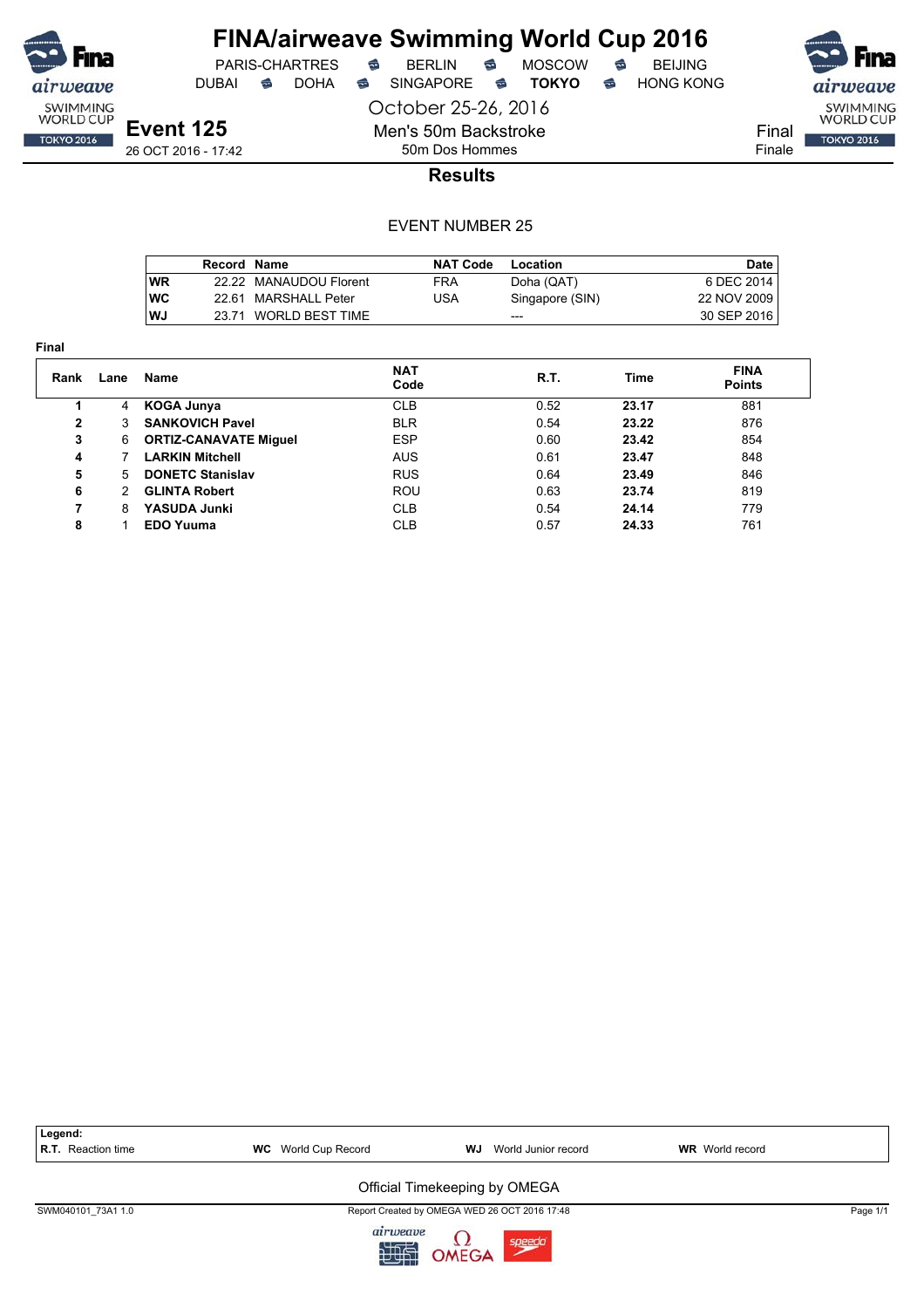

DUBAI **S** DOHA SINGAPORE S **TOKYO** S HONG KONG

October 25-26, 2016 Women's 200m Butterfly 200m Papillon Femmes



SWIMMING<br>WORLD CUP

**TOKYO 2016** 

Final Finale

26 OCT 2016 - 17:47

**Results**

|                |               | <b>Record</b>          |                          | <b>Splits</b> |         | Name                          |            | <b>NAT Code</b> | Location      |               |         | <b>Date</b>                  |
|----------------|---------------|------------------------|--------------------------|---------------|---------|-------------------------------|------------|-----------------|---------------|---------------|---------|------------------------------|
|                | <b>WR</b>     | 1:59.61                | 27.75                    | 58.24         | 1:28.96 | <b>BELMONTE GARCIA Mireia</b> | <b>ESP</b> |                 | Doha (QAT)    |               |         | 3 DEC 2014                   |
|                | <b>WC</b>     | 2:00.78                | 27.35                    | 58.41         | 1:29.29 | LIU Zige                      | <b>CHN</b> |                 | Berlin (GER)  |               |         | 15 NOV 2009                  |
|                | WJ            | 2:05.44                |                          |               |         | <b>WORLD BEST TIME</b>        |            |                 | ---           |               |         | 30 SEP 2016                  |
| Final          |               |                        |                          |               |         |                               |            |                 |               |               |         |                              |
| Rank           | Lane          | <b>Name</b>            |                          |               |         | <b>NAT</b><br>Code            | R.T.       | 50m             | 100m          | 150m          | Time    | <b>FINA</b><br><b>Points</b> |
| 1              | 4             | <b>HOSSZU Katinka</b>  |                          |               |         | <b>HUN</b>                    | 0.68       | $(5)$ 28.37     | (2) 1:00.02   | (2) 1:32.29   | 2:03.92 | 899                          |
|                |               |                        |                          |               |         |                               |            |                 | 31.65         | 32.27         | 31.63   |                              |
| $\overline{2}$ | 6             | <b>GROVES Madeline</b> |                          |               |         | <b>AUS</b>                    | 0.71       | $(1)$ 27.56     | $(1)$ 58.96   | $(1)$ 1:31.25 | 2:04.65 | 883                          |
|                |               |                        |                          |               |         |                               |            |                 | 31.40         | 32.29         | 33.40   |                              |
| 3              | 3             |                        | <b>JAKABOS Zsuzsanna</b> |               |         | <b>HUN</b>                    | 0.70       | $(8)$ 28.88     | $(8)$ 1:00.75 | (4) 1:33.63   | 2:06.54 | 844                          |
|                |               |                        |                          |               |         |                               |            |                 | 31.87         | 32.88         | 32.91   |                              |
| 4              | 5             | <b>NAKANO Miyu</b>     |                          |               |         | <b>CLB</b>                    | 0.65       | $(2)$ 28.18     | (4) 1:00.35   | (5) 1:33.65   | 2:07.35 | 828                          |
|                |               |                        |                          |               |         |                               |            |                 | 32.17         | 33.30         | 33.70   |                              |
| 5              | $\mathcal{P}$ | <b>HASEGAWA Suzuka</b> |                          |               |         | <b>CLB</b>                    | 0.64       | $(7)$ 28.61     | (3) 1:00.20   | (3) 1:32.87   | 2:07.57 | 824                          |
|                |               |                        |                          |               |         |                               |            |                 | 31.59         | 32.67         | 34.70   |                              |
| 6              |               |                        | <b>SAVARD Katerine</b>   |               |         | <b>CAN</b>                    | 0.68       | $(4)$ 28.36     | (5) 1:00.40   | (6) 1:34.04   | 2:09.06 | 796                          |
|                |               |                        |                          |               |         |                               |            |                 | 32.04         | 33.64         | 35.02   |                              |
| $\overline{7}$ | 8             |                        | <b>WATANABE Yai</b>      |               |         | <b>CLB</b>                    | 0.78       | $(6)$ 28.54     | $(7)$ 1:00.54 | (7) 1:34.13   | 2:09.54 | 787                          |
|                |               |                        |                          |               |         |                               |            |                 | 32.00         | 33.59         | 35.41   |                              |
| 8              |               |                        | <b>KOBAYASHI Nao</b>     |               |         | <b>CLB</b>                    | 0.67       | $(3)$ 28.19     | (6) 1:00.48   | (8) 1:34.73   | 2:10.71 | 766                          |
|                |               |                        |                          |               |         |                               |            |                 | 32.29         | 34.25         | 35.98   |                              |



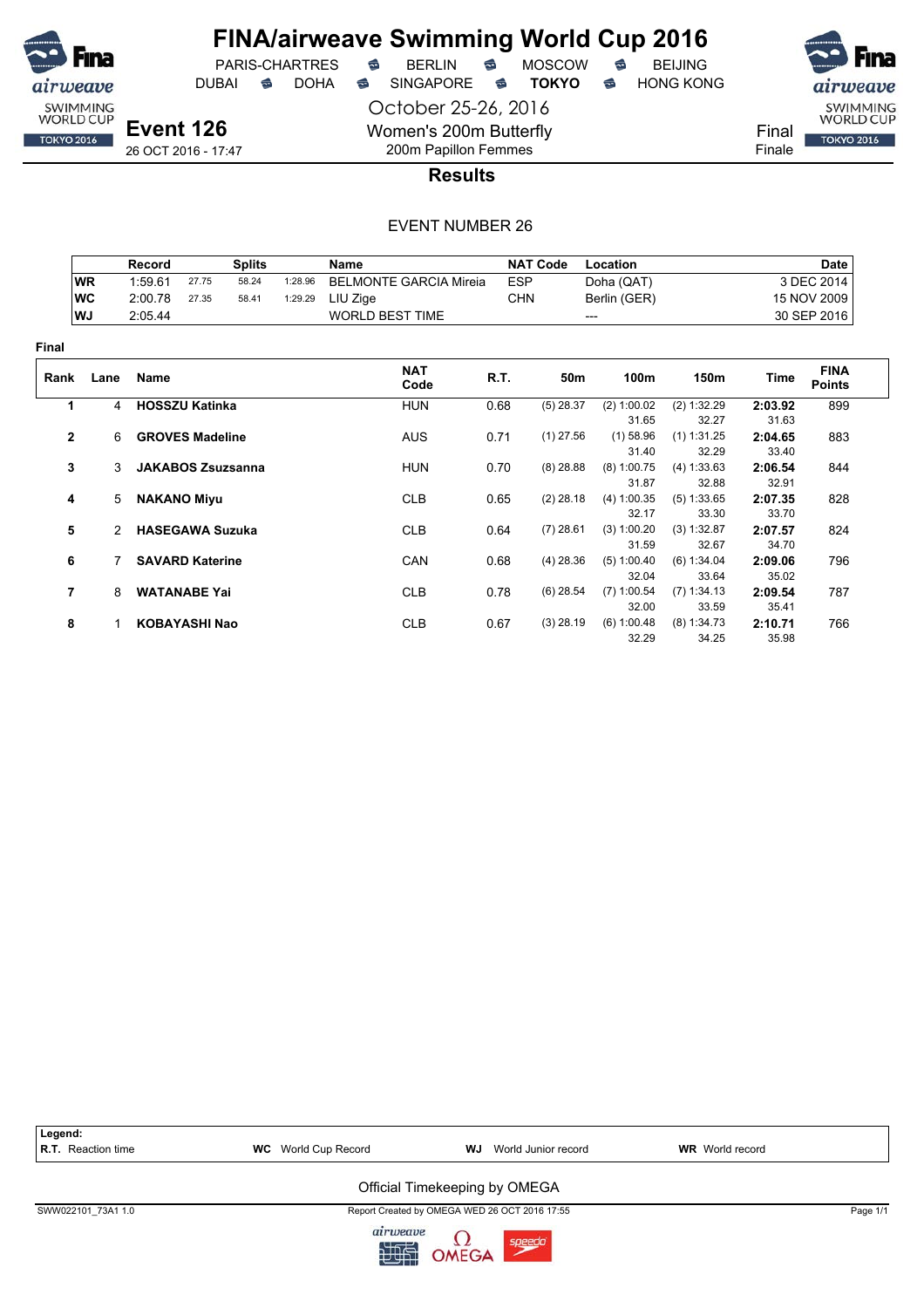

PARIS-CHARTRES **S** BERLIN S MOSCOW S

DUBAI **S** DOHA S SINGAPORE S TOKYO S HONG KONG

October 25-26, 2016 Men's 200m Individual Medley

SWIMMING<br>WORLD CUP Final **TOKYO 2016** 

airweave

Finale

**Event 127** 26 OCT 2016 - 17:54

## 200m 4-Nages Hommes **Results**

|                |                | Record                   |       | <b>Splits</b> |         | <b>Name</b>            |            | <b>NAT Code</b> | Location             |                      |                  | <b>Date</b>                  |
|----------------|----------------|--------------------------|-------|---------------|---------|------------------------|------------|-----------------|----------------------|----------------------|------------------|------------------------------|
|                | <b>WR</b>      | 1:49.63                  | 23.71 | 50.74         | 1:22.48 | LOCHTE Ryan            | <b>USA</b> |                 | Istanbul (TUR)       |                      |                  | 14 DEC 2012                  |
|                | <b>WC</b>      | 1:51.50                  | 24.55 | 52.05         | 1:24.59 | <b>HAGINO Kosuke</b>   | JPN        |                 | Tokyo (JPN)          |                      |                  | 10 NOV 2013                  |
|                | WJ             | 1:52.48                  |       |               |         | <b>WORLD BEST TIME</b> |            | ---             |                      |                      |                  | 30 SEP 2016                  |
| Final          |                |                          |       |               |         |                        |            |                 |                      |                      |                  |                              |
| Rank           | Lane           | Name                     |       |               |         | <b>NAT</b><br>Code     | R.T.       | 50m             | 100m                 | 150m                 | Time             | <b>FINA</b><br><b>Points</b> |
| 1              | 3              | <b>SETO Daiya</b>        |       |               |         | <b>JPN</b>             | 0.59       | $(3)$ 24.82     | (2) 53.24            | $(1)$ 1:25.57        | 1:52.48          | 925                          |
|                |                |                          |       |               |         |                        |            |                 | 28.42                | 32.33                | 26.91            |                              |
| $\mathbf{2}$   |                | <b>HEINTZ Philip</b>     |       |               |         | <b>GER</b>             | 0.69       | $(1)$ 24.64     | $(1)$ 53.20<br>28.56 | (2) 1:26.09<br>32.89 | 1:53.04<br>26.95 | 912                          |
| 3              | $\overline{4}$ | <b>PRENOT Josh</b>       |       |               |         | <b>USA</b>             | 0.69       | $(2)$ 24.69     | (3) 53.80            | (3) 1:26.24          | 1:53.85          | 892                          |
| 4              | 6              | <b>FUJIMORI Takeharu</b> |       |               |         | <b>CLB</b>             | 0.61       | $(7)$ 25.65     | 29.11<br>(5) 54.23   | 32.44<br>(4) 1:26.42 | 27.61<br>1:54.05 | 888                          |
|                |                |                          |       |               |         |                        |            |                 | 28.58                | 32.19                | 27.63            |                              |
| 5              | 5              | <b>SUNAMA Keita</b>      |       |               |         | <b>CLB</b>             | 0.64       | $(4)$ 24.91     | $(6)$ 54.34          | (5) 1:26.78          | 1:54.39          | 880                          |
|                |                |                          |       |               |         |                        |            |                 | 29.43                | 32.44                | 27.61            |                              |
| 6              | 2              | <b>IWATA Tetsuya</b>     |       |               |         | <b>CLB</b>             | 0.62       | $(5)$ 25.31     | (4) 54.07            | (6) 1:27.95          | 1:55.89          | 846                          |
|                |                |                          |       |               |         |                        |            |                 | 28.76                | 33.88                | 27.94            |                              |
| $\overline{7}$ | 8              | <b>LEWIS Clyde</b>       |       |               |         | <b>AUS</b>             | 0.67       | $(6)$ 25.58     | (7) 55.03            | $(8)$ 1:29.50        | 1:56.88          | 825                          |
|                |                |                          |       |               |         |                        |            |                 | 29.45                | 34.47                | 27.38            |                              |
| 8              |                | <b>MIZOHATA Juran</b>    |       |               |         | <b>CLB</b>             | 0.68       | $(8)$ 25.71     | (8) 55.60            | $(7)$ 1:29.37        | 1:57.76          | 806                          |
|                |                |                          |       |               |         |                        |            |                 | 29.89                | 33.77                | 28.39            |                              |

| Legend:<br><b>R.T.</b> Reaction time | <b>WC</b> World Cup Record | World Junior record<br>WJ                     | <b>WR</b> World record |          |
|--------------------------------------|----------------------------|-----------------------------------------------|------------------------|----------|
|                                      |                            | Official Timekeeping by OMEGA                 |                        |          |
| SWM052101 73A1 1.0                   |                            | Report Created by OMEGA WED 26 OCT 2016 18:02 |                        | Page 1/1 |
|                                      | airnionno                  | $\sim$                                        |                        |          |

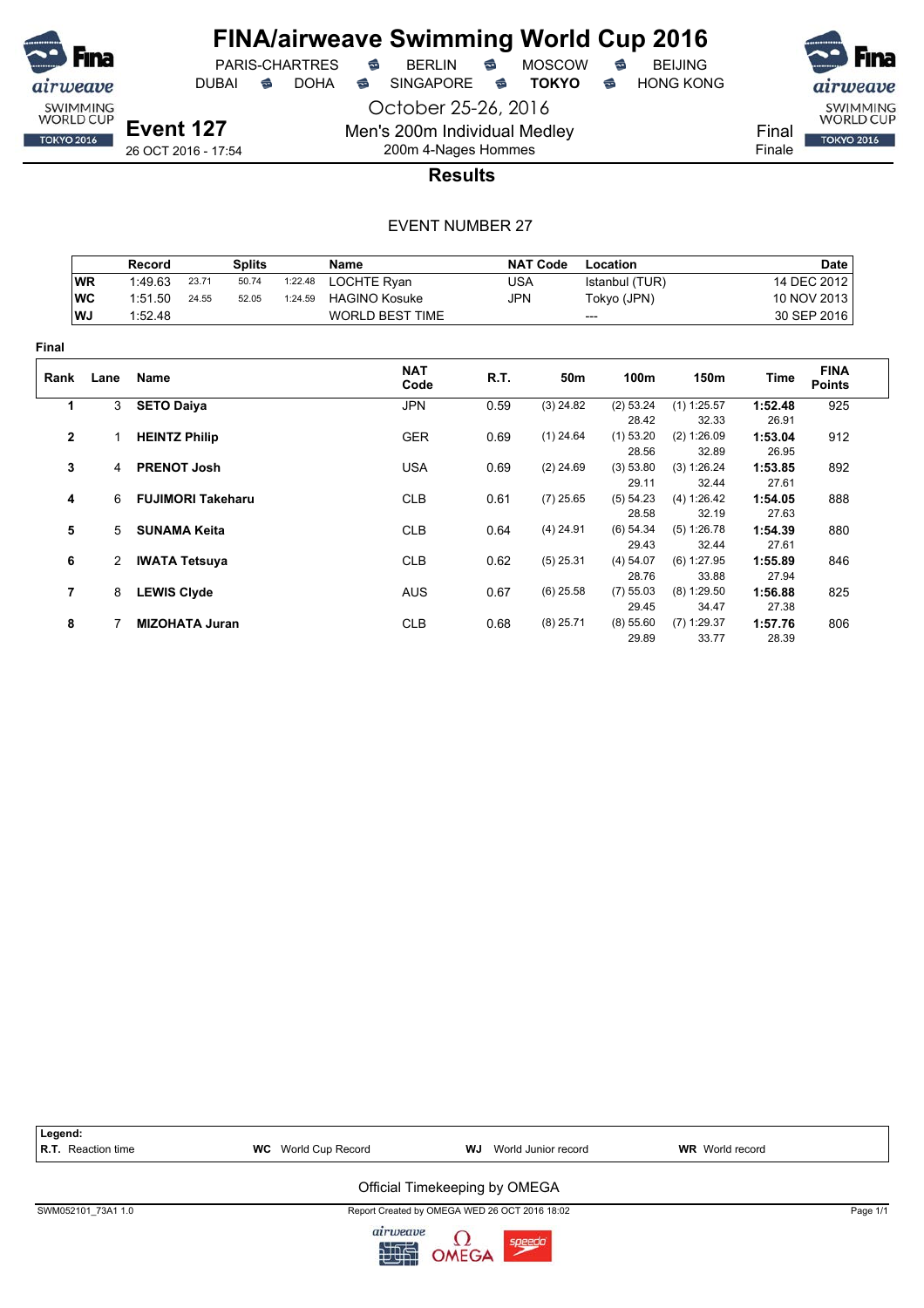

## **FINA/airweave Swimming World Cup 2016**<br>PARIS-CHARTRES **& BERLIN & MOSCOW & BEIJING** PARIS-CHARTRES **S** BERLIN S MOSCOW S

DUBAI **S** DOHA S SINGAPORE S TOKYO S HONG KONG

October 25-26, 2016 Women's 400m Freestyle 400m Nage Libre Femmes



Final Finale

#### **Results**

|      | Record  |       | Splits  |         | Name                   | <b>NAT Code</b> | Location     | Date        |
|------|---------|-------|---------|---------|------------------------|-----------------|--------------|-------------|
| WR   | 3:54.52 | 57.34 | 1:57.06 | 2:56.46 | BELMONTE GARCIA Mireia | <b>ESP</b>      | Berlin (GER) | 11 AUG 2013 |
| ∣wc  | 3:54.52 | 57.34 | 1:57.06 | 2:56.46 | BELMONTE GARCIA Mireia | <b>ESP</b>      | Berlin (GER) | 11 AUG 2013 |
| l WJ | 4:00.56 |       |         |         | <b>WORLD BEST TIME</b> |                 | $---$        | 30 SEP 2016 |

| Final         |      |                            |                              |                           |                           |                           |                           |         |                              |
|---------------|------|----------------------------|------------------------------|---------------------------|---------------------------|---------------------------|---------------------------|---------|------------------------------|
| Rank          | Lane | Name                       |                              |                           | <b>NAT</b><br>Code        |                           | R.T.                      | Time    | <b>FINA</b><br><b>Points</b> |
|               |      | <b>KAPAS Boglarka</b>      |                              |                           | <b>HUN</b>                |                           | 0.67                      | 3:59.15 | 943                          |
| 50m (5) 28.46 |      | 100m (5) 58.66<br>30.20    | 150m (3) 1:29.20<br>30.54    | 200m (1) 1:59.58<br>30.38 | 250m (1) 2:29.71<br>30.13 | 300m (1) 2:59.88<br>30.17 | 350m (1) 3:29.81<br>29.93 | 29.34   |                              |
| 2             |      | <b>HOSSZU Katinka</b>      |                              |                           | <b>HUN</b>                |                           | 0.69                      | 4:01.84 | 911                          |
| 50m (6) 28.62 |      | 100m (6) 59.06<br>30.44    | 150m (6) 1:29.77<br>30.71    | 200m (5) 2:00.80<br>31.03 | 250m (4) 2:31.52<br>30.72 | 300m (4) 3:02.14<br>30.62 | 350m (2) 3:32.00<br>29.86 | 29.84   |                              |
| 3             | 5.   | <b>DONG Jie</b>            |                              |                           | <b>CHN</b>                |                           | 0.73                      | 4:02.76 | 901                          |
| 50m (3) 28.16 |      | $100m$ (=2) 58.41<br>30.25 | 150m (2) 1:29.18<br>30.77    | 200m (3) 1:59.98<br>30.80 | 250m (3) 2:30.70<br>30.72 | 300m (2) 3:01.58<br>30.88 | 350m (3) 3:32.32<br>30.74 | 30.44   |                              |
|               |      | <b>IGARASHI Chihiro</b>    |                              |                           | <b>CLB</b>                |                           | 0.64                      | 4:04.13 | 886                          |
| 50m (1) 27.86 |      | 100m (1) 58.21<br>30.35    | 150m (4) 1:29.35<br>31.14    | 200m (4) 2:00.68<br>31.33 | 250m (5) 2:31.70<br>31.02 | 300m (5) 3:02.85<br>31.15 | 350m (5) 3:34.03<br>31.18 | 30.10   |                              |
| 5             |      |                            | <b>VAN ROUWENDAAL Sharon</b> |                           | <b>NED</b>                |                           | 0.73                      | 4:04.35 | 884                          |
| 50m (4) 28.22 |      | $100m$ (=2) 58.41<br>30.19 | 150m (1) 1:29.11<br>30.70    | 200m (2) 1:59.87<br>30.76 | 250m (2) 2:30.51<br>30.64 | 300m (3) 3:01.60<br>31.09 | 350m (4) 3:33.08<br>31.48 | 31.27   |                              |
| 6             | 6    | <b>MELVERTON Kiah</b>      |                              |                           | AUS                       |                           | 0.71                      | 4:07.39 | 851                          |
| 50m (2) 28.08 |      | 100m (4) 58.52<br>30.44    | 150m (5) 1:29.70<br>31.18    | 200m (6) 2:00.93<br>31.23 | 250m (6) 2:32.51<br>31.58 | 300m (6) 3:04.27<br>31.76 | 350m (6) 3:36.30<br>32.03 | 31.09   |                              |
|               | 8    | <b>TAKANO Aya</b>          |                              |                           | <b>CLB</b>                |                           | 0.69                      | 4:07.83 | 847                          |
| 50m (8) 28.75 |      | 100m (7) 59.57<br>30.82    | 150m (7) 1:30.74<br>31.17    | 200m (7) 2:01.89<br>31.15 | 250m (7) 2:33.34<br>31.45 | 300m (7) 3:05.17<br>31.83 | 350m (7) 3:37.00<br>31.83 | 30.83   |                              |
| 8             |      | <b>SCHMIDT Sierra</b>      |                              |                           | USA                       |                           | 0.80                      | 4:09.32 | 832                          |
| 50m (7) 28.72 |      | 100m (8) 59.74<br>31.02    | 150m (8) 1:31.12<br>31.38    | 200m (8) 2:02.81<br>31.69 | 250m (8) 2:34.59<br>31.78 | 300m (8) 3:06.28<br>31.69 | 350m (8) 3:38.15<br>31.87 | 31.17   |                              |

| Legend:                   |                            |                                               |                        |          |
|---------------------------|----------------------------|-----------------------------------------------|------------------------|----------|
| <b>R.T.</b> Reaction time | <b>WC</b> World Cup Record | WJ<br>World Junior record                     | <b>WR</b> World record |          |
|                           |                            | Official Timekeeping by OMEGA                 |                        |          |
| SWW014101 73A1 1.0        |                            | Report Created by OMEGA WED 26 OCT 2016 18:20 |                        | Page 1/1 |
|                           |                            |                                               |                        |          |

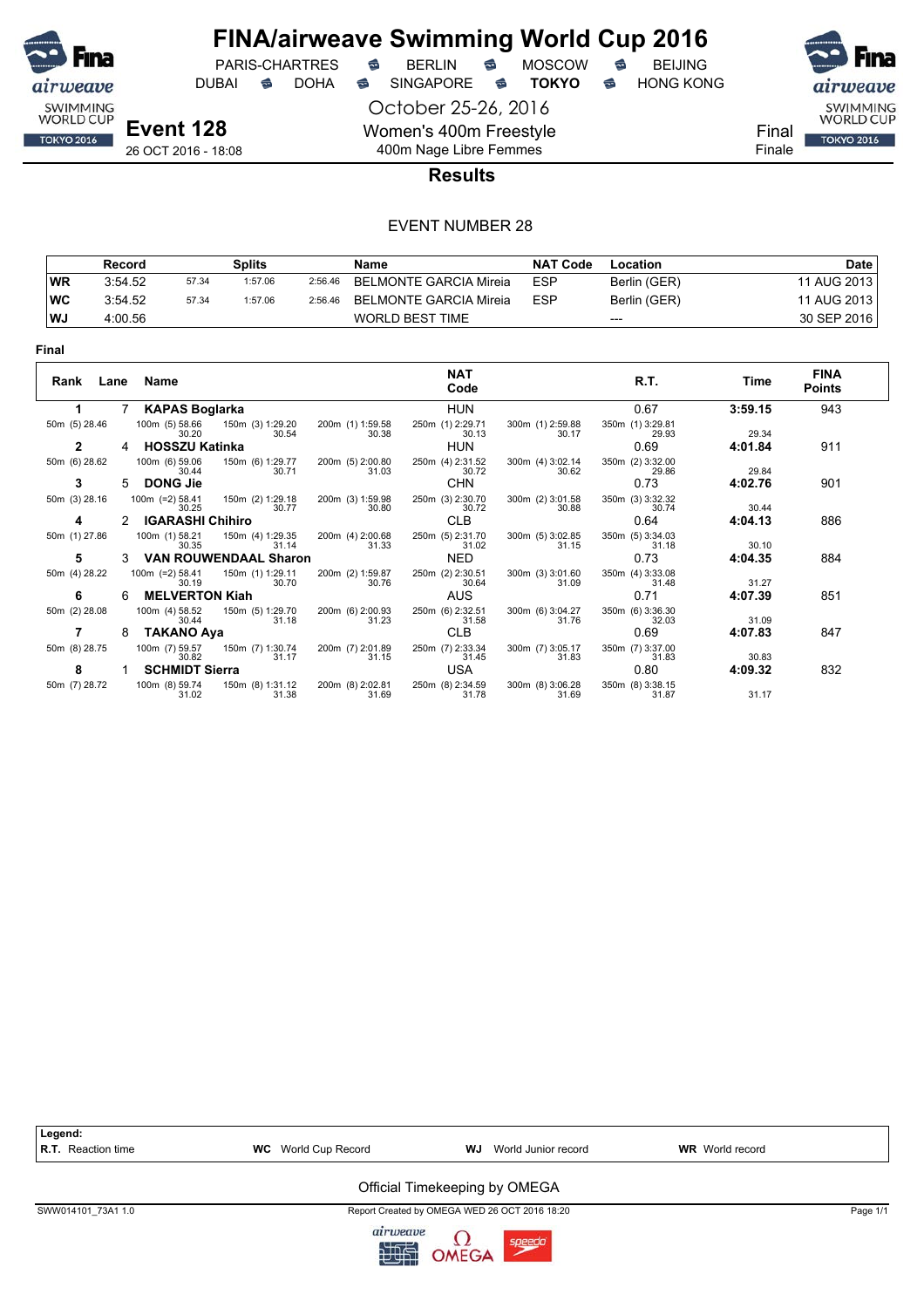

**Final**

## **FINA/airweave Swimming World Cup 2016**

DUBAI **S** DOHA SINGAPORE S **TOKYO** S HONG KONG

PARIS-CHARTRES **B** BERLIN **B** MOSCOW **B** BEIJING

October 25-26, 2016 Men's 50m Freestyle



**Event 129** 26 OCT 2016 - 18:16

50m Nage Libre Hommes **Results**

|            | Record Name |                        | <b>NAT Code</b> | Location     | <b>Date</b>   |
|------------|-------------|------------------------|-----------------|--------------|---------------|
| <b>WR</b>  |             | 20.26 MANAUDOU Florent | FRA             | Doha (QAT)   | 5 DEC 2014    |
| <b>IWC</b> |             | 20.57 SCHOEMAN Roland  | RSA             | Berlin (GER) | 15 NOV 2009   |
| l WJ       |             | 21.32 WORLD BEST TIME  |                 | ---          | 30 SEP 2016 I |

| Rank           | Lane | Name                    | <b>NAT</b><br>Code | R.T. | Time  | <b>FINA</b><br><b>Points</b> |  |
|----------------|------|-------------------------|--------------------|------|-------|------------------------------|--|
| 1              |      | <b>MOROZOV Vladimir</b> | <b>RUS</b>         | 0.61 | 20.73 | 933                          |  |
| $\overline{2}$ | 4    | <b>PROUD Benjamin</b>   | <b>GBR</b>         | 0.61 | 21.25 | 866                          |  |
| 3              | 2    | <b>SCHOEMAN Roland</b>  | <b>RSA</b>         | 0.63 | 21.42 | 846                          |  |
| 3              | 5.   | <b>SHIOURA Shinri</b>   | <b>JPN</b>         | 0.67 | 21.42 | 846                          |  |
| 5              | 6    | <b>ERVIN Anthony</b>    | <b>USA</b>         | 0.67 | 21.44 | 843                          |  |
| 6              | 3    | <b>ITO Kenta</b>        | <b>CLB</b>         | 0.64 | 21.48 | 839                          |  |
| 7              |      | <b>KOGA Junya</b>       | <b>CLB</b>         | 0.58 | 21.62 | 822                          |  |
| 8              | 8    | <b>MATSUI Kousuke</b>   | <b>CLB</b>         | 0.60 | 21.71 | 812                          |  |

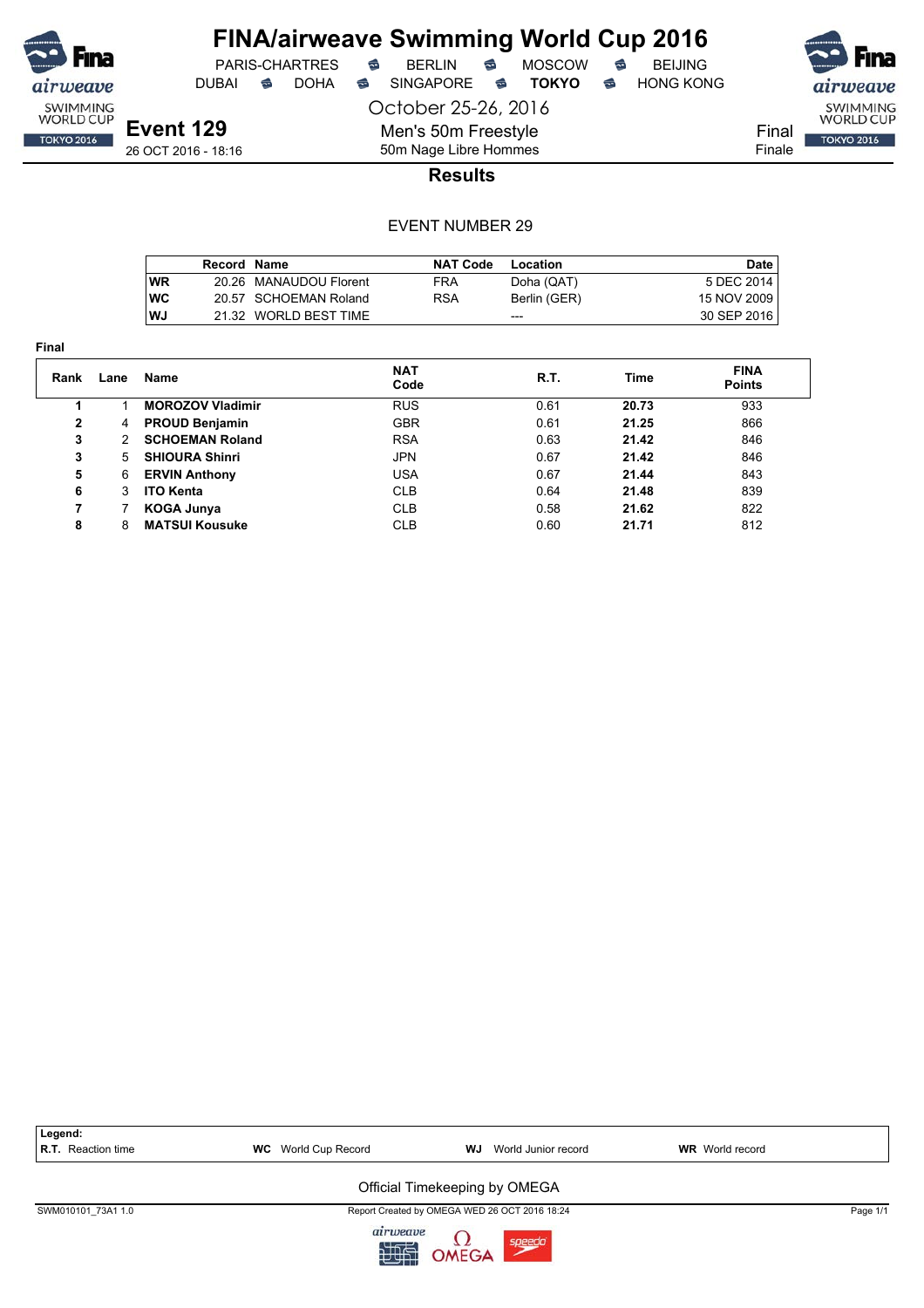

 $PARIS-CHARTRES$  **BERLIN B** MOSCOW **B** 

DUBAI **S** DOHA S SINGAPORE S TOKYO S HONG KONG

October 25-26, 2016

airweave SWIMMING<br>WORLD CUP Final **TOKYO 2016** Finale

**Event 130** 26 OCT 2016 - 18:21

## 200m Brasse Femmes **Results**

Women's 200m Breaststroke

|                |               | Record                  |       | <b>Splits</b> |         | Name                |            | <b>NAT Code</b> | Location             |                      |                  | <b>Date</b>                  |
|----------------|---------------|-------------------------|-------|---------------|---------|---------------------|------------|-----------------|----------------------|----------------------|------------------|------------------------------|
|                | <b>WR</b>     | 2:14.57                 | 31.05 | 1:05.18       | 1:40.00 | SONI Rebecca        | <b>USA</b> |                 | Manchester (GBR)     |                      |                  | 18 DEC 2009                  |
|                | <b>WC</b>     | 2:15.42                 | 31.30 | 1:06.07       | 1:41.00 | <b>JONES Leisel</b> | <b>AUS</b> |                 | Berlin (GER)         |                      |                  | 15 NOV 2009                  |
|                | WJ            | 2:18.90                 |       |               |         | WORLD BEST TIME     |            | ---             |                      |                      |                  | 30 SEP 2016                  |
| Final          |               |                         |       |               |         |                     |            |                 |                      |                      |                  |                              |
| Rank           | Lane          | <b>Name</b>             |       |               |         | <b>NAT</b><br>Code  | R.T.       | 50m             | 100m                 | 150m                 | Time             | <b>FINA</b><br><b>Points</b> |
| 1              | 4             | <b>KANETOU Rie</b>      |       |               |         | <b>CLB</b>          | 0.72       | $(=3)$ 32.06    | (2) 1:06.71          | (1) 1:41.74          | 2:16.75          | 952                          |
|                |               |                         |       |               |         |                     |            |                 | 34.65                | 35.03                | 35.01            |                              |
| $\mathbf{2}$   | 3             | <b>EFIMOVA Yuliya</b>   |       |               |         | <b>RUS</b>          | 0.69       | $(7)$ 32.60     | (4) 1:07.67<br>35.07 | (2) 1:42.50<br>34.83 | 2:17.37<br>34.87 | 940                          |
| 3              | 6             | <b>LARSON Breeja</b>    |       |               |         | <b>USA</b>          | 0.71       | $(2)$ 31.89     | (1) 1:06.66<br>34.77 | (3) 1:42.52<br>35.86 | 2:19.69<br>37.17 | 894                          |
| 4              |               | <b>AOKI Reona</b>       |       |               |         | <b>CLB</b>          | 0.66       | $(1)$ 31.73     | (3) 1:07.56          | (4) 1:44.10          | 2:21.08          | 867                          |
|                |               |                         |       |               |         |                     |            |                 | 35.83                | 36.54                | 36.98            |                              |
| 5              | 8             | <b>ISHIDA Kako</b>      |       |               |         | <b>CLB</b>          | 0.71       | $(5)$ 32.37     | (5) 1:07.87          | (5) 1:44.63          | 2:22.18          | 847                          |
|                |               |                         |       |               |         |                     |            |                 | 35.50                | 36.76                | 37.55            |                              |
| 6              | $\mathcal{P}$ | <b>SEKIGUCHI Misaki</b> |       |               |         | <b>CLB</b>          | 0.65       | $(6)$ 32.39     | $(7)$ 1:08.72        | $(7)$ 1:45.72        | 2:22.54          | 841                          |
|                |               |                         |       |               |         |                     |            |                 | 36.33                | 37.00                | 36.82            |                              |
| $\overline{7}$ | 5             | <b>HANNIS Molly</b>     |       |               |         | <b>USA</b>          | 0.65       | $(=3)$ 32.06    | (6) 1:08.07          | (6) 1:45.58          | 2:23.88          | 818                          |
|                |               |                         |       |               |         |                     |            |                 | 36.01                | 37.51                | 38.30            |                              |
| 8              |               | <b>ASABA Shiori</b>     |       |               |         | <b>CLB</b>          | 0.69       | $(8)$ 33.36     | $(8)$ 1:09.81        | (8) 1:46.40          | 2:23.89          | 817                          |
|                |               |                         |       |               |         |                     |            |                 | 36.45                | 36.59                | 37.49            |                              |

| Legend:<br>R.T. Reaction time | <b>WC</b> World Cup Record | World Junior record<br><b>WR</b> World record<br>WJ |  |          |  |  |  |
|-------------------------------|----------------------------|-----------------------------------------------------|--|----------|--|--|--|
|                               |                            | Official Timekeeping by OMEGA                       |  |          |  |  |  |
| SWW032101 73A1 1.0            |                            | Report Created by OMEGA WED 26 OCT 2016 18:31       |  | Page 1/1 |  |  |  |
|                               | airweave                   | speedo<br>OMEGA                                     |  |          |  |  |  |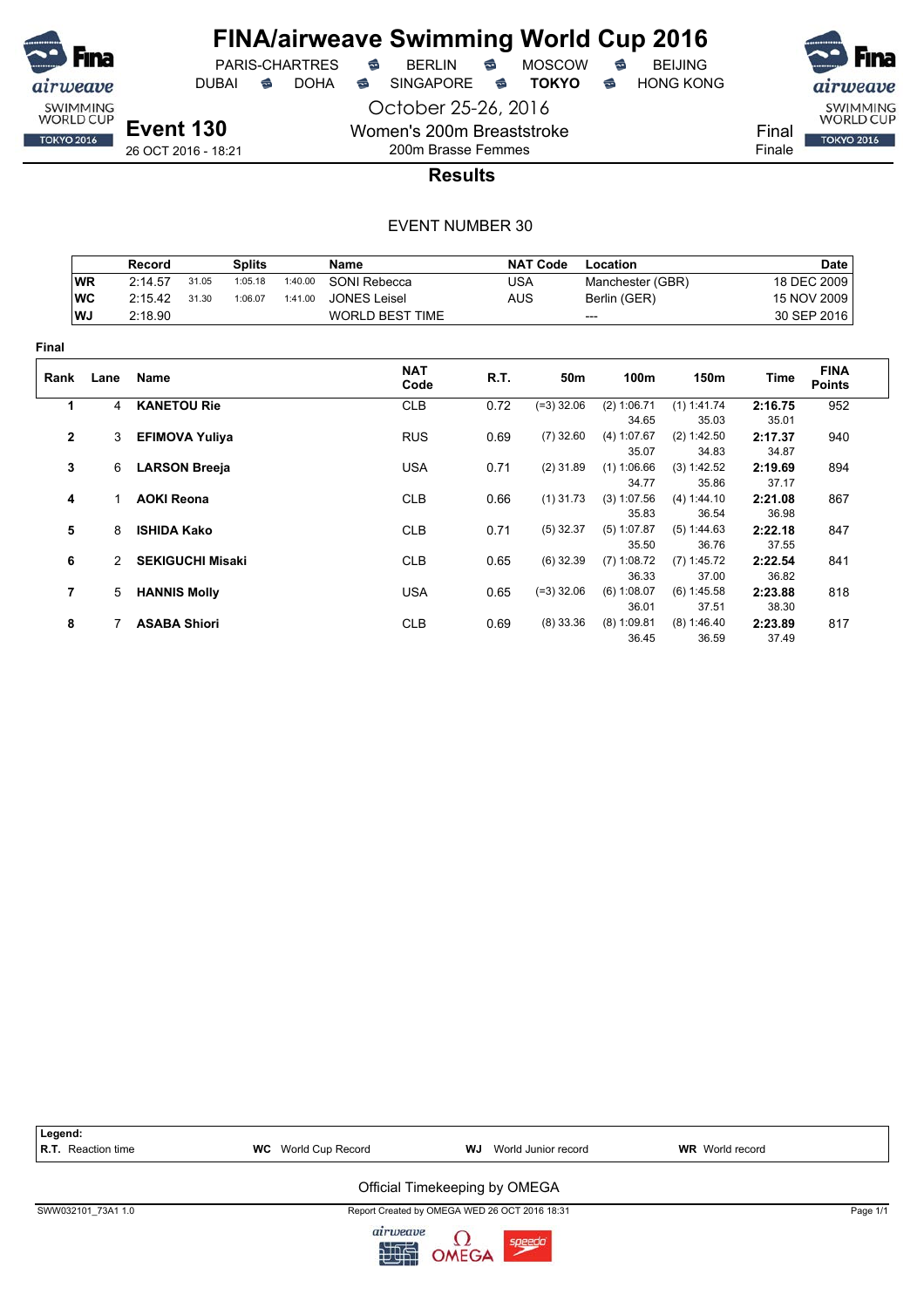

**Final**

## **FINA/airweave Swimming World Cup 2016**

PARIS-CHARTRES **B** BERLIN **B** MOSCOW **B** BEIJING

DUBAI **S** DOHA SINGAPORE S **TOKYO** S HONG KONG

October 25-26, 2016 Women's 100m Individual Medley 100m 4-Nages Femmes

**Event 131** 26 OCT 2016 - 18:27





**Results**

|                |           | Record                | <b>Split</b> | <b>Name</b>            |                    | <b>NAT Code</b> | Location        |                  |                              | <b>Date</b> |
|----------------|-----------|-----------------------|--------------|------------------------|--------------------|-----------------|-----------------|------------------|------------------------------|-------------|
|                | <b>WR</b> | 56.67                 | 25.96        | <b>HOSSZU Katinka</b>  |                    | <b>HUN</b>      | Netanya (ISR)   |                  | 4 DEC 2015                   |             |
|                | <b>WC</b> | 56.86                 | 26.32        | <b>HOSSZU Katinka</b>  |                    | <b>HUN</b>      | Dubai (UAE)     |                  | 1 SEP 2014                   |             |
|                | WJ        | 58.36                 |              | <b>WORLD BEST TIME</b> |                    |                 | ---             |                  | 30 SEP 2016                  |             |
| ıal            |           |                       |              |                        |                    |                 |                 |                  |                              |             |
| Rank           | Lane      | Name                  |              |                        | <b>NAT</b><br>Code | R.T.            | 50 <sub>m</sub> | Time             | <b>FINA</b><br><b>Points</b> |             |
| 1              | 4         | <b>HOSSZU Katinka</b> |              |                        | <b>HUN</b>         | 0.65            | $(1)$ 26.50     | 57.47<br>30.97   | 958                          |             |
| $\mathbf 2$    | 2         | <b>IKEE Rikako</b>    |              |                        | <b>CLB</b>         | 0.64            | $(2)$ 26.65     | 58.24<br>31.59   | 921 WJ                       |             |
| 3              | 3         | <b>ATKINSON Alia</b>  |              |                        | <b>JAM</b>         | 0.67            | $(8)$ 28.23     | 58.32<br>30.09   | 917                          |             |
| 4              | 6         | <b>SEEBOHM Emily</b>  |              |                        | <b>AUS</b>         | 0.70            | $(3)$ 26.99     | 58.57<br>31.58   | 905                          |             |
| 5              | 5         | <b>TERAMURA Miho</b>  |              |                        | <b>CLB</b>         | 0.66            | $(4)$ 27.56     | 59.27<br>31.71   | 874                          |             |
| 6              | 7         | <b>OOMOTO Rika</b>    |              |                        | <b>CLB</b>         | 0.63            | $(5)$ 27.73     | 1:00.67<br>32.94 | 814                          |             |
| $\overline{7}$ | 1.        | <b>ZAISER Lisa</b>    |              |                        | AUT                | 0.71            | $(6)$ 27.83     | 1:00.73<br>32.90 | 812                          |             |
| 8              | 8         | <b>KREUNDL Lena</b>   |              |                        | AUT                | 0.65            | $(7)$ 28.15     | 1:01.17<br>33.02 | 795                          |             |

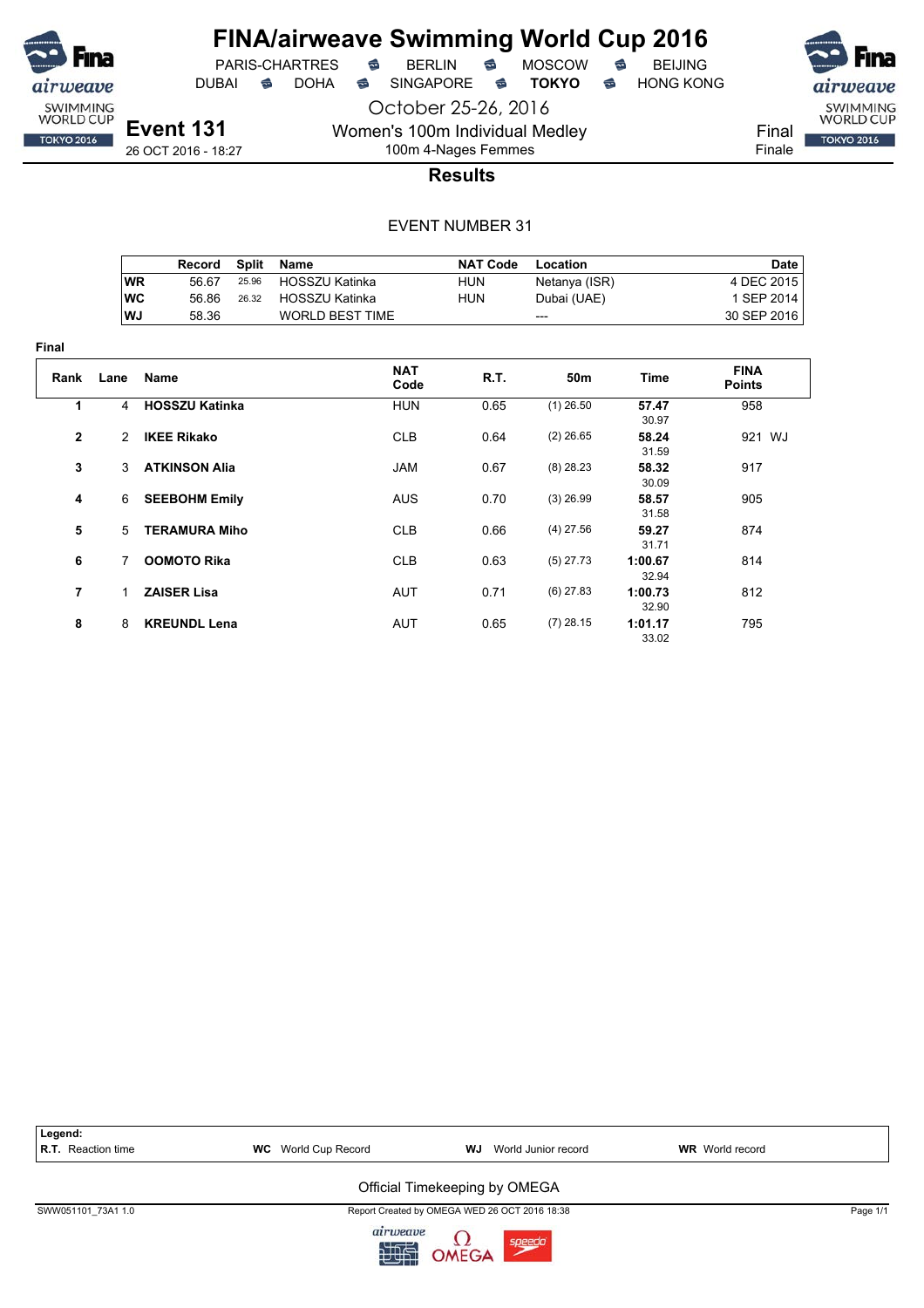

October 25-26, 2016 DUBAI **S** DOHA S SINGAPORE S TOKYO S HONG KONG

PARIS-CHARTRES **B** BERLIN **B** MOSCOW **B** BEIJING

SWIMMING<br>WORLD CUP Final **TOKYO 2016** Finale

**Event 132** 26 OCT 2016 - 18:41

200m Dos Hommes **Results**

Men's 200m Backstroke

|                |           | <b>Record</b>    |                           | <b>Splits</b> |         | Name                     |            | <b>NAT Code</b> | Location             |                        |                  | Date                         |
|----------------|-----------|------------------|---------------------------|---------------|---------|--------------------------|------------|-----------------|----------------------|------------------------|------------------|------------------------------|
|                | <b>WR</b> | 1:45.63          | 24.46                     | 51.35         | 1:18.42 | <b>LARKIN Mitchell</b>   | <b>AUS</b> |                 | Sydney (AUS)         |                        |                  | 27 NOV 2015                  |
|                | <b>WC</b> | 1:46.11          | 25.17                     | 52.36         | 1:19.48 | <b>VYATCHANIN Arkady</b> | <b>SRB</b> |                 | Berlin (GER)         |                        |                  | 15 NOV 2009                  |
|                | WJ        | 1:48.86          |                           |               |         | <b>WORLD BEST TIME</b>   |            |                 | ---                  |                        |                  | 30 SEP 2016                  |
| Final          |           |                  |                           |               |         |                          |            |                 |                      |                        |                  |                              |
| Rank           | Lane      | Name             |                           |               |         | <b>NAT</b><br>Code       | R.T.       | 50m             | 100m                 | 150m                   | Time             | <b>FINA</b><br><b>Points</b> |
| 1              | 4         |                  | <b>KANEKO Masaki</b>      |               |         | <b>CLB</b>               | 0.59       | $(1)$ 25.84     | $(1)$ 53.71          | (1) 1:21.84            | 1:49.89          | 888                          |
|                |           |                  |                           |               |         |                          |            |                 | 27.87                | 28.13                  | 28.05            |                              |
| $\mathbf{2}$   | 5         |                  | <b>LARKIN Mitchell</b>    |               |         | <b>AUS</b>               | 0.75       | $(2)$ 25.88     | (2) 53.93<br>28.05   | (2) 1:22.28<br>28.35   | 1:49.91<br>27.63 | 887                          |
| 3              | 2         |                  | <b>MATSUBARA Hayate</b>   |               |         | <b>CLB</b>               | 0.51       | $(4)$ 26.24     | (3) 54.24<br>28.00   | (3) 1:22.92<br>28.68   | 1:52.54<br>29.62 | 826                          |
| 4              | 6         |                  | <b>PINZON GARCIA Omar</b> |               |         | COL                      | 0.61       | $(5)$ 26.32     | (5) 55.05<br>28.73   | (4) 1:23.89<br>28.84   | 1:52.86<br>28.97 | 819                          |
| 5              |           |                  | <b>GLINTA Robert</b>      |               |         | <b>ROU</b>               | 0.64       | $(3)$ 26.19     | $(4)$ 54.89<br>28.70 | (5) 1:24.26<br>29.37   | 1:52.97<br>28.71 | 817                          |
| 6              |           |                  | NISHIMURA Syunya          |               |         | <b>CLB</b>               | 0.61       | $(8)$ 27.01     | (8) 56.03<br>29.02   | $(7)$ 1:25.15<br>29.12 | 1:54.52<br>29.37 | 784                          |
| $\overline{7}$ | 3         | <b>EDO Yuuma</b> |                           |               |         | <b>CLB</b>               | 0.65       | $(6)$ 26.35     | $(6)$ 55.31<br>28.96 | (6) 1:24.77<br>29.46   | 1:55.71<br>30.94 | 760                          |
| 8              | 8         |                  | <b>HOTTA Meguru</b>       |               |         | <b>CLB</b>               | 0.54       | $(7)$ 26.54     | (7) 55.70<br>29.16   | (8) 1:26.00<br>30.30   | 1:56.75<br>30.75 | 740                          |



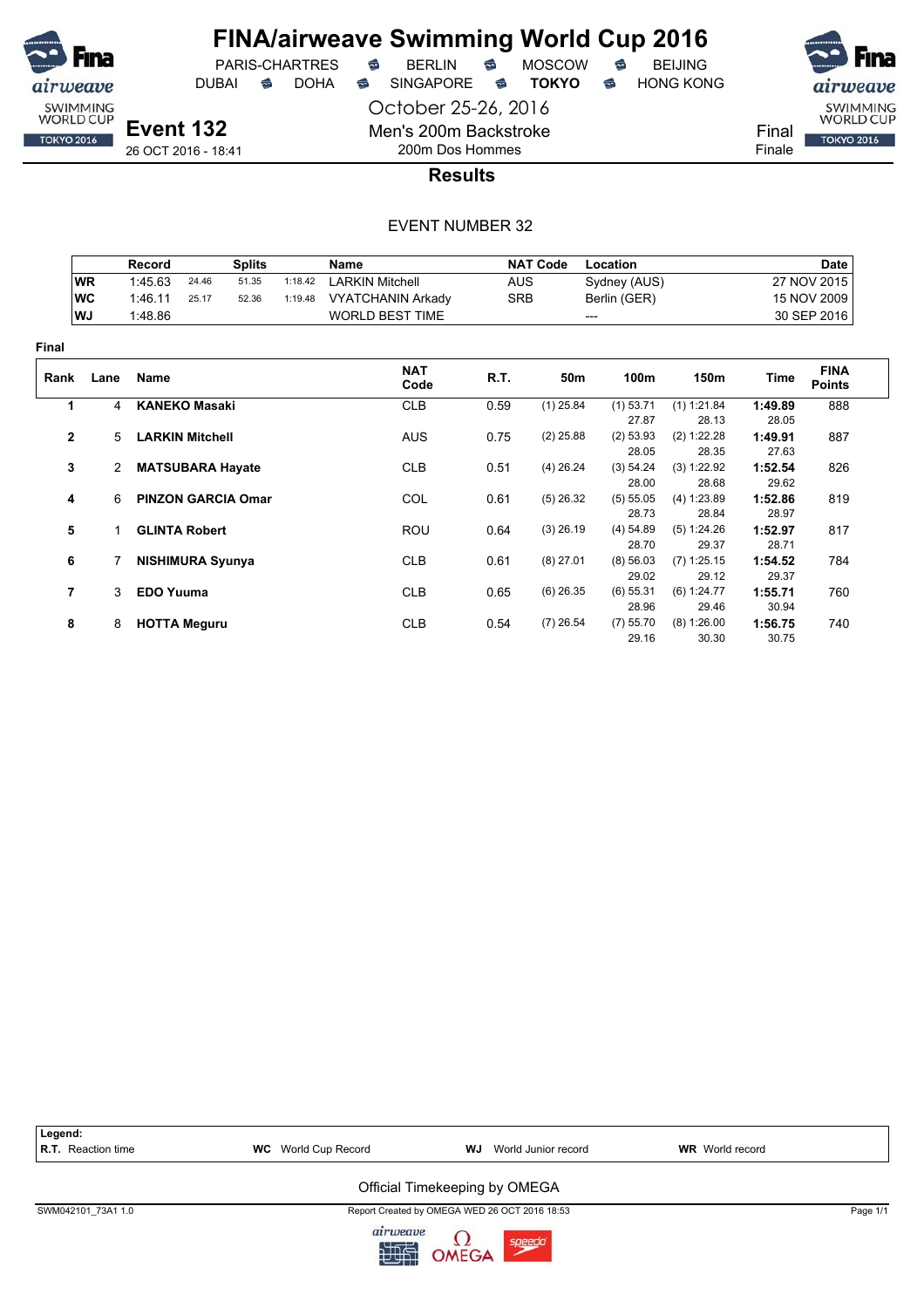

DUBAI **S** DOHA SINGAPORE S **TOKYO** S HONG KONG

PARIS-CHARTRES **B** BERLIN **B** MOSCOW **B** BEIJING

Final

Finale

SWIMMING<br>WORLD CUP

**TOKYO 2016** 

**Event 133** 26 OCT 2016 - 18:47 October 25-26, 2016 Women's 50m Butterfly 50m Papillon Femmes

**Results**

### EVENT NUMBER 33

|      | Record Name |                            | <b>NAT Code</b> | Location        | Date        |
|------|-------------|----------------------------|-----------------|-----------------|-------------|
| l WR |             | 24.38 ALSHAMMAR Therese    | SWE             | Singapore (SIN) | 22 NOV 2009 |
| l WC |             | 24.38 ALSHAMMAR Therese    | SWE             | Singapore (SIN) | 22 NOV 2009 |
| l WJ |             | 26.05 PERMIAKOVA Elizaveta | <b>RUS</b>      | Kazan (RUS)     | 10 NOV 2015 |

| Final |               |                         |                    |      |       |                              |
|-------|---------------|-------------------------|--------------------|------|-------|------------------------------|
| Rank  | Lane          | Name                    | <b>NAT</b><br>Code | R.T. | Time  | <b>FINA</b><br><b>Points</b> |
|       | 6             | <b>OTTESEN Jeanette</b> | DEN                | 0.62 | 25.05 | 921                          |
| 2     | 5             | <b>IKEE Rikako</b>      | <b>CLB</b>         | 0.63 | 25.73 | 850<br>WJ                    |
| 3     | 3             | <b>SEEBOHM Emily</b>    | <b>AUS</b>         | 0.67 | 25.79 | 844                          |
| 4     | 4             | <b>WORRELL Kelsi</b>    | USA                | 0.63 | 25.82 | 841                          |
| 5     | $\mathcal{P}$ | <b>ATKINSON Alia</b>    | <b>JAM</b>         | 0.64 | 26.18 | 807                          |
| 5     |               | <b>SAVARD Katerine</b>  | <b>CAN</b>         | 0.63 | 26.18 | 807                          |
| 7     | 8             | <b>HIRAYAMA Yukina</b>  | <b>CLB</b>         | 0.70 | 26.28 | 798                          |
| 8     |               | <b>KOBAYASHI Asuka</b>  | <b>CLB</b>         | 0.66 | 26.61 | 769                          |



九世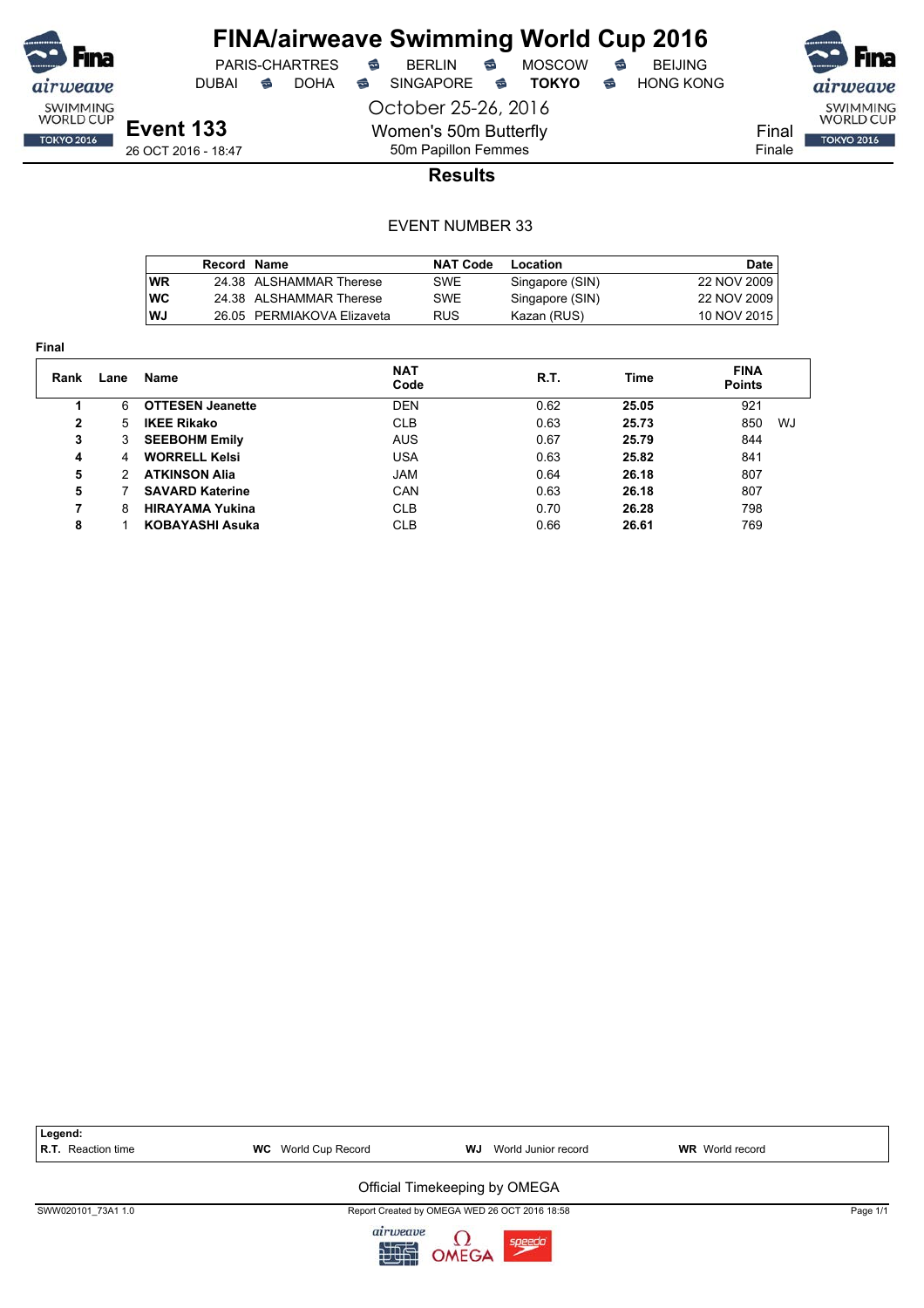

October 25-26, 2016

Men's 1500m Freestyle

DUBAI **S** DOHA S SINGAPORE S **TOKYO** S HONG KONG

PARIS-CHARTRES **S** BERLIN S MOSCOW S

SWIMMING<br>WORLD CUP **TOKYO 2016** 

**Event 135**

26 OCT 2016 - 18:57

### 1500m Nage Libre Hommes **Results Summary**

#### EVENT NUMBER 35

|     | Record   | Splits<br>Name |         |         |  | <b>NAT Code</b>              | Location   | Date            |             |
|-----|----------|----------------|---------|---------|--|------------------------------|------------|-----------------|-------------|
| WR  | 14:08.06 | 53.73          | 1:50.07 | 3:44.02 |  | 7:31.33 PALTRINIERI Gregorio | ITA        | Netanya (ISR)   | 4 DEC 2015  |
| ∣WC | 14:15.49 | 55.52          | 1:53.08 | 3:48.03 |  | 7:35.83 ROMANCHUK Mykhailo   | <b>UKR</b> | Singapore (SIN) | 22 OCT 2016 |
| ∣WJ | 14:27.78 |                |         |         |  | WORLD BEST TIME              |            | $---$           | 30 SEP 2016 |

|                         |                         |                         |                         | Year of                 | <b>NAT</b>              |                         |                         | <b>FINA</b>   |
|-------------------------|-------------------------|-------------------------|-------------------------|-------------------------|-------------------------|-------------------------|-------------------------|---------------|
| Rank Heat               | Name<br>Lane            |                         |                         | <b>Birth</b>            | Code                    | R.T.                    | Time                    | <b>Points</b> |
| 5<br>1                  |                         | 7 ROMANCHUK Mykhailo    |                         | 1996                    | <b>UKR</b>              | 0.35                    | 14:26.39                | 937           |
| 50m 27.08               | 100m 56.12              | 150m 1:25.05            | 200m 1:54.18            | 250m 2:23.23            | 300m 2:52.15            | 350m 3:21.14            | 400m 3:50.23            |               |
|                         | 29.04                   | 28.93                   | 29.13                   | 29.05                   | 28.92                   | 28.99                   | 29.09                   |               |
| 450m 4:19.32            | 500m 4:48.51            | 550m 5:17.59            | 600m 5:46.47            | 650m 6:15.17            | 700m 6:43.78            | 750m 7:12.56            | 800m 7:41.26            |               |
| 29.09                   | 29.19                   | 29.08                   | 28.88                   | 28.70                   | 28.61                   | 28.78                   | 28.70                   |               |
| 850m 8:09.97<br>28.71   | 900m 8:38.77<br>28.80   | 950m 9:07.77<br>29.00   | 1000m 9:36.86<br>29.09  | 1050m 10:05.85<br>28.99 | 1100m 10:34.83<br>28.98 | 1150m 11:03.85<br>29.02 | 1200m 11:32.90<br>29.05 |               |
| 1250m 12:01.95          | 1300m 12:30.88          | 1350m 12:59.91          | 1400m 13:29.04          | 1450m 13:58.04          |                         |                         |                         |               |
| 29.05                   | 28.93                   | 29.03                   | 29.13                   | 29.00                   | 28.35                   |                         |                         |               |
| 5<br>$\mathbf{2}$       |                         | 4 GYURTA Gergely        |                         | 1991                    | <b>HUN</b>              | 0.68                    | 14:30.18                | 925           |
| 50m 26.53               | 100m 55.53              | 150m 1:24.71            | 200m 1:53.78            | 250m 2:22.83            | 300m 2:51.89            | 350m 3:20.98            | 400m 3:50.02            |               |
|                         | 29.00                   | 29.18                   | 29.07                   | 29.05                   | 29.06                   | 29.09                   | 29.04                   |               |
| 450m 4:19.11            | 500m 4:48.23            | 550m 5:17.43            | 600m 5:46.61            | 650m 6:15.63            | 700m 6:44.73            | 750m 7:13.74            | 800m 7:42.88            |               |
| 29.09                   | 29.12                   | 29.20                   | 29.18                   | 29.02                   | 29.10                   | 29.01                   | 29.14                   |               |
| 850m 8:11.91            | 900m 8:40.93            | 950m 9:09.94            | 1000m 9:39.15           | 1050m 10:08.23          | 1100m 10:37.21          | 1150m 11:06.26          | 1200m 11:35.50          |               |
| 29.03                   | 29.02                   | 29.01                   | 29.21                   | 29.08                   | 28.98                   | 29.05                   | 29.24                   |               |
| 1250m 12:04.78          | 1300m 12:33.96          | 1350m 13:03.14          | 1400m 13:32.57          | 1450m 14:01.82          |                         |                         |                         |               |
| 29.28                   | 29.18                   | 29.18                   | 29.43                   | 29.25                   | 28.36                   |                         |                         |               |
| 5<br>3                  |                         | <b>6 ZELLMANN Poul</b>  |                         | 1995                    | <b>GER</b>              | 0.67                    | 14:46.60                | 875           |
| 50m 26.79               | 100m 56.36              | 150m 1:26.11            | 200m 1:55.93            | 250m 2:25.67            | 300m 2:55.35            | 350m 3:25.07            | 400m 3:54.89            |               |
|                         | 29.57                   | 29.75                   | 29.82                   | 29.74                   | 29.68                   | 29.72                   | 29.82                   |               |
| 450m 4:24.78            | 500m 4:54.57            | 550m 5:24.26            | 600m 5:54.22            | 650m 6:24.11            | 700m 6:53.87            | 750m 7:23.71            | 800m 7:53.49            |               |
| 29.89<br>850m 8:23.10   | 29.79<br>900m 8:52.91   | 29.69<br>950m 9:22.85   | 29.96<br>1000m 9:52.70  | 29.89<br>1050m 10:22.47 | 29.76<br>1100m 10:52.35 | 29.84<br>1150m 11:22.19 | 29.78<br>1200m 11:51.89 |               |
| 29.61                   | 29.81                   | 29.94                   | 29.85                   | 29.77                   | 29.88                   | 29.84                   | 29.70                   |               |
| 1250m 12:21.38          | 1300m 12:50.92          | 1350m 13:20.18          | 1400m 13:49.68          | 1450m 14:18.61          |                         |                         |                         |               |
| 29.49                   | 29.54                   | 29.26                   | 29.50                   | 28.93                   | 27.99                   |                         |                         |               |
| 5<br>4                  | 5 HIRAI Ayatsugu        |                         |                         | 1993                    | <b>CLB</b>              | 0.72                    | 14:49.01                | 868           |
| 50m 27.59               | 100m 57.03              | 150m 1:26.38            | 200m 1:55.64            | 250m 2:25.10            | 300m 2:54.70            | 350m 3:24.34            | 400m 3:54.19            |               |
|                         | 29.44                   | 29.35                   | 29.26                   | 29.46                   | 29.60                   | 29.64                   | 29.85                   |               |
| 450m 4:23.97            | 500m 4:53.72            | 550m 5:23.46            | 600m 5:53.27            | 650m 6:23.11            | 700m 6:52.88            | 750m 7:22.77            | 800m 7:52.45            |               |
| 29.78                   | 29.75                   | 29.74                   | 29.81                   | 29.84                   | 29.77                   | 29.89                   | 29.68                   |               |
| 850m 8:22.43            | 900m 8:52.33            | 950m 9:22.30            | 1000m 9:52.28           | 1050m 10:22.42          | 1100m 10:52.41          | 1150m 11:22.66          | 1200m 11:52.61          |               |
| 29.98                   | 29.90                   | 29.97                   | 29.98                   | 30.14                   | 29.99                   | 30.25                   | 29.95                   |               |
| 1250m 12:22.38          | 1300m 12:52.06          | 1350m 13:21.71          | 1400m 13:51.39          | 1450m 14:20.53          |                         |                         |                         |               |
| 29.77                   | 29.68                   | 29.65                   | 29.68                   | 29.14                   | 28.48                   |                         |                         |               |
| 5<br>5                  | 3 TAKEDA Syogo          |                         |                         | 1995                    | <b>CLB</b>              | 0.73                    | 14:50.87                | 862           |
| 50m 26.72               | 100m 55.49              | 150m 1:24.80            | 200m 1:54.23            | 250m 2:23.64            | 300m 2:53.01            | 350m 3:22.44            | 400m 3:52.00            |               |
|                         | 28.77                   | 29.31                   | 29.43                   | 29.41                   | 29.37                   | 29.43                   | 29.56                   |               |
| 450m 4:21.65<br>29.65   | 500m 4:51.43<br>29.78   | 550m 5:21.10<br>29.67   | 600m 5:50.85<br>29.75   | 650m 6:20.75<br>29.90   | 700m 6:50.83<br>30.08   | 750m 7:21.08<br>30.25   | 800m 7:51.28<br>30.20   |               |
| 850m 8:21.23            | 900m 8:51.19            | 950m 9:21.14            | 1000m 9:51.15           | 1050m 10:21.43          | 1100m 10:51.54          | 1150m 11:21.65          | 1200m 11:51.84          |               |
| 29.95                   | 29.96                   | 29.95                   | 30.01                   | 30.28                   | 30.11                   | 30.11                   | 30.19                   |               |
| 1250m 12:22.04          | 1300m 12:52.21          | 1350m 13:22.16          | 1400m 13:52.31          | 1450m 14:22.06          |                         |                         |                         |               |
| 30.20                   | 30.17                   | 29.95                   | 30.15                   | 29.75                   | 28.81                   |                         |                         |               |
| 5<br>6                  |                         | 1 ABRUZZO Andrew Joseph |                         | 1999                    | <b>USA</b>              | 0.79                    | 14:51.67                | 860           |
| 50m 27.09               | 100m 56.90              | 150m 1:26.83            | 200m 1:56.91            | 250m 2:27.19            | 300m 2:57.18            | 350m 3:27.54            | 400m 3:57.73            |               |
|                         | 29.81                   | 29.93                   | 30.08                   | 30.28                   | 29.99                   | 30.36                   | 30.19                   |               |
| 450m 4:28.09            | 500m 4:58.35            | 550m 5:27.99            | 600m 5:58.05            | 650m 6:27.80            | 700m 6:57.69            | 750m 7:27.66            | 800m 7:57.60            |               |
| 30.36                   | 30.26                   | 29.64                   | 30.06                   | 29.75                   | 29.89                   | 29.97                   | 29.94                   |               |
| 850m 8:27.38            | 900m 8:57.42            | 950m 9:27.28            | 1000m 9:57.49           | 1050m 10:26.83          | 1100m 10:56.54          | 1150m 11:26.43          | 1200m 11:56.44          |               |
| 29.78                   | 30.04                   | 29.86                   | 30.21                   | 29.34                   | 29.71                   | 29.89                   | 30.01                   |               |
| 1250m 12:26.12<br>29.68 | 1300m 12:55.55<br>29.43 | 1350m 13:24.96<br>29.41 | 1400m 13:54.69<br>29.73 | 1450m 14:24.21<br>29.52 | 27.46                   |                         |                         |               |
|                         |                         |                         |                         |                         |                         |                         |                         |               |

Official Timekeeping by OMEGA

SWM015100\_74A 1.0 Report Created by OMEGA WED 26 OCT 2016 19:25 Page 1/6

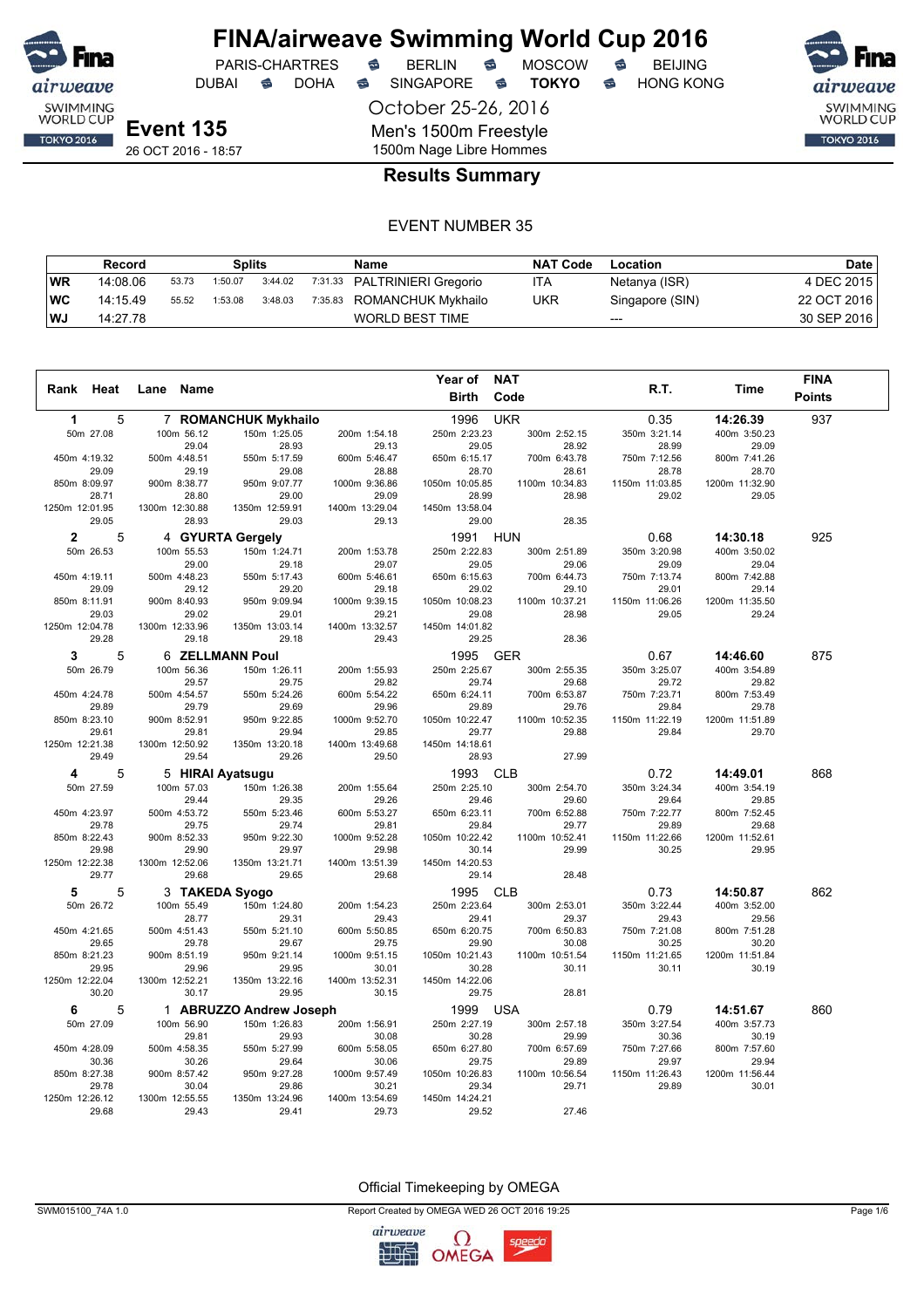

## **FINA/airweave Swimming World Cup 2016**<br>PARIS-CHARTRES **& BERLIN & MOSCOW & BEIJING** PARIS-CHARTRES **S** BERLIN S MOSCOW S

DUBAI **S** DOHA S SINGAPORE S **TOKYO** S HONG KONG

October 25-26, 2016

SWIMMING<br>WORLD CUP **TOKYO 2016** 

**Event 135** 26 OCT 2016 - 18:57

### 1500m Nage Libre Hommes **Results Summary**

Men's 1500m Freestyle

#### EVENT NUMBER 35

|                |              |                |                       |                         |                         | Year of NAT             |                         |                         |                         | <b>FINA</b>   |  |
|----------------|--------------|----------------|-----------------------|-------------------------|-------------------------|-------------------------|-------------------------|-------------------------|-------------------------|---------------|--|
| Rank Heat      |              | Lane Name      |                       |                         |                         |                         | Birth Code              | R.T.                    | Time                    | <b>Points</b> |  |
|                |              |                |                       |                         |                         |                         |                         |                         |                         |               |  |
| 7              | 2            |                |                       | 6 PARRISH Joshua        |                         | 1997                    | <b>AUS</b>              | 0.65                    | 14:56.75                | 845           |  |
| 50m 27.17      |              |                | 100m 56.80<br>29.63   | 150m 1:26.68<br>29.88   | 200m 1:56.56<br>29.88   | 250m 2:26.40<br>29.84   | 300m 2:56.46<br>30.06   | 350m 3:26.56<br>30.10   | 400m 3:56.64<br>30.08   |               |  |
| 450m 4:26.86   |              |                | 500m 4:57.07          | 550m 5:27.08            | 600m 5:57.17            | 650m 6:27.35            | 700m 6:57.56            | 750m 7:27.76            | 800m 7:58.04            |               |  |
|                | 30.22        |                | 30.21                 | 30.01                   | 30.09                   | 30.18                   | 30.21                   | 30.20                   | 30.28                   |               |  |
| 850m 8:28.14   |              |                | 900m 8:58.27          | 950m 9:28.36            | 1000m 9:58.33           | 1050m 10:28.12          | 1100m 10:58.26          | 1150m 11:28.40          | 1200m 11:58.63          |               |  |
|                | 30.10        |                | 30.13                 | 30.09                   | 29.97                   | 29.79                   | 30.14                   | 30.14                   | 30.23                   |               |  |
| 1250m 12:28.92 |              | 1300m 12:59.03 |                       | 1350m 13:28.94          | 1400m 13:58.93          | 1450m 14:28.89          |                         |                         |                         |               |  |
|                | 30.29        |                | 30.11                 | 29.91                   | 29.99                   | 29.96                   | 27.86                   |                         |                         |               |  |
| 8              | 5            |                | 2 SAKAI Masato        |                         |                         | 1995                    | <b>JPN</b>              | 0.68                    | 14:57.98                | 842           |  |
| 50m 26.68      |              |                | 100m 55.98            | 150m 1:25.50            | 200m 1:55.15            | 250m 2:25.31            | 300m 2:55.36            | 350m 3:25.19            | 400m 3:55.24            |               |  |
|                |              |                | 29.30                 | 29.52                   | 29.65                   | 30.16                   | 30.05                   | 29.83                   | 30.05                   |               |  |
| 450m 4:25.68   |              |                | 500m 4:55.69          | 550m 5:25.90            | 600m 5:56.10            | 650m 6:26.09            | 700m 6:56.34            | 750m 7:26.74            | 800m 7:57.08            |               |  |
|                | 30.44        |                | 30.01                 | 30.21                   | 30.20                   | 29.99                   | 30.25                   | 30.40                   | 30.34                   |               |  |
| 850m 8:27.41   |              |                | 900m 8:57.86          | 950m 9:28.16            | 1000m 9:58.49           | 1050m 10:28.84          | 1100m 10:59.14          | 1150m 11:29.34          | 1200m 11:59.60          |               |  |
| 1250m 12:30.01 | 30.33        | 1300m 13:00.46 | 30.45                 | 30.30<br>1350m 13:30.87 | 30.33<br>1400m 14:00.84 | 30.35<br>1450m 14:29.75 | 30.30                   | 30.20                   | 30.26                   |               |  |
|                | 30.41        |                | 30.45                 | 30.41                   | 29.97                   | 28.91                   | 28.23                   |                         |                         |               |  |
|                |              |                |                       |                         |                         |                         |                         |                         |                         |               |  |
| 9              | 3            |                |                       | 2 YOSHIDA Atsuya        |                         | 1999                    | <b>CLB</b>              | 0.66                    | 15:01.97                | 831           |  |
| 50m 27.01      |              |                | 100m 56.27            | 150m 1:25.90            | 200m 1:55.92            | 250m 2:26.19            | 300m 2:56.57            | 350m 3:26.93            | 400m 3:57.31            |               |  |
| 450m 4:27.45   |              |                | 29.26<br>500m 4:57.65 | 29.63<br>550m 5:28.07   | 30.02<br>600m 5:58.47   | 30.27<br>650m 6:28.62   | 30.38<br>700m 6:58.84   | 30.36<br>750m 7:28.95   | 30.38<br>800m 7:59.10   |               |  |
|                | 30.14        |                | 30.20                 | 30.42                   | 30.40                   | 30.15                   | 30.22                   | 30.11                   | 30.15                   |               |  |
| 850m 8:29.35   |              |                | 900m 8:59.59          | 950m 9:29.81            | 1000m 10:00.08          | 1050m 10:30.58          | 1100m 11:01.15          | 1150m 11:31.27          | 1200m 12:01.65          |               |  |
|                | 30.25        |                | 30.24                 | 30.22                   | 30.27                   | 30.50                   | 30.57                   | 30.12                   | 30.38                   |               |  |
| 1250m 12:31.87 |              | 1300m 13:02.51 |                       | 1350m 13:32.94          | 1400m 14:03.59          | 1450m 14:34.21          |                         |                         |                         |               |  |
|                | 30.22        |                | 30.64                 | 30.43                   | 30.65                   | 30.62                   | 27.76                   |                         |                         |               |  |
| 10             | $\mathbf{1}$ |                |                       | 5 ESCRITS Albert        |                         | 1998                    | <b>ESP</b>              | 0.77                    | 15:03.08                | 828           |  |
| 50m 27.82      |              |                | 100m 58.34            | 150m 1:28.80            | 200m 1:59.56            | 250m 2:30.12            | 300m 3:00.50            | 350m 3:30.51            | 400m 4:00.72            |               |  |
|                |              |                | 30.52                 | 30.46                   | 30.76                   | 30.56                   | 30.38                   | 30.01                   | 30.21                   |               |  |
| 450m 4:30.74   |              |                | 500m 5:00.95          | 550m 5:31.00            | 600m 6:01.18            | 650m 6:31.47            | 700m 7:01.66            | 750m 7:31.69            | 800m 8:01.86            |               |  |
|                | 30.02        |                | 30.21                 | 30.05                   | 30.18                   | 30.29                   | 30.19                   | 30.03                   | 30.17                   |               |  |
| 850m 8:31.87   |              |                | 900m 9:02.16          | 950m 9:32.60            | 1000m 10:02.80          | 1050m 10:32.63          | 1100m 11:02.93          | 1150m 11:33.03          | 1200m 12:03.37          |               |  |
| 1250m 12:33.45 | 30.01        |                | 30.29                 | 30.44<br>1350m 13:33.98 | 30.20                   | 29.83                   | 30.30                   | 30.10                   | 30.34                   |               |  |
|                | 30.08        | 1300m 13:03.88 | 30.43                 | 30.10                   | 1400m 14:04.39<br>30.41 | 1450m 14:34.48<br>30.09 | 28.60                   |                         |                         |               |  |
|                |              |                |                       |                         |                         |                         | <b>CLB</b>              |                         |                         | 827           |  |
| 11             | 4            |                |                       | 4 KIMURA Masanari       |                         | 1996                    |                         | 0.68                    | 15:03.43                |               |  |
| 50m 27.98      |              |                | 100m 58.12<br>30.14   | 150m 1:28.73<br>30.61   | 200m 1:59.32<br>30.59   | 250m 2:29.83<br>30.51   | 300m 3:00.31            | 350m 3:30.49<br>30.18   | 400m 4:00.74<br>30.25   |               |  |
| 450m 4:30.92   |              |                | 500m 5:01.18          | 550m 5:31.37            | 600m 6:01.55            | 650m 6:31.87            | 30.48<br>700m 7:01.79   | 750m 7:31.82            | 800m 8:01.79            |               |  |
|                | 30.18        |                | 30.26                 | 30.19                   | 30.18                   | 30.32                   | 29.92                   | 30.03                   | 29.97                   |               |  |
| 850m 8:31.94   |              |                | 900m 9:02.01          | 950m 9:32.07            | 1000m 10:02.13          | 1050m 10:32.47          | 1100m 11:02.52          | 1150m 11:32.71          | 1200m 12:03.26          |               |  |
|                | 30.15        |                | 30.07                 | 30.06                   | 30.06                   | 30.34                   | 30.05                   | 30.19                   | 30.55                   |               |  |
| 1250m 12:33.43 |              | 1300m 13:03.90 |                       | 1350m 13:34.26          | 1400m 14:04.85          | 1450m 14:35.35          |                         |                         |                         |               |  |
|                | 30.17        |                | 30.47                 | 30.36                   | 30.59                   | 30.50                   | 28.08                   |                         |                         |               |  |
| 12             | 4            |                |                       | 6 TANI Taketomo         |                         | 1996                    | <b>CLB</b>              | 0.72                    | 15:05.29                | 822           |  |
| 50m 27.10      |              |                | 100m 56.97            | 150m 1:27.39            | 200m 1:57.79            | 250m 2:28.19            | 300m 2:58.63            | 350m 3:29.03            | 400m 3:59.37            |               |  |
|                |              |                | 29.87                 | 30.42                   | 30.40                   | 30.40                   | 30.44                   | 30.40                   | 30.34                   |               |  |
| 450m 4:29.82   |              |                | 500m 5:00.19          | 550m 5:30.77            | 600m 6:01.15            | 650m 6:31.56            | 700m 7:02.06            | 750m 7:32.48            | 800m 8:02.87            |               |  |
|                | 30.45        |                | 30.37                 | 30.58                   | 30.38                   | 30.41                   | 30.50                   | 30.42                   | 30.39                   |               |  |
| 850m 8:33.42   | 30.55        |                | 900m 9:04.02<br>30.60 | 950m 9:34.56<br>30.54   | 1000m 10:05.11<br>30.55 | 1050m 10:35.55<br>30.44 | 1100m 11:06.25<br>30.70 | 1150m 11:36.57<br>30.32 | 1200m 12:07.23<br>30.66 |               |  |
| 1250m 12:37.62 |              | 1300m 13:08.61 |                       | 1350m 13:39.15          | 1400m 14:09.56          | 1450m 14:39.06          |                         |                         |                         |               |  |
|                | 30.39        |                | 30.99                 | 30.54                   | 30.41                   | 29.50                   | 26.23                   |                         |                         |               |  |
| 13             | 3            |                |                       | 4 HIGASHITANI Kazuki    |                         | 1997 CLB                |                         | 0.66                    | 15:10.00                | 809           |  |
| 50m 27.14      |              |                | 100m 57.43            | 150m 1:27.24            | 200m 1:56.77            | 250m 2:26.28            | 300m 2:56.18            | 350m 3:26.27            | 400m 3:56.44            |               |  |
|                |              |                | 30.29                 | 29.81                   | 29.53                   | 29.51                   | 29.90                   | 30.09                   | 30.17                   |               |  |
| 450m 4:26.52   |              |                | 500m 4:57.01          | 550m 5:27.36            | 600m 5:57.87            | 650m 6:28.84            | 700m 6:58.95            | 750m 7:29.91            | 800m 8:00.38            |               |  |
|                | 30.08        |                | 30.49                 | 30.35                   | 30.51                   | 30.97                   | 30.11                   | 30.96                   | 30.47                   |               |  |
| 850m 8:30.69   |              |                | 900m 9:01.74          | 950m 9:32.92            | 1000m 10:03.97          | 1050m 10:34.65          | 1100m 11:05.56          | 1150m 11:36.80          | 1200m 12:07.53          |               |  |
|                | 30.31        |                | 31.05                 | 31.18                   | 31.05                   | 30.68                   | 30.91                   | 31.24                   | 30.73                   |               |  |
| 1250m 12:38.75 |              | 1300m 13:08.64 |                       | 1350m 13:39.20          | 1400m 14:10.06          | 1450m 14:40.56          |                         |                         |                         |               |  |
|                | 31.22        |                | 29.89                 | 30.56                   | 30.86                   | 30.50                   | 29.44                   |                         |                         |               |  |



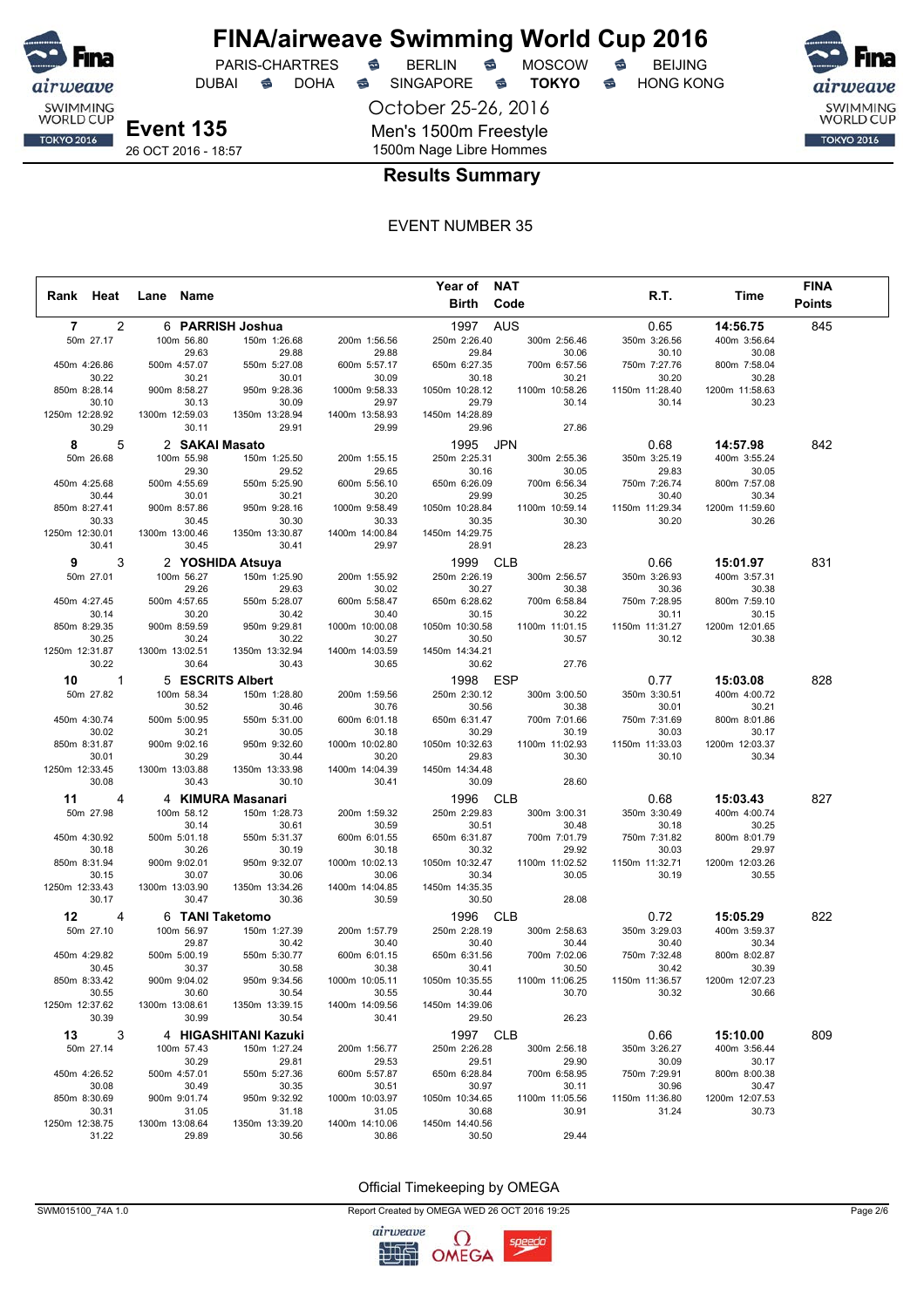

DUBAI **S** DOHA S SINGAPORE S **TOKYO** S HONG KONG

PARIS-CHARTRES **S** BERLIN S MOSCOW S

October 25-26, 2016

Men's 1500m Freestyle

SWIMMING<br>WORLD CUP **TOKYO 2016** 

**Event 135** 26 OCT 2016 - 18:57

1500m Nage Libre Hommes

## **Results Summary**

### EVENT NUMBER 35

|                         |                |                |                     |                         |                         | Year of NAT             |                       |                       |                       | <b>FINA</b>   |
|-------------------------|----------------|----------------|---------------------|-------------------------|-------------------------|-------------------------|-----------------------|-----------------------|-----------------------|---------------|
| Rank Heat               |                | Lane Name      |                     |                         |                         | Birth                   | Code                  | R.T.                  | Time                  | <b>Points</b> |
| 14                      | 2              |                |                     | 4 TOYODA Masahiro       |                         | 1997                    | <b>CLB</b>            | 0.64                  | 15:13.86              | 799           |
| 50m 27.30               |                |                | 100m 57.35          | 150m 1:27.67            | 200m 1:58.00            | 250m 2:28.21            | 300m 2:58.77          | 350m 3:29.26          | 400m 3:59.91          |               |
|                         |                |                | 30.05               | 30.32                   | 30.33                   | 30.21                   | 30.56                 | 30.49                 | 30.65                 |               |
| 450m 4:30.50            |                | 500m 5:01.31   |                     | 550m 5:31.90            | 600m 6:02.35            | 650m 6:32.97            | 700m 7:03.60          | 750m 7:34.47          | 800m 8:05.31          |               |
| 30.59                   |                |                | 30.81               | 30.59                   | 30.45                   | 30.62                   | 30.63                 | 30.87                 | 30.84                 |               |
| 850m 8:35.99            |                | 900m 9:06.94   |                     | 950m 9:37.92            | 1000m 10:09.16          | 1050m 10:39.92          | 1100m 11:10.84        | 1150m 11:41.91        | 1200m 12:12.72        |               |
| 30.68                   |                |                | 30.95               | 30.98                   | 31.24                   | 30.76                   | 30.92                 | 31.07                 | 30.81                 |               |
| 1250m 12:43.53          |                | 1300m 13:14.13 |                     | 1350m 13:44.82          | 1400m 14:15.53          | 1450m 14:45.43          |                       |                       |                       |               |
| 30.81                   |                |                | 30.60               | 30.69                   | 30.71                   | 29.90                   | 28.43                 |                       |                       |               |
| 15                      | $\mathbf{1}$   |                |                     | 4 HUANG Guo-Ting        |                         | 1999                    | <b>TPE</b>            | 0.65                  | 15:14.39              | 797           |
| 50m 28.04               |                |                | 100m 58.57          | 150m 1:29.22            | 200m 1:59.85            | 250m 2:30.39            | 300m 3:01.16          | 350m 3:31.48          | 400m 4:01.65          |               |
|                         |                |                | 30.53               | 30.65                   | 30.63                   | 30.54                   | 30.77                 | 30.32                 | 30.17                 |               |
| 450m 4:32.04<br>30.39   |                | 500m 5:02.35   | 30.31               | 550m 5:32.61<br>30.26   | 600m 6:03.19<br>30.58   | 650m 6:33.54<br>30.35   | 700m 7:03.93<br>30.39 | 750m 7:34.36<br>30.43 | 800m 8:04.64<br>30.28 |               |
| 850m 8:35.06            |                | 900m 9:05.52   |                     | 950m 9:36.00            | 1000m 10:06.40          | 1050m 10:36.97          | 1100m 11:07.62        | 1150m 11:38.61        | 1200m 12:09.39        |               |
| 30.42                   |                |                | 30.46               | 30.48                   | 30.40                   | 30.57                   | 30.65                 | 30.99                 | 30.78                 |               |
| 1250m 12:40.67          |                | 1300m 13:12.05 |                     | 1350m 13:43.10          | 1400m 14:14.34          | 1450m 14:45.16          |                       |                       |                       |               |
| 31.28                   |                |                | 31.38               | 31.05                   | 31.24                   | 30.82                   | 29.23                 |                       |                       |               |
| 16                      | 2              |                |                     | 1 KOYAMA Yuuma          |                         | 1997                    | <b>CLB</b>            | 0.74                  | 15:15.09              | 795           |
| 50m 28.00               |                |                | 100m 57.74          | 150m 1:27.94            | 200m 1:58.29            | 250m 2:28.97            | 300m 2:59.70          | 350m 3:30.20          | 400m 4:00.53          |               |
|                         |                |                | 29.74               | 30.20                   | 30.35                   | 30.68                   | 30.73                 | 30.50                 | 30.33                 |               |
| 450m 4:31.15            |                | 500m 5:01.69   |                     | 550m 5:32.12            | 600m 6:02.79            | 650m 6:33.33            | 700m 7:04.23          | 750m 7:35.24          | 800m 8:06.21          |               |
| 30.62                   |                |                | 30.54               | 30.43                   | 30.67                   | 30.54                   | 30.90                 | 31.01                 | 30.97                 |               |
| 850m 8:37.11            |                | 900m 9:08.05   |                     | 950m 9:38.98            | 1000m 10:10.22          | 1050m 10:41.22          | 1100m 11:12.02        | 1150m 11:43.12        | 1200m 12:14.27        |               |
| 30.90                   |                |                | 30.94               | 30.93                   | 31.24                   | 31.00                   | 30.80                 | 31.10                 | 31.15                 |               |
| 1250m 12:45.11          |                | 1300m 13:15.95 |                     | 1350m 13:46.51          | 1400m 14:17.37          | 1450m 14:47.70          |                       |                       |                       |               |
| 30.84                   |                |                | 30.84               | 30.56                   | 30.86                   | 30.33                   | 27.39                 |                       |                       |               |
| 17                      | 3              |                |                     | 7 MIYAMOTO Yousuke      |                         | 1990 CLB                |                       | 0.57                  | 15:15.74              | 794           |
| 50m 27.70               |                |                | 100m 57.77          | 150m 1:28.11            | 200m 1:58.45            | 250m 2:28.89            | 300m 2:59.41          | 350m 3:29.94          | 400m 4:00.87          |               |
|                         |                |                | 30.07               | 30.34                   | 30.34                   | 30.44                   | 30.52                 | 30.53                 | 30.93                 |               |
| 450m 4:31.55            |                | 500m 5:02.33   |                     | 550m 5:32.93            | 600m 6:03.59            | 650m 6:34.52            | 700m 7:05.29          | 750m 7:35.91          | 800m 8:06.62          |               |
| 30.68                   |                |                | 30.78               | 30.60                   | 30.66                   | 30.93                   | 30.77                 | 30.62                 | 30.71                 |               |
| 850m 8:37.37            |                | 900m 9:08.06   |                     | 950m 9:38.76            | 1000m 10:09.71          | 1050m 10:40.13          | 1100m 11:10.90        | 1150m 11:41.54        | 1200m 12:12.60        |               |
| 30.75<br>1250m 12:43.37 |                | 1300m 13:14.38 | 30.69               | 30.70<br>1350m 13:45.26 | 30.95<br>1400m 14:16.27 | 30.42<br>1450m 14:46.80 | 30.77                 | 30.64                 | 31.06                 |               |
| 30.77                   |                |                | 31.01               | 30.88                   | 31.01                   | 30.53                   | 28.94                 |                       |                       |               |
|                         | $\overline{4}$ |                |                     |                         |                         |                         | <b>CLB</b>            |                       |                       |               |
| 18                      |                |                |                     | 1 KOMATSUSHIRO Kazuma   |                         | 1996                    |                       | 0.77                  | 15:16.35              | 792           |
| 50m 28.58               |                |                | 100m 58.72<br>30.14 | 150m 1:29.15<br>30.43   | 200m 1:59.70<br>30.55   | 250m 2:30.23<br>30.53   | 300m 3:00.90<br>30.67 | 350m 3:31.59<br>30.69 | 400m 4:02.45<br>30.86 |               |
| 450m 4:33.20            |                | 500m 5:03.78   |                     | 550m 5:34.53            | 600m 6:05.08            | 650m 6:35.48            | 700m 7:06.10          | 750m 7:36.62          | 800m 8:07.41          |               |
| 30.75                   |                |                | 30.58               | 30.75                   | 30.55                   | 30.40                   | 30.62                 | 30.52                 | 30.79                 |               |
| 850m 8:38.24            |                | 900m 9:09.00   |                     | 950m 9:39.98            | 1000m 10:11.10          | 1050m 10:41.91          | 1100m 11:12.40        | 1150m 11:42.87        | 1200m 12:13.68        |               |
| 30.83                   |                |                | 30.76               | 30.98                   | 31.12                   | 30.81                   | 30.49                 | 30.47                 | 30.81                 |               |
| 1250m 12:44.40          |                | 1300m 13:15.28 |                     | 1350m 13:46.43          | 1400m 14:16.83          | 1450m 14:47.47          |                       |                       |                       |               |
| 30.72                   |                |                | 30.88               | 31.15                   | 30.40                   | 30.64                   | 28.88                 |                       |                       |               |
| 19                      | 2              |                |                     | 2 YAMAMOTO Kenshi       |                         | 1998                    | <b>CLB</b>            | 0.71                  | 15:19.17              | 785           |
| 50m 28.04               |                |                | 100m 58.20          | 150m 1:28.97            | 200m 1:59.88            | 250m 2:30.82            | 300m 3:01.54          | 350m 3:32.43          | 400m 4:03.08          |               |
|                         |                |                | 30.16               | 30.77                   | 30.91                   | 30.94                   | 30.72                 | 30.89                 | 30.65                 |               |
| 450m 4:33.74            |                | 500m 5:04.34   |                     | 550m 5:34.86            | 600m 6:05.51            | 650m 6:36.14            | 700m 7:06.85          | 750m 7:37.54          | 800m 8:08.51          |               |
| 30.66                   |                |                | 30.60               | 30.52                   | 30.65                   | 30.63                   | 30.71                 | 30.69                 | 30.97                 |               |
| 850m 8:39.51            |                | 900m 9:10.46   |                     | 950m 9:41.46            | 1000m 10:12.37          | 1050m 10:43.67          | 1100m 11:14.47        | 1150m 11:45.54        | 1200m 12:16.40        |               |
| 31.00                   |                |                | 30.95               | 31.00                   | 30.91                   | 31.30                   | 30.80                 | 31.07                 | 30.86                 |               |
| 1250m 12:47.64<br>31.24 |                | 1300m 13:18.62 | 30.98               | 1350m 13:49.89<br>31.27 | 1400m 14:20.07<br>30.18 | 1450m 14:51.00<br>30.93 | 28.17                 |                       |                       |               |
|                         |                |                |                     |                         |                         |                         |                       |                       |                       |               |
| 20                      | 4              |                |                     | 7 SYOIKE Tatsuki        |                         | 2000 CLB                |                       | 0.71                  | 15:20.56              | 781           |
| 50m 27.23               |                |                | 100m 56.99          | 150m 1:27.19            | 200m 1:57.45            | 250m 2:27.49            | 300m 2:57.82          | 350m 3:28.10          | 400m 3:58.16          |               |
|                         |                |                | 29.76               | 30.20                   | 30.26                   | 30.04                   | 30.33                 | 30.28                 | 30.06<br>800m 8:04.63 |               |
| 450m 4:28.40<br>30.24   |                | 500m 4:58.72   | 30.32               | 550m 5:29.72<br>31.00   | 600m 6:00.50<br>30.78   | 650m 6:31.74<br>31.24   | 700m 7:02.57<br>30.83 | 750m 7:33.52<br>30.95 | 31.11                 |               |
| 850m 8:35.85            |                | 900m 9:07.09   |                     | 950m 9:38.36            | 1000m 10:09.56          | 1050m 10:41.09          | 1100m 11:12.49        | 1150m 11:44.07        | 1200m 12:15.50        |               |
| 31.22                   |                |                | 31.24               | 31.27                   | 31.20                   | 31.53                   | 31.40                 | 31.58                 | 31.43                 |               |
| 1250m 12:46.69          |                | 1300m 13:18.20 |                     | 1350m 13:49.25          | 1400m 14:20.70          | 1450m 14:52.00          |                       |                       |                       |               |
| 31.19                   |                |                | 31.51               | 31.05                   | 31.45                   | 31.30                   | 28.56                 |                       |                       |               |



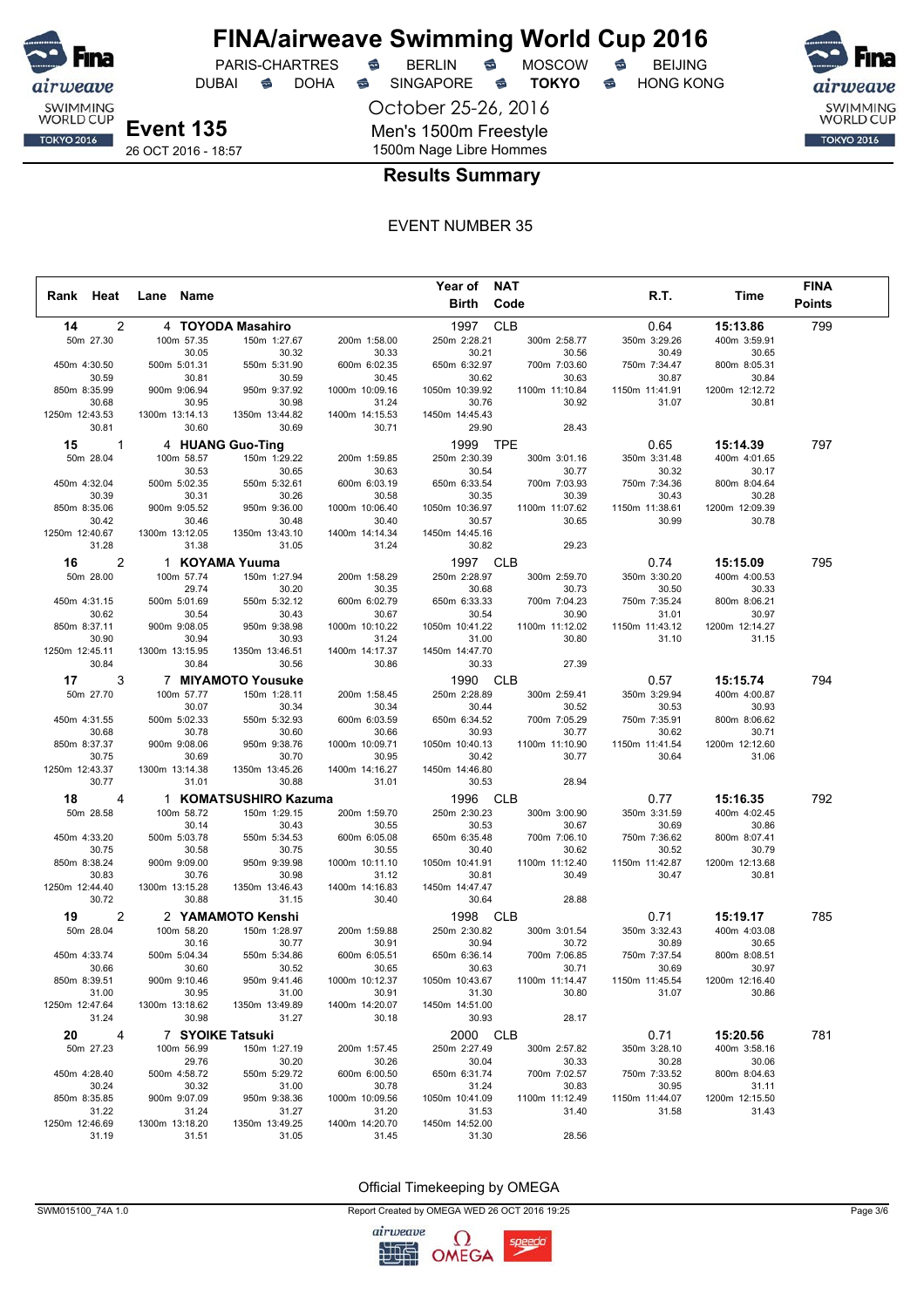

## **FINA/airweave Swimming World Cup 2016**<br>PARIS-CHARTRES **& BERLIN & MOSCOW & BEIJING** PARIS-CHARTRES **S** BERLIN S MOSCOW S

DUBAI **S** DOHA S SINGAPORE S **TOKYO** S HONG KONG

October 25-26, 2016

Men's 1500m Freestyle

SWIMMING<br>WORLD CUP **TOKYO 2016** 

**Event 135** 26 OCT 2016 - 18:57

### 1500m Nage Libre Hommes **Results Summary**

#### EVENT NUMBER 35

|                         |                         |                         |                         | Year of                 | <b>NAT</b>              |                         |                          | <b>FINA</b>   |
|-------------------------|-------------------------|-------------------------|-------------------------|-------------------------|-------------------------|-------------------------|--------------------------|---------------|
| Rank Heat               | Name<br>Lane            |                         |                         | Birth                   | Code                    | R.T.                    | Time                     | <b>Points</b> |
| 3<br>21                 |                         | 8 KOBAYASHI Yuuma       |                         | 1996                    | <b>CLB</b>              | 0.83                    | 15:21.88                 | 778           |
| 50m 26.95               | 100m 57.26              | 150m 1:28.29            | 200m 1:59.11            | 250m 2:29.60            | 300m 3:00.26            | 350m 3:30.99            | 400m 4:01.48             |               |
|                         | 30.31                   | 31.03                   | 30.82                   | 30.49                   | 30.66                   | 30.73                   | 30.49                    |               |
| 450m 4:32.41            | 500m 5:03.30            | 550m 5:33.96            | 600m 6:04.93            | 650m 6:35.76            | 700m 7:06.70            | 750m 7:37.65            | 800m 8:08.66             |               |
| 30.93                   | 30.89                   | 30.66                   | 30.97                   | 30.83                   | 30.94                   | 30.95                   | 31.01                    |               |
| 850m 8:40.09            | 900m 9:11.39            | 950m 9:42.28            | 1000m 10:13.18          | 1050m 10:44.45          | 1100m 11:15.50          | 1150m 11:46.87          | 1200m 12:17.89           |               |
| 31.43                   | 31.30                   | 30.89                   | 30.90                   | 31.27                   | 31.05                   | 31.37                   | 31.02                    |               |
| 1250m 12:49.03<br>31.14 | 1300m 13:19.82<br>30.79 | 1350m 13:50.98<br>31.16 | 1400m 14:21.42<br>30.44 | 1450m 14:52.43<br>31.01 | 29.45                   |                         |                          |               |
|                         |                         |                         |                         |                         |                         |                         |                          |               |
| 22<br>$\overline{4}$    |                         | 5 TOYODA Takeshi        |                         | 1996                    | <b>CLB</b>              | 0.65                    | 15:21.98                 | 778           |
| 50m 27.64               | 100m 57.35<br>29.71     | 150m 1:27.98<br>30.63   | 200m 1:58.28<br>30.30   | 250m 2:28.59<br>30.31   | 300m 2:59.27<br>30.68   | 350m 3:29.52<br>30.25   | 400m 3:59.86<br>30.34    |               |
| 450m 4:30.44            | 500m 5:00.90            | 550m 5:31.39            | 600m 6:01.78            | 650m 6:32.13            | 700m 7:02.58            | 750m 7:32.86            | 800m 8:03.13             |               |
| 30.58                   | 30.46                   | 30.49                   | 30.39                   | 30.35                   | 30.45                   | 30.28                   | 30.27                    |               |
| 850m 8:33.68            | 900m 9:04.65            | 950m 9:35.60            | 1000m 10:06.40          | 1050m 10:37.19          | 1100m 11:08.26          | 1150m 11:39.83          | 1200m 12:11.48           |               |
| 30.55                   | 30.97                   | 30.95                   | 30.80                   | 30.79                   | 31.07                   | 31.57                   | 31.65                    |               |
| 1250m 12:42.85          | 1300m 13:15.22          | 1350m 13:47.29          | 1400m 14:19.23          | 1450m 14:51.23          |                         |                         |                          |               |
| 31.37                   | 32.37                   | 32.07                   | 31.94                   | 32.00                   | 30.75                   |                         |                          |               |
| 4<br>23                 |                         | 2 NAKAYA Shingo         |                         | 1996                    | <b>CLB</b>              | 0.71                    | 15:22.01                 | 778           |
| 50m 27.93               | 100m 58.41              | 150m 1:29.10            | 200m 2:00.07            | 250m 2:30.98            | 300m 3:01.42            | 350m 3:32.06            | 400m 4:02.92             |               |
|                         | 30.48                   | 30.69                   | 30.97                   | 30.91                   | 30.44                   | 30.64                   | 30.86                    |               |
| 450m 4:33.73            | 500m 5:04.01            | 550m 5:34.11            | 600m 6:04.28            | 650m 6:34.84            | 700m 7:05.49            | 750m 7:36.09            | 800m 8:06.68             |               |
| 30.81<br>850m 8:37.49   | 30.28<br>900m 9:07.93   | 30.10<br>950m 9:38.96   | 30.17<br>1000m 10:10.25 | 30.56<br>1050m 10:41.46 | 30.65<br>1100m 11:12.74 | 30.60<br>1150m 11:44.18 | 30.59<br>1200m 12:15.84  |               |
| 30.81                   | 30.44                   | 31.03                   | 31.29                   | 31.21                   | 31.28                   | 31.44                   | 31.66                    |               |
| 1250m 12:47.69          | 1300m 13:19.38          | 1350m 13:50.19          | 1400m 14:21.45          | 1450m 14:52.84          |                         |                         |                          |               |
| 31.85                   | 31.69                   | 30.81                   | 31.26                   | 31.39                   | 29.17                   |                         |                          |               |
| 3<br>24                 |                         | 5 HASHIGUCHI Katsuki    |                         | 1995                    | <b>CLB</b>              | 0.71                    | 15:23.16                 | 775           |
| 50m 27.91               | 100m 58.22              | 150m 1:28.86            | 200m 1:59.69            | 250m 2:30.48            | 300m 3:01.35            | 350m 3:32.03            | 400m 4:02.74             |               |
|                         | 30.31                   | 30.64                   | 30.83                   | 30.79                   | 30.87                   | 30.68                   | 30.71                    |               |
| 450m 4:33.58            | 500m 5:04.41            | 550m 5:35.44            | 600m 6:06.37            | 650m 6:37.61            | 700m 7:08.86            | 750m 7:40.08            | 800m 8:11.33             |               |
| 30.84                   | 30.83                   | 31.03                   | 30.93                   | 31.24                   | 31.25                   | 31.22                   | 31.25                    |               |
| 850m 8:42.44            | 900m 9:13.40            | 950m 9:44.58            | 1000m 10:15.87          | 1050m 10:47.04          | 1100m 11:18.22          | 1150m 11:49.14          | 1200m 12:20.16           |               |
| 31.11<br>1250m 12:51.13 | 30.96<br>1300m 13:22.19 | 31.18<br>1350m 13:53.25 | 31.29<br>1400m 14:24.51 | 31.17<br>1450m 14:55.04 | 31.18                   | 30.92                   | 31.02                    |               |
| 30.97                   | 31.06                   | 31.06                   | 31.26                   | 30.53                   | 28.12                   |                         |                          |               |
| $\overline{2}$<br>25    |                         | 8 PONS RAMON Joan Lluis |                         |                         | <b>ESP</b>              | 0.61                    |                          | 772           |
| 50m 28.40               | 100m 59.39              | 150m 1:30.62            | 200m 2:01.39            | 1996<br>250m 2:32.14    |                         | 350m 3:34.02            | 15:24.22<br>400m 4:04.98 |               |
|                         | 30.99                   | 31.23                   | 30.77                   | 30.75                   | 300m 3:03.03<br>30.89   | 30.99                   | 30.96                    |               |
| 450m 4:36.12            | 500m 5:06.98            | 550m 5:38.00            | 600m 6:08.87            | 650m 6:40.09            | 700m 7:11.19            | 750m 7:42.07            | 800m 8:13.70             |               |
| 31.14                   | 30.86                   | 31.02                   | 30.87                   | 31.22                   | 31.10                   | 30.88                   | 31.63                    |               |
| 850m 8:44.60            | 900m 9:15.54            | 950m 9:46.48            | 1000m 10:17.40          | 1050m 10:47.85          | 1100m 11:18.92          | 1150m 11:49.58          | 1200m 12:21.40           |               |
| 30.90                   | 30.94                   | 30.94                   | 30.92                   | 30.45                   | 31.07                   | 30.66                   | 31.82                    |               |
| 1250m 12:52.42          | 1300m 13:23.57          | 1350m 13:54.43          | 1400m 14:25.13          | 1450m 14:55.93          |                         |                         |                          |               |
| 31.02                   | 31.15                   | 30.86                   | 30.70                   | 30.80                   | 28.29                   |                         |                          |               |
| 2<br>26                 | 5 OZAKI Kenta           |                         |                         | 1999                    | <b>CLB</b>              | 0.63                    | 15:25.99                 | 768           |
| 50m 27.97               | 100m 58.34              | 150m 1:29.06            | 200m 1:59.97            | 250m 2:30.47            | 300m 3:01.25            | 350m 3:32.19            | 400m 4:03.41             |               |
|                         | 30.37                   | 30.72                   | 30.91                   | 30.50                   | 30.78                   | 30.94                   | 31.22                    |               |
| 450m 4:34.26<br>30.85   | 500m 5:04.88<br>30.62   | 550m 5:35.64<br>30.76   | 600m 6:06.31<br>30.67   | 650m 6:37.13<br>30.82   | 700m 7:08.36<br>31.23   | 750m 7:39.36<br>31.00   | 800m 8:10.51<br>31.15    |               |
| 850m 8:41.75            | 900m 9:13.02            | 950m 9:44.01            | 1000m 10:15.32          | 1050m 10:46.77          | 1100m 11:18.17          | 1150m 11:49.22          | 1200m 12:20.42           |               |
| 31.24                   | 31.27                   | 30.99                   | 31.31                   | 31.45                   | 31.40                   | 31.05                   | 31.20                    |               |
| 1250m 12:51.68          | 1300m 13:22.84          | 1350m 13:54.27          | 1400m 14:25.50          | 1450m 14:56.30          |                         |                         |                          |               |
| 31.26                   | 31.16                   | 31.43                   | 31.23                   | 30.80                   | 29.69                   |                         |                          |               |
| 27<br>4                 |                         | 3 YOSHIDA Syunya        |                         | 1995 CLB                |                         | 0.71                    | 15:27.28                 | 764           |
| 50m 26.90               | 100m 56.16              | 150m 1:25.92            | 200m 1:56.00            | 250m 2:26.31            | 300m 2:56.50            | 350m 3:26.71            | 400m 3:57.40             |               |
|                         | 29.26                   | 29.76                   | 30.08                   | 30.31                   | 30.19                   | 30.21                   | 30.69                    |               |
| 450m 4:28.20            | 500m 4:58.91            | 550m 5:30.05            | 600m 6:01.07            | 650m 6:32.33            | 700m 7:03.71            | 750m 7:35.09            | 800m 8:06.49             |               |
| 30.80                   | 30.71                   | 31.14                   | 31.02                   | 31.26                   | 31.38                   | 31.38                   | 31.40                    |               |
| 850m 8:38.19<br>31.70   | 900m 9:09.71<br>31.52   | 950m 9:41.35<br>31.64   | 1000m 10:13.08<br>31.73 | 1050m 10:44.77<br>31.69 | 1100m 11:16.57<br>31.80 | 1150m 11:48.46<br>31.89 | 1200m 12:20.46<br>32.00  |               |
| 1250m 12:52.30          | 1300m 13:24.33          | 1350m 13:56.38          | 1400m 14:28.13          | 1450m 14:58.32          |                         |                         |                          |               |
| 31.84                   | 32.03                   | 32.05                   | 31.75                   | 30.19                   | 28.96                   |                         |                          |               |



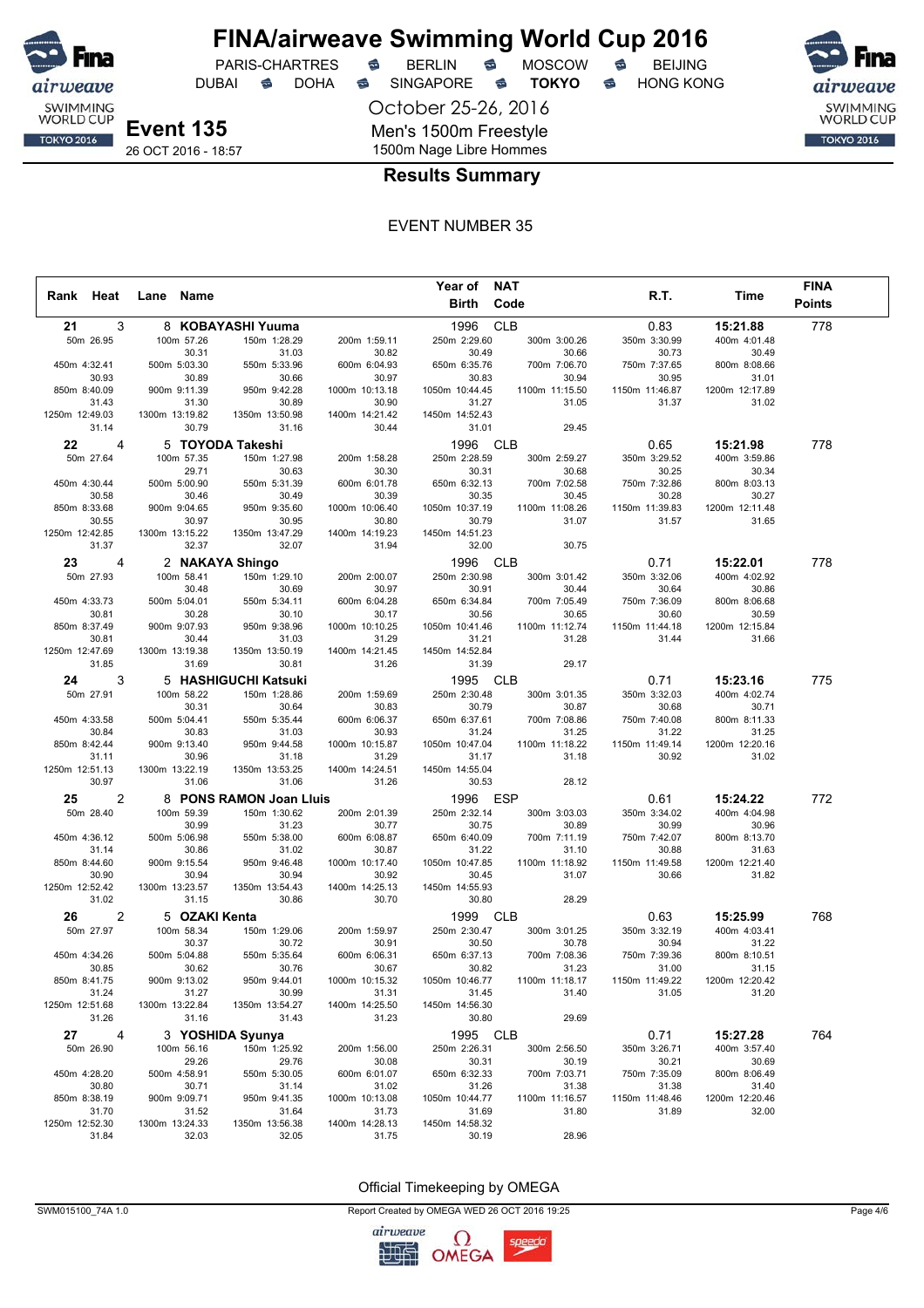

## **FINA/airweave Swimming World Cup 2016**<br>PARIS-CHARTRES **& BERLIN & MOSCOW & BEIJING** PARIS-CHARTRES **S** BERLIN S MOSCOW S

DUBAI **S** DOHA S SINGAPORE S **TOKYO** S HONG KONG

SWIMMING<br>WORLD CUP **TOKYO 2016** 

**Event 135** 26 OCT 2016 - 18:57 October 25-26, 2016 Men's 1500m Freestyle 1500m Nage Libre Hommes

### **Results Summary**

#### EVENT NUMBER 35

|                         |   |                |                       |                                    |                         | Year of NAT             |                         |                         |                         | <b>FINA</b>   |
|-------------------------|---|----------------|-----------------------|------------------------------------|-------------------------|-------------------------|-------------------------|-------------------------|-------------------------|---------------|
| Rank Heat               |   | Lane Name      |                       |                                    |                         |                         | Birth Code              | R.T.                    | Time                    | <b>Points</b> |
| 28                      | 5 |                |                       | 8 MATSUMOTO Hikaru                 |                         | 1997 CLB                |                         | 0.68                    | 15:27.80                | 763           |
| 50m 26.98               |   |                | 100m 56.76            | 150m 1:26.57                       | 200m 1:56.74            | 250m 2:27.09            | 300m 2:57.39            | 350m 3:27.66            | 400m 3:58.19            |               |
|                         |   |                | 29.78                 | 29.81                              | 30.17                   | 30.35                   | 30.30                   | 30.27                   | 30.53                   |               |
| 450m 4:28.76            |   |                | 500m 4:59.82          | 550m 5:30.81                       | 600m 6:01.65            | 650m 6:32.91            | 700m 7:03.99            | 750m 7:35.31            | 800m 8:07.01            |               |
| 30.57                   |   |                | 31.06                 | 30.99                              | 30.84                   | 31.26                   | 31.08                   | 31.32                   | 31.70                   |               |
| 850m 8:38.78            |   | 900m 9:10.50   |                       | 950m 9:42.34                       | 1000m 10:14.39          | 1050m 10:46.28          | 1100m 11:18.13          | 1150m 11:49.27          | 1200m 12:21.31          |               |
| 31.77                   |   |                | 31.72                 | 31.84                              | 32.05                   | 31.89                   | 31.85                   | 31.14                   | 32.04                   |               |
| 1250m 12:53.15<br>31.84 |   | 1300m 13:24.72 | 31.57                 | 1350m 13:56.38<br>31.66            | 1400m 14:28.25<br>31.87 | 1450m 14:58.78<br>30.53 | 29.02                   |                         |                         |               |
|                         |   |                |                       |                                    |                         |                         |                         |                         |                         |               |
| 29                      | 2 |                |                       | 7 FUNABASHI Takuto<br>150m 1:28.74 |                         | 1998                    | <b>CLB</b>              | 0.69<br>350m 3:32.73    | 15:31.51                | 754           |
| 50m 27.17               |   |                | 100m 57.69<br>30.52   | 31.05                              | 200m 1:59.59<br>30.85   | 250m 2:30.62<br>31.03   | 300m 3:01.66<br>31.04   | 31.07                   | 400m 4:03.70<br>30.97   |               |
| 450m 4:34.72            |   | 500m 5:05.67   |                       | 550m 5:36.48                       | 600m 6:07.39            | 650m 6:38.26            | 700m 7:09.34            | 750m 7:40.59            | 800m 8:11.78            |               |
| 31.02                   |   |                | 30.95                 | 30.81                              | 30.91                   | 30.87                   | 31.08                   | 31.25                   | 31.19                   |               |
| 850m 8:42.69            |   | 900m 9:14.07   |                       | 950m 9:45.71                       | 1000m 10:17.71          | 1050m 10:49.03          | 1100m 11:20.71          | 1150m 11:52.19          | 1200m 12:23.75          |               |
| 30.91                   |   |                | 31.38                 | 31.64                              | 32.00                   | 31.32                   | 31.68                   | 31.48                   | 31.56                   |               |
| 1250m 12:55.45          |   | 1300m 13:27.32 |                       | 1350m 13:59.09                     | 1400m 14:30.77          | 1450m 15:01.32          |                         |                         |                         |               |
| 31.70                   |   |                | 31.87                 | 31.77                              | 31.68                   | 30.55                   | 30.19                   |                         |                         |               |
| 30                      | 3 |                |                       | 3 TAKAHASHI Kouki                  |                         | 1999 CLB                |                         | 0.71                    | 15:31.73                | 754           |
| 50m 27.76               |   |                | 100m 58.14            | 150m 1:28.81                       | 200m 1:59.91            | 250m 2:31.13            | 300m 3:02.44            | 350m 3:33.89            | 400m 4:05.19            |               |
| 450m 4:36.58            |   | 500m 5:08.07   | 30.38                 | 30.67<br>550m 5:39.58              | 31.10<br>600m 6:10.90   | 31.22<br>650m 6:42.36   | 31.31<br>700m 7:13.89   | 31.45<br>750m 7:45.49   | 31.30<br>800m 8:16.98   |               |
| 31.39                   |   |                | 31.49                 | 31.51                              | 31.32                   | 31.46                   | 31.53                   | 31.60                   | 31.49                   |               |
| 850m 8:48.02            |   | 900m 9:19.36   |                       | 950m 9:50.55                       | 1000m 10:22.04          | 1050m 10:53.51          | 1100m 11:24.39          | 1150m 11:55.41          | 1200m 12:26.77          |               |
| 31.04                   |   |                | 31.34                 | 31.19                              | 31.49                   | 31.47                   | 30.88                   | 31.02                   | 31.36                   |               |
| 1250m 12:58.02          |   | 1300m 13:29.07 |                       | 1350m 14:00.53                     | 1400m 14:31.70          | 1450m 15:01.78          |                         |                         |                         |               |
| 31.25                   |   |                | 31.05                 | 31.46                              | 31.17                   | 30.08                   | 29.95                   |                         |                         |               |
| 31                      | 2 |                |                       | 3 HATA Ryutarou                    |                         | 2000 CLB                |                         | 0.70                    | 15:38.76                | 737           |
| 50m 27.57               |   |                | 100m 57.64            | 150m 1:27.96                       | 200m 1:58.43            | 250m 2:29.06            | 300m 3:00.01            | 350m 3:31.18            | 400m 4:02.36            |               |
|                         |   |                | 30.07                 | 30.32                              | 30.47                   | 30.63                   | 30.95                   | 31.17                   | 31.18                   |               |
| 450m 4:33.71<br>31.35   |   |                | 500m 5:05.45<br>31.74 | 550m 5:36.97<br>31.52              | 600m 6:08.70<br>31.73   | 650m 6:40.49<br>31.79   | 700m 7:12.29<br>31.80   | 750m 7:44.27<br>31.98   | 800m 8:16.19<br>31.92   |               |
| 850m 8:47.91            |   | 900m 9:19.59   |                       | 950m 9:51.21                       | 1000m 10:22.98          | 1050m 10:54.88          | 1100m 11:26.84          | 1150m 11:58.73          | 1200m 12:30.80          |               |
| 31.72                   |   |                | 31.68                 | 31.62                              | 31.77                   | 31.90                   | 31.96                   | 31.89                   | 32.07                   |               |
| 1250m 13:02.83          |   | 1300m 13:34.60 |                       | 1350m 14:06.47                     | 1400m 14:37.95          | 1450m 15:09.00          |                         |                         |                         |               |
| 32.03                   |   |                | 31.77                 | 31.87                              | 31.48                   | 31.05                   | 29.76                   |                         |                         |               |
| 32                      | 3 |                |                       | 6 ICHIMARU Takayuki                |                         | 1997 CLB                |                         | 0.77                    | 15:45.11                | 722           |
| 50m 28.30               |   |                | 100m 58.96            | 150m 1:30.46                       | 200m 2:02.08            | 250m 2:33.83            | 300m 3:05.50            | 350m 3:37.42            | 400m 4:09.20            |               |
|                         |   |                | 30.66                 | 31.50                              | 31.62                   | 31.75                   | 31.67                   | 31.92                   | 31.78                   |               |
| 450m 4:40.89            |   | 500m 5:12.62   |                       | 550m 5:44.42                       | 600m 6:16.23            | 650m 6:47.79            | 700m 7:19.29            | 750m 7:50.94            | 800m 8:22.69            |               |
| 31.69<br>850m 8:54.51   |   | 900m 9:26.24   | 31.73                 | 31.80<br>950m 9:57.82              | 31.81<br>1000m 10:29.69 | 31.56<br>1050m 11:01.60 | 31.50<br>1100m 11:33.48 | 31.65<br>1150m 12:05.24 | 31.75<br>1200m 12:37.11 |               |
| 31.82                   |   |                | 31.73                 | 31.58                              | 31.87                   | 31.91                   | 31.88                   | 31.76                   | 31.87                   |               |
| 1250m 13:09.03          |   | 1300m 13:41.22 |                       | 1350m 14:13.19                     | 1400m 14:45.27          | 1450m 15:15.46          |                         |                         |                         |               |
| 31.92                   |   |                | 32.19                 | 31.97                              | 32.08                   | 30.19                   | 29.65                   |                         |                         |               |
| 33                      | 4 |                |                       | 8 NAKASHIMA Takumi                 |                         | 1995                    | <b>CLB</b>              | 0.76                    | 15:46.63                | 719           |
| 50m 28.08               |   |                | 100m 57.72            | 150m 1:27.77                       | 200m 1:58.19            | 250m 2:28.83            | 300m 3:00.04            | 350m 3:32.05            | 400m 4:03.82            |               |
|                         |   |                | 29.64                 | 30.05                              | 30.42                   | 30.64                   | 31.21                   | 32.01                   | 31.77                   |               |
| 450m 4:35.38            |   | 500m 5:07.33   |                       | 550m 5:39.39                       | 600m 6:11.34            | 650m 6:43.60            | 700m 7:15.58            | 750m 7:47.56            | 800m 8:19.57            |               |
| 31.56                   |   |                | 31.95                 | 32.06                              | 31.95                   | 32.26                   | 31.98                   | 31.98                   | 32.01                   |               |
| 850m 8:51.63            |   | 900m 9:23.50   |                       | 950m 9:55.54                       | 1000m 10:27.46          | 1050m 10:59.33          | 1100m 11:31.22          | 1150m 12:03.07          | 1200m 12:35.21          |               |
| 32.06<br>1250m 13:07.48 |   | 1300m 13:39.60 | 31.87                 | 32.04<br>1350m 14:11.90            | 31.92<br>1400m 14:44.39 | 31.87<br>1450m 15:16.56 | 31.89                   | 31.85                   | 32.14                   |               |
| 32.27                   |   |                | 32.12                 | 32.30                              | 32.49                   | 32.17                   | 30.07                   |                         |                         |               |
| 34                      | 3 |                |                       | 1 FUJIKAKE Ryotarou                |                         | 1996 CLB                |                         | 0.75                    | 16:10.55                | 667           |
| 50m 29.40               |   | 100m 1:01.14   |                       | 150m 1:33.47                       | 200m 2:05.99            | 250m 2:38.69            | 300m 3:11.12            | 350m 3:43.47            | 400m 4:15.84            |               |
|                         |   |                | 31.74                 | 32.33                              | 32.52                   | 32.70                   | 32.43                   | 32.35                   | 32.37                   |               |
| 450m 4:48.25            |   | 500m 5:20.30   |                       | 550m 5:52.95                       | 600m 6:25.80            | 650m 6:58.48            | 700m 7:31.65            | 750m 8:04.21            | 800m 8:36.63            |               |
| 32.41                   |   |                | 32.05                 | 32.65                              | 32.85                   | 32.68                   | 33.17                   | 32.56                   | 32.42                   |               |
| 850m 9:09.58            |   | 900m 9:42.41   |                       | 950m 10:14.92                      | 1000m 10:48.08          | 1050m 11:20.44          | 1100m 11:53.03          | 1150m 12:25.73          | 1200m 12:57.87          |               |
| 32.95                   |   |                | 32.83                 | 32.51                              | 33.16                   | 32.36                   | 32.59                   | 32.70                   | 32.14                   |               |
| 1250m 13:30.19<br>32.32 |   | 1300m 14:02.91 | 32.72                 | 1350m 14:35.86<br>32.95            | 1400m 15:08.15<br>32.29 | 1450m 15:40.03<br>31.88 | 30.52                   |                         |                         |               |
|                         |   |                |                       |                                    |                         |                         |                         |                         |                         |               |

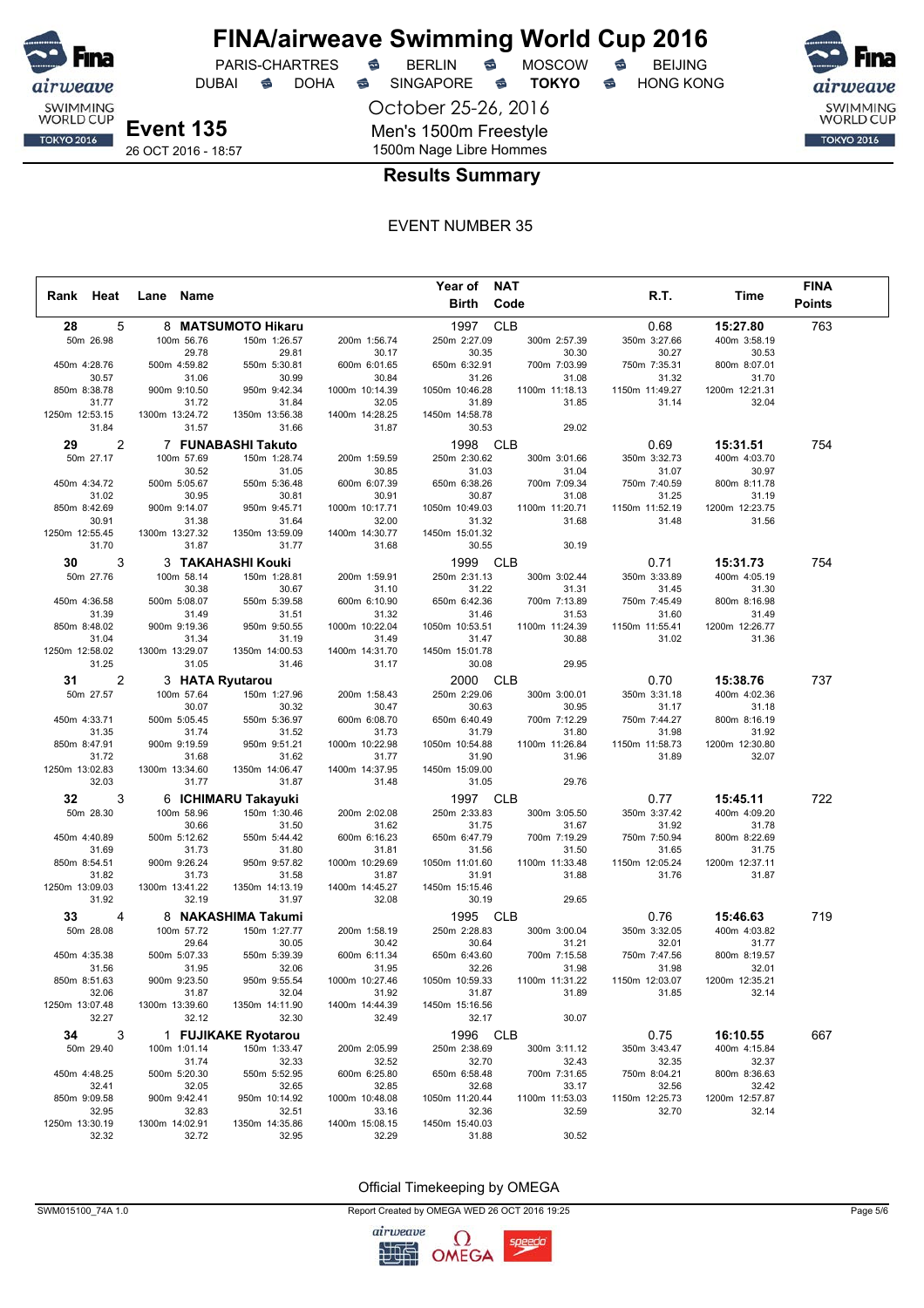

## **FINA/airweave Swimming World Cup 2016**

DUBAI **S** DOHA SINGAPORE S **TOKYO** S HONG KONG

PARIS-CHARTRES **B** BERLIN **B** MOSCOW **B** BEIJING

SWIMMING<br>WORLD CUP **TOKYO 2016** 

**Event 135**

26 OCT 2016 - 18:57

October 25-26, 2016 Men's 1500m Freestyle 1500m Nage Libre Hommes

### **Results Summary**

| Heat<br>Rank   | .ane           | Name              |                | Year of<br><b>Birth</b> | <b>NAT</b><br>Code | R.T.           | Time           | <b>FINA</b><br><b>Points</b> |
|----------------|----------------|-------------------|----------------|-------------------------|--------------------|----------------|----------------|------------------------------|
| 35             |                | 3 SHIH Rong-Cheng |                | 2000                    | TPE.               | 0.71           | 16:37.80       | 613                          |
| 50m 29.55      | 100m 1:01.95   | 150m 1:34.71      | 200m 2:07.66   | 250m 2:40.54            | 300m 3:13.31       | 350m 3:46.37   | 400m 4:19.57   |                              |
|                |                | 32.76<br>32.40    | 32.95          | 32.88                   | 32.77              | 33.06          | 33.20          |                              |
| 450m 4:52.74   | 500m 5:26.28   | 550m 5:59.82      | 600m 6:33.46   | 650m 7:06.49            | 700m 7:39.91       | 750m 8:13.61   | 800m 8:47.17   |                              |
| 33.17          | 33.54          | 33.54             | 33.64          | 33.03                   | 33.42              | 33.70          | 33.56          |                              |
| 850m 9:20.96   | 900m 9:54.11   | 950m 10:27.70     | 1000m 11:01.48 | 1050m 11:34.88          | 1100m 12:09.19     | 1150m 12:42.35 | 1200m 13:16.33 |                              |
| 33.79          | 33.15          | 33.59             | 33.78          | 33.40                   | 34.31              | 33.16          | 33.98          |                              |
| 1250m 13:50.36 | 1300m 14:24.07 | 1350m 14:58.14    | 1400m 15:32.32 | 1450m 16:05.54          |                    |                |                |                              |
| 34.03          |                | 33.71<br>34.07    | 34.18          | 33.22                   | 32.26              |                |                |                              |

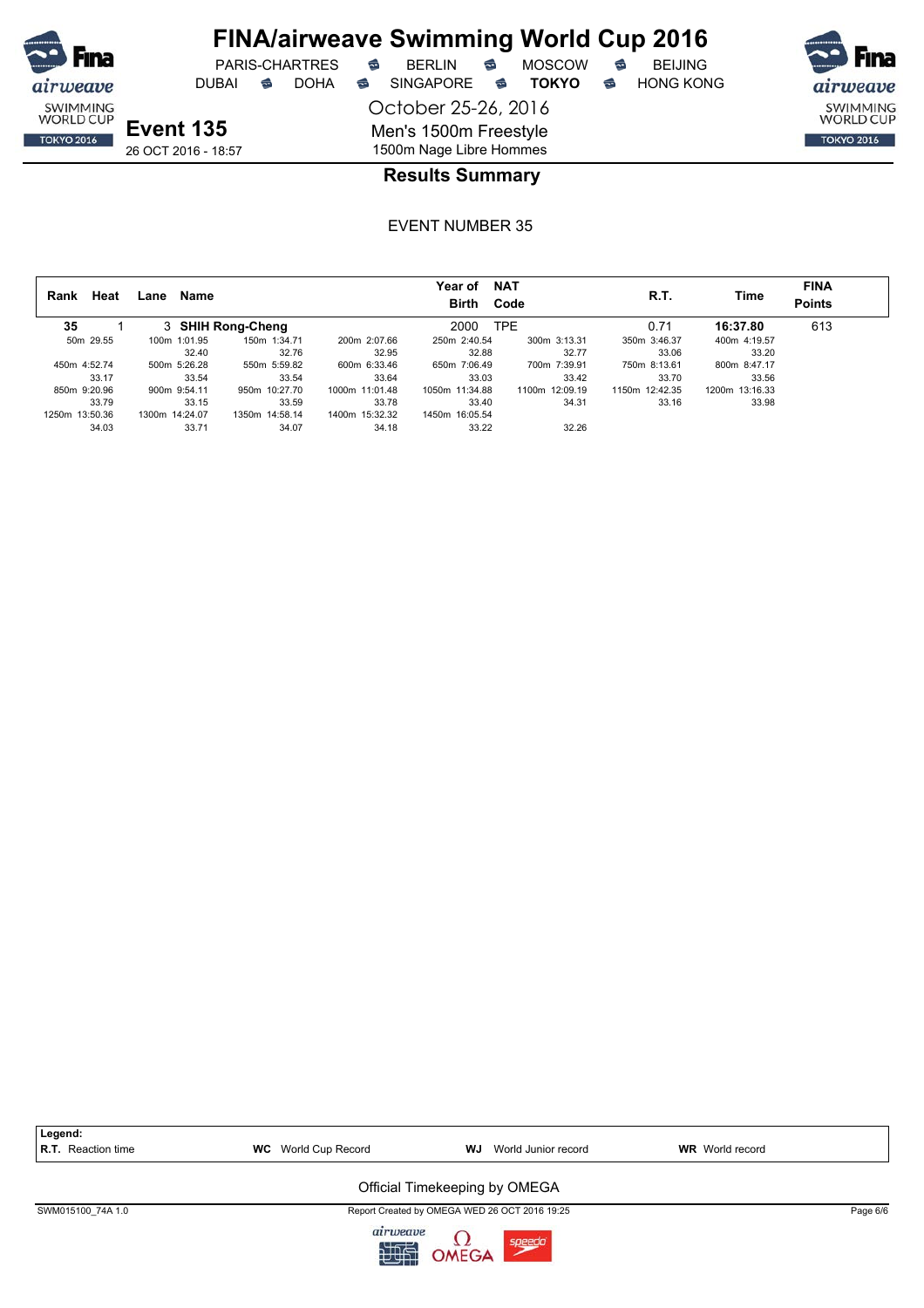

**FINA/airweave Swimming World Cup 2016**<br>PARIS-CHARTRES **& BERLIN & MOSCOW & BEIJING** PARIS-CHARTRES **S** BERLIN S MOSCOW S

October 25-26, 2016 DUBAI **S** DOHA S SINGAPORE S **TOKYO** S HONG KONG

SWIMMING<br>WORLD CUP **TOKYO 2016** 

26 OCT 2016 - 19:16

### 400m 4-Nages Femmes **Results Summary**

Women's 400m Individual Medley

#### EVENT NUMBER 36

|           | Record  |       | Splits  |         | Name                   | <b>NAT Code</b> | Location      | Date        |
|-----------|---------|-------|---------|---------|------------------------|-----------------|---------------|-------------|
| WR        | 4:19.46 | 59.19 | 2:04.32 | 3:19.75 | HOSSZU Katinka         | HUN             | Netanya (ISR) | 2 DEC 2015  |
| <b>WC</b> | 4:20.83 | 59.41 | 2:04.63 | 3:20.84 | HOSSZU Katinka         | <b>HUN</b>      | Doha (QAT)    | 28 AUG 2014 |
| l WJ      | 4:23.33 |       |         |         | <b>WORLD BEST TIME</b> |                 | $---$         | 30 SEP 2016 |

| Rank Heat Lane Name     |                |                                                                                                |                                                                                                                                    | Year of NAT<br><b>Birth Code</b>                                                                                                          |              | R.T.                  | Time                      | <b>FINA</b><br><b>Points</b> |
|-------------------------|----------------|------------------------------------------------------------------------------------------------|------------------------------------------------------------------------------------------------------------------------------------|-------------------------------------------------------------------------------------------------------------------------------------------|--------------|-----------------------|---------------------------|------------------------------|
| $1 \quad \blacksquare$  | 4              | 4 HOSSZU Katinka                                                                               |                                                                                                                                    |                                                                                                                                           |              |                       | 0.68 4:28.46              | 902                          |
|                         | 50m 28.88      |                                                                                                | 200m 2:08.98                                                                                                                       | $\begin{array}{ c c c }\n\hline\n & 1989 & HUN \\ \hline\n250m & 2:47.65 & 300m & 3:26.23 \\ \hline\n & 30 & 38.58\n\end{array}$<br>38.67 | 38.58        | 350m 3:57.78<br>31.55 | 30.68                     |                              |
|                         |                |                                                                                                | 2<br>2<br>50m 28.58<br>4 100m 1:00.97<br>50m 1:35.00<br>200m 2:08.21<br>23.31                                                      | 1995 CLB                                                                                                                                  |              |                       | $0.67$ 4:30.27            | 884                          |
|                         | 50m 28.58      |                                                                                                |                                                                                                                                    | 250m 2:47.63 300m 3:27.10                                                                                                                 |              | 350m 3:59.07          |                           |                              |
|                         |                | 34.03<br>32.39                                                                                 | 33.21                                                                                                                              | 39.42                                                                                                                                     | 39.47        | 31.97                 | 31.20                     |                              |
| $3^{\circ}$             |                |                                                                                                | 1 1 FORDE Brooke<br>100m 1:02.44 150m 1:38.13 200m 2:12.46                                                                         | 1999 USA<br>1999 USA<br>250m 2:50.51 300m 3:29.21                                                                                         |              | 0.71 4:31.40          |                           | 873                          |
|                         | 50m 29.49      | 32.95<br>35.69                                                                                 | 34.33                                                                                                                              | 38.05 38.70                                                                                                                               |              | 350m 4:01.03<br>31.82 | 30.37                     |                              |
| $\overline{\mathbf{4}}$ | 4              | 3 JAKABOS Zsuzsanna                                                                            |                                                                                                                                    | 1989 HUN                                                                                                                                  |              |                       | 0.74 4:31.59              | 871                          |
| 50m 29.84               |                | 100m 1:03.41  150m 1:38.04<br>34.63<br>33.57                                                   | 200m 2:12.63<br>34.59                                                                                                              | 250m 2:51.88 300m 3:30.97<br>39.25 39.09                                                                                                  |              | 350m 4:02.04<br>31.07 | 29.55                     |                              |
| 5                       | 4              |                                                                                                |                                                                                                                                    | 1995 CLB                                                                                                                                  |              |                       | 0.66 4:33.06              |                              |
| 50m 29.24               |                |                                                                                                | 8 TSUYUUCHI Wakaba<br>100m 1:02.12 150m 1:37.02 200m 2:11.08                                                                       | 250m 2:49.96 300m 3:29.05                                                                                                                 |              | 350m 4:01.10          |                           | 857                          |
|                         |                | 32.88<br>34.90                                                                                 | 34.06                                                                                                                              |                                                                                                                                           |              | 32.05                 | 31.96                     |                              |
| $6 \qquad \qquad$       | $\overline{2}$ | 2 NGUYEN Anh Vien                                                                              |                                                                                                                                    |                                                                                                                                           |              |                       | $0.71$ 4:34.50            | 844                          |
|                         | 50m 29.04      | $100m$ 1:02.77 150m 1:37.65                                                                    |                                                                                                                                    | 200m 2:11.99 250m 2:51.19                                                                                                                 | 300m 3:31.02 | 350m 4:03.15          |                           |                              |
|                         |                | 33.73 34.88                                                                                    | 34.34                                                                                                                              |                                                                                                                                           |              | 32.13                 | $31.35$<br><b>4:35.88</b> |                              |
| $7 \quad \circ$         | 4              | 6 TAKAHASHI Miho                                                                               |                                                                                                                                    |                                                                                                                                           |              | 0.72                  |                           | 831                          |
|                         | 50m 30.02      | 100m 1:04.04 150m 1:39.26<br>34.02 35.22                                                       | 200m 2:15.09                                                                                                                       | 250m 2:52.07 300m 3:29.97                                                                                                                 |              | 350m 4:03.16          |                           |                              |
|                         |                | 5 SASAKI Anna                                                                                  | 35.83                                                                                                                              | $36.98$ $37.90$                                                                                                                           |              | $33.19$ $32.72$       |                           |                              |
| 8                       | 3<br>50m 29.31 |                                                                                                | 200m 2:14.36                                                                                                                       | 2001 CLB<br>250m 2:53.36 300m 3:32.92                                                                                                     |              | 0.61<br>350m 4:05.41  | 4:36.46                   | 826                          |
|                         |                | 5 <b>SASAKI Anna</b><br>100m 1:02.65   150m 1:39.10<br>33.34   36.45<br>$33.34$ $36.45$        | 35.26                                                                                                                              | 39.00 39.56                                                                                                                               |              | $32.49$ 31.05         |                           |                              |
| 9 - 10                  | $\overline{4}$ |                                                                                                |                                                                                                                                    | 1992 CLB                                                                                                                                  |              | 0.70                  | 4:36.98                   | 821                          |
|                         | 50m 29.03      | 35.30<br>33.07                                                                                 | 5 SHIMIZU Sakiko<br>100m 1:02.10 150m 1:37.40 200m 2:12.21<br>34.81                                                                | 250m 2:51.13 300m 3:30.48<br>38.92                                                                                                        | 39.35        | 350m 4:04.55<br>34.07 | 32.43                     |                              |
| 10                      |                | 3 2 <b>UEDA Hanako</b><br>100m 1:05.21 150m 1:41.06                                            |                                                                                                                                    | 1996 CLB                                                                                                                                  |              | $0.62$ $4:39.42$      |                           | 800                          |
|                         | 50m 30.68      |                                                                                                | 200m 2:16.49                                                                                                                       | $250m$ 2:55.82 300m 3:35.41                                                                                                               |              | 350m 4:07.99          |                           |                              |
|                         |                | 35.85<br>34.53                                                                                 | 35.43                                                                                                                              | 39.33                                                                                                                                     | 39.59        | 32.58                 | 31.43                     |                              |
|                         |                | 11 1 6 YAMADA Chihiro                                                                          |                                                                                                                                    | 1996 CLB                                                                                                                                  |              | $0.59$ $4:39.94$      |                           | 796                          |
|                         | 50m 29.70      |                                                                                                | 6 YAMADA Chihiro<br>100m 1:03.25 150m 1:38.59 200m 2:13.20<br>33.55 35.34 34.61<br>200m 2:13.20<br>34.61                           | 250m 2:53.71 300m 3:34.40<br>40.51                                                                                                        | 40.69        | 350m 4:07.76<br>33.36 | 32.18                     |                              |
| 12                      |                | 2 3 SHINNO Anna                                                                                |                                                                                                                                    | 1999 CLB                                                                                                                                  |              | 0.66                  | 4:40.61                   | 790                          |
|                         | 50m 29.52      | 3 <b>SHINNO Anna</b><br>100m 1:03.26 150m 1:40.02                                              | 200m 2:15.73                                                                                                                       | 250m 2:55.99 300m 3:36.01                                                                                                                 |              | 350m 4:08.91          |                           |                              |
|                         |                | 36.76<br>33.74                                                                                 | 35.71                                                                                                                              |                                                                                                                                           |              |                       | 31.70                     |                              |
| 13                      |                | 3 3 DARCEL Sarah                                                                               | 33.74<br>3 DARCEL Sarah<br>100m 1:04.86<br>150m 1:40.94<br>36.08<br>200m 2:16.00<br>35.06<br>36.08<br>36.08                        | 40.26 40.02<br>1999 CAN                                                                                                                   |              | $32.90$<br>$0.65$     | 4:42.85                   | 771                          |
|                         | 50m 30.68      |                                                                                                | 200m 2:16.00                                                                                                                       | 250m 2:56.95 300m 3:37.62                                                                                                                 |              | 350m 4:10.77          |                           |                              |
|                         |                |                                                                                                |                                                                                                                                    |                                                                                                                                           |              | 33.15                 | 32.08                     |                              |
|                         |                |                                                                                                |                                                                                                                                    |                                                                                                                                           |              | 0.61                  | 4:43.04                   | 770                          |
|                         |                |                                                                                                | 50m 30.00<br>34.18<br><b>14</b> 4 2 <b>MAKINO Hiroko</b><br>50m 29.23<br>100m 1:02.30<br>33.07<br>35.38<br>35.38<br>35.36<br>35.36 | 250m 2:52.66 300m 3:34.00<br>$39.62$ $41.34$                                                                                              |              | 350m 4:09.25<br>35.25 | 33.79                     |                              |
|                         |                |                                                                                                |                                                                                                                                    | 1996 AUS                                                                                                                                  |              | $0.70$ 4:43.65        |                           | 765                          |
|                         | 50m 30.20      |                                                                                                | 3 8 <b>MELVERTON Kiah</b><br>100m 1:04.61 150m 1:43.58 200m 2:20.81<br>34.41 38.97 37.23                                           | 250m 3:00.86 300m 3:40.71<br>40.05                                                                                                        | 39.85        | 350m 4:13.12<br>32.41 | 30.53                     |                              |
|                         |                |                                                                                                |                                                                                                                                    | 1998 CLB                                                                                                                                  |              | $0.70$ 4:43.94        |                           | 763                          |
|                         |                |                                                                                                | 16 3 1 KIKUCHI Yuyu<br>50m 29.83 100m 1:03.54 150m 1:39.90 200m 2:15.43                                                            | 250m 2:56.37                                                                                                                              | 300m 3:37.69 | 350m 4:11.66          |                           |                              |
|                         |                | 36.36<br>33.71                                                                                 | 35.53                                                                                                                              | 40.94 41.32                                                                                                                               |              | 33.97                 | 32.28                     |                              |
| 17                      | 3              | 6 PEREZ Jimena                                                                                 |                                                                                                                                    | 1997 ESP                                                                                                                                  |              |                       | 0.70 4:44.23              | 760                          |
| 50m 31.65               |                | $\frac{100 \text{ m}}{1.07 \cdot 10}$ Juliet 14<br>100m 1:07.10 150m 1:43.92<br>36.82<br>35.45 | 200m 2:19.40<br>35.48                                                                                                              | 250m 3:00.44 300m 3:41.99<br>41.04                                                                                                        | 41.55        | 350m 4:13.79<br>31.80 | 30.44                     |                              |

Official Timekeeping by OMEGA

SWW054100\_74A 1.0 Page 1/2

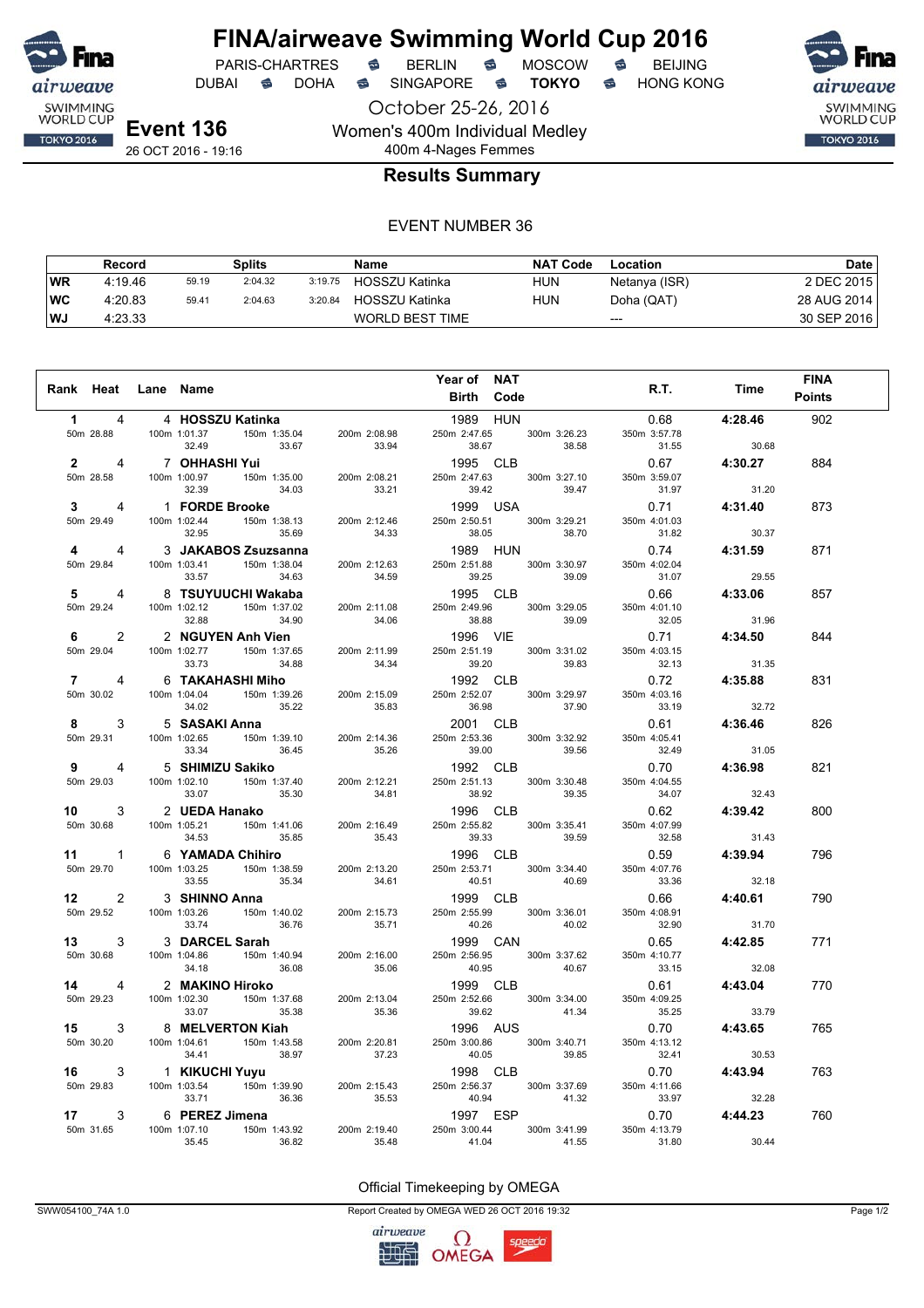

DUBAI **S** DOHA SINGAPORE S **TOKYO** S HONG KONG

**Event 136** 26 OCT 2016 - 19:16

October 25-26, 2016 Women's 400m Individual Medley 400m 4-Nages Femmes



### **Results Summary**

#### EVENT NUMBER 36

| Rank Heat Lane Name |                |             |                         |       | Year of NAT<br><b>Birth Code</b> |                                                                                                                                                                                                                                        |                | R.T. Time      | <b>FINA</b><br><b>Points</b> |
|---------------------|----------------|-------------|-------------------------|-------|----------------------------------|----------------------------------------------------------------------------------------------------------------------------------------------------------------------------------------------------------------------------------------|----------------|----------------|------------------------------|
|                     |                |             | 18 2 8 ITOU Haruno      |       | 1999 CLB                         |                                                                                                                                                                                                                                        |                | $0.73$ 4:44.24 | 760                          |
|                     |                |             |                         |       |                                  |                                                                                                                                                                                                                                        | 350m 4:12.96   |                |                              |
|                     |                |             | 34.86 36.68 36.67       |       |                                  | 40.99 40.71                                                                                                                                                                                                                            | 32.45 31.28    |                |                              |
|                     |                |             |                         |       |                                  | 19 3 4 ZAMORANO Africa 1998 ESP 0.66<br>50m 30.37 100m 1:04.93 150m 1:41.16 200m 2:16.22 250m 2:58.31 300m 3:40.27 350m 4:13.27                                                                                                        | 0.66 4:44.47   |                | 758                          |
|                     |                |             |                         |       |                                  |                                                                                                                                                                                                                                        |                |                |                              |
|                     |                |             | 34.56 36.23             |       |                                  | 35.06 42.09 41.96 33.00 31.20                                                                                                                                                                                                          |                |                |                              |
|                     |                |             |                         |       |                                  | 20 1 3 HIRAHARA Kokono 2002 CLB                                                                                                                                                                                                        |                | 0.68 4:44.52   | 758                          |
|                     |                |             |                         |       |                                  |                                                                                                                                                                                                                                        | 350m 4:12.37   |                |                              |
|                     |                |             |                         |       |                                  | 34.37 36.62 36.32 40.39 40.53 33.82 32.15                                                                                                                                                                                              |                |                |                              |
|                     |                |             | 21 1 4 SCHMIDT Sierra   |       |                                  | 21 1 4 SCHMIDT Sierra<br>50m 30.50 100m 1:04.57 150m 1:41.98 200m 2:17.72 250m 3:00.45 300m 3:42.87<br>34.07 37.44 35.74 35.74 35.74                                                                                                   | 0.81 4:44.95   |                | 754                          |
|                     |                |             |                         |       |                                  |                                                                                                                                                                                                                                        | 350m 4:14.69   |                |                              |
|                     |                |             | $34.07$ $37.41$ $35.74$ |       |                                  | 42.73 42.42                                                                                                                                                                                                                            | 31.82          | 30.26          |                              |
|                     |                |             |                         |       |                                  | 22 1 5 ICHINOHE Mao 1999 CLB 0.79 4:45.42<br>50m 30.87 100m 1:05.70 150m 1:43.58 200m 2:19.64 250m 2:59.79 300m 3:40.10 350m 4:13.80                                                                                                   |                |                | 751                          |
|                     |                |             |                         |       |                                  |                                                                                                                                                                                                                                        |                |                |                              |
|                     |                |             |                         |       |                                  | 34.83 37.88 36.06 40.15 40.31 33.70 31.62                                                                                                                                                                                              |                |                |                              |
|                     |                |             |                         |       |                                  | 23 2 7 ONODERA Suzuna 1997 CLB                                                                                                                                                                                                         | $0.70$ 4:45.59 |                | 749                          |
|                     |                |             |                         |       |                                  |                                                                                                                                                                                                                                        |                |                |                              |
|                     |                |             |                         |       |                                  |                                                                                                                                                                                                                                        |                |                |                              |
|                     |                |             |                         |       |                                  | 23 2 7 UNUDERA SUZURA<br>50m 30.15 100m 1:04.03 150m 1:40.94 200m 2:17.70 250m 2:57.94 300m 3:39.30 350m 4:12.95<br>33.88 36.91 36.76 40.24 41.36 33.65 32.64<br>24 3 7 OHTSUKA Miyu 1994 CLB 0.69 4:46.02<br>50m 30.17 100m 1:04.32 1 |                |                | 746                          |
|                     |                |             |                         |       |                                  |                                                                                                                                                                                                                                        |                |                |                              |
|                     |                | 34.15       |                         |       |                                  | 34.94 34.47 41.64 41.73 36.79 32.13                                                                                                                                                                                                    |                |                |                              |
|                     |                |             |                         |       |                                  | 25 25 25 MINODA Kana 200m 2:17.43 1996 CLB 200m 3:40.04 350m 4:13.55 200m 3:40.04 100m 1:06.02 150m 1:41.78 200m 2:17.43 250m 2:58.14 300m 3:40.04 350m 4:13.55                                                                        |                | $0.71$ 4:46.11 | 745                          |
|                     |                |             |                         |       |                                  |                                                                                                                                                                                                                                        |                |                |                              |
|                     |                | 35.25       | 35.76 35.65             |       |                                  | 40.71 41.90                                                                                                                                                                                                                            | 33.51          | 32.56          |                              |
|                     |                |             |                         |       |                                  | 26 2 4 YOSHIMURA Yuuna 1997 CLB<br>50m 31.56 100m 1:07.04 150m 1:44.12 200m 2:20.19 250m 3:01.06 300m 3:41.00                                                                                                                          |                | 0.79 4:47.40   | 735                          |
|                     |                |             |                         |       |                                  |                                                                                                                                                                                                                                        | 350m 4:14.94   |                |                              |
|                     |                |             | 35.48 37.08             | 36.07 |                                  | 40.87 39.94                                                                                                                                                                                                                            | 33.94 32.46    |                |                              |
|                     |                |             | 27 1 2 WANG Yi-Chen     |       |                                  |                                                                                                                                                                                                                                        |                | 0.68 4:58.24   | 658                          |
|                     |                |             |                         |       |                                  | 50m 30.64   100m 1:06.89   150m 1:46.73   200m 2:25.89   250m 3:08.73   300m 3:51.16   350m 4:25.60                                                                                                                                    |                |                |                              |
|                     |                |             | 36.25 39.84             |       |                                  | 39.16 42.84 42.43 34.44 32.64                                                                                                                                                                                                          |                |                |                              |
|                     | $\overline{2}$ |             | 1 KAPAS Boglarka        |       | 1993 HUN                         |                                                                                                                                                                                                                                        |                | <b>DNS</b>     |                              |
|                     | $\overline{2}$ | 6 IMAI Runa |                         |       | 2000 CLB                         |                                                                                                                                                                                                                                        |                | <b>DNS</b>     |                              |



SWW054100\_74A 1.0 Report Created by OMEGA WED 26 OCT 2016 19:32 Page 2/2

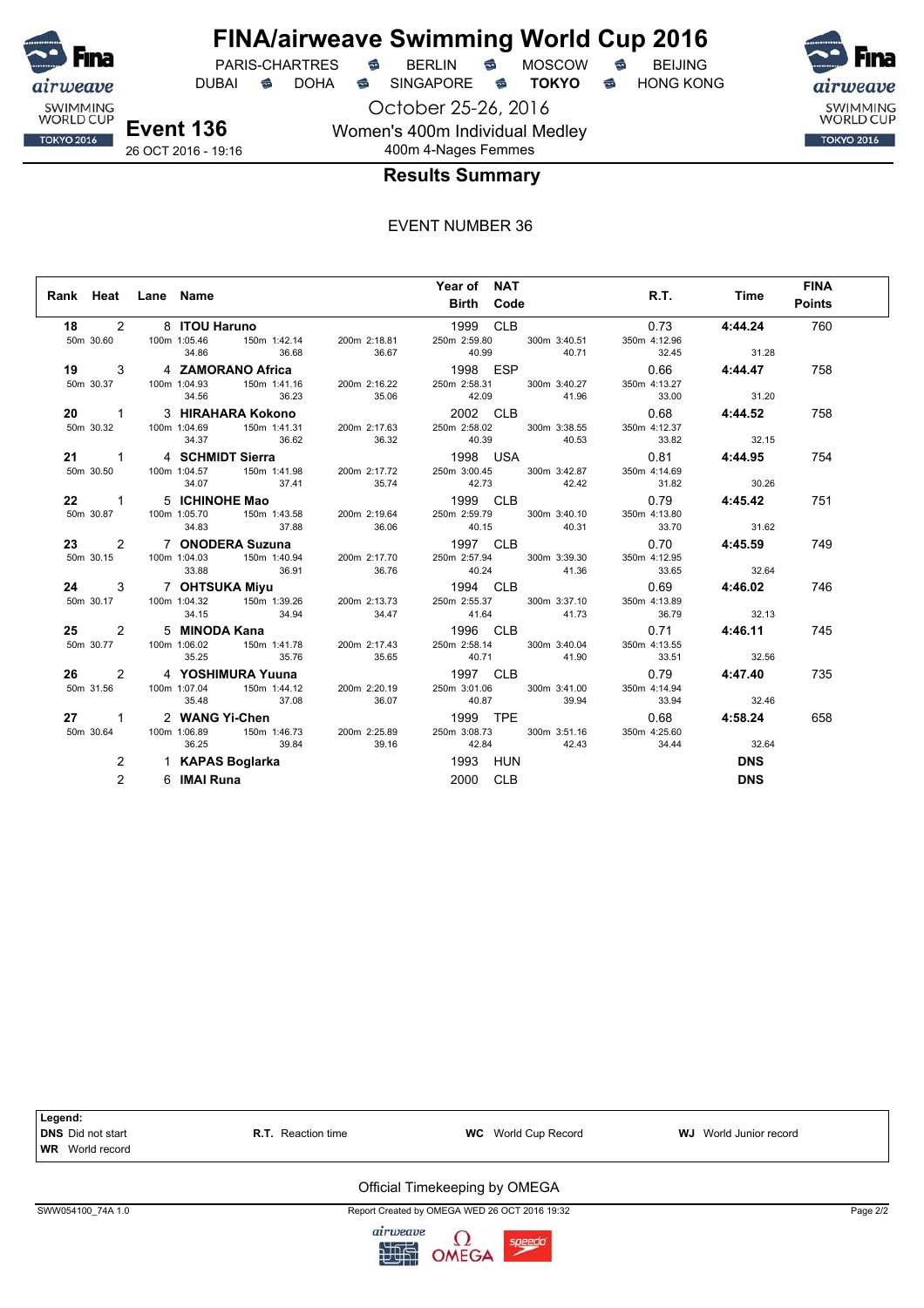

PARIS-CHARTRES **S** BERLIN S MOSCOW S<br>JBAI S DOHA S SINGAPORE S **TOKYO** S DUBAI **S** DOHA S SINGAPORE S TOKYO S HONG KONG

October 25-26, 2016 Mixed 4x50m Free Relay Final

airweave SWIMMING<br>WORLD CUP **TOKYO 2016** Finale

**Event 134** 26 OCT 2016 - 19:25

**Results Summary**

|            | Record  | Splits | <b>NAT (Relav)</b>       | Location | Date        |
|------------|---------|--------|--------------------------|----------|-------------|
| <b>IWR</b> | 1:25.57 |        | United States Of America |          | 6 DEC 2014  |
| ∣WJ        | 1:33.57 |        | World Best Time          |          | 24 OCT 2016 |

|                |              | Rank Heat Lane NAT/Name    | R.T. | 50m   | <b>Time</b> | <b>FINA</b><br><b>Points</b> |
|----------------|--------------|----------------------------|------|-------|-------------|------------------------------|
| $\mathbf{1}$   | $\mathbf{1}$ | 4 AUS - Australia          |      |       | 1:31.49     |                              |
|                |              | D'ORSOGNA Tommaso (M)      | 0.66 | 21.59 | 21.59       |                              |
|                |              | MCCARTHY Brayden (M)       | 0.47 | 21.42 | 43.01       |                              |
|                |              | BUCHANAN Carla (W)         | 0.38 | 24.37 | 1:07.38     |                              |
|                |              | SEEBOHM Emily (W)          | 0.35 | 24.11 | 1:31.49     |                              |
| $\mathbf 2$    | $\mathbf{1}$ | 5 RUS - Russian Federation |      |       | 1:32.21     |                              |
|                |              | MOROZOV Vladimir (M)       | 0.60 | 20.98 | 20.98       |                              |
|                |              | DONETC Stanislav (M)       | 0.31 | 21.74 | 42.72       |                              |
|                |              | EFIMOVA Yuliya (W)         | 0.29 | 25.01 | 1:07.73     |                              |
|                |              | USTINOVA Daria S (W)       | 0.26 | 24.48 | 1:32.21     |                              |
| 3              | 1            | 1 CLB - Club               |      |       | 1:36.13     |                              |
|                |              | ITO Kenta (M)              | 0.65 | 21.45 | 21.45       |                              |
|                |              | FUJIMORI Takeharu (M)      | 0.15 | 22.83 | 44.28       |                              |
|                |              | SUZUKI Satomi (W)          | 0.30 | 26.09 | 1:10.37     |                              |
|                |              | SIMIZU Nakiko (W)          | 0.29 | 25.76 | 1:36.13     |                              |
| 4              | $\mathbf{1}$ | 6 CLB - Club               |      |       | 1:36.18     |                              |
|                |              | TAKIGUCHI Maho (W)         | 0.69 | 25.71 | 25.71       |                              |
|                |              | IWATA Tetsuya (M)          | 0.08 | 21.25 | 46.96       |                              |
|                |              | KATOU Hiroki (M)           | 0.20 | 22.56 | 1:09.52     |                              |
|                |              | IKE Kotono (W)             | 0.19 | 26.66 | 1:36.18     |                              |
| 5              | 1            | 2 CLB - Club               |      |       | 1:37.31     |                              |
|                |              | TAKAYASU Ryo (M)           | 0.64 | 22.63 | 22.63       |                              |
|                |              | TAKAHASHI Yukihiro (M)     | 0.04 | 22.98 | 45.61       |                              |
|                |              | JINGUJI Celina (W)         | 0.17 | 25.98 | 1:11.59     |                              |
|                |              | KOBAYASHI Ema (W)          | 0.22 | 25.72 | 1:37.31     |                              |
| 6              | $\mathbf{1}$ | 7 CLB - Club               |      |       | 1:37.78     |                              |
|                |              | OHKI Junpei (M)            | 0.55 | 23.29 | 23.29       |                              |
|                |              | MARUYAMA Tooru (M)         | 0.25 | 21.79 | 45.08       |                              |
|                |              | NAGAHAMA Rurika (W)        | 0.29 | 26.68 | 1:11.76     |                              |
|                |              | KANDA Miyu (W)             | 0.41 | 26.02 | 1:37.78     |                              |
| $\overline{7}$ | $\mathbf{1}$ | 8 CLB - Club               |      |       | 1:38.22     |                              |
|                |              | YAMAMOTO Haruto (M)        | 0.63 | 23.74 | 23.74       |                              |
|                |              | FUNABASHI Takuto (M)       | 0.29 | 23.44 | 47.18       |                              |
|                |              | SHINNO Anna (W)            | 0.29 | 26.56 | 1:13.74     |                              |
|                |              | IMAI Runa (W)              | 0.22 | 24.48 | 1:38.22     |                              |
|                | $\mathbf{1}$ | 3 USA - United States      |      |       | <b>DSQ</b>  |                              |
|                |              | ANDREW Michael (M)         | 0.67 | 21.90 | 21.90       |                              |
|                |              | ERVIN Anthony (M)          | 0.23 | 20.74 | 42.64       |                              |
|                |              | WORRELL Kelsi (W)          | 0.33 | 24.50 | 1:07.14     |                              |
|                |              |                            |      |       |             |                              |

| Legend:<br><b>DSQ</b> Disqualified | <b>R.T.</b> Reaction time | <b>WJ</b> World Junior record                 | <b>WR</b> World record |          |
|------------------------------------|---------------------------|-----------------------------------------------|------------------------|----------|
|                                    |                           | Official Timekeeping by OMEGA                 |                        |          |
| SWX410100 74B 1.0                  |                           | Report Created by OMEGA WED 26 OCT 2016 19:38 |                        | Page 1/1 |
|                                    | airweave                  |                                               |                        |          |

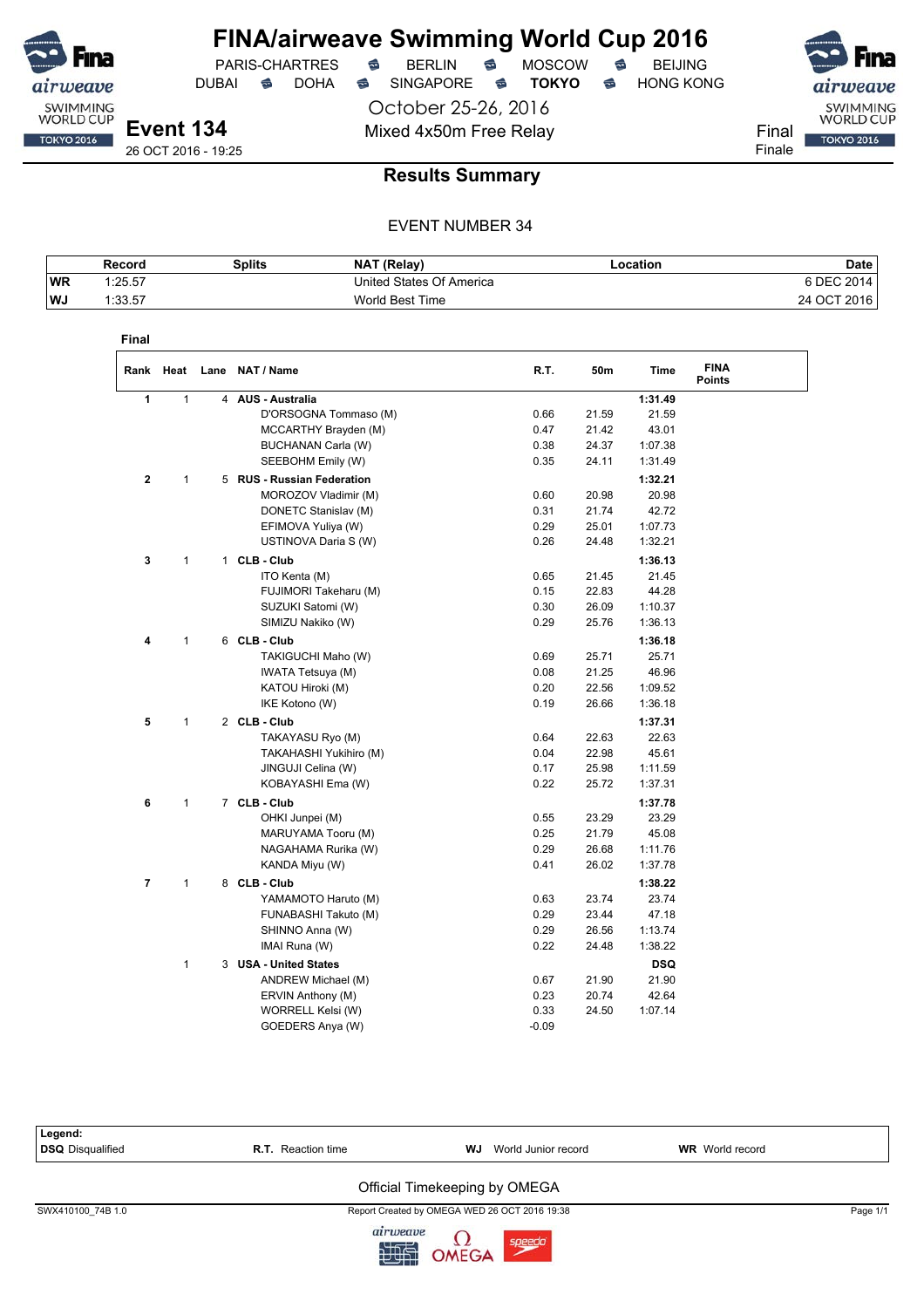

PARIS-CHARTRES **S** BERLIN S MOSCOW S DUBAI **S** DOHA S SINGAPORE S TOKYO S HONG KONG

October 25-26, 2016



## **Medallists by Event**

#### As of WED 26 OCT 2016 at 19:41 **AFTER 36 OF 36 EVENTS**

| Event                          |             | Date   Medal | Name                           | <b>NAT</b><br>Code |
|--------------------------------|-------------|--------------|--------------------------------|--------------------|
| Women's 50m Freestyle          | 25 OCT 2016 |              | <b>OTTESEN Jeanette</b>        | <b>DEN</b>         |
|                                |             |              | <b>HERASIMENIA Aliaksandra</b> | <b>BLR</b>         |
|                                |             |              | <b>WILLIAMS Michelle</b>       | CAN                |
| Women's 100m Freestyle         | 26 OCT 2016 |              | OTTESEN Jeanette               | <b>DEN</b>         |
|                                |             |              | HOSSZU Katinka                 | <b>HUN</b>         |
|                                |             |              | <b>IKEE Rikako</b>             | <b>CLB</b>         |
| Women's 200m Freestyle         | 25 OCT 2016 |              | HOSSZU Katinka                 | <b>HUN</b>         |
|                                |             |              | <b>WILSON Madison</b>          | <b>AUS</b>         |
|                                |             |              | JAKABOS Zsuzsanna              | <b>HUN</b>         |
| Women's 400m Freestyle         | 26 OCT 2016 |              | KAPAS Boglarka                 | <b>HUN</b>         |
|                                |             |              | HOSSZU Katinka                 | <b>HUN</b>         |
|                                |             |              | DONG Jie                       | <b>CHN</b>         |
| Women's 800m Freestyle         | 25 OCT 2016 |              | KAPAS Boglarka                 | <b>HUN</b>         |
|                                |             |              | VAN ROUWENDAAL Sharon          | <b>NED</b>         |
|                                |             |              | DONG Jie                       | <b>CHN</b>         |
| Women's 50m Backstroke         | 25 OCT 2016 |              | HOSSZU Katinka                 | <b>HUN</b>         |
|                                |             |              | <b>SEEBOHM Emily</b>           | <b>AUS</b>         |
|                                |             |              | <b>TAKEMURA Miyuki</b>         | <b>CLB</b>         |
| Women's 100m Backstroke        | 26 OCT 2016 |              | HOSSZU Katinka                 | <b>HUN</b>         |
|                                |             |              | <b>SEEBOHM Emily</b>           | <b>AUS</b>         |
|                                |             |              | ZEVINA Daryna                  | <b>UKR</b>         |
| Women's 200m Backstroke        | 25 OCT 2016 |              | HOSSZU Katinka                 | <b>HUN</b>         |
|                                |             |              | <b>SEEBOHM Emily</b>           | <b>AUS</b>         |
|                                |             |              | ZEVINA Daryna                  | <b>UKR</b>         |
| Women's 50m Breaststroke       | 26 OCT 2016 |              | <b>ATKINSON Alia</b>           | <b>JAM</b>         |
|                                |             |              | EFIMOVA Yuliya                 | <b>RUS</b>         |
|                                |             |              | <b>HANNIS Molly</b>            | <b>USA</b>         |
| Women's 100m Breaststroke      | 25 OCT 2016 |              | <b>ATKINSON Alia</b>           | <b>JAM</b>         |
|                                |             |              | EFIMOVA Yuliya                 | <b>RUS</b>         |
|                                |             |              | <b>TERAMURA Miho</b>           | <b>CLB</b>         |
| Women's 200m Breaststroke      | 26 OCT 2016 |              | <b>KANETOU Rie</b>             | <b>CLB</b>         |
|                                |             |              | EFIMOVA Yuliya                 | <b>RUS</b>         |
|                                |             |              | <b>LARSON Breeja</b>           | <b>USA</b>         |
| Women's 50m Butterfly          | 26 OCT 2016 |              | OTTESEN Jeanette               | <b>DEN</b>         |
|                                |             |              | <b>IKEE Rikako</b>             | CLB                |
|                                |             |              | <b>SEEBOHM Emily</b>           | <b>AUS</b>         |
| Women's 100m Butterfly         | 25 OCT 2016 |              | <b>WORRELL Kelsi</b>           | <b>USA</b>         |
|                                |             |              | <b>OTTESEN Jeanette</b>        | <b>DEN</b>         |
|                                |             |              | HOSSZU Katinka                 | <b>HUN</b>         |
| Women's 200m Butterfly         | 26 OCT 2016 |              | HOSSZU Katinka                 | <b>HUN</b>         |
|                                |             |              | <b>GROVES Madeline</b>         | <b>AUS</b>         |
|                                |             |              | JAKABOS Zsuzsanna              | <b>HUN</b>         |
| Women's 100m Individual Medley | 26 OCT 2016 |              | HOSSZU Katinka                 | <b>HUN</b>         |
|                                |             |              | <b>IKEE Rikako</b>             | CLB                |
|                                |             |              | <b>ATKINSON Alia</b>           | <b>JAM</b>         |
| Women's 200m Individual Medley | 25 OCT 2016 |              | HOSSZU Katinka                 | <b>HUN</b>         |
|                                |             |              | <b>TERAMURA Miho</b>           | CLB                |
|                                |             |              | EFIMOVA Yuliya                 | <b>RUS</b>         |

Official Timekeeping by OMEGA

SW0000000\_93 1.0 Page 1/3

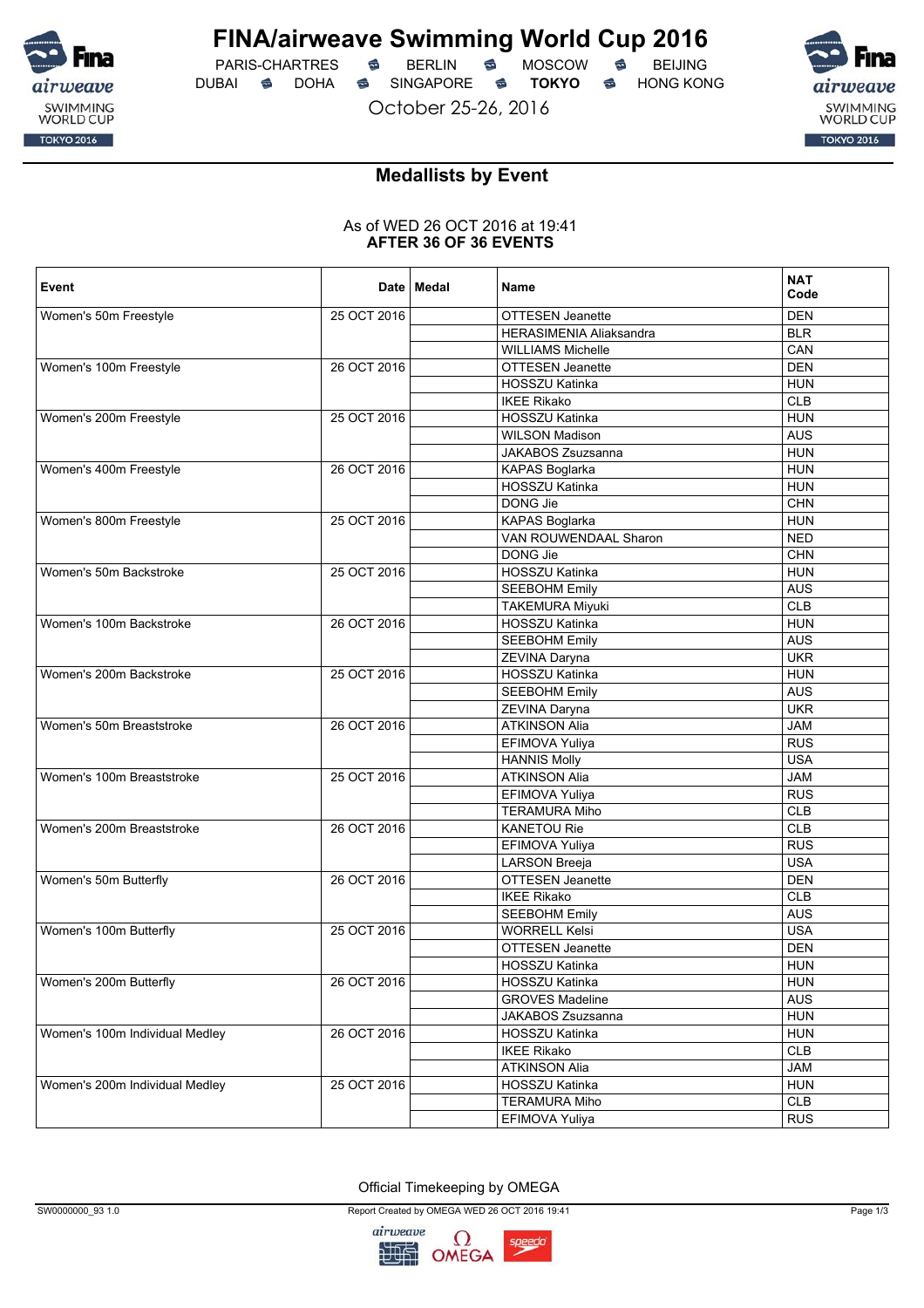

 $PARIS-CHARTRES$  **BERLIN B** MOSCOW **B** DUBAI **S** DOHA S SINGAPORE S TOKYO S HONG KONG

October 25-26, 2016



## **Medallists by Event**

#### As of WED 26 OCT 2016 at 19:41 **AFTER 36 OF 36 EVENTS**

| Event                          |             | Date   Medal | Name                         | <b>NAT</b><br>Code |
|--------------------------------|-------------|--------------|------------------------------|--------------------|
| Women's 400m Individual Medley | 26 OCT 2016 |              | HOSSZU Katinka               | <b>HUN</b>         |
|                                |             |              | <b>OHHASHI Yui</b>           | <b>CLB</b>         |
|                                |             |              | <b>FORDE Brooke</b>          | <b>USA</b>         |
| Men's 50m Freestyle            | 26 OCT 2016 |              | <b>MOROZOV Vladimir</b>      | <b>RUS</b>         |
|                                |             |              | PROUD Benjamin               | <b>GBR</b>         |
|                                |             |              | <b>SCHOEMAN Roland</b>       | <b>RSA</b>         |
|                                |             |              | SHIOURA Shinri               | <b>JPN</b>         |
| Men's 100m Freestyle           | 25 OCT 2016 |              | <b>CHALMERS Kyle</b>         | <b>AUS</b>         |
|                                |             |              | MOROZOV Vladimir             | <b>RUS</b>         |
|                                |             |              | D'ORSOGNA Tommaso            | <b>AUS</b>         |
| Men's 200m Freestyle           | 26 OCT 2016 |              | <b>CHALMERS Kyle</b>         | <b>AUS</b>         |
|                                |             |              | <b>KOBORI Yuuki</b>          | <b>CLB</b>         |
|                                |             |              | <b>SETO Daiya</b>            | <b>JPN</b>         |
| Men's 400m Freestyle           | 25 OCT 2016 |              | ROMANCHUK Mykhailo           | <b>UKR</b>         |
|                                |             |              | <b>KOBORI Yuuki</b>          | <b>CLB</b>         |
|                                |             |              | <b>MATSUMOTO Katsuhiro</b>   | <b>CLB</b>         |
| Men's 1500m Freestyle          | 26 OCT 2016 |              | ROMANCHUK Mykhailo           | <b>UKR</b>         |
|                                |             |              | <b>GYURTA Gergely</b>        | <b>HUN</b>         |
|                                |             |              | <b>ZELLMANN Poul</b>         | <b>GER</b>         |
| Men's 50m Backstroke           | 26 OCT 2016 |              | KOGA Junya                   | <b>CLB</b>         |
|                                |             |              | SANKOVICH Pavel              | <b>BLR</b>         |
|                                |             |              | <b>ORTIZ-CANAVATE Miguel</b> | <b>ESP</b>         |
| Men's 100m Backstroke          | 25 OCT 2016 |              | <b>LARKIN Mitchell</b>       | <b>AUS</b>         |
|                                |             |              | <b>KANEKO Masaki</b>         | <b>CLB</b>         |
|                                |             |              | KOGA Junya                   | CLB                |
| Men's 200m Backstroke          | 26 OCT 2016 |              | KANEKO Masaki                | <b>CLB</b>         |
|                                |             |              | <b>LARKIN Mitchell</b>       | <b>AUS</b>         |
|                                |             |              | MATSUBARA Hayate             | <b>CLB</b>         |
| Men's 50m Breaststroke         | 25 OCT 2016 |              | <b>LIMA Felipe</b>           | <b>BRA</b>         |
|                                |             |              | <b>SCHOEMAN Roland</b>       | <b>RSA</b>         |
|                                |             |              | <b>OKAZAKI Kouichirou</b>    | CLB                |
| Men's 100m Breaststroke        | 26 OCT 2016 |              | MOROZOV Vladimir             | <b>RUS</b>         |
|                                |             |              | <b>LIMA Felipe</b>           | <b>BRA</b>         |
|                                |             |              | YAMANAKA Yoshiki             | <b>CLB</b>         |
| Men's 200m Breaststroke        | 25 OCT 2016 |              | <b>KOCH Marco</b>            | <b>GER</b>         |
|                                |             |              | <b>WATANABE</b> Ippei        | <b>JPN</b>         |
|                                |             |              | <b>TAKAHASHI Yukihiro</b>    | <b>CLB</b>         |
| Men's 50m Butterfly            | 25 OCT 2016 |              | LE CLOS Chad                 | <b>RSA</b>         |
|                                |             |              | KAWAMOTO Takeshi             | <b>CLB</b>         |
|                                |             |              | <b>SCHOEMAN Roland</b>       | <b>RSA</b>         |
| Men's 100m Butterfly           | 26 OCT 2016 |              | LE CLOS Chad                 | <b>RSA</b>         |
|                                |             |              | KAWAMOTO Takeshi             | CLB                |
|                                |             |              | SANKOVICH Pavel              | <b>BLR</b>         |
| Men's 200m Butterfly           | 25 OCT 2016 |              | SETO Daiya                   | <b>JPN</b>         |
|                                |             |              |                              |                    |
|                                |             |              | LE CLOS Chad                 | <b>RSA</b>         |
|                                |             |              | SAKAI Masato                 | <b>JPN</b>         |
| Men's 100m Individual Medley   | 25 OCT 2016 |              | MOROZOV Vladimir             | <b>RUS</b>         |
|                                |             |              | SHIOURA Shinri               | JPN                |
|                                |             |              | <b>SETO Daiya</b>            | JPN                |

Official Timekeeping by OMEGA

SW0000000\_93 1.0 Page 2/3

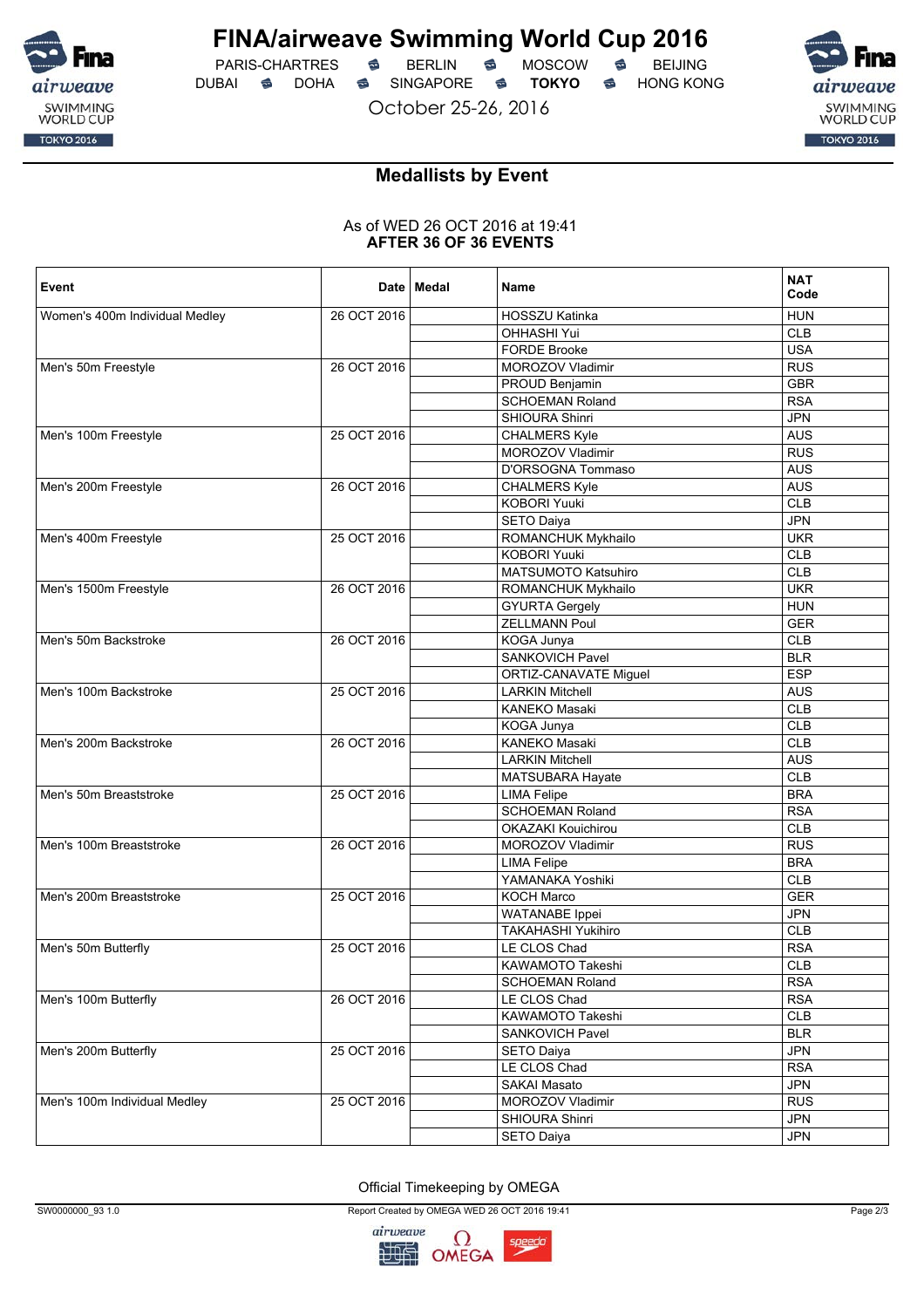

 $PARIS-CHARTRES$  **BERLIN B** MOSCOW **B** DUBAI **S** DOHA S SINGAPORE S TOKYO S HONG KONG

October 25-26, 2016



## **Medallists by Event**

#### As of WED 26 OCT 2016 at 19:41 **AFTER 36 OF 36 EVENTS**

| Event                        |             | Date   Medal | <b>Name</b>              | <b>NAT</b><br>Code |
|------------------------------|-------------|--------------|--------------------------|--------------------|
| Men's 200m Individual Medley | 26 OCT 2016 |              | SETO Daiya               | <b>JPN</b>         |
|                              |             |              | <b>HEINTZ Philip</b>     | <b>GER</b>         |
|                              |             |              | PRENOT Josh              | <b>USA</b>         |
| Men's 400m Individual Medley | 25 OCT 2016 |              | SETO Daiya               | <b>JPN</b>         |
|                              |             |              | <b>GYURTA Gergely</b>    | <b>HUN</b>         |
|                              |             |              | <b>HEINTZ Philip</b>     | <b>GER</b>         |
| Mixed 4x50m Free Relay       | 26 OCT 2016 |              | D'ORSOGNA Tommaso        | <b>AUS</b>         |
|                              |             |              | MCCARTHY Brayden         |                    |
|                              |             |              | <b>BUCHANAN Carla</b>    |                    |
|                              |             |              | <b>SEEBOHM Emily</b>     |                    |
|                              |             |              | MOROZOV Vladimir         | <b>RUS</b>         |
|                              |             |              | <b>DONETC Stanislav</b>  |                    |
|                              |             |              | EFIMOVA Yuliya           |                    |
|                              |             |              | <b>USTINOVA Daria S</b>  |                    |
|                              |             |              | <b>ITO Kenta</b>         | <b>CLB</b>         |
|                              |             |              | <b>FUJIMORI Takeharu</b> |                    |
|                              |             |              | SUZUKI Satomi            |                    |
|                              |             |              | SIMIZU Nakiko            |                    |
| Mixed 4x50m Medley Relay     | 25 OCT 2016 |              | <b>DONETC Stanislav</b>  | <b>RUS</b>         |
|                              |             |              | EFIMOVA Yuliya           |                    |
|                              |             |              | MOROZOV Vladimir         |                    |
|                              |             |              | <b>USTINOVA Daria S</b>  |                    |
|                              |             |              | <b>ANDREW Michael</b>    | <b>USA</b>         |
|                              |             |              | PRENOT Josh              |                    |
|                              |             |              | <b>WORRELL Kelsi</b>     |                    |
|                              |             |              | <b>GOEDERS Anya</b>      |                    |
|                              |             |              | <b>LARKIN Mitchell</b>   | <b>AUS</b>         |
|                              |             |              | <b>SCHAFER Nick</b>      |                    |
|                              |             |              | <b>SEEBOHM Emily</b>     |                    |
|                              |             |              | <b>GROVES Madeline</b>   |                    |

Official Timekeeping by OMEGA

SW0000000\_93 1.0 Page 3/3

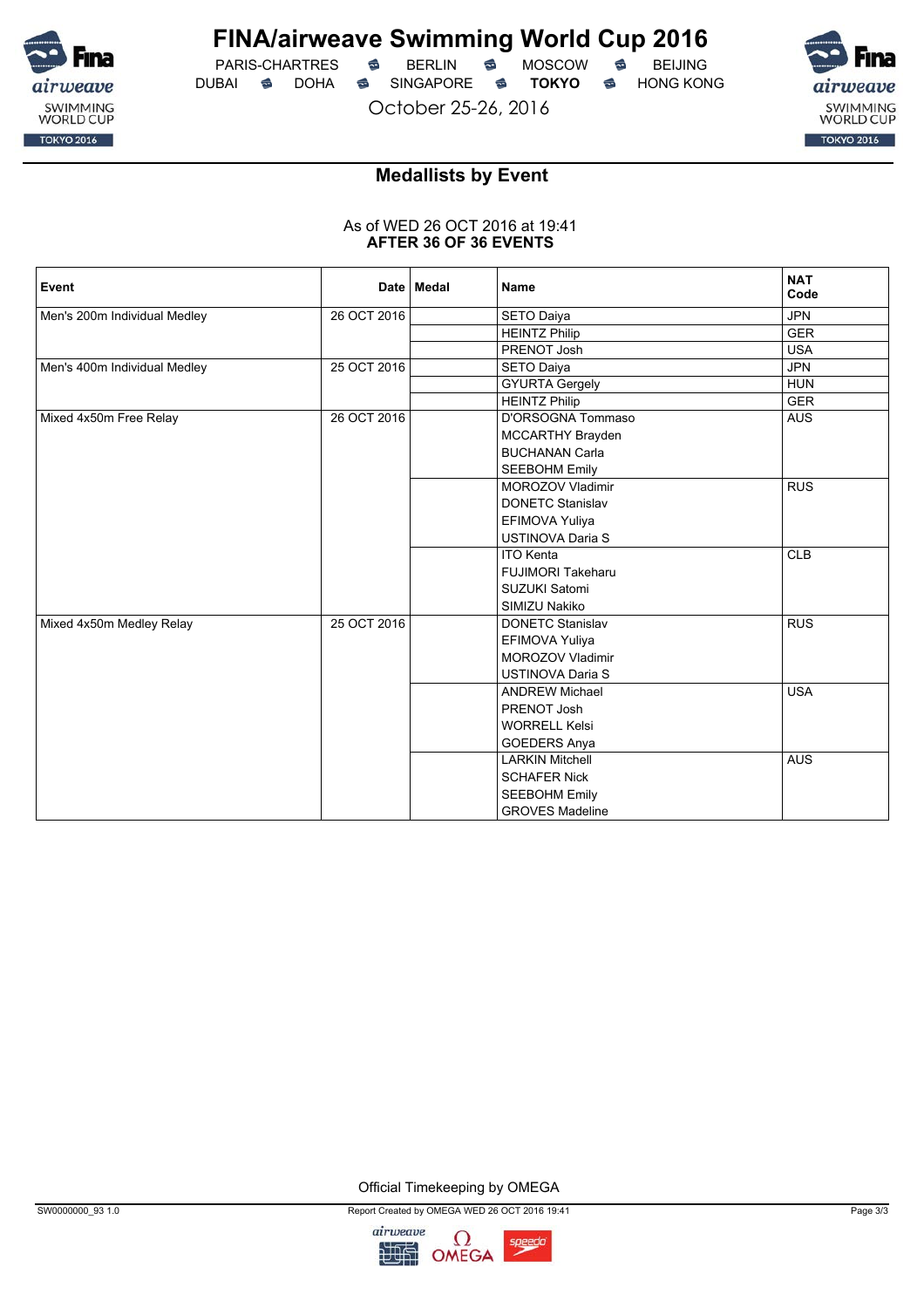

 $PARIS-CHARTRES$  **BERLIN B** MOSCOW **B** DUBAI **S** DOHA S SINGAPORE S TOKYO S HONG KONG

October 25-26, 2016



### **Medallists by Nation**

| <b>Nation</b>       | Medal         | Event               | Name                       | Time    | Date        |
|---------------------|---------------|---------------------|----------------------------|---------|-------------|
| Australia (AUS)     | GOLD          | Men's 100m Free     | <b>CHALMERS Kyle</b>       | 46.12   | 25 OCT 2016 |
|                     |               | Men's 200m Free     | <b>CHALMERS Kyle</b>       | 1:42.42 | 26 OCT 2016 |
|                     |               | Men's 100m Back     | <b>LARKIN Mitchell</b>     | 50.23   | 25 OCT 2016 |
|                     |               | Mixed 4x50m Free    | AUS - Australia            | 1:31.49 | 26 OCT 2016 |
|                     | <b>SILVER</b> | Women's 200m Free   | <b>WILSON Madison</b>      | 1:54.45 | 25 OCT 2016 |
|                     |               | Women's 50m Back    | <b>SEEBOHM Emily</b>       | 26.30   | 25 OCT 2016 |
|                     |               | Women's 100m Back   | <b>SEEBOHM Emily</b>       | 56.59   | 26 OCT 2016 |
|                     |               | Women's 200m Back   | <b>SEEBOHM Emily</b>       | 2:02.27 | 25 OCT 2016 |
|                     |               | Women's 200m Fly    | <b>GROVES Madeline</b>     | 2:04.65 | 26 OCT 2016 |
|                     |               | Men's 200m Back     | <b>LARKIN Mitchell</b>     | 1:49.91 | 26 OCT 2016 |
|                     | <b>BRONZE</b> | Women's 50m Fly     | <b>SEEBOHM Emily</b>       | 25.79   | 26 OCT 2016 |
|                     |               | Men's 100m Free     | D'ORSOGNA Tommaso          | 46.91   | 25 OCT 2016 |
|                     |               | Mixed 4x50m Medley  | AUS - Australia            | 1:41.29 | 25 OCT 2016 |
| Belarus (BLR)       | <b>SILVER</b> | Women's 50m Free    | HERASIMENIA Aliaksandra    | 24.04   | 25 OCT 2016 |
|                     |               | Men's 50m Back      | <b>SANKOVICH Pavel</b>     | 23.22   | 26 OCT 2016 |
|                     | <b>BRONZE</b> | Men's 100m Fly      | <b>SANKOVICH Pavel</b>     | 50.78   | 26 OCT 2016 |
| Brazil (BRA)        | GOLD          | Men's 50m Breast    | <b>LIMA Felipe</b>         | 26.25   | 25 OCT 2016 |
|                     | <b>SILVER</b> | Men's 100m Breast   | <b>LIMA Felipe</b>         | 56.83   | 26 OCT 2016 |
| Canada (CAN)        | <b>BRONZE</b> | Women's 50m Free    | <b>WILLIAMS Michelle</b>   | 24.25   | 25 OCT 2016 |
| P.R. of China (CHN) | <b>BRONZE</b> | Women's 400m Free   | DONG Jie                   | 4:02.76 | 26 OCT 2016 |
|                     |               | Women's 800m Free   | DONG Jie                   | 8:23.52 | 25 OCT 2016 |
| Club (CLB)          | GOLD          | Women's 200m Breast | <b>KANETOU Rie</b>         | 2:16.75 | 26 OCT 2016 |
|                     |               | Men's 50m Back      | KOGA Junya                 | 23.17   | 26 OCT 2016 |
|                     |               | Men's 200m Back     | KANEKO Masaki              | 1:49.89 | 26 OCT 2016 |
|                     | <b>SILVER</b> | Women's 50m Fly     | <b>IKEE Rikako</b>         | 25.73   | 26 OCT 2016 |
|                     |               | Women's 100m IM     | <b>IKEE Rikako</b>         | 58.24   | 26 OCT 2016 |
|                     |               | Women's 200m IM     | <b>TERAMURA Miho</b>       | 2:06.11 | 25 OCT 2016 |
|                     |               | Women's 400m IM     | <b>OHHASHI Yui</b>         | 4:30.27 | 26 OCT 2016 |
|                     |               | Men's 200m Free     | <b>KOBORI Yuuki</b>        | 1:43.23 | 26 OCT 2016 |
|                     |               | Men's 400m Free     | <b>KOBORI Yuuki</b>        | 3:42.35 | 25 OCT 2016 |
|                     |               | Men's 100m Back     | <b>KANEKO Masaki</b>       | 50.36   | 25 OCT 2016 |
|                     |               | Men's 50m Fly       | KAWAMOTO Takeshi           | 22.59   | 25 OCT 2016 |
|                     |               | Men's 100m Fly      | KAWAMOTO Takeshi           | 49.93   | 26 OCT 2016 |
|                     | <b>BRONZE</b> | Women's 100m Free   | <b>IKEE Rikako</b>         | 52.39   | 26 OCT 2016 |
|                     |               | Women's 50m Back    | <b>TAKEMURA Miyuki</b>     | 26.57   | 25 OCT 2016 |
|                     |               | Women's 100m Breast | <b>TERAMURA Miho</b>       | 1:04.05 | 25 OCT 2016 |
|                     |               | Men's 400m Free     | <b>MATSUMOTO Katsuhiro</b> | 3:43.19 | 25 OCT 2016 |
|                     |               | Men's 100m Back     | KOGA Junya                 | 50.45   | 25 OCT 2016 |
|                     |               | Men's 200m Back     | MATSUBARA Hayate           | 1:52.54 | 26 OCT 2016 |
|                     |               | Men's 50m Breast    | <b>OKAZAKI Kouichirou</b>  | 26.88   | 25 OCT 2016 |
|                     |               | Men's 100m Breast   | YAMANAKA Yoshiki           | 57.65   | 26 OCT 2016 |
|                     |               | Men's 200m Breast   | <b>TAKAHASHI Yukihiro</b>  | 2:03.97 | 25 OCT 2016 |
|                     |               | Mixed 4x50m Free    | CLB - Club                 | 1:36.13 | 26 OCT 2016 |
| Denmark (DEN)       | GOLD          | Women's 50m Free    | <b>OTTESEN Jeanette</b>    | 23.80   | 25 OCT 2016 |
|                     |               | Women's 100m Free   | <b>OTTESEN Jeanette</b>    |         | 26 OCT 2016 |
|                     |               |                     |                            | 51.94   |             |
|                     |               | Women's 50m Fly     | <b>OTTESEN Jeanette</b>    | 25.05   | 26 OCT 2016 |

Official Timekeeping by OMEGA

SW0000000\_94 1.0 Page 1/3

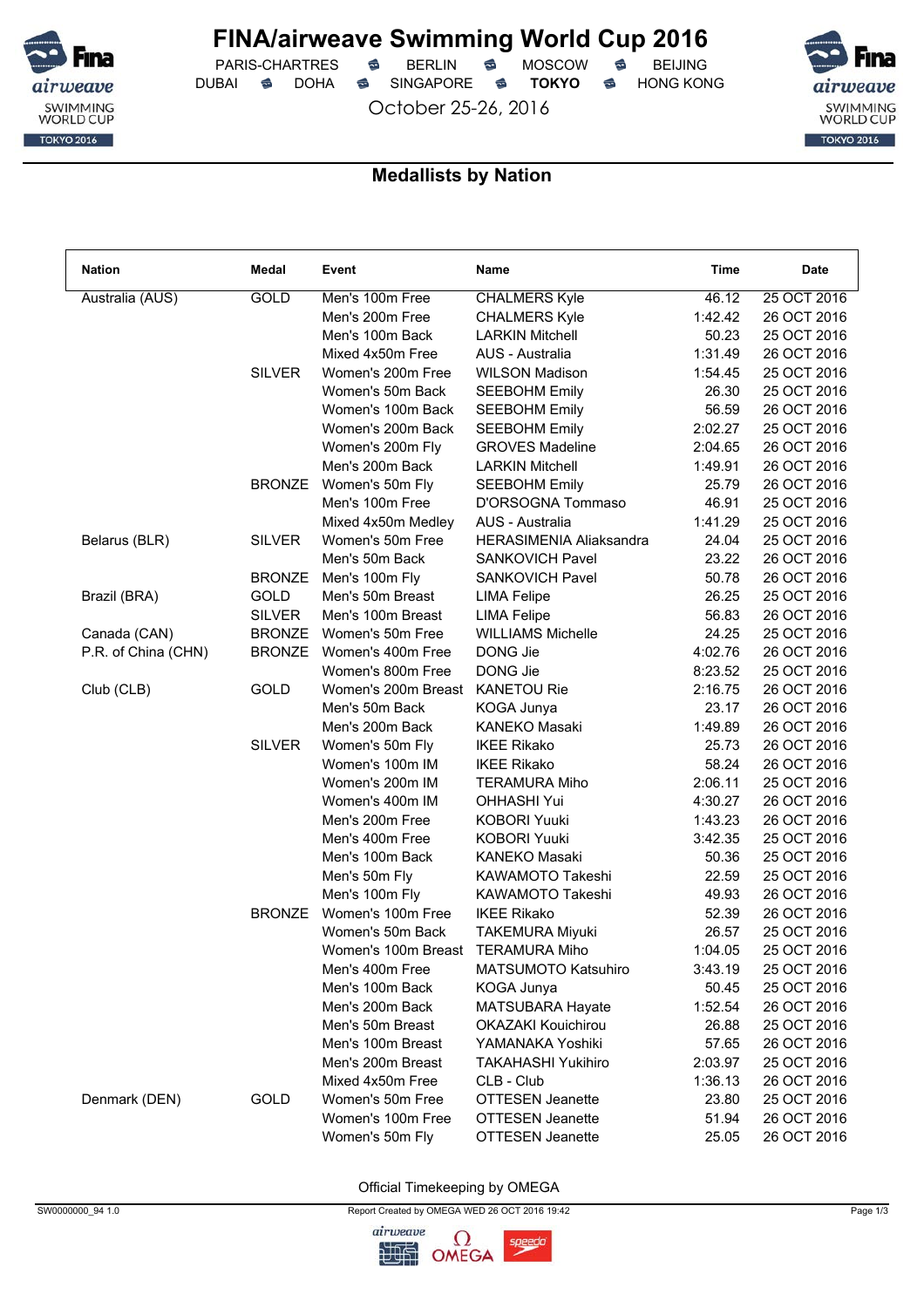

 $PARIS-CHARTRES$  **BERLIN B** MOSCOW **B** DUBAI **S** DOHA S SINGAPORE S TOKYO S HONG KONG

October 25-26, 2016



### **Medallists by Nation**

| <b>Nation</b>                 | Medal         | Event               | Name                    | Time     | <b>Date</b> |
|-------------------------------|---------------|---------------------|-------------------------|----------|-------------|
|                               | <b>SILVER</b> | Women's 100m Fly    | <b>OTTESEN Jeanette</b> | 55.91    | 25 OCT 2016 |
| Spain (ESP)                   | <b>BRONZE</b> | Men's 50m Back      | ORTIZ-CANAVATE Miguel   | 23.42    | 26 OCT 2016 |
| Great Britain (GBR)           | <b>SILVER</b> | Men's 50m Free      | PROUD Benjamin          | 21.25    | 26 OCT 2016 |
| Germany (GER)                 | GOLD          | Men's 200m Breast   | <b>KOCH Marco</b>       | 2:01.43  | 25 OCT 2016 |
|                               | <b>SILVER</b> | Men's 200m IM       | <b>HEINTZ Philip</b>    | 1:53.04  | 26 OCT 2016 |
|                               | <b>BRONZE</b> | Men's 1500m Free    | <b>ZELLMANN Poul</b>    | 14:46.60 | 26 OCT 2016 |
|                               |               | Men's 400m IM       | <b>HEINTZ Philip</b>    | 4:04.48  | 25 OCT 2016 |
| Hungary (HUN)                 | GOLD          | Women's 200m Free   | <b>HOSSZU Katinka</b>   | 1:53.34  | 25 OCT 2016 |
|                               |               | Women's 400m Free   | <b>KAPAS Boglarka</b>   | 3:59.15  | 26 OCT 2016 |
|                               |               | Women's 800m Free   | KAPAS Boglarka          | 8:12.79  | 25 OCT 2016 |
|                               |               | Women's 50m Back    | <b>HOSSZU Katinka</b>   | 26.23    | 25 OCT 2016 |
|                               |               | Women's 100m Back   | <b>HOSSZU Katinka</b>   | 55.59    | 26 OCT 2016 |
|                               |               | Women's 200m Back   | <b>HOSSZU Katinka</b>   | 2:01.72  | 25 OCT 2016 |
|                               |               | Women's 200m Fly    | <b>HOSSZU Katinka</b>   | 2:03.92  | 26 OCT 2016 |
|                               |               | Women's 100m IM     | <b>HOSSZU Katinka</b>   | 57.47    | 26 OCT 2016 |
|                               |               | Women's 200m IM     | <b>HOSSZU Katinka</b>   | 2:04.56  | 25 OCT 2016 |
|                               |               | Women's 400m IM     | <b>HOSSZU Katinka</b>   | 4:28.46  | 26 OCT 2016 |
|                               | <b>SILVER</b> | Women's 100m Free   | <b>HOSSZU Katinka</b>   | 52.25    | 26 OCT 2016 |
|                               |               | Women's 400m Free   | <b>HOSSZU Katinka</b>   | 4:01.84  | 26 OCT 2016 |
|                               |               | Men's 1500m Free    | <b>GYURTA Gergely</b>   | 14:30.18 | 26 OCT 2016 |
|                               |               | Men's 400m IM       | <b>GYURTA Gergely</b>   | 4:04.28  | 25 OCT 2016 |
|                               | <b>BRONZE</b> | Women's 200m Free   | JAKABOS Zsuzsanna       | 1:54.54  | 25 OCT 2016 |
|                               |               | Women's 100m Fly    | <b>HOSSZU Katinka</b>   | 56.02    | 25 OCT 2016 |
|                               |               | Women's 200m Fly    | JAKABOS Zsuzsanna       | 2:06.54  | 26 OCT 2016 |
| Jamaica (JAM)                 | GOLD          | Women's 50m Breast  | <b>ATKINSON Alia</b>    | 28.64    | 26 OCT 2016 |
|                               |               | Women's 100m Breast | <b>ATKINSON Alia</b>    | 1:02.91  | 25 OCT 2016 |
|                               | <b>BRONZE</b> | Women's 100m IM     | <b>ATKINSON Alia</b>    | 58.32    | 26 OCT 2016 |
| Japan (JPN)                   | GOLD          | Men's 200m Fly      | <b>SETO Daiya</b>       | 1:49.93  | 25 OCT 2016 |
|                               |               | Men's 200m IM       | <b>SETO Daiya</b>       | 1:52.48  | 26 OCT 2016 |
|                               |               | Men's 400m IM       | <b>SETO Daiya</b>       | 4:03.42  | 25 OCT 2016 |
|                               | <b>SILVER</b> | Men's 200m Breast   | <b>WATANABE</b> Ippei   | 2:03.56  | 25 OCT 2016 |
|                               |               | Men's 100m IM       | <b>SHIOURA Shinri</b>   | 51.93    | 25 OCT 2016 |
|                               | <b>BRONZE</b> | Men's 200m Free     | <b>SETO Daiya</b>       | 1:44.11  | 26 OCT 2016 |
|                               |               | Men's 200m Fly      | <b>SAKAI Masato</b>     | 1:51.30  | 25 OCT 2016 |
|                               |               | Men's 100m IM       | <b>SETO Daiya</b>       | 52.09    | 25 OCT 2016 |
|                               |               | Men's 50m Free      | SHIOURA Shinri          | 21.42    | 26 OCT 2016 |
| Netherlands (NED)             | <b>SILVER</b> | Women's 800m Free   | VAN ROUWENDAAL Sharon   | 8:17.54  | 25 OCT 2016 |
| South Africa (RSA)            | GOLD          | Men's 50m Fly       | LE CLOS Chad            | 22.30    | 25 OCT 2016 |
|                               |               | Men's 100m Fly      | LE CLOS Chad            | 49.45    | 26 OCT 2016 |
|                               | <b>SILVER</b> | Men's 50m Breast    | <b>SCHOEMAN Roland</b>  | 26.61    | 25 OCT 2016 |
|                               |               | Men's 200m Fly      | LE CLOS Chad            | 1:50.35  | 25 OCT 2016 |
|                               | <b>BRONZE</b> | Men's 50m Free      | <b>SCHOEMAN Roland</b>  | 21.42    | 26 OCT 2016 |
|                               |               | Men's 50m Fly       | <b>SCHOEMAN Roland</b>  | 22.86    | 25 OCT 2016 |
| Russian Federation (RUS) GOLD |               | Men's 50m Free      | MOROZOV Vladimir        | 20.73    | 26 OCT 2016 |
|                               |               | Men's 100m Breast   | MOROZOV Vladimir        | 56.80    | 26 OCT 2016 |
|                               |               | Men's 100m IM       | MOROZOV Vladimir        | 50.55    | 25 OCT 2016 |



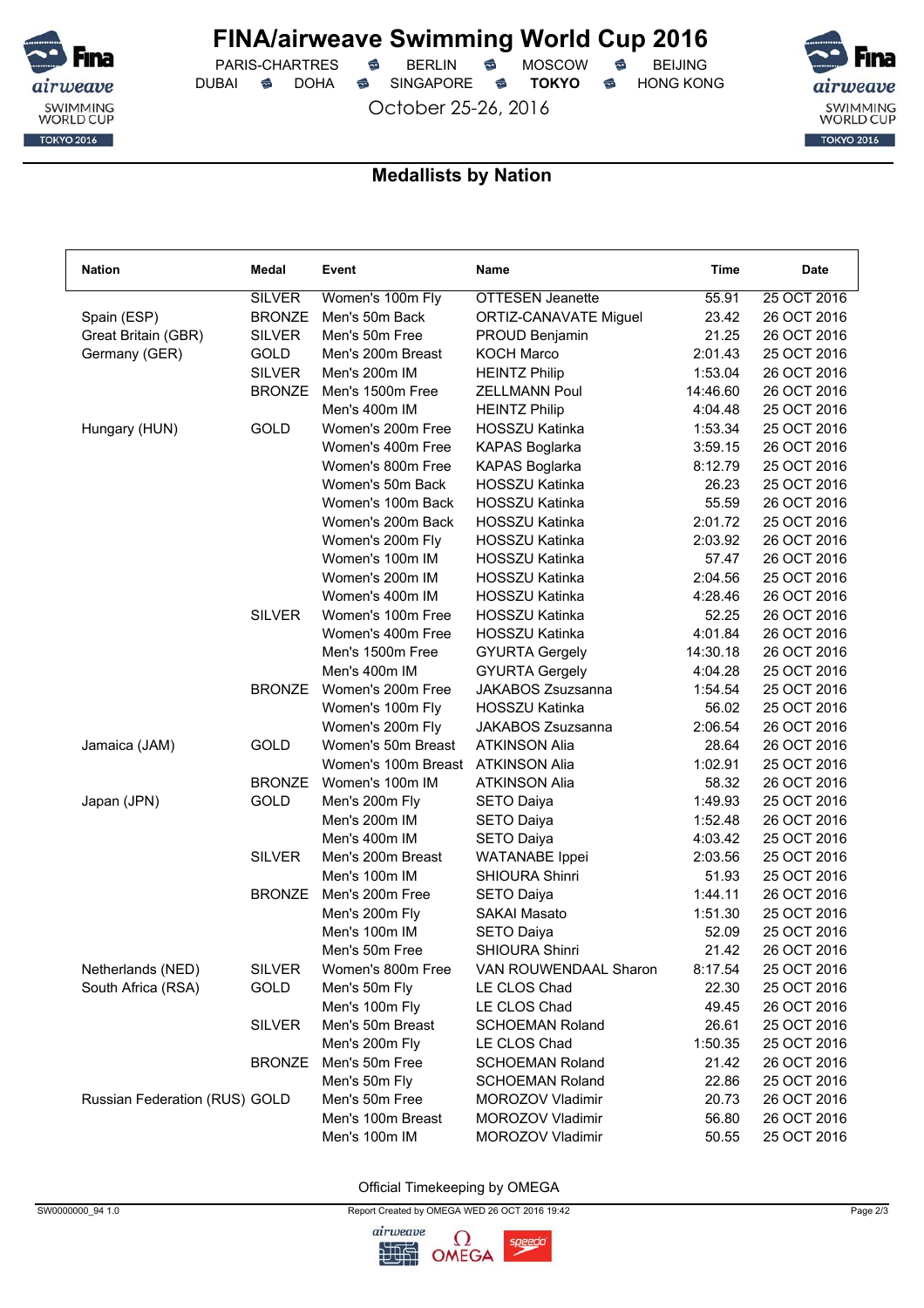

 $PARIS-CHARTRES$  **BERLIN B** MOSCOW **B** DUBAI **S** DOHA S SINGAPORE S TOKYO S HONG KONG

October 25-26, 2016



### **Medallists by Nation**

| <b>Nation</b>       | Medal         | Event               | Name                            | Time     | Date        |
|---------------------|---------------|---------------------|---------------------------------|----------|-------------|
|                     |               | Mixed 4x50m Medley  | <b>RUS - Russian Federation</b> | 1:39.49  | 25 OCT 2016 |
|                     | <b>SILVER</b> | Women's 50m Breast  | EFIMOVA Yuliya                  | 29.19    | 26 OCT 2016 |
|                     |               | Women's 100m Breast | EFIMOVA Yuliya                  | 1:03.09  | 25 OCT 2016 |
|                     |               | Women's 200m Breast | EFIMOVA Yuliya                  | 2:17.37  | 26 OCT 2016 |
|                     |               | Men's 100m Free     | MOROZOV Vladimir                | 46.15    | 25 OCT 2016 |
|                     |               | Mixed 4x50m Free    | <b>RUS</b> - Russian Federation | 1:32.21  | 26 OCT 2016 |
|                     | <b>BRONZE</b> | Women's 200m IM     | EFIMOVA Yuliya                  | 2:07.33  | 25 OCT 2016 |
| Ukraine (UKR)       | <b>GOLD</b>   | Men's 400m Free     | ROMANCHUK Mykhailo              | 3:39.67  | 25 OCT 2016 |
|                     |               | Men's 1500m Free    | ROMANCHUK Mykhailo              | 14:26.39 | 26 OCT 2016 |
|                     | <b>BRONZE</b> | Women's 100m Back   | ZEVINA Daryna                   | 56.86    | 26 OCT 2016 |
|                     |               | Women's 200m Back   | ZEVINA Daryna                   | 2:02.71  | 25 OCT 2016 |
| United States (USA) | <b>GOLD</b>   | Women's 100m Fly    | <b>WORRELL Kelsi</b>            | 55.84    | 25 OCT 2016 |
|                     | <b>SILVER</b> | Mixed 4x50m Medley  | <b>USA - United States</b>      | 1:41.02  | 25 OCT 2016 |
|                     | <b>BRONZE</b> | Women's 50m Breast  | <b>HANNIS Molly</b>             | 29.57    | 26 OCT 2016 |
|                     |               | Women's 200m Breast | LARSON Breeja                   | 2:19.69  | 26 OCT 2016 |
|                     |               | Women's 400m IM     | <b>FORDE Brooke</b>             | 4:31.40  | 26 OCT 2016 |
|                     |               | Men's 200m IM       | PRENOT Josh                     | 1:53.85  | 26 OCT 2016 |



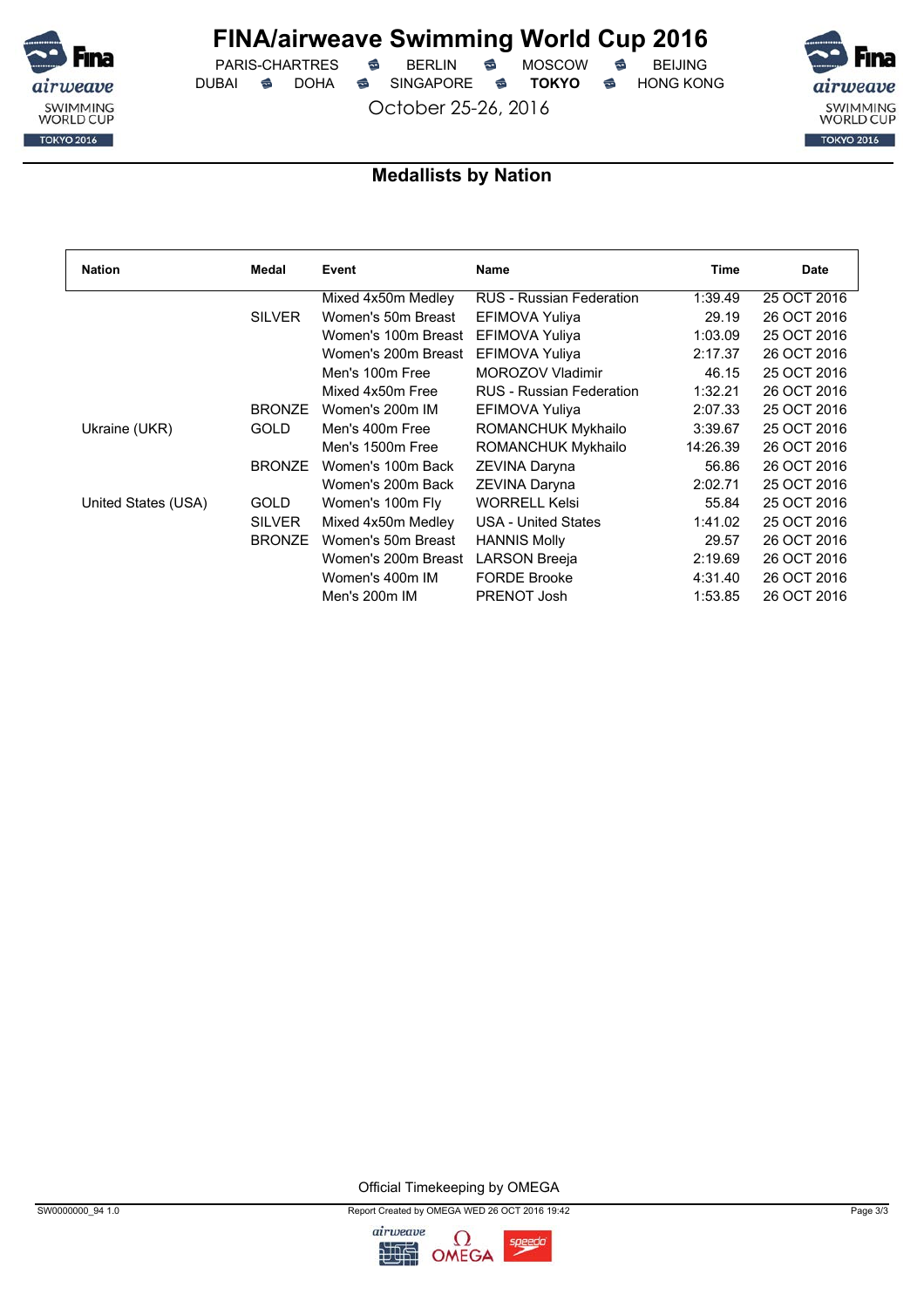

## **FINA/airweave Swimming World Cup 2016**

PARIS-CHARTRES **B** BERLIN **B** MOSCOW **B** BEIJING DUBAI **S** DOHA S SINGAPORE S TOKYO S HONG KONG

October 25-26, 2016

SWIMMING<br>WORLD CUP **TOKYO 2016** 

## **Medal Standings**

### As of WED 26 OCT 2016 at 19:42 **AFTER 36 OF 36 EVENTS**

|                 |                            | Women<br>Men   |                |                |                | <b>Mixed</b>    |                |                | Total          |              |              | Rank         |                |                |                |                |     |                |
|-----------------|----------------------------|----------------|----------------|----------------|----------------|-----------------|----------------|----------------|----------------|--------------|--------------|--------------|----------------|----------------|----------------|----------------|-----|----------------|
| Rank   NAT      |                            | G              | S              | в              | Tot            | G               | S              | B              | Tot            | G            | S            | в            | Tot            | G              | S              | $\mathbf{B}$   | Tot | by<br>Total    |
|                 | HUN - Hungary              |                | 2              |                | 2              | 10 <sup>°</sup> | $\overline{2}$ | 3              | 15             |              |              |              |                | 10             | 4              | 3              | 17  | 2              |
| 2 <sub>1</sub>  | AUS - Australia            | 3              |                |                | 5              |                 | 5              |                | 6              |              |              | 1            | $\overline{c}$ | 4              | 6              | 3              | 13  | 3              |
| $\mathbf{3}$    | RUS - Russian Federation   | 3              |                |                | 4              |                 | 3              |                | 4              |              | 1            |              | $\overline{c}$ | $\overline{4}$ | 5              | $\mathbf{1}$   | 10  | 4              |
| $\vert$         | CLB - Club                 | $\overline{2}$ | 5              | 6              | 13             |                 | 4              | 3              | 8              |              |              | 1            |                | 3              | 9              | 10             | 22  |                |
| 5               | JPN - Japan                | 3              | $\overline{2}$ | 4              | 9              |                 |                |                |                |              |              |              |                | 3              | $\overline{2}$ | 4              | 9   | $\overline{5}$ |
| 6               | <b>DEN - Denmark</b>       |                |                |                |                | 3               |                |                | 4              |              |              |              |                | 3              |                |                | 4   | $= 8$          |
|                 | RSA - South Africa         | $\overline{2}$ | $\overline{2}$ | $\overline{2}$ | 6              |                 |                |                |                |              |              |              |                | $\overline{2}$ | $\overline{2}$ | 2              | 6   | $=6$           |
| 8               | <b>UKR</b> - Ukraine       | $\overline{2}$ |                |                | $\overline{2}$ |                 |                | $\overline{2}$ | $\overline{2}$ |              |              |              |                | $\overline{2}$ |                | $\overline{2}$ | 4   | $=8$           |
| 9               | JAM - Jamaica              |                |                |                |                | $\overline{2}$  |                | 1              | 3              |              |              |              |                | $\overline{2}$ |                | 1              | 3   | $= 11$         |
| 10 <sup>1</sup> | <b>USA - United States</b> |                |                | 1              | 1              |                 |                | 3              | 4              |              | 1            |              | 1              |                |                | 4              | 6   | $=6$           |
| 11 <sup>1</sup> | <b>GER</b> - Germany       |                |                | $\overline{2}$ | 4              |                 |                |                |                |              |              |              |                |                |                | $\overline{2}$ | 4   | $= 8$          |
| 12 <sup>°</sup> | <b>BRA - Brazil</b>        |                |                |                | 2              |                 |                |                |                |              |              |              |                |                |                |                | 2   | $=13$          |
| 13 <sup>1</sup> | <b>BLR</b> - Belarus       |                |                |                | $\overline{2}$ |                 | 4              |                | 1              |              |              |              |                |                | $\overline{2}$ | 1              | 3   | $=11$          |
| 14              | <b>GBR</b> - Great Britain |                |                |                | 1              |                 |                |                |                |              |              |              |                |                |                |                |     | $=15$          |
| 14 <sup>1</sup> | NED - Netherlands          |                |                |                |                |                 |                |                |                |              |              |              |                |                |                |                |     | $=15$          |
| 16 <sup>1</sup> | CHN - P.R. of China        |                |                |                |                |                 |                | $\overline{2}$ | $\overline{2}$ |              |              |              |                |                |                | 2              | 2   | $=13$          |
| 17 <sup>1</sup> | CAN - Canada               |                |                |                |                |                 |                | 1              |                |              |              |              |                |                |                | 1              |     | $=15$          |
| 17 <sup>1</sup> | ESP - Spain                |                |                |                |                |                 |                |                |                |              |              |              |                |                |                |                |     | $=15$          |
|                 | Total:                     | 17             | 17             | 18             | 52             | 17              | 17             | 17             | 51             | $\mathbf{2}$ | $\mathbf{2}$ | $\mathbf{2}$ | 6              | 36             | 36             | 37             | 109 |                |



#### Official Timekeeping by OMEGA

SW0000000\_95 1.0 Report Created by OMEGA WED 26 OCT 2016 19:42 Page 1/1

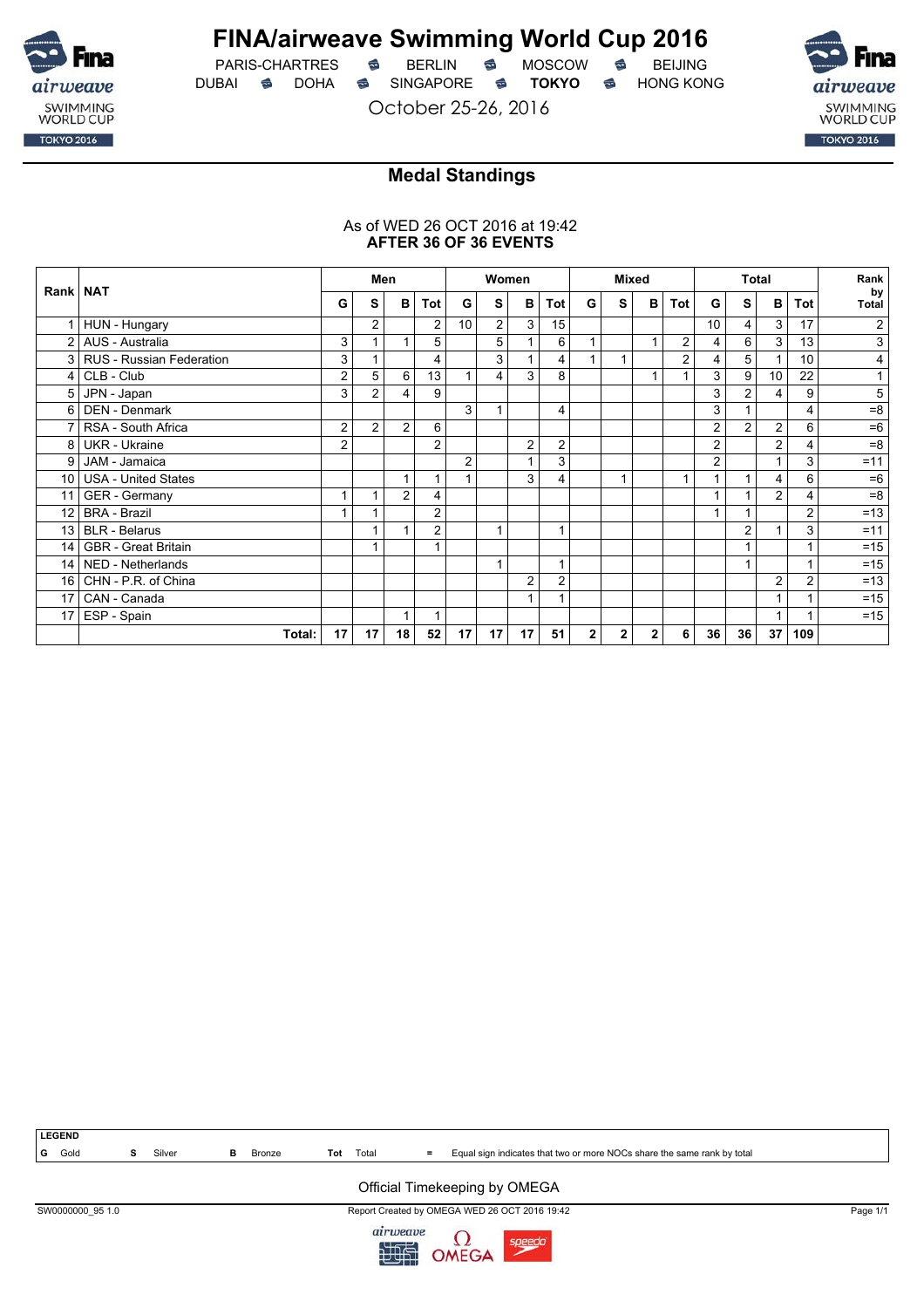

 $PARIS-CHARTRES$  **BERLIN B** MOSCOW **B** DUBAI **S** DOHA S SINGAPORE S TOKYO S HONG KONG

October 25-26, 2016



### **Championships Trophy**

AFTER 36 OF 36 EVENTS

| Rank | <b>NAT</b>                | <b>NAT</b> | Men | Women       | Mixt        | <b>Total</b> |
|------|---------------------------|------------|-----|-------------|-------------|--------------|
| 1    | Club                      | <b>CLB</b> | 760 | 624         | 250         | 1634         |
| 2    | Australia                 | <b>AUS</b> | 181 | 230         | 66          | 477          |
| 3    | <b>United States</b>      | <b>USA</b> | 93  | 200         | 32          | 325          |
| 4    | Hungary                   | <b>HUN</b> | 32  | 284         | $\mathbf 0$ | 316          |
| 5    | <b>Russian Federation</b> | <b>RUS</b> | 96  | 63          | 68          | 227          |
| 6    | Japan                     | <b>JPN</b> | 218 | 0           | 0           | 218          |
| 7    | South Africa              | <b>RSA</b> | 98  | 0           | 0           | 98           |
| 8    | Canada                    | CAN        | 0   | 96          | 0           | 96           |
| 9    | Ukraine                   | <b>UKR</b> | 50  | 44          | 0           | 94           |
| 10   | Germany                   | <b>GER</b> | 92  | 0           | 0           | 92           |
| 11   | <b>Belarus</b>            | <b>BLR</b> | 56  | 30          | 0           | 86           |
| 12   | Denmark                   | <b>DEN</b> | 0   | 70          | 0           | 70           |
| 13   | P.R. of China             | <b>CHN</b> | 0   | 64          | 0           | 64           |
| 13   | Jamaica                   | <b>JAM</b> | 0   | 64          | 0           | 64           |
| 15   | <b>Great Britain</b>      | <b>GBR</b> | 41  | 0           | 0           | 41           |
| 16   | Romania                   | <b>ROU</b> | 37  | $\mathbf 0$ | 0           | 37           |
| 17   | <b>Brazil</b>             | <b>BRA</b> | 34  | $\mathbf 0$ | 0           | 34           |
| 18   | Netherlands               | <b>NED</b> | 0   | 29          | 0           | 29           |
| 19   | Belgium                   | <b>BEL</b> | 26  | 0           | 0           | 26           |
| 19   | Spain                     | <b>ESP</b> | 26  | 0           | 0           | 26           |
| 21   | Vietnam                   | <b>VIE</b> | 0   | 24          | 0           | 24           |
| 22   | Austria                   | <b>AUT</b> | 0   | 21          | 0           | 21           |
| 23   | Colombia                  | COL        | 14  | 0           | 0           | 14           |
| 24   | Hong Kong                 | <b>HKG</b> | 0   | 11          | 0           | 11           |



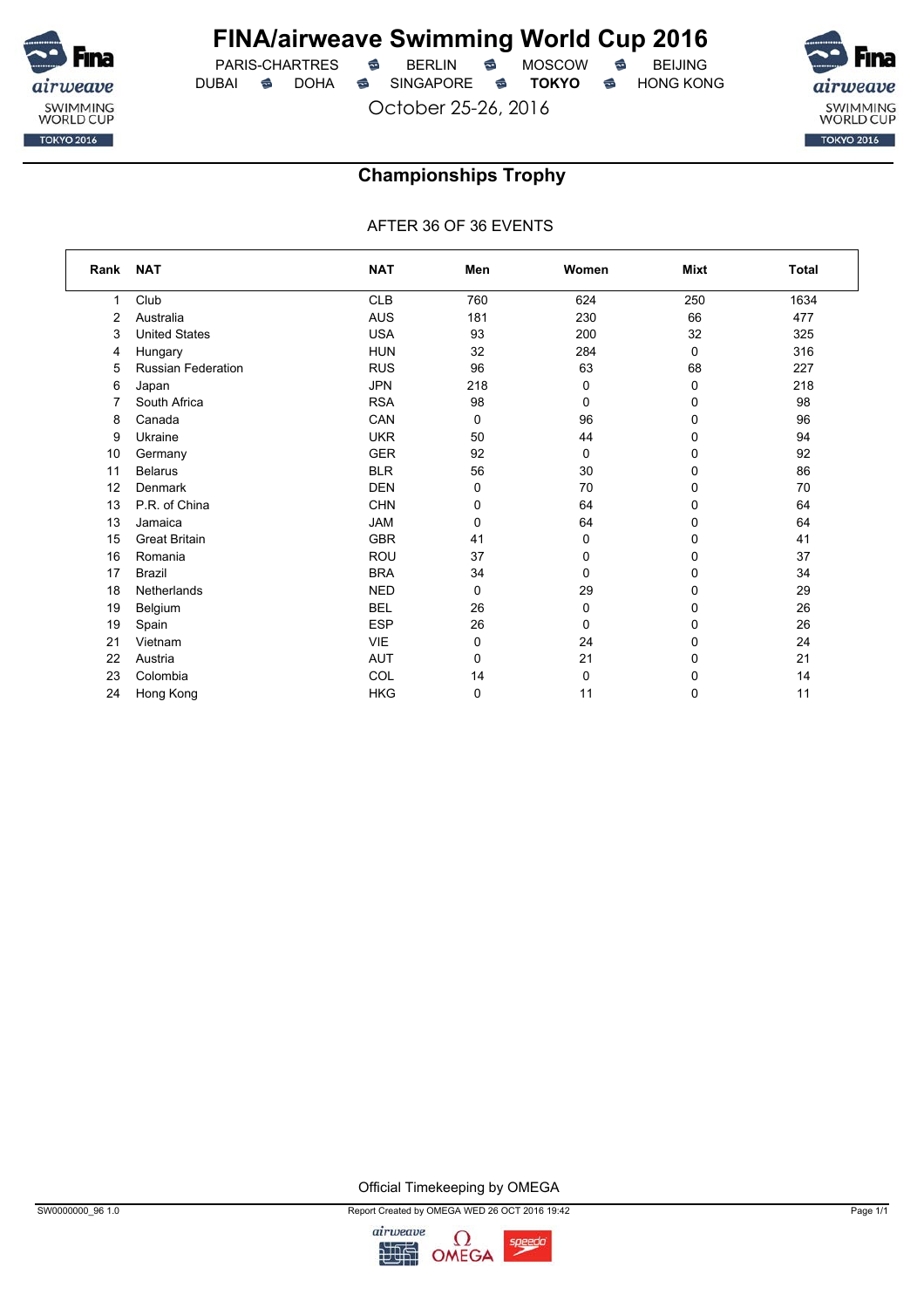

 $PARIS-CHARTRES$  **BERLIN B** MOSCOW **B** DUBAI **S** DOHA SINGAPORE S TOKYO S HONG KONG

October 25-26, 2016



### **Overall Rankings by Points**

### **AFTER 36 OF 36 EVENTS**

| Rank           | Name                           | <b>NAT</b> | Event                          | <b>Phase</b>       | Time     | <b>Points</b> |
|----------------|--------------------------------|------------|--------------------------------|--------------------|----------|---------------|
| $\mathbf{1}$   | <b>ATKINSON Alia</b>           | <b>JAM</b> | Women's 50m Breaststroke       | Final              | 28.64    | 1016          |
| $\overline{2}$ | MOROZOV Vladimir               | <b>RUS</b> | Men's 100m Individual Medley   | Final              | 50.55    | 1006          |
| 3              | <b>KOCH Marco</b>              | <b>GER</b> | Men's 200m Breaststroke        | Final              | 2:01.43  | 976           |
| $\overline{4}$ | <b>HOSSZU Katinka</b>          | <b>HUN</b> | Women's 100m Backstroke        | Final              | 55.59    | 970           |
| 5              | EFIMOVA Yuliya                 | <b>RUS</b> | Women's 100m Breaststroke      | Final              | 1:03.09  | 965           |
| 6              | <b>SETO Daiya</b>              | <b>JPN</b> | Men's 200m Butterfly           | Final              | 1:49.93  | 963           |
| 7              | <b>KANETOU Rie</b>             | <b>CLB</b> | Women's 200m Breaststroke      | Final              | 2:16.75  | 952           |
| 7              | LE CLOS Chad                   | <b>RSA</b> | Men's 200m Butterfly           | Final              | 1:50.35  | 952           |
| 9              | <b>KAPAS Boglarka</b>          | <b>HUN</b> | Women's 400m Freestyle         | Final              | 3:59.15  | 943           |
| 10             | <b>OTTESEN Jeanette</b>        | DEN        | Women's 100m Freestyle         | Final              | 51.94    | 941           |
| 11             | ROMANCHUK Mykhailo             | <b>UKR</b> | Men's 1500m Freestyle          | Fastest<br>Heat(s) | 14:26.39 | 937           |
| 12             | <b>LIMA Felipe</b>             | <b>BRA</b> | Men's 100m Breaststroke        | Final              | 56.83    | 936           |
| 13             | <b>WORRELL Kelsi</b>           | <b>USA</b> | Women's 100m Butterfly         | Final              | 55.84    | 935           |
| 14             | <b>SEEBOHM Emily</b>           | <b>AUS</b> | Women's 50m Backstroke         | Final              | 26.30    | 929           |
| 15             | <b>SHIOURA Shinri</b>          | <b>JPN</b> | Men's 100m Individual Medley   | Final              | 51.93    | 928           |
| 16             | <b>WATANABE</b> Ippei          | <b>JPN</b> | Men's 200m Breaststroke        | Final              | 2:03.56  | 927           |
| 16             | <b>SAKAI Masato</b>            | <b>JPN</b> | Men's 200m Butterfly           | Final              | 1:51.30  | 927           |
| 18             | <b>GYURTA Gergely</b>          | <b>HUN</b> | Men's 1500m Freestyle          | Fastest            | 14:30.18 | 925           |
| 18             | <b>CHALMERS Kyle</b>           | AUS        | Men's 100m Freestyle           | Heat(s)<br>Final   | 46.12    | 925           |
| 20             | <b>HANNIS Molly</b>            | <b>USA</b> | Women's 50m Breaststroke       | Final              | 29.57    | 923           |
| 20             | <b>LARKIN Mitchell</b>         | <b>AUS</b> | Men's 100m Backstroke          | Final              | 50.23    | 923           |
| 22             | <b>TERAMURA Miho</b>           | <b>CLB</b> | Women's 100m Breaststroke      | Final              | 1:04.05  | 922           |
| 23             | <b>IKEE Rikako</b>             | <b>CLB</b> | Women's 100m Individual Medley | Final              | 58.24    | 921           |
| 24             | ZEVINA Daryna                  | <b>UKR</b> | Women's 200m Backstroke        | Final              | 2:02.71  | 917           |
| 24             | <b>TAKAHASHI Yukihiro</b>      | <b>CLB</b> | Men's 200m Breaststroke        | Final              | 2:03.97  | 917           |
| 26             | <b>KANEKO Masaki</b>           | <b>CLB</b> | Men's 100m Backstroke          | Final              | 50.36    | 916           |
| 27             | KAWAMOTO Takeshi               | <b>CLB</b> | Men's 100m Butterfly           | Final              | 49.93    | 913           |
| 28             | <b>HEINTZ Philip</b>           | <b>GER</b> | Men's 200m Individual Medley   | Final              | 1:53.04  | 912           |
| 29             | KOHINATA Kazuki                | <b>CLB</b> | Men's 200m Breaststroke        | Final              | 2:04.25  | 911           |
| 29             | KOGA Junya                     | <b>CLB</b> | Men's 100m Backstroke          | Final              | 50.45    | 911           |
| 31             | AKASE Sayaka                   | <b>CLB</b> | Women's 200m Backstroke        | Final              | 2:03.02  | 910           |
| 32             | <b>WILSON Madison</b>          | <b>AUS</b> | Women's 200m Freestyle         | Final              | 1:54.45  | 906           |
| 33             | SANKOVICH Pavel                | <b>BLR</b> | Men's 100m Backstroke          | Final              | 50.56    | 905           |
| 34             | <b>DONETC Stanislav</b>        | <b>RUS</b> | Men's 100m Backstroke          | Final              | 50.58    | 904           |
| 34             | JAKABOS Zsuzsanna              | <b>HUN</b> | Women's 200m Freestyle         | Final              | 1:54.54  | 904           |
| 36             | <b>HERASIMENIA Aliaksandra</b> | <b>BLR</b> | Women's 50m Freestyle          | Final              | 24.04    | 903           |
| 37             | DONG Jie                       | <b>CHN</b> | Women's 400m Freestyle         | Final              | 4:02.76  | 901           |
| 37             | <b>TAKEMURA Miyuki</b>         | <b>CLB</b> | Women's 50m Backstroke         | Final              | 26.57    | 901           |
| 39             | YAMANAKA Yoshiki               | <b>CLB</b> | Men's 100m Breaststroke        | Final              | 57.65    | 897           |
| 39             | <b>GLINTA Robert</b>           | <b>ROU</b> | Men's 100m Backstroke          | Final              | 50.72    | 897           |
| 41             | <b>LARSON Breeja</b>           | <b>USA</b> | Women's 200m Breaststroke      | Einal              | 2:19.69  | 894           |
| 41             | VAN ROUWENDAAL Sharon          | <b>NED</b> | Women's 800m Freestyle         | Fastest            | 8:17.54  | 894           |
| 41             | <b>WATANABE Kazuki</b>         | <b>CLB</b> | Men's 200m Breaststroke        | Heat(s)<br>Final   | 2:05.04  | 894           |
| 44             | PRENOT Josh                    | <b>USA</b> | Men's 200m Individual Medley   | Final              | 1:53.85  | 892           |
| 44             | <b>BUCHANAN Carla</b>          | <b>AUS</b> | Women's 200m Freestyle         | Final              | 1:55.06  | 892           |
| 46             | <b>KOBORI Yuuki</b>            | <b>CLB</b> | Men's 200m Freestyle           | Final              | 1:43.23  | 891           |
| 47             | <b>MORONUKI Emi</b>            | <b>CLB</b> | Women's 100m Backstroke        | Final              | 57.20    | 890           |
| 47             | <b>GROVES Madeline</b>         | <b>AUS</b> | Women's 200m Freestyle         | Final              | 1:55.16  | 890           |
| 49             | <b>FUJIMORI Takeharu</b>       | <b>CLB</b> | Men's 200m Individual Medley   | Final              | 1:54.05  | 888           |

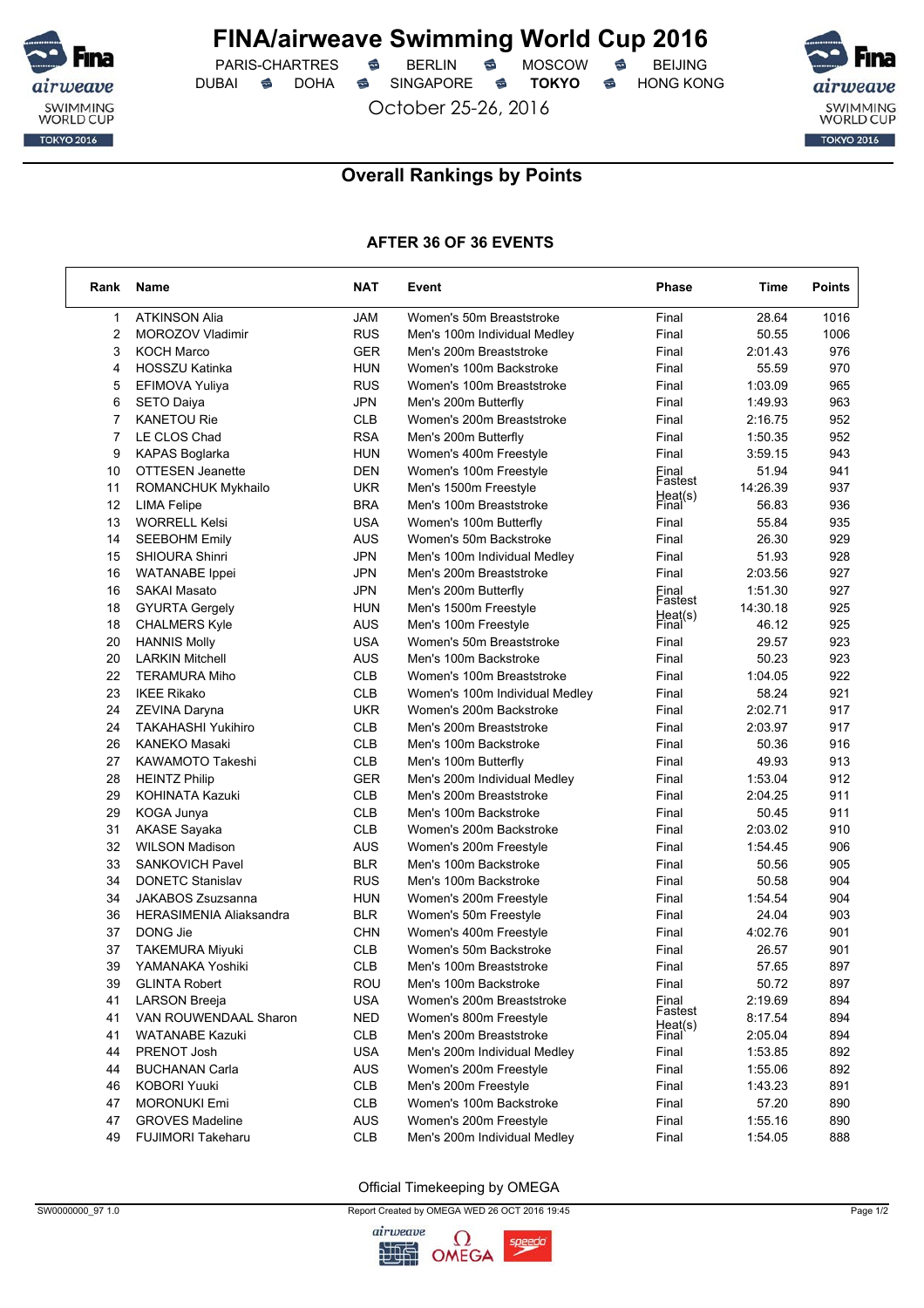

 $PARIS-CHARTRES$  **BERLIN B** MOSCOW **B** DUBAI **S** DOHA SINGAPORE S TOKYO S HONG KONG

October 25-26, 2016



## **Overall Rankings by Points**

### **AFTER 36 OF 36 EVENTS**

| Rank | Name                       | <b>NAT</b> | Event                          | <b>Phase</b>              | Time     | <b>Points</b> |
|------|----------------------------|------------|--------------------------------|---------------------------|----------|---------------|
| 49   | <b>HOROMURA Nao</b>        | <b>CLB</b> | Men's 200m Butterfly           | Final                     | 1:52.94  | 888           |
| 49   | <b>SAVARD Katerine</b>     | CAN        | Women's 200m Freestyle         | Final                     | 1:55.25  | 888           |
| 52   | <b>IGARASHI Chihiro</b>    | <b>CLB</b> | Women's 400m Freestyle         | Final                     | 4:04.13  | 886           |
| 52   | <b>HIRAI Kenta</b>         | <b>CLB</b> | Men's 200m Butterfly           | Final                     | 1:53.00  | 886           |
| 54   | <b>OHHASHI Yui</b>         | <b>CLB</b> | Women's 400m Individual Medley | Fastest<br>Heat(s)        | 4:30.27  | 884           |
| 55   | <b>GOTOU Kohei</b>         | <b>CLB</b> | Men's 200m Breaststroke        | Final                     | 2:05.66  | 881           |
| 56   | <b>SUNAMA Keita</b>        | <b>CLB</b> | Men's 200m Individual Medley   | Final                     | 1:54.39  | 880           |
| 56   | <b>WILLIAMS Michelle</b>   | CAN        | Women's 50m Freestyle          | Final                     | 24.25    | 880           |
| 58   | D'ORSOGNA Tommaso          | <b>AUS</b> | Men's 100m Freestyle           | Final                     | 46.91    | 879           |
| 59   | <b>ZELLMANN Poul</b>       | <b>GER</b> | Men's 1500m Freestyle          | Fastest<br><b>Hagtés)</b> | 14:46.60 | 875           |
| 60   | <b>FORDE Brooke</b>        | <b>USA</b> | Women's 400m Individual Medley |                           | 4:31.40  | 873           |
| 60   | <b>HAYASHI Kazuki</b>      | <b>CLB</b> | Men's 200m Breaststroke        | Heat(s)<br>Final          | 2:06.03  | 873           |
| 60   | <b>AOKI Tomomi</b>         | <b>CLB</b> | Women's 200m Freestyle         | Final                     | 1:55.91  | 873           |
| 63   | <b>ANDREW Michael</b>      | <b>USA</b> | Men's 100m Individual Medley   | Final<br>Fastest          | 53.02    | 872           |
| 64   | <b>HIRAI Ayatsugu</b>      | <b>CLB</b> | Men's 1500m Freestyle          |                           | 14:49.01 | 868           |
| 65   | <b>AOKI</b> Reona          | <b>CLB</b> | Women's 200m Breaststroke      | Heat(s)<br>Final          | 2:21.08  | 867           |
| 65   | <b>SCHOEMAN Roland</b>     | <b>RSA</b> | Men's 50m Butterfly            | Final                     | 22.86    | 867           |
| 67   | PROUD Benjamin             | <b>GBR</b> | Men's 50m Freestyle            | Final                     | 21.25    | 866           |
| 67   | <b>OSHIKIRI Yuuta</b>      | <b>CLB</b> | Men's 200m Breaststroke        | Heats                     | 2:06.37  | 866           |
| 69   | <b>LEWIS Clyde</b>         | <b>AUS</b> | Men's 200m Freestyle           | Final                     | 1:44.37  | 863           |
| 70   | <b>TAKEDA Syogo</b>        | <b>CLB</b> | Men's 1500m Freestyle          | Fastest<br>Heat(s)        | 14:50.87 | 862           |
| 70   | <b>MELVERTON Kiah</b>      | <b>AUS</b> | Women's 400m Freestyle         | Heats                     | 4:06.40  | 862           |
| 70   | YAMANE Yui                 | <b>CLB</b> | Women's 100m Freestyle         | Final                     | 53.48    | 862           |
| 73   | <b>TIMMERS Pieter</b>      | <b>BEL</b> | Men's 200m Freestyle           | Final                     | 1:44.45  | 861           |
| 73   | GUO Junjun                 | <b>CHN</b> | Women's 800m Freestyle         | Fastest<br><b>Heatés)</b> | 8:23.83  | 861           |
| 75   | ABRUZZO Andrew Joseph      | <b>USA</b> | Men's 1500m Freestyle          |                           | 14:51.67 | 860           |
| 75   | <b>KAWAMOTO Kouhei</b>     | <b>CLB</b> | Men's 100m Butterfly           | Heat(s)<br>Heats          | 50.92    | 860           |
| 75   | <b>MATSUMOTO Katsuhiro</b> | <b>CLB</b> | Men's 400m Freestyle           | Final<br>Fastest          | 3:43.19  | 860           |
| 78   | <b>SCHMIDT Sierra</b>      | <b>USA</b> | Women's 800m Freestyle         |                           | 8:24.09  | 859           |
| 79   | <b>NAKAMURA Yuusuke</b>    | <b>CLB</b> | Men's 100m Breaststroke        | Heat(s)<br>Final          | 58.51    | 858           |
| 79   | <b>TAKAHASHI Miki</b>      | <b>CLB</b> | Women's 200m Backstroke        | Heats                     | 2:05.47  | 858           |

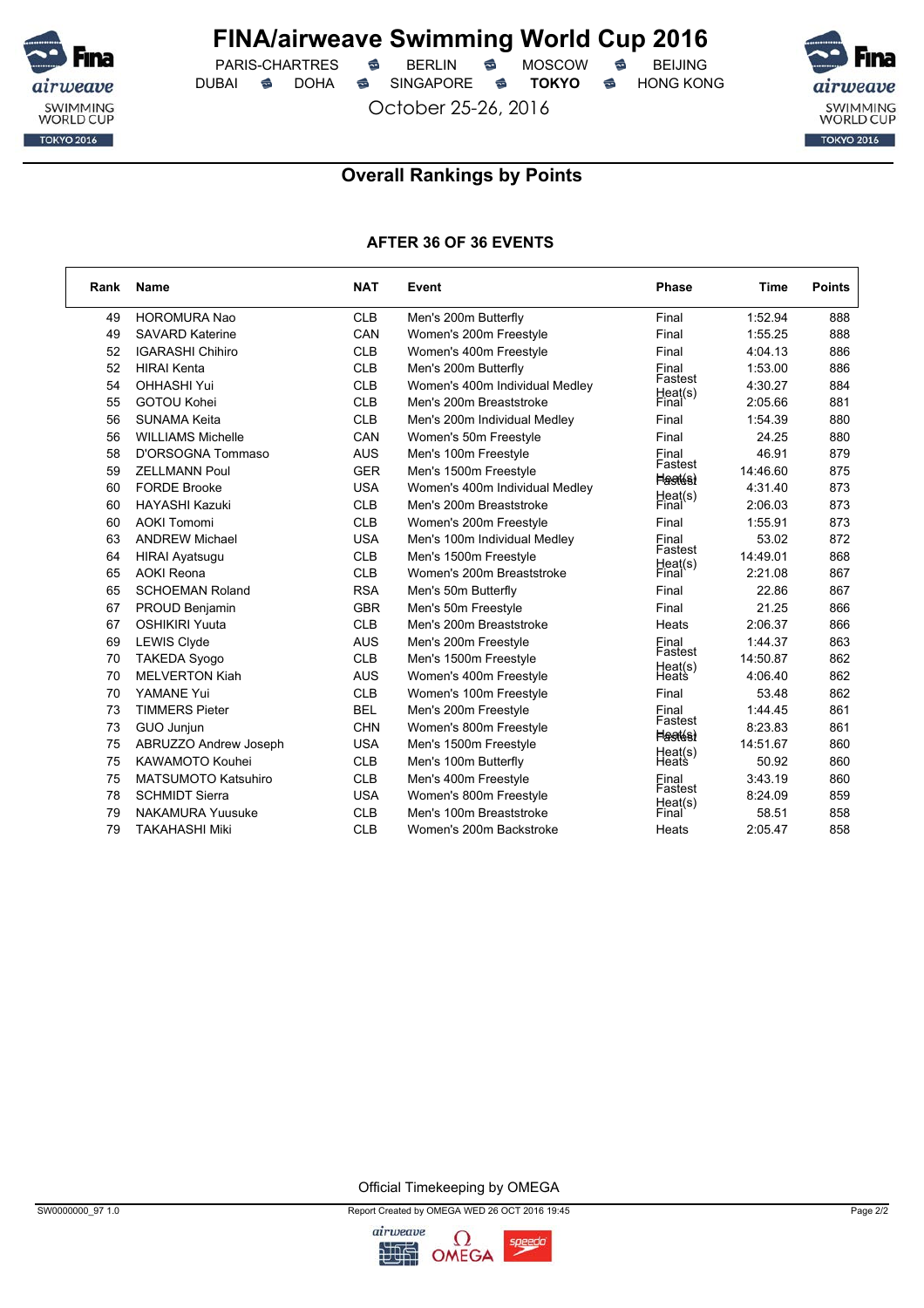

 $PARIS-CHARTRES$  **BERLIN B** MOSCOW **B** DUBAI **S** DOHA SINGAPORE S TOKYO S HONG KONG

October 25-26, 2016



٦

### **Overall Rankings by Points**

#### Men **AFTER 36 OF 36 EVENTS**

| Rank           | Name                         | <b>NAT</b> | Event                        | <b>Phase</b>       | Time     | <b>Points</b> |
|----------------|------------------------------|------------|------------------------------|--------------------|----------|---------------|
| 1              | MOROZOV Vladimir             | <b>RUS</b> | Men's 100m Individual Medley | Final              | 50.55    | 1006          |
| $\overline{2}$ | <b>KOCH Marco</b>            | <b>GER</b> | Men's 200m Breaststroke      | Final              | 2:01.43  | 976           |
| 3              | <b>SETO Daiya</b>            | <b>JPN</b> | Men's 200m Butterfly         | Final              | 1:49.93  | 963           |
| 4              | LE CLOS Chad                 | <b>RSA</b> | Men's 200m Butterfly         | Final              | 1:50.35  | 952           |
| 5              | ROMANCHUK Mykhailo           | <b>UKR</b> | Men's 1500m Freestyle        | Fastest            | 14:26.39 | 937           |
| 6              | LIMA Felipe                  | <b>BRA</b> | Men's 100m Breaststroke      | Heat(s)<br>Final   | 56.83    | 936           |
| 7              | <b>SHIOURA Shinri</b>        | JPN        | Men's 100m Individual Medley | Final              | 51.93    | 928           |
| 8              | <b>WATANABE</b> Ippei        | JPN        | Men's 200m Breaststroke      | Final              | 2:03.56  | 927           |
| 8              | <b>SAKAI Masato</b>          | <b>JPN</b> | Men's 200m Butterfly         | Einal              | 1:51.30  | 927           |
| 10             | <b>GYURTA Gergely</b>        | <b>HUN</b> | Men's 1500m Freestyle        | Fastest            | 14:30.18 | 925           |
| 10             | <b>CHALMERS Kyle</b>         | <b>AUS</b> | Men's 100m Freestyle         | Heat(s)<br>Final   | 46.12    | 925           |
| 12             | <b>LARKIN Mitchell</b>       | AUS        | Men's 100m Backstroke        | Final              | 50.23    | 923           |
| 13             | <b>TAKAHASHI Yukihiro</b>    | <b>CLB</b> | Men's 200m Breaststroke      | Final              | 2:03.97  | 917           |
| 14             | <b>KANEKO Masaki</b>         | <b>CLB</b> | Men's 100m Backstroke        | Final              | 50.36    | 916           |
| 15             | KAWAMOTO Takeshi             | <b>CLB</b> | Men's 100m Butterfly         | Final              | 49.93    | 913           |
| 16             | <b>HEINTZ Philip</b>         | <b>GER</b> | Men's 200m Individual Medley | Final              | 1:53.04  | 912           |
| 17             | KOHINATA Kazuki              | <b>CLB</b> | Men's 200m Breaststroke      | Final              | 2:04.25  | 911           |
| 17             | KOGA Junya                   | <b>CLB</b> | Men's 100m Backstroke        | Final              | 50.45    | 911           |
| 19             | <b>SANKOVICH Pavel</b>       | <b>BLR</b> | Men's 100m Backstroke        | Final              | 50.56    | 905           |
| 20             | <b>DONETC Stanislav</b>      | <b>RUS</b> | Men's 100m Backstroke        | Final              | 50.58    | 904           |
| 21             | YAMANAKA Yoshiki             | <b>CLB</b> | Men's 100m Breaststroke      | Final              | 57.65    | 897           |
| 21             | <b>GLINTA Robert</b>         | ROU        | Men's 100m Backstroke        | Final              | 50.72    | 897           |
| 23             | <b>WATANABE Kazuki</b>       | <b>CLB</b> | Men's 200m Breaststroke      | Final              | 2:05.04  | 894           |
| 24             | PRENOT Josh                  | USA        | Men's 200m Individual Medley | Final              | 1:53.85  | 892           |
| 25             | <b>KOBORI Yuuki</b>          | <b>CLB</b> | Men's 200m Freestyle         | Final              | 1:43.23  | 891           |
| 26             | <b>FUJIMORI Takeharu</b>     | <b>CLB</b> | Men's 200m Individual Medley | Final              | 1:54.05  | 888           |
| 26             | HOROMURA Nao                 | <b>CLB</b> | Men's 200m Butterfly         | Final              | 1:52.94  | 888           |
| 28             | <b>HIRAI Kenta</b>           | <b>CLB</b> | Men's 200m Butterfly         | Final              | 1:53.00  | 886           |
| 29             | GOTOU Kohei                  | <b>CLB</b> | Men's 200m Breaststroke      | Final              | 2:05.66  | 881           |
| 30             | SUNAMA Keita                 | <b>CLB</b> | Men's 200m Individual Medley | Final              | 1:54.39  | 880           |
| 31             | D'ORSOGNA Tommaso            | AUS        | Men's 100m Freestyle         | Final              | 46.91    | 879           |
| 32             | <b>ZELLMANN Poul</b>         | <b>GER</b> | Men's 1500m Freestyle        | Fastest            | 14:46.60 | 875           |
| 33             | HAYASHI Kazuki               | <b>CLB</b> | Men's 200m Breaststroke      | Heat(s)<br>Final   | 2:06.03  | 873           |
| 34             | <b>ANDREW Michael</b>        | <b>USA</b> | Men's 100m Individual Medley | Final              | 53.02    | 872           |
| 35             | <b>HIRAI Ayatsugu</b>        | <b>CLB</b> | Men's 1500m Freestyle        | Fastest<br>Heat(s) | 14:49.01 | 868           |
| 36             | <b>SCHOEMAN Roland</b>       | <b>RSA</b> | Men's 50m Butterfly          | Final              | 22.86    | 867           |
| 37             | PROUD Benjamin               | <b>GBR</b> | Men's 50m Freestyle          | Final              | 21.25    | 866           |
| 37             | <b>OSHIKIRI Yuuta</b>        | <b>CLB</b> | Men's 200m Breaststroke      | Heats              | 2:06.37  | 866           |
| 39             | <b>LEWIS Clyde</b>           | <b>AUS</b> | Men's 200m Freestyle         | Final              | 1:44.37  | 863           |
| 40             | <b>TAKEDA Syogo</b>          | <b>CLB</b> | Men's 1500m Freestyle        | Fastest            | 14:50.87 | 862           |
| 41             | <b>TIMMERS Pieter</b>        | <b>BEL</b> | Men's 200m Freestyle         | Heat(s)<br>Einal   | 1:44.45  | 861           |
| 42             | ABRUZZO Andrew Joseph        | <b>USA</b> | Men's 1500m Freestyle        | Fastest            | 14:51.67 | 860           |
| 42             | KAWAMOTO Kouhei              | <b>CLB</b> | Men's 100m Butterfly         | Heat(s)<br>Heats   | 50.92    | 860           |
| 42             | MATSUMOTO Katsuhiro          | <b>CLB</b> | Men's 400m Freestyle         | Final              | 3:43.19  | 860           |
| 45             | <b>NAKAMURA Yuusuke</b>      | <b>CLB</b> | Men's 100m Breaststroke      | Final              | 58.51    | 858           |
| 46             | <b>GOVOROV Andrii</b>        | <b>UKR</b> | Men's 50m Butterfly          | Final              | 22.95    | 857           |
| 47             | <b>GUY James</b>             | <b>GBR</b> | Men's 200m Freestyle         | Final              | 1:44.63  | 856           |
| 48             | <b>ORTIZ-CANAVATE Miquel</b> | <b>ESP</b> | Men's 50m Backstroke         | Final              | 23.42    | 854           |
| 49             | <b>IWATA Tetsuya</b>         | <b>CLB</b> | Men's 100m Individual Medley | Final              | 53.41    | 853           |

Official Timekeeping by OMEGA

SWM000000\_97 1.0 Page 1/2

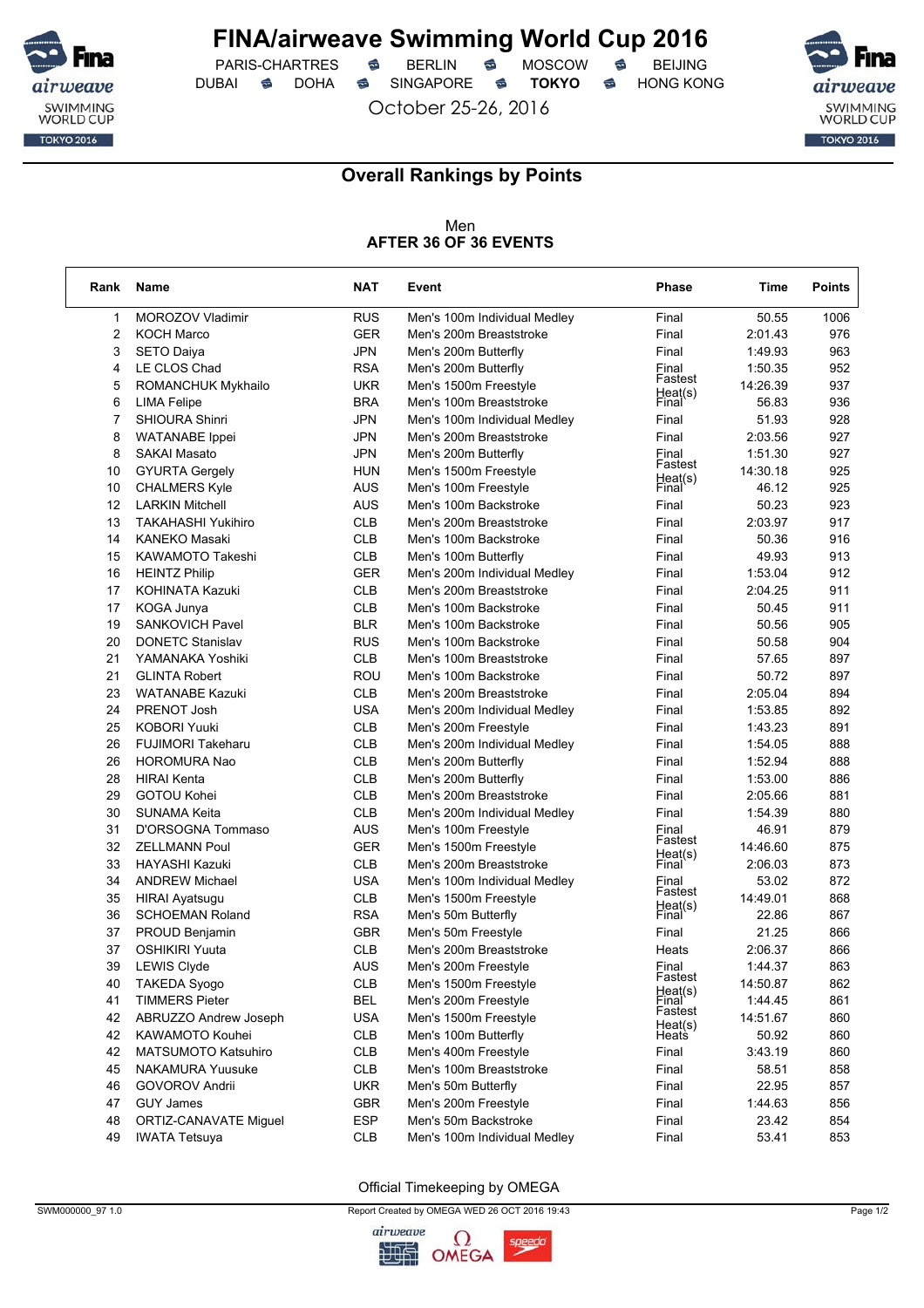

 $PARIS-CHARTRES$  **BERLIN B** MOSCOW **B** DUBAI **S** DOHA SINGAPORE S TOKYO S HONG KONG

October 25-26, 2016



### **Overall Rankings by Points**

Men **AFTER 36 OF 36 EVENTS**

| Rank | <b>Name</b>               | <b>NAT</b> | Event                        | <b>Phase</b>               | Time     | <b>Points</b> |
|------|---------------------------|------------|------------------------------|----------------------------|----------|---------------|
| 50   | <b>HARADA Ranmaru</b>     | <b>CLB</b> | Men's 50m Butterfly          | Final                      | 22.99    | 852           |
| 51   | <b>WATANABE Hayato</b>    | <b>CLB</b> | Men's 100m Breaststroke      | Final                      | 58.67    | 851           |
| 51   | <b>TAKEUCHI Tomoya</b>    | <b>CLB</b> | Men's 400m Individual Medley | Fastest                    | 4:08.46  | 851           |
| 53   | <b>AMAI Tsubasa</b>       | <b>CLB</b> | Men's 200m Freestyle         | Heat(s)<br>Final           | 1:44.95  | 848           |
| 54   | <b>OHKUBO Rintarou</b>    | <b>CLB</b> | Men's 200m Breaststroke      | Heats                      | 2:07.37  | 846           |
| 55   | PARRISH Joshua            | <b>AUS</b> | Men's 1500m Freestyle        | Slowest                    | 14:56.75 | 845           |
| 56   | <b>MORGAN David</b>       | <b>AUS</b> | Men's 100m Butterfly         | Heat(s)<br>Final           | 51.24    | 844           |
| 57   | <b>ERVIN Anthony</b>      | <b>USA</b> | Men's 50m Freestyle          | Final                      | 21.44    | 843           |
| 58   | <b>WATARAI Syun</b>       | <b>CLB</b> | Men's 200m Butterfly         | Heats                      | 1:55.00  | 841           |
| 59   | <b>ITO Kenta</b>          | <b>CLB</b> | Men's 50m Freestyle          | Final                      | 21.48    | 839           |
| 59   | HINOMOTO Yuuya            | <b>CLB</b> | Men's 200m Breaststroke      | Heats                      | 2:07.71  | 839           |
| 61   | <b>EHARA Naito</b>        | <b>CLB</b> | Men's 400m Freestyle         | Final                      | 3:45.21  | 837           |
| 61   | <b>OHSAKA Masafumi</b>    | <b>CLB</b> | Men's 200m Butterfly         | Heats                      | 1:55.15  | 837           |
| 63   | <b>UMEMOTO Masayuki</b>   | <b>CLB</b> | Men's 200m Butterfly         | Heats                      | 1:55.22  | 836           |
| 64   | SAKAMOTO Yuuya            | <b>CLB</b> | Men's 200m Butterfly         | Heats                      | 1:55.32  | 834           |
| 65   | YOSHIDA Atsuya            | <b>CLB</b> | Men's 1500m Freestyle        | Slowest<br><b>SPRATEST</b> | 15:01.97 | 831           |
| 65   | <b>TUTUMI Takahiro</b>    | <b>CLB</b> | Men's 400m Individual Medley |                            | 4:10.41  | 831           |
| 65   | <b>HAYASHI Takumi</b>     | <b>CLB</b> | Men's 200m Butterfly         | Heat(s)<br>Heats           | 1:55.47  | 831           |
| 68   | FUKAYA Kou                | <b>CLB</b> | Men's 200m Butterfly         | Heats                      | 1:55.50  | 830           |
| 69   | <b>ESCRITS Albert</b>     | <b>ESP</b> | Men's 1500m Freestyle        | Slowest<br>Heat(s)         | 15:03.08 | 828           |
| 69   | <b>ISHII Kousuke</b>      | <b>CLB</b> | Men's 200m Breaststroke      | Heats                      | 2:08.28  | 828           |
| 69   | <b>SUZUKI Tatsuhiro</b>   | <b>CLB</b> | Men's 200m Butterfly         | Heats                      | 1:55.59  | 828           |
| 69   | <b>OKAZAKI Kouichirou</b> | <b>CLB</b> | Men's 50m Breaststroke       | Final                      | 26.88    | 828           |
| 69   | <b>MCCARTHY Brayden</b>   | <b>AUS</b> | Men's 100m Freestyle         | Final                      | 47.84    | 828           |
| 74   | KIMURA Masanari           | <b>CLB</b> | Men's 1500m Freestyle        | Slowest                    | 15:03.43 | 827           |
| 75   | <b>MATSUBARA Hayate</b>   | <b>CLB</b> | Men's 200m Backstroke        | Heat(s)<br>Final           | 1:52.54  | 826           |
| 75   | <b>MATSUMURA Yuuki</b>    | <b>CLB</b> | Men's 50m Breaststroke       | Final                      | 26.91    | 826           |
| 77   | <b>KOSEKI Yasuhiro</b>    | <b>JPN</b> | Men's 100m Breaststroke      | Heats                      | 59.32    | 823           |
| 77   | <b>TAGUCHI Masashi</b>    | <b>CLB</b> | Men's 200m Butterfly         | Heats                      | 1:55.84  | 823           |
| 79   | <b>TANI Taketomo</b>      | <b>CLB</b> | Men's 1500m Freestyle        | Slowest<br>Heat(s)         | 15:05.29 | 822           |
| 79   | <b>IMAI Hikaru</b>        | <b>CLB</b> | Men's 200m Breaststroke      | Heats                      | 2:08.57  | 822           |

Official Timekeeping by OMEGA

SWM000000\_97 1.0 Page 2/2

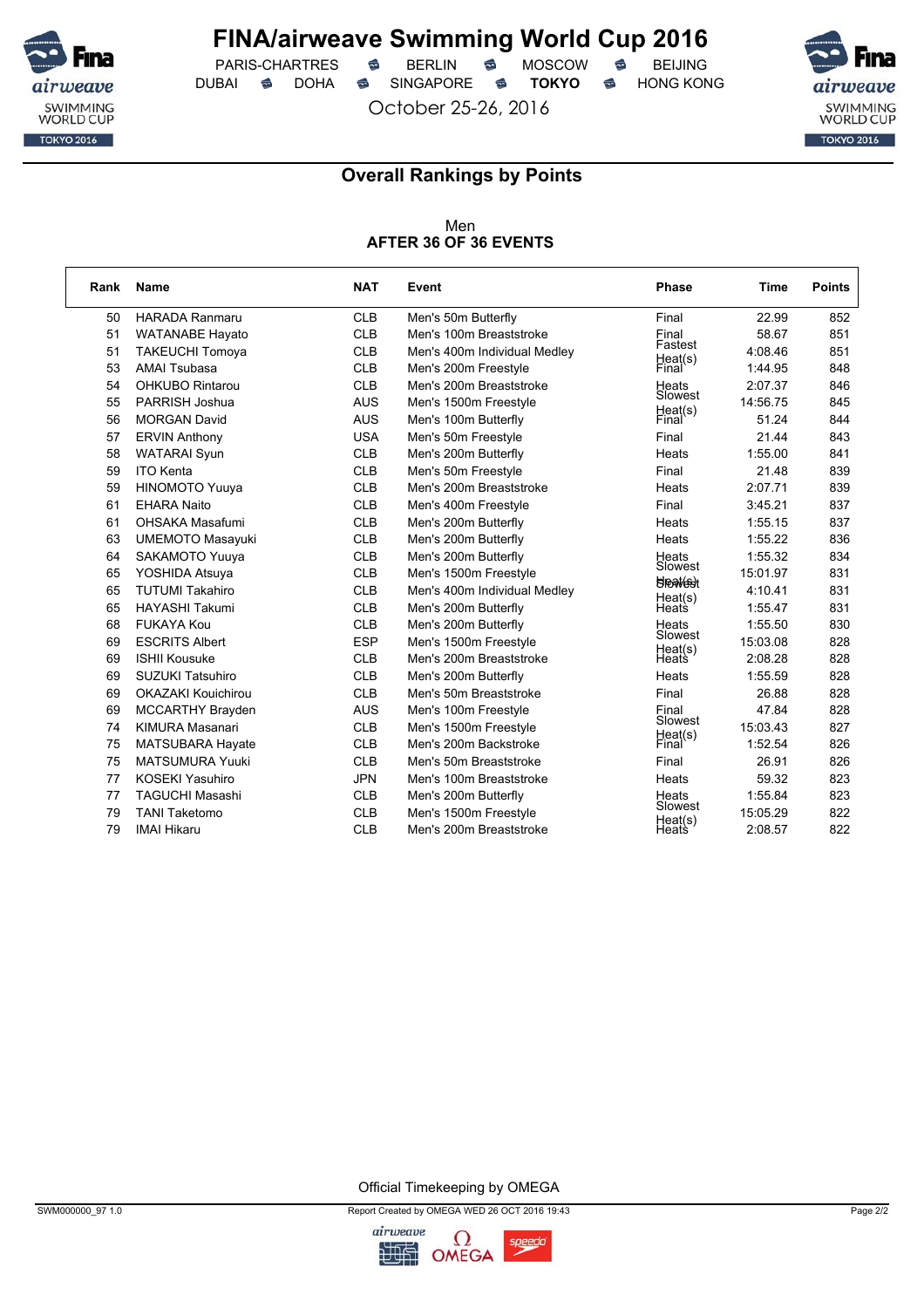

 $PARIS-CHARTRES$  **BERLIN B** MOSCOW **B** DUBAI **S** DOHA SINGAPORE S TOKYO S HONG KONG

October 25-26, 2016



٦

### **Overall Rankings by Points**

#### Women **AFTER 36 OF 36 EVENTS**

| <b>ATKINSON Alia</b><br><b>JAM</b><br>28.64<br>$\mathbf{1}$<br>Women's 50m Breaststroke<br>Final<br>1016<br>2<br><b>HUN</b><br><b>HOSSZU Katinka</b><br>Women's 100m Backstroke<br>Final<br>55.59<br>970<br>3<br><b>RUS</b><br>Women's 100m Breaststroke<br>1:03.09<br>965<br>EFIMOVA Yuliya<br>Final<br><b>CLB</b><br>4<br><b>KANETOU Rie</b><br>Women's 200m Breaststroke<br>Final<br>2:16.75<br>952<br>943<br>5<br><b>KAPAS Boglarka</b><br><b>HUN</b><br>Women's 400m Freestyle<br>Final<br>3:59.15<br>6<br><b>OTTESEN Jeanette</b><br><b>DEN</b><br>Final<br>51.94<br>941<br>Women's 100m Freestyle<br>7<br><b>WORRELL Kelsi</b><br><b>USA</b><br>Women's 100m Butterfly<br>Final<br>55.84<br>935<br>8<br><b>AUS</b><br>929<br><b>SEEBOHM Emily</b><br>Women's 50m Backstroke<br>Final<br>26.30<br><b>USA</b><br>923<br>9<br><b>HANNIS Molly</b><br>Final<br>29.57<br>Women's 50m Breaststroke<br><b>CLB</b><br>922<br>10<br><b>TERAMURA Miho</b><br>Women's 100m Breaststroke<br>Final<br>1:04.05<br><b>CLB</b><br>921<br>11<br><b>IKEE Rikako</b><br>Final<br>58.24<br>Women's 100m Individual Medley<br><b>UKR</b><br>12<br>Final<br>2:02.71<br>917<br>ZEVINA Daryna<br>Women's 200m Backstroke<br><b>CLB</b><br>13<br><b>AKASE Sayaka</b><br>Women's 200m Backstroke<br>Final<br>2:03.02<br>910<br><b>AUS</b><br>14<br><b>WILSON Madison</b><br>Women's 200m Freestyle<br>1:54.45<br>906<br>Final<br>15<br>JAKABOS Zsuzsanna<br><b>HUN</b><br>1:54.54<br>904<br>Women's 200m Freestyle<br>Final<br>24.04<br>903<br>16<br><b>HERASIMENIA Aliaksandra</b><br><b>BLR</b><br>Final<br>Women's 50m Freestyle<br>4:02.76<br>17<br>DONG Jie<br><b>CHN</b><br>Women's 400m Freestyle<br>Final<br>901<br><b>CLB</b><br>17<br><b>TAKEMURA Miyuki</b><br>Final<br>26.57<br>901<br>Women's 50m Backstroke<br><b>USA</b><br>19<br><b>LARSON Breeja</b><br>Women's 200m Breaststroke<br>2:19.69<br>894<br>Final<br>Fastest<br>19<br><b>NED</b><br>894<br>VAN ROUWENDAAL Sharon<br>Women's 800m Freestyle<br>8:17.54<br>Heat(s)<br>21<br>892<br>AUS<br>1:55.06<br><b>BUCHANAN Carla</b><br>Women's 200m Freestyle<br>Final<br>22<br><b>CLB</b><br>890<br><b>MORONUKI Emi</b><br>Women's 100m Backstroke<br>57.20<br>Final<br>22<br><b>AUS</b><br>890<br><b>GROVES Madeline</b><br>Women's 200m Freestyle<br>Final<br>1:55.16<br>24<br>888<br>CAN<br>1:55.25<br><b>SAVARD Katerine</b><br>Women's 200m Freestyle<br>Final<br>25<br><b>CLB</b><br><b>IGARASHI Chihiro</b><br>Women's 400m Freestyle<br>4:04.13<br>886<br>Einal<br>Fastest<br>26<br><b>CLB</b><br><b>OHHASHI Yui</b><br>Women's 400m Individual Medley<br>4:30.27<br>884<br>Heat(s)<br>Einal<br>27<br>CAN<br>880<br><b>WILLIAMS Michelle</b><br>24.25<br>Women's 50m Freestyle<br>Fastest<br>28<br>873<br><b>FORDE Brooke</b><br><b>USA</b><br>Women's 400m Individual Medley<br>4:31.40<br>Heat(s)<br>Final<br>28<br><b>CLB</b><br><b>AOKI Tomomi</b><br>Women's 200m Freestyle<br>1:55.91<br>873<br><b>CLB</b><br>30<br><b>AOKI Reona</b><br>2:21.08<br>867<br>Women's 200m Breaststroke<br>Final<br>31<br><b>AUS</b><br><b>MELVERTON Kiah</b><br>Women's 400m Freestyle<br>4:06.40<br>862<br>Heats<br>31<br><b>CLB</b><br>862<br>YAMANE Yui<br>53.48<br>Women's 100m Freestyle<br>Final<br>Fastest<br>33<br>CHN<br>861<br>GUO Junjun<br>8:23.83<br>Women's 800m Freestyle<br><b>Hastés)</b><br>859<br>34<br><b>SCHMIDT Sierra</b><br><b>USA</b><br>Women's 800m Freestyle<br>8:24.09<br>Heat(s)<br>Heats<br><b>CLB</b><br>35<br><b>TAKAHASHI Miki</b><br>Women's 200m Backstroke<br>2:05.47<br>858<br>Fastest<br><b>CLB</b><br>36<br>4:33.06<br>857<br><b>TSUYUUCHI Wakaba</b><br>Women's 400m Individual Medley<br>Heat(s)<br>Heats<br>37<br><b>CALDWELL Hilary</b><br>CAN<br>Women's 200m Backstroke<br>2:05.76<br>852<br>38<br><b>CLB</b><br><b>TAKABA Masumi</b><br>Women's 50m Backstroke<br>27.08<br>851<br>Final<br>39<br><b>CLB</b><br><b>TAKANO Aya</b><br>850<br>Women's 400m Freestyle<br>4:07.49<br>Heats<br><b>USA</b><br>2:05.83<br>SMITH Regan Elisabeth<br>Women's 200m Backstroke<br>850<br>39<br>Final<br><b>CLB</b><br>41<br><b>ISHIDA Kako</b><br>Women's 200m Breaststroke<br>Final<br>2:22.18<br>847<br><b>CLB</b><br><b>SEKIGUCHI Misaki</b><br>Women's 100m Breaststroke<br>Final<br>1:05.90<br>847<br>41<br><b>CLB</b><br>43<br><b>SAKAI Natsumi</b><br>Women's 50m Backstroke<br>Final<br>27.15<br>845<br>CAN<br>43<br>NICOL Rachel<br>Women's 100m Breaststroke<br>1:05.94<br>845<br>Final<br>Slowest<br>VIE<br>45<br><b>NGUYEN Anh Vien</b><br>Women's 400m Individual Medley<br>4:34.50<br>844<br>Heat(s)<br>Heats<br>Slowest<br><b>CLB</b><br>45<br><b>GOTOU Mayuko</b><br>Women's 400m Freestyle<br>4:08.13<br>844<br><b>CLB</b><br><b>IWANAGA Misato</b><br>Women's 800m Freestyle<br>8:27.67<br>841<br>47<br>Heat(s)<br>Final<br><b>CHN</b><br><b>WU Yue</b><br>Women's 200m Freestyle<br>1:57.50<br>48<br>838<br><b>ASABA Shiori</b><br><b>CLB</b><br>49<br>Women's 200m Breaststroke<br>2:22.77<br>837<br>Heats | Rank | Name | <b>NAT</b> | Event | <b>Phase</b> | Time | <b>Points</b> |
|--------------------------------------------------------------------------------------------------------------------------------------------------------------------------------------------------------------------------------------------------------------------------------------------------------------------------------------------------------------------------------------------------------------------------------------------------------------------------------------------------------------------------------------------------------------------------------------------------------------------------------------------------------------------------------------------------------------------------------------------------------------------------------------------------------------------------------------------------------------------------------------------------------------------------------------------------------------------------------------------------------------------------------------------------------------------------------------------------------------------------------------------------------------------------------------------------------------------------------------------------------------------------------------------------------------------------------------------------------------------------------------------------------------------------------------------------------------------------------------------------------------------------------------------------------------------------------------------------------------------------------------------------------------------------------------------------------------------------------------------------------------------------------------------------------------------------------------------------------------------------------------------------------------------------------------------------------------------------------------------------------------------------------------------------------------------------------------------------------------------------------------------------------------------------------------------------------------------------------------------------------------------------------------------------------------------------------------------------------------------------------------------------------------------------------------------------------------------------------------------------------------------------------------------------------------------------------------------------------------------------------------------------------------------------------------------------------------------------------------------------------------------------------------------------------------------------------------------------------------------------------------------------------------------------------------------------------------------------------------------------------------------------------------------------------------------------------------------------------------------------------------------------------------------------------------------------------------------------------------------------------------------------------------------------------------------------------------------------------------------------------------------------------------------------------------------------------------------------------------------------------------------------------------------------------------------------------------------------------------------------------------------------------------------------------------------------------------------------------------------------------------------------------------------------------------------------------------------------------------------------------------------------------------------------------------------------------------------------------------------------------------------------------------------------------------------------------------------------------------------------------------------------------------------------------------------------------------------------------------------------------------------------------------------------------------------------------------------------------------------------------------------------------------------------------------------------------------------------------------------------------------------------------------------------------------------------------------------------------------------------------------------------------------------------------------------------------------------------------------------------------------------------------------------------------------------------------------------------------------------------------------------------------------------------------------------------------------------------------------------------------------|------|------|------------|-------|--------------|------|---------------|
|                                                                                                                                                                                                                                                                                                                                                                                                                                                                                                                                                                                                                                                                                                                                                                                                                                                                                                                                                                                                                                                                                                                                                                                                                                                                                                                                                                                                                                                                                                                                                                                                                                                                                                                                                                                                                                                                                                                                                                                                                                                                                                                                                                                                                                                                                                                                                                                                                                                                                                                                                                                                                                                                                                                                                                                                                                                                                                                                                                                                                                                                                                                                                                                                                                                                                                                                                                                                                                                                                                                                                                                                                                                                                                                                                                                                                                                                                                                                                                                                                                                                                                                                                                                                                                                                                                                                                                                                                                                                                                                                                                                                                                                                                                                                                                                                                                                                                                                                                                                                              |      |      |            |       |              |      |               |
|                                                                                                                                                                                                                                                                                                                                                                                                                                                                                                                                                                                                                                                                                                                                                                                                                                                                                                                                                                                                                                                                                                                                                                                                                                                                                                                                                                                                                                                                                                                                                                                                                                                                                                                                                                                                                                                                                                                                                                                                                                                                                                                                                                                                                                                                                                                                                                                                                                                                                                                                                                                                                                                                                                                                                                                                                                                                                                                                                                                                                                                                                                                                                                                                                                                                                                                                                                                                                                                                                                                                                                                                                                                                                                                                                                                                                                                                                                                                                                                                                                                                                                                                                                                                                                                                                                                                                                                                                                                                                                                                                                                                                                                                                                                                                                                                                                                                                                                                                                                                              |      |      |            |       |              |      |               |
|                                                                                                                                                                                                                                                                                                                                                                                                                                                                                                                                                                                                                                                                                                                                                                                                                                                                                                                                                                                                                                                                                                                                                                                                                                                                                                                                                                                                                                                                                                                                                                                                                                                                                                                                                                                                                                                                                                                                                                                                                                                                                                                                                                                                                                                                                                                                                                                                                                                                                                                                                                                                                                                                                                                                                                                                                                                                                                                                                                                                                                                                                                                                                                                                                                                                                                                                                                                                                                                                                                                                                                                                                                                                                                                                                                                                                                                                                                                                                                                                                                                                                                                                                                                                                                                                                                                                                                                                                                                                                                                                                                                                                                                                                                                                                                                                                                                                                                                                                                                                              |      |      |            |       |              |      |               |
|                                                                                                                                                                                                                                                                                                                                                                                                                                                                                                                                                                                                                                                                                                                                                                                                                                                                                                                                                                                                                                                                                                                                                                                                                                                                                                                                                                                                                                                                                                                                                                                                                                                                                                                                                                                                                                                                                                                                                                                                                                                                                                                                                                                                                                                                                                                                                                                                                                                                                                                                                                                                                                                                                                                                                                                                                                                                                                                                                                                                                                                                                                                                                                                                                                                                                                                                                                                                                                                                                                                                                                                                                                                                                                                                                                                                                                                                                                                                                                                                                                                                                                                                                                                                                                                                                                                                                                                                                                                                                                                                                                                                                                                                                                                                                                                                                                                                                                                                                                                                              |      |      |            |       |              |      |               |
|                                                                                                                                                                                                                                                                                                                                                                                                                                                                                                                                                                                                                                                                                                                                                                                                                                                                                                                                                                                                                                                                                                                                                                                                                                                                                                                                                                                                                                                                                                                                                                                                                                                                                                                                                                                                                                                                                                                                                                                                                                                                                                                                                                                                                                                                                                                                                                                                                                                                                                                                                                                                                                                                                                                                                                                                                                                                                                                                                                                                                                                                                                                                                                                                                                                                                                                                                                                                                                                                                                                                                                                                                                                                                                                                                                                                                                                                                                                                                                                                                                                                                                                                                                                                                                                                                                                                                                                                                                                                                                                                                                                                                                                                                                                                                                                                                                                                                                                                                                                                              |      |      |            |       |              |      |               |
|                                                                                                                                                                                                                                                                                                                                                                                                                                                                                                                                                                                                                                                                                                                                                                                                                                                                                                                                                                                                                                                                                                                                                                                                                                                                                                                                                                                                                                                                                                                                                                                                                                                                                                                                                                                                                                                                                                                                                                                                                                                                                                                                                                                                                                                                                                                                                                                                                                                                                                                                                                                                                                                                                                                                                                                                                                                                                                                                                                                                                                                                                                                                                                                                                                                                                                                                                                                                                                                                                                                                                                                                                                                                                                                                                                                                                                                                                                                                                                                                                                                                                                                                                                                                                                                                                                                                                                                                                                                                                                                                                                                                                                                                                                                                                                                                                                                                                                                                                                                                              |      |      |            |       |              |      |               |
|                                                                                                                                                                                                                                                                                                                                                                                                                                                                                                                                                                                                                                                                                                                                                                                                                                                                                                                                                                                                                                                                                                                                                                                                                                                                                                                                                                                                                                                                                                                                                                                                                                                                                                                                                                                                                                                                                                                                                                                                                                                                                                                                                                                                                                                                                                                                                                                                                                                                                                                                                                                                                                                                                                                                                                                                                                                                                                                                                                                                                                                                                                                                                                                                                                                                                                                                                                                                                                                                                                                                                                                                                                                                                                                                                                                                                                                                                                                                                                                                                                                                                                                                                                                                                                                                                                                                                                                                                                                                                                                                                                                                                                                                                                                                                                                                                                                                                                                                                                                                              |      |      |            |       |              |      |               |
|                                                                                                                                                                                                                                                                                                                                                                                                                                                                                                                                                                                                                                                                                                                                                                                                                                                                                                                                                                                                                                                                                                                                                                                                                                                                                                                                                                                                                                                                                                                                                                                                                                                                                                                                                                                                                                                                                                                                                                                                                                                                                                                                                                                                                                                                                                                                                                                                                                                                                                                                                                                                                                                                                                                                                                                                                                                                                                                                                                                                                                                                                                                                                                                                                                                                                                                                                                                                                                                                                                                                                                                                                                                                                                                                                                                                                                                                                                                                                                                                                                                                                                                                                                                                                                                                                                                                                                                                                                                                                                                                                                                                                                                                                                                                                                                                                                                                                                                                                                                                              |      |      |            |       |              |      |               |
|                                                                                                                                                                                                                                                                                                                                                                                                                                                                                                                                                                                                                                                                                                                                                                                                                                                                                                                                                                                                                                                                                                                                                                                                                                                                                                                                                                                                                                                                                                                                                                                                                                                                                                                                                                                                                                                                                                                                                                                                                                                                                                                                                                                                                                                                                                                                                                                                                                                                                                                                                                                                                                                                                                                                                                                                                                                                                                                                                                                                                                                                                                                                                                                                                                                                                                                                                                                                                                                                                                                                                                                                                                                                                                                                                                                                                                                                                                                                                                                                                                                                                                                                                                                                                                                                                                                                                                                                                                                                                                                                                                                                                                                                                                                                                                                                                                                                                                                                                                                                              |      |      |            |       |              |      |               |
|                                                                                                                                                                                                                                                                                                                                                                                                                                                                                                                                                                                                                                                                                                                                                                                                                                                                                                                                                                                                                                                                                                                                                                                                                                                                                                                                                                                                                                                                                                                                                                                                                                                                                                                                                                                                                                                                                                                                                                                                                                                                                                                                                                                                                                                                                                                                                                                                                                                                                                                                                                                                                                                                                                                                                                                                                                                                                                                                                                                                                                                                                                                                                                                                                                                                                                                                                                                                                                                                                                                                                                                                                                                                                                                                                                                                                                                                                                                                                                                                                                                                                                                                                                                                                                                                                                                                                                                                                                                                                                                                                                                                                                                                                                                                                                                                                                                                                                                                                                                                              |      |      |            |       |              |      |               |
|                                                                                                                                                                                                                                                                                                                                                                                                                                                                                                                                                                                                                                                                                                                                                                                                                                                                                                                                                                                                                                                                                                                                                                                                                                                                                                                                                                                                                                                                                                                                                                                                                                                                                                                                                                                                                                                                                                                                                                                                                                                                                                                                                                                                                                                                                                                                                                                                                                                                                                                                                                                                                                                                                                                                                                                                                                                                                                                                                                                                                                                                                                                                                                                                                                                                                                                                                                                                                                                                                                                                                                                                                                                                                                                                                                                                                                                                                                                                                                                                                                                                                                                                                                                                                                                                                                                                                                                                                                                                                                                                                                                                                                                                                                                                                                                                                                                                                                                                                                                                              |      |      |            |       |              |      |               |
|                                                                                                                                                                                                                                                                                                                                                                                                                                                                                                                                                                                                                                                                                                                                                                                                                                                                                                                                                                                                                                                                                                                                                                                                                                                                                                                                                                                                                                                                                                                                                                                                                                                                                                                                                                                                                                                                                                                                                                                                                                                                                                                                                                                                                                                                                                                                                                                                                                                                                                                                                                                                                                                                                                                                                                                                                                                                                                                                                                                                                                                                                                                                                                                                                                                                                                                                                                                                                                                                                                                                                                                                                                                                                                                                                                                                                                                                                                                                                                                                                                                                                                                                                                                                                                                                                                                                                                                                                                                                                                                                                                                                                                                                                                                                                                                                                                                                                                                                                                                                              |      |      |            |       |              |      |               |
|                                                                                                                                                                                                                                                                                                                                                                                                                                                                                                                                                                                                                                                                                                                                                                                                                                                                                                                                                                                                                                                                                                                                                                                                                                                                                                                                                                                                                                                                                                                                                                                                                                                                                                                                                                                                                                                                                                                                                                                                                                                                                                                                                                                                                                                                                                                                                                                                                                                                                                                                                                                                                                                                                                                                                                                                                                                                                                                                                                                                                                                                                                                                                                                                                                                                                                                                                                                                                                                                                                                                                                                                                                                                                                                                                                                                                                                                                                                                                                                                                                                                                                                                                                                                                                                                                                                                                                                                                                                                                                                                                                                                                                                                                                                                                                                                                                                                                                                                                                                                              |      |      |            |       |              |      |               |
|                                                                                                                                                                                                                                                                                                                                                                                                                                                                                                                                                                                                                                                                                                                                                                                                                                                                                                                                                                                                                                                                                                                                                                                                                                                                                                                                                                                                                                                                                                                                                                                                                                                                                                                                                                                                                                                                                                                                                                                                                                                                                                                                                                                                                                                                                                                                                                                                                                                                                                                                                                                                                                                                                                                                                                                                                                                                                                                                                                                                                                                                                                                                                                                                                                                                                                                                                                                                                                                                                                                                                                                                                                                                                                                                                                                                                                                                                                                                                                                                                                                                                                                                                                                                                                                                                                                                                                                                                                                                                                                                                                                                                                                                                                                                                                                                                                                                                                                                                                                                              |      |      |            |       |              |      |               |
|                                                                                                                                                                                                                                                                                                                                                                                                                                                                                                                                                                                                                                                                                                                                                                                                                                                                                                                                                                                                                                                                                                                                                                                                                                                                                                                                                                                                                                                                                                                                                                                                                                                                                                                                                                                                                                                                                                                                                                                                                                                                                                                                                                                                                                                                                                                                                                                                                                                                                                                                                                                                                                                                                                                                                                                                                                                                                                                                                                                                                                                                                                                                                                                                                                                                                                                                                                                                                                                                                                                                                                                                                                                                                                                                                                                                                                                                                                                                                                                                                                                                                                                                                                                                                                                                                                                                                                                                                                                                                                                                                                                                                                                                                                                                                                                                                                                                                                                                                                                                              |      |      |            |       |              |      |               |
|                                                                                                                                                                                                                                                                                                                                                                                                                                                                                                                                                                                                                                                                                                                                                                                                                                                                                                                                                                                                                                                                                                                                                                                                                                                                                                                                                                                                                                                                                                                                                                                                                                                                                                                                                                                                                                                                                                                                                                                                                                                                                                                                                                                                                                                                                                                                                                                                                                                                                                                                                                                                                                                                                                                                                                                                                                                                                                                                                                                                                                                                                                                                                                                                                                                                                                                                                                                                                                                                                                                                                                                                                                                                                                                                                                                                                                                                                                                                                                                                                                                                                                                                                                                                                                                                                                                                                                                                                                                                                                                                                                                                                                                                                                                                                                                                                                                                                                                                                                                                              |      |      |            |       |              |      |               |
|                                                                                                                                                                                                                                                                                                                                                                                                                                                                                                                                                                                                                                                                                                                                                                                                                                                                                                                                                                                                                                                                                                                                                                                                                                                                                                                                                                                                                                                                                                                                                                                                                                                                                                                                                                                                                                                                                                                                                                                                                                                                                                                                                                                                                                                                                                                                                                                                                                                                                                                                                                                                                                                                                                                                                                                                                                                                                                                                                                                                                                                                                                                                                                                                                                                                                                                                                                                                                                                                                                                                                                                                                                                                                                                                                                                                                                                                                                                                                                                                                                                                                                                                                                                                                                                                                                                                                                                                                                                                                                                                                                                                                                                                                                                                                                                                                                                                                                                                                                                                              |      |      |            |       |              |      |               |
|                                                                                                                                                                                                                                                                                                                                                                                                                                                                                                                                                                                                                                                                                                                                                                                                                                                                                                                                                                                                                                                                                                                                                                                                                                                                                                                                                                                                                                                                                                                                                                                                                                                                                                                                                                                                                                                                                                                                                                                                                                                                                                                                                                                                                                                                                                                                                                                                                                                                                                                                                                                                                                                                                                                                                                                                                                                                                                                                                                                                                                                                                                                                                                                                                                                                                                                                                                                                                                                                                                                                                                                                                                                                                                                                                                                                                                                                                                                                                                                                                                                                                                                                                                                                                                                                                                                                                                                                                                                                                                                                                                                                                                                                                                                                                                                                                                                                                                                                                                                                              |      |      |            |       |              |      |               |
|                                                                                                                                                                                                                                                                                                                                                                                                                                                                                                                                                                                                                                                                                                                                                                                                                                                                                                                                                                                                                                                                                                                                                                                                                                                                                                                                                                                                                                                                                                                                                                                                                                                                                                                                                                                                                                                                                                                                                                                                                                                                                                                                                                                                                                                                                                                                                                                                                                                                                                                                                                                                                                                                                                                                                                                                                                                                                                                                                                                                                                                                                                                                                                                                                                                                                                                                                                                                                                                                                                                                                                                                                                                                                                                                                                                                                                                                                                                                                                                                                                                                                                                                                                                                                                                                                                                                                                                                                                                                                                                                                                                                                                                                                                                                                                                                                                                                                                                                                                                                              |      |      |            |       |              |      |               |
|                                                                                                                                                                                                                                                                                                                                                                                                                                                                                                                                                                                                                                                                                                                                                                                                                                                                                                                                                                                                                                                                                                                                                                                                                                                                                                                                                                                                                                                                                                                                                                                                                                                                                                                                                                                                                                                                                                                                                                                                                                                                                                                                                                                                                                                                                                                                                                                                                                                                                                                                                                                                                                                                                                                                                                                                                                                                                                                                                                                                                                                                                                                                                                                                                                                                                                                                                                                                                                                                                                                                                                                                                                                                                                                                                                                                                                                                                                                                                                                                                                                                                                                                                                                                                                                                                                                                                                                                                                                                                                                                                                                                                                                                                                                                                                                                                                                                                                                                                                                                              |      |      |            |       |              |      |               |
|                                                                                                                                                                                                                                                                                                                                                                                                                                                                                                                                                                                                                                                                                                                                                                                                                                                                                                                                                                                                                                                                                                                                                                                                                                                                                                                                                                                                                                                                                                                                                                                                                                                                                                                                                                                                                                                                                                                                                                                                                                                                                                                                                                                                                                                                                                                                                                                                                                                                                                                                                                                                                                                                                                                                                                                                                                                                                                                                                                                                                                                                                                                                                                                                                                                                                                                                                                                                                                                                                                                                                                                                                                                                                                                                                                                                                                                                                                                                                                                                                                                                                                                                                                                                                                                                                                                                                                                                                                                                                                                                                                                                                                                                                                                                                                                                                                                                                                                                                                                                              |      |      |            |       |              |      |               |
|                                                                                                                                                                                                                                                                                                                                                                                                                                                                                                                                                                                                                                                                                                                                                                                                                                                                                                                                                                                                                                                                                                                                                                                                                                                                                                                                                                                                                                                                                                                                                                                                                                                                                                                                                                                                                                                                                                                                                                                                                                                                                                                                                                                                                                                                                                                                                                                                                                                                                                                                                                                                                                                                                                                                                                                                                                                                                                                                                                                                                                                                                                                                                                                                                                                                                                                                                                                                                                                                                                                                                                                                                                                                                                                                                                                                                                                                                                                                                                                                                                                                                                                                                                                                                                                                                                                                                                                                                                                                                                                                                                                                                                                                                                                                                                                                                                                                                                                                                                                                              |      |      |            |       |              |      |               |
|                                                                                                                                                                                                                                                                                                                                                                                                                                                                                                                                                                                                                                                                                                                                                                                                                                                                                                                                                                                                                                                                                                                                                                                                                                                                                                                                                                                                                                                                                                                                                                                                                                                                                                                                                                                                                                                                                                                                                                                                                                                                                                                                                                                                                                                                                                                                                                                                                                                                                                                                                                                                                                                                                                                                                                                                                                                                                                                                                                                                                                                                                                                                                                                                                                                                                                                                                                                                                                                                                                                                                                                                                                                                                                                                                                                                                                                                                                                                                                                                                                                                                                                                                                                                                                                                                                                                                                                                                                                                                                                                                                                                                                                                                                                                                                                                                                                                                                                                                                                                              |      |      |            |       |              |      |               |
|                                                                                                                                                                                                                                                                                                                                                                                                                                                                                                                                                                                                                                                                                                                                                                                                                                                                                                                                                                                                                                                                                                                                                                                                                                                                                                                                                                                                                                                                                                                                                                                                                                                                                                                                                                                                                                                                                                                                                                                                                                                                                                                                                                                                                                                                                                                                                                                                                                                                                                                                                                                                                                                                                                                                                                                                                                                                                                                                                                                                                                                                                                                                                                                                                                                                                                                                                                                                                                                                                                                                                                                                                                                                                                                                                                                                                                                                                                                                                                                                                                                                                                                                                                                                                                                                                                                                                                                                                                                                                                                                                                                                                                                                                                                                                                                                                                                                                                                                                                                                              |      |      |            |       |              |      |               |
|                                                                                                                                                                                                                                                                                                                                                                                                                                                                                                                                                                                                                                                                                                                                                                                                                                                                                                                                                                                                                                                                                                                                                                                                                                                                                                                                                                                                                                                                                                                                                                                                                                                                                                                                                                                                                                                                                                                                                                                                                                                                                                                                                                                                                                                                                                                                                                                                                                                                                                                                                                                                                                                                                                                                                                                                                                                                                                                                                                                                                                                                                                                                                                                                                                                                                                                                                                                                                                                                                                                                                                                                                                                                                                                                                                                                                                                                                                                                                                                                                                                                                                                                                                                                                                                                                                                                                                                                                                                                                                                                                                                                                                                                                                                                                                                                                                                                                                                                                                                                              |      |      |            |       |              |      |               |
|                                                                                                                                                                                                                                                                                                                                                                                                                                                                                                                                                                                                                                                                                                                                                                                                                                                                                                                                                                                                                                                                                                                                                                                                                                                                                                                                                                                                                                                                                                                                                                                                                                                                                                                                                                                                                                                                                                                                                                                                                                                                                                                                                                                                                                                                                                                                                                                                                                                                                                                                                                                                                                                                                                                                                                                                                                                                                                                                                                                                                                                                                                                                                                                                                                                                                                                                                                                                                                                                                                                                                                                                                                                                                                                                                                                                                                                                                                                                                                                                                                                                                                                                                                                                                                                                                                                                                                                                                                                                                                                                                                                                                                                                                                                                                                                                                                                                                                                                                                                                              |      |      |            |       |              |      |               |
|                                                                                                                                                                                                                                                                                                                                                                                                                                                                                                                                                                                                                                                                                                                                                                                                                                                                                                                                                                                                                                                                                                                                                                                                                                                                                                                                                                                                                                                                                                                                                                                                                                                                                                                                                                                                                                                                                                                                                                                                                                                                                                                                                                                                                                                                                                                                                                                                                                                                                                                                                                                                                                                                                                                                                                                                                                                                                                                                                                                                                                                                                                                                                                                                                                                                                                                                                                                                                                                                                                                                                                                                                                                                                                                                                                                                                                                                                                                                                                                                                                                                                                                                                                                                                                                                                                                                                                                                                                                                                                                                                                                                                                                                                                                                                                                                                                                                                                                                                                                                              |      |      |            |       |              |      |               |
|                                                                                                                                                                                                                                                                                                                                                                                                                                                                                                                                                                                                                                                                                                                                                                                                                                                                                                                                                                                                                                                                                                                                                                                                                                                                                                                                                                                                                                                                                                                                                                                                                                                                                                                                                                                                                                                                                                                                                                                                                                                                                                                                                                                                                                                                                                                                                                                                                                                                                                                                                                                                                                                                                                                                                                                                                                                                                                                                                                                                                                                                                                                                                                                                                                                                                                                                                                                                                                                                                                                                                                                                                                                                                                                                                                                                                                                                                                                                                                                                                                                                                                                                                                                                                                                                                                                                                                                                                                                                                                                                                                                                                                                                                                                                                                                                                                                                                                                                                                                                              |      |      |            |       |              |      |               |
|                                                                                                                                                                                                                                                                                                                                                                                                                                                                                                                                                                                                                                                                                                                                                                                                                                                                                                                                                                                                                                                                                                                                                                                                                                                                                                                                                                                                                                                                                                                                                                                                                                                                                                                                                                                                                                                                                                                                                                                                                                                                                                                                                                                                                                                                                                                                                                                                                                                                                                                                                                                                                                                                                                                                                                                                                                                                                                                                                                                                                                                                                                                                                                                                                                                                                                                                                                                                                                                                                                                                                                                                                                                                                                                                                                                                                                                                                                                                                                                                                                                                                                                                                                                                                                                                                                                                                                                                                                                                                                                                                                                                                                                                                                                                                                                                                                                                                                                                                                                                              |      |      |            |       |              |      |               |
|                                                                                                                                                                                                                                                                                                                                                                                                                                                                                                                                                                                                                                                                                                                                                                                                                                                                                                                                                                                                                                                                                                                                                                                                                                                                                                                                                                                                                                                                                                                                                                                                                                                                                                                                                                                                                                                                                                                                                                                                                                                                                                                                                                                                                                                                                                                                                                                                                                                                                                                                                                                                                                                                                                                                                                                                                                                                                                                                                                                                                                                                                                                                                                                                                                                                                                                                                                                                                                                                                                                                                                                                                                                                                                                                                                                                                                                                                                                                                                                                                                                                                                                                                                                                                                                                                                                                                                                                                                                                                                                                                                                                                                                                                                                                                                                                                                                                                                                                                                                                              |      |      |            |       |              |      |               |
|                                                                                                                                                                                                                                                                                                                                                                                                                                                                                                                                                                                                                                                                                                                                                                                                                                                                                                                                                                                                                                                                                                                                                                                                                                                                                                                                                                                                                                                                                                                                                                                                                                                                                                                                                                                                                                                                                                                                                                                                                                                                                                                                                                                                                                                                                                                                                                                                                                                                                                                                                                                                                                                                                                                                                                                                                                                                                                                                                                                                                                                                                                                                                                                                                                                                                                                                                                                                                                                                                                                                                                                                                                                                                                                                                                                                                                                                                                                                                                                                                                                                                                                                                                                                                                                                                                                                                                                                                                                                                                                                                                                                                                                                                                                                                                                                                                                                                                                                                                                                              |      |      |            |       |              |      |               |
|                                                                                                                                                                                                                                                                                                                                                                                                                                                                                                                                                                                                                                                                                                                                                                                                                                                                                                                                                                                                                                                                                                                                                                                                                                                                                                                                                                                                                                                                                                                                                                                                                                                                                                                                                                                                                                                                                                                                                                                                                                                                                                                                                                                                                                                                                                                                                                                                                                                                                                                                                                                                                                                                                                                                                                                                                                                                                                                                                                                                                                                                                                                                                                                                                                                                                                                                                                                                                                                                                                                                                                                                                                                                                                                                                                                                                                                                                                                                                                                                                                                                                                                                                                                                                                                                                                                                                                                                                                                                                                                                                                                                                                                                                                                                                                                                                                                                                                                                                                                                              |      |      |            |       |              |      |               |
|                                                                                                                                                                                                                                                                                                                                                                                                                                                                                                                                                                                                                                                                                                                                                                                                                                                                                                                                                                                                                                                                                                                                                                                                                                                                                                                                                                                                                                                                                                                                                                                                                                                                                                                                                                                                                                                                                                                                                                                                                                                                                                                                                                                                                                                                                                                                                                                                                                                                                                                                                                                                                                                                                                                                                                                                                                                                                                                                                                                                                                                                                                                                                                                                                                                                                                                                                                                                                                                                                                                                                                                                                                                                                                                                                                                                                                                                                                                                                                                                                                                                                                                                                                                                                                                                                                                                                                                                                                                                                                                                                                                                                                                                                                                                                                                                                                                                                                                                                                                                              |      |      |            |       |              |      |               |
|                                                                                                                                                                                                                                                                                                                                                                                                                                                                                                                                                                                                                                                                                                                                                                                                                                                                                                                                                                                                                                                                                                                                                                                                                                                                                                                                                                                                                                                                                                                                                                                                                                                                                                                                                                                                                                                                                                                                                                                                                                                                                                                                                                                                                                                                                                                                                                                                                                                                                                                                                                                                                                                                                                                                                                                                                                                                                                                                                                                                                                                                                                                                                                                                                                                                                                                                                                                                                                                                                                                                                                                                                                                                                                                                                                                                                                                                                                                                                                                                                                                                                                                                                                                                                                                                                                                                                                                                                                                                                                                                                                                                                                                                                                                                                                                                                                                                                                                                                                                                              |      |      |            |       |              |      |               |
|                                                                                                                                                                                                                                                                                                                                                                                                                                                                                                                                                                                                                                                                                                                                                                                                                                                                                                                                                                                                                                                                                                                                                                                                                                                                                                                                                                                                                                                                                                                                                                                                                                                                                                                                                                                                                                                                                                                                                                                                                                                                                                                                                                                                                                                                                                                                                                                                                                                                                                                                                                                                                                                                                                                                                                                                                                                                                                                                                                                                                                                                                                                                                                                                                                                                                                                                                                                                                                                                                                                                                                                                                                                                                                                                                                                                                                                                                                                                                                                                                                                                                                                                                                                                                                                                                                                                                                                                                                                                                                                                                                                                                                                                                                                                                                                                                                                                                                                                                                                                              |      |      |            |       |              |      |               |
|                                                                                                                                                                                                                                                                                                                                                                                                                                                                                                                                                                                                                                                                                                                                                                                                                                                                                                                                                                                                                                                                                                                                                                                                                                                                                                                                                                                                                                                                                                                                                                                                                                                                                                                                                                                                                                                                                                                                                                                                                                                                                                                                                                                                                                                                                                                                                                                                                                                                                                                                                                                                                                                                                                                                                                                                                                                                                                                                                                                                                                                                                                                                                                                                                                                                                                                                                                                                                                                                                                                                                                                                                                                                                                                                                                                                                                                                                                                                                                                                                                                                                                                                                                                                                                                                                                                                                                                                                                                                                                                                                                                                                                                                                                                                                                                                                                                                                                                                                                                                              |      |      |            |       |              |      |               |
|                                                                                                                                                                                                                                                                                                                                                                                                                                                                                                                                                                                                                                                                                                                                                                                                                                                                                                                                                                                                                                                                                                                                                                                                                                                                                                                                                                                                                                                                                                                                                                                                                                                                                                                                                                                                                                                                                                                                                                                                                                                                                                                                                                                                                                                                                                                                                                                                                                                                                                                                                                                                                                                                                                                                                                                                                                                                                                                                                                                                                                                                                                                                                                                                                                                                                                                                                                                                                                                                                                                                                                                                                                                                                                                                                                                                                                                                                                                                                                                                                                                                                                                                                                                                                                                                                                                                                                                                                                                                                                                                                                                                                                                                                                                                                                                                                                                                                                                                                                                                              |      |      |            |       |              |      |               |
|                                                                                                                                                                                                                                                                                                                                                                                                                                                                                                                                                                                                                                                                                                                                                                                                                                                                                                                                                                                                                                                                                                                                                                                                                                                                                                                                                                                                                                                                                                                                                                                                                                                                                                                                                                                                                                                                                                                                                                                                                                                                                                                                                                                                                                                                                                                                                                                                                                                                                                                                                                                                                                                                                                                                                                                                                                                                                                                                                                                                                                                                                                                                                                                                                                                                                                                                                                                                                                                                                                                                                                                                                                                                                                                                                                                                                                                                                                                                                                                                                                                                                                                                                                                                                                                                                                                                                                                                                                                                                                                                                                                                                                                                                                                                                                                                                                                                                                                                                                                                              |      |      |            |       |              |      |               |
|                                                                                                                                                                                                                                                                                                                                                                                                                                                                                                                                                                                                                                                                                                                                                                                                                                                                                                                                                                                                                                                                                                                                                                                                                                                                                                                                                                                                                                                                                                                                                                                                                                                                                                                                                                                                                                                                                                                                                                                                                                                                                                                                                                                                                                                                                                                                                                                                                                                                                                                                                                                                                                                                                                                                                                                                                                                                                                                                                                                                                                                                                                                                                                                                                                                                                                                                                                                                                                                                                                                                                                                                                                                                                                                                                                                                                                                                                                                                                                                                                                                                                                                                                                                                                                                                                                                                                                                                                                                                                                                                                                                                                                                                                                                                                                                                                                                                                                                                                                                                              |      |      |            |       |              |      |               |
|                                                                                                                                                                                                                                                                                                                                                                                                                                                                                                                                                                                                                                                                                                                                                                                                                                                                                                                                                                                                                                                                                                                                                                                                                                                                                                                                                                                                                                                                                                                                                                                                                                                                                                                                                                                                                                                                                                                                                                                                                                                                                                                                                                                                                                                                                                                                                                                                                                                                                                                                                                                                                                                                                                                                                                                                                                                                                                                                                                                                                                                                                                                                                                                                                                                                                                                                                                                                                                                                                                                                                                                                                                                                                                                                                                                                                                                                                                                                                                                                                                                                                                                                                                                                                                                                                                                                                                                                                                                                                                                                                                                                                                                                                                                                                                                                                                                                                                                                                                                                              |      |      |            |       |              |      |               |
|                                                                                                                                                                                                                                                                                                                                                                                                                                                                                                                                                                                                                                                                                                                                                                                                                                                                                                                                                                                                                                                                                                                                                                                                                                                                                                                                                                                                                                                                                                                                                                                                                                                                                                                                                                                                                                                                                                                                                                                                                                                                                                                                                                                                                                                                                                                                                                                                                                                                                                                                                                                                                                                                                                                                                                                                                                                                                                                                                                                                                                                                                                                                                                                                                                                                                                                                                                                                                                                                                                                                                                                                                                                                                                                                                                                                                                                                                                                                                                                                                                                                                                                                                                                                                                                                                                                                                                                                                                                                                                                                                                                                                                                                                                                                                                                                                                                                                                                                                                                                              |      |      |            |       |              |      |               |
|                                                                                                                                                                                                                                                                                                                                                                                                                                                                                                                                                                                                                                                                                                                                                                                                                                                                                                                                                                                                                                                                                                                                                                                                                                                                                                                                                                                                                                                                                                                                                                                                                                                                                                                                                                                                                                                                                                                                                                                                                                                                                                                                                                                                                                                                                                                                                                                                                                                                                                                                                                                                                                                                                                                                                                                                                                                                                                                                                                                                                                                                                                                                                                                                                                                                                                                                                                                                                                                                                                                                                                                                                                                                                                                                                                                                                                                                                                                                                                                                                                                                                                                                                                                                                                                                                                                                                                                                                                                                                                                                                                                                                                                                                                                                                                                                                                                                                                                                                                                                              |      |      |            |       |              |      |               |
|                                                                                                                                                                                                                                                                                                                                                                                                                                                                                                                                                                                                                                                                                                                                                                                                                                                                                                                                                                                                                                                                                                                                                                                                                                                                                                                                                                                                                                                                                                                                                                                                                                                                                                                                                                                                                                                                                                                                                                                                                                                                                                                                                                                                                                                                                                                                                                                                                                                                                                                                                                                                                                                                                                                                                                                                                                                                                                                                                                                                                                                                                                                                                                                                                                                                                                                                                                                                                                                                                                                                                                                                                                                                                                                                                                                                                                                                                                                                                                                                                                                                                                                                                                                                                                                                                                                                                                                                                                                                                                                                                                                                                                                                                                                                                                                                                                                                                                                                                                                                              |      |      |            |       |              |      |               |
|                                                                                                                                                                                                                                                                                                                                                                                                                                                                                                                                                                                                                                                                                                                                                                                                                                                                                                                                                                                                                                                                                                                                                                                                                                                                                                                                                                                                                                                                                                                                                                                                                                                                                                                                                                                                                                                                                                                                                                                                                                                                                                                                                                                                                                                                                                                                                                                                                                                                                                                                                                                                                                                                                                                                                                                                                                                                                                                                                                                                                                                                                                                                                                                                                                                                                                                                                                                                                                                                                                                                                                                                                                                                                                                                                                                                                                                                                                                                                                                                                                                                                                                                                                                                                                                                                                                                                                                                                                                                                                                                                                                                                                                                                                                                                                                                                                                                                                                                                                                                              |      |      |            |       |              |      |               |
|                                                                                                                                                                                                                                                                                                                                                                                                                                                                                                                                                                                                                                                                                                                                                                                                                                                                                                                                                                                                                                                                                                                                                                                                                                                                                                                                                                                                                                                                                                                                                                                                                                                                                                                                                                                                                                                                                                                                                                                                                                                                                                                                                                                                                                                                                                                                                                                                                                                                                                                                                                                                                                                                                                                                                                                                                                                                                                                                                                                                                                                                                                                                                                                                                                                                                                                                                                                                                                                                                                                                                                                                                                                                                                                                                                                                                                                                                                                                                                                                                                                                                                                                                                                                                                                                                                                                                                                                                                                                                                                                                                                                                                                                                                                                                                                                                                                                                                                                                                                                              |      |      |            |       |              |      |               |
|                                                                                                                                                                                                                                                                                                                                                                                                                                                                                                                                                                                                                                                                                                                                                                                                                                                                                                                                                                                                                                                                                                                                                                                                                                                                                                                                                                                                                                                                                                                                                                                                                                                                                                                                                                                                                                                                                                                                                                                                                                                                                                                                                                                                                                                                                                                                                                                                                                                                                                                                                                                                                                                                                                                                                                                                                                                                                                                                                                                                                                                                                                                                                                                                                                                                                                                                                                                                                                                                                                                                                                                                                                                                                                                                                                                                                                                                                                                                                                                                                                                                                                                                                                                                                                                                                                                                                                                                                                                                                                                                                                                                                                                                                                                                                                                                                                                                                                                                                                                                              |      |      |            |       |              |      |               |
|                                                                                                                                                                                                                                                                                                                                                                                                                                                                                                                                                                                                                                                                                                                                                                                                                                                                                                                                                                                                                                                                                                                                                                                                                                                                                                                                                                                                                                                                                                                                                                                                                                                                                                                                                                                                                                                                                                                                                                                                                                                                                                                                                                                                                                                                                                                                                                                                                                                                                                                                                                                                                                                                                                                                                                                                                                                                                                                                                                                                                                                                                                                                                                                                                                                                                                                                                                                                                                                                                                                                                                                                                                                                                                                                                                                                                                                                                                                                                                                                                                                                                                                                                                                                                                                                                                                                                                                                                                                                                                                                                                                                                                                                                                                                                                                                                                                                                                                                                                                                              |      |      |            |       |              |      |               |
|                                                                                                                                                                                                                                                                                                                                                                                                                                                                                                                                                                                                                                                                                                                                                                                                                                                                                                                                                                                                                                                                                                                                                                                                                                                                                                                                                                                                                                                                                                                                                                                                                                                                                                                                                                                                                                                                                                                                                                                                                                                                                                                                                                                                                                                                                                                                                                                                                                                                                                                                                                                                                                                                                                                                                                                                                                                                                                                                                                                                                                                                                                                                                                                                                                                                                                                                                                                                                                                                                                                                                                                                                                                                                                                                                                                                                                                                                                                                                                                                                                                                                                                                                                                                                                                                                                                                                                                                                                                                                                                                                                                                                                                                                                                                                                                                                                                                                                                                                                                                              |      |      |            |       |              |      |               |
|                                                                                                                                                                                                                                                                                                                                                                                                                                                                                                                                                                                                                                                                                                                                                                                                                                                                                                                                                                                                                                                                                                                                                                                                                                                                                                                                                                                                                                                                                                                                                                                                                                                                                                                                                                                                                                                                                                                                                                                                                                                                                                                                                                                                                                                                                                                                                                                                                                                                                                                                                                                                                                                                                                                                                                                                                                                                                                                                                                                                                                                                                                                                                                                                                                                                                                                                                                                                                                                                                                                                                                                                                                                                                                                                                                                                                                                                                                                                                                                                                                                                                                                                                                                                                                                                                                                                                                                                                                                                                                                                                                                                                                                                                                                                                                                                                                                                                                                                                                                                              |      |      |            |       |              |      |               |

Official Timekeeping by OMEGA

SWW000000\_97 1.0 Page 1/2

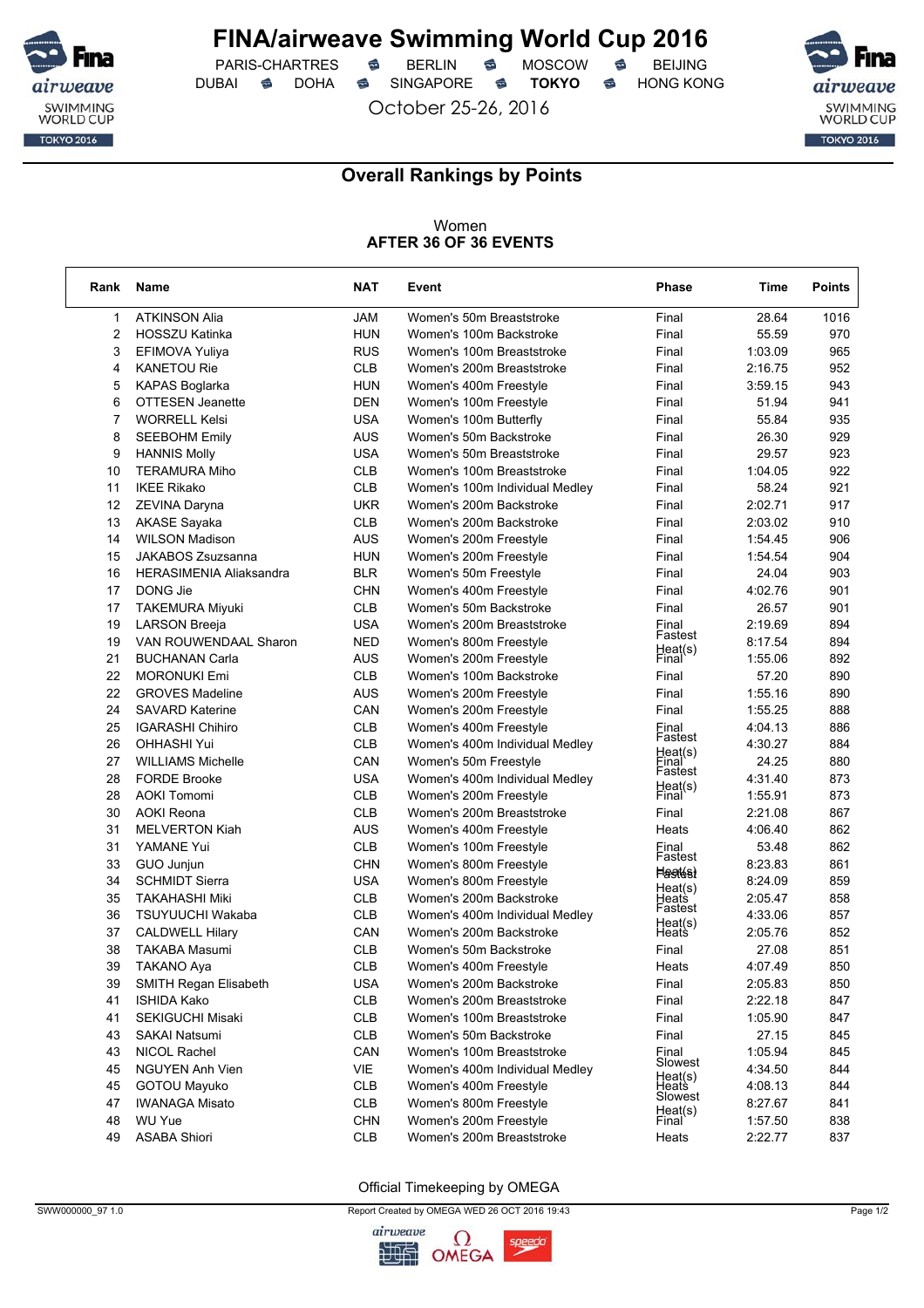

 $PARIS-CHARTRES$  **BERLIN B** MOSCOW **B** DUBAI **S** DOHA SINGAPORE S TOKYO S HONG KONG

October 25-26, 2016



### **Overall Rankings by Points**

#### Women **AFTER 36 OF 36 EVENTS**

| Rank | Name                      | <b>NAT</b> | Event                          | <b>Phase</b>                | <b>Time</b> | <b>Points</b> |
|------|---------------------------|------------|--------------------------------|-----------------------------|-------------|---------------|
| 50   | <b>MAKINO Hiroko</b>      | <b>CLB</b> | Women's 200m Individual Medley | Final                       | 2:09.45     | 834           |
| 51   | <b>KIKUCHI Yuuna</b>      | <b>CLB</b> | Women's 800m Freestyle         | Slowest                     | 8:29.60     | 832           |
| 52   | <b>TAKAHASHI Miho</b>     | <b>CLB</b> | Women's 400m Individual Medley | <b>Heatés)</b>              | 4:35.88     | 831           |
| 52   | <b>ISHII Mahiro</b>       | <b>CLB</b> | Women's 400m Freestyle         | Heat(s)<br>Heats            | 4:09.44     | 831           |
| 52   | <b>MERRELL Eva</b>        | <b>USA</b> | Women's 100m Butterfly         | Final                       | 58.07       | 831           |
| 55   | <b>SHIBATA Natsumi</b>    | <b>CLB</b> | Women's 400m Freestyle         | Heats                       | 4:09.57     | 829           |
| 55   | OOMOTO Rika               | <b>CLB</b> | Women's 200m Individual Medley | Heats                       | 2:09.71     | 829           |
| 57   | <b>NAKANO Miyu</b>        | <b>CLB</b> | Women's 200m Butterfly         | Final                       | 2:07.35     | 828           |
| 57   | <b>ANDERSON Olivia</b>    | CAN        | Women's 800m Freestyle         | Fastest                     | 8:30.30     | 828           |
| 57   | <b>TERAMOTO Rumi</b>      | <b>CLB</b> | Women's 200m Backstroke        | Heat(s)<br>Heats            | 2:06.96     | 828           |
| 60   | <b>SASAKI Anna</b>        | <b>CLB</b> | Women's 400m Individual Medley | Slowest                     | 4:36.46     | 826           |
| 60   | KOBAYASHI Asuka           | <b>CLB</b> | Women's 100m Butterfly         | Heat(s)<br>Final            | 58.20       | 826           |
| 62   | <b>HASEGAWA Suzuka</b>    | <b>CLB</b> | Women's 200m Butterfly         | Final                       | 2:07.57     | 824           |
| 63   | <b>CHAN Kin Lok</b>       | <b>HKG</b> | Women's 100m Butterfly         | Final<br>Fastest            | 58.26       | 823           |
| 64   | SHIMIZU Sakiko            | <b>CLB</b> | Women's 400m Individual Medley | Heat(s)                     | 4:36.98     | 821           |
| 64   | <b>UEDA Hanako</b>        | <b>CLB</b> | Women's 400m Freestyle         | Heats<br>Slowest            | 4:10.41     | 821           |
| 64   | PEREZ Jimena              | <b>ESP</b> | Women's 800m Freestyle         | <b>Hastés)</b>              | 8:31.81     | 821           |
| 64   | <b>CHIDA Asami</b>        | <b>CLB</b> | Women's 800m Freestyle         |                             | 8:31.87     | 821           |
| 68   | <b>MOCHIDUKI Kinuko</b>   | <b>CLB</b> | Women's 400m Freestyle         | Heat(s)<br>Heats            | 4:10.55     | 820           |
| 69   | HOSOKOSHI Satori          | <b>CLB</b> | Women's 200m Breaststroke      | Heats                       | 2:23.87     | 818           |
| 69   | SHIRAKAWA Arisa           | <b>CLB</b> | Women's 400m Freestyle         | Heats                       | 4:10.73     | 818           |
| 69   | <b>SHIRAI Rio</b>         | <b>CLB</b> | Women's 200m Backstroke        | Heats                       | 2:07.45     | 818           |
| 72   | <b>KOBORI Waka</b>        | <b>CLB</b> | Women's 400m Freestyle         | Heats                       | 4:10.78     | 817           |
| 72   | <b>NISHIDU Aki</b>        | <b>CLB</b> | Women's 100m Freestyle         | Heats                       | 54.45       | 817           |
| 74   | <b>HASEGAWA Tsudumi</b>   | <b>CLB</b> | Women's 400m Freestyle         | Heats                       | 4:10.91     | 816           |
| 74   | <b>MORI Mayuko</b>        | <b>CLB</b> | Women's 50m Backstroke         | Heats<br>Slowest            | 27.47       | 816           |
| 76   | <b>MORIYAMA Yukimi</b>    | <b>CLB</b> | Women's 800m Freestyle         |                             | 8:33.10     | 815           |
| 77   | <b>ZAISER Lisa</b>        | <b>AUT</b> | Women's 100m Individual Medley | Heat(s)<br>Einal<br>Slowest | 1:00.73     | 812           |
| 77   | <b>KIDA Yumi</b>          | <b>CLB</b> | Women's 800m Freestyle         |                             | 8:33.77     | 812           |
| 79   | LUTHERSDOTTIR Hrafnhildur | <b>ISL</b> | Women's 100m Breaststroke      | Heat(s)<br>Heats            | 1:06.88     | 810           |
| 80   | <b>HANUS Danielle</b>     | CAN        | Women's 100m Backstroke        | Heats                       | 59.05       | 809           |

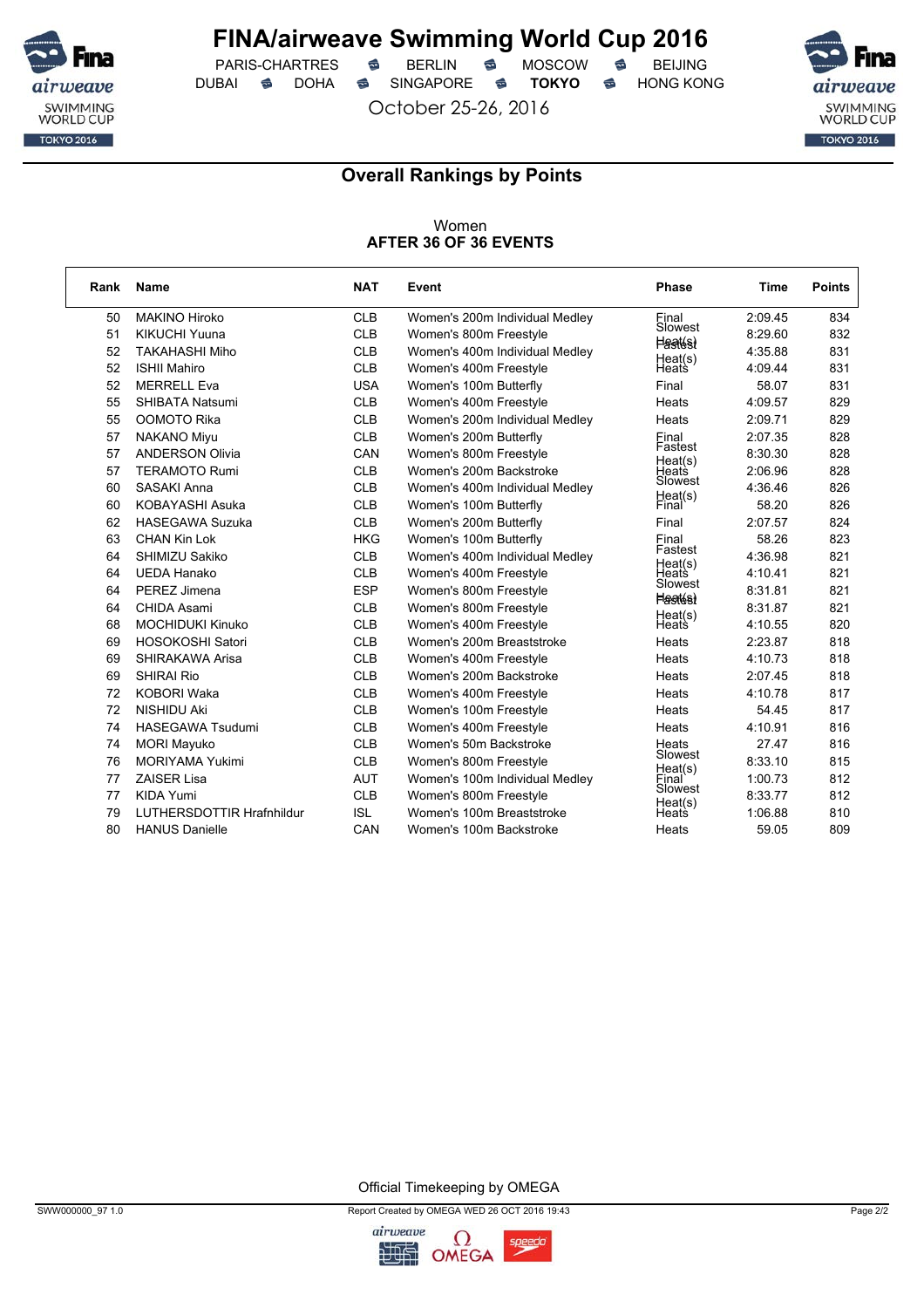

 $PARIS-CHARTRES$  **BERLIN B** MOSCOW **B** DUBAI **S** DOHA SINGAPORE S TOKYO S HONG KONG

October 25-26, 2016



### **FINA Trophy**

#### Mixt **AFTER 36 OF 36 EVENTS**

| Rank              | Name                           | NAT                      | <b>Ranking Points</b>   | <b>Bonus Points</b> | Total          |
|-------------------|--------------------------------|--------------------------|-------------------------|---------------------|----------------|
| 1                 | HOSSZU Katinka                 | <b>HUN</b>               | 48                      | 0                   | 48             |
| 2                 | SETO Daiya                     | <b>JPN</b>               | 20                      | 0                   | 20             |
| 3                 | OTTESEN Jeanette               | <b>DEN</b>               | 18                      | 0                   | 18             |
| 3                 | MOROZOV Vladimir               | <b>RUS</b>               | 18                      | 0                   | 18             |
| 5                 | <b>ATKINSON Alia</b>           | <b>JAM</b>               | 12                      | 2                   | 14             |
| 6                 | <b>SEEBOHM Emily</b>           | <b>AUS</b>               | 13                      | 0                   | 13             |
| 6                 | LE CLOS Chad                   | <b>RSA</b>               | 13                      | 0                   | 13             |
| 8                 | EFIMOVA Yuliya                 | <b>RUS</b>               | 11                      | 0                   | 11             |
| 9                 | <b>KAPAS Boglarka</b>          | <b>HUN</b>               | 10                      | 0                   | 10             |
| 9                 | ROMANCHUK Mykhailo             | <b>UKR</b>               | 10                      | 0                   | 10             |
| 9                 | <b>CHALMERS Kyle</b>           | <b>AUS</b>               | 10                      | 0                   | 10             |
| 12                | <b>IKEE Rikako</b>             | <b>CLB</b>               | 9                       | 0                   | 9              |
| $12 \overline{ }$ | <b>LARKIN Mitchell</b>         | <b>AUS</b>               | 9                       | 0                   | 9              |
| 14                | <b>KANEKO Masaki</b>           | <b>CLB</b>               | 8                       | 0                   | 8              |
| 14                | <b>LIMA Felipe</b>             | <b>BRA</b>               | 8                       | 0                   | 8              |
| 16                | KOGA Junya                     | <b>CLB</b>               | $\overline{7}$          | 0                   | 7              |
| 16                | <b>SCHOEMAN Roland</b>         | <b>RSA</b>               | 7                       | 0                   | 7              |
| 18                | <b>KOBORI Yuuki</b>            | <b>CLB</b>               | 6                       | 0                   | 6              |
| 18                | KAWAMOTO Takeshi               | <b>CLB</b>               | 6                       | 0                   | 6              |
| 18                | SHIOURA Shinri                 | <b>JPN</b>               | 6                       | 0                   | 6              |
| 18                | <b>HEINTZ Philip</b>           | <b>GER</b>               | 6                       | 0                   | 6              |
| 18                | <b>GYURTA Gergely</b>          | <b>HUN</b>               | 6                       | 0                   | 6              |
| 18                | <b>SANKOVICH Pavel</b>         | <b>BLR</b>               | 6                       | 0                   | 6              |
| 18                | <b>WORRELL Kelsi</b>           | <b>USA</b>               | 6                       | 0                   | 6              |
| 25                | <b>TERAMURA Miho</b>           | <b>CLB</b>               | 5                       | 0                   | 5              |
| 25                | <b>KANETOU Rie</b>             | <b>CLB</b>               | 5                       | 0                   | 5              |
| 25                | ZEVINA Daryna                  | <b>UKR</b>               | 5                       | 0                   | 5              |
| 25                | <b>KOCH Marco</b>              | <b>GER</b>               | 5                       | 0                   | 5              |
| 25                | JAKABOS Zsuzsanna              | <b>HUN</b>               | 5                       | 0                   | 5              |
| 30                | <b>OHHASHI Yui</b>             | <b>CLB</b>               | 4                       | 0                   | 4              |
| 30                | <b>HERASIMENIA Aliaksandra</b> | <b>BLR</b>               | 4                       | 0                   | 4              |
| 30                | <b>WATANABE</b> Ippei          | <b>JPN</b>               | 4                       | 0                   | 4              |
| 30                | DONG Jie                       | <b>CHN</b>               | 4                       | 0                   | 4              |
| 34                | <b>LARSON Breeja</b>           | <b>USA</b>               | 3                       | 0                   |                |
|                   |                                | <b>GBR</b>               | 3                       | 0                   | 3<br>3         |
| 34                | PROUD Benjamin                 |                          |                         |                     |                |
| 34                | <b>WILSON Madison</b>          | <b>AUS</b>               | 3                       | 0                   | 3              |
| 34                | <b>GROVES Madeline</b>         | <b>AUS</b><br><b>USA</b> | 3                       | 0                   | 3              |
| 34                | <b>HANNIS Molly</b>            |                          | 3                       | 0                   | 3              |
| 34                | PRENOT Josh                    | USA                      | 3                       | 0                   | 3              |
| 34                | VAN ROUWENDAAL Sharon          | <b>NED</b>               | 3                       | 0                   | 3              |
| 34                | <b>ZELLMANN Poul</b>           | <b>GER</b>               | 3                       | 0                   | 3              |
| 42                | MATSUMOTO Katsuhiro            | <b>CLB</b>               | 2                       | 0                   | 2              |
| 42                | MATSUBARA Hayate               | <b>CLB</b>               | 2                       | 0                   | 2              |
| 42                | <b>TAKAHASHI Yukihiro</b>      | <b>CLB</b>               | $\overline{\mathbf{c}}$ | 0                   | 2              |
| 42                | <b>TAKEMURA Miyuki</b>         | <b>CLB</b>               | $\overline{\mathbf{c}}$ | 0                   | 2              |
| 42                | OKAZAKI Kouichirou             | <b>CLB</b>               | 2                       | 0                   | 2              |
| 42                | YAMANAKA Yoshiki               | <b>CLB</b>               | 2                       | 0                   | 2              |
| 42                | ORTIZ-CANAVATE Miguel          | <b>ESP</b>               | 2                       | 0                   | 2              |
| 42                | SAKAI Masato                   | <b>JPN</b>               | $\overline{c}$          | 0                   | $\overline{c}$ |



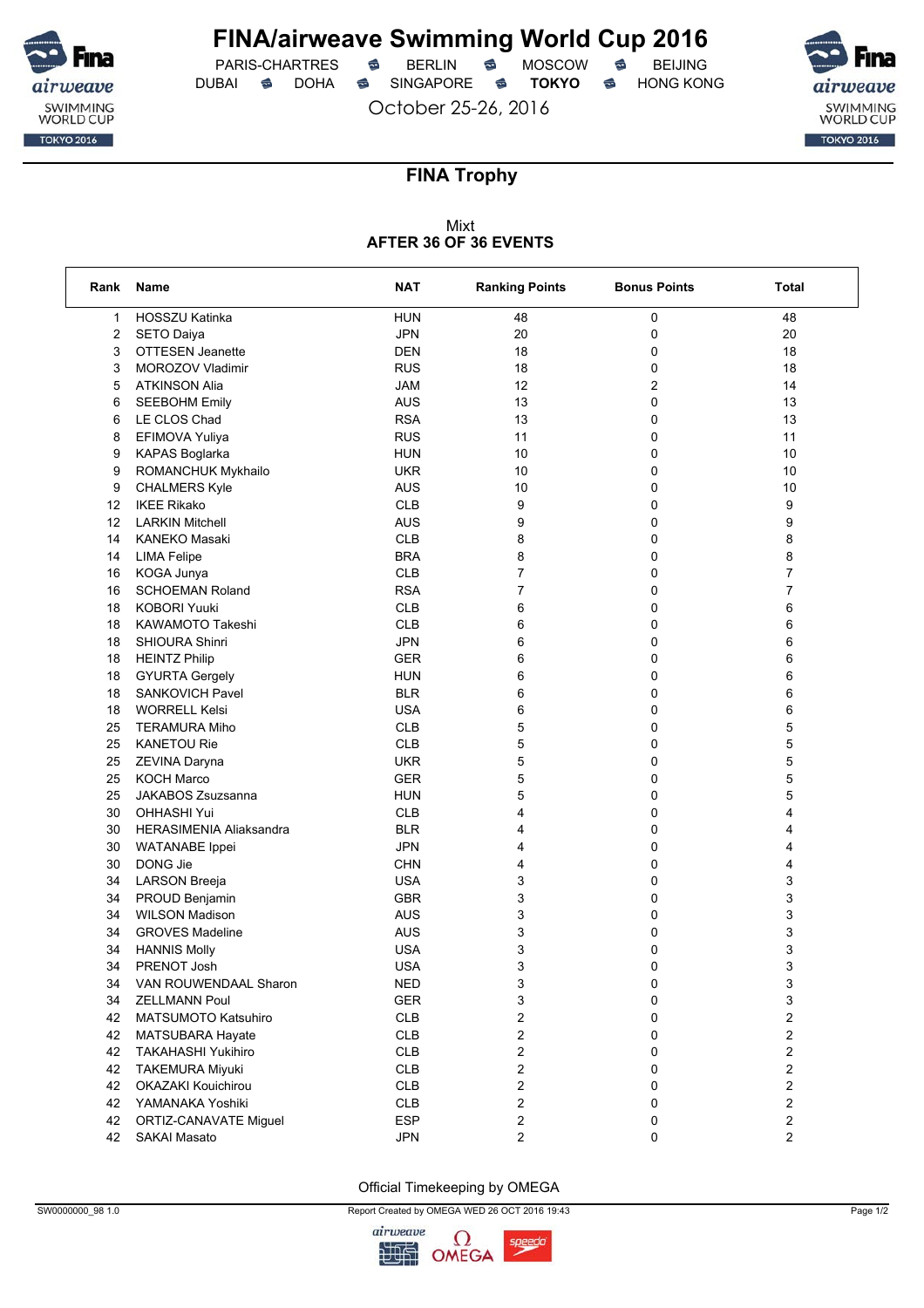

 $PARIS-CHARTRES$  **BERLIN B** MOSCOW **B** DUBAI **S** DOHA S SINGAPORE S TOKYO S HONG KONG

October 25-26, 2016



## **FINA Trophy**

### Mixt **AFTER 36 OF 36 EVENTS**

| Rank | Name                     | <b>NAT</b> | <b>Ranking Points</b> | <b>Bonus Points</b> | Total |
|------|--------------------------|------------|-----------------------|---------------------|-------|
| 42   | D'ORSOGNA Tommaso        | <b>AUS</b> | 2                     | ŋ                   | 2     |
| 42   | <b>WILLIAMS Michelle</b> | CAN        |                       |                     |       |
| 42   | <b>FORDE Brooke</b>      | <b>USA</b> |                       |                     |       |
| 53   | <b>MORONUKI Emi</b>      | <b>CLB</b> |                       |                     |       |
| 53   | <b>KOHINATA Kazuki</b>   | <b>CLB</b> |                       |                     |       |
| 53   | <b>HIRAI Ayatsugu</b>    | <b>CLB</b> |                       |                     |       |
| 53   | <b>FUJIMORI Takeharu</b> | <b>CLB</b> |                       |                     |       |
| 53   | <b>AKASE Sayaka</b>      | <b>CLB</b> |                       |                     |       |
| 53   | <b>HOROMURA Nao</b>      | <b>CLB</b> |                       |                     |       |
| 53   | <b>IGARASHI Chihiro</b>  | <b>CLB</b> |                       |                     |       |
| 53   | <b>AOKI Reona</b>        | <b>CLB</b> |                       |                     |       |
| 53   | <b>NAKANO Miyu</b>       | <b>CLB</b> |                       |                     |       |
| 53   | <b>GOVOROV Andrii</b>    | <b>UKR</b> |                       |                     |       |
| 53   | GUO Junjun               | <b>CHN</b> |                       |                     |       |
| 53   | PINZON GARCIA Omar       | COL        |                       |                     |       |
| 53   | <b>LEWIS Clyde</b>       | <b>AUS</b> |                       |                     |       |
| 53   | <b>ANDREW Michael</b>    | <b>USA</b> |                       |                     |       |
| 53   | <b>BUCHANAN Carla</b>    | <b>AUS</b> |                       |                     |       |



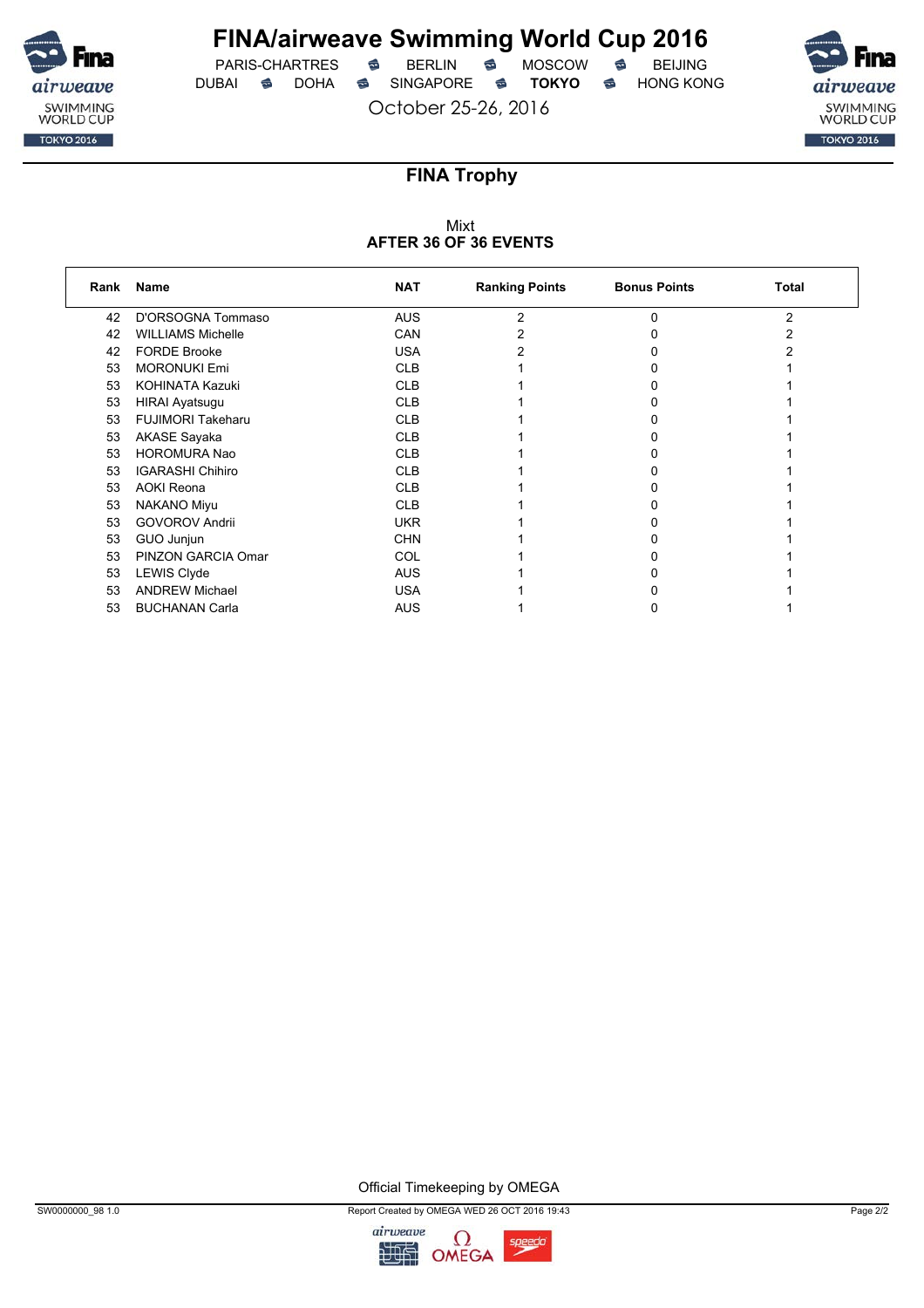

# **FINA/airweave Swimming World Cup 2016**<br>PARIS-CHARTRES **& BERLIN & MOSCOW & BEIJING**

PARIS-CHARTRES **S** BERLIN S MOSCOW S DUBAI **S** DOHA S SINGAPORE S **TOKYO** S HONG KONG

October 25-26, 2016



### **Swimming Multi-Medallists at these Games**

As of WED 26 OCT 2016 at 19:43

| Rank         | Name                    | <b>NAT</b> | Event                                                                                                                                                                                                                                                                                                                | <b>Medals</b>                                                                                                                                                           |                |
|--------------|-------------------------|------------|----------------------------------------------------------------------------------------------------------------------------------------------------------------------------------------------------------------------------------------------------------------------------------------------------------------------|-------------------------------------------------------------------------------------------------------------------------------------------------------------------------|----------------|
|              |                         | Code       |                                                                                                                                                                                                                                                                                                                      | <b>Type</b>                                                                                                                                                             | Total          |
| $\mathbf{1}$ | HOSSZU Katinka          | <b>HUN</b> | Women's 200m Freestyle<br>Women's 50m Backstroke<br>Women's 200m Individual Medley<br>Women's 200m Backstroke<br>Women's 100m Backstroke<br>Women's 200m Butterfly<br>Women's 100m Individual Medley<br>Women's 400m Individual Medley<br>Women's 100m Freestyle<br>Women's 400m Freestyle<br>Women's 100m Butterfly | <b>GOLD</b><br><b>GOLD</b><br><b>GOLD</b><br><b>GOLD</b><br><b>GOLD</b><br><b>GOLD</b><br><b>GOLD</b><br><b>GOLD</b><br><b>SILVER</b><br><b>SILVER</b><br><b>BRONZE</b> | 11             |
| 2            | MOROZOV Vladimir        | <b>RUS</b> | Men's 100m Individual Medley<br>Mixed 4x50m Medley Relay<br>Men's 100m Breaststroke<br>Men's 50m Freestyle<br>Men's 100m Freestyle<br>Mixed 4x50m Free Relay                                                                                                                                                         | <b>GOLD</b><br><b>GOLD</b><br>GOLD<br>GOLD<br><b>SILVER</b><br><b>SILVER</b>                                                                                            | 6              |
| 3            | <b>OTTESEN Jeanette</b> | <b>DEN</b> | Women's 50m Freestyle<br>Women's 100m Freestyle<br>Women's 50m Butterfly<br>Women's 100m Butterfly                                                                                                                                                                                                                   | <b>GOLD</b><br><b>GOLD</b><br>GOLD<br><b>SILVER</b>                                                                                                                     | 4              |
| 4            | SETO Daiya              | <b>JPN</b> | Men's 200m Butterfly<br>Men's 400m Individual Medley<br>Men's 200m Individual Medley<br>Men's 100m Individual Medley<br>Men's 200m Freestyle                                                                                                                                                                         | <b>GOLD</b><br><b>GOLD</b><br>GOLD<br><b>BRONZE</b><br><b>BRONZE</b>                                                                                                    | 5              |
| 5            | LE CLOS Chad            | <b>RSA</b> | Men's 50m Butterfly<br>Men's 100m Butterfly<br>Men's 200m Butterfly                                                                                                                                                                                                                                                  | <b>GOLD</b><br>GOLD<br><b>SILVER</b>                                                                                                                                    | 3              |
| 6            | <b>ATKINSON Alia</b>    | <b>JAM</b> | Women's 100m Breaststroke<br>Women's 50m Breaststroke<br>Women's 100m Individual Medley                                                                                                                                                                                                                              | GOLD<br><b>GOLD</b><br><b>BRONZE</b>                                                                                                                                    | 3              |
| 7            | <b>KAPAS Boglarka</b>   | <b>HUN</b> | Women's 800m Freestyle<br>Women's 400m Freestyle                                                                                                                                                                                                                                                                     | <b>GOLD</b><br><b>GOLD</b>                                                                                                                                              | $\overline{2}$ |
| 7            | ROMANCHUK Mykhailo      | <b>UKR</b> | Men's 400m Freestyle<br>Men's 1500m Freestyle                                                                                                                                                                                                                                                                        | <b>GOLD</b><br>GOLD                                                                                                                                                     | $\overline{2}$ |
| 7            | <b>CHALMERS Kyle</b>    | <b>AUS</b> | Men's 100m Freestyle<br>Men's 200m Freestyle                                                                                                                                                                                                                                                                         | GOLD<br><b>GOLD</b>                                                                                                                                                     | 2              |

Official Timekeeping by OMEGA

SW0000000\_99 1.0 Page 1/3

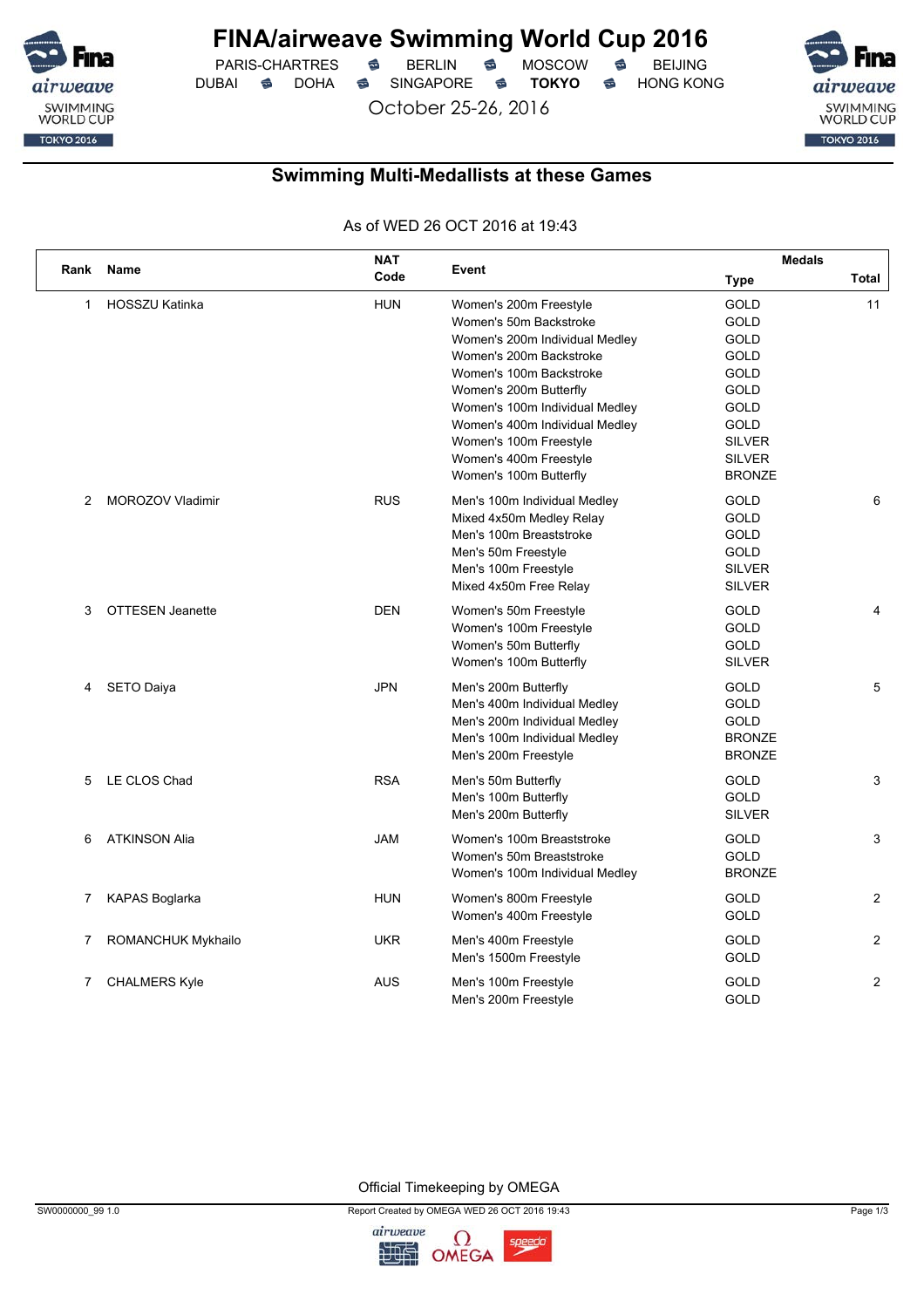

# **FINA/airweave Swimming World Cup 2016**<br>PARIS-CHARTRES **& BERLIN & MOSCOW & BEIJING**

PARIS-CHARTRES **S** BERLIN S MOSCOW S DUBAI **S** DOHA S SINGAPORE S TOKYO S HONG KONG

October 25-26, 2016



### **Swimming Multi-Medallists at these Games**

#### As of WED 26 OCT 2016 at 19:43

| Rank | Name                    | <b>NAT</b><br>Code | Event                                                                                                                                                                      | <b>Medals</b>                                                                                    |                         |
|------|-------------------------|--------------------|----------------------------------------------------------------------------------------------------------------------------------------------------------------------------|--------------------------------------------------------------------------------------------------|-------------------------|
|      |                         |                    |                                                                                                                                                                            | <b>Type</b>                                                                                      | <b>Total</b>            |
| 10   | EFIMOVA Yuliya          | <b>RUS</b>         | Mixed 4x50m Medley Relay<br>Women's 100m Breaststroke<br>Women's 50m Breaststroke<br>Women's 200m Breaststroke<br>Mixed 4x50m Free Relay<br>Women's 200m Individual Medley | <b>GOLD</b><br><b>SILVER</b><br><b>SILVER</b><br><b>SILVER</b><br><b>SILVER</b><br><b>BRONZE</b> | 6                       |
| 11   | <b>SEEBOHM Emily</b>    | <b>AUS</b>         | Mixed 4x50m Free Relay<br>Women's 50m Backstroke<br>Women's 200m Backstroke<br>Women's 100m Backstroke<br>Mixed 4x50m Medley Relay<br>Women's 50m Butterfly                | <b>GOLD</b><br><b>SILVER</b><br><b>SILVER</b><br><b>SILVER</b><br><b>BRONZE</b><br><b>BRONZE</b> | 6                       |
| 12   | <b>LARKIN Mitchell</b>  | <b>AUS</b>         | Men's 100m Backstroke<br>Men's 200m Backstroke<br>Mixed 4x50m Medley Relay                                                                                                 | GOLD<br><b>SILVER</b><br><b>BRONZE</b>                                                           | 3                       |
| 13   | <b>KANEKO Masaki</b>    | <b>CLB</b>         | Men's 200m Backstroke<br>Men's 100m Backstroke                                                                                                                             | <b>GOLD</b><br><b>SILVER</b>                                                                     | $\overline{\mathbf{c}}$ |
| 13   | <b>LIMA Felipe</b>      | <b>BRA</b>         | Men's 50m Breaststroke<br>Men's 100m Breaststroke                                                                                                                          | <b>GOLD</b><br><b>SILVER</b>                                                                     | $\overline{2}$          |
| 13   | <b>WORRELL Kelsi</b>    | <b>USA</b>         | Women's 100m Butterfly<br>Mixed 4x50m Medley Relay                                                                                                                         | <b>GOLD</b><br><b>SILVER</b>                                                                     | $\overline{c}$          |
| 13   | <b>USTINOVA Daria S</b> | <b>RUS</b>         | Mixed 4x50m Medley Relay<br>Mixed 4x50m Free Relay                                                                                                                         | <b>GOLD</b><br><b>SILVER</b>                                                                     | $\overline{c}$          |
| 13   | <b>DONETC Stanislav</b> | <b>RUS</b>         | Mixed 4x50m Medley Relay<br>Mixed 4x50m Free Relay                                                                                                                         | <b>GOLD</b><br><b>SILVER</b>                                                                     | $\overline{c}$          |
| 18   | KOGA Junya              | <b>CLB</b>         | Men's 50m Backstroke<br>Men's 100m Backstroke                                                                                                                              | GOLD<br><b>BRONZE</b>                                                                            | $\overline{c}$          |
| 18   | D'ORSOGNA Tommaso       | <b>AUS</b>         | Mixed 4x50m Free Relay<br>Men's 100m Freestyle                                                                                                                             | <b>GOLD</b><br><b>BRONZE</b>                                                                     | $\overline{c}$          |
| 20   | <b>IKEE Rikako</b>      | <b>CLB</b>         | Women's 100m Individual Medley<br>Women's 50m Butterfly<br>Women's 100m Freestyle                                                                                          | <b>SILVER</b><br><b>SILVER</b><br><b>BRONZE</b>                                                  | 3                       |
| 21   | <b>KOBORI Yuuki</b>     | <b>CLB</b>         | Men's 400m Freestyle<br>Men's 200m Freestyle                                                                                                                               | <b>SILVER</b><br><b>SILVER</b>                                                                   | $\overline{c}$          |
| 21   | <b>KAWAMOTO Takeshi</b> | <b>CLB</b>         | Men's 50m Butterfly<br>Men's 100m Butterfly                                                                                                                                | <b>SILVER</b><br><b>SILVER</b>                                                                   | $\overline{c}$          |
| 21   | <b>GYURTA Gergely</b>   | <b>HUN</b>         | Men's 400m Individual Medley<br>Men's 1500m Freestyle                                                                                                                      | <b>SILVER</b><br><b>SILVER</b>                                                                   | $\overline{2}$          |

Official Timekeeping by OMEGA

SW0000000\_99 1.0 Page 2/3